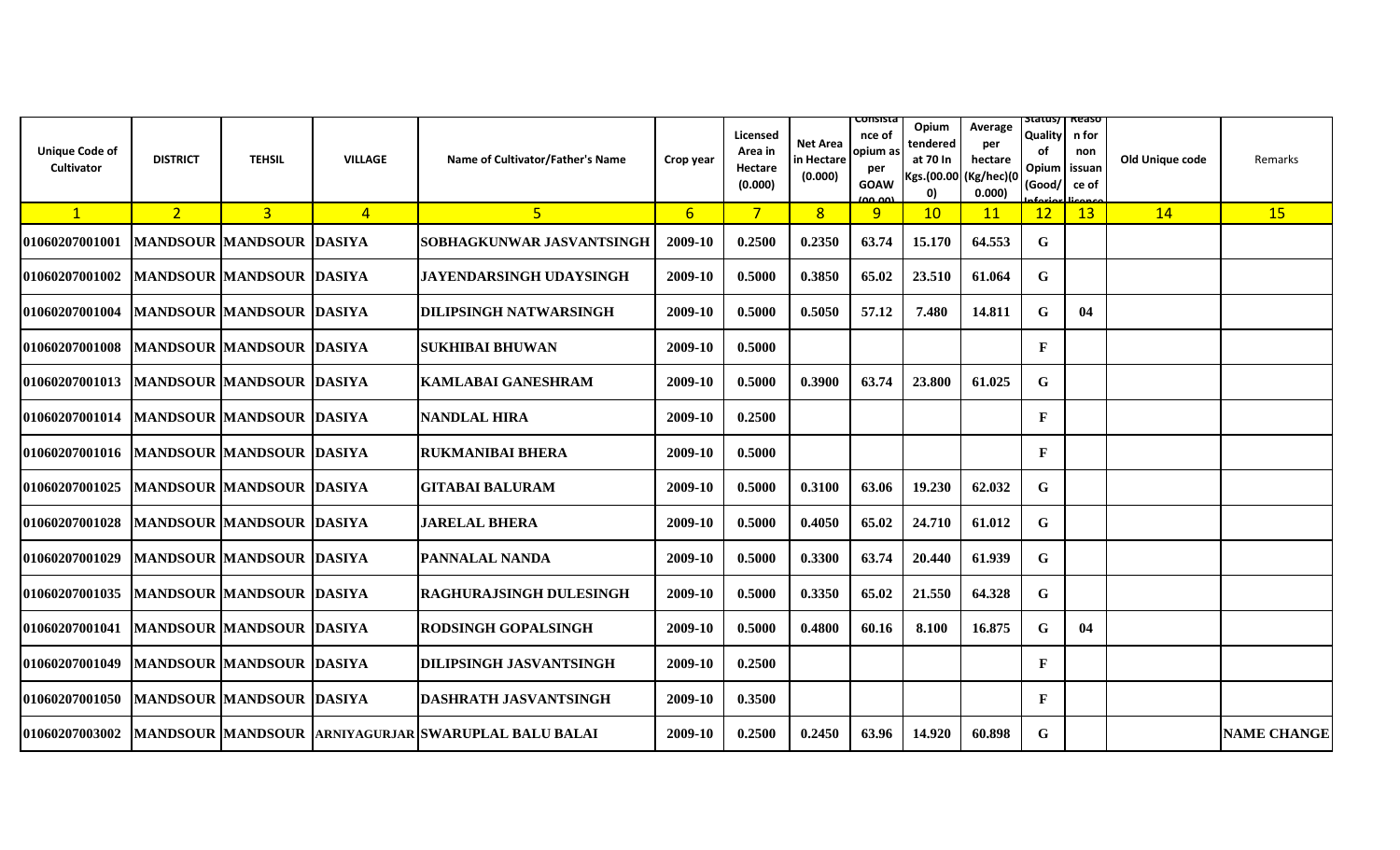| 01060207003006 MANDSOUR MANDSOUR ARNIYAGURJAR BHERA PANNA |                           |  |                                                                       | 2009-10 | 0.5000 | 0.2700 | 61.77 | 15.570 | 57.666 | G            |    |                |  |
|-----------------------------------------------------------|---------------------------|--|-----------------------------------------------------------------------|---------|--------|--------|-------|--------|--------|--------------|----|----------------|--|
|                                                           |                           |  | 01060207003011  MANDSOUR  MANDSOUR  ARNIYAGURJAR KARULAL VISHRAM      | 2009-10 | 0.3500 | 0.3300 | 63.96 | 19.720 | 59.757 | G            |    |                |  |
|                                                           |                           |  | 01060207003012  MANDSOUR  MANDSOUR  ARNIYAGURJAR SUGANDHBAI RAMESHWAR | 2009-10 | 0.5000 |        |       |        |        | $\mathbf{F}$ |    |                |  |
|                                                           |                           |  | 01060207003014  MANDSOUR  MANDSOUR  ARNIYAGURJAR  KANIRAM DEWA        | 2009-10 | 0.5000 | 0.3100 | 63.96 | 19.520 | 62.967 | G            |    |                |  |
|                                                           |                           |  | 01060207003015  MANDSOUR  MANDSOUR  ARNIYAGURJAR RAMKUNWAR GANESHRAM  | 2009-10 | 0.2500 | 0.2200 | 62.04 | 12.590 | 57.227 | $\mathbf G$  |    |                |  |
| 01060207003019                                            |                           |  | MANDSOUR MANDSOUR ARNIYAGURJAR SITABAI KANIRAM                        | 2009-10 | 0.3500 | 0.2150 | 58.71 | 12.200 | 56.744 | G            |    |                |  |
| <b>01060207003021</b>                                     |                           |  | MANDSOUR MANDSOUR   ARNIYAGURJAR BAGDIBAI KACHRU                      | 2009-10 | 0.3500 | 0.1500 | 58.71 | 8.040  | 53.600 | G            | 04 |                |  |
| <b>01060207003028</b>                                     |                           |  | MANDSOUR MANDSOUR ARNIYAGURJAR RAMCHANDRA HIRA                        | 2009-10 | 0.5000 | 0.4800 | 63.96 | 28.620 | 59.625 | G            |    |                |  |
| <b>01060207003035</b>                                     |                           |  | MANDSOUR MANDSOUR ARNIYAGURJAR RAMESHCHANDRA BHAGWAN                  | 2009-10 | 0.2500 | 0.2000 | 63.96 | 11.930 | 59.650 | G            |    |                |  |
| <b>01060207003038</b>                                     |                           |  | MANDSOUR MANDSOUR ARNIYAGURJAR GOPALSINGH ONKARSINGH                  | 2009-10 | 0.3500 | 0.3200 | 55.68 | 7.790  | 24.343 | G            | 04 |                |  |
| 01060207003039                                            |                           |  | MANDSOUR MANDSOUR ARNIYAGURJAR MANGALSINGH DHULESINGH                 | 2009-10 | 0.3500 | 0.1950 | 60.64 | 11.020 | 56.512 | G            |    |                |  |
| 01060207003040                                            |                           |  | MANDSOUR MANDSOUR ARNIYAGURJAR SAJJANKUNWAR BHERUSINGH                | 2009-10 | 0.2500 |        |       |        |        | $\mathbf{F}$ |    |                |  |
| <b>01060207006003</b>                                     | MANDSOUR MANDSOUR KATKIYA |  | <b>RAMESHWAR SURAJMAL</b>                                             | 2009-10 | 0.2500 | 0.1400 | 64.86 | 8.680  | 62.000 | G            |    |                |  |
| 01060207006006                                            | MANDSOUR MANDSOUR KATKIYA |  | <b>TULSIRAM NARSINGH</b>                                              | 2009-10 | 0.2500 | 0.1200 | 59.36 | 7.250  | 60.416 | G            |    |                |  |
| 01060207006011  MANDSOUR  MANDSOUR  KATKIYA               |                           |  | <b>KACHRULAL NANDA</b>                                                | 2009-10 | 0.3500 | 0.1200 | 62.79 | 7.390  | 61.583 | G            |    |                |  |
| 01060207006012  MANDSOUR  MANDSOUR  KATKIYA               |                           |  | <b>JAGDISH SALAGRAM</b>                                               | 2009-10 | 0.5000 | 0.1650 | 64.86 | 11.810 | 71.575 | G            |    |                |  |
| 01060207006018  MANDSOUR  MANDSOUR  KATKIYA               |                           |  | <b>KESAR GULAB</b>                                                    | 2009-10 | 0.5000 | 0.2750 | 64.23 | 16.740 | 60.872 | G            |    |                |  |
| 01060207006020 MANDSOUR MANDSOUR KATKIYA                  |                           |  | <b>RUPA GANGARAM</b>                                                  | 2009-10 | 0.5000 | 0.1050 | 63.57 | 6.840  | 65.142 | G            |    |                |  |
| 01060207006026  MANDSOUR MANDSOUR KATKIYA                 |                           |  | <b>BALU NARAYAN BALAI</b>                                             | 2009-10 | 0.3500 |        |       |        |        | $\mathbf{F}$ |    | 01030208081183 |  |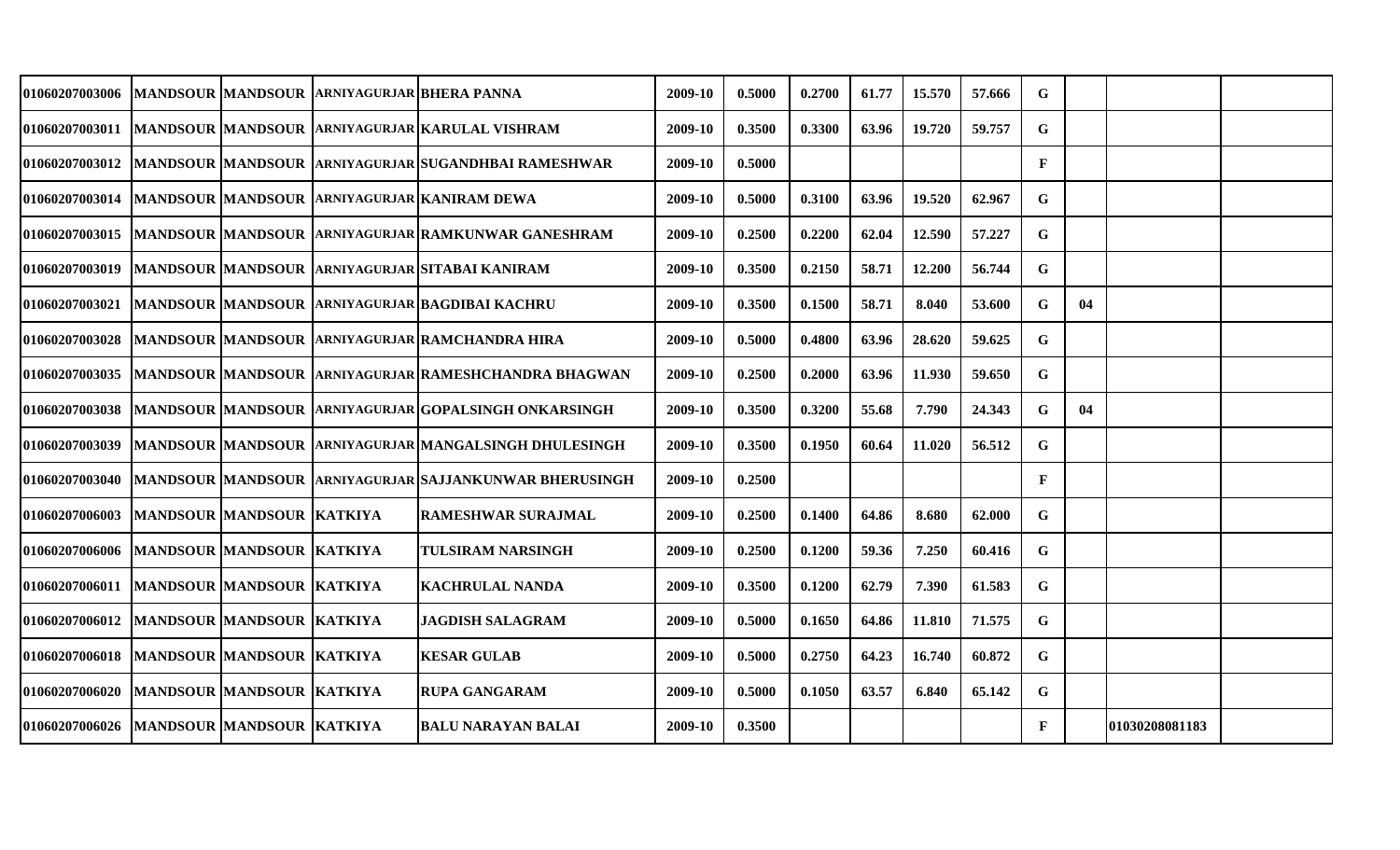| 01060207006030        | MANDSOUR  MANDSOUR  KATKIYA |                                                | IBALURAM NANDA                                                            | 2009-10 | 0.3500 |        |       |        |        | $\mathbf{F}$ |  |  |
|-----------------------|-----------------------------|------------------------------------------------|---------------------------------------------------------------------------|---------|--------|--------|-------|--------|--------|--------------|--|--|
| 01060207009001        |                             |                                                | MANDSOUR MANDSOUR SEMLIYAKAZI RATANSINGH JAWANSINGH                       | 2009-10 | 0.5000 | 0.4700 | 62.85 | 27.540 | 58.595 | G            |  |  |
| 01060207009003        |                             |                                                | MANDSOUR MANDSOUR SEMLIYAKAZI PRABHULAL NAGULAL                           | 2009-10 | 0.5000 | 0.2750 | 64.02 | 16.020 | 58.254 | G            |  |  |
| <b>01060207009004</b> |                             |                                                | MANDSOUR MANDSOUR SEMLIYAKAZI DHANNIBAI GANGARAM                          | 2009-10 | 0.5000 | 0.2350 | 64.62 | 15.460 | 65.787 | G            |  |  |
| <b>01060207009005</b> |                             |                                                | MANDSOUR MANDSOUR SEMLIYAKAZI GAJRAJSINGH GANGASINGH                      | 2009-10 | 0.5000 | 0.4700 | 64.62 | 30.300 | 64.468 | G            |  |  |
| 01060207009007        |                             |                                                | MANDSOUR MANDSOUR SEMLIYAKAZI LUNA DHURA CHAMAR                           | 2009-10 | 0.5000 | 0.2600 | 61.12 | 17.890 | 68.807 | G            |  |  |
| 01060207009012        |                             |                                                | MANDSOUR MANDSOUR SEMLIYAKAZI GITABAI BALMUKUND                           | 2009-10 | 0.5000 | 0.3700 | 65.32 | 24.670 | 66.675 | G            |  |  |
| 01060207009013        |                             |                                                | MANDSOUR MANDSOUR SEMLIYAKAZI BHOPAL VARDAJI                              | 2009-10 | 0.5000 | 0.4350 | 64.62 | 28.670 | 65.908 | G            |  |  |
| 01060207009014        |                             |                                                | MANDSOUR MANDSOUR SEMLIYAKAZI RAMCHANDRA PURA                             | 2009-10 | 0.5000 | 0.4950 | 62.76 | 31.680 | 64.000 | G            |  |  |
| 01060207009026        |                             |                                                | MANDSOUR MANDSOUR SEMLIYAKAZI RUPKUNWAR RAMSINGH                          | 2009-10 | 0.3500 | 0.3350 | 61.35 | 19.680 | 58.746 | G            |  |  |
| 01060207009030        |                             |                                                | MANDSOUR MANDSOUR SEMLIYAKAZI BHANWARKUNWAR KAMLAKUNWAR                   | 2009-10 | 0.5000 | 0.4800 | 59.47 | 28.670 | 59.729 | G            |  |  |
| 01060207009032        |                             |                                                | MANDSOUR MANDSOUR SEMLIYAKAZI GAJRAJSINGH MODSINGH                        | 2009-10 | 0.5000 | 0.3850 | 62.55 | 23.300 | 60.519 | G            |  |  |
| 01060207009034        |                             |                                                | MANDSOUR MANDSOUR SEMLIYAKAZI SHIVNATH CHETNATH                           | 2009-10 | 0.5000 | 0.3450 | 62.55 | 21.190 | 61.420 | G            |  |  |
| 01060207009036        |                             |                                                | MANDSOUR MANDSOUR SEMLIYAKAZI BHULIBAI MANGU                              | 2009-10 | 0.5000 | 0.4300 | 62.55 | 27.010 | 62.814 | G            |  |  |
| 01060207009037        |                             | <b>MANDSOUR MANDSOUR SEMLIYAKAZI PURA HIRA</b> |                                                                           | 2009-10 | 0.5000 | 0.3450 | 64.59 | 22.540 | 65.333 | G            |  |  |
| 01060207009041        |                             |                                                | MANDSOUR MANDSOUR SEMLIYAKAZI NANDIBAI BHUWAN                             | 2009-10 | 0.5000 | 0.3500 | 64.59 | 22.810 | 65.171 | G            |  |  |
| 01060207009042        |                             |                                                | MANDSOUR MANDSOUR SEMLIYAKAZI NATHUNATH SHANKARNATH                       | 2009-10 | 0.5000 | 0.4050 | 58.38 | 23.000 | 56.790 | G            |  |  |
| 01060207009044        |                             |                                                | MANDSOUR MANDSOUR SEMLIYAKAZI KAMALSINGH ANTARSINGH                       | 2009-10 | 0.2500 |        |       |        |        | $\mathbf{F}$ |  |  |
|                       |                             |                                                | 01060207009045  MANDSOUR  MANDSOUR  SEMLIYAKAZI SHIVPALSINGH CHANDARSINGH | 2009-10 | 0.3500 | 0.3000 | 65.32 | 19.910 | 66.366 | G            |  |  |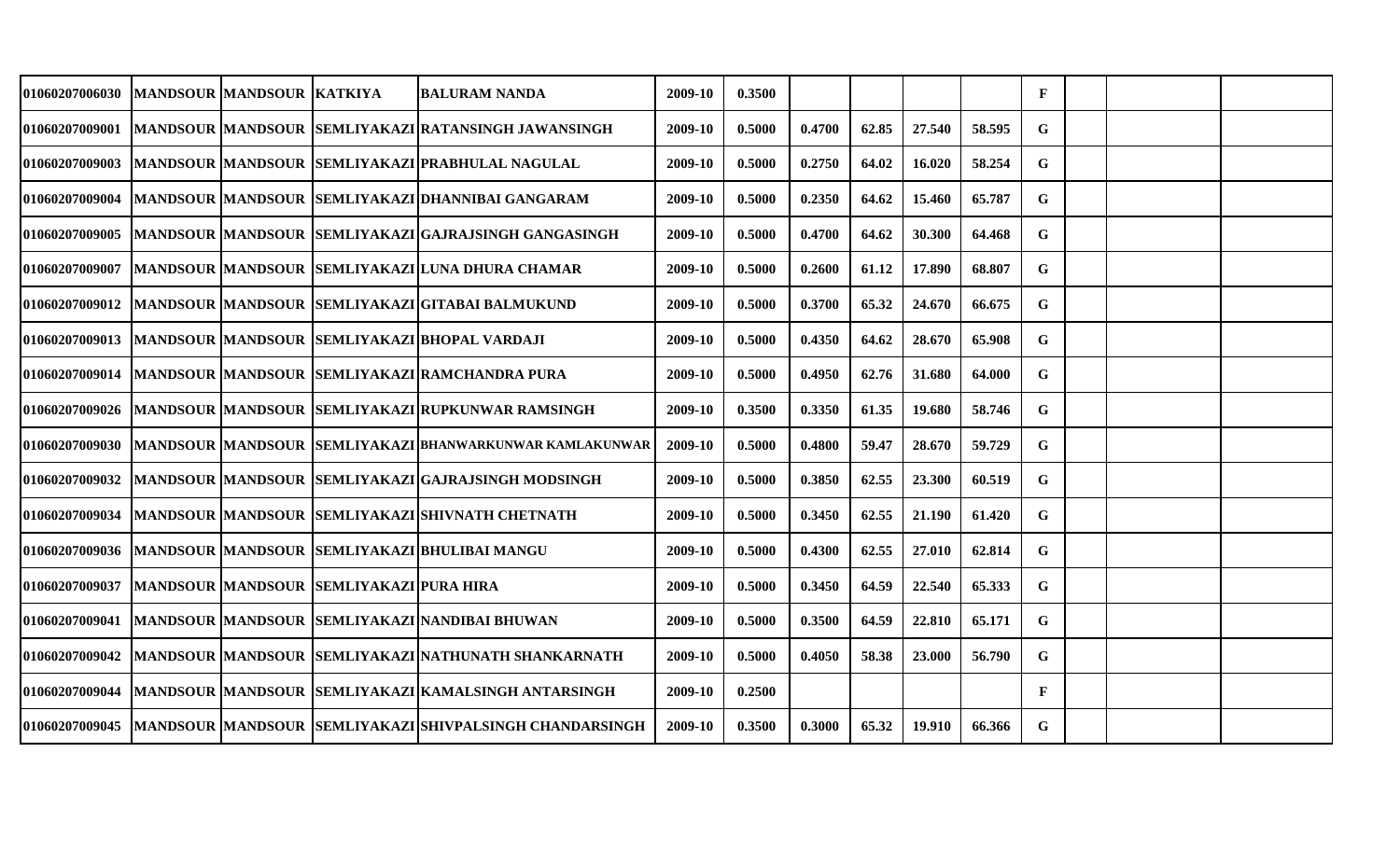| 01060207009047                           |                                | MANDSOUR MANDSOUR SEMLIYAKAZI MADANLAL LAXMINARAYAN   | 2009-10 | 0.5000 | 0.4350 | 62.77 | 27.890 | 64.114 | G            |    |                |                           |
|------------------------------------------|--------------------------------|-------------------------------------------------------|---------|--------|--------|-------|--------|--------|--------------|----|----------------|---------------------------|
| <b>01060207010003</b>                    | <b>MANDSOUR MANDSOUR SIHOR</b> | <b>KAMALSINGH DEVISINGH</b>                           | 2009-10 | 0.2500 |        |       |        |        | $\mathbf{F}$ |    |                |                           |
| 01060207010005                           | <b>MANDSOUR MANDSOUR SIHOR</b> | <b>KESHRIMAL JHAMAKLAL</b>                            | 2009-10 | 0.2500 |        |       |        |        | $\mathbf{F}$ |    |                |                           |
| 01060207010010                           | <b>MANDSOUR MANDSOUR SIHOR</b> | <b>RESHAMBAI SAJJANLAL</b>                            | 2009-10 | 0.2500 |        |       |        |        | N            | 06 |                | <b>NAME CHANGE</b>        |
| 01060207010016  MANDSOUR  MANDSOUR SIHOR |                                | <b>JAGDISHCHAND RAMRATAN</b>                          | 2009-10 | 0.2500 |        |       |        |        | N            | 06 |                |                           |
| 01060207010020                           | MANDSOUR MANDSOUR SIHOR        | <b>RADHESHAYAM HARDEVRAM</b>                          | 2009-10 | 0.2500 |        |       |        |        | $\mathbf F$  |    |                |                           |
| 01060207010022                           | <b>MANDSOUR MANDSOUR SIHOR</b> | <b>SOHANLAL ONKARLAL</b>                              | 2009-10 | 0.5000 |        |       |        |        | $\mathbf{F}$ |    | 01060207003036 |                           |
| 01060207010023                           | MANDSOUR MANDSOUR SIHOR        | RAJMAL LACHCHHIRAM                                    | 2009-10 | 0.2500 |        |       |        |        | $\mathbf F$  |    |                |                           |
| 01060207010024                           | <b>MANDSOUR MANDSOUR SIHOR</b> | <b>SHANIBAI SHANKARLAL</b>                            | 2009-10 | 0.2500 |        |       |        |        | $\mathbf{F}$ |    |                |                           |
| 01060207010025                           | <b>MANDSOUR MANDSOUR SIHOR</b> | <b>REHMATBAI NAZIR KHA</b>                            | 2009-10 | 0.2500 |        |       |        |        | N            | 06 |                |                           |
| 01060207010031                           | MANDSOUR MANDSOUR SIHOR        | <b>CHOGALAL RATANLAL JAIN</b>                         | 2009-10 | 0.2500 |        |       |        |        | $\mathbf{F}$ |    |                |                           |
| 01060207010037                           | <b>MANDSOUR MANDSOUR SIHOR</b> | <b>JHAMAKLAL ONKARLAL</b>                             | 2009-10 | 0.2500 |        |       |        |        | $\mathbf{F}$ |    |                |                           |
| 01060207012001                           |                                | MANDSOUR MANDSOUR BHATPIPLIYA SHIVLAL NANDA           | 2009-10 | 0.3500 | 0.2400 | 60.80 | 13.740 | 57.250 | G            |    |                | <b>TRANSFER/RATIKHED</b>  |
| 01060207012003                           |                                | MANDSOUR MANDSOUR BHATPIPLIYA RASALKUNWAR MADANSINGH  | 2009-10 | 0.5000 | 0.4850 | 63.13 | 9.320  | 19.216 | G            | 04 |                |                           |
| <b>01060207012007</b>                    |                                | MANDSOUR MANDSOUR BHATPIPLIYA SAMPATBAI MODAJI        | 2009-10 | 0.2500 | 0.1550 | 61.31 | 9.520  | 61.419 | $\bf{I}$     | 02 |                |                           |
| 01060207012009                           |                                | MANDSOUR MANDSOUR BHATPIPLIYA DEVISINGH KACHRULAL     | 2009-10 | 0.5000 | 0.4800 | 65.56 | 29.310 | 61.062 | $\mathbf{I}$ | 02 |                |                           |
| 01060207012016                           |                                | MANDSOUR MANDSOUR BHATPIPLIYA JAWAHARLAL BABRU        | 2009-10 | 0.2500 |        |       |        |        | $\mathbf{F}$ |    |                | <b>TRANSFER/RATIKHEDI</b> |
| <b>01060207012026</b>                    |                                | MANDSOUR MANDSOUR BHATPIPLIYA GENDKUWAR RAJENDRASINGH | 2009-10 | 0.3500 | 0.2000 | 63.88 | 12.370 | 61.850 | $\mathbf{I}$ | 02 |                | <b>NAME CHANGE</b>        |
| <b>01060207012029</b>                    |                                | MANDSOUR MANDSOUR BHATPIPLIYA BALARAM BHERA           | 2009-10 | 0.5000 | 0.2400 | 61.99 | 15.400 | 64.166 | G            |    |                | <b>TRANSFER/RATIKHEDI</b> |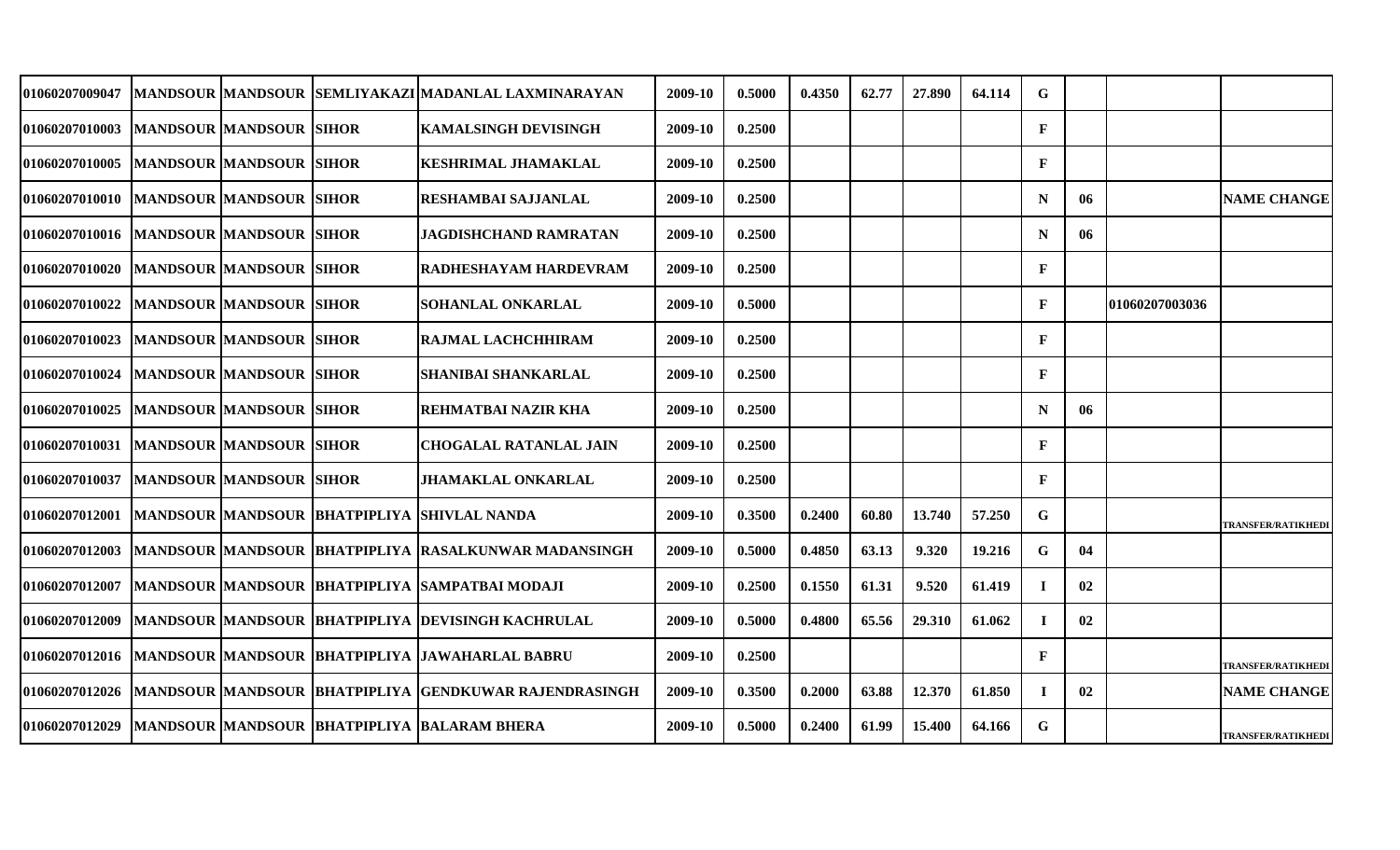| 01060207013001                                  |                              | MANDSOUR MANDSOUR HATUNIYA        | <b>RATANLAL RUPA</b>           | 2009-10 | 0.2500 | 0.1050 | 66.98 | 7.210  | 68.666 | G            |    |                    |
|-------------------------------------------------|------------------------------|-----------------------------------|--------------------------------|---------|--------|--------|-------|--------|--------|--------------|----|--------------------|
| <b>01060207013002</b>                           | MANDSOUR  MANDSOUR  HATUNIYA |                                   | NAGUBAI BANSHILAL              | 2009-10 | 0.5000 | 0.5000 | 62.49 | 30.710 | 61.420 | G            |    |                    |
| 01060207013004                                  | MANDSOUR MANDSOUR HATUNIYA   |                                   | <b>HARIRAM JASRUP</b>          | 2009-10 | 0.2500 | 0.1150 | 65.67 | 8.110  | 70.521 | G            |    | <b>NAME CHANGE</b> |
| 01060207013006   MANDSOUR   MANDSOUR   HATUNIYA |                              |                                   | RADHIBAI BALARAM               | 2009-10 | 0.2500 | 0.1800 | 65.67 | 11.210 | 62.277 | G            |    |                    |
| 01060207013010   MANDSOUR   MANDSOUR   HATUNIYA |                              |                                   | <b>GANGABAI AMARSINGH</b>      | 2009-10 | 0.5000 | 0.3650 | 64.60 | 23.320 | 63.890 | G            |    |                    |
| 01060207013011   MANDSOUR   MANDSOUR   HATUNIYA |                              |                                   | <b>MANGILAL BHAGIRATH</b>      | 2009-10 | 0.5000 | 0.1700 | 67.74 | 12.000 | 70.588 | G            |    |                    |
| <b>01060207013012</b>                           | MANDSOUR MANDSOUR HATUNIYA   |                                   | LALKUNWAR RAMSINGH             | 2009-10 | 0.5000 | 0.2900 | 67.31 | 19.920 | 68.689 | G            |    |                    |
| <b>01060207013014</b>                           | MANDSOUR MANDSOUR HATUNIYA   |                                   | BALARAM CHAGANLAL              | 2009-10 | 0.5000 | 0.1000 | 66.68 | 6.440  | 64.400 | -1           | 02 |                    |
| 01060207013016  MANDSOUR  MANDSOUR  HATUNIYA    |                              |                                   | RAMSINGH PAWANKUNWAR           | 2009-10 | 0.2500 |        |       |        |        | $\mathbf{F}$ |    |                    |
| <b>01060207013019</b>                           | MANDSOUR MANDSOUR HATUNIYA   |                                   | <b>MANAKLAL PYARCHAND</b>      | 2009-10 | 0.5000 | 0.2350 | 67.04 | 15.300 | 65.106 | G            |    |                    |
| <b>01060207013020</b>                           | MANDSOUR MANDSOUR HATUNIYA   |                                   | <b>BALARAM KASHIRAM</b>        | 2009-10 | 0.5000 | 0.2050 | 67.74 | 13.980 | 68.195 | G            |    |                    |
| <b>01060207013023</b>                           | MANDSOUR MANDSOUR HATUNIYA   |                                   | <b>VISHNULAL NANDIBAI</b>      | 2009-10 | 0.5000 | 0.4850 | 62.49 | 29.080 | 59.958 | G            |    |                    |
| <b>01060207013025</b>                           | MANDSOUR MANDSOUR HATUNIYA   |                                   | <b>KAMLABAI BADRILAL</b>       | 2009-10 | 0.2500 | 0.0950 | 66.44 | 6.650  | 70.000 | G            |    |                    |
| <b>01060207013027</b>                           |                              | <b>MANDSOUR MANDSOUR HATUNIYA</b> | KANHAIYALAL BHERULAL           | 2009-10 | 0.5000 |        |       |        |        | $\mathbf{F}$ |    |                    |
| 01060207013028                                  | MANDSOUR MANDSOUR HATUNIYA   |                                   | SITABAI JUJHARLAL              | 2009-10 | 0.5000 | 0.4750 | 63.20 | 29.040 | 61.136 | G            |    |                    |
| 01060207013031                                  | MANDSOUR MANDSOUR HATUNIYA   |                                   | RAMJASBAI VARDICHAND           | 2009-10 | 0.5000 | 0.3500 | 62.61 | 21.580 | 61.657 | G            |    |                    |
| 01060207013033                                  | MANDSOUR MANDSOUR HATUNIYA   |                                   | <b>SUKHIBAI MANGILAL</b>       | 2009-10 | 0.3500 | 0.3150 | 62.21 | 19.680 | 62.476 | G            |    |                    |
| 01060207013036  MANDSOUR MANDSOUR HATUNIYA      |                              |                                   | <b>MOHANKUNWAR CHATARSINGH</b> | 2009-10 | 0.2500 | 0.2250 | 65.67 | 13.310 | 59.155 | G            |    |                    |
| <b>01060207013037</b>                           | MANDSOUR MANDSOUR HATUNIYA   |                                   | <b>RAMIBAI GANGARAM</b>        | 2009-10 | 0.2500 | 0.2250 | 63.72 | 14.600 | 64.888 | G            |    |                    |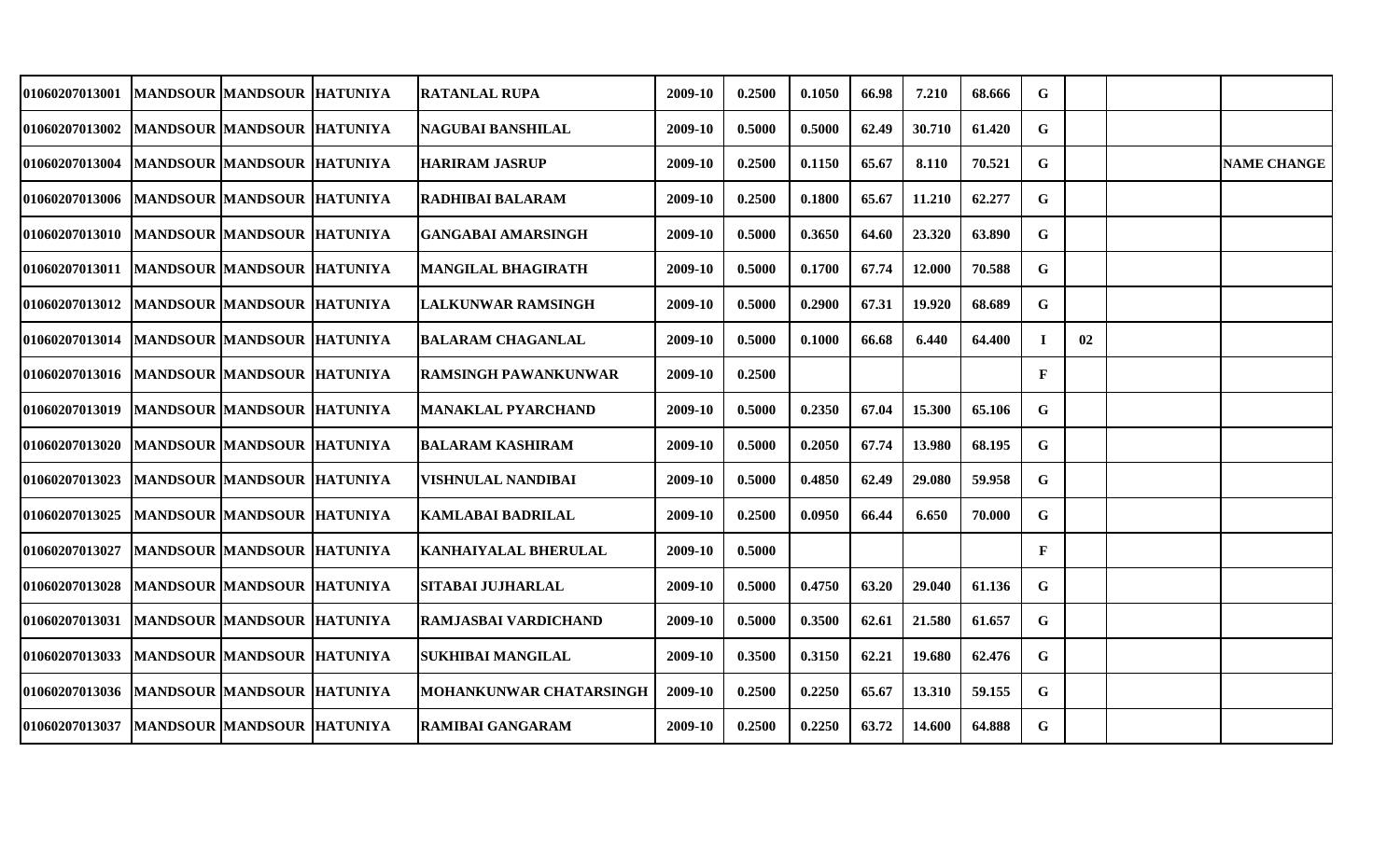| <b>01060207013042</b>                           | MANDSOUR MANDSOUR HATUNIYA |  | JAMNABAI TULSIRAM               | 2009-10 | 0.2500 | 0.2050 | 62.03 | 12.480 | 60.878 | G            |    | <b>NAME CHANGE</b> |
|-------------------------------------------------|----------------------------|--|---------------------------------|---------|--------|--------|-------|--------|--------|--------------|----|--------------------|
| <b>01060207013043</b>                           | MANDSOUR MANDSOUR HATUNIYA |  | VIMALAKUNWAR RAMSINGH           | 2009-10 | 0.5000 | 0.1100 | 63.72 | 7.050  | 64.090 | G            |    |                    |
| 01060207013048  MANDSOUR  MANDSOUR  HATUNIYA    |                            |  | <b>KANIRAM SUKHRAM</b>          | 2009-10 | 0.5000 | 0.4100 | 58.69 | 22.730 | 55.439 | G            | 04 |                    |
| 01060207013049   MANDSOUR   MANDSOUR   HATUNIYA |                            |  | <b>DINESHCHAND BHERULAL</b>     | 2009-10 | 0.5000 | 0.4750 | 63.57 | 29.840 | 62.821 | G            |    |                    |
| 01060207013051   MANDSOUR   MANDSOUR   HATUNIYA |                            |  | <b>GITABAI MOTILAL</b>          | 2009-10 | 0.5000 | 0.2450 | 67.31 | 17.020 | 69.469 | G            |    |                    |
| <b>01060207013052</b>                           | MANDSOUR MANDSOUR HATUNIYA |  | <b>RAJUBAI BALARAM</b>          | 2009-10 | 0.5000 | 0.3000 | 63.53 | 19.380 | 64.600 | G            |    |                    |
| <b>01060207013060</b>                           | MANDSOUR MANDSOUR HATUNIYA |  | <b>VIMLABAI RAKHABCHAND</b>     | 2009-10 | 0.5000 | 0.3200 | 62.21 | 19.920 | 62.250 | G            |    |                    |
| 01060207013066  MANDSOUR  MANDSOUR  HATUNIYA    |                            |  | KANWARLAL KASHIRAM              | 2009-10 | 0.5000 | 0.2000 | 62.55 | 13.030 | 65.150 | G            |    |                    |
| <b>01060207013073</b>                           | MANDSOUR MANDSOUR HATUNIYA |  | <b>GHISIBAI PANNALAL</b>        | 2009-10 | 0.3500 | 0.2550 | 67.30 | 15.700 | 61.568 | G            |    |                    |
| <b>01060207013087</b>                           | MANDSOUR MANDSOUR HATUNIYA |  | <b>SAJJANSINGH BHANWARSINGH</b> | 2009-10 | 0.5000 | 0.3950 | 67.30 | 26.470 | 67.012 | G            |    |                    |
| 01060207013091                                  | MANDSOUR MANDSOUR HATUNIYA |  | <b>BHANWRIBAI FUNDALAL</b>      | 2009-10 | 0.5000 | 0.2200 | 62.55 | 14.340 | 65.181 | G            |    |                    |
| 01060207013096                                  | MANDSOUR MANDSOUR HATUNIYA |  | KELASHNARAYAN BHERULAL          | 2009-10 | 0.5000 | 0.4750 | 55.58 | 25.700 | 54.105 | G            | 04 |                    |
| <b>01060207013099</b>                           | MANDSOUR MANDSOUR HATUNIYA |  | <b>BALARAM SHANKARLAL</b>       | 2009-10 | 0.5000 | 0.2050 | 62.55 | 12.700 | 61.951 | G            |    |                    |
| <b>01060207013100</b>                           | MANDSOUR MANDSOUR HATUNIYA |  | PRABHULAL PYARJI                | 2009-10 | 0.5000 |        |       |        |        | $\mathbf{F}$ |    |                    |
| 01060207013101                                  | MANDSOUR MANDSOUR HATUNIYA |  | <b>GORDHAN KANIRAM</b>          | 2009-10 | 0.5000 | 0.3250 | 63.11 | 21.240 | 65.353 | G            |    |                    |
| 01060207013104                                  | MANDSOUR MANDSOUR HATUNIYA |  | <b>BHANWARLAL KANIRAM</b>       | 2009-10 | 0.5000 | 0.1500 | 62.94 | 9.240  | 61.600 | G            |    |                    |
| 01060207013106  MANDSOUR  MANDSOUR  HATUNIYA    |                            |  | LAXMINARAYAN CHAMPALAL          | 2009-10 | 0.5000 |        |       |        |        | $\mathbf{F}$ |    |                    |
| 01060207013112   MANDSOUR   MANDSOUR   HATUNIYA |                            |  | <b>BHANWARLAL RAMLAL</b>        | 2009-10 | 0.2500 | 0.1900 | 67.30 | 12.460 | 65.578 | G            |    |                    |
| 01060207013115  MANDSOUR MANDSOUR HATUNIYA      |                            |  | <b>BRHAMNAND JUJHARLAL</b>      | 2009-10 | 0.5000 | 0.4650 | 63.15 | 29.070 | 62.516 | G            |    |                    |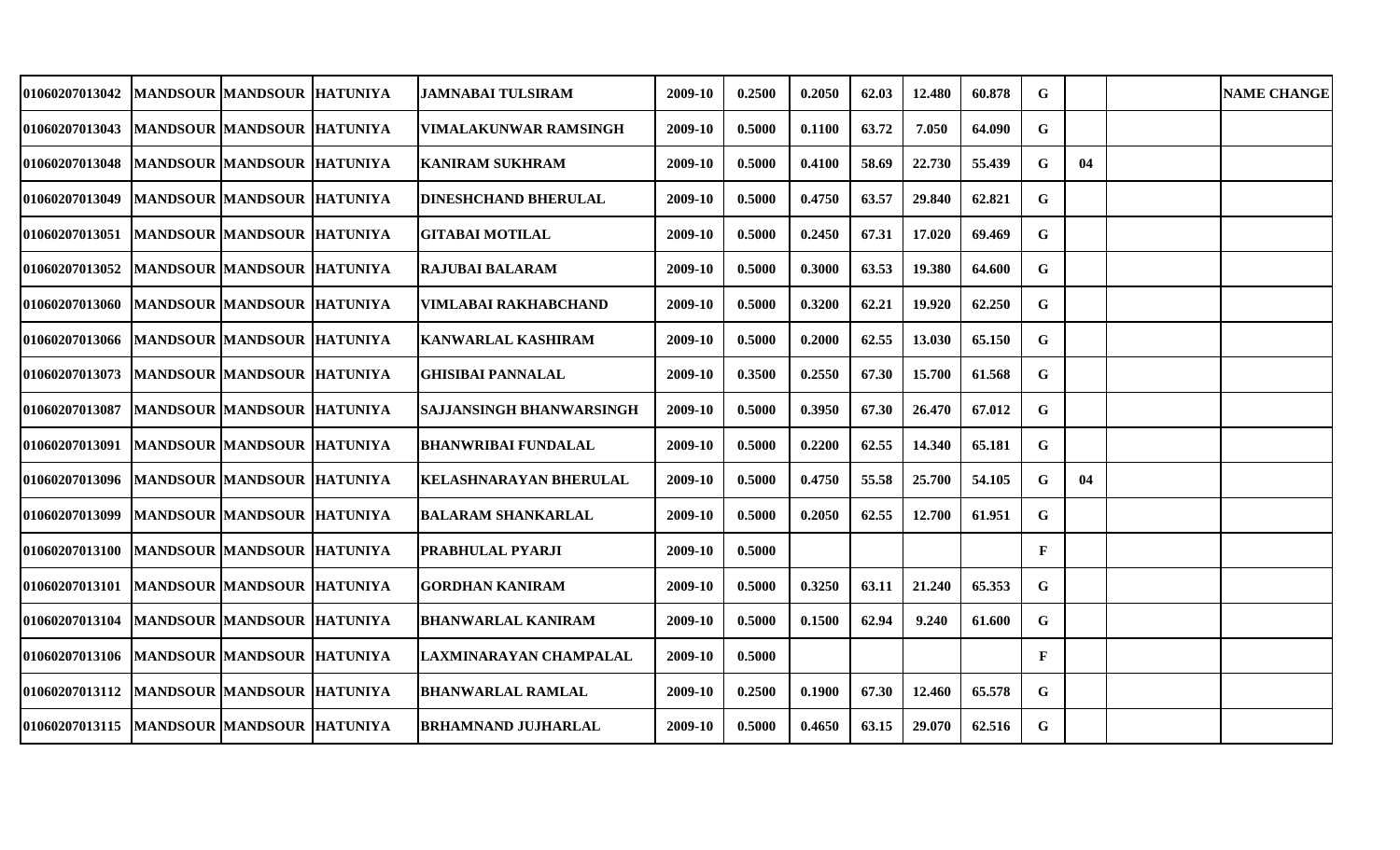| <b>01060207013117</b>                           | MANDSOUR MANDSOUR HATUNIYA   |                                   |                                           | SHANTILAL BADRILAL                                               | 2009-10 | 0.5000 | 0.1650 | 62.94 | 10.650 | 64.545 | G            |    |                    |
|-------------------------------------------------|------------------------------|-----------------------------------|-------------------------------------------|------------------------------------------------------------------|---------|--------|--------|-------|--------|--------|--------------|----|--------------------|
| 01060207013119  MANDSOUR  MANDSOUR  HATUNIYA    |                              |                                   |                                           | <b>OMPRAKASH BANSHILAL</b>                                       | 2009-10 | 0.3500 | 0.2650 | 63.72 | 16.920 | 63.849 | G            |    |                    |
| 01060207013126  MANDSOUR  MANDSOUR  HATUNIYA    |                              |                                   |                                           | <b>KACHRU NIRBHAYRAM</b>                                         | 2009-10 | 0.5000 | 0.1850 | 67.74 | 14.170 | 76.594 | G            |    |                    |
| 01060207013128   MANDSOUR   MANDSOUR   HATUNIYA |                              |                                   |                                           | <b>RAMNARAYAN CHAGANLAL</b>                                      | 2009-10 | 0.3500 | 0.2450 | 62.94 | 15.720 | 64.163 | G            |    |                    |
| 01060207013131  MANDSOUR MANDSOUR HATUNIYA      |                              |                                   |                                           | SATYANARAYAN RAMNARAYAN                                          | 2009-10 | 0.5000 | 0.4700 | 62.94 | 29.830 | 63.468 | G            |    |                    |
| 01060207013136  MANDSOUR MANDSOUR HATUNIYA      |                              |                                   |                                           | <b>BABULAL BHERULAL</b>                                          | 2009-10 | 0.5000 | 0.2950 | 63.84 | 8.030  | 27.220 | G            | 04 |                    |
| <b>01060207013137</b>                           | MANDSOUR  MANDSOUR  HATUNIYA |                                   |                                           | RUPABAI ONKARLAL                                                 | 2009-10 | 0.5000 | 0.4950 | 63.72 | 31.390 | 63.414 | G            |    |                    |
| 01060207013138                                  | MANDSOUR MANDSOUR HATUNIYA   |                                   |                                           | SAMANDBAI RATANLAL                                               | 2009-10 | 0.2500 |        |       |        |        | $\mathbf{F}$ |    |                    |
| 01060207013141  MANDSOUR  MANDSOUR  HATUNIYA    |                              |                                   |                                           | <b>BHERULAL JAGANNATH</b>                                        | 2009-10 | 0.3500 | 0.3050 | 67.30 | 6.850  | 22.459 | G            | 04 |                    |
| 01060207013143  MANDSOUR MANDSOUR HATUNIYA      |                              |                                   |                                           | <b>GANPATLAL MANNALAL</b>                                        | 2009-10 | 0.5000 | 0.4550 | 64.15 | 29.110 | 63.978 | G            |    |                    |
| 01060207013144                                  | MANDSOUR MANDSOUR HATUNIYA   |                                   |                                           | <b> PAPPUSINGH RODSINGH</b>                                      | 2009-10 | 0.5000 | 0.4900 | 55.58 | 27.540 | 56.203 | G            |    |                    |
| <b>01060207013148</b>                           | MANDSOUR MANDSOUR HATUNIYA   |                                   |                                           | <b>JUJHAR NANDA</b>                                              | 2009-10 | 0.2500 | 0.2350 | 63.72 | 15.010 | 63.872 | G            |    |                    |
| <b>01060207013151</b>                           | MANDSOUR MANDSOUR HATUNIYA   |                                   |                                           | <b>GITABAI BAPULAL</b>                                           | 2009-10 | 0.2500 | 0.2150 | 65.67 | 13.220 | 61.488 | G            |    | <b>NAME CHANGE</b> |
| <b>01060207013153</b>                           |                              | <b>MANDSOUR MANDSOUR HATUNIYA</b> |                                           | <b>SURENDRAKUMAR BALARAM</b>                                     | 2009-10 | 0.3500 | 0.2000 | 58.69 | 11.380 | 56.900 | G            |    |                    |
| 01060207014001                                  |                              |                                   |                                           | MANDSOUR MANDSOUR JAMUNIYAMEENA PRABHULAL GAMER MINA             | 2009-10 | 0.2500 | 0.2500 | 64.13 | 16.510 | 66.040 | G            |    |                    |
| 01060207014004                                  |                              |                                   |                                           | MANDSOUR MANDSOUR JAMUNIYAMEENA MANGILAL HARIRAM                 | 2009-10 | 0.2500 | 0.2300 | 56.48 | 13.370 | 58.130 | G            |    |                    |
| 01060207014008                                  |                              |                                   |                                           | MANDSOUR MANDSOUR JAMUNIYAMEENA KACHRU GOGA                      | 2009-10 | 0.2500 | 0.1100 | 64.13 | 6.390  | 58.090 | G            |    |                    |
| 01060207014009                                  |                              |                                   | MANDSOUR MANDSOUR JAMUNIYAMEENA MARU RODA |                                                                  | 2009-10 | 0.2500 | 0.2300 | 52.95 | 5.450  | 23.695 | Ι.           | 02 |                    |
|                                                 |                              |                                   |                                           | 01060207014012 MANDSOUR MANDSOUR JAMUNIYAMEENA SURAJMAL GANGARAM | 2009-10 | 0.2500 | 0.1850 | 58.60 | 11.110 | 60.054 | G            |    |                    |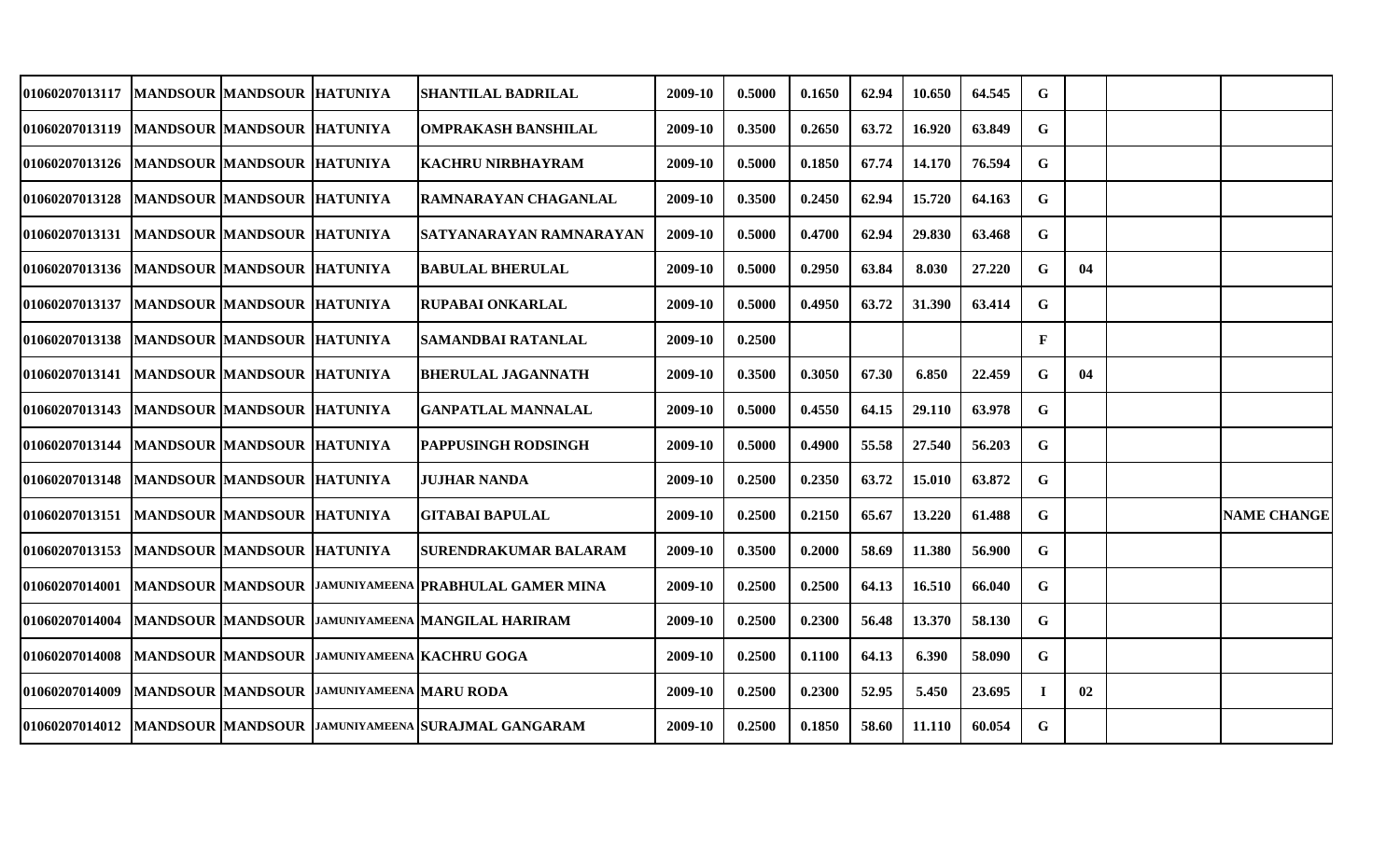| <b>01060207014017</b>                        |                           | MANDSOUR  MANDSOUR  JAMUNIYAMEENA  KARANSINGH BHANWARLAL                  | 2009-10 | 0.5000 | 0.3850 | 61.59 | 23.900 | 62.077 | G           |    |                    |
|----------------------------------------------|---------------------------|---------------------------------------------------------------------------|---------|--------|--------|-------|--------|--------|-------------|----|--------------------|
| <b>01060207014018</b>                        |                           | MANDSOUR MANDSOUR JAMUNIYAMEENA RADHESHYAM SITARAM                        | 2009-10 | 0.2500 | 0.2450 | 61.49 | 15.180 | 61.959 | G           |    |                    |
| 01060207014019                               |                           | MANDSOUR MANDSOUR JAMUNIYAMEENA RAMNARAYAN MOHABBATLAL                    | 2009-10 | 0.5000 | 0.2650 | 61.59 | 15.910 | 60.037 | G           |    |                    |
| <b>01060207014020</b>                        |                           | MANDSOUR MANDSOUR JAMUNIYAMEENA GANGARAM KESHARLAL                        | 2009-10 | 0.2500 | 0.1700 | 54.29 | 9.650  | 56.764 | G.          | 05 |                    |
| <b>01060207014024</b>                        |                           | MANDSOUR MANDSOUR JAMUNIYAMEENA RAMKUNWARBAI RAGHUNATHSINGH               | 2009-10 | 0.2500 | 0.2150 | 67.42 | 5.260  | 24.465 | G           | 04 |                    |
|                                              |                           | 01060207014026   MANDSOUR   MANDSOUR   JAMUNIYAMEENA   KACHRULAL BAGDIRAM | 2009-10 | 0.3500 | 0.3350 | 61.59 | 21.090 | 62.955 | G           |    |                    |
|                                              |                           | 01060207014028  MANDSOUR  MANDSOUR  JAMUNIYAMEENA  RAYSINGH PYARSINGH     | 2009-10 | 0.2500 | 0.2300 | 48.00 | 4.180  | 18.173 | G           | 04 |                    |
| 01060207015013   MANDSOUR   MANDSOUR LAMGARA |                           | <b>JUJHARLAL GULAB</b>                                                    | 2009-10 | 0.2500 | 0.2400 | 58.44 | 14.080 | 58.666 | G           |    |                    |
| 01060207015025                               | MANDSOUR MANDSOUR LAMGARA | <b>JUJHARLAL RAMA</b>                                                     | 2009-10 | 0.5000 | 0.3050 | 61.08 | 18.740 | 61.442 | G           |    | <b>NAME CHANGE</b> |
| 01060207015037                               | MANDSOUR MANDSOUR LAMGARA | <b>KACHRU BALU</b>                                                        | 2009-10 | 0.5000 | 0.2250 | 58.58 | 6.010  | 26.711 | $\bf{I}$    | 02 |                    |
| <b>01060207015043</b>                        | MANDSOUR MANDSOUR LAMGARA | <b>BALURAM KISHAN</b>                                                     | 2009-10 | 0.5000 | 0.1700 | 64.79 | 11.040 | 64.941 | $\mathbf G$ |    |                    |
| 01060207015049                               | MANDSOUR MANDSOUR LAMGARA | <b>NARAYAN PUNA</b>                                                       | 2009-10 | 0.5000 | 0.3150 | 64.79 | 19.260 | 61.142 | G           |    |                    |
| 01060207015055                               | MANDSOUR MANDSOUR LAMGARA | <b>DOLATRAM NATHU</b>                                                     | 2009-10 | 0.5000 | 0.2550 | 62.48 | 14.320 | 56.156 | G           |    |                    |
| 01060207015056  MANDSOUR MANDSOUR LAMGARA    |                           | <b>RAMSUKH NATHU</b>                                                      | 2009-10 | 0.5000 | 0.4900 | 62.48 | 31.080 | 63.428 | G           |    |                    |
| <b>01060207015059</b>                        | MANDSOUR MANDSOUR LAMGARA | <b>BALU BAGDIRAM</b>                                                      | 2009-10 | 0.3500 | 0.2000 | 58.44 | 4.520  | 22.600 | G           | 04 |                    |
| <b>01060207015060</b>                        | MANDSOUR MANDSOUR LAMGARA | <b>DHULCHAND KACHRU</b>                                                   | 2009-10 | 0.3500 | 0.2250 | 63.61 | 14.580 | 64.800 | G           |    |                    |
| <b>01060207015062</b>                        | MANDSOUR MANDSOUR LAMGARA | DAYARAM VARDICHAND                                                        | 2009-10 | 0.5000 | 0.2550 | 62.23 | 16.220 | 63.607 | G           |    |                    |
| <b>01060207015063</b>                        | MANDSOUR MANDSOUR LAMGARA | MOHANIBAI MOHANLAL                                                        | 2009-10 | 0.2500 | 0.2100 | 63.77 | 13.270 | 63.190 | G           |    |                    |
| 01060207015066 MANDSOUR MANDSOUR LAMGARA     |                           | SITABAI BHAGWAN                                                           | 2009-10 | 0.3500 | 0.2050 | 65.07 | 12.990 | 63.365 | G           |    | <b>NAME CHANGE</b> |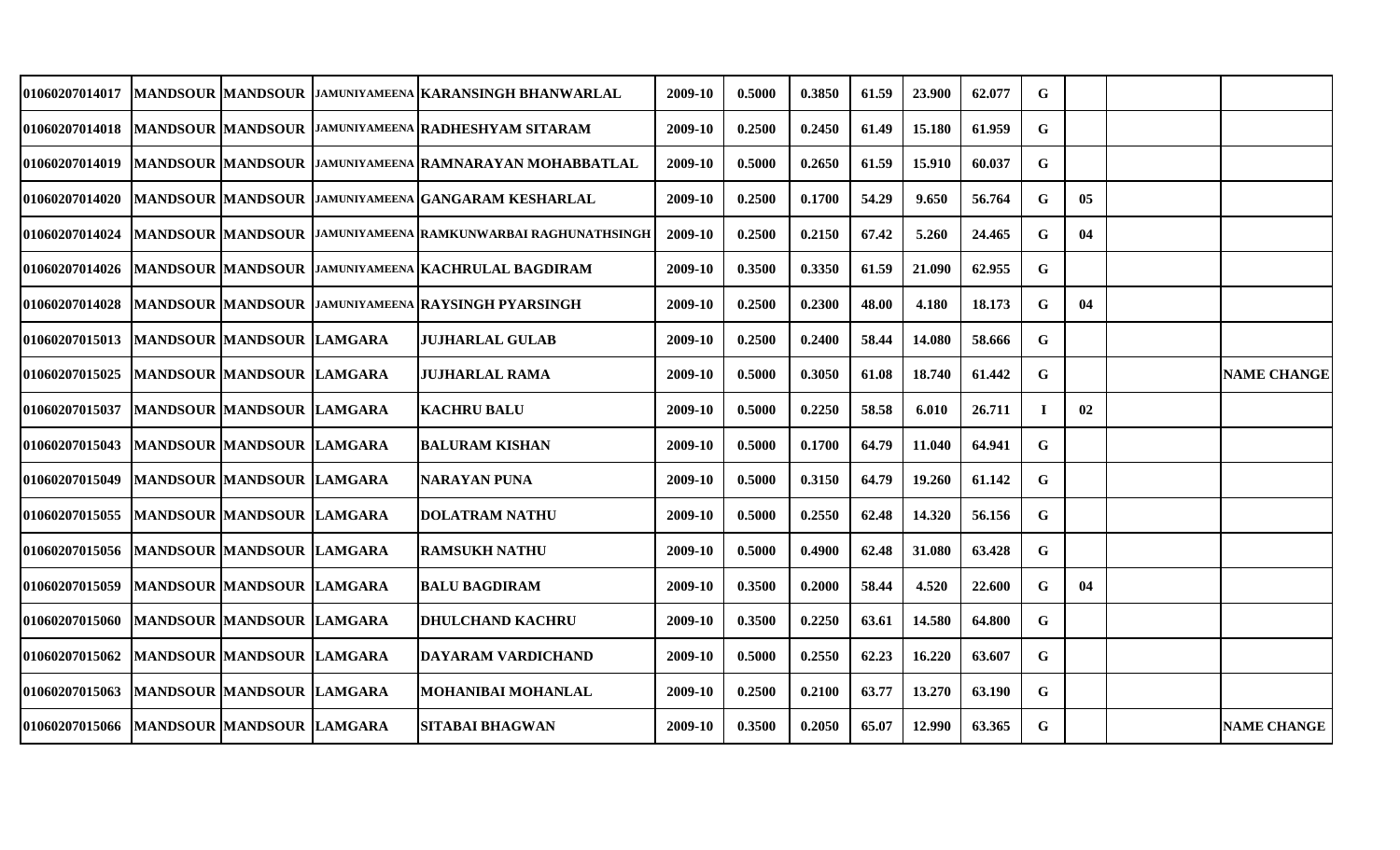| 01060207017002                                   | <b>MANDSOUR MANDSOUR RATIKHEDI</b> | AMARSINGH MOHANLAL         | 2009-10 | 0.2500 | 0.2100 | 61.25 | 13.660 | 65.047 | G  |    |                    |
|--------------------------------------------------|------------------------------------|----------------------------|---------|--------|--------|-------|--------|--------|----|----|--------------------|
| <b>01060207017004</b>                            | MANDSOUR MANDSOUR RATIKHEDI        | <b>BHAGIRATH JIVRAJ</b>    | 2009-10 | 0.5000 | 0.4600 | 63.47 | 29.230 | 63.543 | G  |    |                    |
| 01060207017008                                   | MANDSOUR MANDSOUR RATIKHEDI        | <b>DHAPUBAI DEVAJI</b>     | 2009-10 | 0.3500 | 0.2300 | 63.60 | 15.650 | 68.043 | G  |    |                    |
| 01060207017012  MANDSOUR  MANDSOUR  RATIKHEDI    |                                    | <b>RAMLAL BAGDIRAM</b>     | 2009-10 | 0.5000 | 0.4600 | 60.16 | 27.930 | 60.717 | G  |    | <b>NAME CHANGE</b> |
| 01060207017013   MANDSOUR   MANDSOUR   RATIKHEDI |                                    | <b>AMARSINGH NATHULAL</b>  | 2009-10 | 0.5000 | 0.2650 | 63.17 | 17.600 | 66.415 | G  |    | <b>NAME CHANGE</b> |
| <b>01060207017015</b>                            | MANDSOUR MANDSOUR RATIKHEDI        | <b>TEKCHAND HIRALAL</b>    | 2009-10 | 0.3500 | 0.3550 | 64.81 | 22.220 | 62.591 | G  |    |                    |
| 01060207017019                                   | MANDSOUR MANDSOUR RATIKHEDI        | RATANLAL KISHANLAL         | 2009-10 | 0.5000 | 0.3200 | 63.60 | 21.130 | 66.031 | G  |    |                    |
| <b>01060207017042</b>                            | MANDSOUR MANDSOUR RATIKHEDI        | <b>RODIBAI KACHRU</b>      | 2009-10 | 0.5000 | 0.4250 | 60.15 | 25.330 | 59.600 | G  |    | <b>NAME CHANGE</b> |
| <b>01060207017045</b>                            | MANDSOUR  MANDSOUR  RATIKHEDI      | <b>DROPADIBAI JAGDISH</b>  | 2009-10 | 0.3500 | 0.2500 | 59.47 | 13.880 | 55.520 | G  | 04 |                    |
| <b>01060207017047</b>                            | MANDSOUR MANDSOUR RATIKHEDI        | <b>KARU BHERA</b>          | 2009-10 | 0.3500 | 0.3050 | 60.04 | 18.950 | 62.131 | G  |    |                    |
| <b>01060207017049</b>                            | MANDSOUR MANDSOUR RATIKHEDI        | <b>ONKARLAL KALU</b>       | 2009-10 | 0.3500 | 0.3300 | 63.60 | 22.150 | 67.121 | G  |    |                    |
| <b>01060207017051</b>                            | <b>MANDSOUR MANDSOUR RATIKHEDI</b> | MOHANLAL MODA              | 2009-10 | 0.5000 | 0.2000 | 60.15 | 12.530 | 62.650 | G  |    |                    |
| <b>01060207017056</b>                            | MANDSOUR MANDSOUR RATIKHEDI        | <b>KAMLABAI BHAGWAN</b>    | 2009-10 | 0.5000 | 0.2000 | 66.57 | 13.400 | 67.000 | G  |    |                    |
| <b>01060207017058</b>                            | MANDSOUR MANDSOUR RATIKHEDI        | NAGU VARDA                 | 2009-10 | 0.2500 | 0.2300 | 63.60 | 13.750 | 59.782 | G  |    |                    |
| <b>01060207017059</b>                            | MANDSOUR MANDSOUR RATIKHEDI        | <b>MIRABAI BHOPALSINGH</b> | 2009-10 | 0.5000 | 0.3650 | 64.79 | 24.270 | 66.493 | G  |    |                    |
| <b>01060207017060</b>                            | MANDSOUR MANDSOUR RATIKHEDI        | <b>PANNALAL GOPI</b>       | 2009-10 | 0.5000 | 0.3100 | 63.60 | 19.830 | 63.967 | G. |    |                    |
| 01060207017061  MANDSOUR  MANDSOUR  RATIKHEDI    |                                    | <b>KACHRIBAI CHUNNIBAI</b> | 2009-10 | 0.5000 | 0.3950 | 60.15 | 23.430 | 59.316 | G. |    | <b>NAME CHANGE</b> |
| 01060207017063                                   | <b>MANDSOUR MANDSOUR RATIKHEDI</b> | <b>BALARAM ONKARLAL</b>    | 2009-10 | 0.2500 | 0.1500 | 57.12 | 9.560  | 63.733 | G  |    |                    |
| 01060207018003                                   | <b>MANDSOUR MANDSOUR KUCHROD</b>   | PARVATIBAI ATMARAM         | 2009-10 | 0.5000 | 0.3900 | 67.12 | 27.230 | 69.820 | G  |    |                    |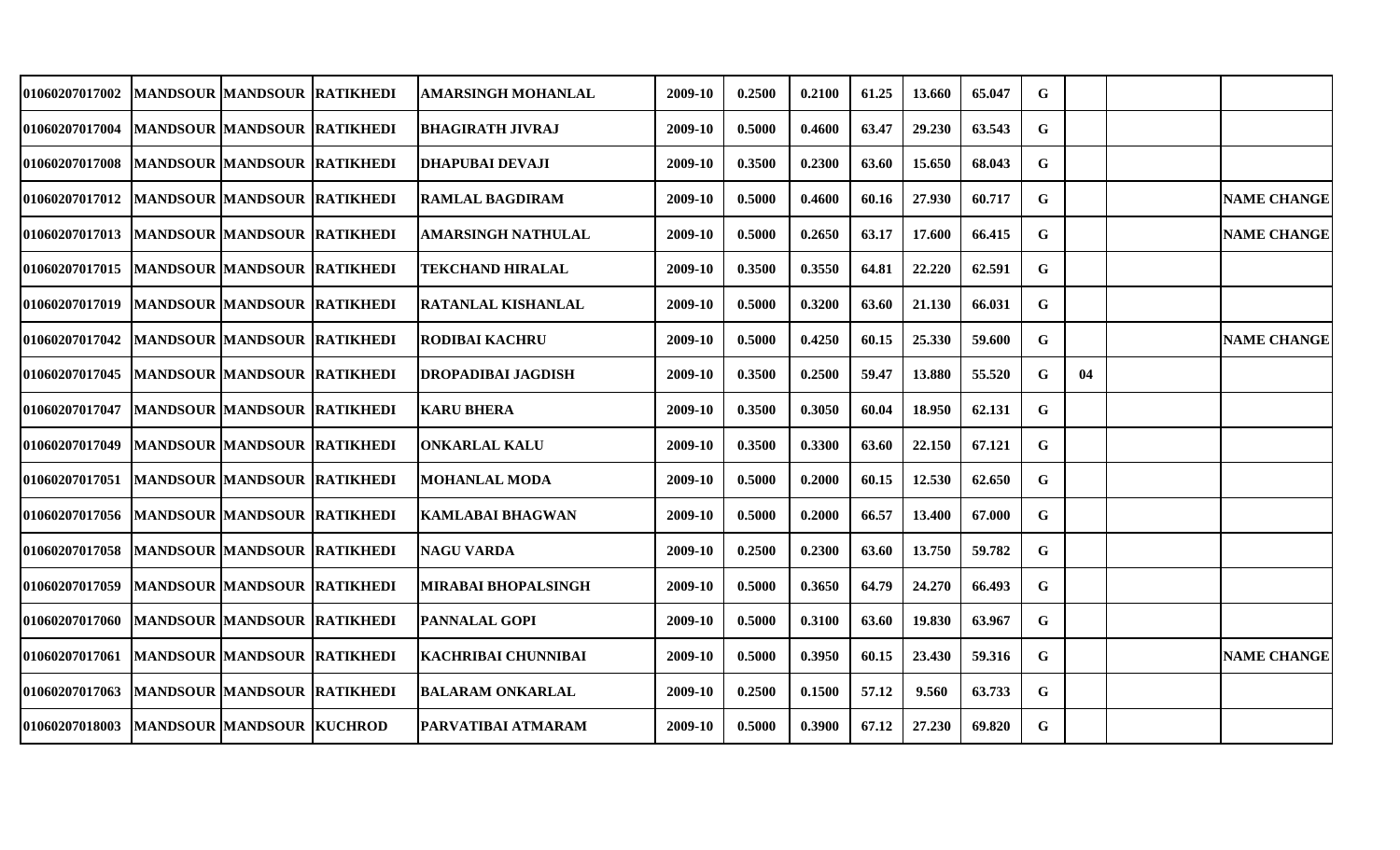| 01060207018005                                 |                                  | <b>MANDSOUR MANDSOUR KUCHROD</b> | RUKMANIBAI GANESHRAM        | 2009-10 | 0.5000 | 0.2050 | 59.58 | 11.920 | 58.146 | G  |    |                    |
|------------------------------------------------|----------------------------------|----------------------------------|-----------------------------|---------|--------|--------|-------|--------|--------|----|----|--------------------|
| 01060207018006   MANDSOUR   MANDSOUR   KUCHROD |                                  |                                  | KANWARLAL KESHURAM          | 2009-10 | 0.5000 | 0.3000 | 62.74 | 18.500 | 61.666 | G  |    |                    |
| 01060207018007                                 | <b>MANDSOUR MANDSOUR KUCHROD</b> |                                  | <b>ONKARLAL VARDA</b>       | 2009-10 | 0.5000 | 0.2950 | 62.05 | 18.300 | 62.033 | Т. | 02 |                    |
| 01060207018008  MANDSOUR  MANDSOUR KUCHROD     |                                  |                                  | LAXMINARAYAN SHOBHARAM      | 2009-10 | 0.5000 | 0.3800 | 65.05 | 23.750 | 62.500 | G  |    |                    |
| 01060207018010   MANDSOUR   MANDSOUR   KUCHROD |                                  |                                  | <b>BASANTIBAI GORDHAN</b>   | 2009-10 | 0.5000 | 0.3350 | 65.16 | 22.130 | 66.059 | G  |    |                    |
| 01060207018012  MANDSOUR  MANDSOUR KUCHROD     |                                  |                                  | KANHAIYALAL VARDA           | 2009-10 | 0.5000 | 0.2400 | 62.74 | 15.170 | 63.208 | G  |    |                    |
| <b>01060207018021</b>                          | <b>MANDSOUR MANDSOUR KUCHROD</b> |                                  | <b>BAGDIRAM PANNA</b>       | 2009-10 | 0.2500 | 0.0700 | 62.64 | 4.600  | 65.714 | G  |    |                    |
| <b>01060207018024</b>                          | MANDSOUR  MANDSOUR  KUCHROD      |                                  | NATHULAL LALU SUWAN         | 2009-10 | 0.5000 | 0.2900 | 63.83 | 20.130 | 69.413 | G  |    |                    |
| <b>01060207018025</b>                          | <b>MANDSOUR MANDSOUR KUCHROD</b> |                                  | RAMPRATAP ONKARLAL          | 2009-10 | 0.5000 | 0.2900 | 61.64 | 17.590 | 60.655 | G  |    |                    |
| <b>01060207018032</b>                          | <b>MANDSOUR MANDSOUR KUCHROD</b> |                                  | <b>BHAGUBAI GANESHRAM</b>   | 2009-10 | 0.2500 | 0.1550 | 59.47 | 9.310  | 60.064 | G  |    |                    |
| <b>01060207018033</b>                          | MANDSOUR MANDSOUR KUCHROD        |                                  | RAMCHANDRA BHAGWAN          | 2009-10 | 0.5000 | 0.1350 | 67.12 | 9.510  | 70.444 | G  |    |                    |
| <b>01060207018036</b>                          | <b>MANDSOUR MANDSOUR KUCHROD</b> |                                  | RAMNARAYAN NATHIBAI         | 2009-10 | 0.5000 | 0.2500 | 66.41 | 16.480 | 65.920 | G  |    |                    |
| <b>01060207018038</b>                          | <b>MANDSOUR MANDSOUR KUCHROD</b> |                                  | <b>GOPAL MANGILAL</b>       | 2009-10 | 0.5000 | 0.2250 | 62.74 | 13.910 | 61.822 | G  |    |                    |
| <b>01060207018041</b>                          | <b>MANDSOUR MANDSOUR KUCHROD</b> |                                  | ANOKHIBAI NANDKISHOR        | 2009-10 | 0.3500 | 0.1000 | 62.74 | 6.270  | 62.700 | G  |    | <b>NAME CHANGE</b> |
| <b>01060207018043</b>                          | MANDSOUR MANDSOUR KUCHROD        |                                  | LALITABAI RAMGOPAL          | 2009-10 | 0.5000 | 0.5000 | 61.54 | 31.000 | 62.000 | G  |    |                    |
| <b>01060207018046</b>                          | <b>MANDSOUR MANDSOUR KUCHROD</b> |                                  | <b>RATANLAL BHERA</b>       | 2009-10 | 0.5000 | 0.1600 | 65.05 | 10.330 | 64.562 | G  |    |                    |
| 01060207018047                                 | MANDSOUR MANDSOUR KUCHROD        |                                  | <b>KANKUBAI MOTILAL</b>     | 2009-10 | 0.5000 | 0.2850 | 67.12 | 23.280 | 81.684 | G  |    |                    |
| 01060207018048                                 | MANDSOUR MANDSOUR KUCHROD        |                                  | <b>KANWARLAL RATANLAL</b>   | 2009-10 | 0.2500 | 0.2400 | 63.33 | 13.830 | 57.625 | G  |    |                    |
| 01060207018049                                 | <b>MANDSOUR MANDSOUR KUCHROD</b> |                                  | <b>ANARSINGH RATANSINGH</b> | 2009-10 | 0.5000 | 0.4750 | 60.21 | 29.280 | 61.642 | G  |    |                    |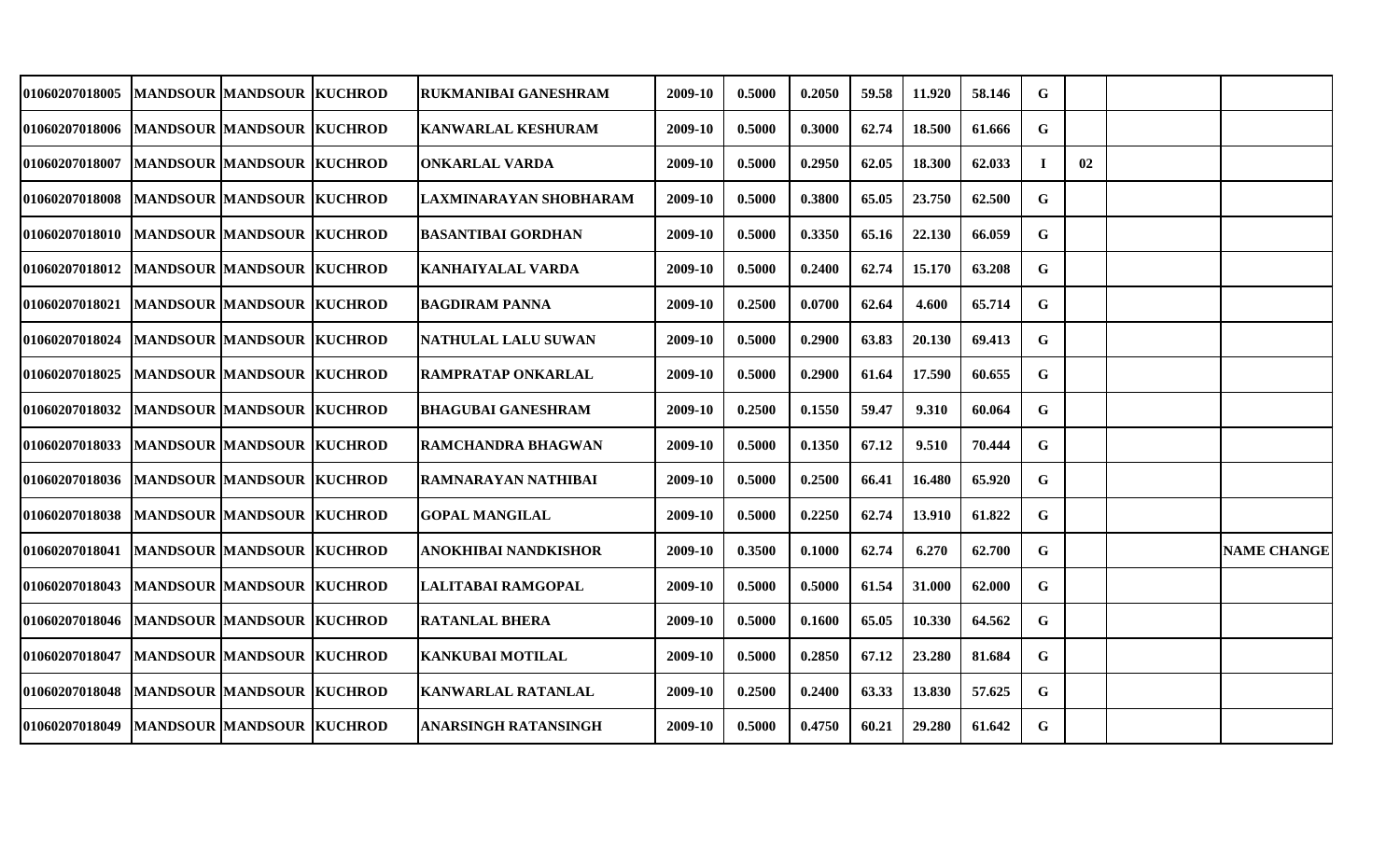| <b>01060207018050</b>                       | MANDSOUR  MANDSOUR  KUCHROD      |                            | GANGABAI AMRATRAM            | 2009-10 | 0.2500 | 0.1000 | 49.38 | 1.930  | 19.300 | T.          | 02 |  |
|---------------------------------------------|----------------------------------|----------------------------|------------------------------|---------|--------|--------|-------|--------|--------|-------------|----|--|
| <b>01060207018052</b>                       | MANDSOUR MANDSOUR KUCHROD        |                            | <b>GORDHAN KALU</b>          | 2009-10 | 0.5000 | 0.4000 | 60.81 | 25.360 | 63.400 | G           |    |  |
| 01060207018056  MANDSOUR  MANDSOUR  KUCHROD |                                  |                            | <b>SITABAI NANDA</b>         | 2009-10 | 0.5000 | 0.1950 | 65.05 | 12.750 | 65.384 | G           |    |  |
| <b>01060207018059</b>                       | MANDSOUR MANDSOUR KUCHROD        |                            | <b>KISHAN GANESHRAM</b>      | 2009-10 | 0.3500 | 0.2650 | 61.55 | 16.640 | 62.792 | G           |    |  |
| <b>01060207018062</b>                       | <b>MANDSOUR MANDSOUR KUCHROD</b> |                            | <b>RATANLAL SHOBHARAM</b>    | 2009-10 | 0.5000 | 0.4000 | 65.05 | 25.110 | 62.775 | G           |    |  |
| <b>01060207018063</b>                       | MANDSOUR MANDSOUR KUCHROD        |                            | BHANWARSINGH PYARSINGH       | 2009-10 | 0.5000 | 0.4750 | 61.55 | 29.760 | 62.652 | G           |    |  |
| <b>01060207018064</b>                       |                                  | MANDSOUR MANDSOUR  KUCHROD | NARAYAN DOLA PARMAR          | 2009-10 | 0.2500 | 0.1500 | 60.96 | 8.980  | 59.866 | G           |    |  |
| <b>01060207018067</b>                       | <b>MANDSOUR MANDSOUR KUCHROD</b> |                            | <b>MANGILAL GANGARAM</b>     | 2009-10 | 0.5000 | 0.2000 | 63.70 | 13.220 | 66.100 | G           |    |  |
| 01060207018068                              | <b>MANDSOUR MANDSOUR KUCHROD</b> |                            | LAXMINARAYAN NAGUSHANKAR     | 2009-10 | 0.5000 | 0.2600 | 65.19 | 17.650 | 67.884 | G           |    |  |
| 01060207018071  MANDSOUR  MANDSOUR  KUCHROD |                                  |                            | <b>MANGIBAI MANGILAL</b>     | 2009-10 | 0.5000 | 0.2950 | 58.36 | 17.520 | 59.389 | G           |    |  |
| 01060207018073                              | MANDSOUR MANDSOUR KUCHROD        |                            | <b>BALU GANESHRAM</b>        | 2009-10 | 0.5000 | 0.2350 | 63.70 | 15.250 | 64.893 | G           |    |  |
| <b>01060207018074</b>                       | MANDSOUR MANDSOUR KUCHROD        |                            | <b>BHANWARLAL RAMCHANDRA</b> | 2009-10 | 0.5000 | 0.2100 | 65.38 | 14.190 | 67.571 | $\mathbf G$ |    |  |
| 01060207018075                              | <b>MANDSOUR MANDSOUR KUCHROD</b> |                            | <b>GOPAL CHOTHRAM</b>        | 2009-10 | 0.5000 | 0.3400 | 65.32 | 23.130 | 68.029 | G           |    |  |
| <b>01060207018080</b>                       | MANDSOUR MANDSOUR KUCHROD        |                            | <b>RAMESHWAR FULCHANDRA</b>  | 2009-10 | 0.5000 | 0.2950 | 61.55 | 18.470 | 62.610 | G           |    |  |
| 01060207018081                              | <b>MANDSOUR MANDSOUR KUCHROD</b> |                            | RADHESHYAM BASANTILAL        | 2009-10 | 0.5000 | 0.1300 | 59.58 | 8.090  | 62.230 | G           |    |  |
| 01060207018082                              | <b>MANDSOUR MANDSOUR KUCHROD</b> |                            | <b>DHURALAL DEWA</b>         | 2009-10 | 0.5000 | 0.4050 | 65.16 | 26.790 | 66.148 | G           |    |  |
| 01060207018084                              | MANDSOUR MANDSOUR KUCHROD        |                            | <b>BHANWARLAL DHURIBAI</b>   | 2009-10 | 0.5000 | 0.1500 | 61.88 | 11.040 | 73.600 | G           |    |  |
| 01060207018086  MANDSOUR MANDSOUR KUCHROD   |                                  |                            | <b>RAMCHANDRA RATANLAL</b>   | 2009-10 | 0.5000 | 0.1400 | 62.68 | 9.020  | 64.428 | G           |    |  |
| 01060207018090                              | MANDSOUR MANDSOUR KUCHROD        |                            | <b>JIVRAJ MOTILAL</b>        | 2009-10 | 0.5000 | 0.3000 | 61.88 | 17.120 | 57.066 | G           |    |  |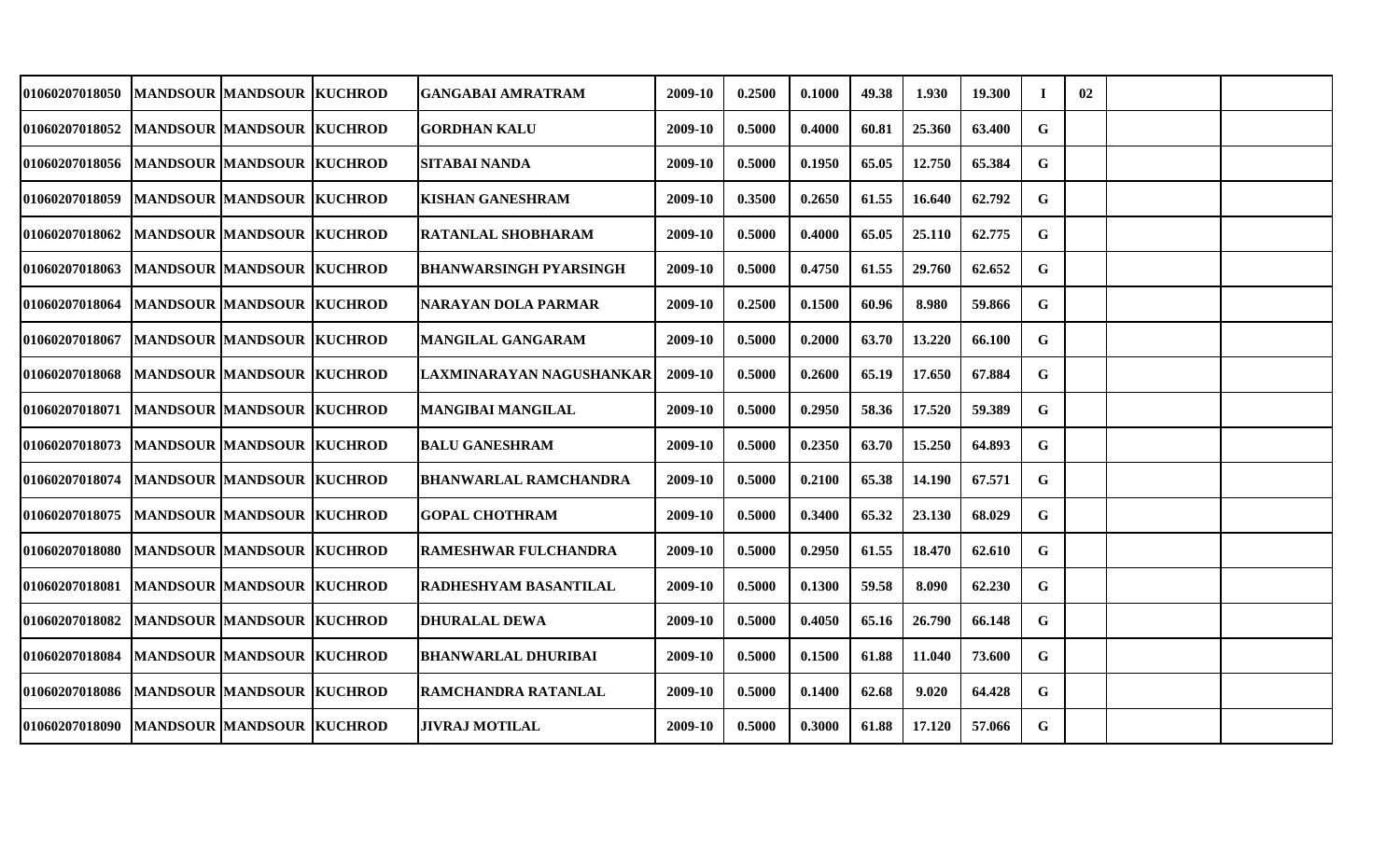| 01060207018092                              |                                  | MANDSOUR MANDSOUR KUCHROD  | <b>ANOKHILAL NATHULAL</b>    | 2009-10 | 0.5000 | 0.2100 | 63.70 | 13.460 | 64.095 | G           |    |  |
|---------------------------------------------|----------------------------------|----------------------------|------------------------------|---------|--------|--------|-------|--------|--------|-------------|----|--|
| <b>01060207018094</b>                       | <b>MANDSOUR MANDSOUR KUCHROD</b> |                            | VISHNULAL RATANLAL           | 2009-10 | 0.5000 | 0.2900 | 62.76 | 19.070 | 65.758 | G           |    |  |
| 01060207018097                              | MANDSOUR MANDSOUR KUCHROD        |                            | <b>GANGARAM DHURA</b>        | 2009-10 | 0.2500 | 0.1600 | 65.74 | 9.780  | 61.125 | G           |    |  |
| 01060207018098 MANDSOUR MANDSOUR KUCHROD    |                                  |                            | <b>BHERULAL BHULIBAI</b>     | 2009-10 | 0.5000 | 0.3000 | 62.76 | 18.140 | 60.466 | G           |    |  |
| 01060207018101  MANDSOUR MANDSOUR KUCHROD   |                                  |                            | RADHESHYAM MOHANLAL          | 2009-10 | 0.5000 | 0.4400 | 66.41 | 29.130 | 66.204 | $\mathbf G$ |    |  |
| <b>01060207018102</b>                       | <b>MANDSOUR MANDSOUR KUCHROD</b> |                            | RAMKANYABAI SITARAM          | 2009-10 | 0.2500 | 0.2400 | 62.52 | 14.890 | 62.041 | G           |    |  |
| <b>01060207018104</b>                       |                                  | MANDSOUR MANDSOUR  KUCHROD | <b>RUPLAL BAGDIRAM</b>       | 2009-10 | 0.5000 | 0.2350 | 62.39 | 15.360 | 65.361 | G           |    |  |
| <b>01060207018105</b>                       | <b>MANDSOUR MANDSOUR KUCHROD</b> |                            | KANTABAI RAMSUKHIBAI         | 2009-10 | 0.3500 | 0.3050 | 49.83 | 16.010 | 52.491 | G           | 04 |  |
| 01060207018106  MANDSOUR  MANDSOUR  KUCHROD |                                  |                            | <b>GANPATLAL CHAMPALAL</b>   | 2009-10 | 0.2500 | 0.1950 | 59.47 | 12.100 | 62.051 | G           |    |  |
| 01060207018172  MANDSOUR  MANDSOUR  KUCHROD |                                  |                            | <b>KARU GANESHRAM</b>        | 2009-10 | 0.2500 | 0.2500 | 58.80 | 15.040 | 60.160 | G           |    |  |
| 01060207018116 MANDSOUR MANDSOUR KUCHROD    |                                  |                            | <b>BALU BHAGWAN</b>          | 2009-10 | 0.3500 | 0.1300 | 62.76 | 9.300  | 71.538 | G           |    |  |
| <b>01060207018117</b>                       | MANDSOUR MANDSOUR KUCHROD        |                            | DEVRAM BALMUKUND             | 2009-10 | 0.5000 | 0.2500 | 63.68 | 15.270 | 61.080 | G           |    |  |
| <b>01060207018129</b>                       | <b>MANDSOUR MANDSOUR KUCHROD</b> |                            | <b>MANGILAL BAGDIRAM</b>     | 2009-10 | 0.2500 | 0.1200 | 58.80 | 7.390  | 61.583 | G           |    |  |
| <b>01060207018133</b>                       | MANDSOUR MANDSOUR KUCHROD        |                            | <b>KAMLABAI SAKUR MEHTAR</b> | 2009-10 | 0.2500 | 0.1950 | 59.47 | 11.830 | 60.666 | G           |    |  |
| 01060207018138                              | MANDSOUR MANDSOUR KUCHROD        |                            | RUKAMANIBAI CHOTHRAM         | 2009-10 | 0.2500 | 0.2000 | 52.58 | 3.310  | 16.550 | G           | 04 |  |
| 01060207018139                              | <b>MANDSOUR MANDSOUR KUCHROD</b> |                            | KANCHANBAI RAMCHANDRA        | 2009-10 | 0.5000 | 0.3800 | 57.94 | 21.340 | 56.157 | G           |    |  |
| 01060207018141  MANDSOUR  MANDSOUR  KUCHROD |                                  |                            | <b>BAGDIBAI MAGNIRAM</b>     | 2009-10 | 0.5000 | 0.2550 | 56.49 | 14.860 | 58.274 | G           |    |  |
| 01060207018144                              | MANDSOUR MANDSOUR KUCHROD        |                            | <b>RAMESHWAR NANDA</b>       | 2009-10 | 0.2500 | 0.1550 | 62.55 | 9.030  | 58.258 | G           |    |  |
| 01060207018148  MANDSOUR MANDSOUR KUCHROD   |                                  |                            | <b>BADRILAL RODA</b>         | 2009-10 | 0.3500 | 0.3350 | 59.06 | 20.430 | 60.985 | G           |    |  |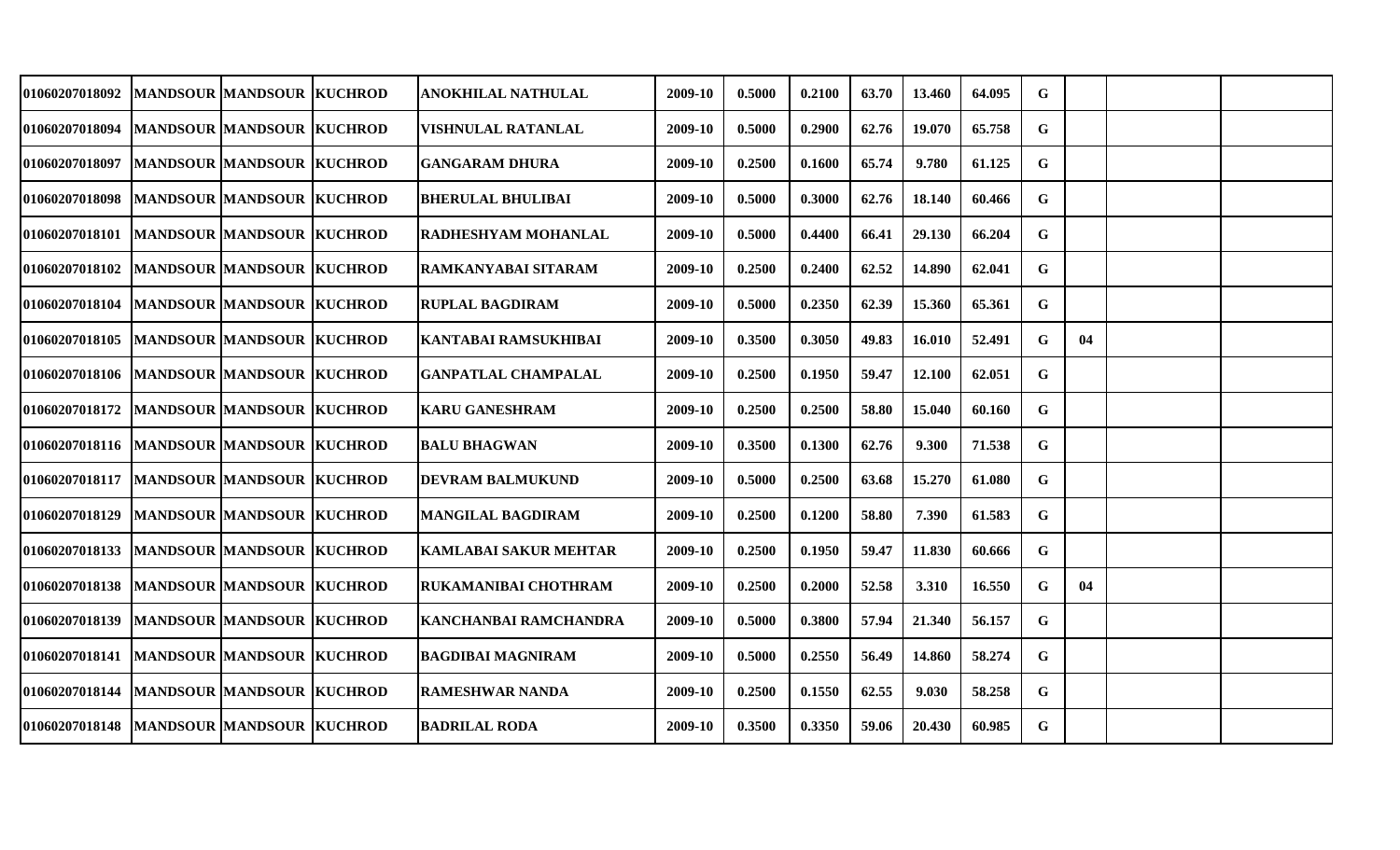| <b>01060207018149</b>                       | MANDSOUR  MANDSOUR  KUCHROD      | BALUDAS DHURADAS               | 2009-10 | 0.5000 | 0.4400 | 59.58 | 26.320 | 59.818 | G           |    |                    |
|---------------------------------------------|----------------------------------|--------------------------------|---------|--------|--------|-------|--------|--------|-------------|----|--------------------|
| 01060207018154                              | <b>MANDSOUR MANDSOUR KUCHROD</b> | <b>BHANWARLAL AMBARAM</b>      | 2009-10 | 0.5000 | 0.3000 | 63.70 | 20.190 | 67.300 | G           |    |                    |
| 01060207018160                              | MANDSOUR MANDSOUR KUCHROD        | <b>PAVANKUNWAR MOHANSINGH</b>  | 2009-10 | 0.5000 | 0.2050 | 61.23 | 12.340 | 60.195 | G           |    |                    |
| 01060207018161                              | <b>MANDSOUR MANDSOUR KUCHROD</b> | AMRATRAM LAXMINARAYAN          | 2009-10 | 0.2500 | 0.1750 | 63.33 | 11.060 | 63.200 | G           |    |                    |
| 01060207018166                              | <b>MANDSOUR MANDSOUR KUCHROD</b> | JANIBAI ONKARLAL               | 2009-10 | 0.5000 | 0.2650 | 63.61 | 16.950 | 63.962 | G           |    |                    |
| 01060207018167                              | MANDSOUR MANDSOUR KUCHROD        | PRABHUBAI NAGULAL              | 2009-10 | 0.5000 | 0.3000 | 60.98 | 19.440 | 64.800 | G           |    |                    |
| 01060207018171  MANDSOUR  MANDSOUR  KUCHROD |                                  | <b>BHAGIRATH JAGANNATH</b>     | 2009-10 | 0.5000 | 0.1500 | 65.16 | 10.070 | 67.133 | G           |    |                    |
| 01060207018174                              | <b>MANDSOUR MANDSOUR KUCHROD</b> | SUNDARBAI GANESHRAM            | 2009-10 | 0.5000 | 0.2650 | 65.16 | 17.180 | 64.830 | G           |    |                    |
| 01060207018176                              | <b>MANDSOUR MANDSOUR KUCHROD</b> | <b>MODIRAM NANDA</b>           | 2009-10 | 0.5000 | 0.2400 | 65.74 | 16.730 | 69.708 | G           |    |                    |
| 01060207018180                              | <b>MANDSOUR MANDSOUR KUCHROD</b> | <b>SHIVNARAYAN KALU</b>        | 2009-10 | 0.5000 | 0.2400 | 65.32 | 15.560 | 64.833 | $\mathbf G$ |    |                    |
| 01060207018190                              | <b>MANDSOUR MANDSOUR KUCHROD</b> | <b>JAGDISH MANNALAL</b>        | 2009-10 | 0.2500 | 0.2500 | 60.67 | 4.860  | 19.440 | $\bf{I}$    | 02 |                    |
| 01060207018192                              | <b>MANDSOUR MANDSOUR KUCHROD</b> | <b>FULKUNWAR NAHARSINGH</b>    | 2009-10 | 0.5000 | 0.2000 | 62.39 | 13.080 | 65.400 | G           |    |                    |
| 01060207018194                              | <b>MANDSOUR MANDSOUR KUCHROD</b> | SOHANBAI KACHRUMAL JAIN        | 2009-10 | 0.2500 |        |       |        |        | $\mathbf F$ |    |                    |
| <b>01060207018196</b>                       | <b>MANDSOUR MANDSOUR KUCHROD</b> | <b>SITABAI HIRALAL</b>         | 2009-10 | 0.2500 | 0.1600 | 56.95 | 9.460  | 59.125 | G           |    | <b>NAME CHANGE</b> |
| 01060207018204                              | <b>MANDSOUR MANDSOUR KUCHROD</b> | RADHESHYAM BASANTILAL          | 2009-10 | 0.5000 | 0.1050 | 62.39 | 6.870  | 65.428 | G           |    |                    |
| 01060207018206                              | MANDSOUR  MANDSOUR  KUCHROD      | RUKMANIBAI MANNALAL            | 2009-10 | 0.2500 | 0.2150 | 64.62 | 13.970 | 64.976 | G           |    | <b>NAME CHANGE</b> |
| 01060207018207                              | <b>MANDSOUR MANDSOUR KUCHROD</b> | <b>PARSADIBAI DHANNALAL</b>    | 2009-10 | 0.2500 | 0.2400 | 53.10 | 13.360 | 55.666 | G           | 04 | <b>NAME CHANGE</b> |
| 01060207018216                              | <b>MANDSOUR MANDSOUR KUCHROD</b> | <b>RAMESHWAR BHAGWATILAL</b>   | 2009-10 | 0.5000 | 0.3000 | 66.10 | 20.510 | 68.366 | G           |    | <b>NAME CHANGE</b> |
| 01060207018218                              | <b>MANDSOUR MANDSOUR KUCHROD</b> | PRABHULAL LAXMINARAYAN PATIDAR | 2009-10 | 0.5000 | 0.4700 | 60.96 | 29.680 | 63.148 | $\mathbf G$ |    |                    |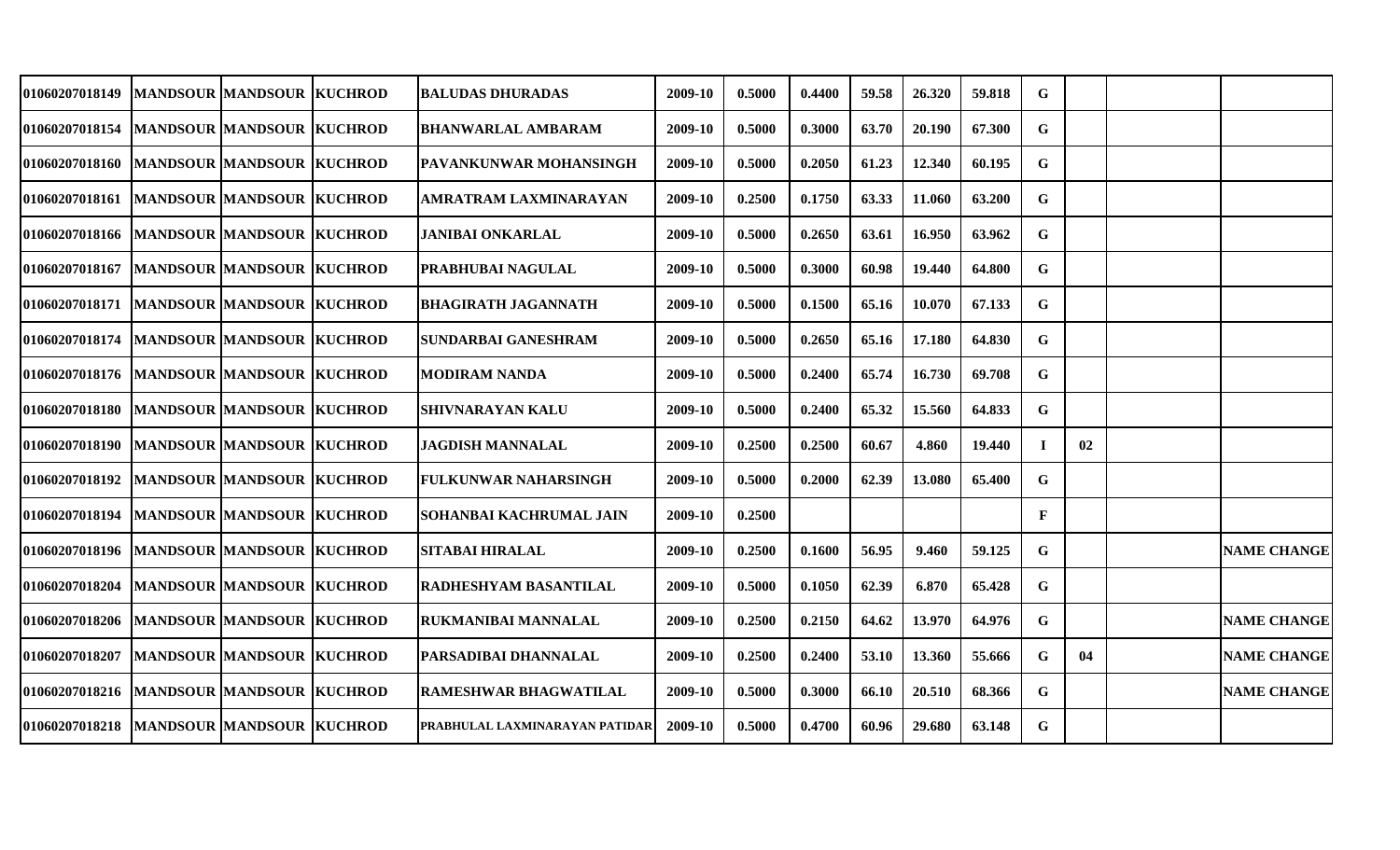| <b>01060207018229</b>                          |                                  | <b>MANDSOUR MANDSOUR KUCHROD</b> | SURAJBAI NANDRAM            | 2009-10 | 0.2500 | 0.2500 | 60.85 | 15.570 | 62.280 | G  |  |                    |
|------------------------------------------------|----------------------------------|----------------------------------|-----------------------------|---------|--------|--------|-------|--------|--------|----|--|--------------------|
| <b>01060207018231</b>                          | MANDSOUR MANDSOUR KUCHROD        |                                  | <b>RAMPRATAP DHURA</b>      | 2009-10 | 0.5000 | 0.2000 | 61.21 | 12.670 | 63.350 | G  |  |                    |
| 01060207018235                                 | MANDSOUR MANDSOUR KUCHROD        |                                  | <b>GATTUBAI NATHULAL</b>    | 2009-10 | 0.5000 | 0.1450 | 62.64 | 9.150  | 63.103 | G  |  |                    |
| 01060207018241   MANDSOUR   MANDSOUR   KUCHROD |                                  |                                  | <b>SURESH MOHANLAL</b>      | 2009-10 | 0.5000 | 0.4700 | 66.41 | 31.360 | 66.723 | G  |  |                    |
| <b>01060207018242</b>                          | MANDSOUR MANDSOUR KUCHROD        |                                  | <b>RATANLAL BHERULAL</b>    | 2009-10 | 0.5000 | 0.3150 | 61.21 | 19.430 | 61.682 | G  |  |                    |
| <b>01060207018246</b>                          | MANDSOUR MANDSOUR KUCHROD        |                                  | KARULAL ATMARAM             | 2009-10 | 0.5000 | 0.4800 | 63.61 | 30.770 | 64.104 | G  |  |                    |
| <b>01060207018247</b>                          |                                  | MANDSOUR MANDSOUR  KUCHROD       | <b>CHANDABAI SURESH</b>     | 2009-10 | 0.2500 | 0.1500 | 63.38 | 9.990  | 66.600 | G  |  | <b>NAME CHANGE</b> |
| <b>01060207018248</b>                          | <b>MANDSOUR MANDSOUR KUCHROD</b> |                                  | DASHRATH KANHAIYALAL        | 2009-10 | 0.2500 | 0.1750 | 58.80 | 10.510 | 60.057 | G  |  |                    |
| <b>01060207018254</b>                          | <b>MANDSOUR MANDSOUR KUCHROD</b> |                                  | <b>GITABAI SHANKARLAL</b>   | 2009-10 | 0.5000 | 0.3000 | 61.21 | 19.080 | 63.600 | G  |  |                    |
| 01060207018255                                 | <b>MANDSOUR MANDSOUR KUCHROD</b> |                                  | JASVANT SARDULSINGH         | 2009-10 | 0.5000 | 0.3000 | 63.61 | 19.650 | 65.500 | G  |  |                    |
| 01060207018257                                 | MANDSOUR MANDSOUR KUCHROD        |                                  | <b>BHANWARLAL NAGULAL</b>   | 2009-10 | 0.5000 | 0.3200 | 63.61 | 21.120 | 66.000 | G  |  |                    |
| <b>01060207018258</b>                          | MANDSOUR MANDSOUR KUCHROD        |                                  | PREMCHANDRA MANGILAL        | 2009-10 | 0.5000 | 0.2050 | 60.96 | 12.460 | 60.780 | G  |  |                    |
| <b>01060207018264</b>                          |                                  | <b>MANDSOUR MANDSOUR KUCHROD</b> | NATHIBAI CHAGANLAL          | 2009-10 | 0.5000 | 0.1700 | 61.21 | 10.690 | 62.882 | G  |  |                    |
| <b>01060207018266</b>                          | MANDSOUR MANDSOUR KUCHROD        |                                  | <b>GOVINDRAM BHAGIRATH</b>  | 2009-10 | 0.2500 | 0.1350 | 62.43 | 8.810  | 65.259 | G  |  |                    |
| 01060207018268                                 | MANDSOUR MANDSOUR KUCHROD        |                                  | NARAYANSINGH SAJJANSINGH    | 2009-10 | 0.5000 | 0.3500 | 60.96 | 22.620 | 64.628 | G  |  |                    |
| <b>01060207018269</b>                          | MANDSOUR MANDSOUR KUCHROD        |                                  | <b>JAGDISH KANHAIYALAL</b>  | 2009-10 | 0.5000 | 0.3600 | 59.74 | 20.820 | 57.833 | G  |  |                    |
| 01060207018271  MANDSOUR  MANDSOUR KUCHROD     |                                  |                                  | <b>BALCHAND VARDA</b>       | 2009-10 | 0.5000 | 0.2550 | 59.74 | 15.480 | 60.705 | G. |  |                    |
| 01060207018272                                 | MANDSOUR MANDSOUR KUCHROD        |                                  | <b>AZADKUNWAR NANDLAL</b>   | 2009-10 | 0.5000 | 0.4300 | 59.74 | 26.410 | 61.418 | G  |  |                    |
| 01060207018274                                 | MANDSOUR MANDSOUR KUCHROD        |                                  | <b>GIRDHARILAL MAGNIRAM</b> | 2009-10 | 0.5000 | 0.2600 | 61.21 | 16.020 | 61.615 | G  |  |                    |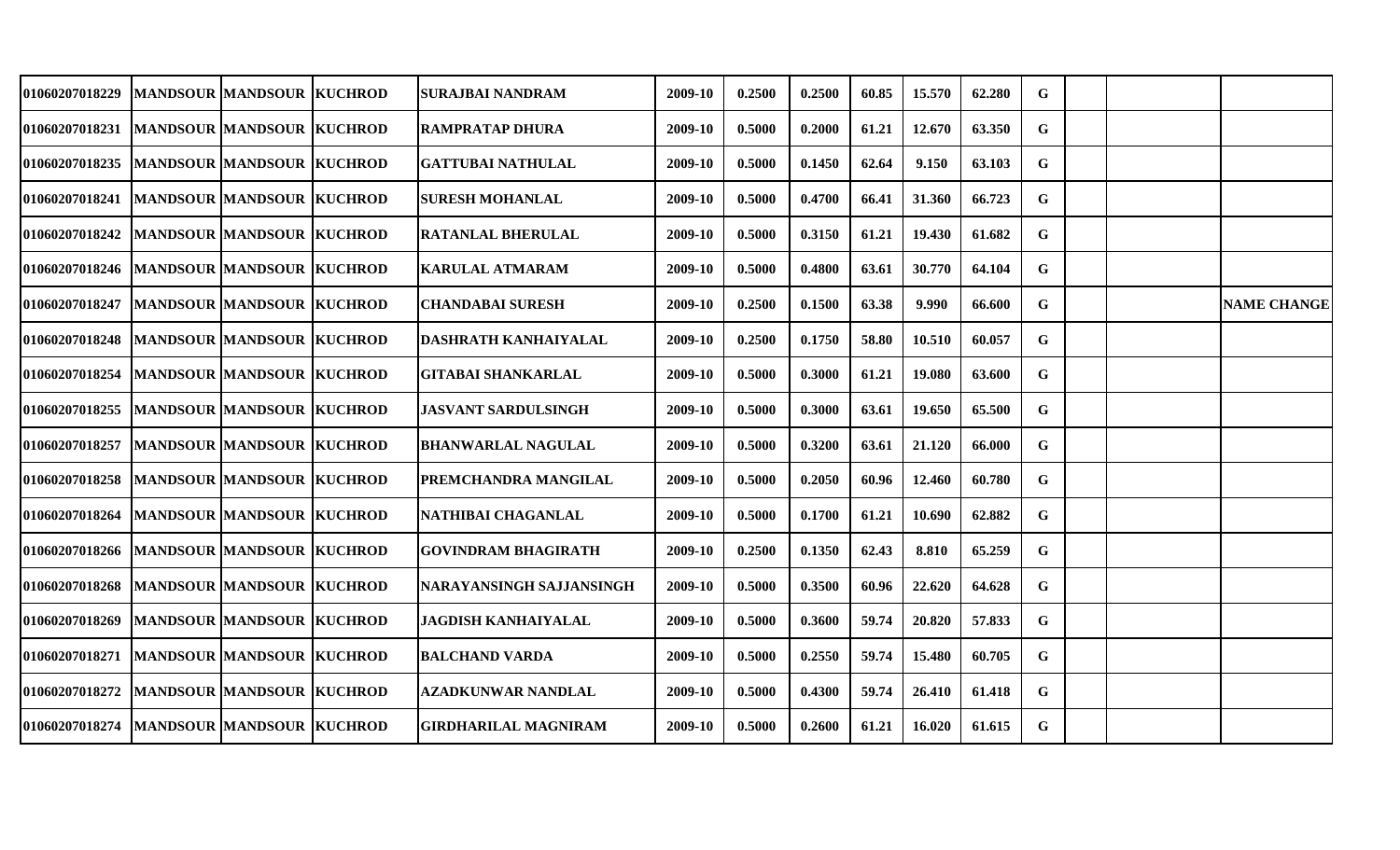| 01060207018275                                 |                                  | <b>MANDSOUR MANDSOUR KUCHROD</b> | <b>KARULAL MOHANLAL</b>           | 2009-10 | 0.2500 | 0.1700 | 58.80 | 9.770  | 57.470 | G            |  |                    |
|------------------------------------------------|----------------------------------|----------------------------------|-----------------------------------|---------|--------|--------|-------|--------|--------|--------------|--|--------------------|
| 01060207018277                                 | <b>MANDSOUR MANDSOUR KUCHROD</b> |                                  | KANHAIYALAL RAMCHANDRA            | 2009-10 | 0.5000 | 0.1200 | 67.04 | 8.350  | 69.583 | G            |  |                    |
| 01060207018278  MANDSOUR  MANDSOUR  KUCHROD    |                                  |                                  | SHANTIBAI RADHESHYAM              | 2009-10 | 0.2500 |        |       |        |        | $\mathbf{F}$ |  |                    |
| 01060207018279                                 | MANDSOUR MANDSOUR KUCHROD        |                                  | <b>GANESHRAM NATHULAL</b>         | 2009-10 | 0.2500 | 0.1350 | 62.64 | 8.800  | 65.185 | G            |  |                    |
| <b>01060207018280</b>                          | MANDSOUR MANDSOUR KUCHROD        |                                  | RADHESHYAM MANGILAL               | 2009-10 | 0.5000 | 0.1550 | 63.68 | 10.170 | 65.612 | G            |  |                    |
| <b>01060207018281</b>                          | <b>MANDSOUR MANDSOUR KUCHROD</b> |                                  | <b>JAGDISH AATMARAM</b>           | 2009-10 | 0.5000 | 0.3600 | 63.68 | 23.060 | 64.055 | G            |  |                    |
| <b>01060207018284</b>                          |                                  | MANDSOUR MANDSOUR  KUCHROD       | SHIVKUMAR DINDAYAL                | 2009-10 | 0.5000 | 0.2700 | 60.96 | 18.540 | 68.666 | G            |  |                    |
| 01060207018287                                 | <b>MANDSOUR MANDSOUR KUCHROD</b> |                                  | <b>RAGHUVIR BALUSINGH</b>         | 2009-10 | 0.5000 | 0.4200 | 62.68 | 26.060 | 62.047 | G            |  |                    |
| <b>01060207018291</b>                          | <b>MANDSOUR MANDSOUR KUCHROD</b> |                                  | RAMLAL KANHAIYALAL                | 2009-10 | 0.3500 | 0.2200 | 61.81 | 13.850 | 62.954 | G            |  |                    |
| 01060207018292                                 | <b>MANDSOUR MANDSOUR KUCHROD</b> |                                  | DHANNALAL DHURALAL (CHOHAN)       | 2009-10 | 0.5000 | 0.2950 | 62.74 | 19.520 | 66.169 | G            |  |                    |
| 01060207018295                                 | MANDSOUR MANDSOUR KUCHROD        |                                  | <b>KARIMANBEE SHOKINSHAH</b>      | 2009-10 | 0.2500 | 0.1700 | 62.64 | 10.430 | 61.352 | G            |  | <b>NAME CHANGE</b> |
| 01060207018300                                 | MANDSOUR MANDSOUR KUCHROD        |                                  | <b>JAGDISH RATANLAL (DIKSHIT)</b> | 2009-10 | 0.5000 | 0.4850 | 63.68 | 31.390 | 64.721 | G            |  |                    |
| <b>01060207018301</b>                          | <b>MANDSOUR MANDSOUR KUCHROD</b> |                                  | <b>BADRILAL GORDHANLAL</b>        | 2009-10 | 0.2500 | 0.1900 | 63.33 | 13.090 | 68.894 | G            |  |                    |
| <b>01060207018302</b>                          |                                  | <b>MANDSOUR MANDSOUR KUCHROD</b> | <b>RAMLAL AMARCHAND</b>           | 2009-10 | 0.5000 | 0.4900 | 60.96 | 31.420 | 64.122 | G            |  |                    |
| 01060207018313   MANDSOUR   MANDSOUR   KUCHROD |                                  |                                  | <b>BADRILAL GANESHRAM</b>         | 2009-10 | 0.5000 | 0.3950 | 60.96 | 24.330 | 61.594 | G            |  |                    |
| 01060207018323                                 | MANDSOUR MANDSOUR KUCHROD        |                                  | <b>SHANKARLAL VENIRAM</b>         | 2009-10 | 0.3500 | 0.1700 | 60.96 | 10.780 | 63.411 | G            |  |                    |
| 01060207018324                                 | MANDSOUR MANDSOUR KUCHROD        |                                  | <b>RAMPRATAP SAWA</b>             | 2009-10 | 0.5000 | 0.1450 | 62.39 | 9.440  | 65.103 | G.           |  |                    |
| 01060207018328                                 | <b>MANDSOUR MANDSOUR KUCHROD</b> |                                  | <b>RAMCHANDRA MANGILAL</b>        | 2009-10 | 0.5000 | 0.1600 | 59.32 | 10.180 | 63.625 | G            |  |                    |
| 01060207018330                                 | MANDSOUR MANDSOUR KUCHROD        |                                  | <b>DHANNALAL KACHRULAL</b>        | 2009-10 | 0.5000 | 0.1850 | 59.74 | 11.520 | 62.270 | G            |  |                    |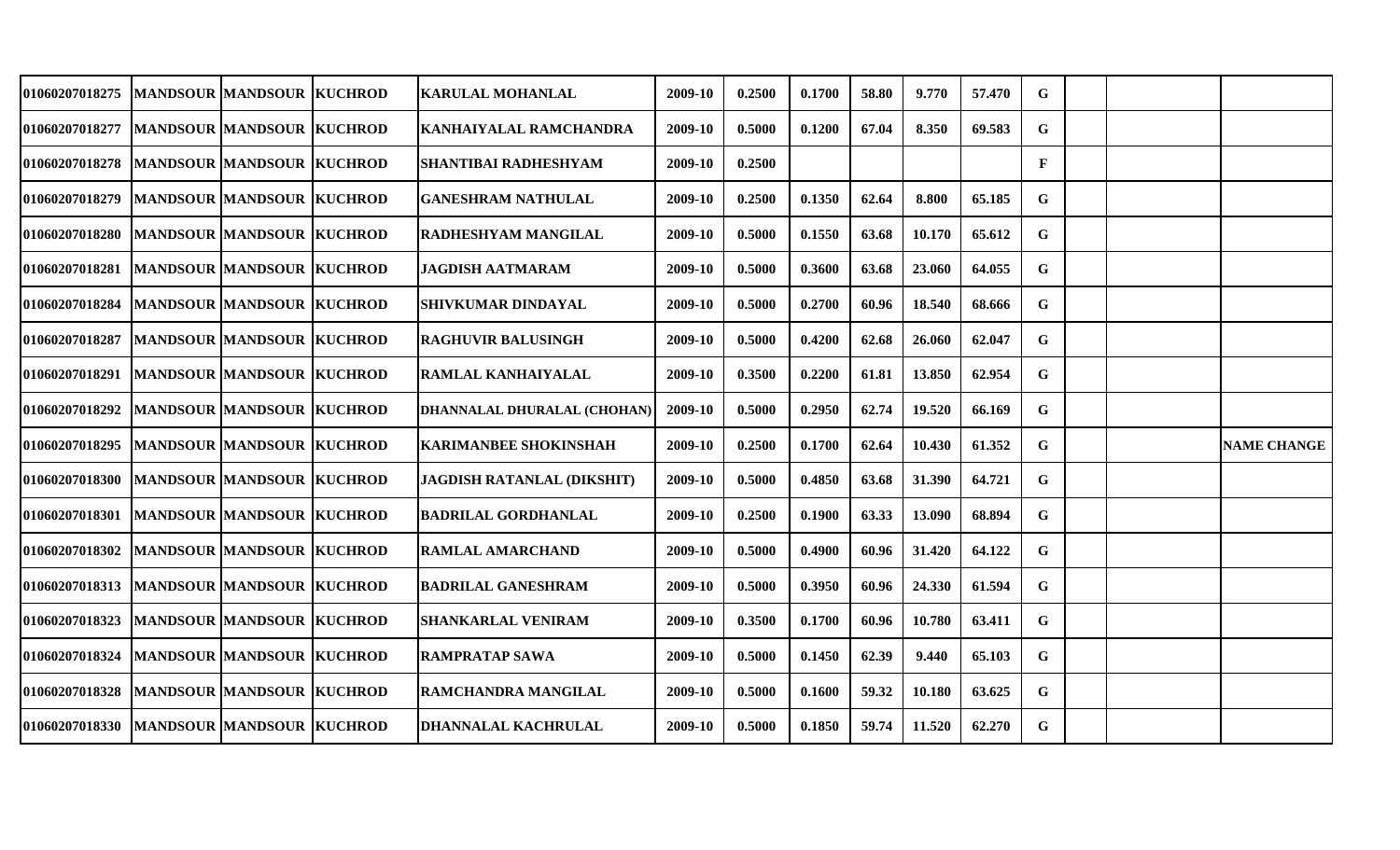| 01060207018334                                  |                                   | MANDSOUR  MANDSOUR  KUCHROD       | SALAGRAM DHURALAL              | 2009-10 | 0.5000 | 0.2050 | 60.96 | 12.840 | 62.634 | G  |    |                    |
|-------------------------------------------------|-----------------------------------|-----------------------------------|--------------------------------|---------|--------|--------|-------|--------|--------|----|----|--------------------|
| 01060207018338  MANDSOUR  MANDSOUR  KUCHROD     |                                   |                                   | <b>BADRILAL BAGDIRAM</b>       | 2009-10 | 0.2500 | 0.1300 | 57.79 | 7.810  | 60.076 | G  |    |                    |
| 01060207018341                                  | MANDSOUR MANDSOUR KUCHROD         |                                   | <b>CHAGANLAL SHOBHARAM</b>     | 2009-10 | 0.5000 | 0.1600 | 65.74 | 10.910 | 68.187 | G  |    |                    |
| 01060207018344                                  | MANDSOUR MANDSOUR KUCHROD         |                                   | <b>DINDAYAL MAGNIRAM</b>       | 2009-10 | 0.3500 | 0.3100 | 62.68 | 19.790 | 63.838 | G  |    |                    |
| 01060207018345                                  | MANDSOUR MANDSOUR KUCHROD         |                                   | <b>GANGARAM MANNA</b>          | 2009-10 | 0.3500 | 0.1150 | 63.66 | 6.940  | 60.347 | G  |    |                    |
| <b>01060207020001</b>                           | MANDSOUR MANDSOUR PETLAWAD        |                                   | <b>MANGILAL BHERA DANGI</b>    | 2009-10 | 0.2500 | 0.2250 | 59.21 | 12.360 | 54.933 | G. | 04 |                    |
| <b>01060207020004</b>                           | MANDSOUR MANDSOUR PETLAWAD        |                                   | TEJKUNWAR UMRAVSINGH           | 2009-10 | 0.2500 | 0.1500 | 63.04 | 8.880  | 59.200 | G  |    | <b>NAME CHANGE</b> |
| <b>01060207020005</b>                           | MANDSOUR MANDSOUR PETLAWAD        |                                   | <b>GANPAT JAGANNATH</b>        | 2009-10 | 0.2500 | 0.2300 | 58.17 | 13.640 | 59.304 | G  |    |                    |
| 01060207020011   MANDSOUR   MANDSOUR   PETLAWAD |                                   |                                   | <b>BHERULAL LALA</b>           | 2009-10 | 0.2500 | 0.2400 | 63.39 | 15.190 | 63.291 | G  |    |                    |
| <b>01060207020021</b>                           | MANDSOUR MANDSOUR PETLAWAD        |                                   | <b>BALURAM LAXMAN</b>          | 2009-10 | 0.2500 | 0.2500 | 59.18 | 14.260 | 57.040 | G  |    |                    |
| <b>01060207020056</b>                           | MANDSOUR MANDSOUR PETLAWAD        |                                   | <b>SHAMBHULAL TULSIRAM</b>     | 2009-10 | 0.2500 | 0.2050 | 57.50 | 12.430 | 60.634 | G  |    |                    |
| <b>01060207020076</b>                           | MANDSOUR MANDSOUR PETLAWAD        |                                   | <b>RAMSINGH ONKARSINGH</b>     | 2009-10 | 0.5000 | 0.4050 | 61.78 | 25.410 | 62.740 | G  |    |                    |
| <b>01060207020083</b>                           |                                   | <b>MANDSOUR MANDSOUR PETLAWAD</b> | RAMCHANDRA DAYARAM             | 2009-10 | 0.5000 | 0.4600 | 63.83 | 29.150 | 63.369 | G  |    |                    |
| <b>01060207020089</b>                           |                                   | <b>MANDSOUR MANDSOUR PETLAWAD</b> | <b>MUNNALAL LAXMAN</b>         | 2009-10 | 0.2500 | 0.2450 | 56.21 | 5.840  | 23.836 | G  | 04 |                    |
| <b>01060207020091</b>                           | MANDSOUR MANDSOUR PETLAWAD        |                                   | <b>MITTHUSINGH ONKARISNGH</b>  | 2009-10 | 0.5000 | 0.4150 | 65.41 | 25.740 | 62.024 | G  |    |                    |
| 01060207020093                                  | MANDSOUR MANDSOUR PETLAWAD        |                                   | <b>JAYPALSINGH KARANSINGH</b>  | 2009-10 | 0.2500 | 0.2250 | 61.78 | 13.870 | 61.644 | G. |    |                    |
| 01060207020098                                  | MANDSOUR MANDSOUR PETLAWAD        |                                   | <b>HIRALAL VARDICHAND</b>      | 2009-10 | 0.5000 | 0.4700 | 68.54 | 29.990 | 63.808 | G. |    |                    |
| 01060207020100                                  | MANDSOUR MANDSOUR PETLAWAD        |                                   | <b>GORDHANSINGH BADANSINGH</b> | 2009-10 | 0.2500 | 0.2050 | 65.41 | 13.030 | 63.560 | G  |    |                    |
| <b>01060207020109</b>                           | <b>MANDSOUR MANDSOUR PETLAWAD</b> |                                   | <b>BHERULAL VARDICHAND</b>     | 2009-10 | 0.5000 | 0.3400 | 65.27 | 22.480 | 66.117 | G  |    |                    |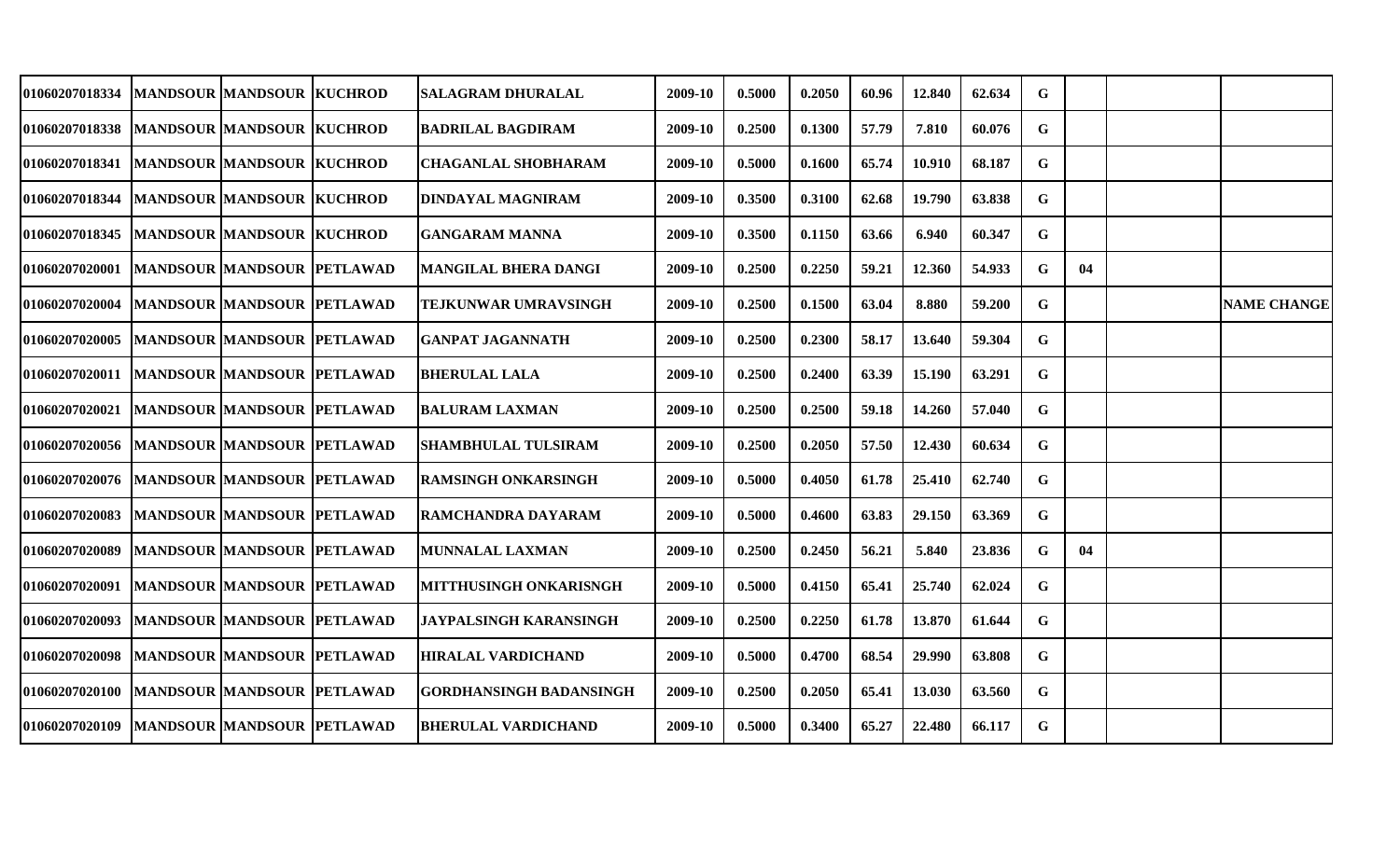| 01060208021002                    | <b>IMANDSOUR DALOUDA</b>  |                  | DHANDHODA   KALUSINGH DHULSINGH    | 2009-10 | 0.3500 | 0.3300 | 60.40 | 19.980 | 60.545 | G            |  |                    |
|-----------------------------------|---------------------------|------------------|------------------------------------|---------|--------|--------|-------|--------|--------|--------------|--|--------------------|
| <b>01060208021003</b>             | <b>MANDSOUR DALOUDA</b>   | <b>DHANDHODA</b> | <b>NANDA BHAGWAN</b>               | 2009-10 | 0.5000 | 0.3900 | 64.99 | 26.630 | 68.282 | G            |  |                    |
| 01060208021013  MANDSOUR DALOUDA  |                           | DHANDHODA        | <b>TUISHIRAM LAXMAN</b>            | 2009-10 | 0.2500 | 0.2300 | 65.56 | 14.300 | 62.173 | G            |  | <b>NAME CHANGE</b> |
| 01060208021017                    | <b>MANDSOUR DALOUDA</b>   |                  | <b>DHANDHODA RAMA MOTILAL</b>      | 2009-10 | 0.2500 | 0.2400 | 60.40 | 14.560 | 60.666 | G            |  |                    |
| 01060208021022                    | <b>MANDSOUR DALOUDA</b>   |                  | DHANDHODA   RAMNARAYAN DEVRAM      | 2009-10 | 0.5000 | 0.2000 | 62.17 | 12.480 | 62.400 | G            |  |                    |
| 01060208021033                    | <b>MANDSOUR DALOUDA</b>   |                  | DHANDHODA  RAGHUNATH ONKAR         | 2009-10 | 0.5000 | 0.1950 | 64.96 | 12.930 | 66.307 | G            |  |                    |
| <b>01060208021036</b>             | <b>MANDSOUR DALOUDA</b>   |                  | DHANDHODA   KABERIBAI MANGILAL     | 2009-10 | 0.5000 | 0.1500 | 63.24 | 9.160  | 61.066 | G            |  |                    |
| 01060208021047                    | <b>MANDSOUR DALOUDA</b>   |                  | DHANDHODA RAMLAL GULAB             | 2009-10 | 0.2500 | 0.2350 | 64.29 | 14.570 | 62.000 | G            |  |                    |
| <b>01060208021059</b>             | <b>IMANDSOUR IDALOUDA</b> |                  | DHANDHODA   ONKARSINGH SOHANSINGH  | 2009-10 | 0.5000 | 0.0950 | 64.96 | 6.250  | 65.789 | G            |  |                    |
| 01060208021060 IMANDSOUR IDALOUDA |                           |                  | DHANDHODA RAMLAL ONKAR             | 2009-10 | 0.2500 |        |       |        |        | $\mathbf{F}$ |  |                    |
| 01060208021061 MANDSOUR DALOUDA   |                           |                  | DHANDHODA SALAGRAM CHUNNILAL       | 2009-10 | 0.5000 | 0.2000 | 60.19 | 11.980 | 59.900 | G            |  |                    |
| 01060208021063                    | <b>MANDSOUR DALOUDA</b>   |                  | <b>DHANDHODA SUHAGBAI BHERULAL</b> | 2009-10 | 0.5000 | 0.2000 | 64.80 | 12.410 | 62.050 | G            |  |                    |
| 01060208021067                    | <b>MANDSOUR DALOUDA</b>   | <b>DHANDHODA</b> | <b>GITABAI JAGANNATH</b>           | 2009-10 | 0.5000 | 0.3500 | 62.17 | 21.720 | 62.057 | G            |  |                    |
| 01060208021076                    | <b>MANDSOUR DALOUDA</b>   | <b>DHANDHODA</b> | <b>GAYATRIBAI NANDRAM</b>          | 2009-10 | 0.5000 | 0.3600 | 64.96 | 22.440 | 62.333 | G            |  | <b>NAME CHANGE</b> |
| <b>01060208021081</b>             | <b>MANDSOUR DALOUDA</b>   | <b>DHANDHODA</b> | <b>NAGU AASHA BHIL</b>             | 2009-10 | 0.3500 |        |       |        |        | F            |  |                    |
| 01060208021082                    | <b>MANDSOUR DALOUDA</b>   | <b>DHANDHODA</b> | <b>TUISHIRAM BHERU</b>             | 2009-10 | 0.5000 | 0.4500 | 64.96 | 26.450 | 58.777 | G            |  |                    |
| 01060208021092                    | <b>MANDSOUR DALOUDA</b>   | <b>DHANDHODA</b> | <b>CHUNNIBAI DEVRAM</b>            | 2009-10 | 0.5000 | 0.3100 | 65.56 | 19.480 | 62.838 | G            |  | <b>NAME CHANGE</b> |
| 01060208021093                    | <b>MANDSOUR DALOUDA</b>   |                  | DHANDHODA  BADRILAL SHOBHARAM      | 2009-10 | 0.2500 | 0.2300 | 65.56 | 13.460 | 58.521 | G            |  |                    |
| 01060208021094                    | <b>MANDSOUR DALOUDA</b>   |                  | DHANDHODA BHERULAL BHAGWAN         | 2009-10 | 0.2500 | 0.1600 | 63.62 | 10.020 | 62.625 | G            |  |                    |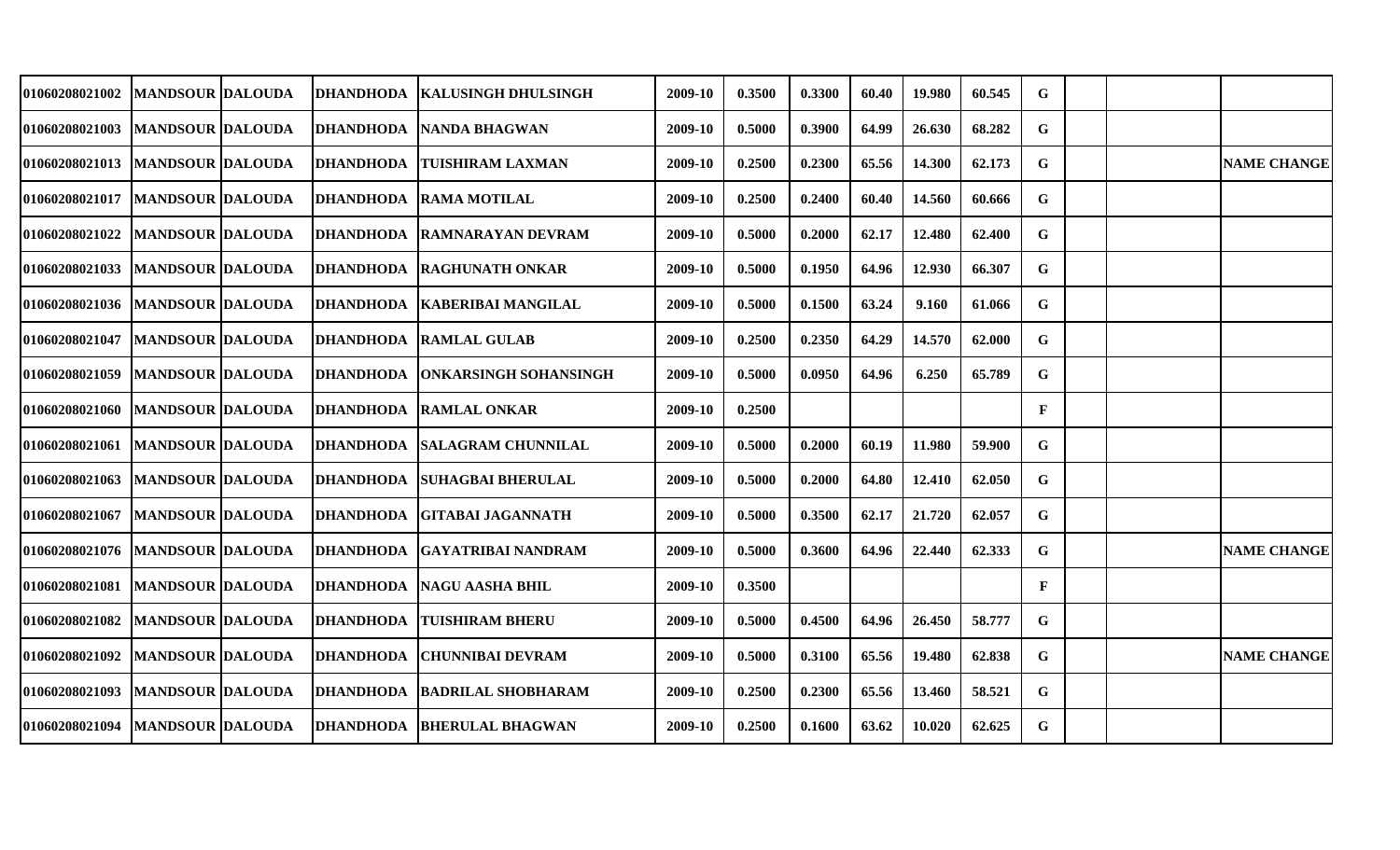| 01060208021095                      | <b>MANDSOUR DALOUDA</b>   | <b>DHANDHODA</b> | <b>BABULAL GANGARAM</b>         | 2009-10 | 0.2500 | 0.2550 | 60.40 | 13.550 | 53.137 | G  | 04 | <b>NAME CHANGE</b> |
|-------------------------------------|---------------------------|------------------|---------------------------------|---------|--------|--------|-------|--------|--------|----|----|--------------------|
| 01060208021098                      | <b>MANDSOUR DALOUDA</b>   | DHANDHODA        | <b>ISOHANBAI SUHAGBAI</b>       | 2009-10 | 0.5000 | 0.2850 | 65.56 | 18.650 | 65.438 | G  |    |                    |
| 01060208021106   MANDSOUR DALOUDA   |                           |                  | DHANDHODA   PRABHUBAI AMRATRAM  | 2009-10 | 0.5000 | 0.2250 | 65.56 | 15.530 | 69.022 | G  |    | <b>NAME CHANGE</b> |
| 01060208022002                      | <b>MANDSOUR DALOUDA</b>   | <b>KHODANA</b>   | <b>RESHAMKUNWAR GANPATSINGH</b> | 2009-10 | 0.2500 | 0.1450 | 60.59 | 8.370  | 57.724 | G  |    | <b>NAME CHANGE</b> |
| 01060208022008                      | <b>MANDSOUR DALOUDA</b>   | <b>KHODANA</b>   | <b>SHIVKUNWAR KALUSINGH</b>     | 2009-10 | 0.2500 | 0.2400 | 62.02 | 14.980 | 62.416 | G  |    |                    |
| <b>01060208022021</b>               | <b>MANDSOUR DALOUDA</b>   | <b>KHODANA</b>   | <b>RAMA NANDA</b>               | 2009-10 | 0.5000 | 0.4300 | 58.06 | 26.340 | 61.255 | G  |    |                    |
| 01060208022036                      | <b>IMANDSOUR IDALOUDA</b> | <b>KHODANA</b>   | KACHRU KASTURIBAI               | 2009-10 | 0.5000 | 0.1000 | 62.02 | 6.430  | 64.300 | G  |    |                    |
| 01060208022043                      | <b>IMANDSOUR IDALOUDA</b> | <b>KHODANA</b>   | NANDIBAI PANNALAL               | 2009-10 | 0.5000 | 0.2950 | 64.13 | 19.580 | 66.372 | G  |    |                    |
| 01060208022056   MANDSOUR DALOUDA   |                           | <b>KHODANA</b>   | <b>GANPAT AMRATRAM TELI</b>     | 2009-10 | 0.5000 | 0.2050 | 62.02 | 12.940 | 63.121 | G  |    |                    |
| <b>01060208022062</b>               | <b>MANDSOUR DALOUDA</b>   | <b>KHODANA</b>   | <b>SHIVDAS HARIRAM</b>          | 2009-10 | 0.3500 | 0.2450 | 54.51 | 13.320 | 54.367 | G  | 04 |                    |
| 01060208023008                      | <b>MANDSOUR DALOUDA</b>   | <b>NANDWEL</b>   | <b>BADAMBAI NANDRAM</b>         | 2009-10 | 0.5000 | 0.4950 | 61.64 | 29.390 | 59.373 | I  | 02 |                    |
| 01060208023012                      | <b>MANDSOUR DALOUDA</b>   | <b>NANDWEL</b>   | <b>KESRIMAL NATHULAL</b>        | 2009-10 | 0.5000 | 0.4700 | 59.14 | 28.020 | 59.617 | G  |    |                    |
| 01060208023021                      | <b>MANDSOUR DALOUDA</b>   | <b>NANDWEL</b>   | <b>AMRATRAM ONKAR</b>           | 2009-10 | 0.5000 | 0.4350 | 66.37 | 11.380 | 26.160 | л. | 02 |                    |
| 01060208023024                      | <b>MANDSOUR DALOUDA</b>   | <b>NANDWEL</b>   | <b>BHAGWAN BAGDIRAM</b>         | 2009-10 | 0.2500 | 0.2350 | 61.77 | 15.790 | 67.191 | G  |    |                    |
| 01060208023054                      | <b>MANDSOUR DALOUDA</b>   | <b>NANDWEL</b>   | <b>UDDA CHENA</b>               | 2009-10 | 0.5000 | 0.3750 | 59.14 | 23.720 | 63.253 | G  |    |                    |
| 01060208023077                      | <b>MANDSOUR DALOUDA</b>   | <b>NANDWEL</b>   | <b>KHIMA MODA</b>               | 2009-10 | 0.5000 | 0.4450 | 61.77 | 28.050 | 63.033 | G  |    |                    |
| 01060208023103                      | <b>MANDSOUR DALOUDA</b>   | <b>NANDWEL</b>   | MOHAMMADHUSSAIN FAKIRMOHAMMAD   | 2009-10 | 0.5000 | 0.4250 | 59.14 | 24.980 | 58.776 | G  |    |                    |
| 01060208023116   MANDSOUR   DALOUDA |                           | <b>NANDWEL</b>   | RUKMANIBAI MANGILAL             | 2009-10 | 0.2500 | 0.1150 | 63.91 | 7.920  | 68.869 | G  |    |                    |
| 01060208023121                      | <b>MANDSOUR DALOUDA</b>   | <b>NANDWEL</b>   | <b>DAKUBAI NATHUBAI</b>         | 2009-10 | 0.5000 | 0.4950 | 61.77 | 31.310 | 63.252 | G  |    |                    |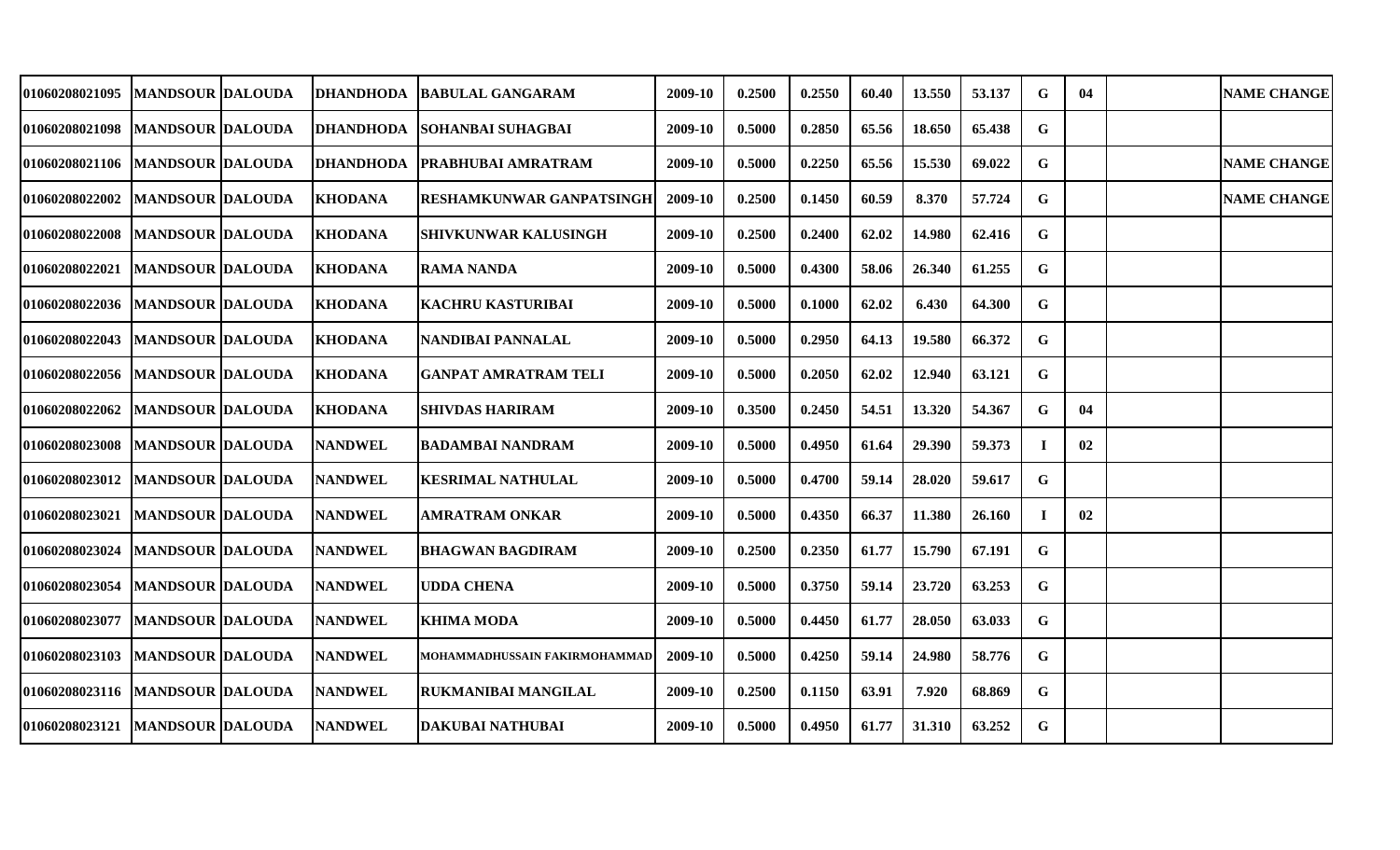| 01060208023151                    | <b>IMANDSOUR IDALOUDA</b> | <b>NANDWEL</b>   | SAMANTSINGH JUJHARSINGH            | 2009-10 | 0.5000 | 0.4950 | 59.14 | 29.850 | 60.303 | G |    |                    |
|-----------------------------------|---------------------------|------------------|------------------------------------|---------|--------|--------|-------|--------|--------|---|----|--------------------|
| <b>01060208023153</b>             | <b>MANDSOUR DALOUDA</b>   | <b>NANDWEL</b>   | RAMKUNWARBAI RAMESHWAR             | 2009-10 | 0.2500 | 0.2400 | 55.68 | 4.820  | 20.083 | G | 04 |                    |
| <b>01060208024001</b>             | <b>MANDSOUR DALOUDA</b>   | <b>MAJESHREE</b> | <b>MANGILAL DEUBAI (BHARATRAM)</b> | 2009-10 | 0.5000 | 0.2150 | 65.82 | 14.550 | 67.674 | G |    |                    |
| 01060208024002                    | <b>MANDSOUR DALOUDA</b>   | <b>MAJESHREE</b> | LALKUNWARBAI RAMSINGH              | 2009-10 | 0.5000 | 0.3200 | 65.02 | 21.040 | 65.750 | G |    |                    |
| 01060208024004                    | <b>MANDSOUR DALOUDA</b>   | <b>MAJESHREE</b> | <b>KALU BAGDIRAM</b>               | 2009-10 | 0.5000 | 0.1800 | 63.74 | 11.460 | 63.666 | G |    |                    |
| 01060208024006  MANDSOUR  DALOUDA |                           | <b>MAJESHREE</b> | <b>SOHANBAI DEVRAM</b>             | 2009-10 | 0.5000 | 0.2900 | 65.82 | 19.030 | 65.620 | G |    | <b>NAME CHANGE</b> |
| 01060208024007                    | <b>MANDSOUR DALOUDA</b>   | <b>MAJESHREE</b> | <b>AMRATRAM NAHARJI</b>            | 2009-10 | 0.5000 | 0.2050 | 65.82 | 13.710 | 66.878 | G |    |                    |
| 01060208024009                    | <b>MANDSOUR DALOUDA</b>   | <b>MAJESHREE</b> | <b>BHAGIRATH SUKHLAL</b>           | 2009-10 | 0.5000 | 0.2700 | 65.02 | 18.170 | 67.296 | G |    |                    |
| 01060208024010 IMANDSOUR IDALOUDA |                           | <b>MAJESHREE</b> | RAMPRASAD JAGANNATH                | 2009-10 | 0.5000 | 0.2100 | 60.16 | 12.810 | 61.000 | G |    |                    |
| <b>01060208024012</b>             | <b>MANDSOUR DALOUDA</b>   | <b>MAJESHREE</b> | <b>DEVILAL FAKIRCHAND</b>          | 2009-10 | 0.5000 | 0.3700 | 65.02 | 24.350 | 65.810 | G |    |                    |
| 01060208024013  MANDSOUR DALOUDA  |                           | <b>MAJESHREE</b> | <b>KAMLASHANKAR FAKIRCHAND</b>     | 2009-10 | 0.5000 | 0.2200 | 65.82 | 14.860 | 67.545 | G |    |                    |
| 01060208024014                    | <b>MANDSOUR DALOUDA</b>   | <b>MAJESHREE</b> | <b>TEJKUNVER HIMMATSINGH</b>       | 2009-10 | 0.5000 | 0.2000 | 65.82 | 13.370 | 66.850 | G |    |                    |
| 01060208024015                    | <b>MANDSOUR DALOUDA</b>   | <b>MAJESHREE</b> | <b>AMRIBAI SUKHKHA</b>             | 2009-10 | 0.2500 | 0.2450 | 68.90 | 17.000 | 69.387 | G |    |                    |
| 01060208024016                    | <b>MANDSOUR DALOUDA</b>   | <b>MAJESHREE</b> | <b>RAMCHAND RAMA CHAMAR</b>        | 2009-10 | 0.3500 | 0.1800 | 63.74 | 11.590 | 64.388 | G |    |                    |
| 01060208024018                    | <b>MANDSOUR DALOUDA</b>   | <b>MAJESHREE</b> | <b>MOHANLAL CHENRAM</b>            | 2009-10 | 0.5000 | 0.2500 | 65.51 | 16.360 | 65.440 | G |    |                    |
| 01060208024022                    | <b>MANDSOUR DALOUDA</b>   | <b>MAJESHREE</b> | <b>CHANDRAKALABAI SITARAM</b>      | 2009-10 | 0.5000 | 0.1600 | 63.47 | 10.640 | 66.500 | G |    |                    |
| 01060208024023                    | <b>MANDSOUR DALOUDA</b>   | <b>MAJESHREE</b> | <b>BHULIBAI NANDRAM</b>            | 2009-10 | 0.5000 | 0.2300 | 65.51 | 14.860 | 64.608 | G |    |                    |
| 01060208024026                    | <b>MANDSOUR DALOUDA</b>   | <b>MAJESHREE</b> | <b>BHANWARSINGH FATEHSINGH</b>     | 2009-10 | 0.2500 | 0.1800 | 60.16 | 10.920 | 60.666 | G |    |                    |
| 01060208024027                    | <b>MANDSOUR DALOUDA</b>   | <b>MAJESHREE</b> | <b>RADHESHYAM MOTILAL</b>          | 2009-10 | 0.5000 | 0.2550 | 68.90 | 18.250 | 71.568 | G |    |                    |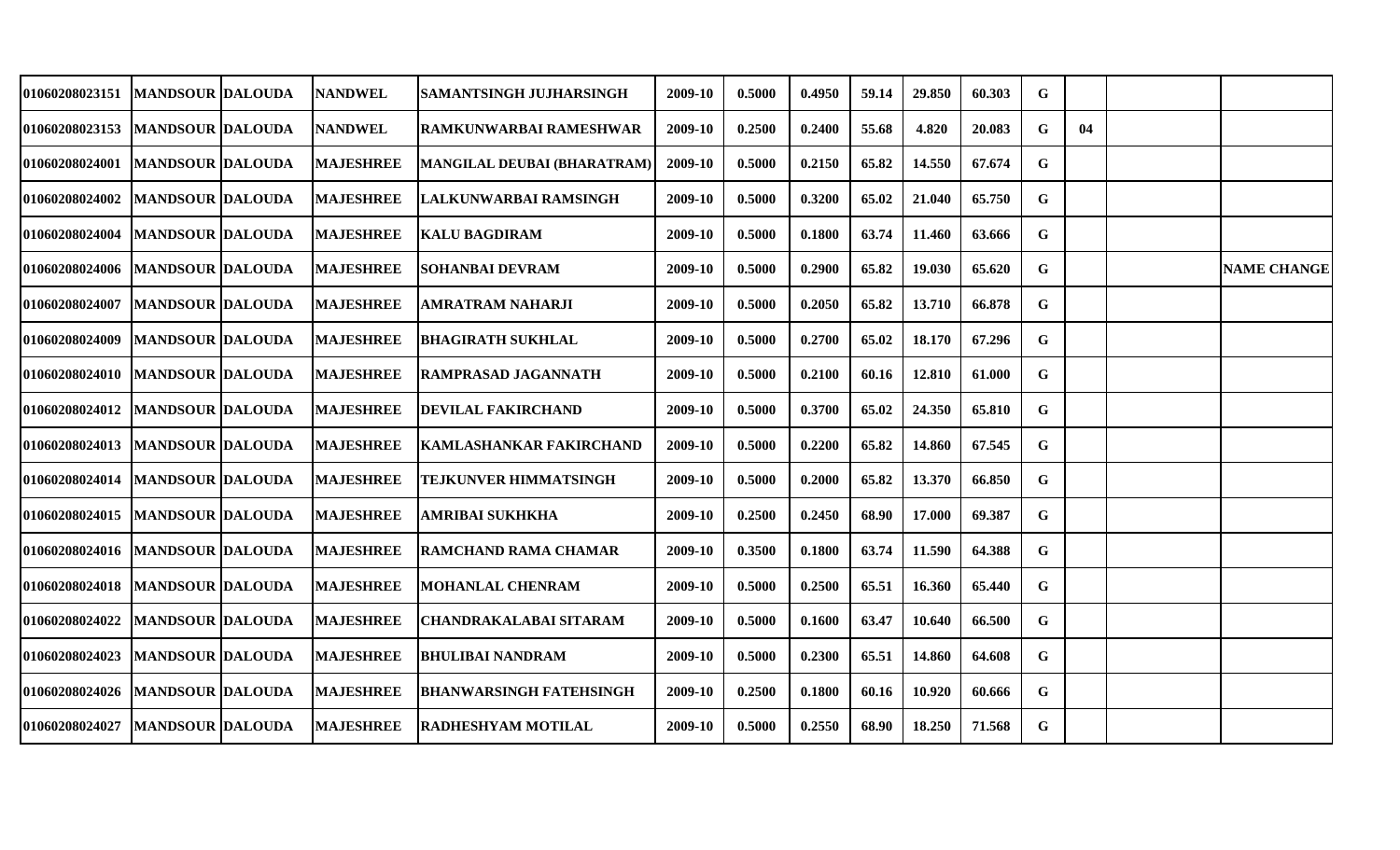| <b>01060208024030</b>             | <b>MANDSOUR DALOUDA</b> | <b>MAJESHREE</b> | AMBARAM KACHRU              | 2009-10 | 0.5000 | 0.1400 | 63.47 | 8.860  | 63.285 | G            |  |                    |
|-----------------------------------|-------------------------|------------------|-----------------------------|---------|--------|--------|-------|--------|--------|--------------|--|--------------------|
| 01060208024031                    | <b>MANDSOUR DALOUDA</b> | <b>MAJESHREE</b> | <b>NIRANJAN BHERULAL</b>    | 2009-10 | 0.5000 | 0.2500 | 65.51 | 16.620 | 66.480 | G            |  |                    |
| 01060208024032                    | <b>MANDSOUR DALOUDA</b> | <b>MAJESHREE</b> | <b>GHANSHYAM MOTILAL</b>    | 2009-10 | 0.5000 | 0.3300 | 63.47 | 21.310 | 64.575 | G            |  | <b>NAME CHANGE</b> |
| 01060208024038                    | <b>MANDSOUR DALOUDA</b> | <b>MAJESHREE</b> | RADHESHYAM JAGANNATH        | 2009-10 | 0.5000 | 0.1200 | 68.90 | 8.480  | 70.666 | G            |  |                    |
| 01060208025001                    | <b>MANDSOUR DALOUDA</b> | <b>DEHRI</b>     | <b>KANWARLAL NATHULAL</b>   | 2009-10 | 0.5000 | 0.1200 | 67.58 | 8.700  | 72.500 | G            |  |                    |
| 01060208025002                    | <b>MANDSOUR DALOUDA</b> | <b>DEHRI</b>     | <b>RAMESHWAR NATHULAL</b>   | 2009-10 | 0.2500 | 0.2500 | 68.95 | 17.910 | 71.640 | G            |  |                    |
| 01060208025003                    | <b>MANDSOUR DALOUDA</b> | <b>DEHRI</b>     | BHANWARLAL KESHURAM         | 2009-10 | 0.5000 | 0.1450 | 65.67 | 10.360 | 71.448 | G            |  |                    |
| <b>01060208025004</b>             | <b>MANDSOUR DALOUDA</b> | <b>DEHRI</b>     | KACHRU KANHAIYALAL          | 2009-10 | 0.5000 | 0.2000 | 68.13 | 13.620 | 68.100 | G            |  |                    |
| <b>01060208025005</b>             | <b>MANDSOUR DALOUDA</b> | <b>DEHRI</b>     | PANNALAL KESHURAM           | 2009-10 | 0.5000 | 0.1950 | 66.42 | 13.780 | 70.666 | G            |  |                    |
| 01060208025006   MANDSOUR DALOUDA |                         | <b>DEHRI</b>     | LAXMINARAYAN AMRATRAM SHARM | 2009-10 | 0.2500 |        |       |        |        | $\mathbf{F}$ |  |                    |
| <b>01060208025007</b>             | <b>MANDSOUR DALOUDA</b> | <b>DEHRI</b>     | <b>SHANIBAI NARSINGHDAS</b> | 2009-10 | 0.5000 | 0.2650 | 64.59 | 15.810 | 59.660 | G            |  |                    |
| <b>01060208025008</b>             | <b>MANDSOUR DALOUDA</b> | <b>DEHRI</b>     | <b>PUNAMCHAND BHUWAN</b>    | 2009-10 | 0.5000 | 0.1250 | 66.13 | 8.790  | 70.320 | G            |  |                    |
| <b>01060208025009</b>             | <b>MANDSOUR DALOUDA</b> | <b>DEHRI</b>     | <b>JAYKUNWAR AMBARAM</b>    | 2009-10 | 0.3500 | 0.3500 | 65.67 | 22.210 | 63.457 | G            |  | <b>NAME CHANGE</b> |
| <b>01060208025010</b>             | MANDSOUR  DALOUDA       | <b>DEHRI</b>     | <b>BANSHILAL GANESHRAM</b>  | 2009-10 | 0.5000 | 0.1050 | 67.05 | 6.590  | 62.761 | G            |  |                    |
| 01060208025011                    | <b>MANDSOUR DALOUDA</b> | <b>DEHRI</b>     | <b>GANGABAI RAMNARAYAN</b>  | 2009-10 | 0.5000 | 0.2450 | 66.07 | 15.100 | 61.632 | G            |  |                    |
| 01060208025012                    | <b>MANDSOUR DALOUDA</b> | <b>DEHRI</b>     | <b>GANGABAI BALURAM</b>     | 2009-10 | 0.5000 | 0.2500 | 66.07 | 17.060 | 68.240 | G.           |  |                    |
| 01060208025013  MANDSOUR DALOUDA  |                         | <b>DEHRI</b>     | <b>RAMDAYAL ASHARAM</b>     | 2009-10 | 0.2500 | 0.1950 | 68.95 | 13.990 | 71.743 | G.           |  | <b>NAME CHANGE</b> |
| 01060208025015                    | <b>MANDSOUR DALOUDA</b> | <b>DEHRI</b>     | RAMCHANDRA KALURAM          | 2009-10 | 0.3500 | 0.3100 | 66.07 | 20.710 | 66.806 | G            |  |                    |
| <b>01060208025016</b>             | <b>MANDSOUR DALOUDA</b> | <b>DEHRI</b>     | <b>SHRIRAM AMRATRAM</b>     | 2009-10 | 0.2500 |        |       |        |        | F            |  |                    |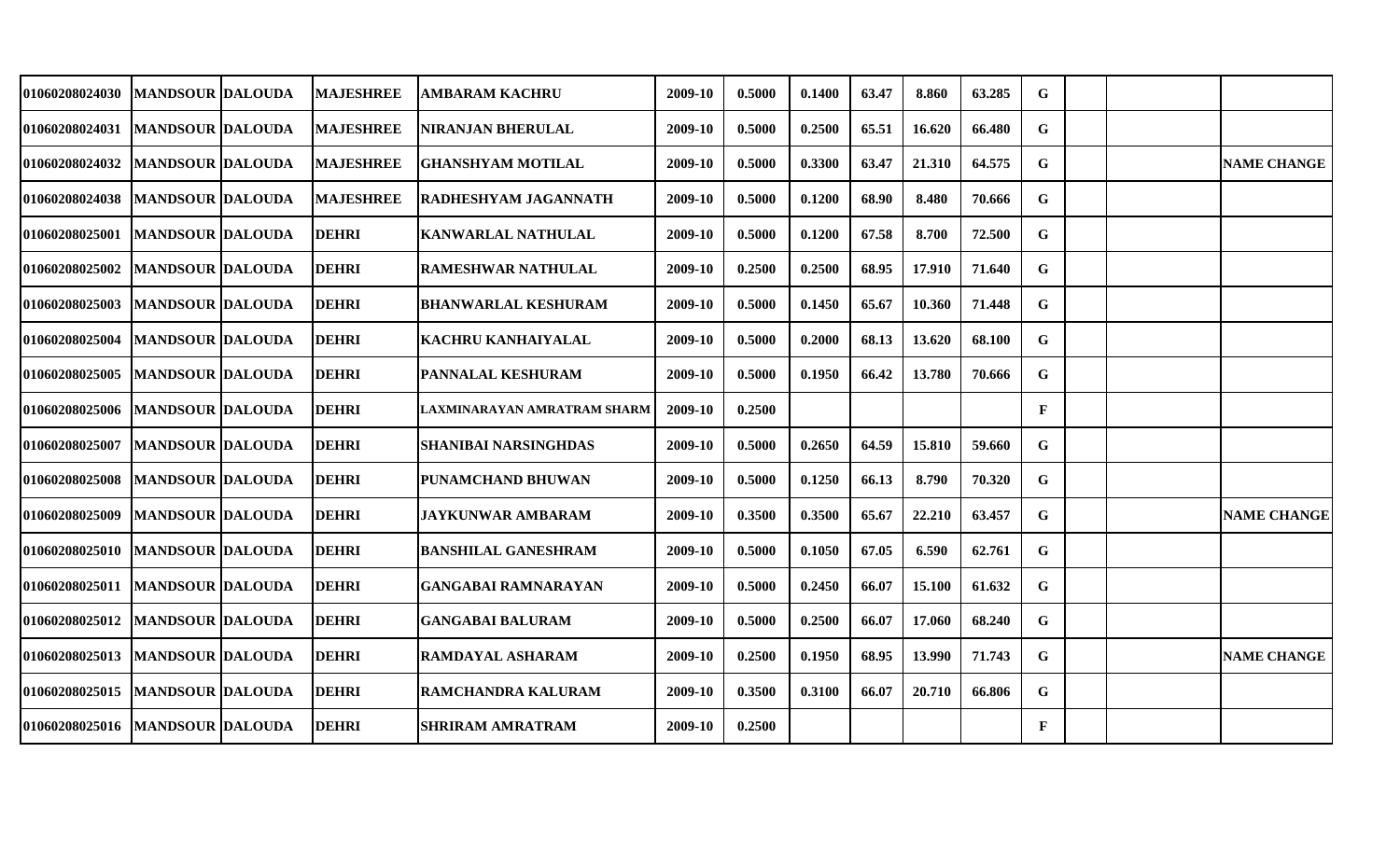| <b>01060208025017</b>             | <b>MANDSOUR DALOUDA</b> | <b>DEHRI</b> | <b>GOVINDRAM KESHURAM</b>      | 2009-10 | 0.5000 | 0.2050 | 65.98 | 13.660 | 66.634 | G            |  |                    |
|-----------------------------------|-------------------------|--------------|--------------------------------|---------|--------|--------|-------|--------|--------|--------------|--|--------------------|
| 01060208025020                    | <b>MANDSOUR DALOUDA</b> | <b>DEHRI</b> | <b>BHANWARLAL NANDLAL</b>      | 2009-10 | 0.5000 | 0.2450 | 67.21 | 16.450 | 67.142 | G            |  |                    |
| 01060208025022                    | <b>MANDSOUR DALOUDA</b> | <b>DEHRI</b> | VARDIBAI SHOBHARAM             | 2009-10 | 0.5000 | 0.3150 | 62.76 | 19.620 | 62.285 | G            |  |                    |
| 01060208025023                    | <b>MANDSOUR DALOUDA</b> | <b>DEHRI</b> | <b>AMBARAM MODIRAM</b>         | 2009-10 | 0.5000 | 0.2150 | 64.52 | 14.010 | 65.162 | G            |  |                    |
|                                   |                         |              |                                |         |        |        |       |        |        |              |  |                    |
| 01060208025024                    | <b>MANDSOUR DALOUDA</b> | <b>DEHRI</b> | NIRANJANDAS MATHURADAS         | 2009-10 | 0.5000 | 0.2250 | 66.01 | 15.130 | 67.244 | G            |  |                    |
| <b>01060208025025</b>             | <b>MANDSOUR DALOUDA</b> | <b>DEHRI</b> | <b>UMMEDRAM BADRILAL</b>       | 2009-10 | 0.5000 | 0.2900 | 64.52 | 18.750 | 64.655 | G            |  |                    |
| <b>01060208025026</b>             | <b>MANDSOUR DALOUDA</b> | <b>DEHRI</b> | BHAGWANTABAI DEVRAM            | 2009-10 | 0.2500 | 0.1200 | 67.50 | 8.280  | 69.000 | G            |  | <b>NAME CHANGE</b> |
| <b>01060208025028</b>             | <b>MANDSOUR DALOUDA</b> | <b>DEHRI</b> | <b>AMBARAM BHANWARLAL</b>      | 2009-10 | 0.5000 | 0.1500 | 66.07 | 10.340 | 68.933 | G            |  |                    |
| 01060208025030   MANDSOUR DALOUDA |                         | <b>DEHRI</b> | <b>BHANWARLAL RAMESHWAR</b>    | 2009-10 | 0.5000 |        |       |        |        | $\mathbf{F}$ |  |                    |
| <b>01060208025031</b>             | <b>MANDSOUR DALOUDA</b> | <b>DEHRI</b> | <b>RAMLAL NANALAL</b>          | 2009-10 | 0.5000 | 0.1600 | 66.07 | 10.680 | 66.750 | G            |  |                    |
| <b>01060208025032</b>             | <b>MANDSOUR DALOUDA</b> | <b>DEHRI</b> | <b>KANWARLAL BHANWARLAL</b>    | 2009-10 | 0.2500 | 0.0900 | 66.19 | 6.020  | 66.888 | G            |  |                    |
| <b>01060208025033</b>             | <b>MANDSOUR DALOUDA</b> | <b>DEHRI</b> | <b>MANIBAI BHUWAN</b>          | 2009-10 | 0.5000 | 0.2800 | 65.09 | 18.460 | 65.928 | G            |  | <b>NAME CHANGE</b> |
| 01060208025035                    | <b>MANDSOUR DALOUDA</b> | <b>DEHRI</b> | <b>RUPLAL GIRDHARI</b>         | 2009-10 | 0.5000 | 0.3700 | 66.94 | 24.140 | 65.243 | G            |  |                    |
| <b>01060208025036</b>             | MANDSOUR  DALOUDA       | <b>DEHRI</b> | AMBARAM KANWARLAL BADA         | 2009-10 | 0.5000 | 0.1850 | 65.25 | 12.820 | 69.297 | G            |  |                    |
| 01060208025037                    | <b>MANDSOUR DALOUDA</b> | <b>DEHRI</b> | <b>BANSHILAL KESHURAM</b>      | 2009-10 | 0.5000 | 0.1400 | 67.58 | 9.910  | 70.785 | G            |  |                    |
| 01060208025039                    | <b>MANDSOUR DALOUDA</b> | <b>DEHRI</b> | <b>BALARAM BHAGATRAM</b>       | 2009-10 | 0.5000 | 0.3000 | 67.10 | 19.540 | 65.133 | G.           |  |                    |
| 01060208025040                    | <b>MANDSOUR DALOUDA</b> | <b>DEHRI</b> | DHANNALAL MOTILAL              | 2009-10 | 0.5000 | 0.2450 | 66.94 | 16.430 | 67.061 | G.           |  |                    |
| 01060208025041                    | <b>MANDSOUR DALOUDA</b> | <b>DEHRI</b> | <b>SURENDRAKUMAR DHANNALAL</b> | 2009-10 | 0.5000 | 0.1750 | 67.10 | 11.900 | 68.000 | G.           |  | <b>NAME CHANGE</b> |
| <b>01060208025042</b>             | <b>MANDSOUR DALOUDA</b> | <b>DEHRI</b> | <b>MANGUBAI DHANNALAL</b>      | 2009-10 | 0.2500 |        |       |        |        | F            |  |                    |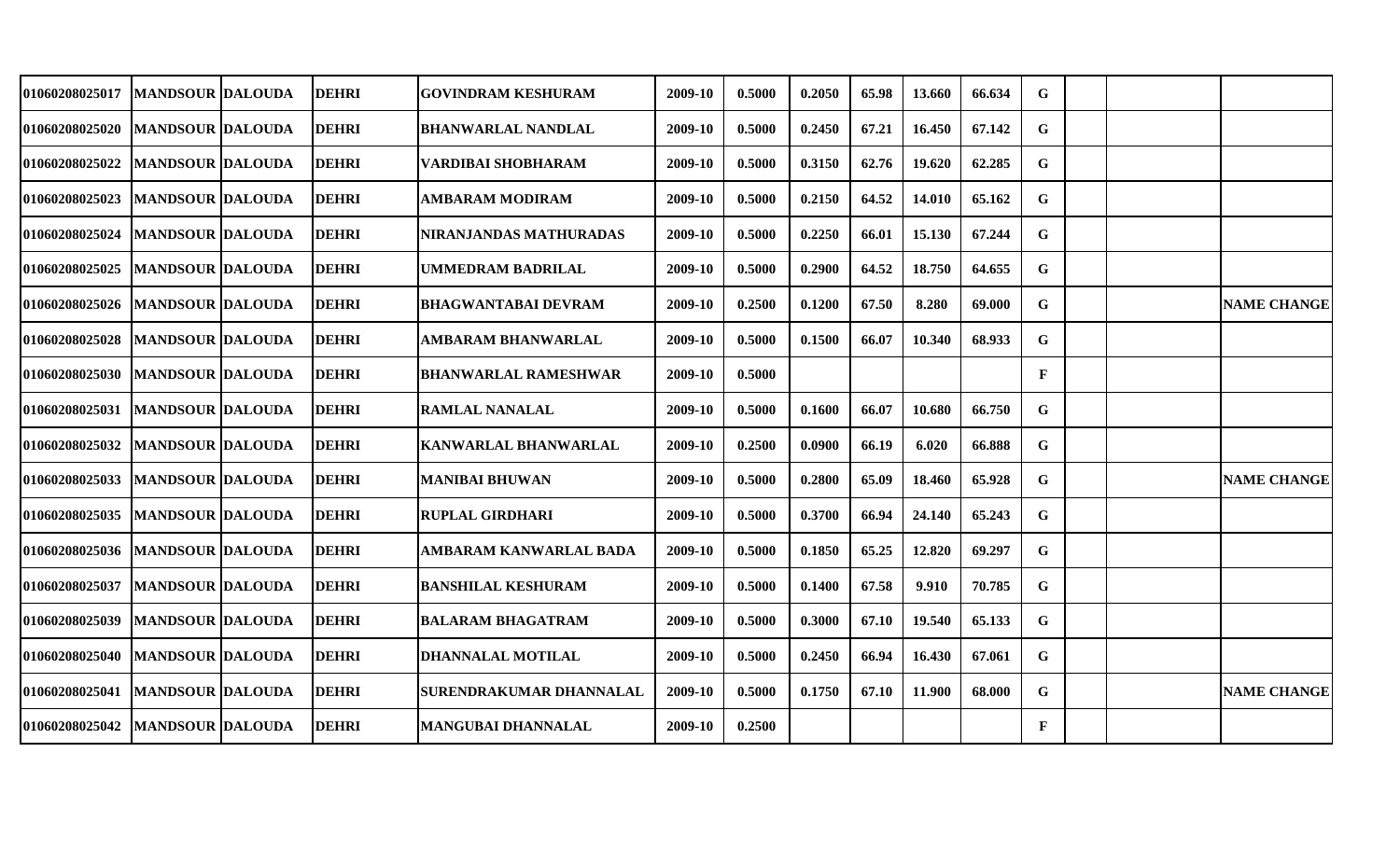| 01060208025043                   | <b>IMANDSOUR DALOUDA</b>  | <b>DEHRI</b> | PRABHULAL BHANWARLAL       | 2009-10 | 0.5000 | 0.3950 | 66.94 | 25.850 | 65.443 | G |  |                    |
|----------------------------------|---------------------------|--------------|----------------------------|---------|--------|--------|-------|--------|--------|---|--|--------------------|
| 01060208025044                   | <b>MANDSOUR DALOUDA</b>   | <b>DEHRI</b> | <b>UDAYLAL NATHULAL</b>    | 2009-10 | 0.5000 | 0.2700 | 67.10 | 18.500 | 68.518 | G |  |                    |
| <b>01060208025045</b>            | <b>MANDSOUR DALOUDA</b>   | <b>DEHRI</b> | <b>RAMLAL NATHULAL</b>     | 2009-10 | 0.2500 | 0.2000 | 58.42 | 11.660 | 58.300 | G |  |                    |
| 01060208025046  MANDSOUR DALOUDA |                           | <b>DEHRI</b> | <b>BALARAM MATHURALAL</b>  | 2009-10 | 0.5000 | 0.1300 | 66.94 | 8.830  | 67.923 | G |  | <b>NAME CHANGE</b> |
| 01060208025047                   | <b>MANDSOUR DALOUDA</b>   | <b>DEHRI</b> | PREMIBAI CHENRAM           | 2009-10 | 0.5000 | 0.1650 | 61.87 | 10.230 | 62.000 | G |  | <b>NAME CHANGE</b> |
| 01060208025048                   | <b>MANDSOUR DALOUDA</b>   | <b>DEHRI</b> | <b>MATHURALAL BHERULAL</b> | 2009-10 | 0.5000 | 0.1950 | 68.39 | 12.820 | 65.743 | G |  |                    |
| 01060208025049                   | <b>MANDSOUR DALOUDA</b>   | <b>DEHRI</b> | <b>RANCHOD BHERULAL</b>    | 2009-10 | 0.5000 | 0.3100 | 68.39 | 21.440 | 69.161 | G |  |                    |
| <b>01060208025050</b>            | <b>MANDSOUR DALOUDA</b>   | <b>DEHRI</b> | <b>PANNIBAI DALU</b>       | 2009-10 | 0.5000 | 0.2950 | 67.28 | 19.820 | 67.186 | G |  |                    |
| <b>01060208025051</b>            | <b>IMANDSOUR IDALOUDA</b> | <b>DEHRI</b> | MANGUBAI SALAGRAM          | 2009-10 | 0.5000 | 0.1250 | 68.39 | 8.530  | 68.240 | G |  |                    |
| <b>01060208025052</b>            | <b>MANDSOUR DALOUDA</b>   | <b>DEHRI</b> | NATHIBAI ONKAR             | 2009-10 | 0.5000 | 0.1900 | 64.52 | 12.730 | 67.000 | G |  | <b>NAME CHANGE</b> |
| 01060208025053                   | <b>MANDSOUR DALOUDA</b>   | <b>DEHRI</b> | <b>SHOBHARAM SAVRAM</b>    | 2009-10 | 0.5000 | 0.1600 | 65.64 | 10.610 | 66.312 | G |  |                    |
| 01060208025054                   | <b>MANDSOUR DALOUDA</b>   | <b>DEHRI</b> | <b>BALARAM BHERULAL</b>    | 2009-10 | 0.5000 | 0.2800 | 68.28 | 18.320 | 65.428 | G |  |                    |
| 01060208025055                   | <b>MANDSOUR DALOUDA</b>   | <b>DEHRI</b> | <b>DEUBAI PANNALAL</b>     | 2009-10 | 0.5000 | 0.4000 | 63.42 | 25.540 | 63.850 | G |  |                    |
| 01060208025056                   | <b>MANDSOUR DALOUDA</b>   | <b>DEHRI</b> | <b>KAMLABAI RAMPRASAD</b>  | 2009-10 | 0.2500 | 0.1900 | 64.07 | 11.670 | 61.421 | G |  | <b>NAME CHANGE</b> |
| 01060208025058                   | <b>MANDSOUR DALOUDA</b>   | <b>DEHRI</b> | PRATHVIRAJ KISHANLAL       | 2009-10 | 0.5000 | 0.2000 | 64.52 | 13.010 | 65.050 | G |  |                    |
| 01060208025059                   | <b>MANDSOUR DALOUDA</b>   | <b>DEHRI</b> | <b>KANWARLAL MADHO</b>     | 2009-10 | 0.5000 | 0.2100 | 67.28 | 14.900 | 70.952 | G |  |                    |
| 01060208025061                   | <b>MANDSOUR DALOUDA</b>   | <b>DEHRI</b> | <b>BAPULAL KANWARLAL</b>   | 2009-10 | 0.5000 | 0.1200 | 68.28 | 8.570  | 71.416 | G |  |                    |
| 01060208025063                   | <b>MANDSOUR DALOUDA</b>   | <b>DEHRI</b> | SHIVNARAYAN BHAGATRAM      | 2009-10 | 0.5000 | 0.1500 | 66.50 | 9.590  | 63.933 | G |  |                    |
| 01060208025066                   | <b>MANDSOUR DALOUDA</b>   | <b>DEHRI</b> | <b>BANSHILAL NANDLAL</b>   | 2009-10 | 0.5000 | 0.1700 | 68.28 | 11.320 | 66.588 | G |  |                    |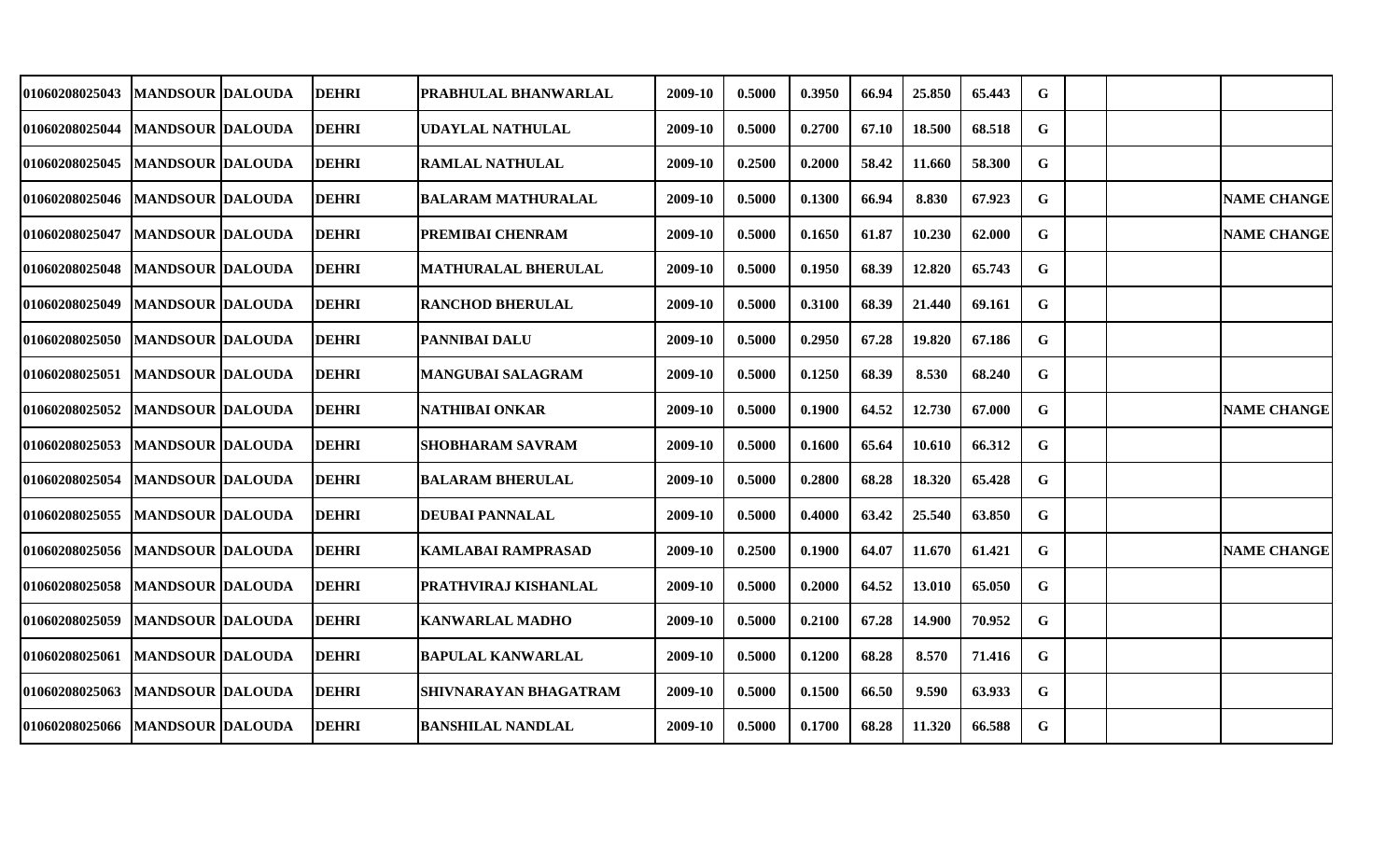| 01060208025067                    | <b>MANDSOUR DALOUDA</b> | <b>DEHRI</b> | PUNAMCHAND NANALAL         | 2009-10 | 0.5000 | 0.2000 | 67.28 | 13.760 | 68.800 | G  |  |                    |
|-----------------------------------|-------------------------|--------------|----------------------------|---------|--------|--------|-------|--------|--------|----|--|--------------------|
| 01060208025068                    | <b>MANDSOUR DALOUDA</b> | <b>DEHRI</b> | <b>NAGULAL SHRIRAM</b>     | 2009-10 | 0.5000 | 0.2050 | 64.52 | 13.970 | 68.146 | G  |  |                    |
| 01060208025070   MANDSOUR DALOUDA |                         | <b>DEHRI</b> | <b>MANGILAL KESHURAM</b>   | 2009-10 | 0.5000 | 0.3300 | 67.09 | 22.220 | 67.333 | G  |  | <b>NAME CHANGE</b> |
| 01060208025071   MANDSOUR DALOUDA |                         | <b>DEHRI</b> | <b>RAMLAL BHUWAN</b>       | 2009-10 | 0.5000 | 0.2300 | 67.09 | 15.390 | 66.913 | G  |  |                    |
| 01060208025072   MANDSOUR DALOUDA |                         | <b>DEHRI</b> | <b>KANCHANBAI RATANLAL</b> | 2009-10 | 0.5000 | 0.2450 | 65.54 | 16.640 | 67.918 | G  |  |                    |
| <b>01060208025073</b>             | <b>MANDSOUR DALOUDA</b> | <b>DEHRI</b> | AMBARAM KANWARLAL CHOTA    | 2009-10 | 0.5000 | 0.1950 | 69.73 | 14.230 | 72.974 | G. |  |                    |
| <b>01060208025075</b>             | <b>MANDSOUR DALOUDA</b> | <b>DEHRI</b> | <b>MAHESHKUMAR NANALAL</b> | 2009-10 | 0.5000 | 0.1550 | 67.09 | 11.340 | 73.161 | G  |  |                    |
| 01060208025076  MANDSOUR DALOUDA  |                         | <b>DEHRI</b> | PANNALAL MADHAWLAL         | 2009-10 | 0.5000 | 0.2050 | 63.42 | 13.170 | 64.243 | G  |  |                    |
| <b>01060208025077</b>             | <b>MANDSOUR DALOUDA</b> | <b>DEHRI</b> | RAMPRATAP MADHAVLAL        | 2009-10 | 0.5000 | 0.1750 | 63.42 | 11.310 | 64.628 | G  |  |                    |
| <b>01060208025079</b>             | <b>MANDSOUR DALOUDA</b> | <b>DEHRI</b> | <b>JAGDISH RANCHOD</b>     | 2009-10 | 0.5000 | 0.1600 | 67.14 | 10.650 | 66.562 | G  |  |                    |
| <b>01060208025080</b>             | <b>MANDSOUR DALOUDA</b> | <b>DEHRI</b> | <b>SHANKARLAL PANNALAL</b> | 2009-10 | 0.2500 | 0.2050 | 61.75 | 13.310 | 64.926 | G  |  |                    |
| 01060208025081                    | <b>MANDSOUR DALOUDA</b> | <b>DEHRI</b> | <b>KESHURAM BHERULAL</b>   | 2009-10 | 0.5000 | 0.2000 | 64.59 | 12.520 | 62.600 | G  |  |                    |
| <b>01060208025082</b>             | <b>MANDSOUR DALOUDA</b> | <b>DEHRI</b> | <b>NARSINGH JAISINGH</b>   | 2009-10 | 0.2500 | 0.1700 | 64.07 | 11.100 | 65.294 | G  |  |                    |
| 01060208025084                    | <b>MANDSOUR DALOUDA</b> | <b>DEHRI</b> | <b>BANSHILAL KANWARLAL</b> | 2009-10 | 0.2500 | 0.0900 | 68.76 | 6.500  | 72.222 | G  |  |                    |
| 01060208025085                    | <b>MANDSOUR DALOUDA</b> | <b>DEHRI</b> | <b>MANGIBAI RAMBHAJAN</b>  | 2009-10 | 0.5000 | 0.1900 | 67.14 | 12.660 | 66.631 | G  |  | <b>NAME CHANGE</b> |
| 01060208025086                    | <b>MANDSOUR DALOUDA</b> | <b>DEHRI</b> | RAMVILAS KANWARLAL         | 2009-10 | 0.5000 | 0.1500 | 69.17 | 10.700 | 71.333 | G. |  |                    |
| 01060208025087                    | <b>MANDSOUR DALOUDA</b> | <b>DEHRI</b> | PRABHULAL BHAGIRATH        | 2009-10 | 0.3500 | 0.2450 | 60.20 | 14.680 | 59.918 | G. |  |                    |
| 01060208025088                    | <b>MANDSOUR DALOUDA</b> | <b>DEHRI</b> | <b>RAJESH RAMESHWAR</b>    | 2009-10 | 0.5000 | 0.4100 | 63.42 | 24.850 | 60.609 | G  |  | <b>NAME CHANGE</b> |
| <b>01060208025094</b>             | <b>MANDSOUR DALOUDA</b> | <b>DEHRI</b> | <b>DOLATRAM RAMNARAYAN</b> | 2009-10 | 0.5000 | 0.3800 | 63.40 | 23.190 | 61.026 | G  |  |                    |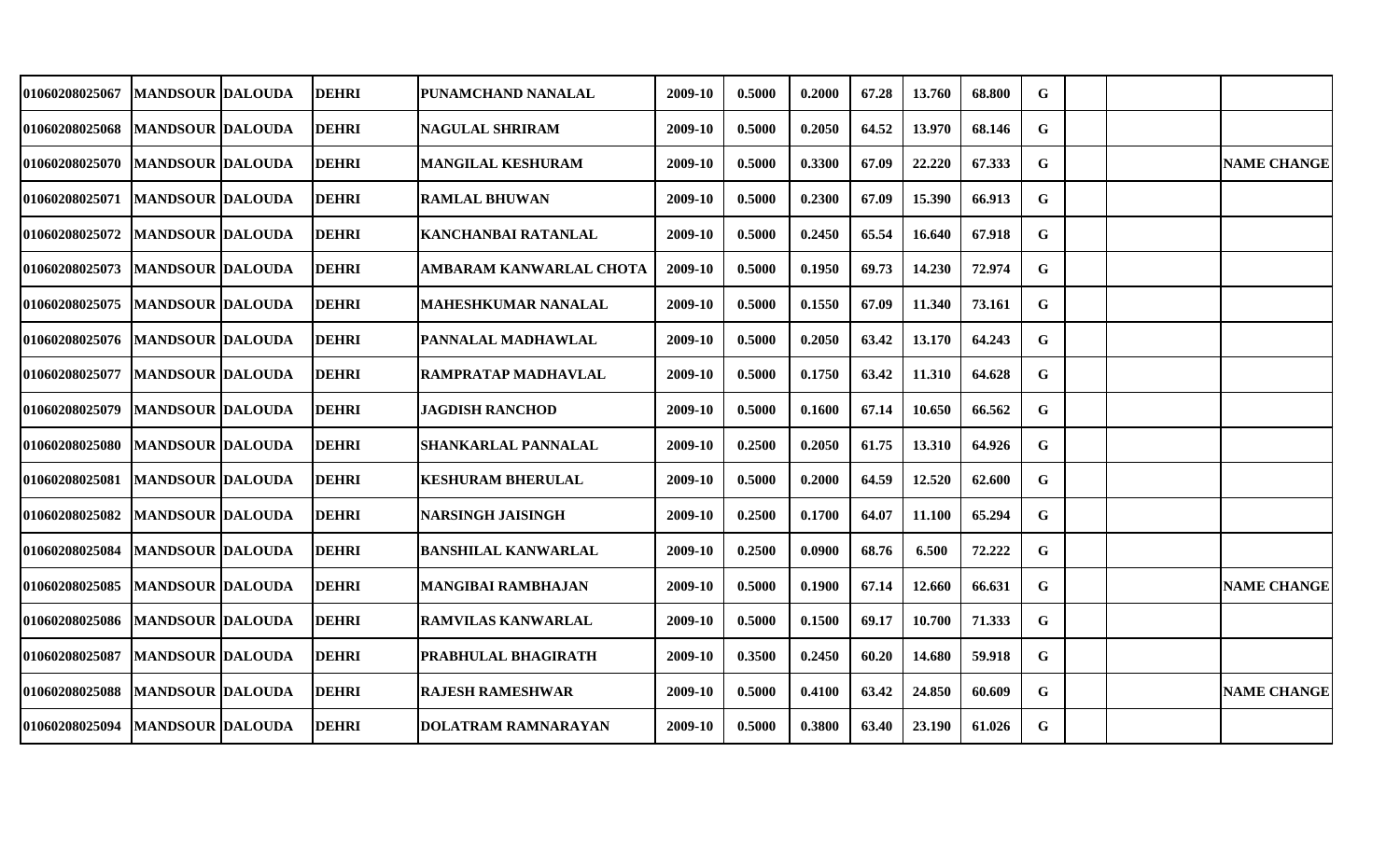| <b>01060208025095</b>             | <b>MANDSOUR DALOUDA</b> | <b>DEHRI</b> | DOLATRAM RATANLAL           | 2009-10 | 0.5000 | 0.1750 | 67.28 | 12.130 | 69.314 | G            |    |                    |
|-----------------------------------|-------------------------|--------------|-----------------------------|---------|--------|--------|-------|--------|--------|--------------|----|--------------------|
| 01060208025098                    | <b>MANDSOUR DALOUDA</b> | <b>DEHRI</b> | <b>RAMSUKH VENIRAM</b>      | 2009-10 | 0.5000 | 0.2000 | 67.28 | 12.970 | 64.850 | G            |    |                    |
| 01060208025099                    | <b>MANDSOUR DALOUDA</b> | <b>DEHRI</b> | PUNAMCHAND PANNALAL         | 2009-10 | 0.5000 | 0.1800 | 66.20 | 12.330 | 68.500 | G            |    |                    |
| 01060208025100   MANDSOUR DALOUDA |                         | <b>DEHRI</b> | <b>CHENRAM KASTURIBAI</b>   | 2009-10 | 0.5000 | 0.1900 | 66.41 | 13.610 | 71.631 | G            |    |                    |
| <b>01060208025101</b>             | <b>MANDSOUR DALOUDA</b> | <b>DEHRI</b> | <b>BAGDIRAM SALAGRAM</b>    | 2009-10 | 0.5000 | 0.3000 | 67.14 | 19.110 | 63.700 | G            |    |                    |
| <b>01060208025103</b>             | <b>MANDSOUR DALOUDA</b> | <b>DEHRI</b> | RAMIBAI RAMA                | 2009-10 | 0.3500 |        |       |        |        | $\mathbf{F}$ |    |                    |
| <b>01060208025105</b>             | MANDSOUR  DALOUDA       | <b>DEHRI</b> | SNEHLATA MANAKLAL           | 2009-10 | 0.5000 | 0.2700 | 66.20 | 18.040 | 66.814 | G            |    |                    |
| 01060208025107                    | <b>MANDSOUR DALOUDA</b> | <b>DEHRI</b> | <b>KAMLABAI MAGNIRAM</b>    | 2009-10 | 0.5000 | 0.2000 | 66.41 | 13.240 | 66.200 | G            |    |                    |
| 01060208025111   MANDSOUR DALOUDA |                         | <b>DEHRI</b> | MOHANLAL RAMNARAYAN         | 2009-10 | 0.5000 | 0.1100 | 66.20 | 7.360  | 66.909 | G            |    |                    |
| 01060208025113   MANDSOUR DALOUDA |                         | <b>DEHRI</b> | <b>DHAPUBAI GANESHRAM</b>   | 2009-10 | 0.5000 | 0.1500 | 66.20 | 10.230 | 68.200 | G            |    | <b>NAME CHANGE</b> |
| 01060208025114                    | <b>MANDSOUR DALOUDA</b> | <b>DEHRI</b> | KASTURIBAI MOTILAL          | 2009-10 | 0.3500 | 0.2350 | 66.20 | 15.490 | 65.914 | G.           |    |                    |
| 01060208025118   MANDSOUR DALOUDA |                         | <b>DEHRI</b> | <b>DHAPUBAI MANGILAL</b>    | 2009-10 | 0.5000 | 0.3600 | 63.17 | 22.180 | 61.611 | G            |    |                    |
| 01060208025119                    | <b>MANDSOUR DALOUDA</b> | <b>DEHRI</b> | <b>BASANTIBAI NANDA</b>     | 2009-10 | 0.2500 | 0.1850 | 64.07 | 10.860 | 58.702 | G            |    |                    |
| <b>01060208025120</b>             | <b>MANDSOUR DALOUDA</b> | <b>DEHRI</b> | <b>AMBARAM KANA</b>         | 2009-10 | 0.5000 | 0.2900 | 65.64 | 19.050 | 65.689 | G            |    | <b>NAME CHANGE</b> |
| 01060208025122                    | <b>MANDSOUR DALOUDA</b> | <b>DEHRI</b> | <b>BALAKDAS NARSINGHDAS</b> | 2009-10 | 0.5000 | 0.2550 | 63.17 | 16.470 | 64.588 | G            |    |                    |
| 01060208025123                    | <b>MANDSOUR DALOUDA</b> | <b>DEHRI</b> | RADHESHYAM RAMCHARAN        | 2009-10 | 0.2500 | 0.1000 | 68.95 | 7.360  | 73.600 | G            |    |                    |
| 01060208025124                    | <b>MANDSOUR DALOUDA</b> | <b>DEHRI</b> | <b>BHUWANIRAM UMMEDRAM</b>  | 2009-10 | 0.5000 | 0.3600 | 65.64 | 23.710 | 65.861 | G            |    |                    |
| 01060208025125                    | <b>MANDSOUR DALOUDA</b> | <b>DEHRI</b> | <b>NANDRAM ONKARLAL</b>     | 2009-10 | 0.5000 | 0.3850 | 66.77 | 26.410 | 68.597 | G            |    |                    |
| 01060208025128                    | <b>MANDSOUR DALOUDA</b> | <b>DEHRI</b> | <b>DALURAM BHERAJI</b>      | 2009-10 | 0.3500 | 0.1750 | 63.17 | 7.360  | 42.057 | G            | 04 |                    |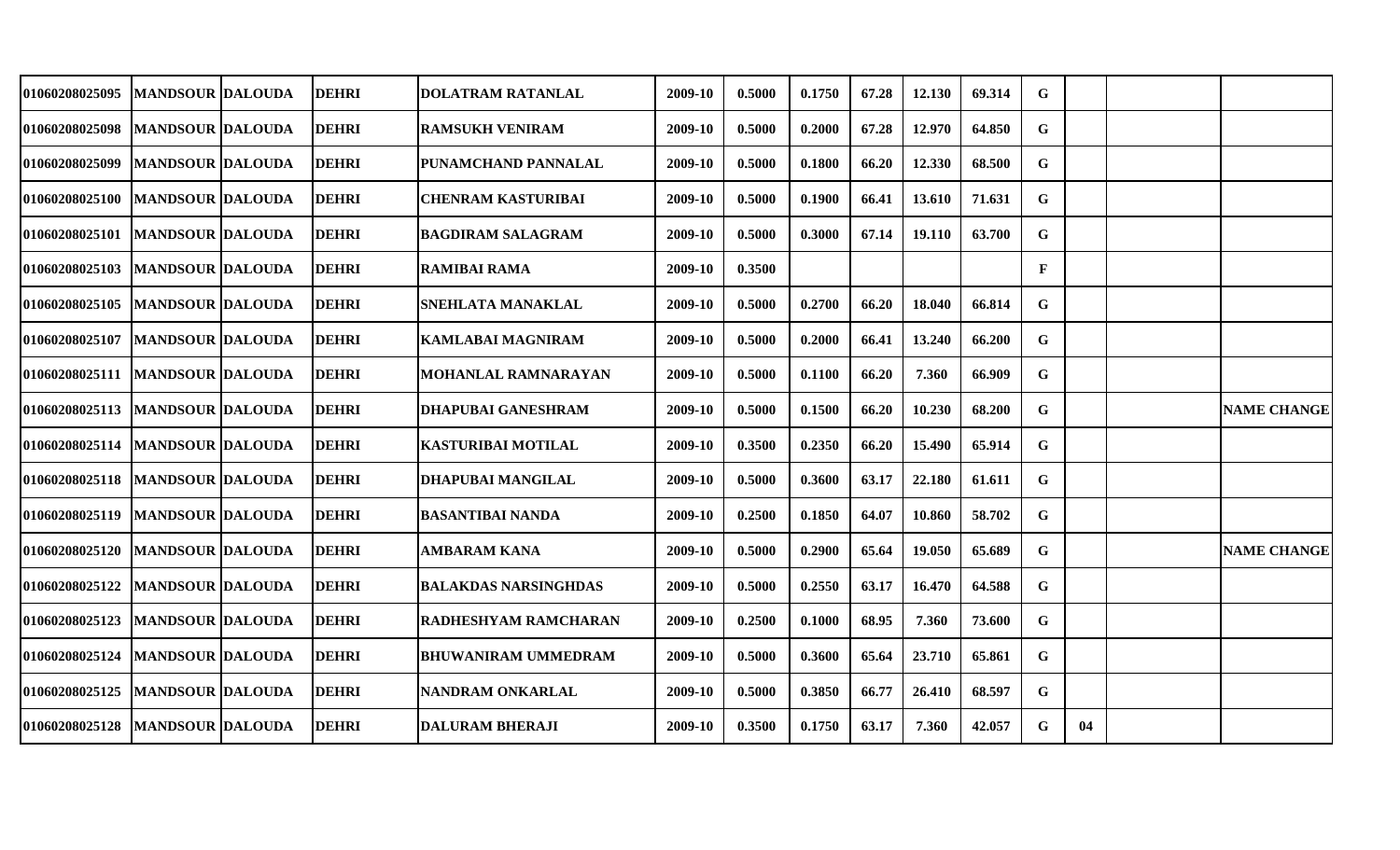| 01060208025129                    | MANDSOUR  DALOUDA       | <b>DEHRI</b> | SITABAI MANGILAL            | 2009-10 | 0.5000 | 0.2000 | 65.64 | 12.420 | 62.100 | $\mathbf I$ | 02 |  |
|-----------------------------------|-------------------------|--------------|-----------------------------|---------|--------|--------|-------|--------|--------|-------------|----|--|
| 01060208025130   MANDSOUR DALOUDA |                         | <b>DEHRI</b> | RAMESHWAR RAMNARAYAN        | 2009-10 | 0.2500 | 0.1550 | 61.75 | 10.080 | 65.032 | G           |    |  |
| 01060208025132                    | <b>MANDSOUR DALOUDA</b> | <b>DEHRI</b> | RADHESHYAM BHAGATRAM        | 2009-10 | 0.5000 | 0.1200 | 64.81 | 7.490  | 62.416 | G           |    |  |
| 01060208025133                    | <b>MANDSOUR DALOUDA</b> | <b>DEHRI</b> | <b>JAGDISH RAMLAL</b>       | 2009-10 | 0.5000 | 0.2800 | 66.41 | 19.270 | 68.821 | G           |    |  |
| 01060208025134   MANDSOUR DALOUDA |                         | <b>DEHRI</b> | PUNAMCHAND BALARAM          | 2009-10 | 0.5000 | 0.3000 | 64.68 | 19.180 | 63.933 | G           |    |  |
| <b>01060208025135</b>             | <b>MANDSOUR DALOUDA</b> | <b>DEHRI</b> | <b>LAXMINARAYAN CHENRAM</b> | 2009-10 | 0.5000 | 0.2750 | 64.75 | 18.800 | 68.363 | G           |    |  |
| 01060208025136  MANDSOUR  DALOUDA |                         | <b>DEHRI</b> | <b>NANDLAL MOTILAL</b>      | 2009-10 | 0.5000 | 0.2850 | 64.75 | 18.440 | 64.701 | G           |    |  |
| 01060208025140   MANDSOUR DALOUDA |                         | <b>DEHRI</b> | <b>AMBARAM MOTILAL</b>      | 2009-10 | 0.5000 | 0.3100 | 62.20 | 19.400 | 62.580 | G           |    |  |
| 01060208025141   MANDSOUR DALOUDA |                         | <b>DEHRI</b> | PREMNARAYAN BHAGATRAM       | 2009-10 | 0.2500 | 0.1100 | 70.18 | 7.580  | 68.909 | G           |    |  |
| 01060208025142   MANDSOUR DALOUDA |                         | <b>DEHRI</b> | <b>BADRIDAS NARSINGHDAS</b> | 2009-10 | 0.5000 | 0.1200 | 65.59 | 7.930  | 66.083 | G           |    |  |
| <b>01060208025144</b>             | <b>MANDSOUR DALOUDA</b> | <b>DEHRI</b> | <b>BHAGIRATH RANCHOD</b>    | 2009-10 | 0.5000 | 0.3500 | 67.15 | 23.930 | 68.371 | G           |    |  |
| <b>01060208025145</b>             | <b>MANDSOUR DALOUDA</b> | <b>DEHRI</b> | PUNAMCHAND RAMNARAYAN       | 2009-10 | 0.5000 | 0.2500 | 64.75 | 16.100 | 64.400 | G           |    |  |
| 01060208025146                    | <b>MANDSOUR DALOUDA</b> | <b>DEHRI</b> | PARMANAND MOTILAL           | 2009-10 | 0.5000 | 0.1900 | 66.13 | 12.840 | 67.578 | G           |    |  |
| <b>01060208025147</b>             | <b>MANDSOUR DALOUDA</b> | <b>DEHRI</b> | <b>BHUWANSINGH JAYSINGH</b> | 2009-10 | 0.2500 | 0.2500 | 55.96 | 14.650 | 58.600 | G           |    |  |
| 01060208025148                    | <b>MANDSOUR DALOUDA</b> | <b>DEHRI</b> | <b>NANALAL RAMCHARAN</b>    | 2009-10 | 0.5000 | 0.2300 | 67.15 | 15.560 | 67.652 | G           |    |  |
| 01060208025149                    | <b>MANDSOUR DALOUDA</b> | <b>DEHRI</b> | <b>SURATRAM BANSHILAL</b>   | 2009-10 | 0.5000 | 0.2850 | 66.13 | 18.020 | 63.228 | G.          |    |  |
| 01060208025150   MANDSOUR DALOUDA |                         | <b>DEHRI</b> | <b>GAUTAMLAL FULCHAND</b>   | 2009-10 | 0.5000 | 0.2850 | 66.13 | 18.370 | 64.456 | G.          |    |  |
| 01060208025151  MANDSOUR DALOUDA  |                         | <b>DEHRI</b> | <b>GOPAL BHANWARLAL</b>     | 2009-10 | 0.5000 | 0.1450 | 65.25 | 10.350 | 71.379 | G           |    |  |
| <b>01060208025152</b>             | <b>MANDSOUR DALOUDA</b> | <b>DEHRI</b> | <b>KANTABAI SHANKARLAL</b>  | 2009-10 | 0.5000 | 0.2000 | 62.20 | 12.560 | 62.800 | G           |    |  |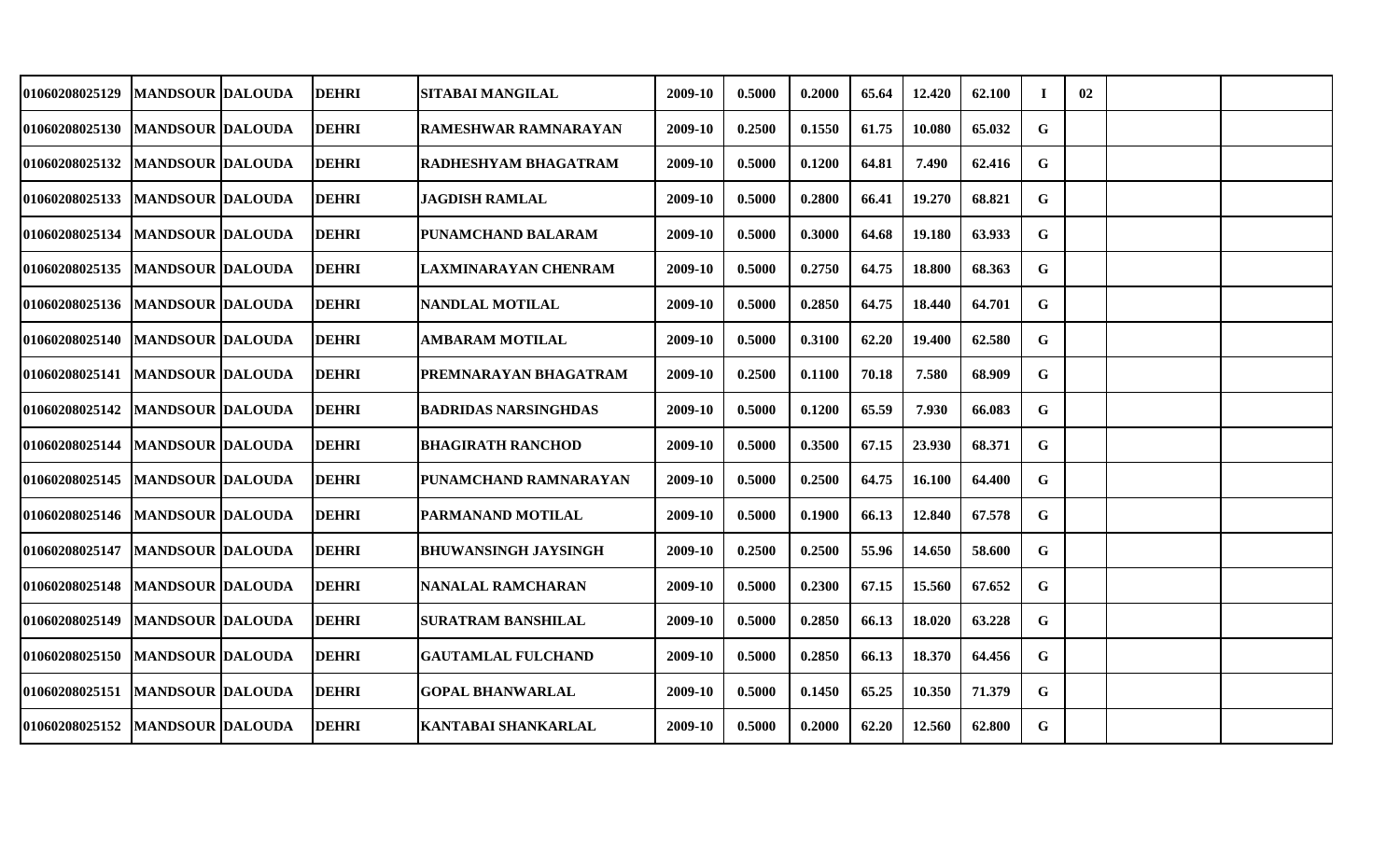| 01060208025153                    | <b>MANDSOUR DALOUDA</b> | <b>DEHRI</b>            | AMRATRAM GANGARAM                  | 2009-10 | 0.2500 | 0.1300 | 70.62 | 8.970  | 69.000 | G            |  |                    |
|-----------------------------------|-------------------------|-------------------------|------------------------------------|---------|--------|--------|-------|--------|--------|--------------|--|--------------------|
| <b>01060208025154</b>             | <b>MANDSOUR DALOUDA</b> | <b>DEHRI</b>            | RAMESHCHANDRA RAMCHANDRA           | 2009-10 | 0.3500 | 0.3400 | 62.20 | 20.970 | 61.676 | G            |  |                    |
| 01060208025158   MANDSOUR DALOUDA |                         | <b>DEHRI</b>            | <b>MOHANLAL BANSHILAL</b>          | 2009-10 | 0.5000 | 0.2350 | 67.15 | 15.100 | 64.255 | G            |  |                    |
| 01060208025160   MANDSOUR DALOUDA |                         | <b>DEHRI</b>            | <b>BANSHILAL MOTILAL</b>           | 2009-10 | 0.5000 | 0.1900 | 65.25 | 12.570 | 66.157 | G            |  |                    |
| 01060208025161                    | <b>MANDSOUR DALOUDA</b> | <b>DEHRI</b>            | <b>RAMLAL HARLAL</b>               | 2009-10 | 0.3500 | 0.2000 | 60.20 | 12.480 | 62.400 | G            |  |                    |
| <b>01060208025162</b>             | <b>MANDSOUR DALOUDA</b> | <b>DEHRI</b>            | <b>BHABHUTRAM ONKARLAL</b>         | 2009-10 | 0.5000 | 0.1600 | 64.23 | 10.520 | 65.750 | G            |  |                    |
| 01060208025163                    | <b>MANDSOUR DALOUDA</b> | <b>DEHRI</b>            | PRABHUBAI BHAGATRAM                | 2009-10 | 0.5000 | 0.1700 | 64.59 | 10.800 | 63.529 | G            |  |                    |
| 01060208025168                    | <b>MANDSOUR DALOUDA</b> | <b>DEHRI</b>            | <b>NANALAL GIRDHARI</b>            | 2009-10 | 0.5000 |        |       |        |        | $\mathbf{F}$ |  |                    |
| 01060208029003                    | <b>MANDSOUR DALOUDA</b> |                         | RICHALALMUHA RAMESHWAR RAMNARAYAN  | 2009-10 | 0.5000 | 0.2450 | 65.01 | 15.880 | 64.816 | G            |  |                    |
| <b>01060208029004</b>             | <b>MANDSOUR DALOUDA</b> |                         | RICHALALMUHA SHANKARLAL AMBARAM    | 2009-10 | 0.5000 | 0.4800 | 66.57 | 32.240 | 67.166 | G            |  |                    |
| <b>01060208029005</b>             | <b>MANDSOUR DALOUDA</b> |                         | RICHALALMUHA MOHANLAL MADHOLAL     | 2009-10 | 0.5000 | 0.4250 | 65.01 | 27.160 | 63.905 | G            |  |                    |
| <b>01060208029006</b>             | <b>MANDSOUR DALOUDA</b> |                         | RICHALALMUHA KAILASH FAKIRCHAND    | 2009-10 | 0.5000 | 0.3200 | 60.58 | 19.360 | 60.500 | G            |  |                    |
| <b>01060208029007</b>             | <b>MANDSOUR DALOUDA</b> |                         | RICHALALMUHA SHIVNARAYAN RAMDAYAL  | 2009-10 | 0.5000 | 0.5050 | 57.12 | 29.420 | 58.257 | G            |  | <b>NAME CHANGE</b> |
| <b>01060208029008</b>             | <b>MANDSOUR DALOUDA</b> |                         | richalalmuha salagram bapulal      | 2009-10 | 0.5000 | 0.2700 | 66.75 | 18.380 | 68.074 | G            |  |                    |
| <b>01060208029010</b>             | <b>MANDSOUR DALOUDA</b> |                         | RICHALALMUHA KRISHNAGOPAL DOLATRAM | 2009-10 | 0.5000 | 0.2000 | 64.58 | 13.510 | 67.550 | G            |  | <b>NAME CHANGE</b> |
| 01060208029012                    | <b>MANDSOUR DALOUDA</b> |                         | RICHALALMUHA NANDLAL KESHARLAL     | 2009-10 | 0.5000 | 0.3050 | 62.54 | 19.590 | 64.229 | G            |  |                    |
| 01060208029013  MANDSOUR  DALOUDA |                         | RICHALALMUHA BALU NAGGA |                                    | 2009-10 | 0.3500 | 0.1500 | 62.95 | 9.720  | 64.800 | G            |  |                    |
| 01060208029014                    | <b>MANDSOUR DALOUDA</b> |                         | RICHALALMUHA BAGDIRAM VANIRAM      | 2009-10 | 0.5000 | 0.1000 | 60.58 | 6.270  | 62.700 | G            |  |                    |
| <b>01060208029015</b>             | <b>MANDSOUR DALOUDA</b> |                         | RICHALALMUHA SHIVRAM BHANWARLAL    | 2009-10 | 0.5000 | 0.4300 | 64.33 | 27.790 | 64.627 | G            |  |                    |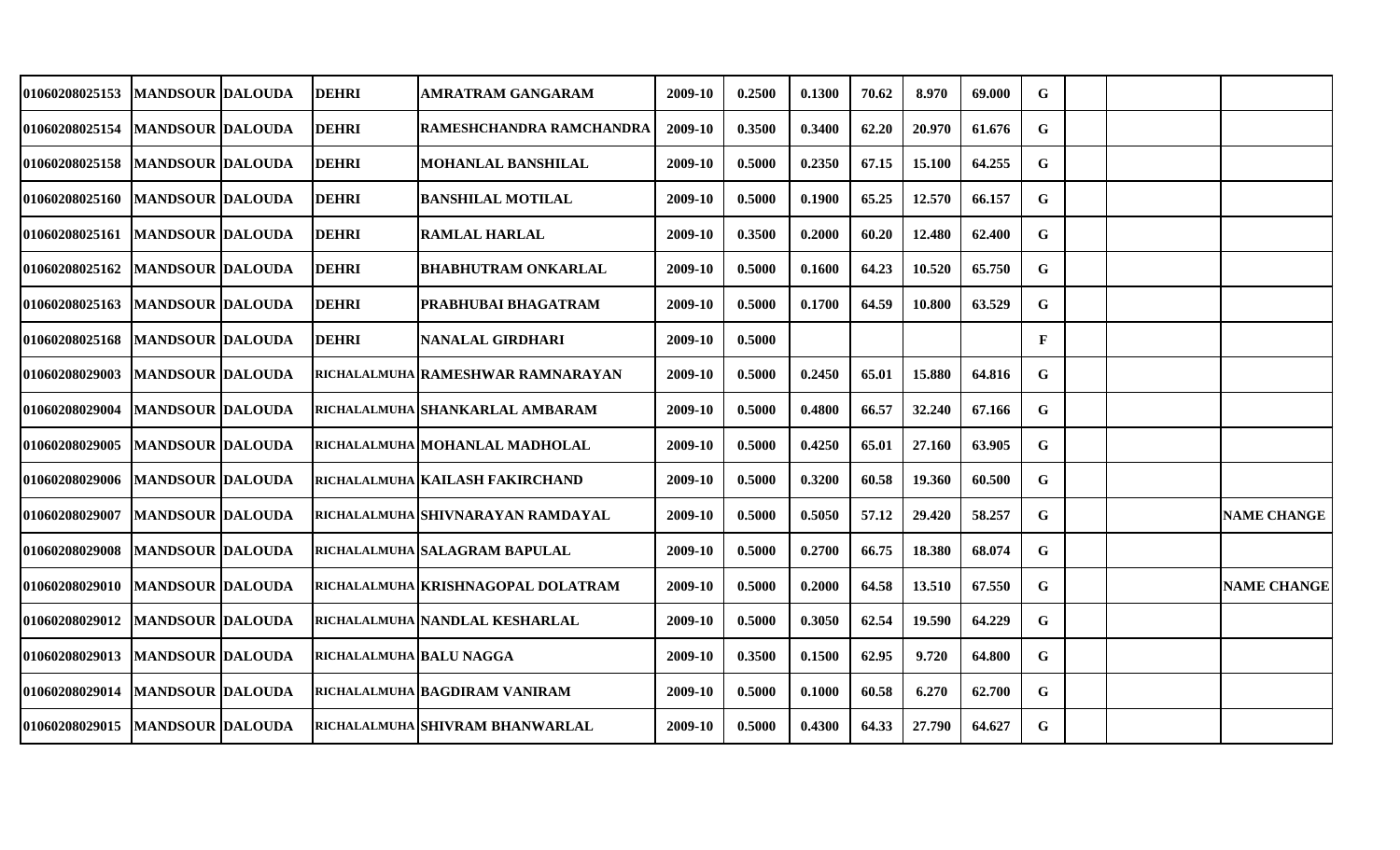|  |                                                                                                                                                                                                                                                                                                                                                                                                                                                                                                                                                    | 2009-10                                                                                                                                                                                                                                                                                                                                                                                                                                                                                                                                                                                                                                                                    | 0.5000 | 0.4150 | 64.33 | 26.960 | 64.963 | G |  |  |
|--|----------------------------------------------------------------------------------------------------------------------------------------------------------------------------------------------------------------------------------------------------------------------------------------------------------------------------------------------------------------------------------------------------------------------------------------------------------------------------------------------------------------------------------------------------|----------------------------------------------------------------------------------------------------------------------------------------------------------------------------------------------------------------------------------------------------------------------------------------------------------------------------------------------------------------------------------------------------------------------------------------------------------------------------------------------------------------------------------------------------------------------------------------------------------------------------------------------------------------------------|--------|--------|-------|--------|--------|---|--|--|
|  |                                                                                                                                                                                                                                                                                                                                                                                                                                                                                                                                                    | 2009-10                                                                                                                                                                                                                                                                                                                                                                                                                                                                                                                                                                                                                                                                    | 0.5000 | 0.3700 | 63.86 | 24.160 | 65.297 | G |  |  |
|  |                                                                                                                                                                                                                                                                                                                                                                                                                                                                                                                                                    | 2009-10                                                                                                                                                                                                                                                                                                                                                                                                                                                                                                                                                                                                                                                                    | 0.5000 | 0.2050 | 64.33 | 13.520 | 65.951 | G |  |  |
|  |                                                                                                                                                                                                                                                                                                                                                                                                                                                                                                                                                    | 2009-10                                                                                                                                                                                                                                                                                                                                                                                                                                                                                                                                                                                                                                                                    | 0.5000 | 0.4550 | 64.77 | 29.570 | 64.989 | G |  |  |
|  |                                                                                                                                                                                                                                                                                                                                                                                                                                                                                                                                                    | 2009-10                                                                                                                                                                                                                                                                                                                                                                                                                                                                                                                                                                                                                                                                    | 0.5000 | 0.1850 | 67.45 | 12.940 | 69.945 | G |  |  |
|  |                                                                                                                                                                                                                                                                                                                                                                                                                                                                                                                                                    | 2009-10                                                                                                                                                                                                                                                                                                                                                                                                                                                                                                                                                                                                                                                                    | 0.3500 | 0.2450 | 64.66 | 16.070 | 65.591 | G |  |  |
|  |                                                                                                                                                                                                                                                                                                                                                                                                                                                                                                                                                    | 2009-10                                                                                                                                                                                                                                                                                                                                                                                                                                                                                                                                                                                                                                                                    | 0.5000 | 0.2350 | 64.78 | 15.600 | 66.382 | G |  |  |
|  |                                                                                                                                                                                                                                                                                                                                                                                                                                                                                                                                                    | 2009-10                                                                                                                                                                                                                                                                                                                                                                                                                                                                                                                                                                                                                                                                    | 0.5000 | 0.1050 | 67.45 | 7.620  | 72.571 | G |  |  |
|  |                                                                                                                                                                                                                                                                                                                                                                                                                                                                                                                                                    | 2009-10                                                                                                                                                                                                                                                                                                                                                                                                                                                                                                                                                                                                                                                                    | 0.5000 | 0.2050 | 64.58 | 13.260 | 64.682 | G |  |  |
|  |                                                                                                                                                                                                                                                                                                                                                                                                                                                                                                                                                    | 2009-10                                                                                                                                                                                                                                                                                                                                                                                                                                                                                                                                                                                                                                                                    | 0.5000 | 0.3000 | 65.79 | 19.920 | 66.400 | G |  |  |
|  |                                                                                                                                                                                                                                                                                                                                                                                                                                                                                                                                                    | 2009-10                                                                                                                                                                                                                                                                                                                                                                                                                                                                                                                                                                                                                                                                    | 0.5000 | 0.1250 | 60.15 | 7.840  | 62.720 | G |  |  |
|  |                                                                                                                                                                                                                                                                                                                                                                                                                                                                                                                                                    | 2009-10                                                                                                                                                                                                                                                                                                                                                                                                                                                                                                                                                                                                                                                                    | 0.5000 | 0.3550 | 64.58 | 23.170 | 65.267 | G |  |  |
|  |                                                                                                                                                                                                                                                                                                                                                                                                                                                                                                                                                    | 2009-10                                                                                                                                                                                                                                                                                                                                                                                                                                                                                                                                                                                                                                                                    | 0.5000 | 0.1700 | 67.45 | 11.450 | 67.352 | G |  |  |
|  |                                                                                                                                                                                                                                                                                                                                                                                                                                                                                                                                                    | 2009-10                                                                                                                                                                                                                                                                                                                                                                                                                                                                                                                                                                                                                                                                    | 0.5000 | 0.2100 | 64.58 | 13.810 | 65.761 | G |  |  |
|  |                                                                                                                                                                                                                                                                                                                                                                                                                                                                                                                                                    | 2009-10                                                                                                                                                                                                                                                                                                                                                                                                                                                                                                                                                                                                                                                                    | 0.5000 | 0.2000 | 65.40 | 13.620 | 68.100 | G |  |  |
|  |                                                                                                                                                                                                                                                                                                                                                                                                                                                                                                                                                    | 2009-10                                                                                                                                                                                                                                                                                                                                                                                                                                                                                                                                                                                                                                                                    | 0.2500 | 0.1400 | 64.01 | 9.480  | 67.714 | G |  |  |
|  |                                                                                                                                                                                                                                                                                                                                                                                                                                                                                                                                                    | 2009-10                                                                                                                                                                                                                                                                                                                                                                                                                                                                                                                                                                                                                                                                    | 0.5000 | 0.2750 | 63.85 | 17.710 | 64.400 | G |  |  |
|  |                                                                                                                                                                                                                                                                                                                                                                                                                                                                                                                                                    | 2009-10                                                                                                                                                                                                                                                                                                                                                                                                                                                                                                                                                                                                                                                                    | 0.5000 | 0.2400 | 65.08 | 15.910 | 66.291 | G |  |  |
|  |                                                                                                                                                                                                                                                                                                                                                                                                                                                                                                                                                    | 2009-10                                                                                                                                                                                                                                                                                                                                                                                                                                                                                                                                                                                                                                                                    | 0.5000 | 0.3300 | 65.08 | 21.700 | 65.757 | G |  |  |
|  | 01060208029016   MANDSOUR DALOUDA<br><b>MANDSOUR DALOUDA</b><br>01060208029018   MANDSOUR DALOUDA<br><b>MANDSOUR DALOUDA</b><br><b>MANDSOUR DALOUDA</b><br><b>MANDSOUR DALOUDA</b><br><b>MANDSOUR DALOUDA</b><br><b>MANDSOUR IDALOUDA</b><br><b>MANDSOUR DALOUDA</b><br><b>MANDSOUR DALOUDA</b><br><b>MANDSOUR DALOUDA</b><br><b>MANDSOUR DALOUDA</b><br><b>MANDSOUR DALOUDA</b><br><b>MANDSOUR DALOUDA</b><br><b>MANDSOUR DALOUDA</b><br><b>MANDSOUR DALOUDA</b><br><b>MANDSOUR DALOUDA</b><br><b>MANDSOUR DALOUDA</b><br><b>MANDSOUR DALOUDA</b> | RICHALALMUHA NATHULAL BHANWARLAL<br>RICHALALMUHA MANGILAL RATANLAL<br>RICHALALMUHA PARASRAM GANESHRAM<br>RICHALALMUHA RAMPRASAD MAGNIRAM<br>RICHALALMUHA GANGARAM GANGABAI<br>RICHALALMUHA PRAMODKUMAR BALMUKAND<br>RICHALALMUHA RAMESHWAR SHIVRAM<br>RICHALALMUHA ISHWARLAL KHEMRAJ<br>RICHALALMUHA RAJARAM NANDLAL<br>RICHALALMUHA MADANLAL RANCHOD<br>RICHALALMUHA ONKARLAL SHIVRAM<br>RICHALALMUHA BALARAM PUNAMCHAND<br>RICHALALMUHA AMBARAM NANURAM<br>RICHALALMUHA BALMUKAND MODIRAM<br>RICHALALMUHA RAMCHANDRA DHAPUBAI<br>RICHALALMUHA KACHRULAL RAMCHANDRA<br>RICHALALMUHA BAPULAL HARIKISHAN<br>RICHALALMUHA BHUWANIRAM BHAGWAN<br>RICHALALMUHA MADHULAL BALAJI |        |        |       |        |        |   |  |  |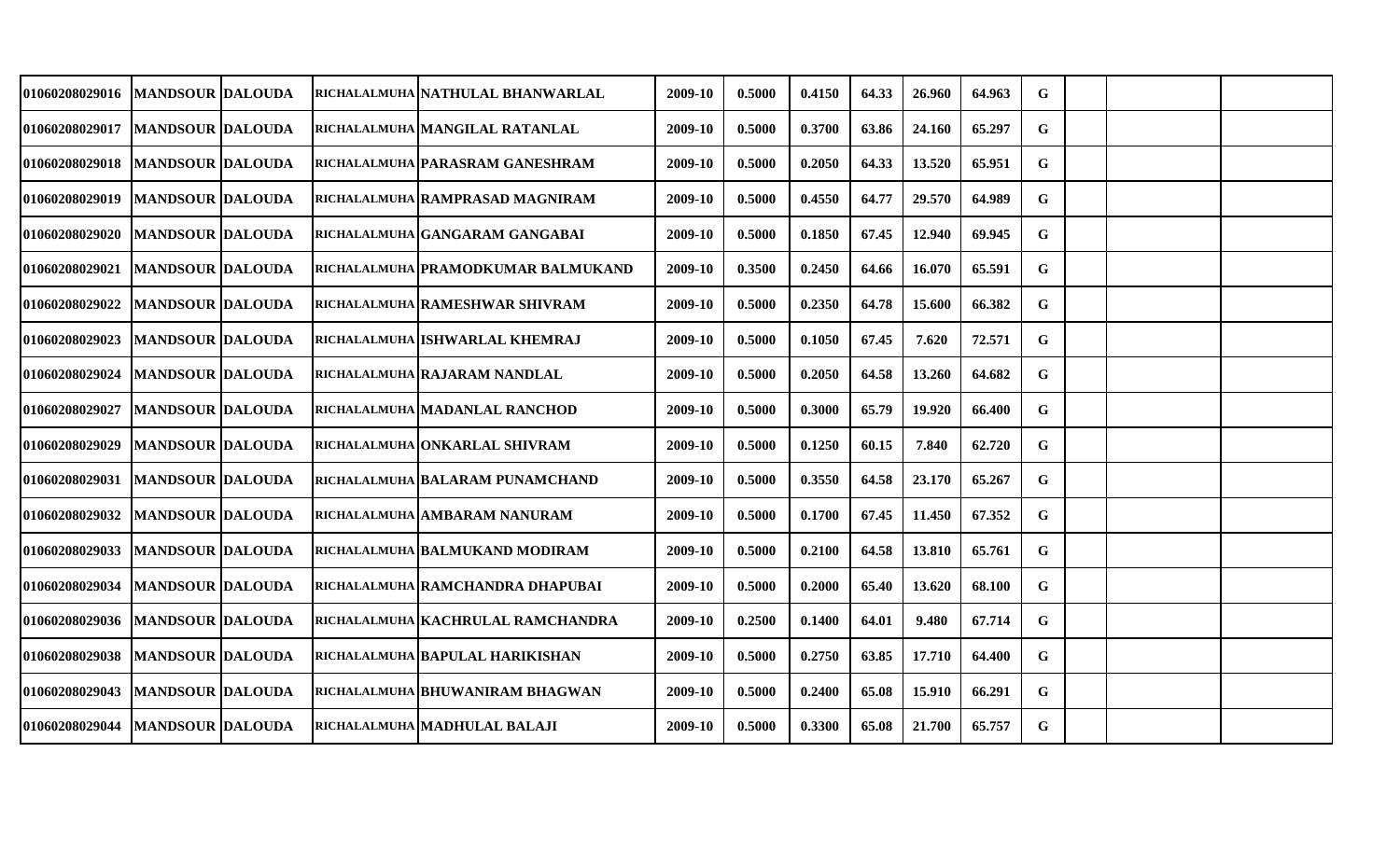| 01060208029045                    | <b>MANDSOUR DALOUDA</b>   |  | <b>RICHALALMUHA HARDEVRAM RATANLAL</b> | 2009-10 | 0.5000 | 0.3100 | 65.08 | 19.950 | 64.354 | G           |  |  |
|-----------------------------------|---------------------------|--|----------------------------------------|---------|--------|--------|-------|--------|--------|-------------|--|--|
| <b>01060208029047</b>             | <b>MANDSOUR DALOUDA</b>   |  | <b>RICHALALMUHA JAYCHAND CHOTELAL</b>  | 2009-10 | 0.3500 | 0.2550 | 65.08 | 16.860 | 66.117 | G           |  |  |
| <b>01060208029048</b>             | <b>MANDSOUR DALOUDA</b>   |  | RICHALALMUHA SUGANDHBAI BALMUKUND      | 2009-10 | 0.5000 | 0.4950 | 57.12 | 28.520 | 57.616 | G           |  |  |
| 01060208029050   MANDSOUR DALOUDA |                           |  | RICHALALMUHA ASHOKKUMAR SURATRAM       | 2009-10 | 0.2500 | 0.1300 | 63.16 | 8.520  | 65.538 | G           |  |  |
| <b>01060208029054</b>             | <b>MANDSOUR DALOUDA</b>   |  | RICHALALMUHA NATHULAL CHATURBHUJ       | 2009-10 | 0.3500 | 0.2000 | 62.41 | 12.870 | 64.350 | G           |  |  |
| 01060208029056                    | <b>MANDSOUR DALOUDA</b>   |  | RICHALALMUHA GENDALAL TULSIRAM         | 2009-10 | 0.5000 | 0.2050 | 64.78 | 13.690 | 66.780 | $\mathbf G$ |  |  |
| <b>01060208029057</b>             | MANDSOUR  DALOUDA         |  | RICHALALMUHA DEVICHAND RAMNARAYAN      | 2009-10 | 0.5000 | 0.3150 | 64.69 | 20.040 | 63.619 | G           |  |  |
| <b>01060208029058</b>             | <b>MANDSOUR DALOUDA</b>   |  | RICHALALMUHA SHOBHARAM DEVICHAND       | 2009-10 | 0.5000 | 0.1000 | 64.78 | 6.730  | 67.300 | G           |  |  |
| 01060208029059                    | <b>IMANDSOUR IDALOUDA</b> |  | RICHALALMUHA NANURAM RATANLAL          | 2009-10 | 0.5000 | 0.3150 | 66.69 | 20.830 | 66.127 | G           |  |  |
| 01060208029060   MANDSOUR DALOUDA |                           |  | <b>RICHALALMUHA PANNALAL MADHOLAL</b>  | 2009-10 | 0.5000 | 0.2050 | 62.84 | 12.970 | 63.268 | G           |  |  |
| 01060208029061   MANDSOUR DALOUDA |                           |  | RICHALALMUHA TULSIRAM KASHIRAM         | 2009-10 | 0.5000 | 0.3200 | 64.30 | 20.090 | 62.781 | G           |  |  |
| 01060208029062                    | <b>MANDSOUR DALOUDA</b>   |  | <b>RICHALALMUHA VISHRAM RAMSUKH</b>    | 2009-10 | 0.5000 | 0.2450 | 65.10 | 16.320 | 66.612 | G           |  |  |
| <b>01060208029063</b>             | <b>MANDSOUR DALOUDA</b>   |  | RICHALALMUHA BANSHILAL ONKARLAL        | 2009-10 | 0.5000 | 0.2650 | 64.30 | 17.210 | 64.943 | G           |  |  |
| 01060208029064                    | <b>MANDSOUR DALOUDA</b>   |  | RICHALALMUHA ANANDILAL KESARLAL        | 2009-10 | 0.5000 | 0.2550 | 65.10 | 17.030 | 66.784 | G           |  |  |
| 01060208029066                    | <b>MANDSOUR DALOUDA</b>   |  | RICHALALMUHA RAMNARAYAN KASHIRAM       | 2009-10 | 0.5000 | 0.2900 | 65.10 | 19.670 | 67.827 | G           |  |  |
| <b>01060208029067</b>             | <b>MANDSOUR DALOUDA</b>   |  | RICHALALMUHA BHAGWATILAL NANDRAM       | 2009-10 | 0.5000 | 0.1500 | 65.10 | 10.240 | 68.266 | G           |  |  |
| 01060208029068                    | <b>MANDSOUR DALOUDA</b>   |  | RICHALALMUHA UKARLAL BHAGWAN           | 2009-10 | 0.5000 | 0.1250 | 70.28 | 9.230  | 73.840 | G           |  |  |
| 01060208029070                    | <b>MANDSOUR DALOUDA</b>   |  | RICHALALMUHA VENIRAM CHENRAM           | 2009-10 | 0.5000 | 0.3050 | 64.30 | 19.670 | 64.491 | G           |  |  |
| 01060208029071                    | <b>MANDSOUR DALOUDA</b>   |  | RICHALALMUHA FULCHAND SHIVRAM          | 2009-10 | 0.5000 | 0.2600 | 64.77 | 16.370 | 62.961 | G           |  |  |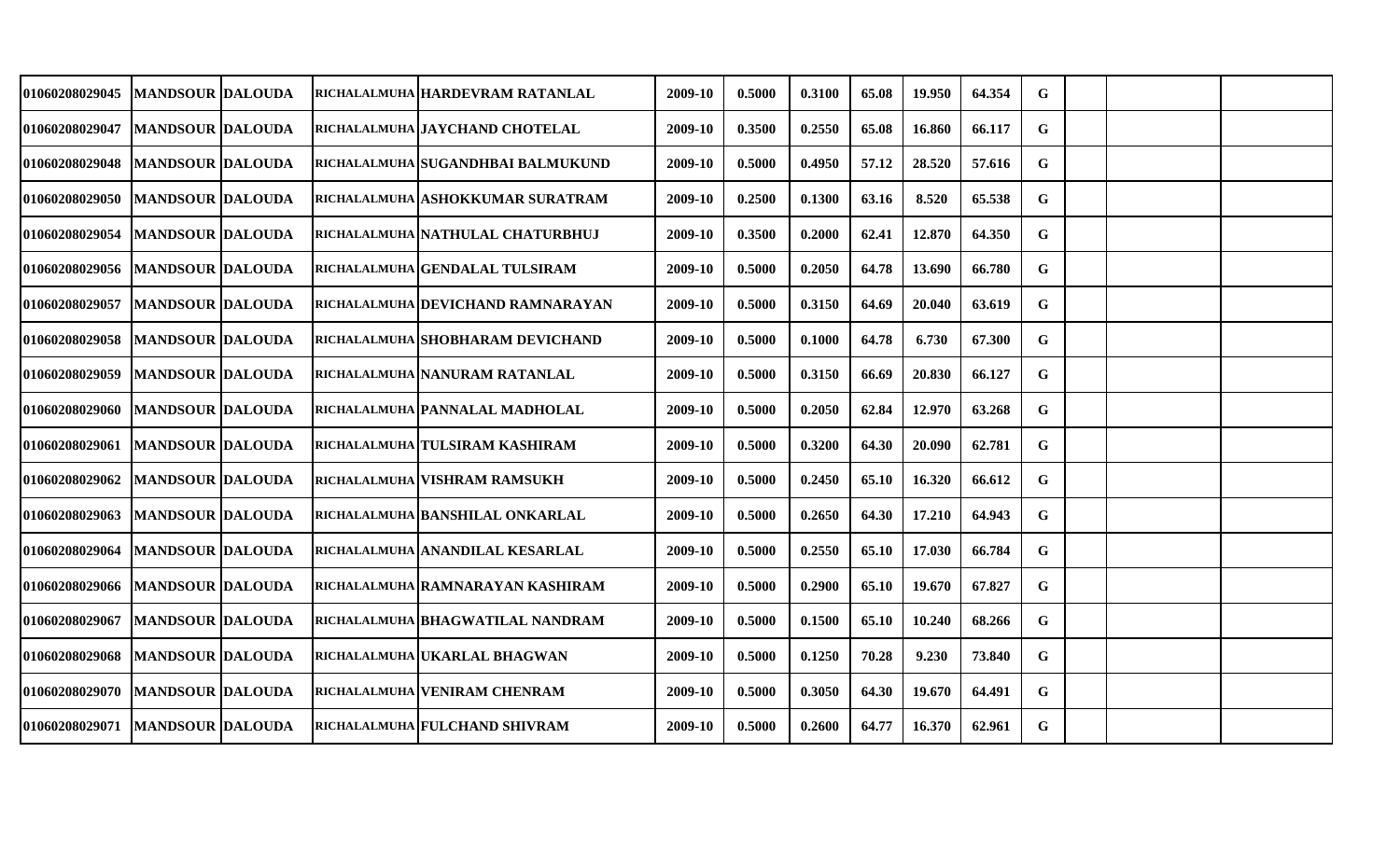| 01060208029073                      | <b>MANDSOUR DALOUDA</b> |  | RICHALALMUHA GHANSHYAM BADRILAL           | 2009-10 | 0.5000 | 0.3000 | 66.56 | 21.540 | 71.800 | G  |  |  |
|-------------------------------------|-------------------------|--|-------------------------------------------|---------|--------|--------|-------|--------|--------|----|--|--|
| 01060208029074                      | <b>MANDSOUR DALOUDA</b> |  | RICHALALMUHA SATYANARAYAN KANHAIYALAL     | 2009-10 | 0.5000 |        |       |        |        | N  |  |  |
| 01060208029075                      | <b>MANDSOUR DALOUDA</b> |  | RICHALALMUHA KHYALIRAM DEVRAM             | 2009-10 | 0.5000 | 0.2750 | 60.58 | 16.820 | 61.163 | G  |  |  |
| 01060208029076   MANDSOUR   DALOUDA |                         |  | RICHALALMUHA MADHOLAL KASHIRAM            | 2009-10 | 0.5000 | 0.1300 | 56.45 | 7.450  | 57.307 | G  |  |  |
| 01060208029077                      | <b>MANDSOUR DALOUDA</b> |  | RICHALALMUHA BADRILAL SHIVRAM             | 2009-10 | 0.5000 |        |       |        |        | N  |  |  |
| 01060208029078   MANDSOUR DALOUDA   |                         |  | RICHALALMUHA UMASHANKAR RAMNARAYAN        | 2009-10 | 0.3500 | 0.1700 | 64.77 | 10.960 | 64.470 | G  |  |  |
| 01060208029080                      | <b>MANDSOUR DALOUDA</b> |  | RICHALALMUHA BALMUKAND PANNALAL           | 2009-10 | 0.5000 | 0.2600 | 62.55 | 16.300 | 62.692 | G. |  |  |
| 01060208029081  MANDSOUR DALOUDA    |                         |  | RICHALALMUHA BALMUKAND BHANWARLAL PATIDAR | 2009-10 | 0.5000 |        |       |        |        | N  |  |  |
| 01060208029082                      | <b>MANDSOUR DALOUDA</b> |  | RICHALALMUHA BANSHILAL BHERULAL           | 2009-10 | 0.5000 | 0.1500 | 64.88 | 10.390 | 69.266 | G  |  |  |
| 01060208029083                      | <b>MANDSOUR DALOUDA</b> |  | RICHALALMUHA RAMESHWAR CHOTELAL           | 2009-10 | 0.5000 | 0.5000 | 60.58 | 29.640 | 59.280 | G  |  |  |
| <b>01060208029085</b>               | <b>MANDSOUR DALOUDA</b> |  | RICHALALMUHA PRAHLAD MANGILAL             | 2009-10 | 0.5000 | 0.1450 | 66.69 | 9.520  | 65.655 | G  |  |  |
| 01060208029087                      | <b>MANDSOUR DALOUDA</b> |  | RICHALALMUHA JAGDISHCHAND FAKIRCHAND      | 2009-10 | 0.5000 | 0.2450 | 64.01 | 16.610 | 67.795 | G  |  |  |
| 01060208029089                      | <b>MANDSOUR DALOUDA</b> |  | RICHALALMUHA SHASHIKUMAR DURGASHANKAR     | 2009-10 | 0.3500 | 0.1650 | 62.15 | 10.110 | 61.272 | G  |  |  |
| 01060208029090                      | <b>MANDSOUR DALOUDA</b> |  | RICHALALMUHA SHANTILAL JAGANNATH          | 2009-10 | 0.5000 | 0.2200 | 62.15 | 13.920 | 63.272 | G  |  |  |
| 01060208029091                      | <b>MANDSOUR DALOUDA</b> |  | richalalmuha   MANGILAL CHENRAM           | 2009-10 | 0.5000 | 0.4650 | 62.15 | 29.000 | 62.365 | G  |  |  |
| 01060208029093                      | <b>MANDSOUR DALOUDA</b> |  | RICHALALMUHA MANGILAL ONKARLAL            | 2009-10 | 0.5000 | 0.1900 | 64.69 | 12.780 | 67.263 | G  |  |  |
| <b>01060208029094</b>               | <b>MANDSOUR DALOUDA</b> |  | richalalmuha RAMPRASAD NATHULAL           | 2009-10 | 0.5000 | 0.2250 | 66.56 | 15.000 | 66.666 | G  |  |  |
| 01060208029095                      | <b>MANDSOUR DALOUDA</b> |  | RICHALALMUHA RAMESHWAR MATHURALAL         | 2009-10 | 0.2500 | 0.1500 | 63.16 | 9.650  | 64.333 | G  |  |  |
| 01060208029098   IMANDSOUR  DALOUDA |                         |  | RICHALALMUHA RAMNARAYAN DALURAM           | 2009-10 | 0.5000 | 0.2000 | 66.56 | 13.680 | 68.400 | G  |  |  |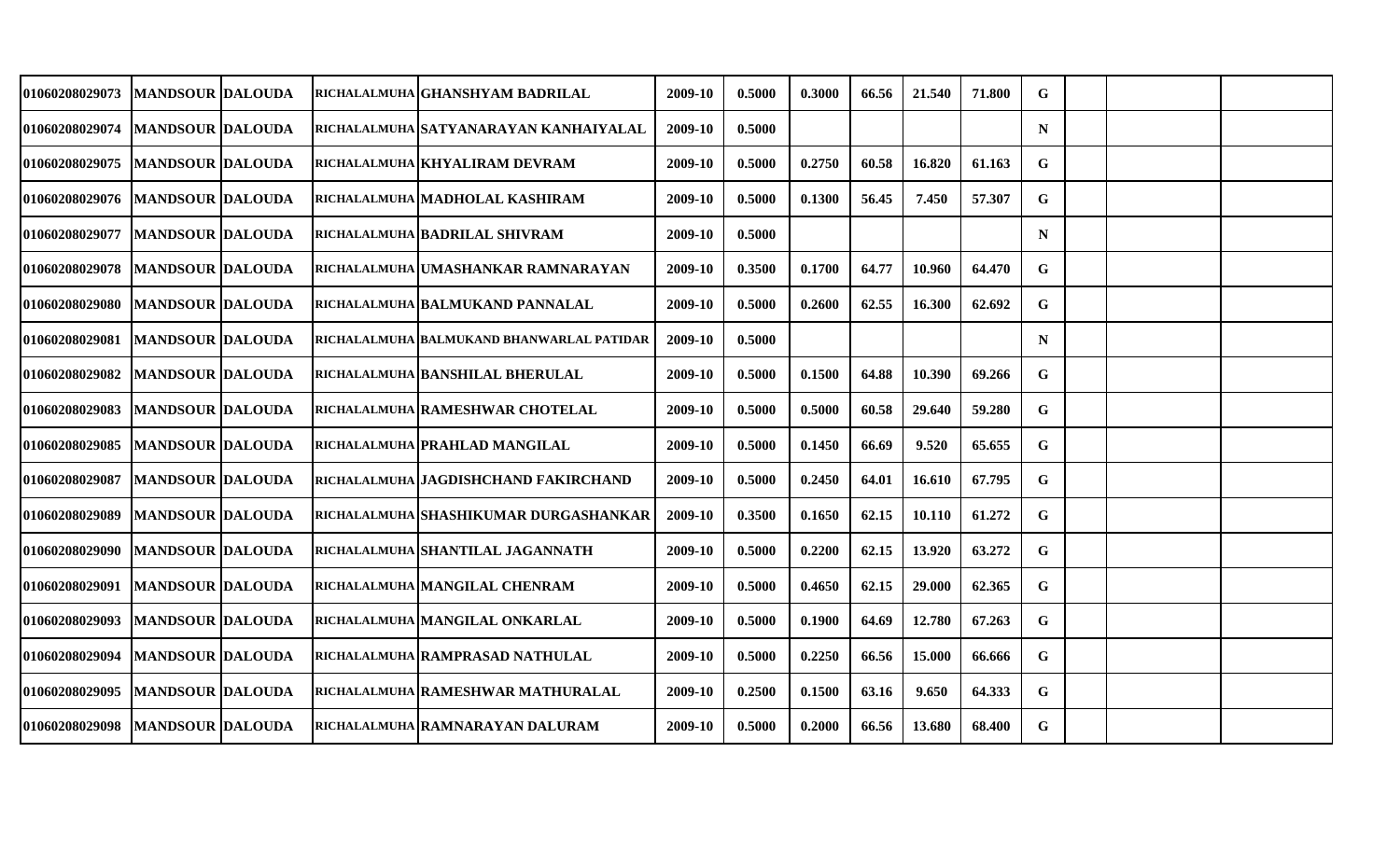| 01060208029100                    | <b>MANDSOUR DALOUDA</b>   |  | RICHALALMUHA BALMUKUND MATHURALAL    | 2009-10 | 0.5000 | 0.1850 | 65.97 | 12.650 | 68.378 | G  |    |                    |
|-----------------------------------|---------------------------|--|--------------------------------------|---------|--------|--------|-------|--------|--------|----|----|--------------------|
| 01060208029103  MANDSOUR DALOUDA  |                           |  | RICHALALMUHA  DEVRAM SHIVNARAYAN     | 2009-10 | 0.5000 | 0.2300 | 62.60 | 15.430 | 67.087 | G  |    |                    |
| 01060208029106   MANDSOUR DALOUDA |                           |  | RICHALALMUHA ONKARLAL RAMNIWAS       | 2009-10 | 0.5000 | 0.3100 | 64.94 | 20.410 | 65.838 | G  |    |                    |
| 01060208029108   MANDSOUR DALOUDA |                           |  | RICHALALMUHA BRAJESHKUMAR RAMGOPAL   | 2009-10 | 0.5000 | 0.2800 | 64.94 | 18.420 | 65.785 | G  |    | <b>NAME CHANGE</b> |
| 01060208029109                    | <b>MANDSOUR DALOUDA</b>   |  | RICHALALMUHA MANGILAL RAMCHANDRA     | 2009-10 | 0.5000 | 0.3150 | 64.94 | 20.200 | 64.127 | G  |    |                    |
| 01060208029112  MANDSOUR DALOUDA  |                           |  | RICHALALMUHA BAGDIRAM BHERULAL       | 2009-10 | 0.5000 | 0.4650 | 62.60 | 29.170 | 62.731 | G  |    |                    |
| <b>01060208029113</b>             | <b>IMANDSOUR IDALOUDA</b> |  | RICHALALMUHA RATANBAI KANHAIYALAL    | 2009-10 | 0.5000 | 0.2650 | 59.88 | 16.440 | 62.037 | G  |    |                    |
| 01060208029117                    | <b>IMANDSOUR IDALOUDA</b> |  | RICHALALMUHA BHUWAN KESHURAM         | 2009-10 | 0.2500 | 0.1500 | 56.23 | 8.570  | 57.133 | -1 | 02 |                    |
| 01060208029119   MANDSOUR DALOUDA |                           |  | RICHALALMUHA BASANTILAL LAXMINARAYAN | 2009-10 | 0.5000 | 0.2100 | 64.69 | 13.810 | 65.761 | G  |    |                    |
| 01060208029121  MANDSOUR  DALOUDA |                           |  | RICHALALMUHA ISHAK VALIMOHAMMAD      | 2009-10 | 0.5000 | 0.3100 | 62.60 | 19.180 | 61.871 | G  |    | <b>NAME CHANGE</b> |
| <b>01060208029122</b>             | <b>MANDSOUR DALOUDA</b>   |  | RICHALALMUHA PRAYAGBAI RAMKARAN      | 2009-10 | 0.2500 | 0.1500 | 63.57 | 10.230 | 68.200 | G  |    | <b>NAME CHANGE</b> |
| 01060208029123                    | <b>MANDSOUR DALOUDA</b>   |  | RICHALALMUHA SURESHCHAND CHAMPALAL   | 2009-10 | 0.3500 | 0.2700 | 60.58 | 16.200 | 60.000 | G  |    |                    |
| 01060208029125                    | <b>MANDSOUR DALOUDA</b>   |  | RICHALALMUHA BANSHILAL HIRALAL       | 2009-10 | 0.5000 | 0.3200 | 62.55 | 19.500 | 60.937 | G  |    |                    |
| 01060208029126                    | <b>MANDSOUR DALOUDA</b>   |  | RICHALALMUHA BHAGWANTABAI DEVICHAND  | 2009-10 | 0.5000 | 0.1000 | 66.69 | 7.030  | 70.300 | G  |    |                    |
| 01060208029127                    | <b>MANDSOUR DALOUDA</b>   |  | RICHALALMUHA MANGUBAI RANCHODDAS     | 2009-10 | 0.5000 | 0.1500 | 64.69 | 9.250  | 61.666 | G  |    |                    |
| 01060208029129                    | <b>MANDSOUR DALOUDA</b>   |  | RICHALALMUHA PARMANAND RAMNARAYAN    | 2009-10 | 0.5000 | 0.1650 | 64.69 | 10.710 | 64.909 | G  |    |                    |
| 01060208029130                    | <b>MANDSOUR DALOUDA</b>   |  | RICHALALMUHA BALARAM BHUWANIRAM      | 2009-10 | 0.3500 | 0.2750 | 64.69 | 17.780 | 64.654 | G  |    |                    |
| 01060208029132                    | <b>IMANDSOUR DALOUDA</b>  |  | RICHALALMUHA PUSHKARLAL KANHAIYALAL  | 2009-10 | 0.5000 | 0.1800 | 64.42 | 12.030 | 66.833 | G  |    |                    |
| 01060208029133                    | <b>MANDSOUR DALOUDA</b>   |  | RICHALALMUHA SATYANARAYAN VARDICHAND | 2009-10 | 0.5000 | 0.2900 | 64.42 | 19.900 | 68.620 | G  |    |                    |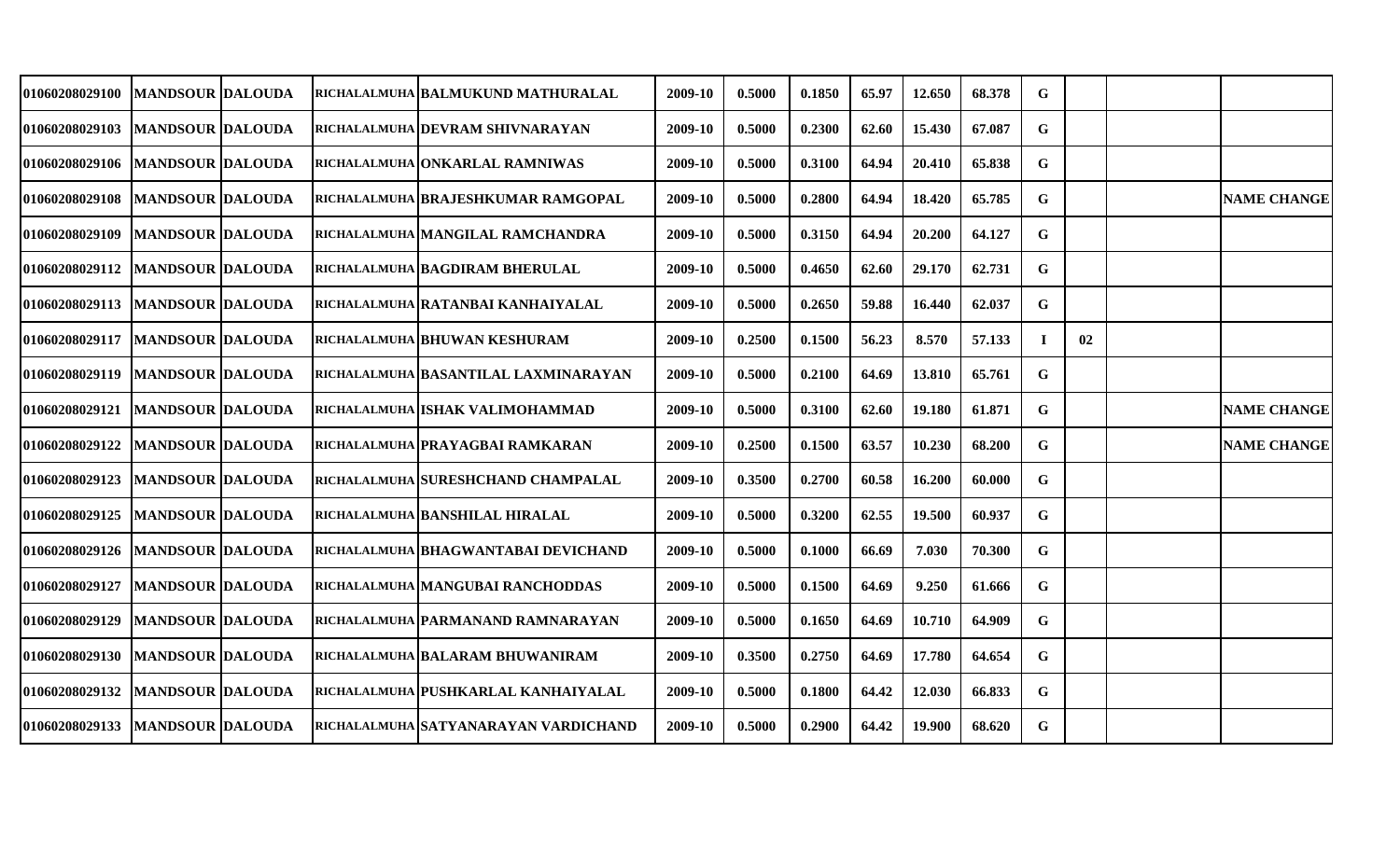| 01060208029134                      | <b>MANDSOUR DALOUDA</b> |  | RICHALALMUHA GOPAL ASHOKKUMAR           | 2009-10 | 0.5000 | 0.1500 | 64.66 | 9.870  | 65.800 | G  |  |                    |
|-------------------------------------|-------------------------|--|-----------------------------------------|---------|--------|--------|-------|--------|--------|----|--|--------------------|
| <b>01060208029135</b>               | <b>MANDSOUR DALOUDA</b> |  | RICHALALMUHA  DEVRAM MANGILAL NAI       | 2009-10 | 0.5000 | 0.2950 | 64.42 | 19.380 | 65.694 | G  |  |                    |
| 01060208029136   MANDSOUR DALOUDA   |                         |  | RICHALALMUHA PARMANAND BHAGIRATH        | 2009-10 | 0.5000 | 0.2950 | 64.74 | 19.880 | 67.389 | G  |  |                    |
| 01060208029137                      | <b>MANDSOUR DALOUDA</b> |  | RICHALALMUHA SURESHCHAND KHYALIRAM      | 2009-10 | 0.5000 | 0.4950 | 63.86 | 32.130 | 64.909 | G  |  |                    |
| <b>01060208029138</b>               | <b>MANDSOUR DALOUDA</b> |  | RICHALALMUHA DHANSUKH JAYRAJ            | 2009-10 | 0.5000 | 0.3950 | 62.55 | 25.080 | 63.493 | G  |  |                    |
| <b>01060208029139</b>               | <b>MANDSOUR DALOUDA</b> |  | RICHALALMUHA CHANDKHA KHAJUKHA          | 2009-10 | 0.5000 | 0.1750 | 64.74 | 11.700 | 66.857 | G  |  |                    |
| <b>01060208029142</b>               | MANDSOUR  DALOUDA       |  | RICHALALMUHA ATMARAM DOLATRAM           | 2009-10 | 0.5000 | 0.2600 | 62.55 | 17.660 | 67.923 | G  |  |                    |
| <b>01060208029143</b>               | <b>MANDSOUR DALOUDA</b> |  | RICHALALMUHA SURESHCHANDRA LAXMINARAYAN | 2009-10 | 0.5000 | 0.1500 | 64.74 | 9.890  | 65.933 | G  |  |                    |
| 01060208029144   IMANDSOUR IDALOUDA |                         |  | RICHALALMUHA RAMDAYAL RAMPRASAD         | 2009-10 | 0.5000 | 0.1400 | 62.55 | 9.410  | 67.214 | G. |  |                    |
| 01060208029145  MANDSOUR  DALOUDA   |                         |  | RICHALALMUHA KHEMRAJ RAMPRASAD          | 2009-10 | 0.5000 | 0.1450 | 63.86 | 9.610  | 66.275 | G  |  |                    |
| 01060208029147                      | <b>MANDSOUR DALOUDA</b> |  | RICHALALMUHA HARIVALLABH SHANKARLAL     | 2009-10 | 0.5000 | 0.2850 | 62.55 | 18.980 | 66.596 | G  |  |                    |
| 01060208029148   MANDSOUR DALOUDA   |                         |  | RICHALALMUHA  VARDIBAI MANGILAL         | 2009-10 | 0.5000 | 0.1550 | 66.04 | 10.220 | 65.935 | G  |  | <b>NAME CHANGE</b> |
| 01060208029149                      | <b>MANDSOUR DALOUDA</b> |  | RICHALALMUHA RAMPRAHLAD UDERAM          | 2009-10 | 0.5000 | 0.3600 | 66.04 | 23.760 | 66.000 | G  |  |                    |
| <b>01060208029150</b>               | <b>MANDSOUR DALOUDA</b> |  | RICHALALMUHA SHANTILAL BHANWARLAL       | 2009-10 | 0.5000 | 0.1550 | 66.04 | 10.560 | 68.129 | G  |  |                    |
| 01060208029151                      | <b>MANDSOUR DALOUDA</b> |  | RICHALALMUHA NAMINOOR VAJIRMOHAMMAD     | 2009-10 | 0.5000 | 0.2050 | 59.55 | 12.830 | 62.585 | G  |  |                    |
| 01060208029156  MANDSOUR DALOUDA    |                         |  | RICHALALMUHA RAJARAM MANGILAL           | 2009-10 | 0.2500 | 0.2100 | 64.01 | 13.550 | 64.523 | G  |  |                    |
| 01060208029157                      | <b>MANDSOUR DALOUDA</b> |  | RICHALALMUHA RAVINDRAKUMAR RAMESHWAR    | 2009-10 | 0.5000 | 0.2950 | 65.01 | 18.970 | 64.305 | G  |  |                    |
| 01060208029140   MANDSOUR DALOUDA   |                         |  | RICHALALMUHA SARJUBAI MANGILAL          | 2009-10 | 0.5000 | 0.1100 | 64.66 | 6.940  | 63.090 | G  |  |                    |
| 01060208029171   MANDSOUR DALOUDA   |                         |  | RICHALALMUHA DEVKARAN RAMNARAYAN        | 2009-10 | 0.5000 | 0.2800 | 65.40 | 18.340 | 65.500 | G  |  |                    |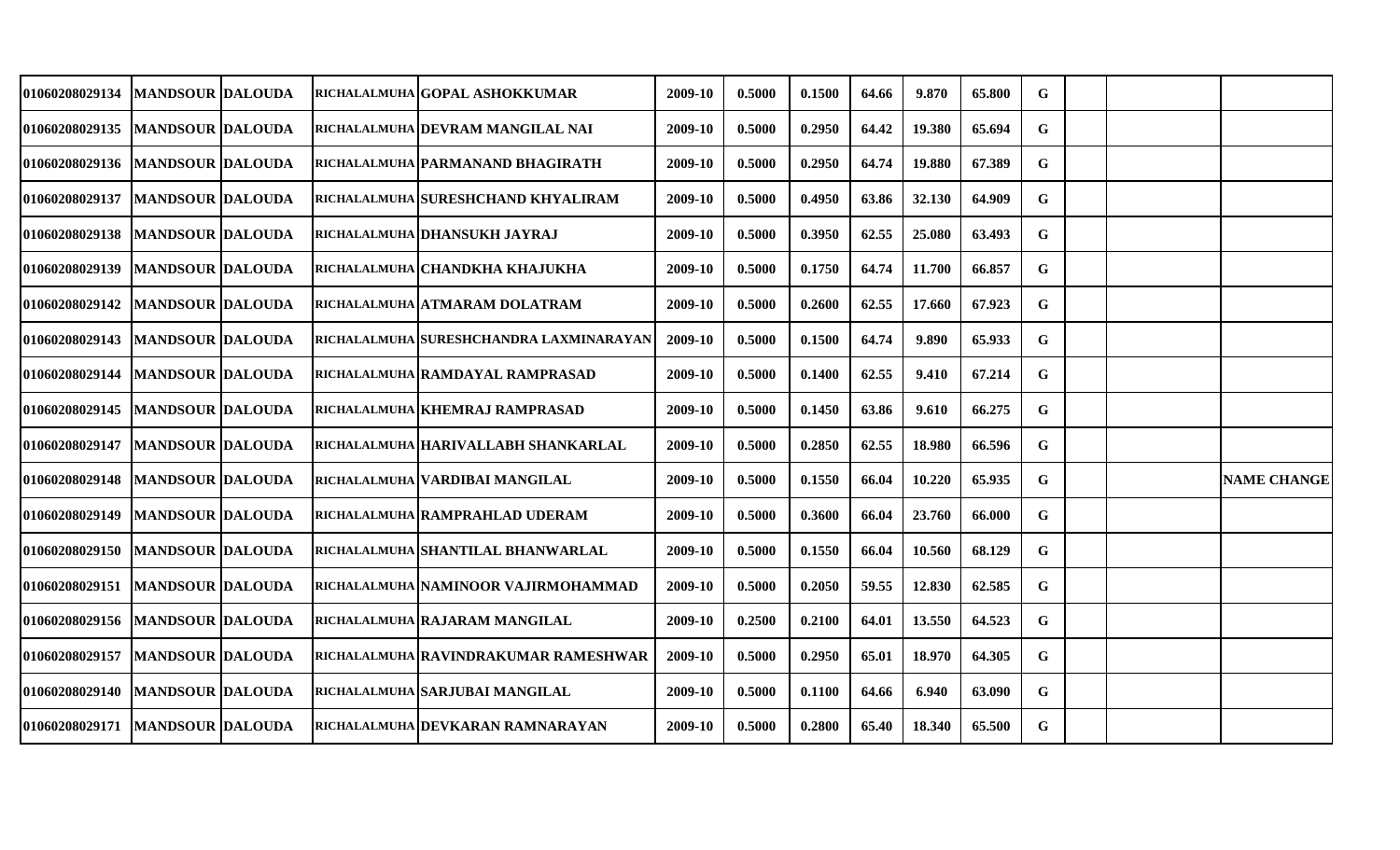| 01060208029176  MANDSOUR  DALOUDA |                          |              | RICHALALMUHA GOBARCHAND BHAGWANLAL    | 2009-10 | 0.5000 | 0.1900 | 62.41 | 12.480 | 65.684 | G            |    |                    |
|-----------------------------------|--------------------------|--------------|---------------------------------------|---------|--------|--------|-------|--------|--------|--------------|----|--------------------|
| 01060208029178   MANDSOUR DALOUDA |                          |              | RICHALALMUHA  KAMLASHANKAR GULABCHAND | 2009-10 | 0.3500 | 0.0900 | 62.41 | 5.940  | 66.000 | G            |    |                    |
| 01060208029192                    | <b>MANDSOUR DALOUDA</b>  |              | RICHALALMUHA NIRBHYRAM PANNLAL        | 2009-10 | 0.5000 | 0.2400 | 66.75 | 16.380 | 68.250 | G            |    |                    |
| 01060208029196   MANDSOUR DALOUDA |                          |              | RICHALALMUHA KHEMRAJ FAKIRCHAND       | 2009-10 | 0.5000 | 0.2700 | 64.58 | 18.210 | 67.444 | G            |    |                    |
| <b>01060208029197</b>             | <b>MANDSOUR DALOUDA</b>  |              | RICHALALMUHA RAMESHWAR LAXMICHAND     | 2009-10 | 0.5000 | 0.2000 | 58.94 | 12.070 | 60.350 | G            |    |                    |
| 01060208029065                    | <b>MANDSOUR DALOUDA</b>  |              | RICHALALMUHA SONABAI KAILASH          | 2009-10 | 0.5000 | 0.2400 | 65.40 | 16.450 | 68.541 | G            |    |                    |
| 01060208030001                    | <b>IMANDSOUR DALOUDA</b> | KARJU        | <b>RAAMPRASAD KAWAR LAL</b>           | 2009-10 | 0.5000 | 0.1600 | 62.85 | 10.360 | 64.750 | G            |    | <b>NAME CHANGE</b> |
| <b>01060208030002</b>             | <b>MANDSOUR DALOUDA</b>  | <b>KARJU</b> | <b>BADRILAL BHANWARLAL</b>            | 2009-10 | 0.5000 | 0.2900 | 67.22 | 19.840 | 68.413 | G            |    |                    |
| 01060208030005  MANDSOUR  DALOUDA |                          | <b>KARJU</b> | SAJJANBAI BHAGWAN                     | 2009-10 | 0.3500 |        |       |        |        | $\mathbf{F}$ |    |                    |
| 01060208030006   MANDSOUR DALOUDA |                          | <b>KARJU</b> | <b>NATHU SAWA</b>                     | 2009-10 | 0.2500 | 0.2400 | 64.89 | 16.210 | 67.541 | G            |    |                    |
| 01060208030008   MANDSOUR DALOUDA |                          | <b>KARJU</b> | RAMKUNWARBAI BAHADURSINGHI            | 2009-10 | 0.3500 | 0.2000 | 57.18 | 11.330 | 56.650 | G            |    |                    |
| 01060208030010                    | <b>MANDSOUR DALOUDA</b>  | <b>KARJU</b> | <b>DEVILAL KANA JI</b>                | 2009-10 | 0.5000 | 0.3350 | 62.85 | 21.730 | 64.865 | G            |    |                    |
| 01060208030011                    | <b>MANDSOUR DALOUDA</b>  | <b>KARJU</b> | <b>GAUTAM NANURAM</b>                 | 2009-10 | 0.5000 | 0.2350 | 65.49 | 15.670 | 66.680 | G            |    |                    |
| 01060208030012                    | <b>MANDSOUR DALOUDA</b>  | <b>KARJU</b> | <b>SHANKARLAL MOTI</b>                | 2009-10 | 0.5000 | 0.1800 | 61.13 | 11.680 | 64.888 | G            |    |                    |
| 01060208030013                    | <b>MANDSOUR DALOUDA</b>  | <b>KARJU</b> | <b>BAPULAL SAMANDARLAL</b>            | 2009-10 | 0.5000 | 0.1800 | 64.98 | 12.020 | 66.777 | G            |    |                    |
| 01060208030016  MANDSOUR DALOUDA  |                          | <b>KARJU</b> | <b>KAMAL GANGARAM</b>                 | 2009-10 | 0.3500 |        |       |        |        | $\mathbf{F}$ | 07 |                    |
| 01060208030017                    | <b>MANDSOUR DALOUDA</b>  | <b>KARJU</b> | <b>BHAGWANSINGH HIRALAL</b>           | 2009-10 | 0.3500 | 0.1000 | 62.85 | 6.380  | 63.800 | G            |    |                    |
| 01060208030018   MANDSOUR DALOUDA |                          | <b>KARJU</b> | <b>ASHOK BALARAM</b>                  | 2009-10 | 0.5000 | 0.3000 | 61.35 | 18.840 | 62.800 | G            |    |                    |
| 01060208030019                    | <b>MANDSOUR DALOUDA</b>  | <b>KARJU</b> | <b>MANNALAL ONKARLAL</b>              | 2009-10 | 0.3500 | 0.1100 | 62.42 | 7.530  | 68.454 | G            |    |                    |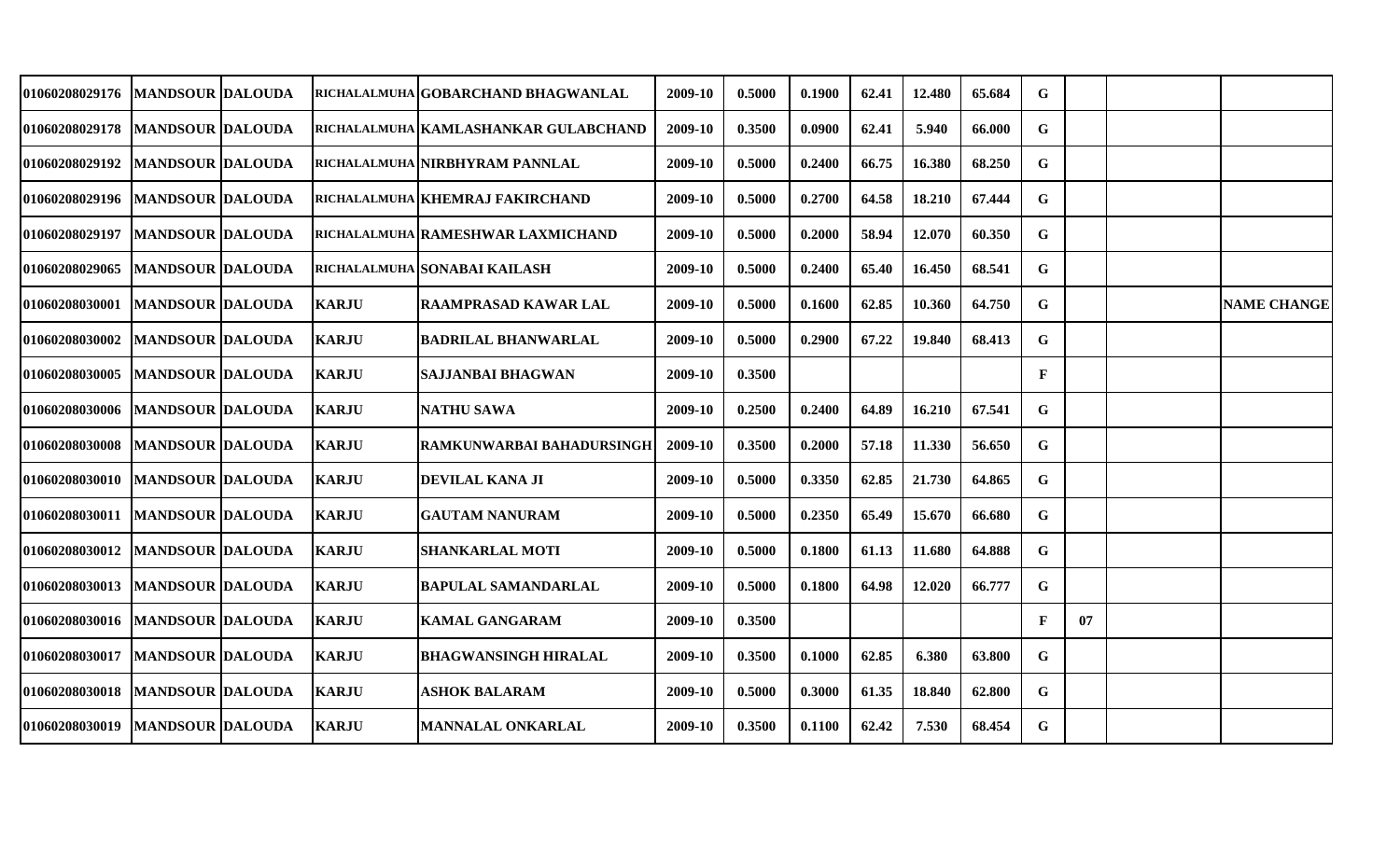| 01060208030020                    | <b>IMANDSOUR DALOUDA</b>  | KARJU        | NATHIBAI KANWARLAL                | 2009-10 | 0.5000 |        |       |        |        | $\mathbf{F}$ |  |                    |
|-----------------------------------|---------------------------|--------------|-----------------------------------|---------|--------|--------|-------|--------|--------|--------------|--|--------------------|
| <b>01060208030021</b>             | <b>MANDSOUR DALOUDA</b>   | <b>KARJU</b> | <b>KAMLABAI JAGDISH</b>           | 2009-10 | 0.3500 | 0.2100 | 65.49 | 13.580 | 64.666 | G            |  | <b>NAME CHANGE</b> |
| 01060208030025                    | <b>MANDSOUR DALOUDA</b>   | <b>KARJU</b> | <b>BHAGWANTABAI BAGDIRAM</b>      | 2009-10 | 0.5000 | 0.0750 | 68.20 | 5.290  | 70.533 | G            |  |                    |
| 01060208030026   MANDSOUR DALOUDA |                           | <b>KARJU</b> | <b>MOTYABAI MANNALAL</b>          | 2009-10 | 0.3500 | 0.1600 | 61.43 | 10.240 | 64.000 | G            |  |                    |
| 01060208030027                    | <b>MANDSOUR DALOUDA</b>   | <b>KARJU</b> | <b>AMBARAM SHAMBHULAL</b>         | 2009-10 | 0.3500 | 0.1150 | 63.89 | 7.310  | 63.565 | G            |  | <b>NAME CHANGE</b> |
| 01060208030028                    | <b>MANDSOUR DALOUDA</b>   | <b>KARJU</b> | <b>NAHARJI SHOBHARAM</b>          | 2009-10 | 0.3500 | 0.3000 | 62.06 | 17.390 | 57.966 | G            |  |                    |
| 01060208030030                    | <b>MANDSOUR DALOUDA</b>   | <b>KARJU</b> | <b>BHERULAL NANURAM</b>           | 2009-10 | 0.5000 | 0.2550 | 62.09 | 16.040 | 62.901 | G            |  |                    |
| 01060208030031                    | <b>MANDSOUR DALOUDA</b>   | <b>KARJU</b> | <b>KAVERIBAI NATHU</b>            | 2009-10 | 0.5000 |        |       |        |        | $\mathbf{F}$ |  |                    |
| <b>01060208030032</b>             | <b>IMANDSOUR IDALOUDA</b> | <b>KARJU</b> | <b>JUJHARLAL SURATRAM</b>         | 2009-10 | 0.5000 | 0.3600 | 61.95 | 23.160 | 64.333 | G            |  |                    |
| <b>01060208030035</b>             | <b>MANDSOUR DALOUDA</b>   | <b>KARJU</b> | LACHHIRAM RATANLAL                | 2009-10 | 0.3500 | 0.1900 | 61.35 | 12.220 | 64.315 | G            |  |                    |
| 01060208030036  MANDSOUR  DALOUDA |                           | <b>KARJU</b> | <b>RAJARAM PARTHA</b>             | 2009-10 | 0.5000 | 0.3350 | 62.48 | 20.840 | 62.208 | G            |  |                    |
| 01060208030037                    | <b>MANDSOUR DALOUDA</b>   | <b>KARJU</b> | <b>SHANKARLAL DEVRAM SARPANCH</b> | 2009-10 | 0.2500 |        |       |        |        | F            |  |                    |
| 01060208030039                    | <b>MANDSOUR DALOUDA</b>   | <b>KARJU</b> | <b>GITABAI CHAGANLAL</b>          | 2009-10 | 0.5000 | 0.4050 | 61.95 | 25.200 | 62.222 | G            |  | <b>NAME CHANGE</b> |
| 01060208030041                    | <b>MANDSOUR DALOUDA</b>   | <b>KARJU</b> | <b>KESHARBAI AMRATRAM</b>         | 2009-10 | 0.3500 | 0.2000 | 63.28 | 13.490 | 67.450 | G            |  |                    |
| 01060208030044                    | <b>MANDSOUR DALOUDA</b>   | <b>KARJU</b> | <b>BALARAM KALU TALER</b>         | 2009-10 | 0.5000 | 0.1200 | 61.35 | 7.600  | 63.333 | G            |  |                    |
| 01060208030045                    | <b>MANDSOUR DALOUDA</b>   | <b>KARJU</b> | RAMKANYABAI RAMRATAN              | 2009-10 | 0.5000 | 0.2600 | 68.20 | 18.290 | 70.346 | G            |  | <b>NAME CHANGE</b> |
| 01060208030046   MANDSOUR DALOUDA |                           | <b>KARJU</b> | <b>BAPULAL DEVRAM</b>             | 2009-10 | 0.5000 | 0.2850 | 61.95 | 17.950 | 62.982 | G            |  |                    |
| 01060208030047                    | <b>MANDSOUR DALOUDA</b>   | <b>KARJU</b> | <b>GOPAL BALARAM</b>              | 2009-10 | 0.5000 | 0.2100 | 63.41 | 13.710 | 65.285 | G            |  |                    |
| 01060208030048                    | <b>MANDSOUR DALOUDA</b>   | <b>KARJU</b> | <b>MANGIBAI DHANNA BALAI</b>      | 2009-10 | 0.5000 | 0.1350 | 60.76 | 8.780  | 65.037 | G            |  |                    |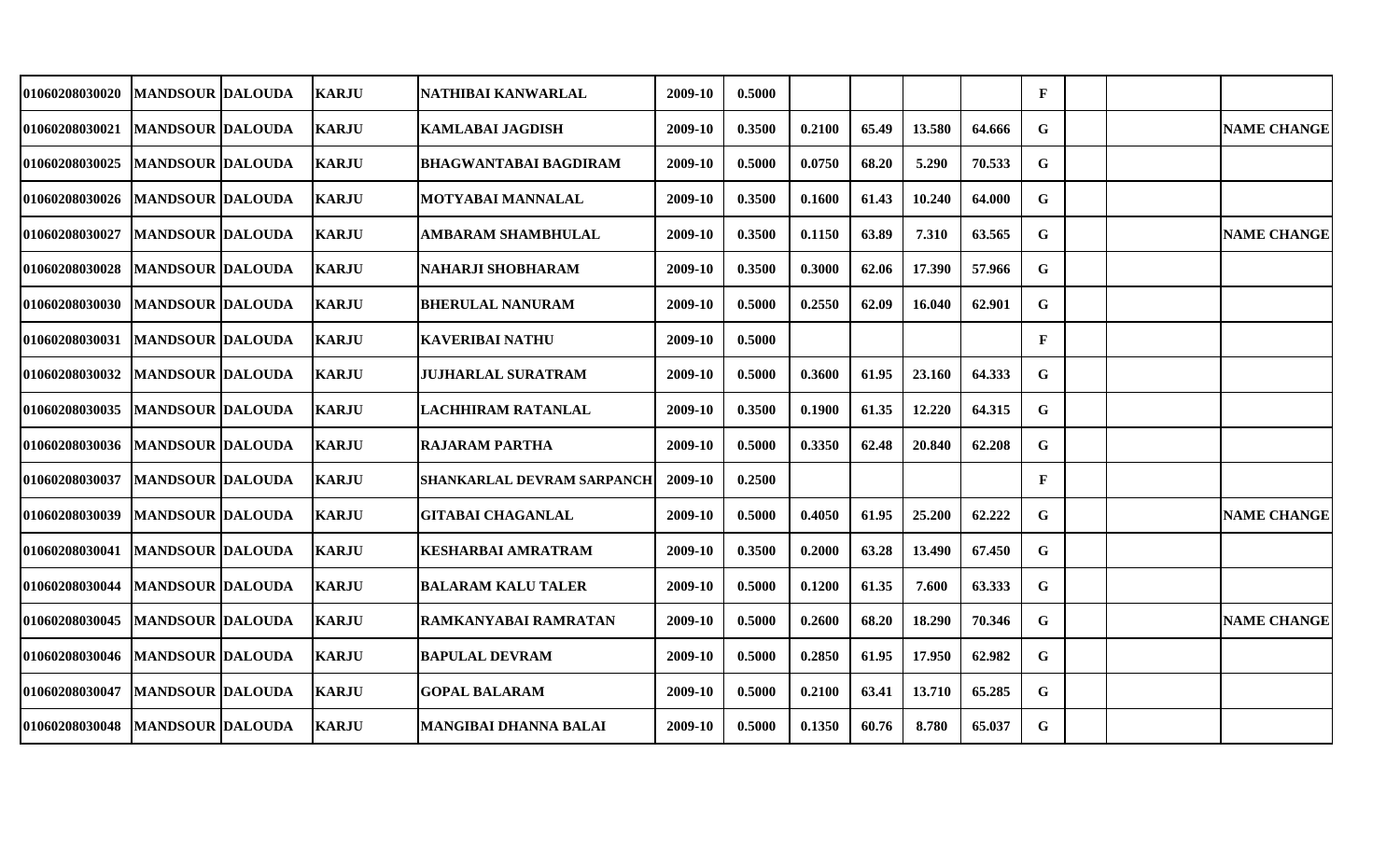| 01060208030049        | <b>MANDSOUR DALOUDA</b> | <b>KARJU</b> | <b>MANGILAL NATHU</b>       | 2009-10 | 0.3500 | 0.2000 | 61.76 | 13.200 | 66.000 | G            |    |                    |
|-----------------------|-------------------------|--------------|-----------------------------|---------|--------|--------|-------|--------|--------|--------------|----|--------------------|
| 01060208030051        | <b>MANDSOUR DALOUDA</b> | <b>KARJU</b> | <b>KESHARBAI NATHULAL</b>   | 2009-10 | 0.5000 | 0.2750 | 59.69 | 16.640 | 60.509 | G            |    |                    |
| 01060208030052        | <b>MANDSOUR DALOUDA</b> | <b>KARJU</b> | <b>BADRILAL MAGNIRAM</b>    | 2009-10 | 0.5000 | 0.1000 | 70.88 | 7.860  | 78.600 | G            |    |                    |
| 01060208030054        | <b>MANDSOUR DALOUDA</b> | <b>KARJU</b> | <b>KISHAN KANAJI</b>        | 2009-10 | 0.5000 | 0.3100 | 62.26 | 19.240 | 62.064 | G            |    |                    |
| <b>01060208030055</b> | <b>MANDSOUR DALOUDA</b> | <b>KARJU</b> | <b>NATHU NANDA</b>          | 2009-10 | 0.5000 | 0.1950 | 61.76 | 12.500 | 64.102 | G            |    |                    |
| <b>01060208030059</b> | <b>MANDSOUR DALOUDA</b> | <b>KARJU</b> | CHENRAM KISHAN              | 2009-10 | 0.5000 | 0.2500 | 61.26 | 15.390 | 61.560 | G            |    |                    |
| 01060208030061        | MANDSOUR  DALOUDA       | <b>KARJU</b> | <b>BALURAM RATANLAL</b>     | 2009-10 | 0.5000 | 0.3750 | 64.98 | 24.840 | 66.240 | G            |    |                    |
| 01060208030062        | <b>MANDSOUR DALOUDA</b> | <b>KARJU</b> | <b>BAGDIBAI SAGA</b>        | 2009-10 | 0.5000 | 0.2950 | 65.49 | 19.510 | 66.135 | G            |    |                    |
| <b>01060208030064</b> | <b>MANDSOUR DALOUDA</b> | <b>KARJU</b> | DASHRATH MANGILAL           | 2009-10 | 0.5000 | 0.3500 | 59.69 | 21.270 | 60.771 | G            |    |                    |
| <b>01060208030065</b> | <b>MANDSOUR DALOUDA</b> | <b>KARJU</b> | <b>MANGILAL GANPAT</b>      | 2009-10 | 0.3500 | 0.2150 | 64.85 | 13.840 | 64.372 | G            |    |                    |
| 01060208030066        | <b>MANDSOUR DALOUDA</b> | <b>KARJU</b> | <b>SAVITRIBAI LAXMAN</b>    | 2009-10 | 0.5000 | 0.2500 | 61.76 | 15.460 | 61.840 | G            |    |                    |
| <b>01060208030067</b> | <b>MANDSOUR DALOUDA</b> | <b>KARJU</b> | <b>AMRT RAM MOTI</b>        | 2009-10 | 0.5000 | 0.2000 | 63.41 | 12.960 | 64.800 | G            |    |                    |
| 01060208030068        | <b>MANDSOUR DALOUDA</b> | <b>KARJU</b> | <b>KARULAL NANURAM</b>      | 2009-10 | 0.5000 | 0.1350 | 63.41 | 9.100  | 67.407 | G            |    | <b>NAME CHANGE</b> |
| 01060208030069        | <b>MANDSOUR DALOUDA</b> | <b>KARJU</b> | NIRANJANLAL BAPULAL         | 2009-10 | 0.5000 |        |       |        |        | $\mathbf{F}$ |    |                    |
| 01060208030070        | <b>MANDSOUR DALOUDA</b> | <b>KARJU</b> | <b>VIKRAMSINGH RATNALAL</b> | 2009-10 | 0.5000 | 0.2400 | 61.76 | 15.550 | 64.791 | G            |    |                    |
| 01060208030071        | <b>MANDSOUR DALOUDA</b> | <b>KARJU</b> | <b>BASANTIBAI SUNDARBAI</b> | 2009-10 | 0.3500 | 0.1850 | 64.85 | 13.170 | 71.189 | G            |    |                    |
| 01060208030072        | <b>MANDSOUR DALOUDA</b> | <b>KARJU</b> | RAMRATANBAI SHANTILAL       | 2009-10 | 0.5000 | 0.3150 | 62.17 | 19.970 | 63.396 | G            |    |                    |
| 01060208030074        | <b>MANDSOUR DALOUDA</b> | <b>KARJU</b> | <b>NANDRAM ONKAR</b>        | 2009-10 | 0.5000 | 0.1550 | 60.48 | 10.290 | 66.387 | Т.           | 02 |                    |
| <b>01060208030075</b> | <b>MANDSOUR DALOUDA</b> | <b>KARJU</b> | <b>BAPULAL LALJI</b>        | 2009-10 | 0.5000 |        |       |        |        | ${\bf F}$    |    |                    |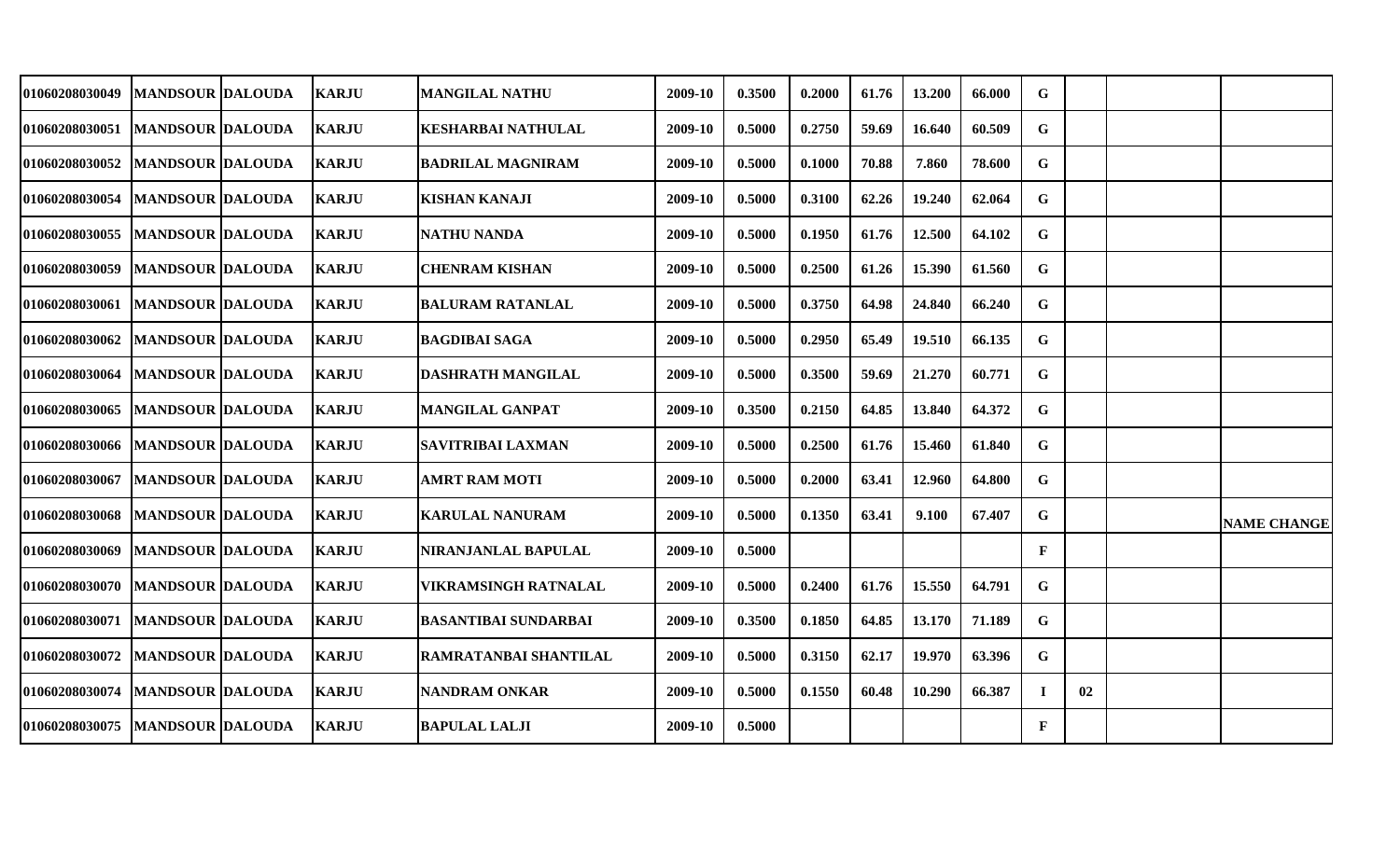| 01060208030077                   | <b>MANDSOUR DALOUDA</b>   | <b>KARJU</b> | SHIVNARAYAN MANGILAL                     | 2009-10 | 0.3500 | 0.2000 | 61.65 | 12.410 | 62.050 | G            |  |                    |
|----------------------------------|---------------------------|--------------|------------------------------------------|---------|--------|--------|-------|--------|--------|--------------|--|--------------------|
| 01060208030084                   | <b>MANDSOUR DALOUDA</b>   | <b>KARJU</b> | JIWANSINGH BADRILAL POTR DHURIBAI        | 2009-10 | 0.5000 |        |       |        |        | $\mathbf{F}$ |  |                    |
| 01060208030085                   | <b>MANDSOUR DALOUDA</b>   | <b>KARJU</b> | <b>BHUWAN GULAB</b>                      | 2009-10 | 0.5000 | 0.3550 | 61.26 | 22.250 | 62.676 | G            |  |                    |
| 01060208030086  MANDSOUR DALOUDA |                           | <b>KARJU</b> | MOHANBAI GIRDHARILAL                     | 2009-10 | 0.2500 |        |       |        |        | $\mathbf{F}$ |  | <b>NAME CHANGE</b> |
| 01060208030087                   | <b>MANDSOUR DALOUDA</b>   | <b>KARJU</b> | RAMKUNWARBAI JAWAHARLAL                  | 2009-10 | 0.5000 | 0.1150 | 62.43 | 7.370  | 64.087 | G            |  |                    |
| 01060208030088                   | <b>MANDSOUR DALOUDA</b>   | <b>KARJU</b> | JIWANSINGH RAGHUNATSINH POTR RAMKUWARBA] | 2009-10 | 0.5000 |        |       |        |        | $\mathbf{F}$ |  |                    |
| 01060208030089                   | <b>MANDSOUR DALOUDA</b>   | <b>KARJU</b> | <b>KACHRU DEVRAM</b>                     | 2009-10 | 0.5000 | 0.4550 | 62.12 | 28.820 | 63.340 | G            |  |                    |
| 01060208030090                   | <b>IMANDSOUR IDALOUDA</b> | <b>KARJU</b> | <b>BAPULAL ATMARAM</b>                   | 2009-10 | 0.5000 | 0.2100 | 61.76 | 13.450 | 64.047 | G            |  |                    |
| 01060208030093                   | <b>MANDSOUR DALOUDA</b>   | <b>KARJU</b> | <b>SURAJBAI BAGDIRAM</b>                 | 2009-10 | 0.2500 | 0.2300 | 62.13 | 15.440 | 67.130 | G            |  | <b>NAME CHANGE</b> |
| 01060208030095                   | <b>MANDSOUR DALOUDA</b>   | <b>KARJU</b> | DEVILAL BHANWARBAI RATANLAL              | 2009-10 | 0.5000 | 0.1000 | 59.69 | 6.160  | 61.600 | G            |  |                    |
| 01060208030097                   | <b>MANDSOUR DALOUDA</b>   | <b>KARJU</b> | <b>BHUWAN MAGNIRAM</b>                   | 2009-10 | 0.3500 |        |       |        |        | $\mathbf{F}$ |  |                    |
| 01060208030098                   | <b>MANDSOUR DALOUDA</b>   | <b>KARJU</b> | <b>BAGDIRAM CHUNA</b>                    | 2009-10 | 0.5000 | 0.1900 | 59.80 | 11.690 | 61.526 | G            |  |                    |
| 01060208030099                   | <b>MANDSOUR DALOUDA</b>   | <b>KARJU</b> | <b>PUNA SAGA</b>                         | 2009-10 | 0.5000 | 0.3250 | 64.98 | 21.730 | 66.861 | G            |  |                    |
| 01060208030101                   | <b>MANDSOUR DALOUDA</b>   | <b>KARJU</b> | RAMDAYAL RADHESHYAM                      | 2009-10 | 0.5000 |        |       |        |        | F            |  |                    |
| 01060208030102                   | <b>MANDSOUR DALOUDA</b>   | <b>KARJU</b> | <b>JAGDISH DEVRAM</b>                    | 2009-10 | 0.3500 | 0.2250 | 59.80 | 13.720 | 60.977 | G            |  |                    |
| 01060208030103                   | <b>MANDSOUR DALOUDA</b>   | <b>KARJU</b> | <b>DEVRAM BHERA</b>                      | 2009-10 | 0.2500 | 0.1500 | 64.89 | 9.740  | 64.933 | G            |  |                    |
| 01060208030104                   | <b>MANDSOUR DALOUDA</b>   | <b>KARJU</b> | <b>RAJARAM NATHU GAYRI</b>               | 2009-10 | 0.3500 | 0.2300 | 64.85 | 16.000 | 69.565 | G            |  |                    |
| 01060208030105                   | <b>MANDSOUR DALOUDA</b>   | <b>KARJU</b> | <b>RAJARAM HIRA BALAI</b>                | 2009-10 | 0.2500 | 0.1150 | 62.13 | 7.110  | 61.826 | G            |  |                    |
| 01060208030108                   | <b>MANDSOUR DALOUDA</b>   | <b>KARJU</b> | <b>BALU KALU SUTAR</b>                   | 2009-10 | 0.3500 | 0.1000 | 62.43 | 6.760  | 67.600 | G            |  |                    |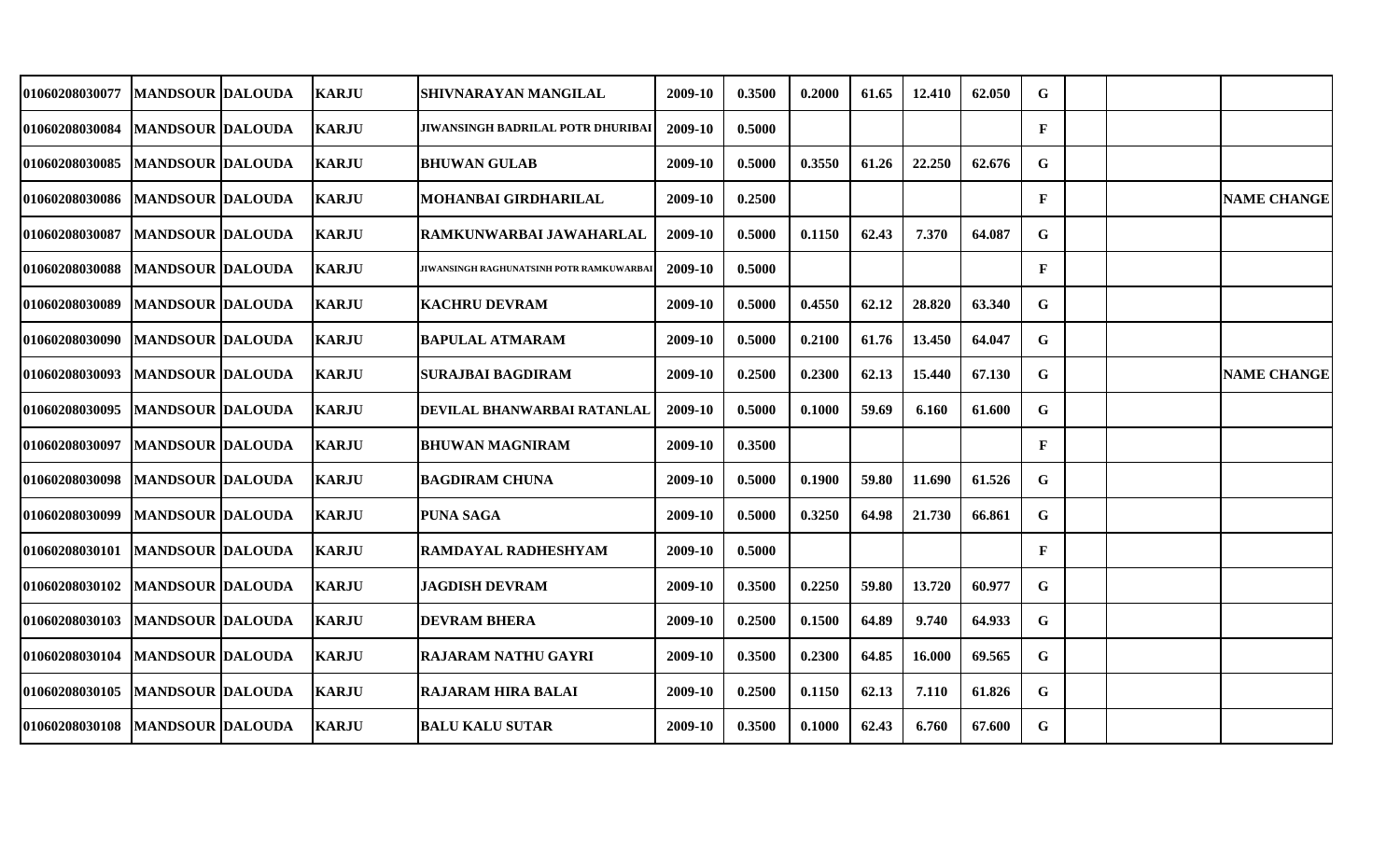| 01060208030111                    | MANDSOUR  DALOUDA        | <b>KARJU</b> | MOTYABAI KANJI                   | 2009-10 | 0.2500 |        |       |        |        | $\mathbf{F}$ |    |  |
|-----------------------------------|--------------------------|--------------|----------------------------------|---------|--------|--------|-------|--------|--------|--------------|----|--|
| 01060208030114   MANDSOUR DALOUDA |                          | <b>KARJU</b> | <b>BHUWAN RATANLAL</b>           | 2009-10 | 0.3500 | 0.3450 | 58.94 | 20.680 | 59.942 | G            |    |  |
| 01060208030115   MANDSOUR DALOUDA |                          | <b>KARJU</b> | <b>BULAKIBAI HIRALAL</b>         | 2009-10 | 0.5000 | 0.2900 | 62.43 | 18.450 | 63.620 | G            |    |  |
| 01060208030116   MANDSOUR DALOUDA |                          | <b>KARJU</b> | <b>VAJERAM RATANLAL</b>          | 2009-10 | 0.5000 | 0.2850 | 63.89 | 18.290 | 64.175 | G            |    |  |
| 01060208030117   MANDSOUR DALOUDA |                          | <b>KARJU</b> | <b>SAMANDBAI GANGARAM</b>        | 2009-10 | 0.5000 | 0.2300 | 61.65 | 14.430 | 62.739 | G            |    |  |
| 01060208030120   MANDSOUR DALOUDA |                          | <b>KARJU</b> | <b>BAGMAL MANNALAL</b>           | 2009-10 | 0.5000 | 0.1350 | 63.91 | 8.680  | 64.296 | G            |    |  |
| <b>01060208030122</b>             | <b>MANDSOUR DALOUDA</b>  | <b>KARJU</b> | <b>KAMALSINGH DEVRAM</b>         | 2009-10 | 0.5000 | 0.2200 | 62.06 | 14.810 | 67.318 | G            |    |  |
| <b>01060208030123</b>             | <b>MANDSOUR DALOUDA</b>  | <b>KARJU</b> | <b>RATANLAL BABRU</b>            | 2009-10 | 0.5000 | 0.2700 | 53.84 | 14.740 | 54.592 | -1           | 02 |  |
| <b>01060208030124</b>             | <b>MANDSOUR DALOUDA</b>  | <b>KARJU</b> | <b>RAMIBAI KANA</b>              | 2009-10 | 0.3500 | 0.3250 | 59.80 | 18.610 | 57.261 | G            |    |  |
| <b>01060208030125</b>             | <b>MANDSOUR DALOUDA</b>  | <b>KARJU</b> | <b>MANJI BHERULAL</b>            | 2009-10 | 0.3500 | 0.2900 | 66.74 | 20.260 | 69.862 | G            | 08 |  |
| <b>01060208030129</b>             | <b>MANDSOUR DALOUDA</b>  | <b>KARJU</b> | PUSHPABAI SHANTILAL              | 2009-10 | 0.5000 | 0.0950 | 67.99 | 6.900  | 72.631 | G            |    |  |
| <b>01060208030130</b>             | <b>MANDSOUR DALOUDA</b>  | <b>KARJU</b> | <b>BALARAM CHENRAM</b>           | 2009-10 | 0.2500 |        |       |        |        | $\mathbf{F}$ |    |  |
| 01060208030132                    | <b>MANDSOUR DALOUDA</b>  | <b>KARJU</b> | <b>BHANWARLAL HIRALAL</b>        | 2009-10 | 0.2500 | 0.2550 | 67.22 | 17.370 | 68.117 | G            |    |  |
| <b>01060208030136</b>             | <b>IMANDSOUR DALOUDA</b> | <b>KARJU</b> | SHANKARLAL DA. PU. UDA           | 2009-10 | 0.5000 | 0.2000 | 66.94 | 13.510 | 67.550 | G            |    |  |
| 01060208030138   MANDSOUR DALOUDA |                          | <b>KARJU</b> | BHANWARLAL LALJI DA.PU. MOHANLAL | 2009-10 | 0.5000 |        |       |        |        | $\mathbf{F}$ |    |  |
| 01060208030140   MANDSOUR DALOUDA |                          | <b>KARJU</b> | RAMESHCHANDRA GANESHRAM          | 2009-10 | 0.5000 | 0.2550 | 62.15 | 15.010 | 58.862 | G.           |    |  |
| 01060208030141   MANDSOUR DALOUDA |                          | <b>KARJU</b> | <b>NATHULAL HIRALAL</b>          | 2009-10 | 0.5000 | 0.3000 | 59.80 | 16.810 | 56.033 | G            |    |  |
| 01060208030143                    | <b>MANDSOUR DALOUDA</b>  | <b>KARJU</b> | <b>JIWANLAL NATHULAL</b>         | 2009-10 | 0.5000 | 0.4900 | 59.80 | 29.280 | 59.755 | G            |    |  |
| <b>01060208030144</b>             | <b>MANDSOUR DALOUDA</b>  | <b>KARJU</b> | <b>BAPULAL MODAJI</b>            | 2009-10 | 0.3500 | 0.1400 | 66.20 | 9.430  | 67.357 | Т.           | 02 |  |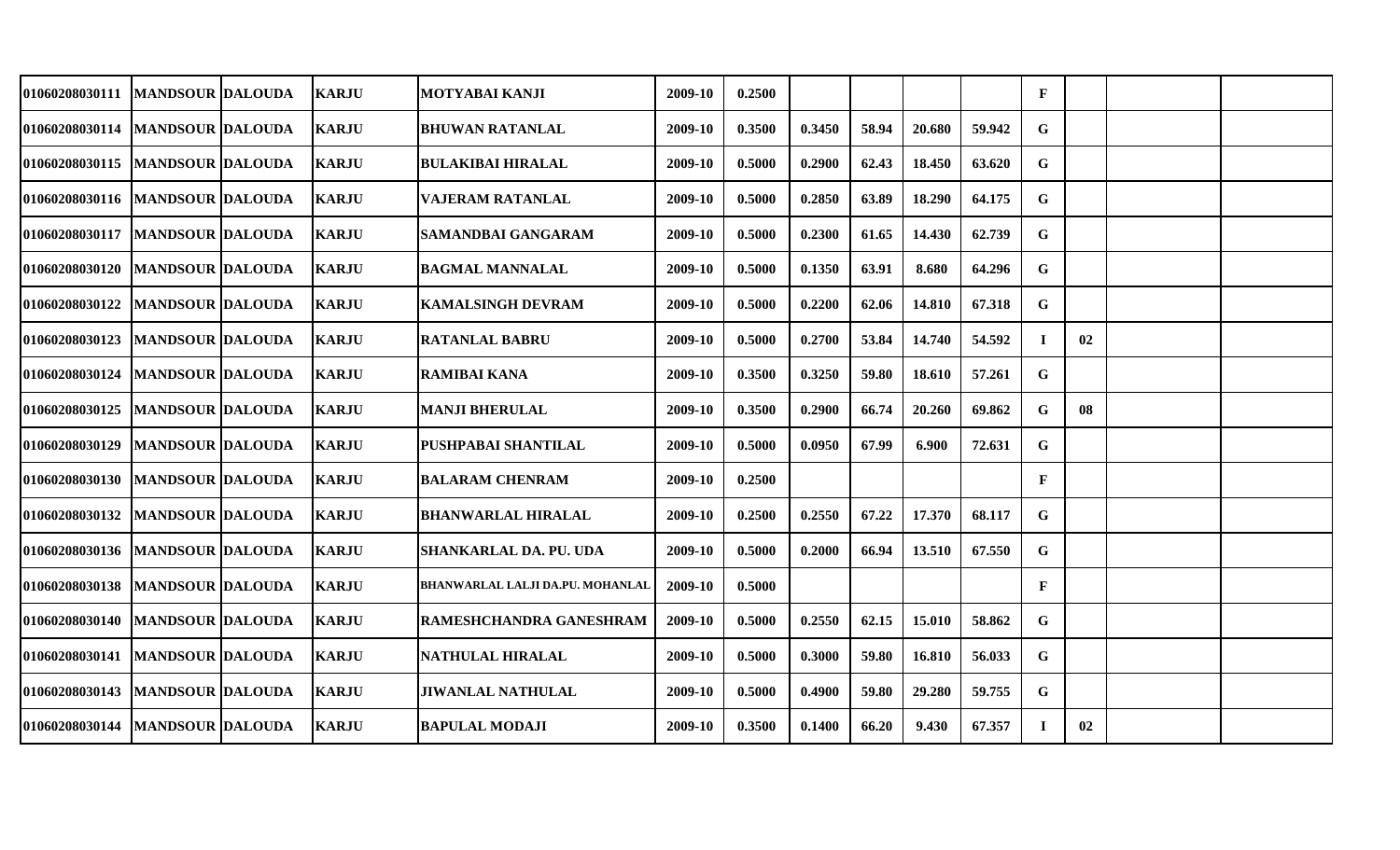| <b>01060208030145</b>             | <b>MANDSOUR DALOUDA</b> | <b>KARJU</b> | SHRILAL BHAGWANSINGH          | 2009-10 | 0.5000 | 0.3150 | 62.06 | 19.590 | 62.190 | G            |  |  |
|-----------------------------------|-------------------------|--------------|-------------------------------|---------|--------|--------|-------|--------|--------|--------------|--|--|
| 01060208030146   MANDSOUR DALOUDA |                         | <b>KARJU</b> | RAMESHWAR MANNALAL            | 2009-10 | 0.3500 | 0.1450 | 65.07 | 10.100 | 69.655 | G            |  |  |
| 01060208030148   MANDSOUR DALOUDA |                         | <b>KARJU</b> | <b>BHERULAL SHANKARLAL</b>    | 2009-10 | 0.5000 | 0.2950 | 58.77 | 17.790 | 60.305 | G            |  |  |
| 01060208030150   MANDSOUR DALOUDA |                         | <b>KARJU</b> | <b>BHERULAL MOTIJI</b>        | 2009-10 | 0.2500 | 0.0950 | 62.13 | 6.130  | 64.526 | G            |  |  |
| 01060208030151   MANDSOUR DALOUDA |                         | <b>KARJU</b> | <b>BHUWANSINGH BHANWARLAL</b> | 2009-10 | 0.3500 | 0.3250 | 57.97 | 19.470 | 59.907 | G.           |  |  |
| 01060208030153   MANDSOUR DALOUDA |                         | <b>KARJU</b> | <b>BADRILAL DEVRAM</b>        | 2009-10 | 0.5000 | 0.2050 | 64.37 | 14.260 | 69.561 | G.           |  |  |
| <b>01060208030154</b>             | <b>MANDSOUR DALOUDA</b> | <b>KARJU</b> | PARVATSINGH KISHANSINGH       | 2009-10 | 0.5000 | 0.1600 | 58.77 | 9.300  | 58.125 | G            |  |  |
| <b>01060208030155</b>             | <b>MANDSOUR DALOUDA</b> | <b>KARJU</b> | MANSINGH DEVRAM               | 2009-10 | 0.5000 | 0.1000 | 58.77 | 6.150  | 61.500 | G            |  |  |
| <b>01060208030157</b>             | <b>MANDSOUR DALOUDA</b> | <b>KARJU</b> | RAMCHANDRA KARULAL            | 2009-10 | 0.5000 | 0.1800 | 63.02 | 11.780 | 65.444 | G            |  |  |
| 01060208030158   MANDSOUR DALOUDA |                         | <b>KARJU</b> | <b>GANPAT LAL MANNALAL</b>    | 2009-10 | 0.5000 | 0.2850 | 58.93 | 17.190 | 60.315 | G            |  |  |
| <b>01060208030159</b>             | <b>MANDSOUR DALOUDA</b> | <b>KARJU</b> | <b>JAGDISH RATANLAL BADA</b>  | 2009-10 | 0.5000 | 0.2450 | 58.93 | 15.240 | 62.204 | G            |  |  |
| <b>01060208030161</b>             | <b>MANDSOUR DALOUDA</b> | <b>KARJU</b> | PANNALAL KISHANLAL            | 2009-10 | 0.5000 |        |       |        |        | $\mathbf{F}$ |  |  |
| <b>01060208030162</b>             | <b>MANDSOUR DALOUDA</b> | <b>KARJU</b> | LAXMINARAYAN NANURAM          | 2009-10 | 0.5000 | 0.2450 | 62.68 | 15.830 | 64.612 | G            |  |  |
| <b>01060208030164</b>             | <b>MANDSOUR DALOUDA</b> | <b>KARJU</b> | <b>BIHARILAL RATANLAL</b>     | 2009-10 | 0.3500 |        |       |        |        | $\mathbf{F}$ |  |  |
| <b>01060208030165</b>             | <b>MANDSOUR DALOUDA</b> | <b>KARJU</b> | PARASRAM HIRALAL              | 2009-10 | 0.5000 | 0.4700 | 62.17 | 29.540 | 62.851 | G            |  |  |
| 01060208030166                    | <b>MANDSOUR DALOUDA</b> | <b>KARJU</b> | PANNALAL BHAGWAN              | 2009-10 | 0.2500 | 0.0900 | 66.28 | 6.250  | 69.444 | G.           |  |  |
| 01060208030168   MANDSOUR DALOUDA |                         | <b>KARJU</b> | <b>RAMCHANDR MANGILAL</b>     | 2009-10 | 0.5000 | 0.1000 | 57.97 | 6.100  | 61.000 | G            |  |  |
| 01060208030169                    | <b>MANDSOUR DALOUDA</b> | <b>KARJU</b> | <b>BASANTILAL KISHANLAL</b>   | 2009-10 | 0.5000 | 0.3550 | 62.78 | 22.660 | 63.830 | G            |  |  |
| 01060208030170   MANDSOUR DALOUDA |                         | <b>KARJU</b> | <b>GABARILAL NAHARJI</b>      | 2009-10 | 0.3500 | 0.1800 | 62.78 | 11.430 | 63.500 | G            |  |  |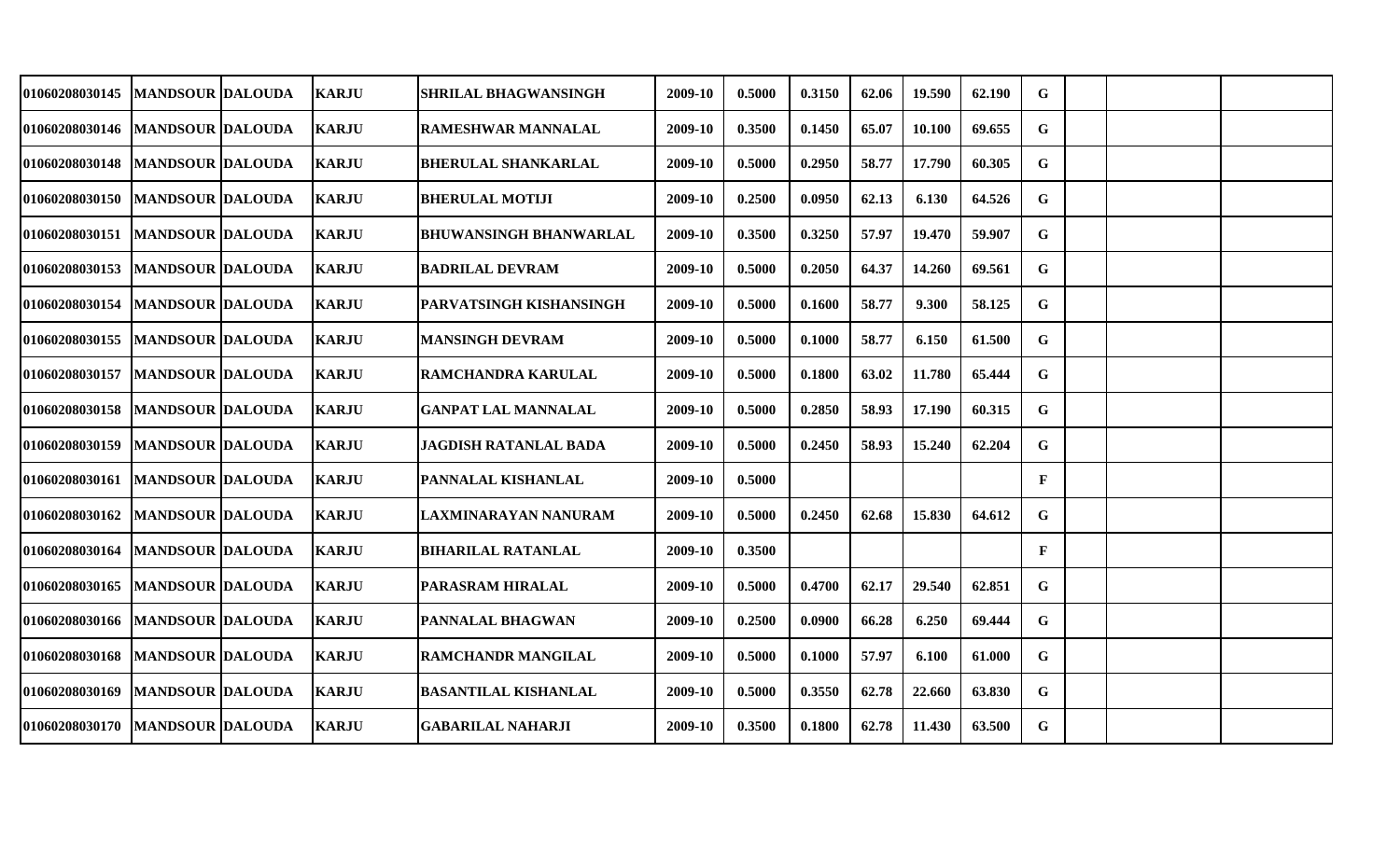| 01060208030172                    | MANDSOUR  DALOUDA       | <b>KARJU</b> | <b>BADARLAL NAHARJI</b>       | 2009-10 | 0.5000 |        |       |        |        | $\mathbf{F}$ |  |  |
|-----------------------------------|-------------------------|--------------|-------------------------------|---------|--------|--------|-------|--------|--------|--------------|--|--|
| 01060208030173                    | <b>MANDSOUR DALOUDA</b> | <b>KARJU</b> | <b>BAPULAL KISHANLAL</b>      | 2009-10 | 0.5000 | 0.2050 | 62.78 | 12.950 | 63.170 | G            |  |  |
| 01060208030174                    | <b>MANDSOUR DALOUDA</b> | <b>KARJU</b> | <b>BHERULAL JAGDISH</b>       | 2009-10 | 0.5000 | 0.2000 | 68.20 | 13.830 | 69.150 | G            |  |  |
| 01060208030175   MANDSOUR DALOUDA |                         | <b>KARJU</b> | <b>KACHRULAL NAHARJI</b>      | 2009-10 | 0.3500 | 0.2400 | 57.97 | 14.210 | 59.208 | G            |  |  |
| 01060208030176   MANDSOUR DALOUDA |                         | <b>KARJU</b> | <b>KANCHANBAI RAMESHWAR</b>   | 2009-10 | 0.5000 | 0.4650 | 62.17 | 29.120 | 62.623 | G            |  |  |
| 01060208030177   MANDSOUR DALOUDA |                         | <b>KARJU</b> | <b>BADRILAL HIRALAL</b>       | 2009-10 | 0.5000 | 0.1950 | 64.85 | 13.280 | 68.102 | G            |  |  |
| 01060208030178                    | <b>MANDSOUR DALOUDA</b> | <b>KARJU</b> | <b>SHANKARLAL GAUTAMLAL</b>   | 2009-10 | 0.3500 | 0.2550 | 70.16 | 19.510 | 76.509 | G            |  |  |
| 01060208030181                    | <b>MANDSOUR DALOUDA</b> | <b>KARJU</b> | PREMBAI BHERULAL              | 2009-10 | 0.3500 | 0.2600 | 64.37 | 17.250 | 66.346 | G            |  |  |
| <b>01060208030182</b>             | <b>MANDSOUR DALOUDA</b> | <b>KARJU</b> | KANHAIYALAL MODA JI           | 2009-10 | 0.3500 | 0.3400 | 63.31 | 22.290 | 65.558 | G            |  |  |
| <b>01060208030183</b>             | <b>MANDSOUR DALOUDA</b> | <b>KARJU</b> | <b>MAHESHKUMAR RAMKISHAN</b>  | 2009-10 | 0.5000 |        |       |        |        | $\mathbf{F}$ |  |  |
| <b>01060208030184</b>             | <b>MANDSOUR DALOUDA</b> | <b>KARJU</b> | <b>GANESHRAM RAJARAM</b>      | 2009-10 | 0.5000 | 0.2800 | 6331  | 19.280 | 68.857 | G            |  |  |
| <b>01060208030185</b>             | <b>MANDSOUR DALOUDA</b> | <b>KARJU</b> | <b>GANPATSINGH KISHANLAL</b>  | 2009-10 | 0.3500 | 0.2500 | 59.30 | 14.850 | 59.400 | G            |  |  |
| <b>01060208030186</b>             | <b>MANDSOUR DALOUDA</b> | <b>KARJU</b> | <b>RAMLAL NANDA</b>           | 2009-10 | 0.5000 | 0.2450 | 62.34 | 16.280 | 66.448 | G            |  |  |
| <b>01060208030187</b>             | <b>MANDSOUR DALOUDA</b> | <b>KARJU</b> | NATHULAL RATANLAL             | 2009-10 | 0.5000 |        |       |        |        | $\mathbf{F}$ |  |  |
| 01060208030188                    | <b>MANDSOUR DALOUDA</b> | <b>KARJU</b> | <b>BAHADURSINGH RATANLAL</b>  | 2009-10 | 0.3500 | 0.1900 | 62.48 | 11.990 | 63.105 | G            |  |  |
| 01060208030189                    | <b>MANDSOUR DALOUDA</b> | <b>KARJU</b> | JIWANKUNWAR BHANWARLAL        | 2009-10 | 0.3500 | 0.1950 | 62.34 | 12.510 | 64.153 | G.           |  |  |
| 01060208030190   MANDSOUR DALOUDA |                         | <b>KARJU</b> | <b>MANGILAL GOBARLAL</b>      | 2009-10 | 0.5000 | 0.4750 | 63.91 | 30.340 | 63.873 | G.           |  |  |
| 01060208030191   MANDSOUR DALOUDA |                         | <b>KARJU</b> | <b>BALWANTSINGH SHANTILAL</b> | 2009-10 | 0.5000 | 0.1600 | 62.35 | 10.320 | 64.500 | G            |  |  |
| <b>01060208030192</b>             | <b>MANDSOUR DALOUDA</b> | <b>KARJU</b> | <b>MOHANLAL HIRALAL</b>       | 2009-10 | 0.3500 | 0.2100 | 58.50 | 12.340 | 58.761 | G            |  |  |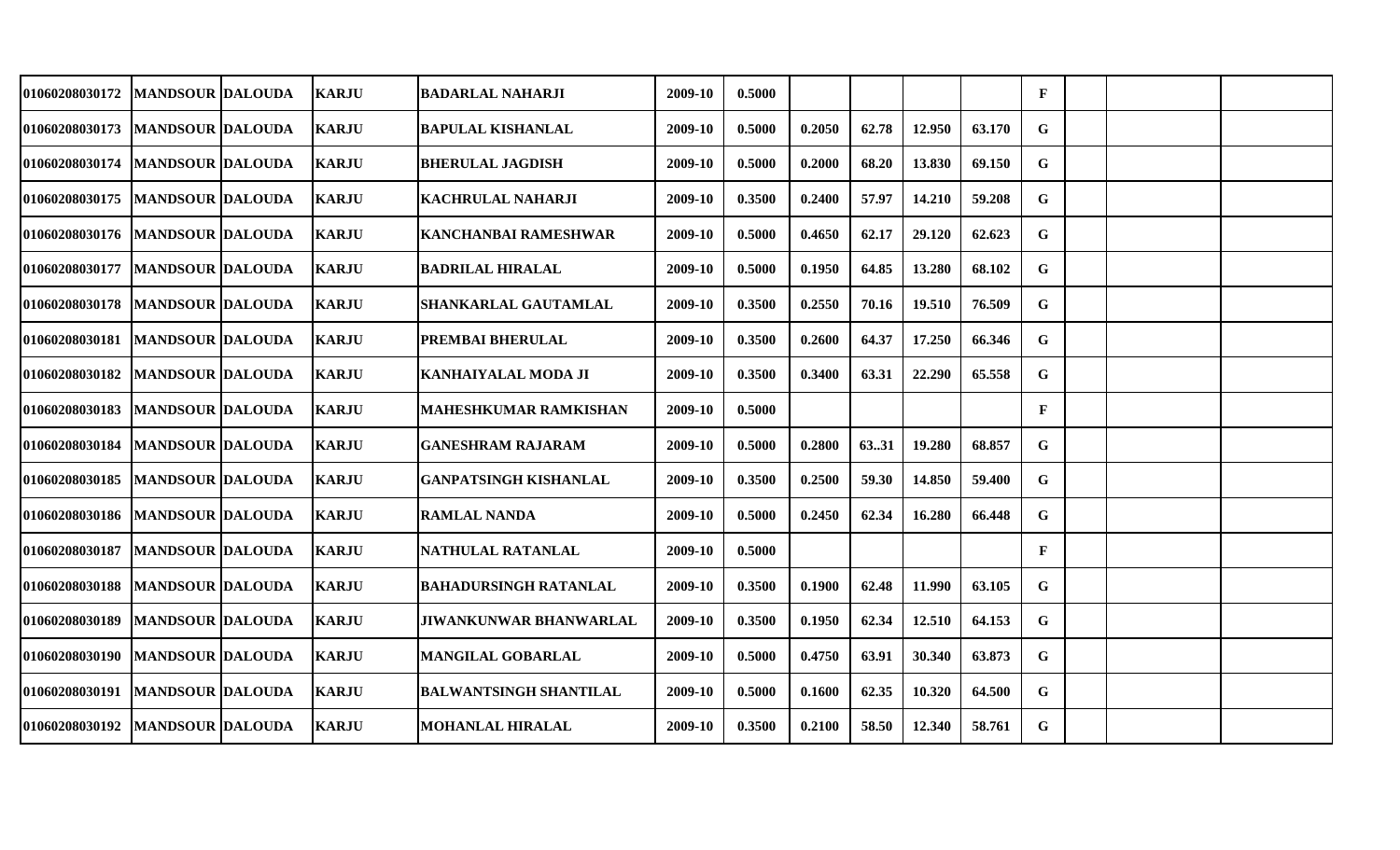| <b>01060208030195</b>               | <b>MANDSOUR DALOUDA</b> | <b>KARJU</b> | PRAKASH BAGDIRAM               | 2009-10 | 0.5000 | 0.2050 | 62.35 | 13.230 | 64.536 | G            |  |  |
|-------------------------------------|-------------------------|--------------|--------------------------------|---------|--------|--------|-------|--------|--------|--------------|--|--|
| 01060208030196   MANDSOUR DALOUDA   |                         | <b>KARJU</b> | <b>SOHANBAI BALRAM</b>         | 2009-10 | 0.5000 | 0.0000 |       |        |        | $\mathbf{F}$ |  |  |
| 01060208030197                      | <b>MANDSOUR DALOUDA</b> | <b>KARJU</b> | <b>BAPULAL RAMLAL</b>          | 2009-10 | 0.5000 | 0.1950 | 65.23 | 13.510 | 69.282 | G            |  |  |
| 01060208030198   MANDSOUR DALOUDA   |                         | <b>KARJU</b> | <b>SHANKARLAL DEVRAM CHOTA</b> | 2009-10 | 0.2500 | 0.0900 | 60.37 | 5.570  | 61.888 | G            |  |  |
| 01060208030200   MANDSOUR DALOUDA   |                         | <b>KARJU</b> | <b>NANDIBAI DEVRAM</b>         | 2009-10 | 0.5000 | 0.2100 | 59.30 | 13.000 | 61.904 | G            |  |  |
| <b>01060208030201</b>               | <b>MANDSOUR DALOUDA</b> | <b>KARJU</b> | SHANTIDAS NANDRAMDAS           | 2009-10 | 0.5000 | 0.2050 | 59.30 | 12.390 | 60.439 | G            |  |  |
| <b>01060208030202</b>               | MANDSOUR  DALOUDA       | <b>KARJU</b> | VARDICHAND MAGNIRAM            | 2009-10 | 0.5000 | 0.2950 | 62.17 | 18.580 | 62.983 | G            |  |  |
| 01060208030204                      | <b>MANDSOUR DALOUDA</b> | <b>KARJU</b> | NANDIBAI SHANTILAL             | 2009-10 | 0.5000 | 0.2000 | 63.89 | 13.310 | 66.550 | G            |  |  |
| <b>01060208030207</b>               | <b>MANDSOUR DALOUDA</b> | <b>KARJU</b> | <b>RAMLAL RATANLAL</b>         | 2009-10 | 0.5000 | 0.1950 | 64.37 | 13.330 | 68.359 | G            |  |  |
| 01060208030208                      | <b>MANDSOUR DALOUDA</b> | <b>KARJU</b> | <b>MANGILAL SAWA</b>           | 2009-10 | 0.5000 | 0.1700 | 63.31 | 11.260 | 66.235 | G            |  |  |
| 01060208030210   MANDSOUR DALOUDA   |                         | <b>KARJU</b> | <b>NANDLAL HIRALAL</b>         | 2009-10 | 0.5000 | 0.2950 | 65.49 | 19.830 | 67.220 | G            |  |  |
| 01060208030211   MANDSOUR DALOUDA   |                         | <b>KARJU</b> | <b>BHAGIRATH DALU</b>          | 2009-10 | 0.5000 | 0.1900 | 56.33 | 11.410 | 60.052 | G            |  |  |
| <b>01060208030212</b>               | <b>MANDSOUR DALOUDA</b> | <b>KARJU</b> | <b>RAMLAL DOLA</b>             | 2009-10 | 0.5000 |        |       |        |        | $\mathbf{F}$ |  |  |
| <b>01060208030214</b>               | <b>MANDSOUR DALOUDA</b> | <b>KARJU</b> | <b>BALMUKUND DEVRAM</b>        | 2009-10 | 0.3500 | 0.2050 | 62.13 | 13.160 | 64.195 | G            |  |  |
| 01060208030215   MANDSOUR DALOUDA   |                         | <b>KARJU</b> | <b>RATANBAI AMARSINGH</b>      | 2009-10 | 0.3500 | 0.0550 | 64.85 | 3.810  | 69.272 | G            |  |  |
| 01060208030216   MANDSOUR   DALOUDA |                         | <b>KARJU</b> | <b>BABULAL RATANLAL</b>        | 2009-10 | 0.5000 | 0.1900 | 62.24 | 12.570 | 66.157 | G            |  |  |
| 01060208030217   MANDSOUR DALOUDA   |                         | <b>KARJU</b> | RAMDAYAL BAHADURLAL            | 2009-10 | 0.5000 | 0.0950 | 65.23 | 6.480  | 68.210 | G            |  |  |
| 01060208030218   MANDSOUR DALOUDA   |                         | <b>KARJU</b> | <b>RAMPRASAD ONKARLAL</b>      | 2009-10 | 0.5000 | 0.1850 | 63.46 | 12.310 | 66.540 | G            |  |  |
| <b>01060208030219</b>               | <b>MANDSOUR DALOUDA</b> | <b>KARJU</b> | <b>GIRDHARI HIRALAL</b>        | 2009-10 | 0.5000 | 0.3000 | 63.42 | 19.100 | 63.666 | G            |  |  |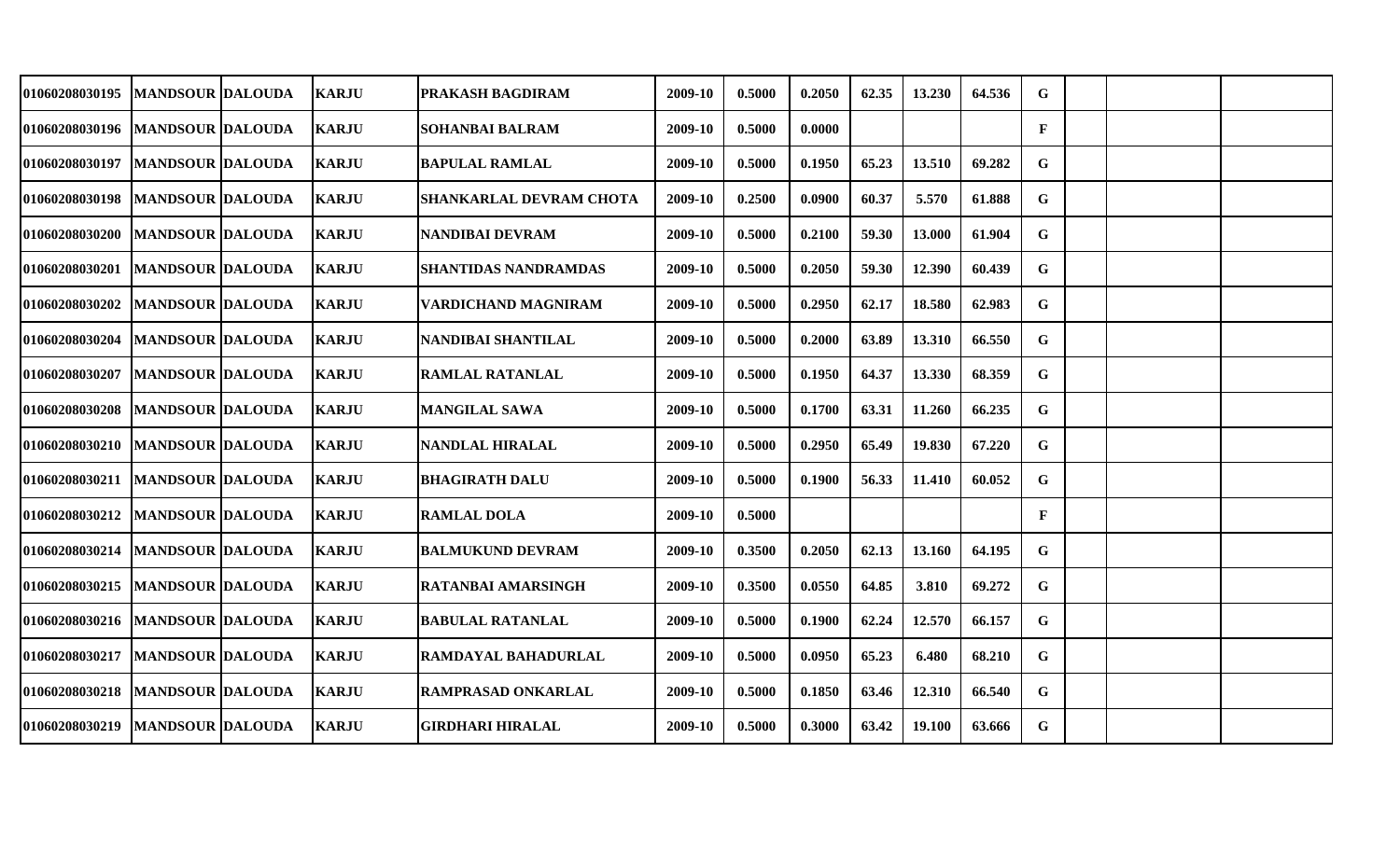| <b>01060208030220</b>             | <b>MANDSOUR DALOUDA</b> | <b>KARJU</b> | RUGHANATH MAGNIRAM           | 2009-10 | 0.2500 | 0.2500 | 64.89 | 16.610 | 66.440 | G            |    |                    |
|-----------------------------------|-------------------------|--------------|------------------------------|---------|--------|--------|-------|--------|--------|--------------|----|--------------------|
|                                   |                         |              |                              |         |        |        |       |        |        |              |    |                    |
| 01060208030221                    | <b>MANDSOUR DALOUDA</b> | <b>KARJU</b> | <b>RAMLAL KACHRU</b>         | 2009-10 | 0.3500 | 0.1450 | 67.98 | 10.080 | 69.517 | Т.           | 02 |                    |
| 01060208030222                    | <b>MANDSOUR DALOUDA</b> | <b>KARJU</b> | LILABAI GIRDHARI             | 2009-10 | 0.3500 | 0.1400 | 62.24 | 9.210  | 65.785 | G            |    |                    |
| <b>01060208030223</b>             | <b>MANDSOUR DALOUDA</b> | <b>KARJU</b> | <b>SAMPATBAI BHAGWAN</b>     | 2009-10 | 0.5000 | 0.3000 | 63.42 | 19.190 | 63.966 | G            |    | <b>NAME CHANGE</b> |
| 01060208030224                    | <b>MANDSOUR DALOUDA</b> | <b>KARJU</b> | <b>KAMLABAI PANNALAL</b>     | 2009-10 | 0.5000 | 0.1000 | 63.42 | 6.510  | 65.100 | G            |    |                    |
| <b>01060208030228</b>             | <b>MANDSOUR DALOUDA</b> | <b>KARJU</b> | <b>BADRILAL BHAGIRATH</b>    | 2009-10 | 0.5000 | 0.2100 | 62.24 | 13.620 | 64.857 | G            |    |                    |
| 01060208030229                    | <b>MANDSOUR DALOUDA</b> | <b>KARJU</b> | SHANTILAL GAUTAMLAL          | 2009-10 | 0.5000 | 0.2250 | 67.22 | 15.210 | 67.600 | G            |    |                    |
| 01060208030230                    | <b>MANDSOUR DALOUDA</b> | <b>KARJU</b> | <b>BHUWAN RAMA</b>           | 2009-10 | 0.3500 | 0.1150 | 62.24 | 7.740  | 67.304 | G            |    |                    |
| <b>01060208030231</b>             | <b>MANDSOUR DALOUDA</b> | <b>KARJU</b> | <b>GITABAI KACHRUDAS</b>     | 2009-10 | 0.5000 | 0.4300 | 64.24 | 27.600 | 64.186 | G            |    |                    |
| <b>01060208030233</b>             | <b>MANDSOUR DALOUDA</b> | <b>KARJU</b> | <b>BHAGWANSINGH RATANLAL</b> | 2009-10 | 0.5000 | 0.2400 | 58.93 | 14.490 | 60.375 | G            |    |                    |
| <b>01060208030234</b>             | <b>MANDSOUR DALOUDA</b> | <b>KARJU</b> | <b>KAMALSINGH KACHRULAL</b>  | 2009-10 | 0.2500 | 0.1400 | 57.47 | 8.460  | 60.428 | G            |    |                    |
| <b>01060208030235</b>             | <b>MANDSOUR DALOUDA</b> | <b>KARJU</b> | <b>RADHESHYAM GAUTAMLAL</b>  | 2009-10 | 0.5000 | 0.2250 | 65.23 | 14.890 | 66.177 | G            |    |                    |
| 01060208030236                    | <b>MANDSOUR DALOUDA</b> | <b>KARJU</b> | <b>JAGDISH NATHULAL</b>      | 2009-10 | 0.2500 | 0.2300 | 58.13 | 13.790 | 59.956 | G            |    |                    |
| <b>01060208030237</b>             | <b>MANDSOUR DALOUDA</b> | <b>KARJU</b> | MANOHARLAL MANGILAL          | 2009-10 | 0.5000 | 0.2350 | 64.95 | 15.400 | 65.531 | G            |    |                    |
| 01060208030239                    | <b>MANDSOUR DALOUDA</b> | <b>KARJU</b> | <b>JAGDISH KANJI</b>         | 2009-10 | 0.5000 | 0.2650 | 62.02 | 16.630 | 62.754 | G            |    |                    |
| 01060208030241                    | <b>MANDSOUR DALOUDA</b> | <b>KARJU</b> | <b>ASHUTOSH BHANWARLAL</b>   | 2009-10 | 0.3500 |        |       |        |        | $\mathbf{F}$ | 07 |                    |
| 01060208030243   MANDSOUR DALOUDA |                         | <b>KARJU</b> | AMARSINGH SHANTILAL          | 2009-10 | 0.5000 | 0.3500 | 63.44 | 22.540 | 64.400 | G            |    |                    |
| 01060208030245                    | <b>MANDSOUR DALOUDA</b> | <b>KARJU</b> | <b>MOHANBAI NANDLAL</b>      | 2009-10 | 0.5000 | 0.2750 | 62.48 | 17.430 | 63.381 | G            |    |                    |
| <b>01060208030247</b>             | <b>MANDSOUR DALOUDA</b> | <b>KARJU</b> | <b>DEVRAM MANGILAL</b>       | 2009-10 | 0.5000 | 0.3550 | 64.63 | 23.340 | 65.746 | G            |    |                    |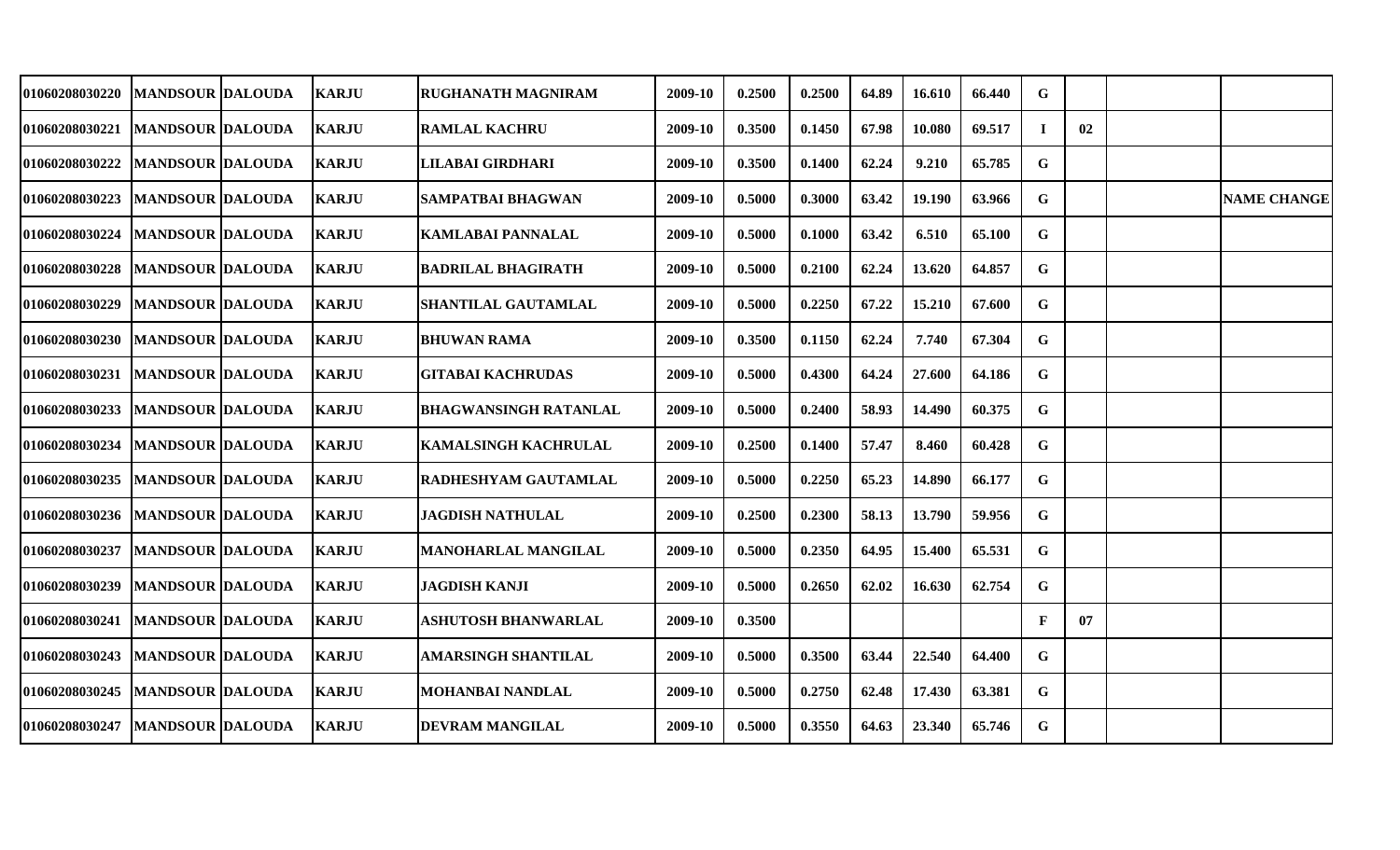| <b>01060208030250</b>               | <b>MANDSOUR IDALOUDA</b> | <b>KARJU</b>  | <b>CHAGANLAL SHOBHARAM</b>       | 2009-10 | 0.5000 | 0.3300 | 64.63 | 21.470 | 65.060 | G            |    |                    |
|-------------------------------------|--------------------------|---------------|----------------------------------|---------|--------|--------|-------|--------|--------|--------------|----|--------------------|
| 01060208030251                      | <b>MANDSOUR DALOUDA</b>  | <b>KARJU</b>  | <b>MANGILAL SALAGRAM</b>         | 2009-10 | 0.5000 | 0.1950 | 62.34 | 12.610 | 64.666 | G            |    |                    |
| 01060208030254                      | <b>MANDSOUR DALOUDA</b>  | <b>KARJU</b>  | <b>NAGULAL RAJARAM</b>           | 2009-10 | 0.5000 | 0.3300 | 63.44 | 21.960 | 66.545 | G            |    |                    |
| 01060208030258                      | <b>MANDSOUR DALOUDA</b>  | <b>KARJU</b>  | <b>RAMESHWAR PUNAJI</b>          | 2009-10 | 0.3500 | 0.2400 | 64.63 | 15.840 | 66.000 | G            |    |                    |
| 01060208030260                      | <b>MANDSOUR DALOUDA</b>  | <b>KARJU</b>  | <b>RATANLAL NAGUJI</b>           | 2009-10 | 0.5000 | 0.1500 | 58.94 | 9.350  | 62.333 | G.           |    |                    |
| <b>01060208030262</b>               | <b>MANDSOUR DALOUDA</b>  | <b>KARJU</b>  | NARAYAN BHANWARLAL               | 2009-10 | 0.3500 | 0.2550 | 63.44 | 16.970 | 66.549 | G            |    |                    |
| 01060208030263                      | <b>MANDSOUR DALOUDA</b>  | <b>KARJU</b>  | <b>AMRATRAM KACHRU</b>           | 2009-10 | 0.5000 | 0.3200 | 62.02 | 20.300 | 63.437 | G            |    |                    |
| 01060208030265                      | <b>MANDSOUR DALOUDA</b>  | <b>KARJU</b>  | <b>MUKESH KANWARLAL</b>          | 2009-10 | 0.5000 | 0.2850 | 64.24 | 18.680 | 65.543 | G            |    |                    |
| 01060208030266                      | <b>MANDSOUR DALOUDA</b>  | <b>KARJU</b>  | <b>MANGILAL VRASHABHLAL</b>      | 2009-10 | 0.5000 | 0.0950 | 64.24 | 6.590  | 69.368 | G            |    |                    |
| 01060208030267                      | <b>MANDSOUR DALOUDA</b>  | <b>KARJU</b>  | <b>NANDLAL BAGDIRAM</b>          | 2009-10 | 0.3500 | 0.1350 | 64.89 | 8.800  | 65.185 | G            |    |                    |
| 01060208030269                      | <b>MANDSOUR DALOUDA</b>  | <b>KARJU</b>  | PUNAMCHAND ATMARAM               | 2009-10 | 0.5000 | 0.2950 | 64.95 | 19.960 | 67.661 | G            |    |                    |
| 01060208030270                      | <b>MANDSOUR DALOUDA</b>  | <b>KARJU</b>  | <b>BHAGWANSINGH BAHADURSINGH</b> | 2009-10 | 0.5000 | 0.1150 | 60.37 | 7.180  | 62.434 | G            |    |                    |
| 01060208030272                      | <b>MANDSOUR DALOUDA</b>  | <b>KARJU</b>  | <b>SHIVNARAYAN BHAGIRATH</b>     | 2009-10 | 0.5000 | 0.2050 | 62.02 | 13.060 | 63.707 | G            |    |                    |
| 01060208030273                      | <b>MANDSOUR DALOUDA</b>  | <b>KARJU</b>  | <b>KARULAL RATANLAL</b>          | 2009-10 | 0.5000 | 0.2500 | 58.94 | 14.780 | 59.120 | G            |    |                    |
| 01060208030274                      | <b>MANDSOUR DALOUDA</b>  | <b>KARJU</b>  | <b>RAMLAL BHAGCHAND</b>          | 2009-10 | 0.5000 |        |       |        |        | $\mathbf{F}$ |    |                    |
| 01060208030193                      | <b>MANDSOUR DALOUDA</b>  | <b>KARJU</b>  | <b>KAMLABAI KACHRULAL</b>        | 2009-10 | 0.5000 | 0.2100 | 62.35 | 13.560 | 64.571 | G            |    |                    |
| 01060208030278                      | <b>MANDSOUR DALOUDA</b>  | <b>KARJU</b>  | <b>MOHANLAL PARSRAM</b>          | 2009-10 | 0.5000 |        |       |        |        | $\mathbf{F}$ |    |                    |
| 01060208030279                      | <b>MANDSOUR DALOUDA</b>  | <b>KARJU</b>  | <b>RAMABAI NAGULAL</b>           | 2009-10 | 0.5000 | 0.4850 | 60.37 | 9.060  | 18.680 | G            | 04 |                    |
| 01060208030280   MANDSOUR   DALOUDA |                          | <b>IKARJU</b> | <b>JASPAL BHERULAL</b>           | 2009-10 | 0.5000 |        |       |        |        | $\mathbf{F}$ |    | <b>NAME CHANGE</b> |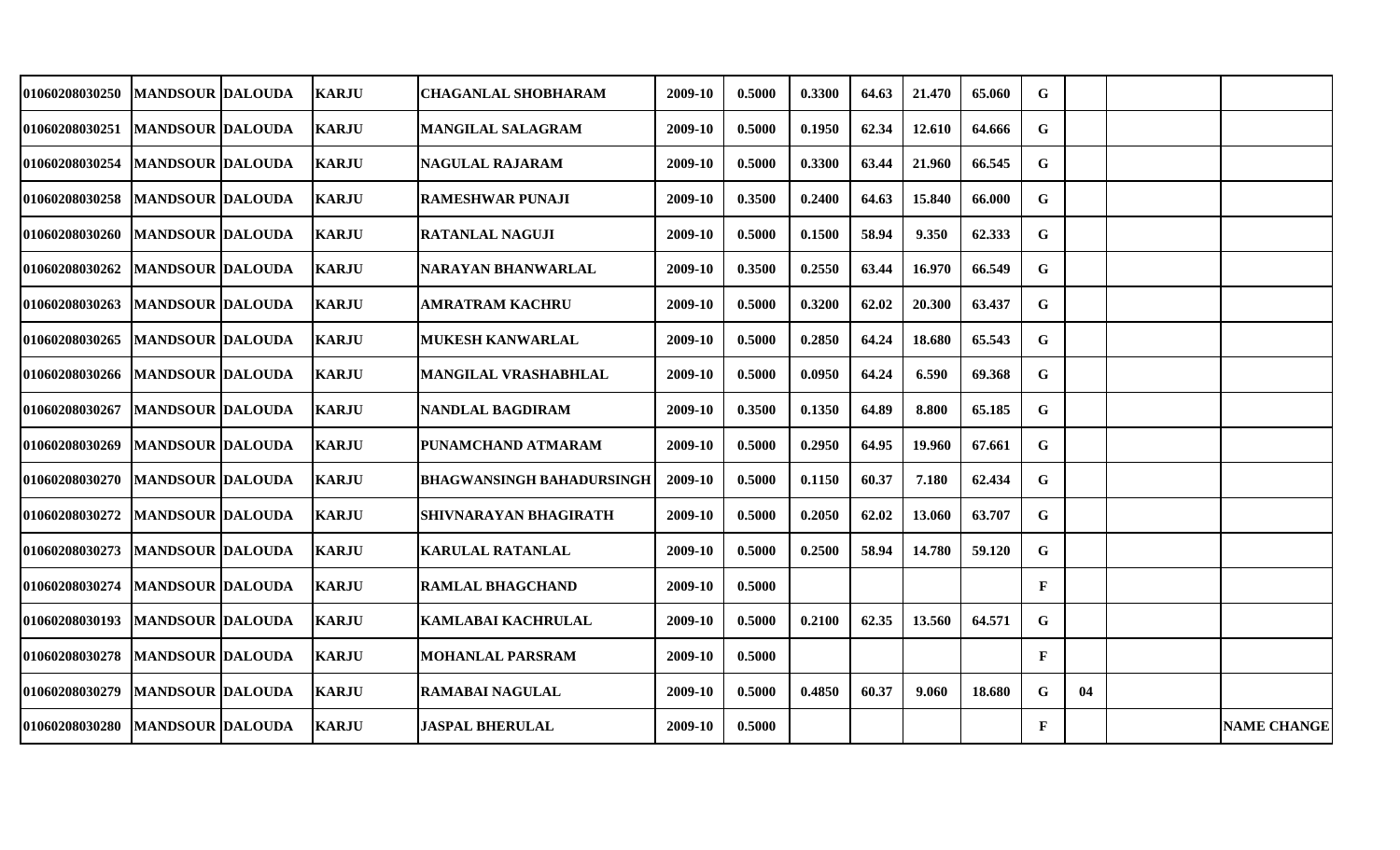| 01060208030281        | <b>MANDSOUR DALOUDA</b>  | <b>KARJU</b>    | <b>GOPALSINGH MODSINGH</b>     | 2009-10 | 0.3500 | 0.1350 | 64.95 | 10.910 | 80.814 | G |    |                |                    |
|-----------------------|--------------------------|-----------------|--------------------------------|---------|--------|--------|-------|--------|--------|---|----|----------------|--------------------|
| <b>01060208031002</b> | <b>MANDSOUR DALOUDA</b>  | <b>MAUKHEDI</b> | <b>BHANWARLAL JAGANNATH</b>    | 2009-10 | 0.5000 | 0.3300 | 65.11 | 22.070 | 66.878 | G |    |                |                    |
| <b>01060208031005</b> | <b>MANDSOUR DALOUDA</b>  | <b>MAUKHEDI</b> | <b>RAMIBAI KANIRAM</b>         | 2009-10 | 0.3500 | 0.2400 | 63.11 | 16.220 | 67.583 | G |    |                |                    |
| 01060208031008        | <b>MANDSOUR DALOUDA</b>  | <b>MAUKHEDI</b> | <b>SURENDRASINGH LALSINGH</b>  | 2009-10 | 0.3500 | 0.3650 | 47.98 | 7.710  | 21.123 | G | 04 |                |                    |
| 01060208031014        | <b>MANDSOUR DALOUDA</b>  | <b>MAUKHEDI</b> | <b>RAMNANDI GANGARAM</b>       | 2009-10 | 0.5000 | 0.4850 | 63.11 | 30.200 | 62.268 | G |    |                |                    |
| <b>01060208031015</b> | <b>MANDSOUR DALOUDA</b>  | <b>MAUKHEDI</b> | <b>KANWARLAL GULAB</b>         | 2009-10 | 0.2500 |        |       |        |        | F |    |                |                    |
| 01060208031016        | <b>MANDSOUR DALOUDA</b>  | <b>MAUKHEDI</b> | <b>RATANLAL GANGARAM</b>       | 2009-10 | 0.2500 | 0.2450 | 65.11 | 15.480 | 63.183 | G |    |                |                    |
| <b>01060208031021</b> | <b>MANDSOUR  DALOUDA</b> | <b>MAUKHEDI</b> | <b>GANGABAI HIRALAL</b>        | 2009-10 | 0.5000 | 0.4900 | 60.55 | 28.990 | 59.163 | G |    |                |                    |
| <b>01060208031024</b> | <b>MANDSOUR DALOUDA</b>  | <b>MAUKHEDI</b> | <b>KISHAN KALU</b>             | 2009-10 | 0.2500 | 0.2000 | 65.11 | 12.880 | 64.400 | G |    |                |                    |
| <b>01060208031025</b> | <b>MANDSOUR DALOUDA</b>  | <b>MAUKHEDI</b> | <b>MOHANKUNWAR JUJHARSINGH</b> | 2009-10 | 0.2500 |        |       |        |        | F |    |                | <b>NAME CHANGE</b> |
| <b>01060208031027</b> | <b>MANDSOUR DALOUDA</b>  | <b>MAUKHEDI</b> | <b>KESHARBAI MANA</b>          | 2009-10 | 0.3500 | 0.3450 | 59.90 | 20.160 | 58.434 | G |    |                |                    |
| 01060208031031        | <b>MANDSOUR DALOUDA</b>  | <b>MAUKHEDI</b> | <b>VAKHTA NARSINGH</b>         | 2009-10 | 0.3500 | 0.3400 | 58.02 | 19.560 | 57.529 | G |    |                |                    |
| 01060208031034        | <b>MANDSOUR DALOUDA</b>  | <b>MAUKHEDI</b> | <b>DHAPUBAI RAMCHANDRA</b>     | 2009-10 | 0.2500 | 0.2550 | 63.11 | 15.690 | 61.529 | G |    |                |                    |
| 01060208031045        | <b>MANDSOUR DALOUDA</b>  | <b>MAUKHEDI</b> | <b>SHIVNARAYAN BHERULAL</b>    | 2009-10 | 0.2500 | 0.1650 | 63.11 | 10.640 | 64.484 | G |    | 01060208033140 |                    |
| 01060208031046        | <b>MANDSOUR DALOUDA</b>  | <b>MAUKHEDI</b> | BALWANTSINGH PRATAPSINGH       | 2009-10 | 0.3500 | 0.3250 | 64.08 | 19.810 | 60.953 | G |    | 01060208033121 |                    |
| 01060208031047        | <b>MANDSOUR DALOUDA</b>  | <b>MAUKHEDI</b> | <b>HIRALAL BHAGIRATH</b>       | 2009-10 | 0.3500 | 0.1900 | 59.90 | 11.540 | 60.736 | G |    | 01060208033067 |                    |
| 01060208032003        | <b>MANDSOUR DALOUDA</b>  | <b>BANI</b>     | <b>BALARAM MAGNIRAM</b>        | 2009-10 | 0.5000 | 0.4350 | 61.55 | 27.460 | 63.126 | G |    |                |                    |
| 01060208032004        | <b>MANDSOUR DALOUDA</b>  | <b>BANI</b>     | <b>KESHERBAI SHOBHARAM</b>     | 2009-10 | 0.5000 | 0.3850 | 61.55 | 24.160 | 62.753 | G |    |                | <b>NAME CHANGE</b> |
| 01060208032007        | <b>MANDSOUR DALOUDA</b>  | <b>BANI</b>     | <b>BHERA BHUWAN</b>            | 2009-10 | 0.3500 | 0.3250 | 61.55 | 19.800 | 60.923 | G |    |                |                    |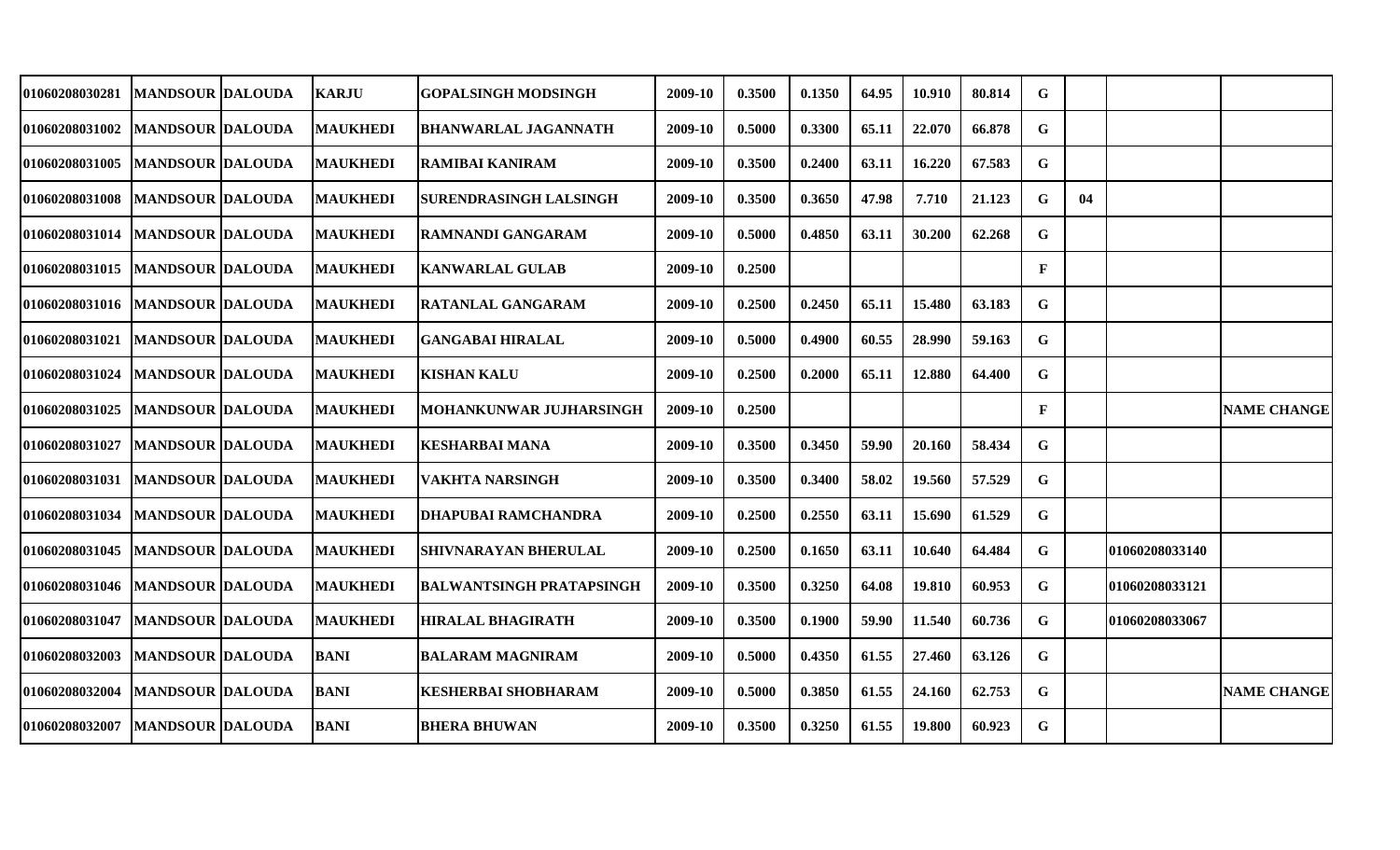| <b>01060208032010</b>             | <b>MANDSOUR DALOUDA</b> | <b>BANI</b> | VARDIBAI RATANLAL         | 2009-10 | 0.3500 |        |       |        |        | $\mathbf{F}$ |    |  |
|-----------------------------------|-------------------------|-------------|---------------------------|---------|--------|--------|-------|--------|--------|--------------|----|--|
| 01060208032011   MANDSOUR DALOUDA |                         | <b>BANI</b> | <b>MANGILAL RAMRATAN</b>  | 2009-10 | 0.3500 | 0.1950 | 63.87 | 12.610 | 64.666 | G            |    |  |
| 01060208032014                    | <b>MANDSOUR DALOUDA</b> | <b>BANI</b> | PATASIBAI NANURAM         | 2009-10 | 0.2500 | 0.2050 | 61.02 | 12.690 | 61.902 | G            | 09 |  |
| 01060208032015   MANDSOUR DALOUDA |                         | <b>BANI</b> | <b>KACHRU KANIRAM</b>     | 2009-10 | 0.5000 | 0.2500 | 66.98 | 16.360 | 65.440 | G            |    |  |
| 01060208032020   MANDSOUR DALOUDA |                         | <b>BANI</b> | <b>BHANWARBAI BHAGGA</b>  | 2009-10 | 0.3500 | 0.3500 | 58.83 | 20.520 | 58.628 | G            |    |  |
| <b>01060208032022</b>             | <b>MANDSOUR DALOUDA</b> | <b>BANI</b> | <b>SITABAI DEVRAM</b>     | 2009-10 | 0.3500 | 0.3300 | 61.02 | 18.180 | 55.090 | G.           | 04 |  |
| <b>01060208032023</b>             | <b>MANDSOUR DALOUDA</b> | <b>BANI</b> | RUKMANIBAI NANURAM        | 2009-10 | 0.5000 | 0.4000 | 68.42 | 25.940 | 64.850 | G            |    |  |
| <b>01060208032024</b>             | <b>MANDSOUR DALOUDA</b> | <b>BANI</b> | <b>MANGU BHERA</b>        | 2009-10 | 0.5000 | 0.3400 | 63.87 | 21.810 | 64.147 | G            |    |  |
| 01060208032009                    | <b>MANDSOUR DALOUDA</b> | <b>BANI</b> | <b>RAMRATAN DEVRAM</b>    | 2009-10 | 0.5000 | 0.4850 | 58.83 | 29.570 | 60.969 | G            |    |  |
| 01060208032030   MANDSOUR DALOUDA |                         | <b>BANI</b> | SITABAI NANURAM MALI      | 2009-10 | 0.5000 |        |       |        |        | $\mathbf{F}$ |    |  |
| <b>01060208032031</b>             | <b>MANDSOUR DALOUDA</b> | <b>BANI</b> | <b>GANGARAM SUKHA</b>     | 2009-10 | 0.5000 | 0.3000 | 56.99 | 17.740 | 59.133 | G            |    |  |
| <b>01060208032032</b>             | <b>MANDSOUR DALOUDA</b> | <b>BANI</b> | <b>KAMLABAI VAJERAM</b>   | 2009-10 | 0.3500 | 0.2900 | 66.98 | 19.600 | 67.586 | G            |    |  |
| 01060208032039                    | <b>MANDSOUR DALOUDA</b> | <b>BANI</b> | <b>VENIRAM DOLATRAM</b>   | 2009-10 | 0.5000 | 0.4600 | 55.68 | 26.110 | 56.760 | G            |    |  |
| <b>01060208032040</b>             | <b>MANDSOUR DALOUDA</b> | <b>BANI</b> | PYARIBAI GANGARAM         | 2009-10 | 0.5000 |        |       |        |        | $\mathbf{F}$ |    |  |
| 01060208032041                    | <b>MANDSOUR DALOUDA</b> | <b>BANI</b> | <b>CHENRAM NANURAM</b>    | 2009-10 | 0.3500 | 0.2900 | 63.87 | 18.960 | 65.379 | G            |    |  |
| 01060208032043                    | <b>MANDSOUR DALOUDA</b> | <b>BANI</b> | <b>BANARSIBAI CHOTU</b>   | 2009-10 | 0.5000 | 0.2050 | 66.55 | 14.050 | 68.536 | L            | 02 |  |
| 01060208032044                    | <b>MANDSOUR DALOUDA</b> | <b>BANI</b> | <b>MANGIBAI RAMA</b>      | 2009-10 | 0.5000 | 0.3050 | 59.78 | 6.140  | 20.131 | G            | 04 |  |
| 01060208032046   MANDSOUR DALOUDA |                         | <b>BANI</b> | <b>MOHANLAL NANURAM</b>   | 2009-10 | 0.2500 | 0.1950 | 59.78 | 11.850 | 60.769 | G            |    |  |
| 01060208032047                    | <b>MANDSOUR DALOUDA</b> | <b>BANI</b> | <b>BASANTILAL BHAGWAN</b> | 2009-10 | 0.5000 | 0.4850 | 63.43 | 31.920 | 65.814 | G            |    |  |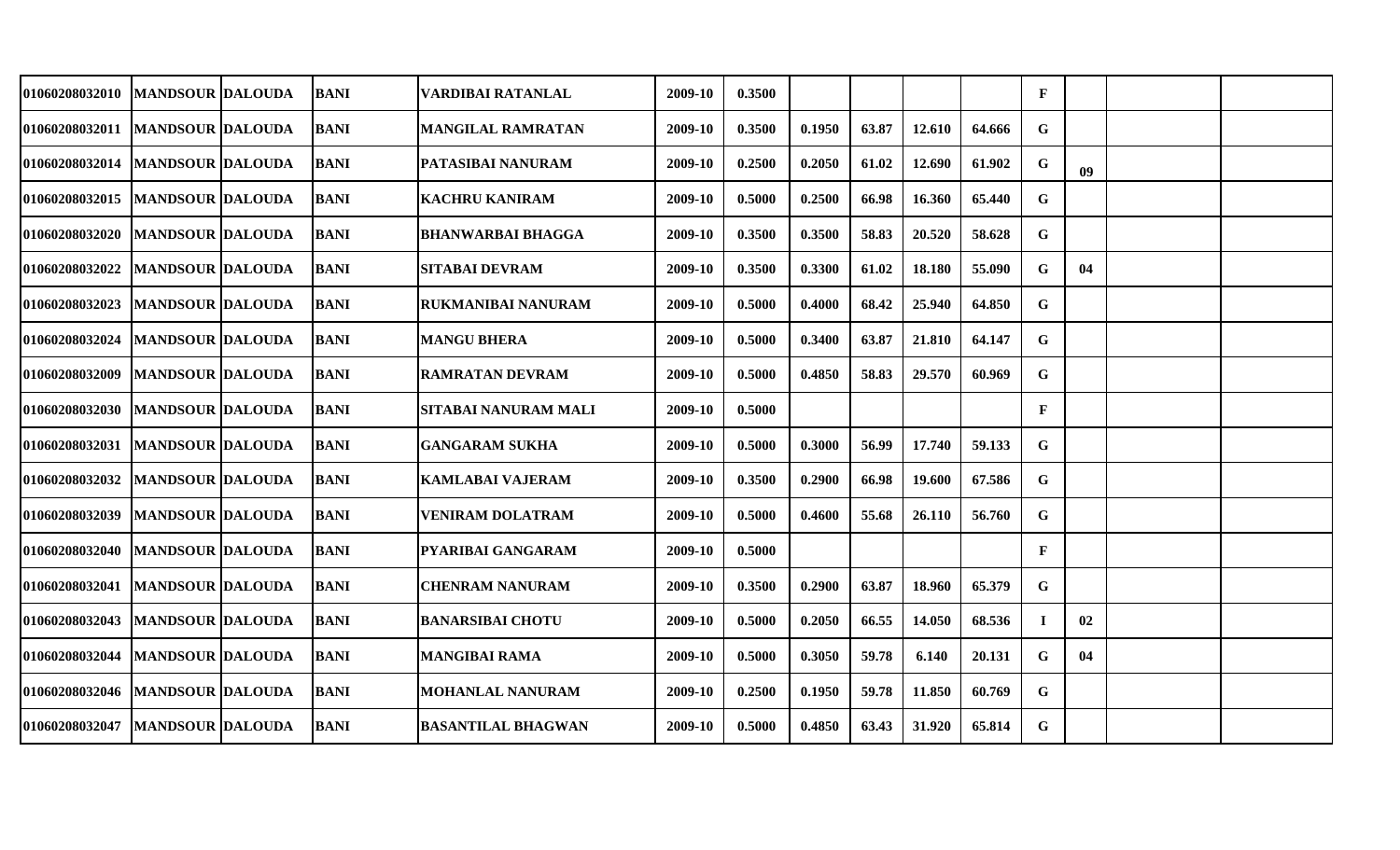| <b>01060208032048</b>             | <b>MANDSOUR DALOUDA</b> | <b>BANI</b> | <b>RAMPRATAP BALA</b>     | 2009-10 | 0.5000 | 0.4000 | 63.87 | 26.170 | 65.425 | G            |    |  |
|-----------------------------------|-------------------------|-------------|---------------------------|---------|--------|--------|-------|--------|--------|--------------|----|--|
| 01060208032051                    | <b>MANDSOUR DALOUDA</b> | <b>BANI</b> | PARVATIBAI BHUWAN         | 2009-10 | 0.3500 | 0.2550 | 57.03 | 4.650  | 18.235 | G            | 04 |  |
| 01060208032053                    | <b>MANDSOUR DALOUDA</b> | <b>BANI</b> | <b>SITABAI NARSINGH</b>   | 2009-10 | 0.3500 | 0.1850 | 60.98 | 11.320 | 61.189 | G            |    |  |
| 01060208032056   MANDSOUR DALOUDA |                         | <b>BANI</b> | <b>BHERULAL KALU</b>      | 2009-10 | 0.5000 | 0.4100 | 59.59 | 24.330 | 59.341 | G            |    |  |
| 01060208032057                    | <b>MANDSOUR DALOUDA</b> | <b>BANI</b> | <b>HIRALAL RAGHUNATH</b>  | 2009-10 | 0.3500 | 0.1200 | 59.59 | 7.820  | 65.166 | G            |    |  |
| 01060208032060                    | <b>MANDSOUR DALOUDA</b> | <b>BANI</b> | PARVATIBAI KACHRU         | 2009-10 | 0.2500 |        |       |        |        | $\mathbf{F}$ |    |  |
| 01060208032062                    | <b>MANDSOUR DALOUDA</b> | <b>BANI</b> | <b>DEVA LAXMAN</b>        | 2009-10 | 0.2500 | 0.1400 | 66.98 | 9.250  | 66.071 | G            |    |  |
| 01060208032063                    | <b>MANDSOUR DALOUDA</b> | <b>BANI</b> | <b>MANGILAL PUNA</b>      | 2009-10 | 0.3500 | 0.1800 | 60.98 | 10.630 | 59.055 | G            |    |  |
| <b>01060208032064</b>             | <b>MANDSOUR DALOUDA</b> | <b>BANI</b> | GOPAL VARDA               | 2009-10 | 0.2500 |        |       |        |        | $\mathbf{F}$ |    |  |
| <b>01060208032065</b>             | <b>MANDSOUR DALOUDA</b> | <b>BANI</b> | <b>HIRALAL DEVRAM</b>     | 2009-10 | 0.3500 |        |       |        |        | $\mathbf{F}$ | 07 |  |
| <b>01060208032066</b>             | <b>MANDSOUR DALOUDA</b> | <b>BANI</b> | PRYAGBAI NANDRAM          | 2009-10 | 0.2500 | 0.1650 | 61.69 | 10.430 | 63.212 | G            |    |  |
| <b>01060208032067</b>             | <b>MANDSOUR DALOUDA</b> | <b>BANI</b> | <b>MOTYABAI VIRAM</b>     | 2009-10 | 0.5000 | 0.2850 | 59.59 | 17.740 | 62.245 | G            |    |  |
| 01060208032071                    | <b>MANDSOUR DALOUDA</b> | <b>BANI</b> | <b>RAMPRATAP DEVRAM</b>   | 2009-10 | 0.5000 | 0.2950 | 65.24 | 19.140 | 64.881 | G            |    |  |
| <b>01060208032072</b>             | <b>MANDSOUR DALOUDA</b> | <b>BANI</b> | RODIBAI MAKNIRAM          | 2009-10 | 0.5000 | 0.2400 | 66.98 | 16.150 | 67.291 | G            |    |  |
| 01060208032074                    | <b>MANDSOUR DALOUDA</b> | <b>BANI</b> | <b>MANGU BAGDIRAM</b>     | 2009-10 | 0.5000 | 0.4000 | 60.98 | 24.650 | 61.625 | G            |    |  |
| 01060208032075                    | <b>MANDSOUR DALOUDA</b> | <b>BANI</b> | <b>SHANTABAI MANGUDAS</b> | 2009-10 | 0.3500 | 0.0800 | 59.78 | 4.990  | 62.375 | G            |    |  |
| 01060208032080                    | <b>MANDSOUR DALOUDA</b> | <b>BANI</b> | <b>KESHURAM PUNA</b>      | 2009-10 | 0.5000 | 0.1200 | 65.24 | 8.140  | 67.833 | G            |    |  |
| 01060208032081                    | <b>MANDSOUR DALOUDA</b> | <b>BANI</b> | <b>RAMLAL VAJERAM</b>     | 2009-10 | 0.5000 | 0.2000 | 62.71 | 13.100 | 65.500 | G            |    |  |
| <b>01060208032083</b>             | <b>MANDSOUR DALOUDA</b> | <b>BANI</b> | <b>MOHANLAL BHAGIRATH</b> | 2009-10 | 0.2500 | 0.2500 | 61.69 | 15.820 | 63.280 | G            |    |  |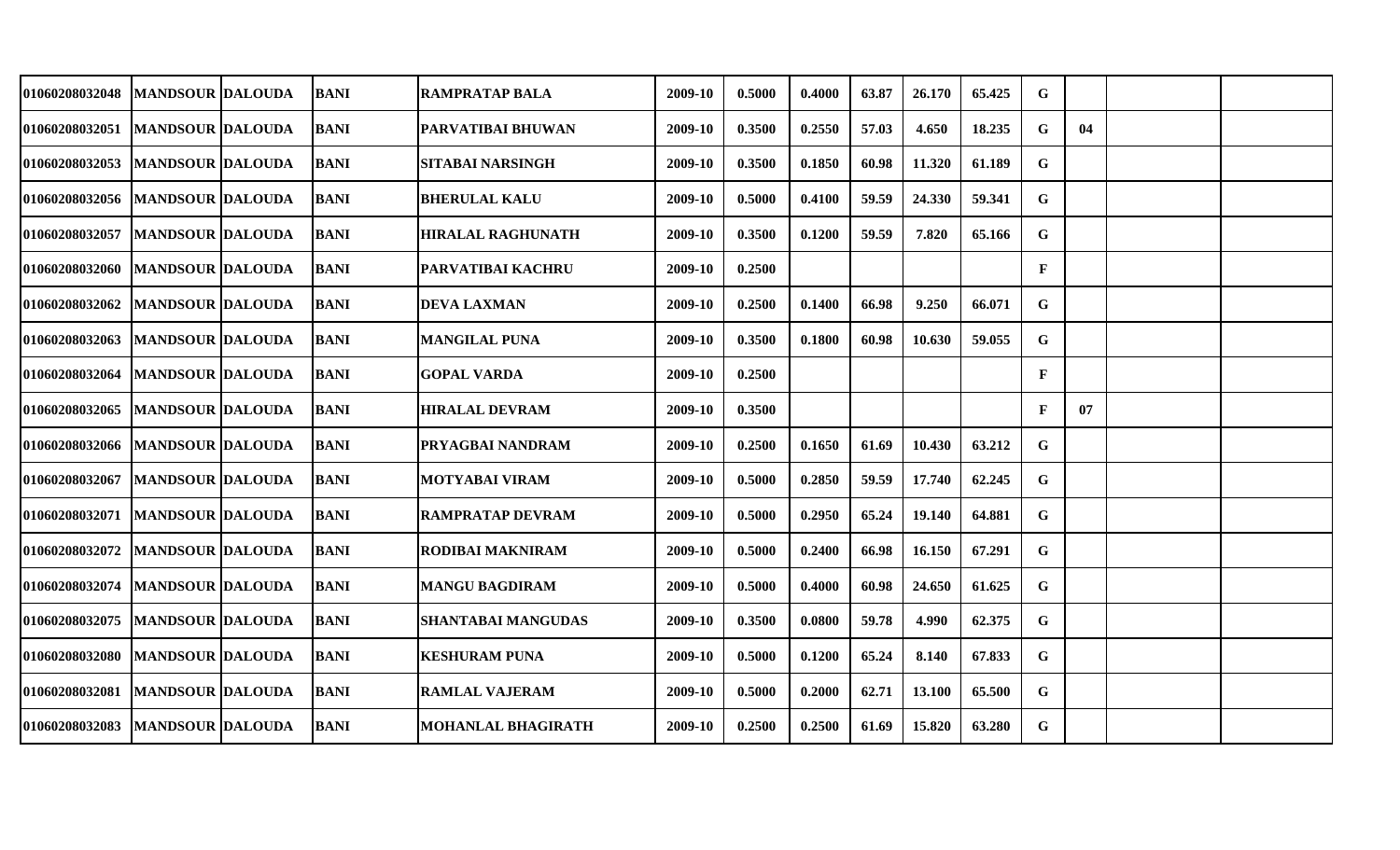| <b>01060208032084</b>               | <b>MANDSOUR DALOUDA</b> | <b>BANI</b> | <b>CHAMPALAL BAGDIRAM</b> | 2009-10 | 0.5000 | 0.2950 | 55.68 | 16.660 | 56.474 | G            |    |                    |
|-------------------------------------|-------------------------|-------------|---------------------------|---------|--------|--------|-------|--------|--------|--------------|----|--------------------|
| 01060208032085                      | <b>MANDSOUR DALOUDA</b> | <b>BANI</b> | <b>DHAPUBAI RAMKISHAN</b> | 2009-10 | 0.5000 | 0.3850 | 56.65 | 22.370 | 58.103 | G            |    |                    |
| 01060208032089                      | <b>MANDSOUR DALOUDA</b> | <b>BANI</b> | PUNAMCHAND BHAGGA         | 2009-10 | 0.2500 | 0.2050 | 61.69 | 12.630 | 61.609 | G            |    |                    |
| 01060208032094                      | <b>MANDSOUR DALOUDA</b> | <b>BANI</b> | <b>RAMRATAN KISHAN</b>    | 2009-10 | 0.2500 | 0.1650 | 56.65 | 4.840  | 29.333 | G            | 04 |                    |
| <b>01060208032095</b>               | <b>MANDSOUR DALOUDA</b> | <b>BANI</b> | <b>PYARCHAND SHRIRAM</b>  | 2009-10 | 0.5000 | 0.3050 | 66.98 | 20.260 | 66.426 | G            |    |                    |
| <b>01060208032099</b>               | <b>MANDSOUR DALOUDA</b> | <b>BANI</b> | <b>MANGILAL KERING</b>    | 2009-10 | 0.3500 | 0.2550 | 68.42 | 17.230 | 67.568 | G            |    |                    |
| <b>01060208032101</b>               | MANDSOUR  DALOUDA       | <b>BANI</b> | SAGARMAL CHAMPALAL        | 2009-10 | 0.3500 | 0.2500 | 60.98 | 15.920 | 63.680 | G            |    |                    |
| 01060208032102                      | <b>MANDSOUR DALOUDA</b> | <b>BANI</b> | <b>HIRALAL CHAMPALAL</b>  | 2009-10 | 0.2500 |        |       |        |        | $\mathbf{F}$ |    |                    |
| <b>01060208032105</b>               | <b>MANDSOUR DALOUDA</b> | <b>BANI</b> | <b>MANGU DHANNA</b>       | 2009-10 | 0.2500 | 0.2500 | 60.02 | 15.310 | 61.240 | Т.           | 02 |                    |
| 01060208032108                      | <b>MANDSOUR DALOUDA</b> | <b>BANI</b> | NANALAL BHAGWAN           | 2009-10 | 0.5000 | 0.4700 | 63.87 | 30.010 | 63.851 | G            |    |                    |
| 01060208032109                      | <b>MANDSOUR DALOUDA</b> | <b>BANI</b> | <b>DEYVBAI RAMRTAN</b>    | 2009-10 | 0.3500 | 0.2050 | 60.98 | 13.300 | 64.878 | G            | 08 | <b>NAME CHANGE</b> |
| 01060208032110   MANDSOUR DALOUDA   |                         | <b>BANI</b> | <b>BHAGUBAI UDEYRAM</b>   | 2009-10 | 0.3500 | 0.2500 | 61.02 | 15.490 | 61.960 | G            |    |                    |
| 01060208032111                      | <b>MANDSOUR DALOUDA</b> | <b>BANI</b> | <b>HIRALAL NANURAM</b>    | 2009-10 | 0.5000 | 0.5000 | 61.55 | 31.090 | 62.180 | G            |    |                    |
| <b>01060208032112</b>               | <b>MANDSOUR DALOUDA</b> | <b>BANI</b> | <b>NANDIBAI VISHRAM</b>   | 2009-10 | 0.3500 | 0.3300 | 61.02 | 20.510 | 62.151 | G            |    |                    |
| 01060208032115                      | <b>MANDSOUR DALOUDA</b> | <b>BANI</b> | <b>JUJHAR SAVIBAI</b>     | 2009-10 | 0.3500 |        |       |        |        | $\mathbf{F}$ |    |                    |
| 01060208032117   MANDSOUR DALOUDA   |                         | <b>BANI</b> | RAMCHANDRA DHAPUBAI       | 2009-10 | 0.5000 | 0.3050 | 63.87 | 19.230 | 63.049 | G            |    |                    |
| 01060208032118   MANDSOUR   DALOUDA |                         | <b>BANI</b> | RADHESHYAM PANNALAL       | 2009-10 | 0.3500 | 0.1250 | 59.59 | 7.170  | 57.360 | G            |    |                    |
| 01060208032119                      | <b>MANDSOUR DALOUDA</b> | <b>BANI</b> | <b>KACHRURAM TULSIRAM</b> | 2009-10 | 0.3500 | 0.2100 | 70.00 | 14.250 | 67.857 | G            |    |                    |
| 01060208032121                      | <b>MANDSOUR DALOUDA</b> | <b>BANI</b> | <b>MANGILAL CHAMPALAL</b> | 2009-10 | 0.2500 |        |       |        |        | ${\bf F}$    |    |                    |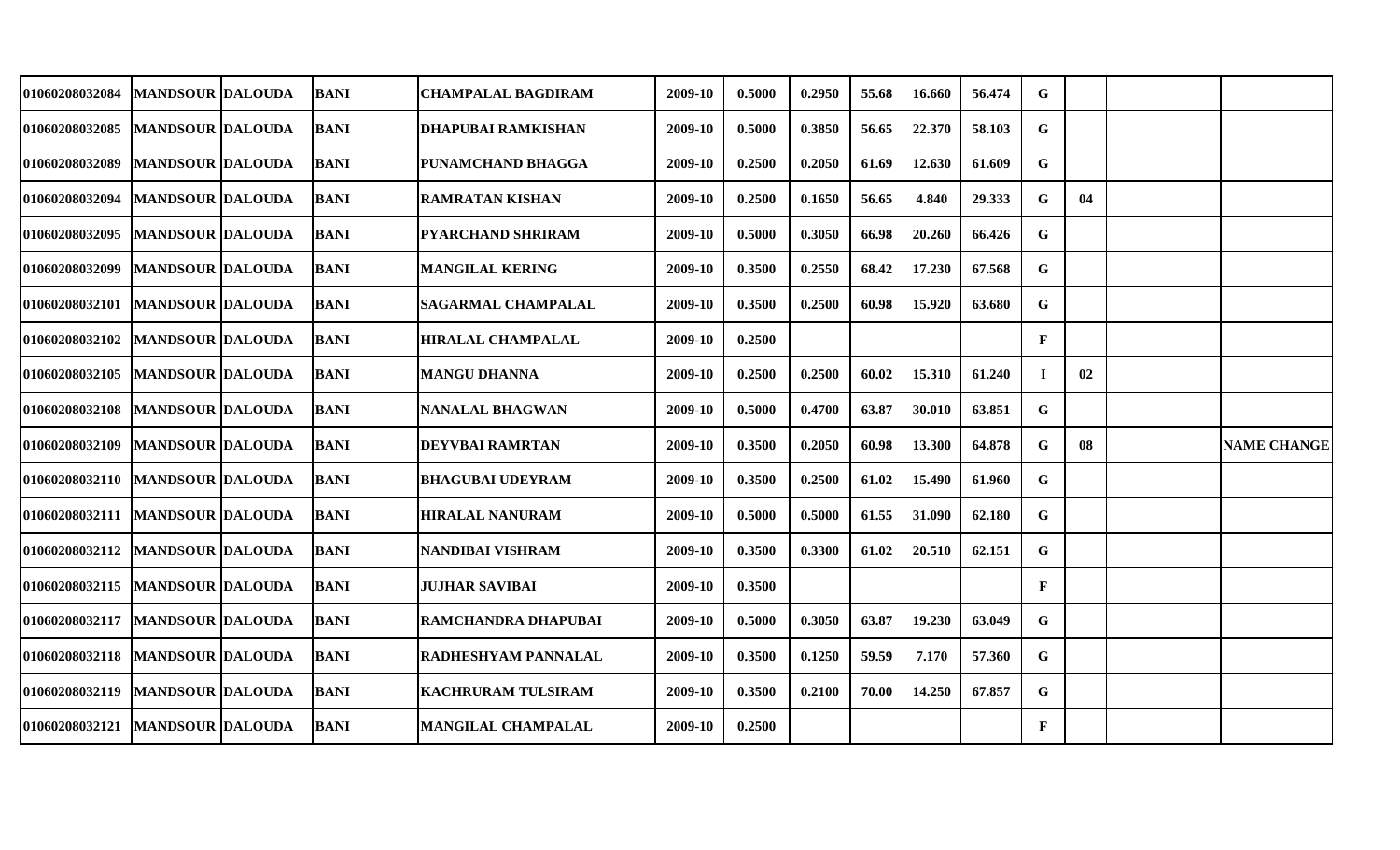| 01060208032123                    | MANDSOUR  DALOUDA       | <b>BANI</b>   | PRABHULAL KACHRU             | 2009-10 | 0.5000 | 0.2450 | 65.24 | 16.250 | 66.326 | G            |    |                |                    |
|-----------------------------------|-------------------------|---------------|------------------------------|---------|--------|--------|-------|--------|--------|--------------|----|----------------|--------------------|
| 01060208032126   MANDSOUR DALOUDA |                         | <b>BANI</b>   | <b>MANGILAL BHAGWAN</b>      | 2009-10 | 0.2500 | 0.2450 | 61.69 | 15.320 | 62.530 | G            |    |                |                    |
| 01060208032127                    | <b>MANDSOUR DALOUDA</b> | <b>BANI</b>   | <b>MANGILAL NANDLAL</b>      | 2009-10 | 0.3500 | 0.2950 | 59.78 | 17.400 | 58.983 | G            |    |                |                    |
| 01060208032128   MANDSOUR DALOUDA |                         | <b>BANI</b>   | <b>MANGIBAI VENIBAI</b>      | 2009-10 | 0.3500 | 0.1900 | 61.55 | 11.970 | 63.000 | G            |    |                |                    |
| 01060208032130   MANDSOUR DALOUDA |                         | <b>BANI</b>   | <b>SAMRATHMAL MANAKCHAND</b> | 2009-10 | 0.5000 | 0.3000 | 59.78 | 18.050 | 60.166 | G            |    |                |                    |
| 01060208032131   MANDSOUR DALOUDA |                         | <b>BANI</b>   | <b>MANGILAL RAMCHANDRA</b>   | 2009-10 | 0.5000 | 0.3200 | 61.02 | 19.200 | 60.000 | G            |    |                |                    |
| 01060208032133                    | <b>MANDSOUR DALOUDA</b> | <b>BANI</b>   | <b>BHERA HIRA</b>            | 2009-10 | 0.2500 | 0.1050 | 61.69 | 6.610  | 62.952 | G            | 08 |                |                    |
| <b>01060208032135</b>             | <b>MANDSOUR DALOUDA</b> | <b>BANI</b>   | RAMCHANDRA FULA              | 2009-10 | 0.3500 |        |       |        |        | $\mathbf{F}$ |    | 01030208040054 |                    |
| 01060208032136   MANDSOUR DALOUDA |                         | <b>BANI</b>   | RAMCHNDRA BAGDIRAM           | 2009-10 | 0.5000 | 0.2500 | 63.43 | 16.010 | 64.040 | G            | 08 |                |                    |
| <b>01060208033001</b>             | <b>MANDSOUR DALOUDA</b> | <b>KATLAR</b> | VAJJIBAI RUGHNATH            | 2009-10 | 0.3500 | 0.1900 | 63.04 | 11.900 | 62.631 | G            |    |                | <b>NAME CHANGE</b> |
| <b>01060208033002</b>             | <b>MANDSOUR DALOUDA</b> | <b>KATLAR</b> | <b>HIRALAL NANDRAM</b>       | 2009-10 | 0.5000 | 0.1350 | 62.06 | 8.650  | 64.074 | G            |    |                |                    |
| <b>01060208033004</b>             | <b>MANDSOUR DALOUDA</b> | <b>KATLAR</b> | <b>DHANNALAL JANIBAI</b>     | 2009-10 | 0.3500 | 0.2050 | 67.98 | 13.810 | 67.365 | G            |    |                |                    |
| 01060208033005                    | <b>MANDSOUR DALOUDA</b> | <b>KATLAR</b> | <b>RATANLAL CHENA</b>        | 2009-10 | 0.3500 | 0.2500 | 66.48 | 15.900 | 63.600 | G            |    |                |                    |
| <b>01060208033006</b>             | MANDSOUR  DALOUDA       | <b>KATLAR</b> | <b>BIHARILAL BHAGGA</b>      | 2009-10 | 0.3500 | 0.2050 | 66.58 | 12.270 | 59.853 | G            |    |                |                    |
| 01060208033007                    | <b>MANDSOUR DALOUDA</b> | <b>KATLAR</b> | <b>BHERULAL HARIRAM</b>      | 2009-10 | 0.5000 | 0.2950 | 62.06 | 18.160 | 61.559 | G            |    |                |                    |
| 01060208033009                    | <b>MANDSOUR DALOUDA</b> | <b>KATLAR</b> | <b>SHANTILAL KASTURIBAI</b>  | 2009-10 | 0.2500 | 0.1750 | 59.84 | 11.470 | 65.542 | G            |    |                |                    |
| 01060208033013  MANDSOUR DALOUDA  |                         | <b>KATLAR</b> | <b>HUDIBAI SAGA</b>          | 2009-10 | 0.5000 | 0.2600 | 62.06 | 16.320 | 62.769 | G            |    |                |                    |
| 01060208033014                    | <b>MANDSOUR DALOUDA</b> | <b>KATLAR</b> | <b>BHULIBAI RAMLAL</b>       | 2009-10 | 0.3500 | 0.1900 | 63.04 | 12.020 | 63.263 | G            |    |                |                    |
| 01060208033018                    | <b>MANDSOUR DALOUDA</b> | <b>KATLAR</b> | <b>MOTIYABAI NANURAM</b>     | 2009-10 | 0.5000 | 0.3550 | 62.06 | 22.050 | 62.112 | G            |    |                |                    |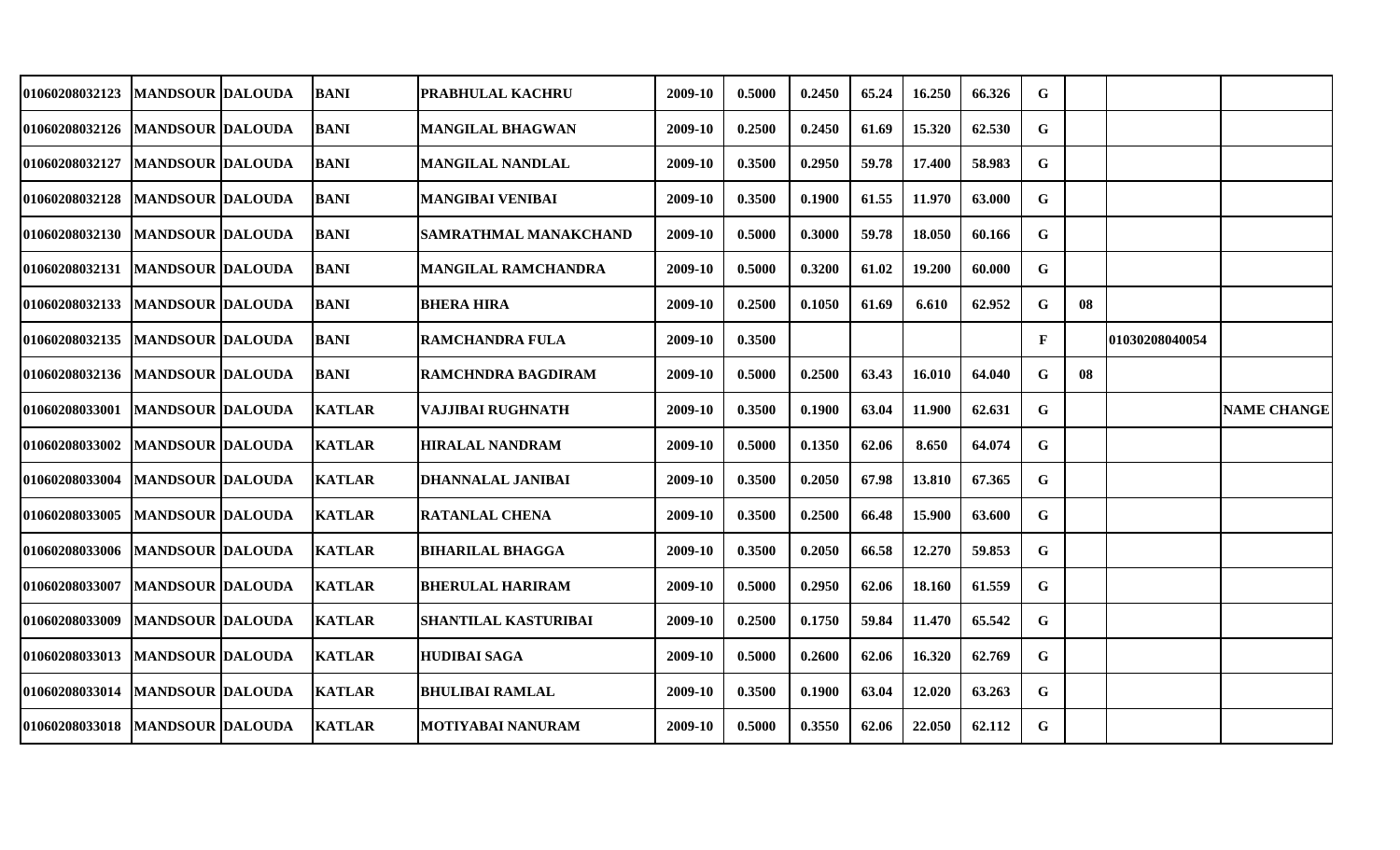| <b>01060208033019</b> | <b>MANDSOUR DALOUDA</b> | <b>KATLAR</b> | PREMA DOLATRAM                  | 2009-10 | 0.5000 | 0.2950 | 62.17 | 18.660 | 63.254 | G            |    |  |
|-----------------------|-------------------------|---------------|---------------------------------|---------|--------|--------|-------|--------|--------|--------------|----|--|
| 01060208033021        | <b>MANDSOUR DALOUDA</b> | <b>KATLAR</b> | <b>KACHRU SUKKHA</b>            | 2009-10 | 0.5000 | 0.2550 | 62.17 | 16.060 | 62.980 | G            |    |  |
|                       |                         |               |                                 |         |        |        |       |        |        |              |    |  |
| 01060208033022        | <b>MANDSOUR DALOUDA</b> | <b>KATLAR</b> | <b>SARDARSINGH SHIVSINGH</b>    | 2009-10 | 0.3500 | 0.2750 | 63.09 | 17.670 | 64.254 | G            |    |  |
| 01060208033023        | <b>MANDSOUR DALOUDA</b> | <b>KATLAR</b> | <b>DHULSINGH ISHWARSINGH</b>    | 2009-10 | 0.5000 | 0.1450 | 63.13 | 8.990  | 62.000 | G            |    |  |
| 01060208033025        | <b>MANDSOUR DALOUDA</b> | <b>KATLAR</b> | NANDRAM MANNALAL                | 2009-10 | 0.3500 | 0.2100 | 63.04 | 12.630 | 60.142 | G            |    |  |
| <b>01060208033027</b> | <b>MANDSOUR DALOUDA</b> | <b>KATLAR</b> | <b>BHURAKUNWAR BHANWARSINGH</b> | 2009-10 | 0.5000 | 0.0750 | 60.69 | 4.550  | 60.666 | G            |    |  |
| 01060208033028        | <b>MANDSOUR DALOUDA</b> | <b>KATLAR</b> | <b>KALUSINGH MANSINGH</b>       | 2009-10 | 0.3500 | 0.3150 | 57.07 | 18.160 | 57.650 | G            |    |  |
| 01060208033031        | <b>MANDSOUR DALOUDA</b> | <b>KATLAR</b> | CHAMPALAL DOLATRAM              | 2009-10 | 0.5000 | 0.3600 | 63.04 | 23.130 | 64.250 | G            |    |  |
| <b>01060208033032</b> | <b>MANDSOUR DALOUDA</b> | <b>KATLAR</b> | <b>BARDICHAND RATAN</b>         | 2009-10 | 0.5000 | 0.2100 | 63.09 | 13.280 | 63.238 | G            |    |  |
| 01060208033033        | <b>MANDSOUR DALOUDA</b> | <b>KATLAR</b> | <b>BAGDIBAI KASTURCHAND</b>     | 2009-10 | 0.5000 | 0.5050 | 60.33 | 29.270 | 57.960 | G            |    |  |
| <b>01060208033034</b> | <b>MANDSOUR DALOUDA</b> | <b>KATLAR</b> | <b>JUJHARSINGH AMARSINGH</b>    | 2009-10 | 0.5000 | 0.2900 | 60.46 | 18.140 | 62.551 | G            |    |  |
| <b>01060208033037</b> | <b>MANDSOUR DALOUDA</b> | <b>KATLAR</b> | <b>AMRATRAM RAGHUNATH</b>       | 2009-10 | 0.5000 | 0.1400 | 65.32 | 9.180  | 65.571 | G            |    |  |
| <b>01060208033038</b> | <b>MANDSOUR DALOUDA</b> | <b>KATLAR</b> | NATHULAL BAGDIRAM               | 2009-10 | 0.3500 | 0.2800 | 65.32 | 18.040 | 64.428 | G            |    |  |
| <b>01060208033040</b> | <b>MANDSOUR DALOUDA</b> | <b>KATLAR</b> | PRABHULAL BAGDIRAM              | 2009-10 | 0.3500 |        |       |        |        | $\mathbf{F}$ | 07 |  |
| 01060208033047        | <b>MANDSOUR DALOUDA</b> | <b>KATLAR</b> | RAMKANYABAI SHAMBHULAL          | 2009-10 | 0.3500 | 0.2350 | 63.09 | 14.670 | 62.425 | G            |    |  |
| 01060208033048        | <b>MANDSOUR DALOUDA</b> | <b>KATLAR</b> | <b>MANGILAL JAGANNATH</b>       | 2009-10 | 0.5000 | 0.3350 | 65.32 | 21.420 | 63.940 | G.           |    |  |
| 01060208033051        | <b>MANDSOUR DALOUDA</b> | <b>KATLAR</b> | <b>MADANSINGH BHERUSINGH</b>    | 2009-10 | 0.3500 | 0.3250 | 60.65 | 19.890 | 61.200 | G            |    |  |
| 01060208033053        | <b>MANDSOUR DALOUDA</b> | <b>KATLAR</b> | <b>MOHANLAL BHAGIRATH</b>       | 2009-10 | 0.2500 |        |       |        |        | $\mathbf{F}$ |    |  |
| <b>01060208033054</b> | <b>MANDSOUR DALOUDA</b> | <b>KATLAR</b> | <b>BHARATSINGH RUPSINGH</b>     | 2009-10 | 0.3500 | 0.1050 | 62.65 | 6.450  | 61.428 | G            |    |  |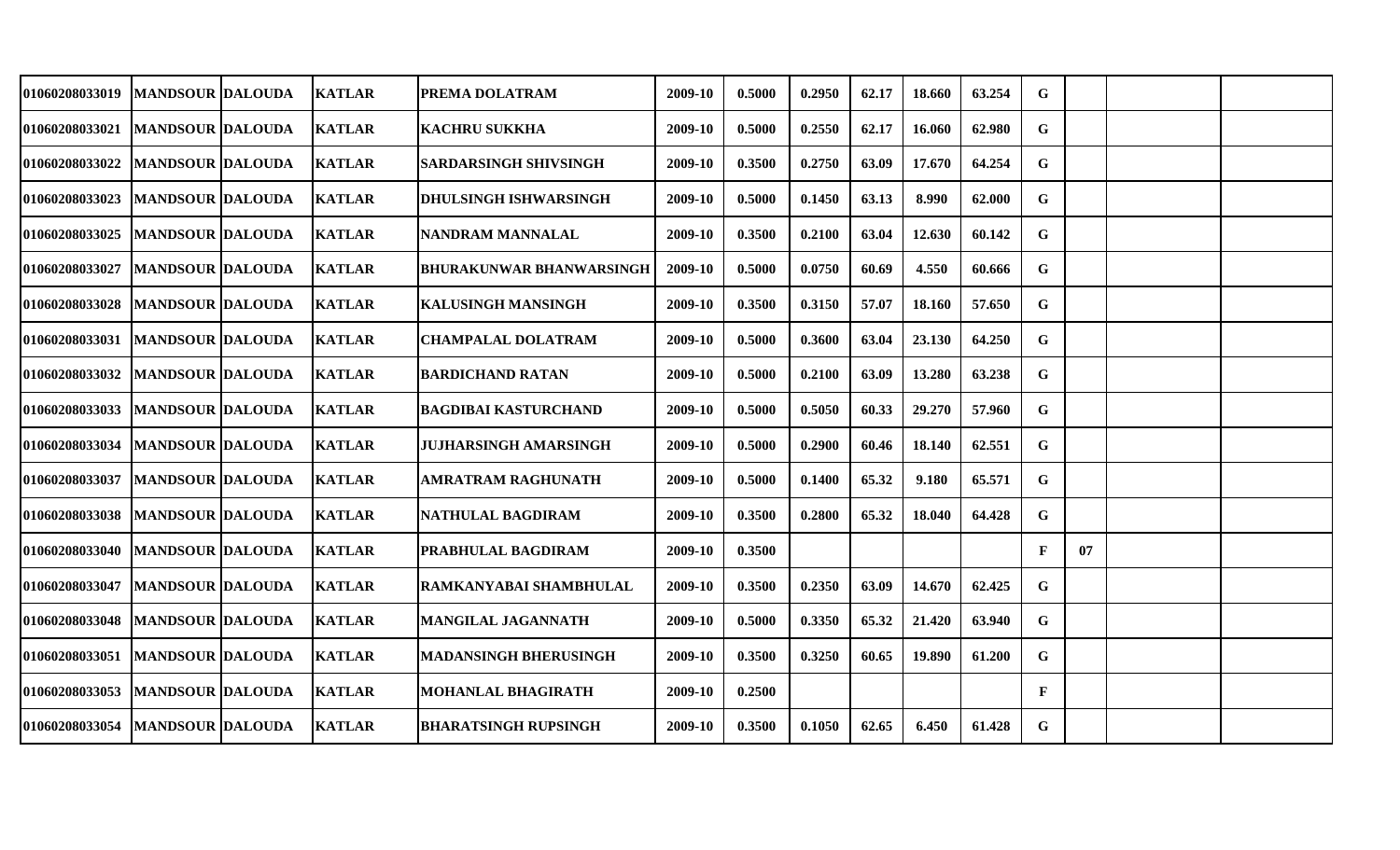| 01060208033055                      | <b>MANDSOUR IDALOUDA</b> | <b>KATLAR</b> | <b>RASALKUNWAR RAYSINGH</b>    | 2009-10 | 0.5000 | 0.4200 | 63.09 | 28.100 | 66.904 | G  |  | <b>NAME CHANGE</b> |
|-------------------------------------|--------------------------|---------------|--------------------------------|---------|--------|--------|-------|--------|--------|----|--|--------------------|
| 01060208033064                      | <b>MANDSOUR DALOUDA</b>  | <b>KATLAR</b> | <b>BHERU RUGGA</b>             | 2009-10 | 0.5000 | 0.2200 | 64.24 | 13.730 | 62.409 | G  |  |                    |
| 01060208033066                      | <b>MANDSOUR DALOUDA</b>  | <b>KATLAR</b> | <b>BALURAM BHERA</b>           | 2009-10 | 0.3500 | 0.2550 | 65.32 | 16.330 | 64.039 | G  |  |                    |
| 01060208033068                      | <b>MANDSOUR DALOUDA</b>  | <b>KATLAR</b> | <b>DUNGARSINGH DALPATSINGH</b> | 2009-10 | 0.5000 | 0.1550 | 64.77 | 9.570  | 61.741 | G  |  |                    |
| 01060208033070                      | <b>MANDSOUR DALOUDA</b>  | <b>KATLAR</b> | <b>HARIRAM CHAMPALAL</b>       | 2009-10 | 0.5000 | 0.1950 | 64.43 | 12.790 | 65.589 | G  |  |                    |
| 01060208033071                      | <b>MANDSOUR DALOUDA</b>  | <b>KATLAR</b> | <b>AMRATRAM BHERULAL</b>       | 2009-10 | 0.5000 | 0.2950 | 59.30 | 17.090 | 57.932 | G  |  |                    |
| 01060208033077                      | <b>MANDSOUR DALOUDA</b>  | <b>KATLAR</b> | <b>BHERULAL CHAGAN</b>         | 2009-10 | 0.3500 | 0.3500 | 61.81 | 21.770 | 62.200 | G  |  |                    |
| 01060208033081   MANDSOUR   DALOUDA |                          | <b>KATLAR</b> | <b>BHANWARLAL MOHANLAL</b>     | 2009-10 | 0.5000 |        |       |        |        | F  |  |                    |
| 01060208033082                      | <b>MANDSOUR DALOUDA</b>  | <b>KATLAR</b> | <b>RAMRATAN GANGARAM</b>       | 2009-10 | 0.5000 | 0.2100 | 61.18 | 13.050 | 62.142 | G. |  |                    |
| 01060208033083                      | <b>MANDSOUR DALOUDA</b>  | <b>KATLAR</b> | <b>KAMLASHANKAR BHERULAL</b>   | 2009-10 | 0.5000 | 0.4700 | 61.81 | 29.430 | 62.617 | G  |  |                    |
| 01060208033084                      | <b>MANDSOUR DALOUDA</b>  | <b>KATLAR</b> | SAHAYTAKUNWAR RAGHUVIRSINGH    | 2009-10 | 0.3500 | 0.2550 | 61.75 | 15.630 | 61.294 | G  |  | <b>NAME CHANGE</b> |
| 01060208033085                      | <b>MANDSOUR DALOUDA</b>  | <b>KATLAR</b> | <b>MOHANLAL NANURAM</b>        | 2009-10 | 0.5000 | 0.2350 | 62.67 | 14.810 | 63.021 | G  |  |                    |
| 01060208033086                      | <b>MANDSOUR DALOUDA</b>  | <b>KATLAR</b> | <b>BHANWARLAL CHENRAM</b>      | 2009-10 | 0.5000 | 0.4350 | 61.81 | 27.310 | 62.781 | G  |  |                    |
| 01060208033088                      | <b>MANDSOUR DALOUDA</b>  | <b>KATLAR</b> | <b>MANGILAL BHERULAL</b>       | 2009-10 | 0.5000 | 0.2000 | 62.65 | 12.660 | 63.300 | G  |  |                    |
| 01060208033089                      | <b>MANDSOUR DALOUDA</b>  | <b>KATLAR</b> | <b>SHAMBHULAL JAGANNATH</b>    | 2009-10 | 0.2500 | 0.2400 | 61.65 | 15.690 | 65.375 | G  |  |                    |
| 01060208033090                      | <b>MANDSOUR DALOUDA</b>  | <b>KATLAR</b> | <b>LACHIRAM MOTIJI</b>         | 2009-10 | 0.5000 | 0.2200 | 60.05 | 13.370 | 60.772 | G  |  |                    |
| 01060208033091                      | <b>MANDSOUR DALOUDA</b>  | <b>KATLAR</b> | <b>BHERULAL HIRALAL</b>        | 2009-10 | 0.3500 | 0.2150 | 62.65 | 13.340 | 62.046 | G  |  |                    |
| 01060208033092                      | <b>MANDSOUR DALOUDA</b>  | <b>KATLAR</b> | <b>RATANLAL NANDA</b>          | 2009-10 | 0.3500 | 0.3200 | 62.91 | 18.500 | 57.812 | G  |  |                    |
| 01060208033093                      | <b>MANDSOUR DALOUDA</b>  | <b>KATLAR</b> | <b>MOHANBAI KANIRAM</b>        | 2009-10 | 0.5000 | 0.2850 | 62.65 | 17.850 | 62.631 | G  |  | <b>NAME CHANGE</b> |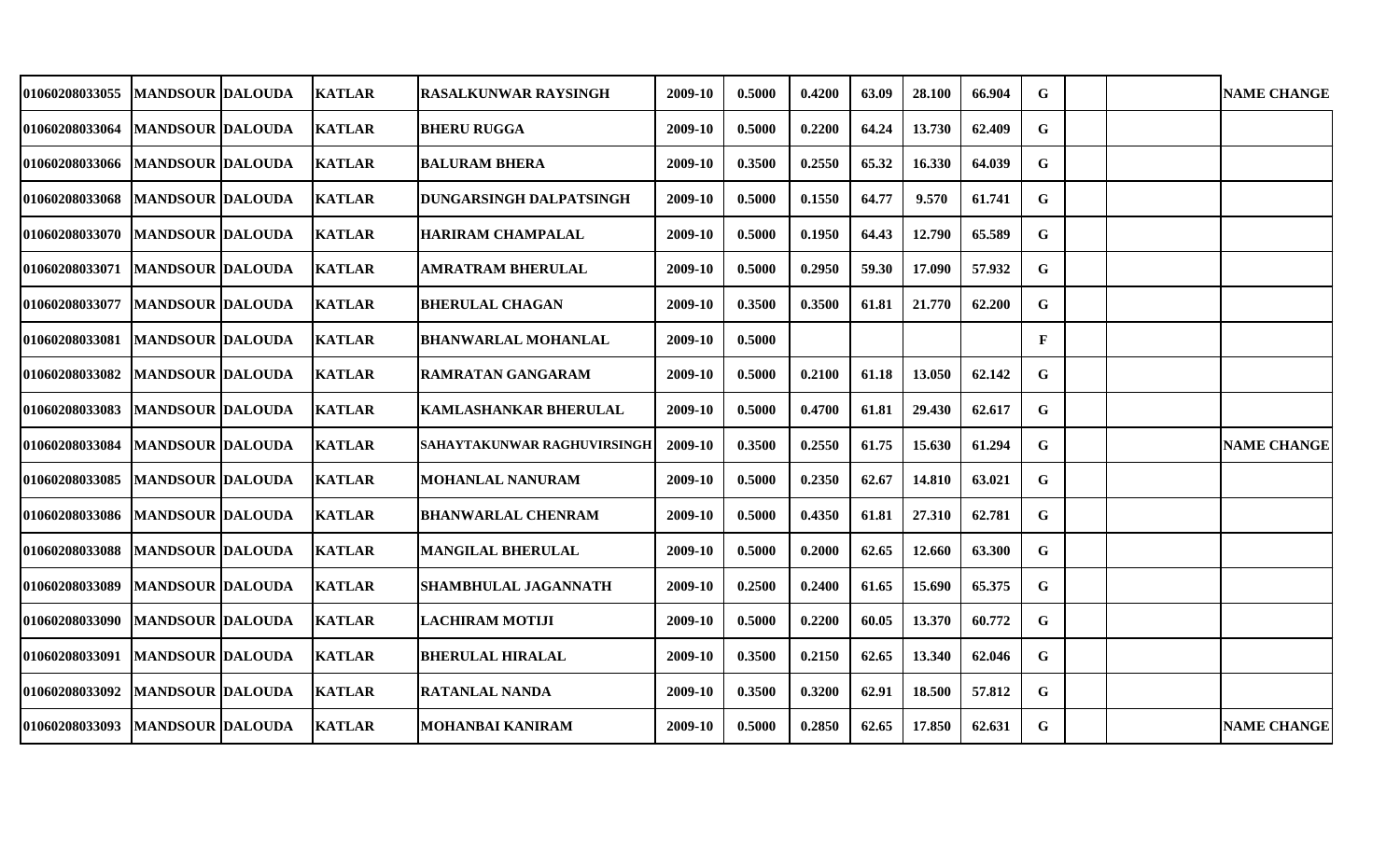| <b>01060208033094</b>               | MANDSOUR  DALOUDA       | <b>KATLAR</b> | RAMESHWAR MULCHAND             | 2009-10 | 0.5000 | 0.2100 | 64.43 | 13.610 | 64.809 | G            |    |  |
|-------------------------------------|-------------------------|---------------|--------------------------------|---------|--------|--------|-------|--------|--------|--------------|----|--|
| 01060208033095                      | <b>MANDSOUR DALOUDA</b> | <b>KATLAR</b> | <b>MOHANSINGH RAMSINGH</b>     | 2009-10 | 0.3500 | 0.1600 | 64.43 | 10.150 | 63.437 | G            |    |  |
| 01060208033096   MANDSOUR DALOUDA   |                         | <b>KATLAR</b> | <b>BALARAM KHEEMALAL</b>       | 2009-10 | 0.5000 | 0.1000 | 65.11 | 6.240  | 62.400 | G            |    |  |
| 01060208033097                      | <b>MANDSOUR DALOUDA</b> | <b>KATLAR</b> | PRABHULAL KHIMA                | 2009-10 | 0.2500 | 0.2450 | 57.45 | 6.220  | 25.387 | $\bf{I}$     | 02 |  |
| 01060208033098   MANDSOUR DALOUDA   |                         | <b>KATLAR</b> | <b>RAMESHKUNWAR MANSINGH</b>   | 2009-10 | 0.5000 | 0.1000 | 64.43 | 6.460  | 64.600 | G            |    |  |
| <b>01060208033102</b>               | <b>MANDSOUR DALOUDA</b> | <b>KATLAR</b> | <b>SITARAM RAGHUNATH</b>       | 2009-10 | 0.5000 | 0.2700 | 66.60 | 20.900 | 77.407 | G            |    |  |
| 01060208033104                      | <b>MANDSOUR DALOUDA</b> | <b>KATLAR</b> | SHRIKRISHANA KASTURCHAND       | 2009-10 | 0.5000 | 0.4650 | 64.29 | 29.000 | 62.365 | G            |    |  |
| 01060208033105                      | <b>MANDSOUR DALOUDA</b> | <b>KATLAR</b> | <b>KISHORSINGH HKKESINGH</b>   | 2009-10 | 0.3500 |        |       |        |        | $\mathbf{F}$ | 07 |  |
| 01060208033106   MANDSOUR DALOUDA   |                         | <b>KATLAR</b> | <b>BALWANTSINGH HAKKESINGH</b> | 2009-10 | 0.3500 | 0.2150 | 62.51 | 13.260 | 61.674 | G            |    |  |
| <b>01060208033107</b>               | <b>MANDSOUR DALOUDA</b> | <b>KATLAR</b> | <b>ISHWARSINGH HAMERSINGH</b>  | 2009-10 | 0.3500 | 0.0600 | 65.70 | 4.060  | 67.666 | G            |    |  |
| <b>01060208033108</b>               | <b>MANDSOUR DALOUDA</b> | <b>KATLAR</b> | <b>GOVINDSINGH HAKKESINGH</b>  | 2009-10 | 0.2500 |        |       |        |        | $\mathbf{F}$ |    |  |
| 01060208033111   MANDSOUR DALOUDA   |                         | <b>KATLAR</b> | <b>DULICHAND NANURAM</b>       | 2009-10 | 0.5000 | 0.1500 | 64.63 | 9.390  | 62.600 | G            |    |  |
| 01060208033112                      | <b>MANDSOUR DALOUDA</b> | <b>KATLAR</b> | <b>BHANWARBAI DEUBAI</b>       | 2009-10 | 0.3500 | 0.3350 | 62.51 | 20.320 | 60.656 | G            |    |  |
| <b>01060208033113</b>               | <b>MANDSOUR DALOUDA</b> | <b>KATLAR</b> | <b>BHANWARLAL PREMCHAND</b>    | 2009-10 | 0.5000 | 0.3050 | 62.38 | 19.020 | 62.360 | G            |    |  |
| 01060208033114                      | <b>MANDSOUR DALOUDA</b> | <b>KATLAR</b> | <b>RAMRATAN SALAGRAM</b>       | 2009-10 | 0.5000 | 0.4150 | 64.63 | 26.330 | 63.445 | G            |    |  |
| 01060208033115  MANDSOUR  DALOUDA   |                         | <b>KATLAR</b> | <b>RAMRATAN HARIRAM</b>        | 2009-10 | 0.5000 | 0.1950 | 62.51 | 12.170 | 62.410 | G            |    |  |
| 01060208033116   MANDSOUR   DALOUDA |                         | <b>KATLAR</b> | <b>KALUSINGH MADANSINGH</b>    | 2009-10 | 0.3500 | 0.1850 | 64.63 | 11.550 | 62.432 | G            |    |  |
| 01060208033117   MANDSOUR DALOUDA   |                         | <b>KATLAR</b> | <b>PAPPULAL CHENRAM</b>        | 2009-10 | 0.5000 | 0.2000 | 62.38 | 12.500 | 62.500 | G            |    |  |
| 01060208033118   MANDSOUR DALOUDA   |                         | <b>KATLAR</b> | <b>RAMESHWAR CHENRAM</b>       | 2009-10 | 0.3500 | 0.2000 | 62.51 | 12.840 | 64.200 | G            |    |  |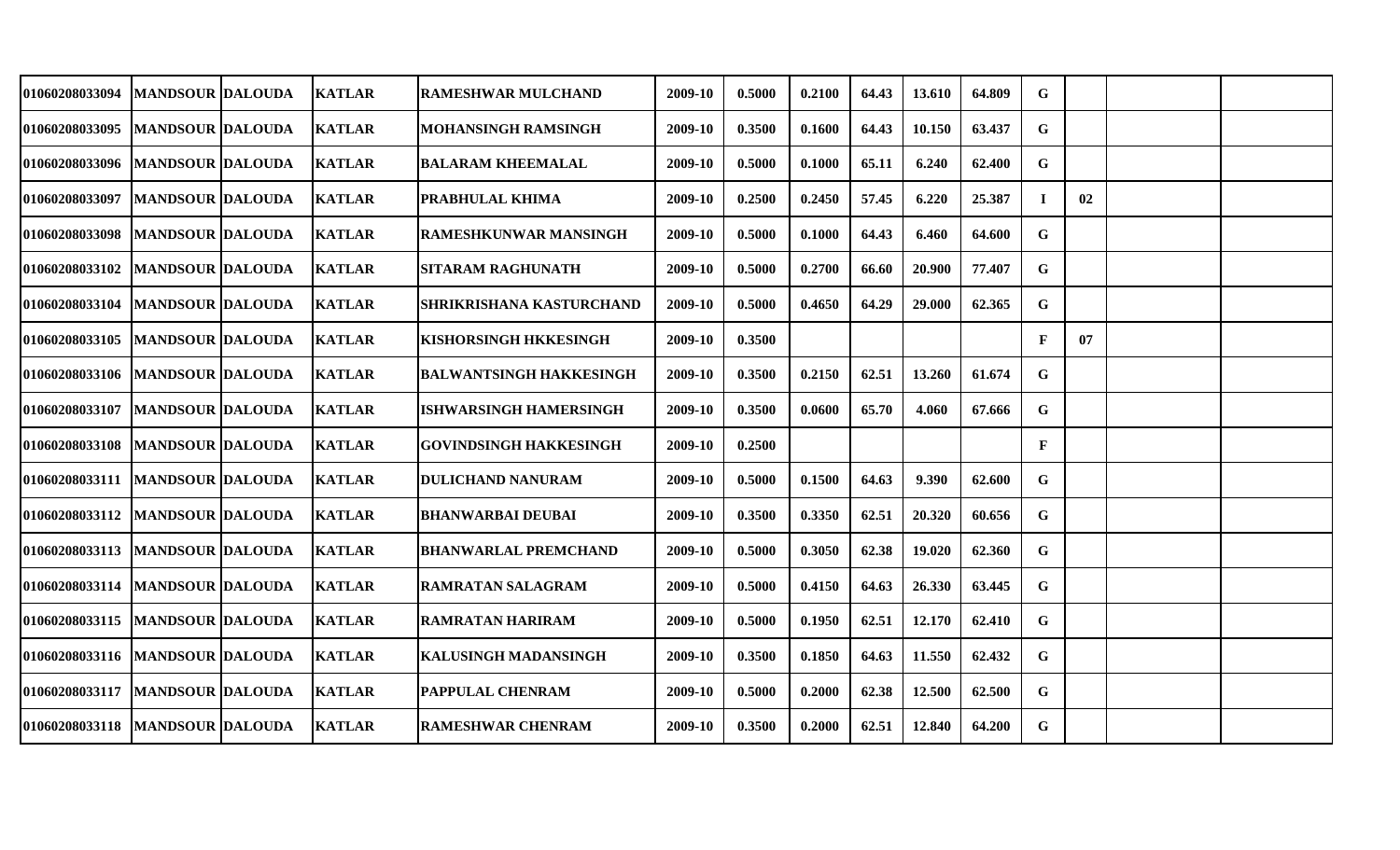| <b>01060208033119</b> | <b>MANDSOUR DALOUDA</b>             | <b>KATLAR</b>     | BAGDIRAM RATANLAL                | 2009-10 | 0.3500 | 0.2500 | 62.38 | 14.940 | 59.760 | G            |  | <b>TRANSFER/PIP</b><br><b>ALKHEDI</b> |
|-----------------------|-------------------------------------|-------------------|----------------------------------|---------|--------|--------|-------|--------|--------|--------------|--|---------------------------------------|
|                       | 01060208033120   MANDSOUR DALOUDA   | <b>KATLAR</b>     | <b>BHAGATRAM GANGARAM</b>        | 2009-10 | 0.2500 | 0.1850 | 67.95 | 11.400 | 61.621 | G            |  |                                       |
| <b>01060208033123</b> | <b>MANDSOUR DALOUDA</b>             | <b>KATLAR</b>     | <b>MANOHARSINGH DALPATSINGH</b>  | 2009-10 | 0.5000 |        |       |        |        | $\mathbf{F}$ |  |                                       |
| <b>01060208033124</b> | <b>MANDSOUR DALOUDA</b>             | <b>KATLAR</b>     | <b>DHIRAJSINGH DHULSINGH</b>     | 2009-10 | 0.5000 | 0.1000 | 64.94 | 6.450  | 64.500 | G            |  |                                       |
| 01060208033125        | <b>MANDSOUR DALOUDA</b>             | <b>KATLAR</b>     | NARENDRASINGH LAXMANSINGH        | 2009-10 | 0.5000 | 0.1250 | 63.29 | 8.470  | 67.760 | G            |  |                                       |
|                       | 01060208033126   MANDSOUR DALOUDA   | <b>KATLAR</b>     | <b>SHETANSINGH SHARDULSINGH</b>  | 2009-10 | 0.5000 | 0.3550 | 64.14 | 21.730 | 61.211 | G            |  |                                       |
| <b>01060208033128</b> | <b>MANDSOUR DALOUDA</b>             | <b>KATLAR</b>     | <b>NAGULAL KHEEMA</b>            | 2009-10 | 0.3500 | 0.3000 | 64.63 | 17.390 | 57.966 | G            |  |                                       |
| <b>01060208033129</b> | <b>MANDSOUR DALOUDA</b>             | <b>KATLAR</b>     | <b>GORDHANSINGH SHARDULSINGH</b> | 2009-10 | 0.2500 | 0.2550 | 64.14 | 15.040 | 58.980 | G            |  |                                       |
|                       | 01060208033131   IMANDSOUR IDALOUDA | <b>KATLAR</b>     | NATHULAL GANGARAM                | 2009-10 | 0.2500 | 0.2150 | 65.70 | 14.160 | 65.860 | G            |  |                                       |
|                       | 01060208033132   MANDSOUR DALOUDA   | <b>KATLAR</b>     | <b>PARMANAND GANGARAM</b>        | 2009-10 | 0.5000 | 0.2650 | 64.63 | 15.840 | 59.773 | G            |  |                                       |
|                       | 01060208033134   MANDSOUR DALOUDA   | <b>KATLAR</b>     | <b>KUSHALSINGH GOPALSINGH</b>    | 2009-10 | 0.2500 | 0.2500 | 63.13 | 16.100 | 64.400 | G            |  |                                       |
| 01060208033137        | <b>MANDSOUR DALOUDA</b>             | <b>KATLAR</b>     | <b>HIRA HARDEVDAS</b>            | 2009-10 | 0.3500 | 0.3050 | 61.65 | 19.070 | 62.524 | G            |  |                                       |
| 01060208033139        | <b>MANDSOUR DALOUDA</b>             | <b>KATLAR</b>     | NANDIBAI PUNAMCHAND              | 2009-10 | 0.3500 | 0.0400 | 65.54 | 2.510  | 62.750 | G            |  |                                       |
| 01060208034002        | <b>MANDSOUR DALOUDA</b>             | <b>PIPALKHEDI</b> | <b>PARVATIBAI KACHRU</b>         | 2009-10 | 0.5000 | 0.1000 | 65.76 | 6.340  | 63.400 | G            |  |                                       |
| 01060208034004        | <b>MANDSOUR DALOUDA</b>             | <b>PIPALKHEDI</b> | <b>HARESINGH GOPALSINGH</b>      | 2009-10 | 0.3500 | 0.2800 | 59.61 | 16.630 | 59.392 | G            |  |                                       |
|                       | 01060208034006   MANDSOUR DALOUDA   | <b>PIPALKHEDI</b> | <b>RADHABAI CHENRAM</b>          | 2009-10 | 0.3500 | 0.2300 | 63.27 | 14.810 | 64.391 | G.           |  |                                       |
| 01060208034009        | <b>MANDSOUR DALOUDA</b>             | <b>PIPALKHEDI</b> | <b>MOTILAL PRATHVIRAJ</b>        | 2009-10 | 0.2500 | 0.2350 | 60.93 | 15.040 | 64.000 | G            |  |                                       |
|                       | 01060208034010   MANDSOUR DALOUDA   | <b>PIPALKHEDI</b> | <b>PARVATIBAI BHERULAL</b>       | 2009-10 | 0.3500 | 0.2550 | 59.37 | 15.550 | 60.980 | G            |  |                                       |
|                       | 01060208034016   MANDSOUR DALOUDA   | <b>PIPALKHEDI</b> | <b>HIRALAL KISHAN</b>            | 2009-10 | 0.3500 | 0.2400 | 63.27 | 15.470 | 64.458 | G            |  |                                       |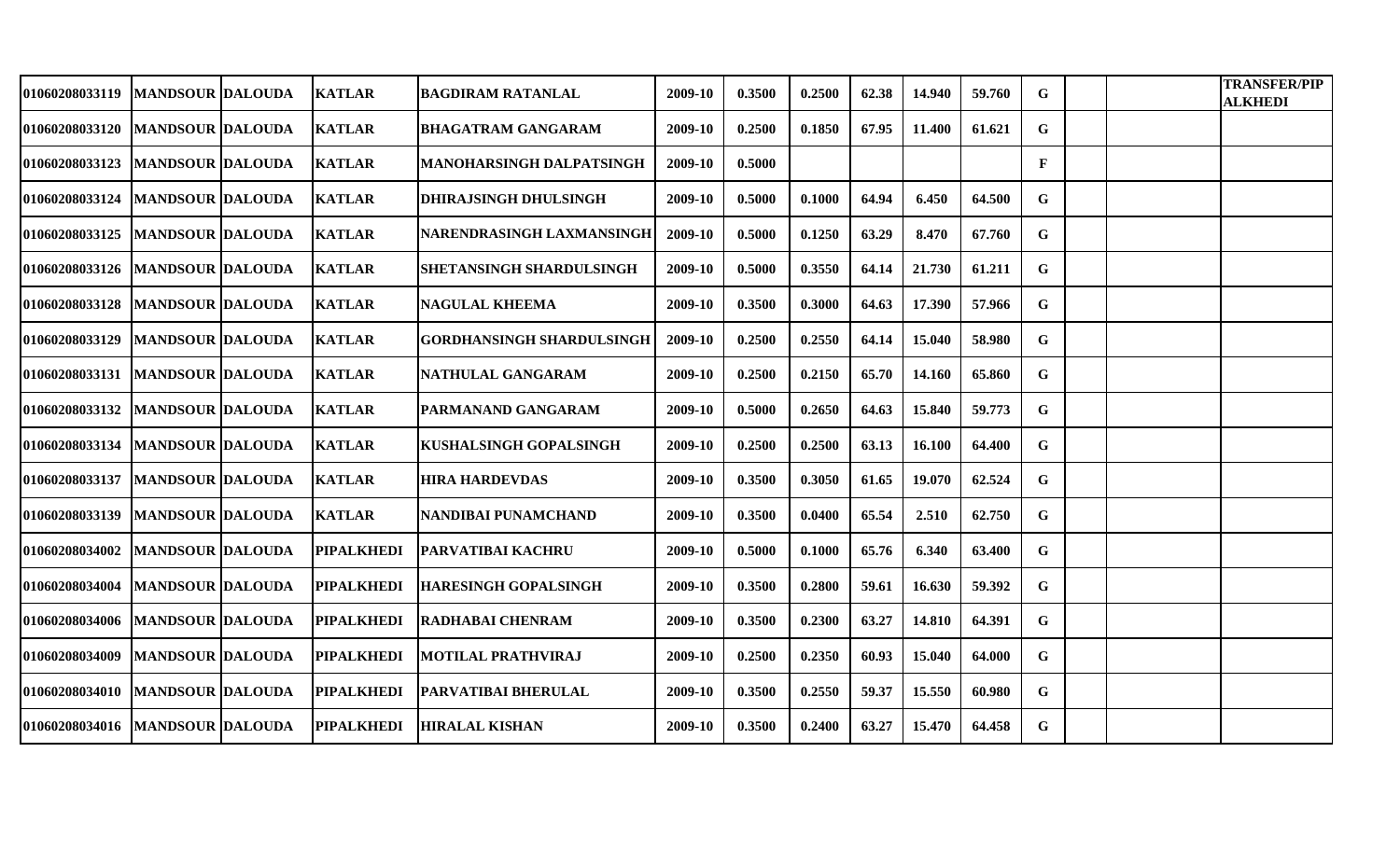| 01060208034017        | <b>MANDSOUR DALOUDA</b> | <b>PIPALKHEDI</b> | LAXMINARAYAN LALA             | 2009-10 | 0.5000 | 0.2250 | 62.83 | 14.460 | 64.266 | G           |    |                |                    |
|-----------------------|-------------------------|-------------------|-------------------------------|---------|--------|--------|-------|--------|--------|-------------|----|----------------|--------------------|
| <b>01060208034020</b> | <b>MANDSOUR DALOUDA</b> | <b>PIPALKHEDI</b> | <b>SALAGRAM SHRIRAM</b>       | 2009-10 | 0.5000 | 0.3500 | 59.81 | 19.880 | 56.800 | G           |    |                |                    |
| <b>01060208034021</b> | <b>MANDSOUR DALOUDA</b> | <b>PIPALKHEDI</b> | <b>ISHWARSINGH UDEYSINGH</b>  | 2009-10 | 0.3500 | 0.1350 | 59.81 | 8.400  | 62.222 | G           |    |                |                    |
| <b>01060208034022</b> | <b>MANDSOUR DALOUDA</b> | <b>PIPALKHEDI</b> | <b>BHERULAL RAMLAL</b>        | 2009-10 | 0.2500 | 0.2450 | 62.83 | 15.510 | 63.306 | G           |    |                |                    |
| 01060208034023        | <b>MANDSOUR DALOUDA</b> | <b>PIPALKHEDI</b> | <b>ANANDKUWAR AMARSINGH</b>   | 2009-10 | 0.5000 | 0.4300 | 59.90 | 11.880 | 27.627 | G           | 04 |                |                    |
| <b>01060208034025</b> | <b>MANDSOUR DALOUDA</b> | <b>PIPALKHEDI</b> | <b>MOHAN KISHAN</b>           | 2009-10 | 0.2500 |        |       |        |        | $\mathbf F$ |    |                |                    |
| <b>01060208034029</b> | <b>MANDSOUR DALOUDA</b> | <b>PIPALKHEDI</b> | MEHTABSINGH NAWALSINGH        | 2009-10 | 0.3500 | 0.2400 | 59.81 | 14.460 | 60.250 | G           |    |                |                    |
| <b>01060208034030</b> | MANDSOUR  DALOUDA       | <b>PIPALKHEDI</b> | <b>SHIVSINGH GOPALSINGH</b>   | 2009-10 | 0.5000 | 0.3850 | 62.83 | 25.080 | 65.142 | G           |    |                |                    |
| <b>01060208034031</b> | <b>MANDSOUR DALOUDA</b> | <b>PIPALKHEDI</b> | <b>KISHORSINGH RANSINGH</b>   | 2009-10 | 0.5000 | 0.3900 | 59.81 | 23.430 | 60.076 | G           |    |                |                    |
| <b>01060208034034</b> | <b>MANDSOUR DALOUDA</b> | <b>PIPALKHEDI</b> | BISHANSINGH MADANSINGH        | 2009-10 | 0.2500 | 0.2450 | 62.83 | 16.380 | 66.857 | G           |    |                |                    |
| <b>01060208034041</b> | <b>MANDSOUR DALOUDA</b> | <b>PIPALKHEDI</b> | <b>PARTHESINGH BHERUSINGH</b> | 2009-10 | 0.3500 | 0.2150 | 65.76 | 13.850 | 64.418 | G           |    | 01060208033052 |                    |
| 01060208035001        | <b>MANDSOUR DALOUDA</b> | <b>GARODA</b>     | <b>GANGABAI GANESHRAM</b>     | 2009-10 | 0.5000 | 0.1100 | 67.04 | 7.880  | 71.636 | G           |    |                | <b>NAME CHANGE</b> |
| <b>01060208035005</b> | <b>MANDSOUR DALOUDA</b> | <b>GARODA</b>     | <b>LAXMINARAYAN BAGDIRAM</b>  | 2009-10 | 0.5000 | 0.4950 | 63.78 | 30.270 | 61.151 | $\mathbf G$ |    |                | <b>NAME CHANGE</b> |
| 01060208035007        | <b>MANDSOUR DALOUDA</b> | <b>GARODA</b>     | <b>KARULAL DHURA</b>          | 2009-10 | 0.5000 | 0.4050 | 67.04 | 27.740 | 68.493 | G           |    |                |                    |
| <b>01060208035016</b> | <b>MANDSOUR DALOUDA</b> | <b>GARODA</b>     | <b>KASHIRAM OMKAR BALAI</b>   | 2009-10 | 0.5000 |        |       |        |        | F           |    |                |                    |
| 01060208035018        | <b>MANDSOUR DALOUDA</b> | <b>GARODA</b>     | <b>RAMPRASAD BAGDIRAM</b>     | 2009-10 | 0.5000 | 0.4950 | 62.39 | 31.640 | 63.919 | G           |    |                |                    |
| 01060208035021        | <b>MANDSOUR DALOUDA</b> | <b>GARODA</b>     | <b>MANOHARLAL UDAIRAM</b>     | 2009-10 | 0.5000 | 0.3150 | 62.39 | 20.290 | 64.412 | G           |    |                |                    |
| 01060208035024        | <b>MANDSOUR DALOUDA</b> | <b>GARODA</b>     | <b>DEVBAI HARIRAM</b>         | 2009-10 | 0.2500 |        |       |        |        | F           |    |                | <b>NAME CHANGE</b> |
| 01060208035025        | <b>MANDSOUR DALOUDA</b> | <b>GARODA</b>     | <b>KANWARLAL NANURAM</b>      | 2009-10 | 0.5000 | 0.4850 | 63.78 | 31.380 | 64.701 | G           |    |                |                    |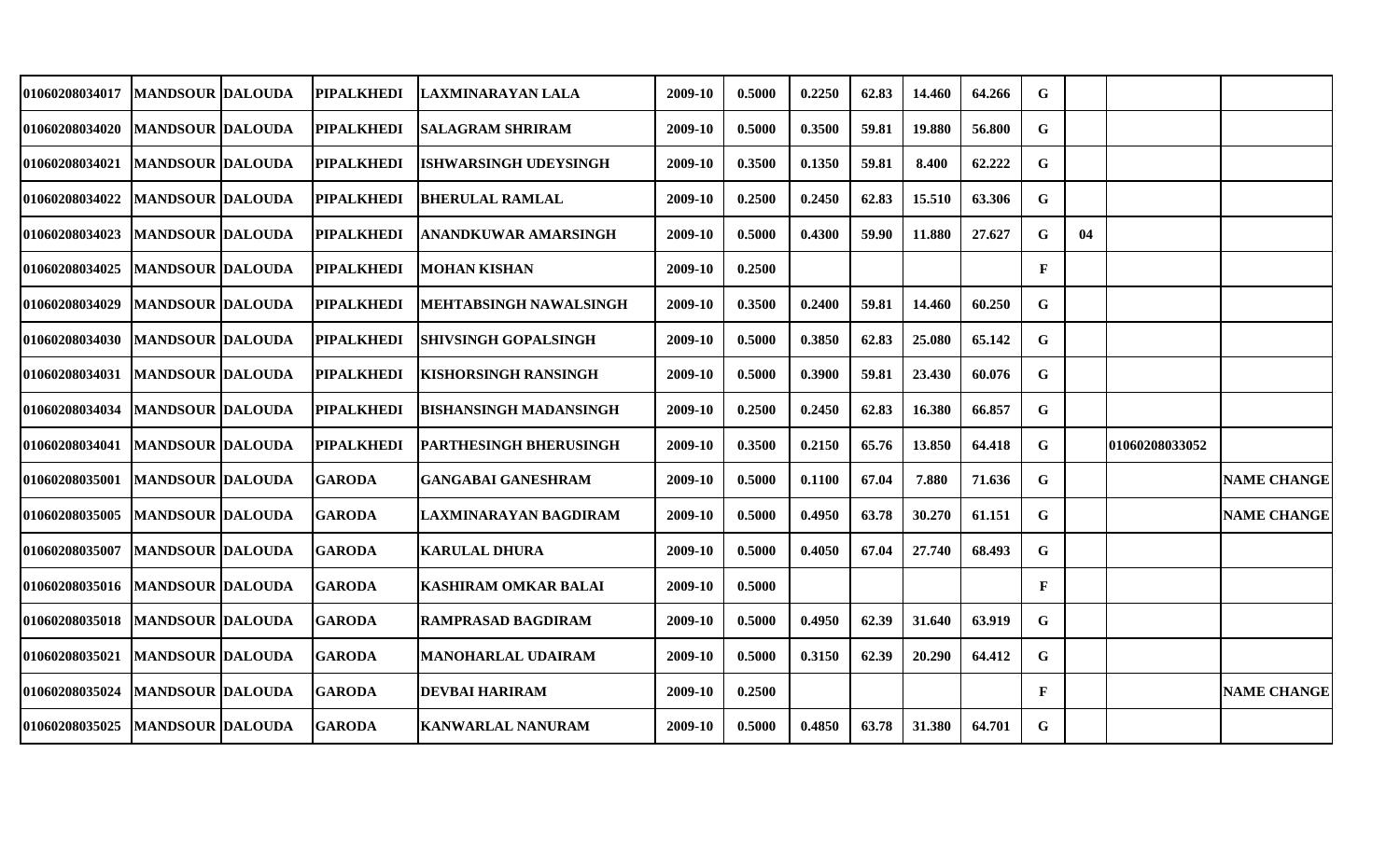| <b>01060208035026</b>             | <b>MANDSOUR DALOUDA</b>   | <b>GARODA</b> | <b>HEMRAJ DHULA</b>             | 2009-10 | 0.5000 | 0.1000 | 67.04 | 7.300  | 73.000 | G           |  |                    |
|-----------------------------------|---------------------------|---------------|---------------------------------|---------|--------|--------|-------|--------|--------|-------------|--|--------------------|
| <b>01060208035031</b>             | <b>MANDSOUR DALOUDA</b>   | <b>GARODA</b> | <b>KANWARLAL MADHAV</b>         | 2009-10 | 0.5000 | 0.4000 | 67.64 | 27.730 | 69.325 | G           |  |                    |
| 01060208035035                    | <b>MANDSOUR DALOUDA</b>   | <b>GARODA</b> | <b>KAMLABAI GENDADAS</b>        | 2009-10 | 0.5000 | 0.5000 | 62.05 | 31.440 | 62.880 | G           |  | <b>NAME CHANGE</b> |
| 01060208035036   MANDSOUR DALOUDA |                           | <b>GARODA</b> | BHANWARLAL BHERULAL             | 2009-10 | 0.5000 | 0.4250 | 62.05 | 25.690 | 60.447 | G           |  |                    |
| 01060208035037                    | <b>MANDSOUR DALOUDA</b>   | <b>GARODA</b> | <b>BHANWARLAL DHURILAL</b>      | 2009-10 | 0.5000 | 0.4050 | 67.04 | 28.420 | 70.172 | $\mathbf G$ |  |                    |
| <b>01060208035040</b>             | <b>MANDSOUR DALOUDA</b>   | <b>GARODA</b> | <b>KANKUBAI MANGILAL</b>        | 2009-10 | 0.5000 | 0.2050 | 62.39 | 12.850 | 62.682 | $\mathbf G$ |  |                    |
| <b>01060208035041</b>             | <b>MANDSOUR DALOUDA</b>   | <b>GARODA</b> | <b>SHANKERLAL BHANWARLAL</b>    | 2009-10 | 0.5000 | 0.3950 | 64.38 | 26.220 | 66.379 | G           |  |                    |
| <b>01060208035055</b>             | <b>MANDSOUR DALOUDA</b>   | <b>GARODA</b> | <b>RATANLAL KHEMA</b>           | 2009-10 | 0.5000 | 0.2900 | 62.39 | 18.280 | 63.034 | G           |  |                    |
| 01060208035059                    | <b>IMANDSOUR IDALOUDA</b> | <b>GARODA</b> | <b>MANGUBAI RATANLAL</b>        | 2009-10 | 0.5000 | 0.4450 | 67.04 | 29.560 | 66.426 | G           |  | <b>NAME CHANGE</b> |
| 01060208035060   MANDSOUR DALOUDA |                           | <b>GARODA</b> | DASHRATHLAL MANAKLAL            | 2009-10 | 0.5000 | 0.4650 | 63.61 | 29.130 | 62.645 | G           |  |                    |
| <b>01060208035065</b>             | <b>MANDSOUR DALOUDA</b>   | <b>GARODA</b> | AMBARAM RAMCHANDRA              | 2009-10 | 0.5000 | 0.4750 | 62.05 | 30.930 | 65.115 | G           |  |                    |
| 01060208035067                    | <b>MANDSOUR DALOUDA</b>   | <b>GARODA</b> | <b>PRATAPSINGH PRATAPKUNWAR</b> | 2009-10 | 0.5000 | 0.2050 | 62.39 | 13.010 | 63.463 | G           |  |                    |
| 01060208035068                    | <b>MANDSOUR DALOUDA</b>   | <b>GARODA</b> | <b>BASANTILAL SALAGRAM</b>      | 2009-10 | 0.5000 | 0.3000 | 63.78 | 19.220 | 64.066 | G           |  |                    |
| 01060208035075                    | <b>MANDSOUR DALOUDA</b>   | <b>GARODA</b> | <b>BHURIBAI MOTILAL</b>         | 2009-10 | 0.5000 | 0.4450 | 59.98 | 25.590 | 57.505 | G           |  |                    |
| 01060208035081                    | <b>MANDSOUR DALOUDA</b>   | <b>GARODA</b> | <b>BHANWARLAL RAMLAL</b>        | 2009-10 | 0.5000 | 0.3100 | 67.04 | 21.500 | 69.354 | G           |  |                    |
| 01060208035090                    | <b>MANDSOUR DALOUDA</b>   | <b>GARODA</b> | <b>BASANTILAL GANGARAM</b>      | 2009-10 | 0.2500 | 0.2500 | 59.74 | 15.040 | 60.160 | G           |  |                    |
| 01060208035091                    | <b>MANDSOUR DALOUDA</b>   | <b>GARODA</b> | <b>ASHARAM CHAMPABAI</b>        | 2009-10 | 0.5000 | 0.4950 | 63.78 | 31.880 | 64.404 | G           |  |                    |
| 01060208035093                    | <b>MANDSOUR DALOUDA</b>   | <b>GARODA</b> | <b>GANESHRAM RUPA</b>           | 2009-10 | 0.5000 | 0.3250 | 67.04 | 22.100 | 68.000 | G           |  | <b>NAME CHANGE</b> |
| 01060208035098                    | <b>MANDSOUR DALOUDA</b>   | <b>GARODA</b> | SHIVABAI RAMNARAYAN             | 2009-10 | 0.5000 | 0.3100 | 64.38 | 20.620 | 66.516 | G           |  |                    |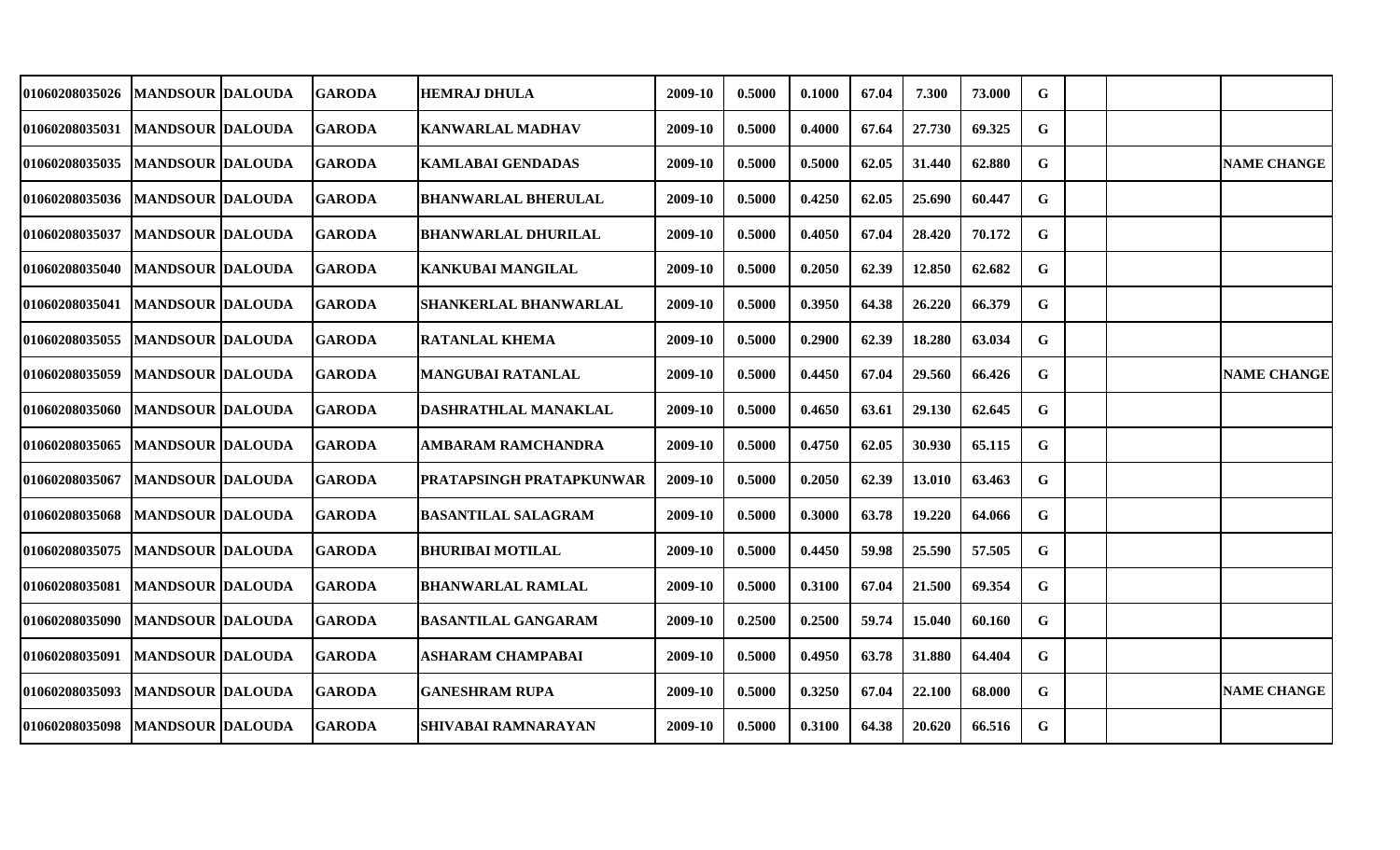| 01060208035104                    | <b>MANDSOUR DALOUDA</b>  | <b>GARODA</b> | <b>GOPAL BHERULAL D.P KANJI</b> | 2009-10 | 0.5000 | 0.2600 | 62.05 | 16.450 | 63.269 | G           |    | <b>NAME CHANGE</b> |
|-----------------------------------|--------------------------|---------------|---------------------------------|---------|--------|--------|-------|--------|--------|-------------|----|--------------------|
| <b>01060208035105</b>             | <b>MANDSOUR DALOUDA</b>  | <b>GARODA</b> | <b>LILABAI RAMCHANDRA</b>       | 2009-10 | 0.5000 | 0.2050 | 64.38 | 13.430 | 65.512 | G.          |    |                    |
| <b>01060208035107</b>             | <b>MANDSOUR DALOUDA</b>  | <b>GARODA</b> | <b>BHERULAL NAGULAL</b>         | 2009-10 | 0.5000 | 0.2350 | 67.04 | 16.300 | 69.361 | G           |    |                    |
| <b>01060208035109</b>             | <b>MANDSOUR DALOUDA</b>  | <b>GARODA</b> | <b>RAMLAL VAJERAM</b>           | 2009-10 | 0.5000 | 0.2300 | 64.38 | 15.520 | 67.478 | G           |    |                    |
| 01060208035111   MANDSOUR DALOUDA |                          | <b>GARODA</b> | <b>JAGDISH BHERULAL</b>         | 2009-10 | 0.5000 | 0.3500 | 64.38 | 23.180 | 66.228 | $\mathbf G$ |    |                    |
| <b>01060208038002</b>             | <b>MANDSOUR DALOUDA</b>  | <b>NIMBOD</b> | <b>SHANKARLAL KASHIRAM</b>      | 2009-10 | 0.5000 | 0.1350 | 68.16 | 9.320  | 69.037 | G           |    |                    |
| <b>01060208038005</b>             | <b>MANDSOUR DALOUDA</b>  | <b>NIMBOD</b> | <b>ONKARLAL RAMLAL</b>          | 2009-10 | 0.5000 | 0.2750 | 65.36 | 18.840 | 68.509 | G           |    |                    |
| 01060208038007                    | <b>MANDSOUR  DALOUDA</b> | <b>NIMBOD</b> | <b>KESHURAM BAGDIRAM</b>        | 2009-10 | 0.5000 | 0.3000 | 63.71 | 18.730 | 62.433 | G           |    |                    |
| 01060208038016   MANDSOUR DALOUDA |                          | <b>NIMBOD</b> | <b>VENIRAM RATANLAL</b>         | 2009-10 | 0.5000 | 0.2050 | 61.65 | 12.840 | 62.634 | G           |    |                    |
| 01060208038019                    | <b>MANDSOUR DALOUDA</b>  | <b>NIMBOD</b> | <b>GHANSHYAM RAMGOPAL</b>       | 2009-10 | 0.5000 | 0.3450 | 63.13 | 21.050 | 61.014 | G           |    |                    |
| 01060208038020                    | <b>MANDSOUR DALOUDA</b>  | <b>NIMBOD</b> | VISHNUPRASAD PYARIBAI           | 2009-10 | 0.3500 | 0.2400 | 63.13 | 15.960 | 66.500 | G           |    |                    |
| 01060208038021                    | <b>MANDSOUR DALOUDA</b>  | <b>NIMBOD</b> | <b>KANHAIYALAL SHIVRAM</b>      | 2009-10 | 0.5000 | 0.2250 | 64.78 | 14.330 | 63.688 | G           |    |                    |
| 01060208038022                    | <b>MANDSOUR DALOUDA</b>  | <b>NIMBOD</b> | <b>GANGARAM VENIRAM</b>         | 2009-10 | 0.5000 | 0.1950 | 67.26 | 13.050 | 66.923 | G           |    |                    |
| 01060208038025                    | <b>MANDSOUR DALOUDA</b>  | <b>NIMBOD</b> | <b>MANGIBAI JITMAL</b>          | 2009-10 | 0.5000 | 0.1500 | 62.14 | 9.810  | 65.400 | G           |    |                    |
| <b>01060208038026</b>             | <b>MANDSOUR DALOUDA</b>  | <b>NIMBOD</b> | <b>IBRAHIM SHUBHANKHAN</b>      | 2009-10 | 0.5000 | 0.1500 | 65.54 | 10.410 | 69.400 | G           |    |                    |
| 01060208038027                    | <b>MANDSOUR DALOUDA</b>  | <b>NIMBOD</b> | <b>VARDICHAND BHAGWAN</b>       | 2009-10 | 0.5000 | 0.1500 | 61.65 | 9.270  | 61.800 | G           |    |                    |
| 01060208038035                    | <b>MANDSOUR DALOUDA</b>  | <b>NIMBOD</b> | <b>NANURAM RUPA</b>             | 2009-10 | 0.5000 | 0.2600 | 63.58 | 16.860 | 64.846 | G           |    |                    |
| 01060208038036                    | <b>MANDSOUR DALOUDA</b>  | <b>NIMBOD</b> | <b>SHANKARLALA BAGDIRAM</b>     | 2009-10 | 0.5000 | 0.2000 | 65.45 | 12.880 | 64.400 |             | 02 |                    |
| 01060208038047                    | <b>MANDSOUR DALOUDA</b>  | <b>NIMBOD</b> | YASHWANTLAL VARDICHAND          | 2009-10 | 0.5000 | 0.2000 | 67.26 | 13.510 | 67.550 | G           |    |                    |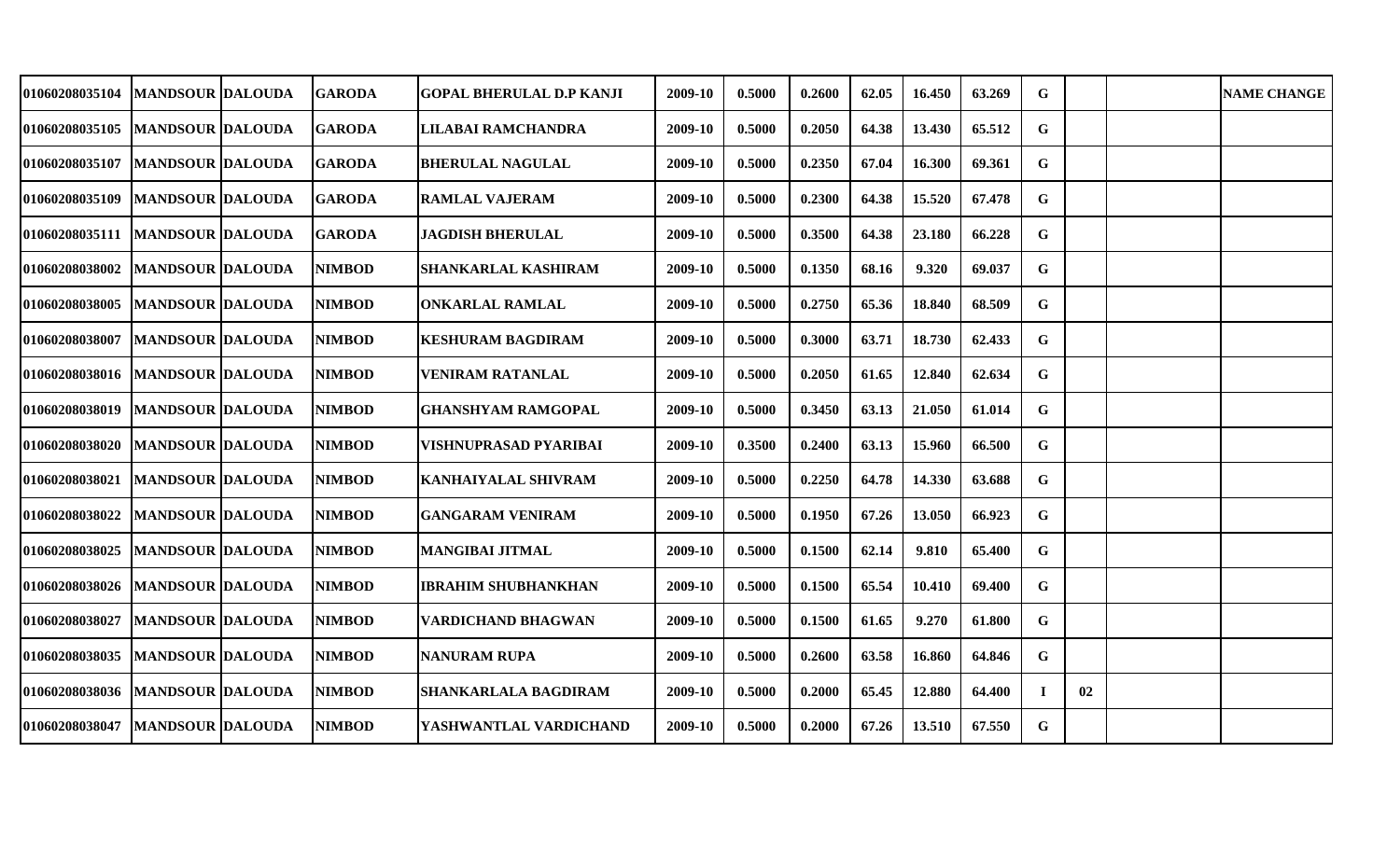| <b>01060208038053</b>             | MANDSOUR  DALOUDA       | <b>NIMBOD</b> | HAKKA NANDA                   | 2009-10 | 0.5000 | 0.3500 | 62.77 | 22.620 | 64.628 | G            |    |  |
|-----------------------------------|-------------------------|---------------|-------------------------------|---------|--------|--------|-------|--------|--------|--------------|----|--|
| 01060208038054                    | <b>MANDSOUR DALOUDA</b> | <b>NIMBOD</b> | <b>JUJHAR SUKKHA</b>          | 2009-10 | 0.5000 | 0.1000 | 66.50 | 6.710  | 67.100 | G            |    |  |
| 01060208038057                    | <b>MANDSOUR DALOUDA</b> | <b>NIMBOD</b> | RAMCHANDRA CHAMPALAL          | 2009-10 | 0.5000 | 0.2500 | 64.75 | 16.930 | 67.720 | G            |    |  |
| 01060208038058                    | <b>MANDSOUR DALOUDA</b> | <b>NIMBOD</b> | <b>BHERULAL BAGDIRAM</b>      | 2009-10 | 0.5000 | 0.1500 | 67.26 | 10.020 | 66.800 | G            |    |  |
| 01060208038059                    | <b>MANDSOUR DALOUDA</b> | <b>NIMBOD</b> | <b>BHARTSINGH DHULSINGH</b>   | 2009-10 | 0.5000 | 0.2400 | 68.60 | 16.840 | 70.166 | G            |    |  |
| 01060208038061                    | <b>MANDSOUR DALOUDA</b> | <b>NIMBOD</b> | <b>KACHRU DEEPAJI</b>         | 2009-10 | 0.5000 | 0.3250 | 63.92 | 20.680 | 63.630 | G            |    |  |
| 01060208038067                    | <b>MANDSOUR DALOUDA</b> | <b>NIMBOD</b> | <b>KAMLABAI NANDA</b>         | 2009-10 | 0.5000 | 0.2700 | 64.45 | 17.130 | 63.444 | G            |    |  |
| 01060208038068                    | <b>MANDSOUR DALOUDA</b> | <b>NIMBOD</b> | AMRATRAM BALU (BARODA)        | 2009-10 | 0.5000 | 0.3000 | 62.28 | 18.680 | 62.266 | G            |    |  |
| 01060208038070   MANDSOUR DALOUDA |                         | <b>NIMBOD</b> | <b>HIRALAL NANDLAL</b>        | 2009-10 | 0.5000 | 0.2700 | 62.59 | 17.020 | 63.037 | G            |    |  |
| 01060208038072   MANDSOUR DALOUDA |                         | <b>NIMBOD</b> | <b>SITABAI MODIRAM</b>        | 2009-10 | 0.5000 | 0.4200 | 66.41 | 28.700 | 68.333 | G            |    |  |
| <b>01060208038074</b>             | <b>MANDSOUR DALOUDA</b> | <b>NIMBOD</b> | <b>BHERULAL GULAB</b>         | 2009-10 | 0.5000 | 0.3350 | 62.34 | 20.370 | 60.805 | G            |    |  |
| 01060208038075                    | <b>MANDSOUR DALOUDA</b> | <b>NIMBOD</b> | <b>KACHRU DHANNA</b>          | 2009-10 | 0.5000 | 0.3500 | 63.72 | 21.940 | 62.685 | Т.           | 02 |  |
| <b>01060208038076</b>             | <b>MANDSOUR DALOUDA</b> | <b>NIMBOD</b> | <b>SHANTIBAI HIRALAL</b>      | 2009-10 | 0.3500 | 0.2000 | 64.49 | 12.430 | 62.150 | G            |    |  |
| 01060208038078                    | <b>MANDSOUR DALOUDA</b> | NIMBOD        | HARIRAM MANNAJI               | 2009-10 | 0.5000 | 0.1900 | 65.81 | 12.130 | 63.842 | G            |    |  |
| 01060208038085                    | <b>MANDSOUR DALOUDA</b> | <b>NIMBOD</b> | <b>MOHANLAL BAGDIRAM TELI</b> | 2009-10 | 0.5000 | 0.4100 | 65.19 | 26.970 | 65.780 | G            |    |  |
| 01060208038086                    | <b>MANDSOUR DALOUDA</b> | <b>NIMBOD</b> | <b>LAXMAN BAGDIRAM</b>        | 2009-10 | 0.3500 | 0.3400 | 64.49 | 20.890 | 61.441 | G            |    |  |
| 01060208038087                    | <b>MANDSOUR DALOUDA</b> | <b>NIMBOD</b> | <b>GITABAI VENIRAM</b>        | 2009-10 | 0.5000 |        |       |        |        | $\mathbf{F}$ |    |  |
| 01060208038089                    | <b>MANDSOUR DALOUDA</b> | <b>NIMBOD</b> | YASHPALSINGH KISHORSINGH      | 2009-10 | 0.2500 |        |       |        |        | N            | 06 |  |
| 01060208038091                    | <b>MANDSOUR DALOUDA</b> | <b>NIMBOD</b> | <b>RAMALAL NATHU</b>          | 2009-10 | 0.5000 | 0.1350 | 64.03 | 8.410  | 62.296 | -1           | 02 |  |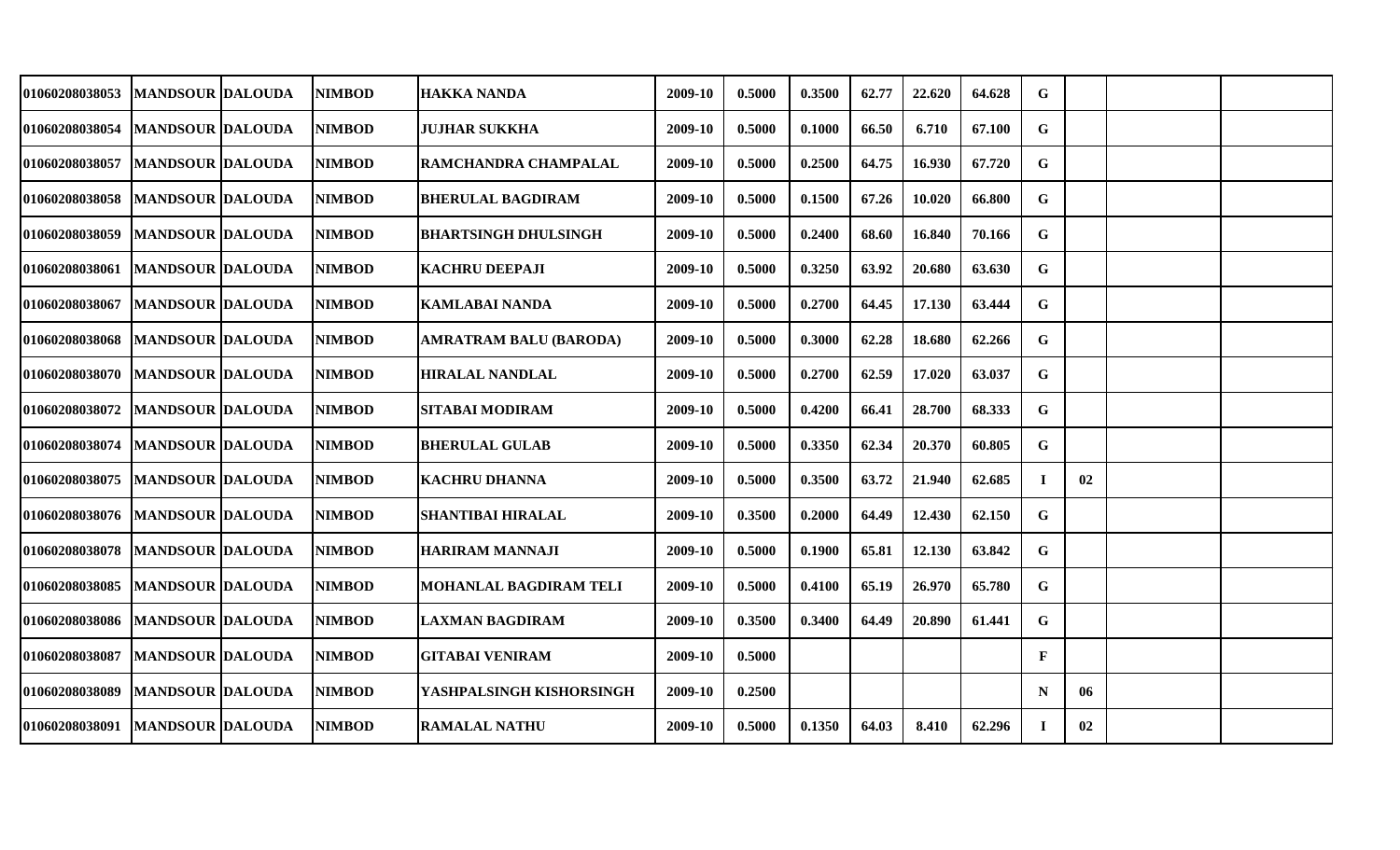| 01060208038092                    | <b>MANDSOUR DALOUDA</b> | <b>NIMBOD</b> | PARMANAND DEUBAI               | 2009-10 | 0.3500 | 0.2500 | 64.45 | 15.230 | 60.920 | G  |    |  |
|-----------------------------------|-------------------------|---------------|--------------------------------|---------|--------|--------|-------|--------|--------|----|----|--|
| <b>01060208038099</b>             | <b>MANDSOUR DALOUDA</b> | <b>NIMBOD</b> | <b>MANGILAL KHEMRAJ</b>        | 2009-10 | 0.5000 | 0.1550 | 64.49 | 10.180 | 65.677 | G  |    |  |
| 01060208038101                    | <b>MANDSOUR DALOUDA</b> | <b>NIMBOD</b> | <b>SHANTILAL PANNALAL</b>      | 2009-10 | 0.5000 | 0.4800 | 62.28 | 29.950 | 62.395 | G  |    |  |
| 01060208038102                    | <b>MANDSOUR DALOUDA</b> | <b>NIMBOD</b> | <b>DINESH RAMPRASAD</b>        | 2009-10 | 0.5000 | 0.2450 | 64.49 | 15.680 | 64.000 | G  |    |  |
| 01060208038104                    | <b>MANDSOUR DALOUDA</b> | <b>NIMBOD</b> | <b>GUNMALABAI GORDHAN</b>      | 2009-10 | 0.5000 | 0.1000 | 64.43 | 6.990  | 69.900 | G  |    |  |
| <b>01060208038107</b>             | <b>MANDSOUR DALOUDA</b> | <b>NIMBOD</b> | <b>SURAJBAI MANGILAL</b>       | 2009-10 | 0.5000 | 0.1800 | 63.86 | 11.950 | 66.388 | G  |    |  |
| 01060208038111  MANDSOUR DALOUDA  |                         | <b>NIMBOD</b> | KANWARLAL CHAMPABAI            | 2009-10 | 0.5000 | 0.2050 | 64.17 | 12.640 | 61.658 | G  |    |  |
| 01060208038112  MANDSOUR  DALOUDA |                         | <b>NIMBOD</b> | <b>MANGILAL DHAPUBAI</b>       | 2009-10 | 0.5000 | 0.3000 | 61.82 | 18.780 | 62.600 | I  | 02 |  |
| 01060208038114   MANDSOUR DALOUDA |                         | <b>NIMBOD</b> | <b>TULSIRAM HARIRAM</b>        | 2009-10 | 0.5000 | 0.2200 | 62.59 | 14.190 | 64.500 | G  |    |  |
| 01060208038115   MANDSOUR DALOUDA |                         | <b>NIMBOD</b> | <b>BHERULAL VISHRAM</b>        | 2009-10 | 0.2500 | 0.1500 | 66.41 | 10.200 | 68.000 | G  |    |  |
| 01060208038117                    | <b>MANDSOUR DALOUDA</b> | <b>NIMBOD</b> | <b>DEVRAM BADRILAL</b>         | 2009-10 | 0.2500 | 0.1800 | 64.25 | 11.610 | 64.500 | G  |    |  |
| <b>01060208038120</b>             | <b>MANDSOUR DALOUDA</b> | <b>NIMBOD</b> | CHANDRAPRATAPSINGH KESHARSINGH | 2009-10 | 0.5000 | 0.1850 | 64.25 | 11.740 | 63.459 | G  |    |  |
| 01060208038121                    | <b>MANDSOUR DALOUDA</b> | <b>NIMBOD</b> | <b>GIRDHARILAL NANDA</b>       | 2009-10 | 0.5000 | 0.2000 | 67.19 | 14.190 | 70.950 |    | 02 |  |
| <b>01060208038127</b>             | <b>MANDSOUR DALOUDA</b> | <b>NIMBOD</b> | <b>KESHRIBAI BHAGIRATH</b>     | 2009-10 | 0.5000 | 0.2050 | 63.09 | 12.980 | 63.317 | G  |    |  |
| 01060208038130                    | <b>MANDSOUR DALOUDA</b> | <b>NIMBOD</b> | <b>ONKARLAL DHURAJI</b>        | 2009-10 | 0.3500 | 0.3450 | 55.41 | 18.260 | 52.927 | G  | 04 |  |
| 01060208038133                    | <b>MANDSOUR DALOUDA</b> | <b>NIMBOD</b> | <b>JAGDISH KACHRU</b>          | 2009-10 | 0.3500 | 0.3300 | 63.11 | 20.660 | 62.606 | Т. | 02 |  |
| 01060208038134                    | <b>MANDSOUR DALOUDA</b> | <b>NIMBOD</b> | <b>BHANWARLAL KACHRU</b>       | 2009-10 | 0.2500 | 0.2150 | 64.25 | 14.760 | 68.651 | G. |    |  |
| 01060208038135                    | <b>MANDSOUR DALOUDA</b> | <b>NIMBOD</b> | <b>JAGDISH GOVINDRAM</b>       | 2009-10 | 0.5000 | 0.1550 | 66.64 | 10.390 | 67.032 | G  |    |  |
| <b>01060208038137</b>             | <b>MANDSOUR DALOUDA</b> | <b>NIMBOD</b> | <b>HIRABAI JAGANNATH</b>       | 2009-10 | 0.2500 | 0.2000 | 58.98 | 12.830 | 64.150 | G  |    |  |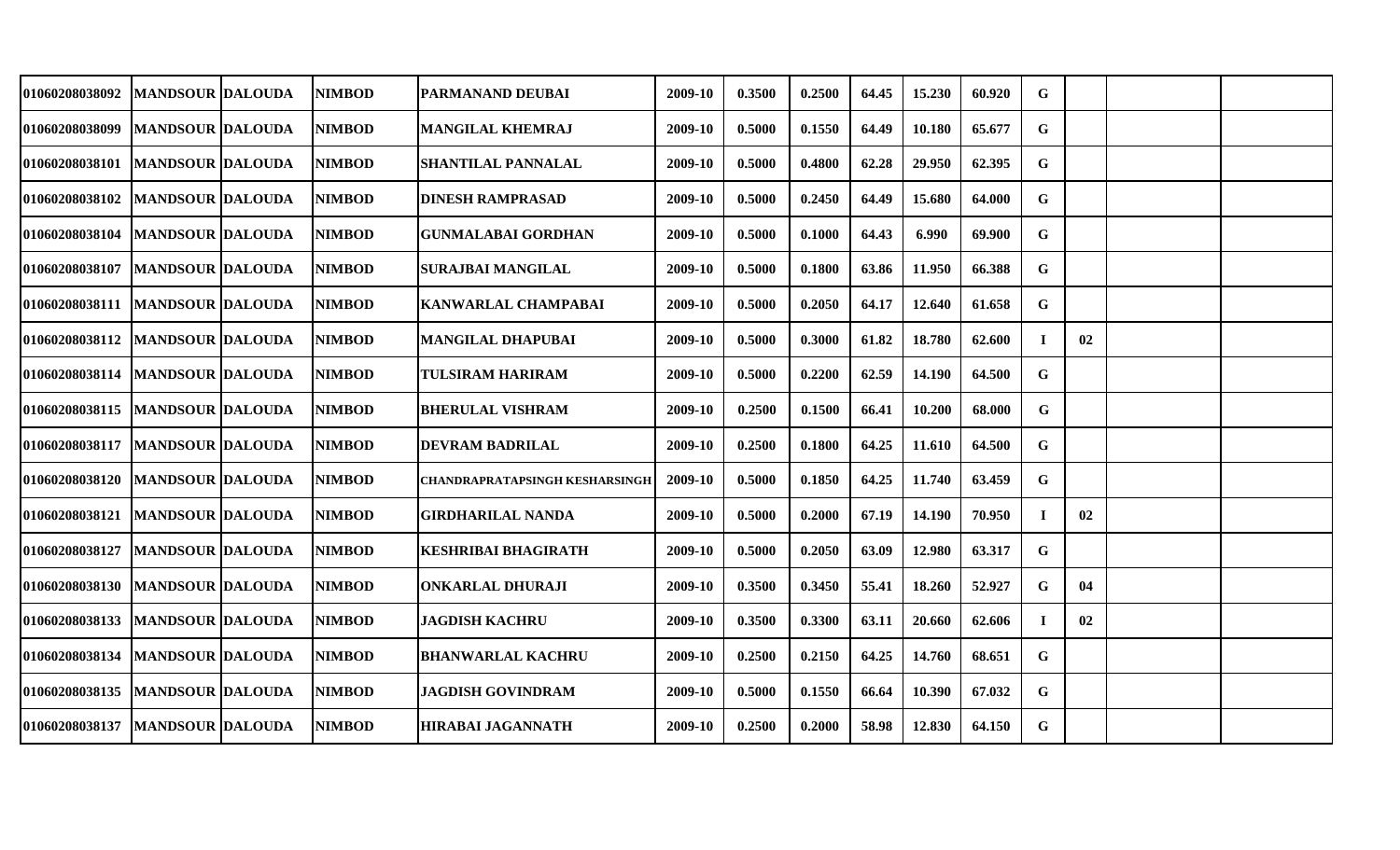| <b>01060208038139</b>             | <b>MANDSOUR DALOUDA</b>  | <b>NIMBOD</b> | DASHRATH SAGARMAL          | 2009-10 | 0.5000 | 0.2050 | 66.18 | 13.520 | 65.951 | G            |  |  |
|-----------------------------------|--------------------------|---------------|----------------------------|---------|--------|--------|-------|--------|--------|--------------|--|--|
| 01060208038143                    | <b>MANDSOUR DALOUDA</b>  | <b>NIMBOD</b> | <b>KAMALDAS RATANDAS</b>   | 2009-10 | 0.2500 | 0.2500 | 62.70 | 15.590 | 62.360 | G            |  |  |
| 01060208038146   MANDSOUR DALOUDA |                          | <b>NIMBOD</b> | MOHANLAL KANHAIYALAL       | 2009-10 | 0.5000 | 0.2500 | 62.59 | 15.850 | 63.400 | G            |  |  |
| 01060208038147                    | <b>MANDSOUR DALOUDA</b>  | <b>NIMBOD</b> | ONKARLAL KANHAIYALAL       | 2009-10 | 0.3500 | 0.2000 | 66.83 | 13.510 | 67.550 | G            |  |  |
| 01060208038148   MANDSOUR DALOUDA |                          | <b>NIMBOD</b> | RADHESHYAM RAMNIWAS        | 2009-10 | 0.5000 | 0.1000 | 66.74 | 6.790  | 67.900 | G            |  |  |
| 01060208038149                    | <b>MANDSOUR DALOUDA</b>  | <b>NIMBOD</b> | KANHAIYALAL RATANLAL       | 2009-10 | 0.5000 | 0.2300 | 66.37 | 14.350 | 62.391 | G            |  |  |
| 01060208038150                    | <b>IMANDSOUR DALOUDA</b> | <b>NIMBOD</b> | <b>RANCHOD KACHRU</b>      | 2009-10 | 0.3500 | 0.1450 | 64.71 | 9.490  | 65.448 | G            |  |  |
| 01060208038151                    | <b>MANDSOUR DALOUDA</b>  | <b>NIMBOD</b> | SHANKARLAL CHOTHARAM       | 2009-10 | 0.5000 | 0.1100 | 64.78 | 7.290  | 66.272 | G            |  |  |
| 01060208038152   MANDSOUR DALOUDA |                          | <b>NIMBOD</b> | <b>RASUL SHUBHANJ</b>      | 2009-10 | 0.5000 | 0.2950 | 66.83 | 19.860 | 67.322 | G            |  |  |
| 01060208038154                    | <b>MANDSOUR DALOUDA</b>  | <b>NIMBOD</b> | <b>MANGILAL NIRBHAYRAM</b> | 2009-10 | 0.5000 | 0.1250 | 59.06 | 7.460  | 59.680 | G            |  |  |
| 01060208038156   MANDSOUR DALOUDA |                          | <b>NIMBOD</b> | <b>DASHRATH AMRATRAM</b>   | 2009-10 | 0.3500 |        |       |        |        | $\mathbf{F}$ |  |  |
| <b>01060208038157</b>             | <b>MANDSOUR DALOUDA</b>  | <b>NIMBOD</b> | <b>GOPAL UMMEDRAM</b>      | 2009-10 | 0.5000 | 0.2150 | 66.61 | 14.570 | 67.767 | G            |  |  |
| 01060208038160                    | <b>MANDSOUR DALOUDA</b>  | <b>NIMBOD</b> | <b>BHUWANIRAM MANGILAL</b> | 2009-10 | 0.5000 | 0.2100 | 65.16 | 14.350 | 68.333 | G            |  |  |
| <b>01060208038161</b>             | <b>MANDSOUR DALOUDA</b>  | <b>NIMBOD</b> | PUNAMCHAND RAMNARAYAN      | 2009-10 | 0.5000 | 0.0900 | 69.75 | 6.320  | 70.222 | G            |  |  |
| 01060208038164                    | <b>MANDSOUR DALOUDA</b>  | <b>NIMBOD</b> | <b>MANGILAL KANIRAM</b>    | 2009-10 | 0.5000 | 0.2750 | 64.39 | 16.930 | 61.563 | G            |  |  |
| 01060208038165                    | <b>MANDSOUR DALOUDA</b>  | <b>NIMBOD</b> | <b>SHOBHARAM MANGILAL</b>  | 2009-10 | 0.5000 | 0.2050 | 65.65 | 14.350 | 70.000 | G            |  |  |
| 01060208038166   MANDSOUR DALOUDA |                          | <b>NIMBOD</b> | <b>SAGARMAL BALURAM</b>    | 2009-10 | 0.5000 | 0.3000 | 66.40 | 20.100 | 67.000 | G            |  |  |
| 01060208038168                    | <b>MANDSOUR DALOUDA</b>  | <b>NIMBOD</b> | RAMNARAYAN CHAMPA          | 2009-10 | 0.5000 | 0.2000 | 63.58 | 12.830 | 64.150 | G            |  |  |
| 01060208038170   MANDSOUR DALOUDA |                          | <b>NIMBOD</b> | <b>CHUNNILAL BHAGGA</b>    | 2009-10 | 0.5000 | 0.1950 | 62.86 | 11.690 | 59.948 | G            |  |  |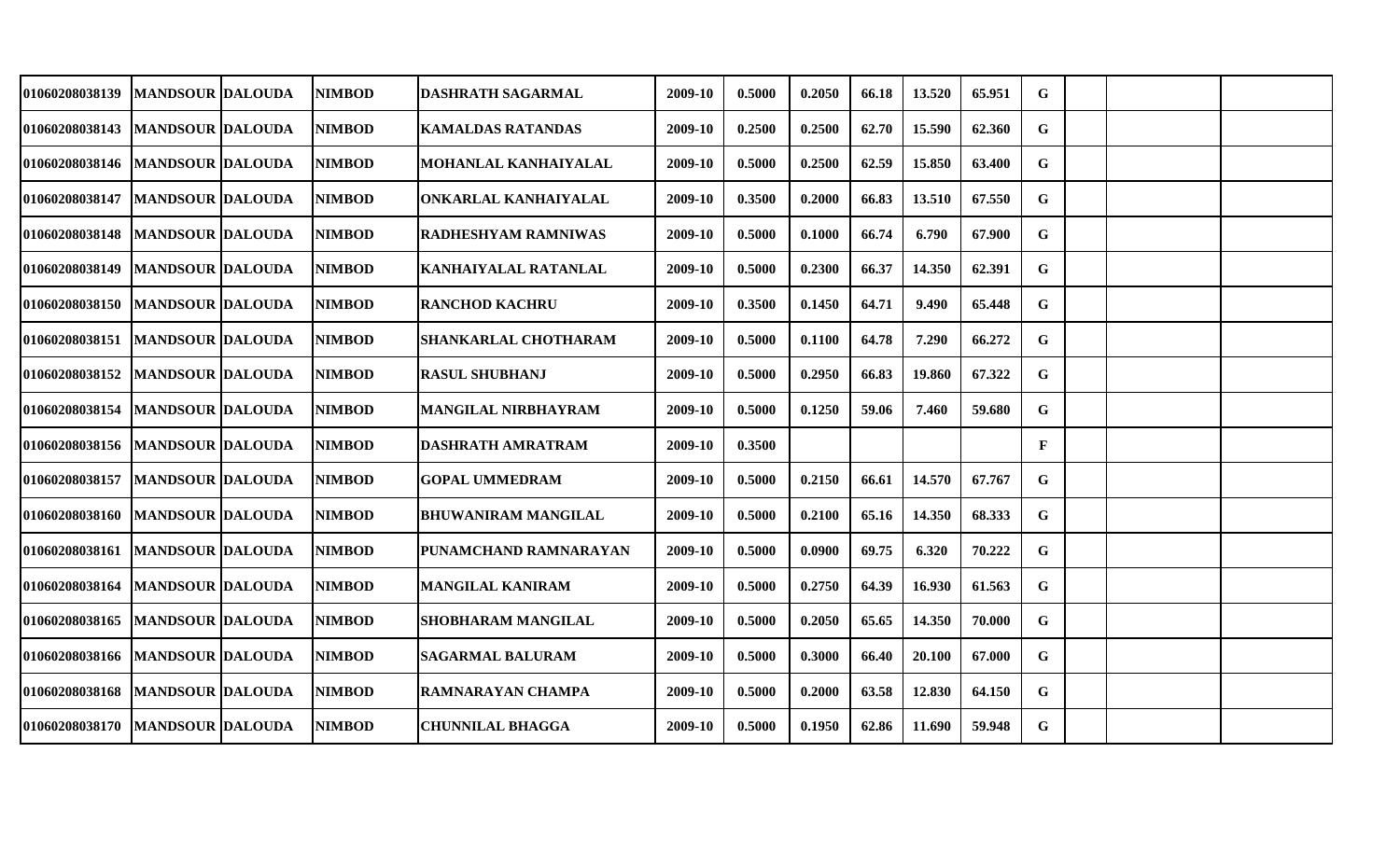| <b>01060208038173</b> | <b>MANDSOUR DALOUDA</b> | <b>NIMBOD</b>  | RAMKISHAN ONKARLAL               | 2009-10 | 0.3500 | 0.2500 | 63.01 | 15.900 | 63.600 | G            |  |                    |
|-----------------------|-------------------------|----------------|----------------------------------|---------|--------|--------|-------|--------|--------|--------------|--|--------------------|
| 01060208038174        | <b>MANDSOUR DALOUDA</b> | <b>NIMBOD</b>  | <b>UDAYKUNWAR RAMSINGH</b>       | 2009-10 | 0.2500 | 0.2450 | 62.59 | 15.540 | 63.428 | G            |  |                    |
| 01060208038175        | <b>MANDSOUR DALOUDA</b> | <b>NIMBOD</b>  | <b>GOPAL KACHRU</b>              | 2009-10 | 0.5000 | 0.2350 | 63.57 | 14.780 | 62.893 | G            |  |                    |
| 01060208038177        | <b>MANDSOUR DALOUDA</b> | <b>NIMBOD</b>  | <b>RAMKISHAN AMRATRAM</b>        | 2009-10 | 0.5000 | 0.2500 | 64.53 | 16.520 | 66.080 | G            |  |                    |
| 01060208038181        | <b>MANDSOUR DALOUDA</b> | <b>NIMBOD</b>  | <b>RUGHNATH KACHRULAL</b>        | 2009-10 | 0.5000 | 0.3000 | 62.92 | 18.960 | 63.200 | G            |  |                    |
| <b>01060208038182</b> | <b>MANDSOUR DALOUDA</b> | <b>NIMBOD</b>  | LAXMINARAYAN BHAGWAN             | 2009-10 | 0.5000 | 0.3000 | 66.83 | 20.210 | 67.366 | G            |  |                    |
| 01060208038183        | <b>MANDSOUR DALOUDA</b> | <b>NIMBOD</b>  | <b>KRISHNAKUNWAR DHIRAJSINGH</b> | 2009-10 | 0.2500 | 0.1950 | 62.70 | 11.960 | 61.333 | G            |  |                    |
| 01060208038185        | <b>MANDSOUR DALOUDA</b> | <b>NIMBOD</b>  | <b>JAGDISH ONKAR</b>             | 2009-10 | 0.5000 | 0.2500 | 64.78 | 16.490 | 65.960 | G            |  |                    |
| <b>01060208038187</b> | <b>MANDSOUR DALOUDA</b> | <b>NIMBOD</b>  | JANIBAI MANGILAL                 | 2009-10 | 0.5000 | 0.1700 | 64.70 | 11.410 | 67.117 | G            |  |                    |
| 01060208038188        | <b>MANDSOUR DALOUDA</b> | <b>NIMBOD</b>  | <b>MITTHUBAI CHENRAM</b>         | 2009-10 | 0.5000 | 0.1200 | 66.41 | 8.030  | 66.916 | G            |  |                    |
| <b>01060208038189</b> | <b>MANDSOUR DALOUDA</b> | <b>NIMBOD</b>  | <b>MANGUBAI GAVARIBAI</b>        | 2009-10 | 0.5000 |        |       |        |        | $\mathbf{F}$ |  | <b>NAME CHANGE</b> |
| <b>01060208039004</b> | <b>MANDSOUR DALOUDA</b> | <b>SAGWALI</b> | <b>SAWARAM GABRU GAYARI</b>      | 2009-10 | 0.5000 | 0.2250 | 65.54 | 14.720 | 65.422 | G            |  |                    |
| 01060208039005        | <b>MANDSOUR DALOUDA</b> | <b>SAGWALI</b> | <b>DEVRAM VAJJA</b>              | 2009-10 | 0.5000 | 0.4300 | 58.69 | 25.060 | 58.279 | G            |  |                    |
| <b>01060208039010</b> | MANDSOUR  DALOUDA       | <b>SAGWALI</b> | KAMERIBAI NANURAM                | 2009-10 | 0.5000 | 0.2650 | 69.87 | 16.470 | 62.150 | G            |  | <b>Name Change</b> |
| 01060208039015        | <b>MANDSOUR DALOUDA</b> | <b>SAGWALI</b> | PALIBAI BHAGIRT                  | 2009-10 | 0.5000 | 0.1800 | 64.62 | 11.090 | 61.611 | G            |  | <b>NAME CHANGE</b> |
| 01060208039019        | <b>MANDSOUR DALOUDA</b> | <b>SAGWALI</b> | <b>BHUWAN GABRU</b>              | 2009-10 | 0.5000 | 0.2800 | 65.54 | 17.700 | 63.214 | G.           |  |                    |
| 01060208039021        | <b>MANDSOUR DALOUDA</b> | <b>SAGWALI</b> | <b>BHANWARLAL RAMIBAI</b>        | 2009-10 | 0.5000 | 0.4200 | 65.54 | 25.760 | 61.333 | G.           |  |                    |
| 01060208039025        | <b>MANDSOUR DALOUDA</b> | <b>SAGWALI</b> | <b>RAJARAM BHERULAL</b>          | 2009-10 | 0.5000 | 0.2400 | 65.54 | 15.910 | 66.291 | G            |  |                    |
| 01060208039026        | <b>MANDSOUR DALOUDA</b> | <b>SAGWALI</b> | <b>MANGIBAI MATHURALAL</b>       | 2009-10 | 0.5000 | 0.4500 | 69.35 | 30.360 | 67.466 | G            |  |                    |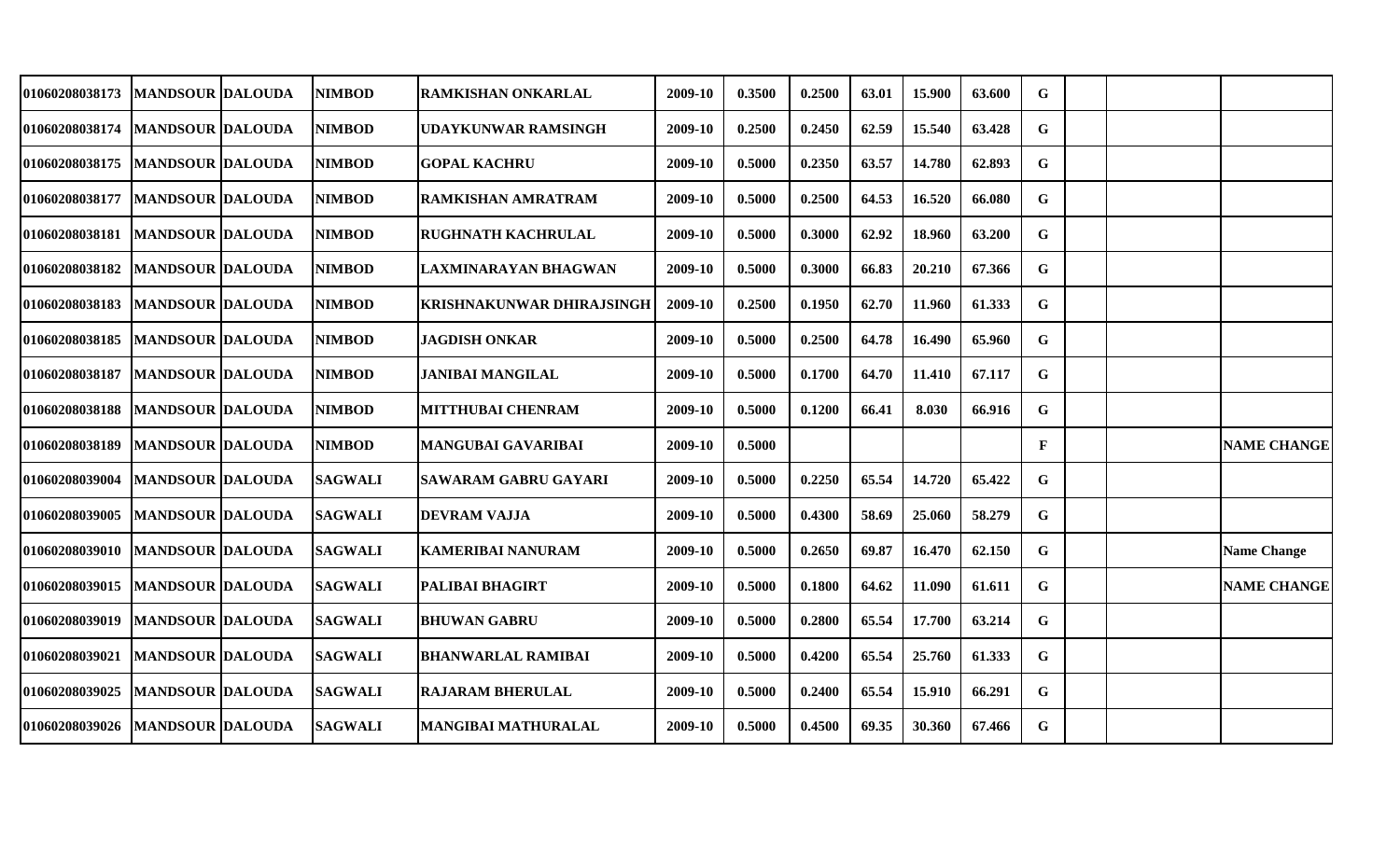| 01060208040001                    | <b>MANDSOUR DALOUDA</b>   |  | KHAJURIYASARANG RAMPRASAD SHIVNARAYAN     | 2009-10 | 0.5000 | 0.4050 | 68.07 | 28.580 | 70.567 | G |  |                               |
|-----------------------------------|---------------------------|--|-------------------------------------------|---------|--------|--------|-------|--------|--------|---|--|-------------------------------|
| 01060208040002                    | <b>MANDSOUR DALOUDA</b>   |  | KHAJURIYASARANG SITABAI SHIVNARAYAN       | 2009-10 | 0.5000 | 0.2200 | 68.07 | 14.920 | 67.818 | G |  | <b>NAME</b><br><b>CHNANGE</b> |
| 01060208040007                    | <b>MANDSOUR DALOUDA</b>   |  | KHAJURIYASARANG RANGLAL DEVRAM            | 2009-10 | 0.5000 | 0.2650 | 63.01 | 16.920 | 63.849 | G |  |                               |
| 01060208040012   MANDSOUR DALOUDA |                           |  | KHAJURIYASARANG KANTILALSUKHLAL CHAGANLAL | 2009-10 | 0.5000 | 0.2550 | 59.37 | 15.850 | 62.156 | G |  |                               |
| 01060208040015                    | <b>MANDSOUR DALOUDA</b>   |  | KHAJURIYASARANG SITABAI SHANKARGIRI       | 2009-10 | 0.3500 | 0.1000 | 68.07 | 6.850  | 68.500 | G |  |                               |
| 01060208040019                    | <b>MANDSOUR DALOUDA</b>   |  | KHAJURIYASARANG NARAYAN SHRILAL           | 2009-10 | 0.2500 | 0.2400 | 65.33 | 16.550 | 68.958 | G |  |                               |
| 01060208040020                    | <b>IMANDSOUR IDALOUDA</b> |  | KHAJURIYASARANG RANCHOD BHANWARLAL        | 2009-10 | 0.5000 | 0.5000 | 65.05 | 33.130 | 66.260 | G |  |                               |
| 01060208040022                    | <b>IMANDSOUR IDALOUDA</b> |  | KHAJURIYASARANG CHAMPALAL KISHANLAL       | 2009-10 | 0.5000 | 0.4900 | 65.05 | 31.960 | 65.224 | G |  |                               |
| 01060208040026   MANDSOUR DALOUDA |                           |  | KHAJURIYASARANG KOMALCHAND CHAMPALAL      | 2009-10 | 0.5000 | 0.3850 | 66.28 | 26.700 | 69.350 | G |  |                               |
| 01060208040027                    | <b>MANDSOUR DALOUDA</b>   |  | KHAJURIYASARANG RODHILAL BHUWANILAL       | 2009-10 | 0.5000 | 0.3950 | 66.28 | 25.920 | 65.620 | G |  |                               |
| 01060208040029                    | <b>MANDSOUR DALOUDA</b>   |  | KHAJURIYASARANG LACHCHIBAI SONIBAI        | 2009-10 | 0.5000 | 0.1000 | 64.14 | 6.510  | 65.100 | G |  |                               |
| 01060208040031                    | <b>MANDSOUR DALOUDA</b>   |  | KHAJURIYASARANG BHANWARLAL DHANNA         | 2009-10 | 0.5000 | 0.2000 | 64.14 | 13.370 | 66.850 | G |  |                               |
| 01060208040037                    | <b>MANDSOUR DALOUDA</b>   |  | KHAJURIYASARANG RAMPRASAD RODIRAM         | 2009-10 | 0.5000 | 0.3050 | 65.71 | 20.210 | 66.262 | G |  |                               |
| 01060208040039                    | <b>MANDSOUR DALOUDA</b>   |  | KHAJURIYASARANG DEVRAM NANDRAM            | 2009-10 | 0.5000 | 0.2250 | 64.14 | 14.460 | 64.266 | G |  |                               |
| 01060208040040                    | <b>MANDSOUR DALOUDA</b>   |  | KHAJURIYASARANG NANDGIR SHANKARGIR        | 2009-10 | 0.5000 | 0.1000 | 66.29 | 6.620  | 66.200 | G |  |                               |
| 01060208040044                    | <b>MANDSOUR DALOUDA</b>   |  | KHAJURIYASARANG RAMIBAI NANURAM           | 2009-10 | 0.3500 | 0.1100 | 66.78 | 7.290  | 66.272 | G |  |                               |
| 01060208040045                    | <b>MANDSOUR DALOUDA</b>   |  | KHAJURIYASARANG BHANWARLAL DEVRAM         | 2009-10 | 0.2500 | 0.2000 | 63.12 | 12.940 | 64.700 | G |  |                               |
| 01060208040046   MANDSOUR DALOUDA |                           |  | KHAJURIYASARANG GOPAL NIRBHAYRAM          | 2009-10 | 0.5000 | 0.2600 | 63.01 | 16.130 | 62.038 | G |  |                               |
| 01060208040049                    | <b>MANDSOUR DALOUDA</b>   |  | <b>KHAJURIYASARANG BAGDIRAM TEKA</b>      | 2009-10 | 0.5000 | 0.1950 | 66.78 | 13.410 | 68.769 | G |  |                               |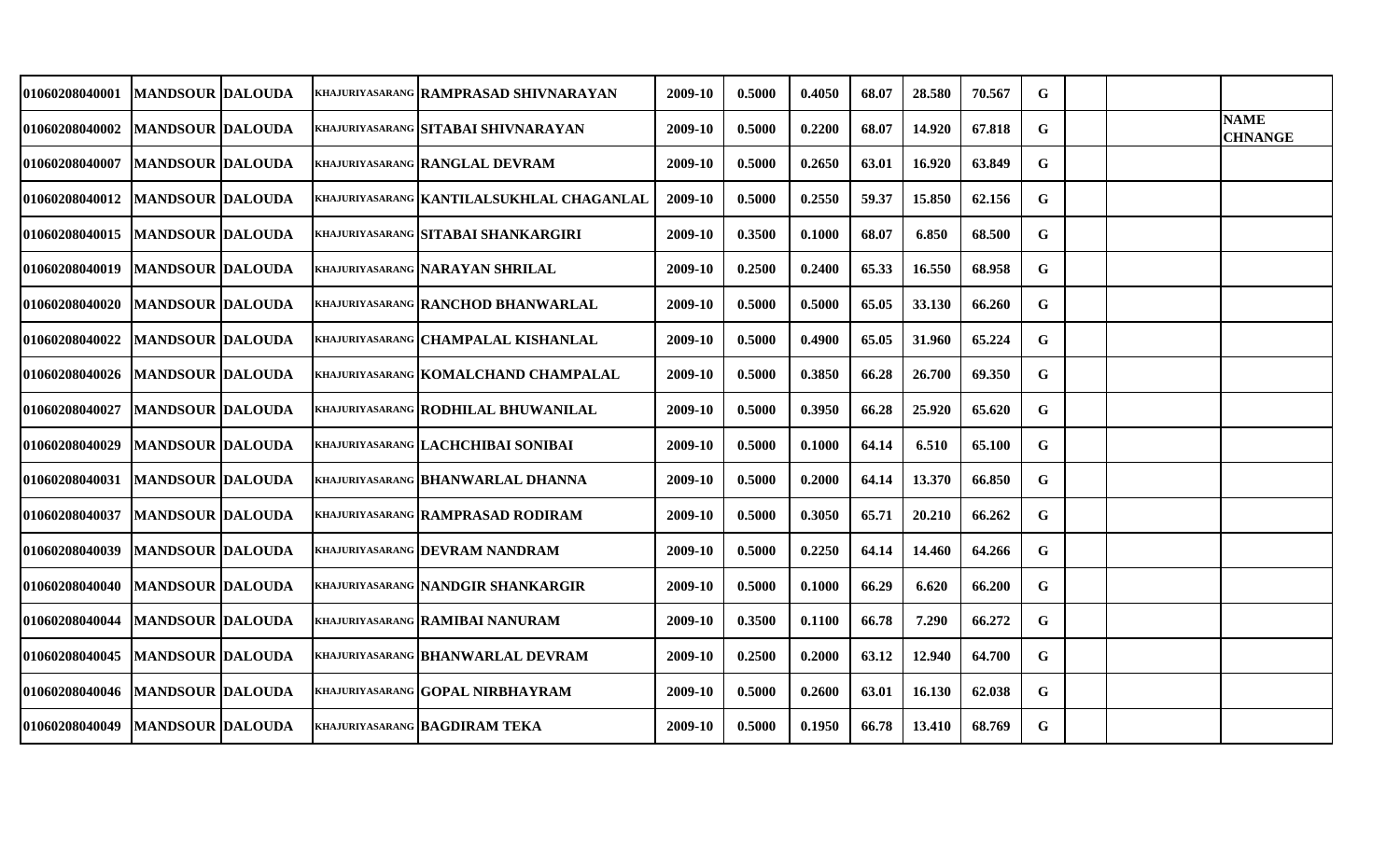| 01060208040043                    | <b>MANDSOUR DALOUDA</b>   |  | <b>KHAJURIYASARANG BADRILAL NANDA</b>      | 2009-10 | 0.2500 | 0.1600 | 68.14 | 11.170 | 69.812 | G            |  | <b>NAME CHANGE</b> |
|-----------------------------------|---------------------------|--|--------------------------------------------|---------|--------|--------|-------|--------|--------|--------------|--|--------------------|
| 01060208040053                    | <b>MANDSOUR DALOUDA</b>   |  | KHAJURIYASARANG SURATRAM KASHIRAM          | 2009-10 | 0.5000 |        |       |        |        | $\mathbf{F}$ |  |                    |
| 01060208040058                    | <b>MANDSOUR DALOUDA</b>   |  | KHAJURIYASARANG BAPULAL CHENRAM            | 2009-10 | 0.2500 | 0.1600 | 68.14 | 11.150 | 69.687 | G            |  |                    |
| 01060208040059                    | <b>MANDSOUR DALOUDA</b>   |  | KHAJURIYASARANG BHERULAL RATANLAL          | 2009-10 | 0.3500 | 0.3500 | 65.05 | 23.120 | 66.057 | G            |  |                    |
| 01060208040060                    | <b>MANDSOUR DALOUDA</b>   |  | KHAJURIYASARANG MANGILAL PRABHULAL         | 2009-10 | 0.3500 | 0.2000 | 62.16 | 12.960 | 64.800 | G            |  |                    |
| 01060208040063                    | <b>MANDSOUR DALOUDA</b>   |  | KHAJURIYASARANG GENDALAL MOHANLAL          | 2009-10 | 0.3500 | 0.3500 | 62.16 | 22.070 | 63.057 | G            |  | <b>NAME CHANGE</b> |
| 01060208040066 MANDSOUR DALOUDA   |                           |  | KHAJURIYASARANG CHENRAM SUDIBAI            | 2009-10 | 0.3500 | 0.3500 | 66.03 | 23.570 | 67.342 | G            |  |                    |
| 01060208040070  MANDSOUR  DALOUDA |                           |  | <b>KHAJURIYASARANG BHANWARLAL KESHURAM</b> | 2009-10 | 0.5000 | 0.2100 | 66.78 | 14.430 | 68.714 | G            |  |                    |
| <b>01060208040072</b>             | <b>IMANDSOUR IDALOUDA</b> |  | KHAJURIYASARANG BAGDIRAM NATHU             | 2009-10 | 0.5000 | 0.3000 | 62.16 | 18.240 | 60.800 | G            |  |                    |
| 01060208040073                    | <b>MANDSOUR DALOUDA</b>   |  | KHAJURIYASARANG MANGILAL SHOBHARAM         | 2009-10 | 0.5000 | 0.4600 | 66.78 | 31.210 | 67.847 | G            |  |                    |
| 01060208040077                    | <b>MANDSOUR DALOUDA</b>   |  | KHAJURIYASARANG MOHANLAL PANNALAL          | 2009-10 | 0.5000 | 0.5000 | 62.16 | 31.650 | 63.300 | G            |  |                    |
| 01060208040078                    | <b>MANDSOUR DALOUDA</b>   |  | <b>KHAJURIYASARANG RAMNIWAS GHASI</b>      | 2009-10 | 0.5000 | 0.4900 | 66.78 | 32.840 | 67.020 | G            |  |                    |
| 01060208040081                    | <b>MANDSOUR DALOUDA</b>   |  | KHAJURIYASARANG GHEESIBAI DEVRAM           | 2009-10 | 0.3500 | 0.2000 | 61.18 | 12.420 | 62.100 | G            |  |                    |
| 01060208040084                    | <b>MANDSOUR DALOUDA</b>   |  | KHAJURIYASARANG VARDIBAI RDHESHYAM         | 2009-10 | 0.3500 | 0.1750 | 61.18 | 10.510 | 60.057 | G            |  |                    |
| 01060208040087                    | <b>MANDSOUR DALOUDA</b>   |  | KHAJURIYASARANG PREMCHAND RAMCHAND PATIDAR | 2009-10 | 0.5000 | 0.4250 | 66.52 | 26.720 | 62.870 | G            |  |                    |
| 01060208040088                    | <b>MANDSOUR DALOUDA</b>   |  | KHAJURIYASARANG BHERULAL NATHU DARJI       | 2009-10 | 0.2500 | 0.1550 | 60.21 | 9.540  | 61.548 | G            |  |                    |
| 01060208040089                    | <b>MANDSOUR DALOUDA</b>   |  | KHAJURIYASARANG NAGULAL JAGANNATH          | 2009-10 | 0.3500 | 0.1550 | 65.76 | 10.610 | 68.451 | G            |  |                    |
| 01060208040090                    | <b>MANDSOUR DALOUDA</b>   |  | KHAJURIYASARANG RAMCHANDRA NANURAM         | 2009-10 | 0.5000 | 0.4000 | 61.18 | 24.920 | 62.300 | G            |  |                    |
| 01060208040098                    | <b>MANDSOUR DALOUDA</b>   |  | KHAJURIYASARANG RAMESHWAR NATHULAL         | 2009-10 | 0.3500 | 0.2450 | 61.64 | 15.200 | 62.040 | G            |  |                    |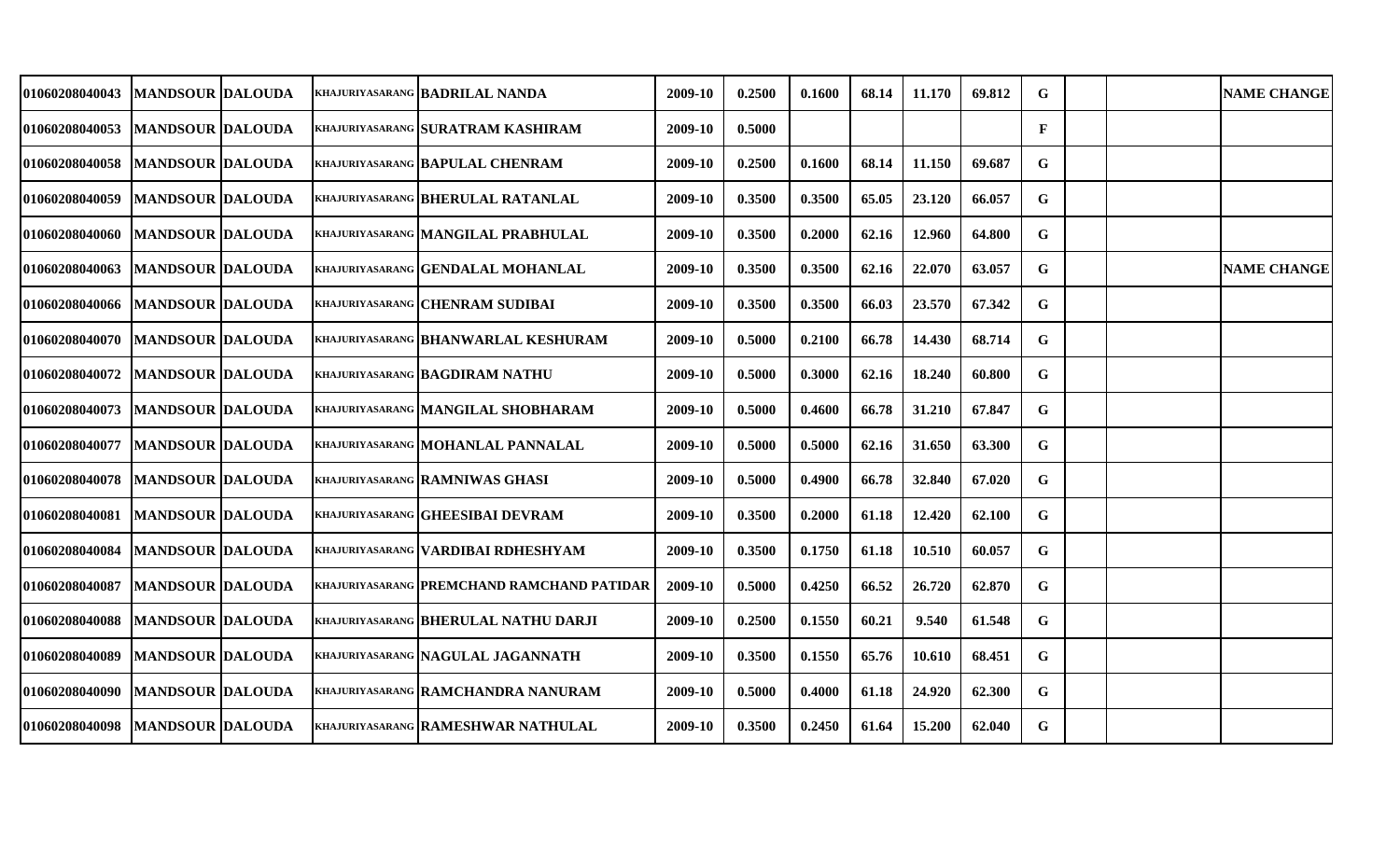| 01060208040099                      | <b>MANDSOUR DALOUDA</b> |  | KHAJURIYASARANG KANWARLAL VENIRAM          | 2009-10 | 0.5000 | 0.3050 | 66.52 | 20.010 | 65.606 | G            |  |                    |
|-------------------------------------|-------------------------|--|--------------------------------------------|---------|--------|--------|-------|--------|--------|--------------|--|--------------------|
| 01060208040100                      | <b>MANDSOUR DALOUDA</b> |  | KHAJURIYASARANG   KOSHALYABAI BHANWARLAL   | 2009-10 | 0.5000 | 0.1550 | 65.76 | 10.340 | 66.709 | G            |  |                    |
| <b>01060208040104</b>               | <b>MANDSOUR DALOUDA</b> |  | KHAJURIYASARANG BABULAL NANDRAM            | 2009-10 | 0.5000 | 0.4300 | 63.83 | 26.680 | 62.046 | G            |  |                    |
| <b>01060208040105</b>               | <b>MANDSOUR DALOUDA</b> |  | KHAJURIYASARANG RAJMAL BHERULAL JAIN       | 2009-10 | 0.5000 | 0.1500 | 61.64 | 9.620  | 64.133 | G            |  |                    |
| 01060208040108                      | <b>MANDSOUR DALOUDA</b> |  | KHAJURIYASARANG BADRILAL BAGDIRAM          | 2009-10 | 0.5000 | 0.2200 | 65.76 | 14.230 | 64.681 | G            |  |                    |
| 01060208040109                      | <b>MANDSOUR DALOUDA</b> |  | KHAJURIYASARANG NAMIBAI BHERULAL           | 2009-10 | 0.2500 |        |       |        |        | F            |  | <b>NAME CHANGE</b> |
| 01060208040110   IMANDSOUR IDALOUDA |                         |  | KHAJURIYASARANG GITABAI RAMA               | 2009-10 | 0.5000 |        |       |        |        | $\mathbf{F}$ |  |                    |
| 01060208040113   MANDSOUR DALOUDA   |                         |  | <b>KHAJURIYASARANG MANGUBAI BHERU</b>      | 2009-10 | 0.2500 | 0.1900 | 61.07 | 11.820 | 62.210 | G            |  |                    |
| 01060208040115   IMANDSOUR  DALOUDA |                         |  | KHAJURIYASARANG SHRILAL KARULAL            | 2009-10 | 0.5000 | 0.2600 | 65.76 | 17.420 | 67.000 | G            |  |                    |
| 01060208040116   MANDSOUR DALOUDA   |                         |  | KHAJURIYASARANG NANDRAM RATANLAL           | 2009-10 | 0.5000 | 0.2050 | 63.74 | 13.650 | 66.585 | G            |  |                    |
| 01060208040118   MANDSOUR DALOUDA   |                         |  | KHAJURIYASARANG KAMLABAI MOHANLAL          | 2009-10 | 0.5000 | 0.3000 | 66.52 | 20.990 | 69.966 | G            |  | <b>NAME CHANGE</b> |
| 01060208040121   MANDSOUR DALOUDA   |                         |  | KHAJURIYASARANG MAINABAI VAJERAM           | 2009-10 | 0.3500 | 0.2400 | 63.74 | 15.690 | 65.375 | G            |  |                    |
| 01060208040122                      | <b>MANDSOUR DALOUDA</b> |  | <b>KHAJURIYASARANG SHYAMDAS BHUWANIDAS</b> | 2009-10 | 0.5000 | 0.1500 | 59.37 | 9.080  | 60.533 | G            |  |                    |
| <b>01060208040125</b>               | <b>MANDSOUR DALOUDA</b> |  | KHAJURIYASARANG JUJHARLAL GANESHRAM        | 2009-10 | 0.2500 | 0.2000 | 63.78 | 13.130 | 65.650 | G            |  |                    |
| 01060208040130                      | <b>MANDSOUR DALOUDA</b> |  | KHAJURIYASARANG VARDICHAND NATHU           | 2009-10 | 0.5000 | 0.3950 | 68.81 | 27.070 | 68.531 | G            |  |                    |
| 01060208040132                      | <b>MANDSOUR DALOUDA</b> |  | KHAJURIYASARANG NANIBAI UMRAVGIR           | 2009-10 | 0.5000 | 0.2000 | 61.64 | 12.680 | 63.400 | G            |  |                    |
| 01060208040133                      | <b>MANDSOUR DALOUDA</b> |  | KHAJURIYASARANG GOPILAL AMBARAM            | 2009-10 | 0.3500 | 0.3450 | 66.29 | 22.500 | 65.217 | G            |  |                    |
| 01060208040134                      | <b>MANDSOUR DALOUDA</b> |  | KHAJURIYASARANG DHURIBAI RATANLAL          | 2009-10 | 0.2500 |        |       |        |        | F            |  |                    |
| 01060208040135                      | <b>MANDSOUR DALOUDA</b> |  | KHAJURIYASARANG RADHESHYAM PRABHULAL       | 2009-10 | 0.5000 | 0.3200 | 63.71 | 20.500 | 64.062 | G            |  |                    |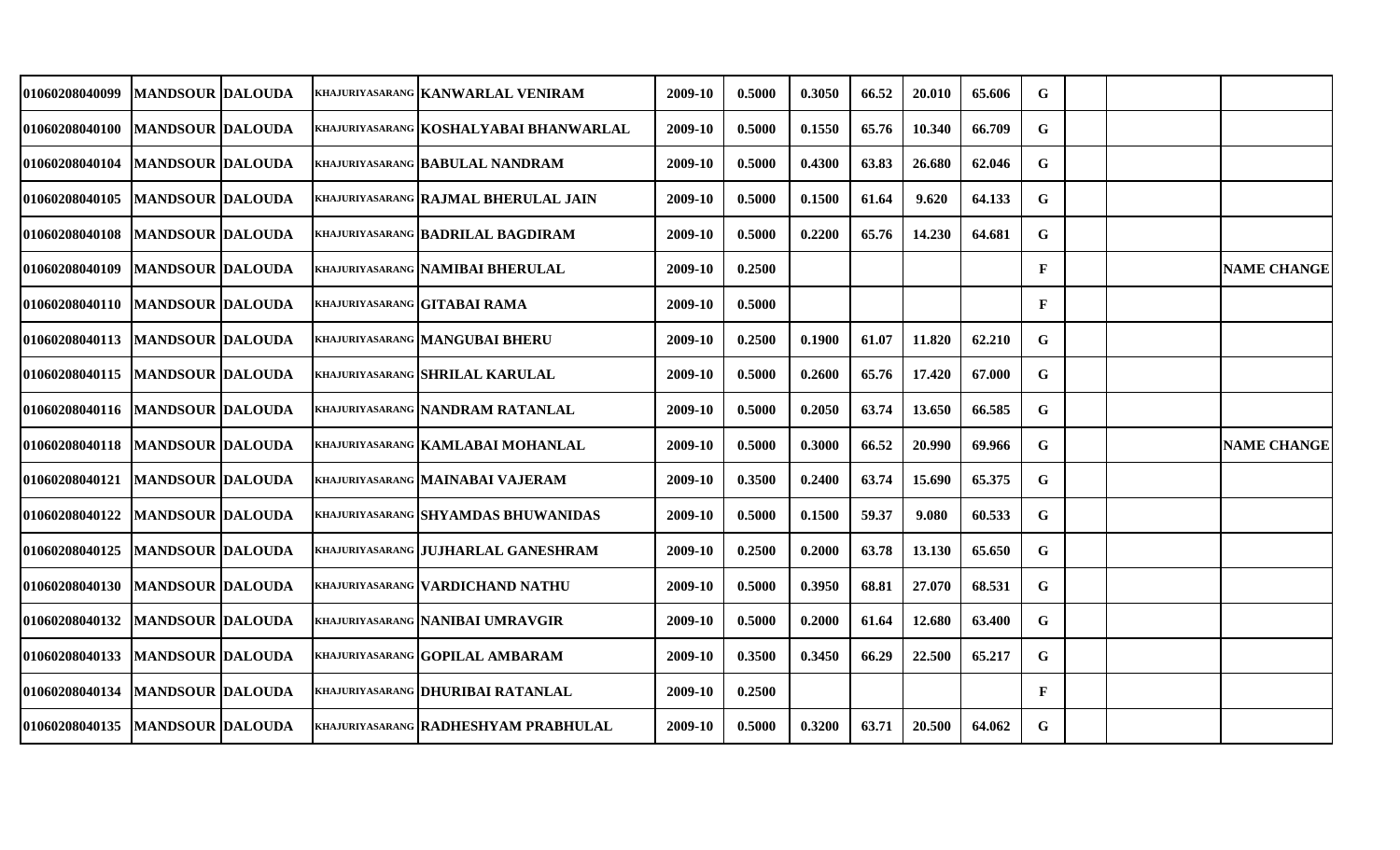| <b>01060208040136</b> | <b>MANDSOUR DALOUDA</b> |               | KHAJURIYASARANG MOHANLAL DEVA            | 2009-10 | 0.5000 | 0.2100 | 61.89 | 13.150 | 62.619 | G        |    |                    |
|-----------------------|-------------------------|---------------|------------------------------------------|---------|--------|--------|-------|--------|--------|----------|----|--------------------|
| 01060208040137        | <b>MANDSOUR DALOUDA</b> |               | KHAJURIYASARANG RAMLAL DHURA             | 2009-10 | 0.5000 | 0.3150 | 63.74 | 20.240 | 64.253 | G        |    |                    |
| 01060208040139        | <b>MANDSOUR DALOUDA</b> |               | KHAJURIYASARANG RAMKANIYABAI DEVRAM      | 2009-10 | 0.5000 | 0.4100 | 60.21 | 25.200 | 61.463 | G        |    |                    |
| 01060208040142        | <b>MANDSOUR DALOUDA</b> |               | KHAJURIYASARANG KAILASHCHAND INDARMAL    | 2009-10 | 0.5000 | 0.2650 | 63.83 | 17.350 | 65.471 | G        |    |                    |
| <b>01060208040143</b> | <b>MANDSOUR DALOUDA</b> |               | KHAJURIYASARANG SHANTILAL RAMESHWAR      | 2009-10 | 0.5000 | 0.3500 | 69.50 | 24.740 | 70.685 | G        |    |                    |
| <b>01060208040144</b> | <b>MANDSOUR DALOUDA</b> |               | KHAJURIYASARANG MANNALAL SUKHLAL         | 2009-10 | 0.5000 | 0.4900 | 63.74 | 31.490 | 64.265 | G        |    |                    |
| <b>01060208040145</b> | <b>MANDSOUR DALOUDA</b> |               | KHAJURIYASARANG GORDHANLAL DHURALAL      | 2009-10 | 0.5000 | 0.4900 | 65.15 | 33.180 | 67.714 | $\bf{I}$ | 02 |                    |
| <b>01060208040147</b> | <b>MANDSOUR DALOUDA</b> |               | KHAJURIYASARANG MANNALAL BHERULAL        | 2009-10 | 0.5000 | 0.4500 | 67.80 | 29.380 | 65.288 | T        | 02 |                    |
| <b>01060208040148</b> | <b>MANDSOUR DALOUDA</b> |               | KHAJURIYASARANG SHIVLAL VAJERAM          | 2009-10 | 0.5000 | 0.1500 | 63.83 | 9.520  | 63.466 | G        |    |                    |
| <b>01060208040149</b> | <b>MANDSOUR DALOUDA</b> |               | KHAJURIYASARANG PRABHULAL NIRBHAYRAM     | 2009-10 | 0.5000 | 0.1850 | 63.83 | 12.360 | 66.810 | G        |    |                    |
| 01060208040150        | <b>MANDSOUR DALOUDA</b> |               | KHAJURIYASARANG BALARAM BHANWARLAL       | 2009-10 | 0.5000 | 0.2900 | 63.83 | 18.930 | 65.275 | G        |    |                    |
| <b>01060208040157</b> | <b>MANDSOUR DALOUDA</b> |               | KHAJURIYASARANG LAXMINARAYAN RAMCHANDRA  | 2009-10 | 0.5000 | 0.1500 | 68.14 | 10.140 | 67.600 | G        |    |                    |
| <b>01060208040158</b> | <b>MANDSOUR DALOUDA</b> |               | KHAJURIYASARANG GENDALAL KANHAIYALAL     | 2009-10 | 0.5000 | 0.2000 | 65.05 | 13.070 | 65.350 | G        |    | <b>NAME CHANGE</b> |
| <b>01060208040160</b> | <b>MANDSOUR DALOUDA</b> |               | khajuriyasarang <b>DHAPUBAI KESHURAM</b> | 2009-10 | 0.5000 | 0.2050 | 65.05 | 13.600 | 66.341 | G        |    |                    |
| <b>01060208040009</b> | <b>MANDSOUR DALOUDA</b> |               | KHAJURIYASARANG RAMPRASAD NATHU          | 2009-10 | 0.5000 | 0.4250 | 63.01 | 27.160 | 63.905 | G        |    | <b>NAME CHANGE</b> |
| 01060208040050        | <b>MANDSOUR DALOUDA</b> |               | KHAJURIYASARANG MAINABAI BADRILAL        | 2009-10 | 0.5000 | 0.3000 | 63.01 | 19.040 | 63.466 | G        |    |                    |
| 01060208041002        | <b>MANDSOUR DALOUDA</b> | <b>BEHPUR</b> | <b>BHULIBAI CHAGANLAL</b>                | 2009-10 | 0.2500 | 0.2100 | 64.20 | 13.970 | 66.523 | G        |    |                    |
| 01060208041003        | <b>MANDSOUR DALOUDA</b> | <b>BEHPUR</b> | <b>GORDHANLAL GANGARAM</b>               | 2009-10 | 0.5000 | 0.1650 | 61.80 | 10.350 | 62.727 | G        |    |                    |
| <b>01060208041004</b> | <b>MANDSOUR DALOUDA</b> | <b>BEHPUR</b> | <b>RAMNARAYAN NANDA</b>                  | 2009-10 | 0.5000 | 0.2000 | 64.47 | 12.960 | 64.800 | -1       | 02 |                    |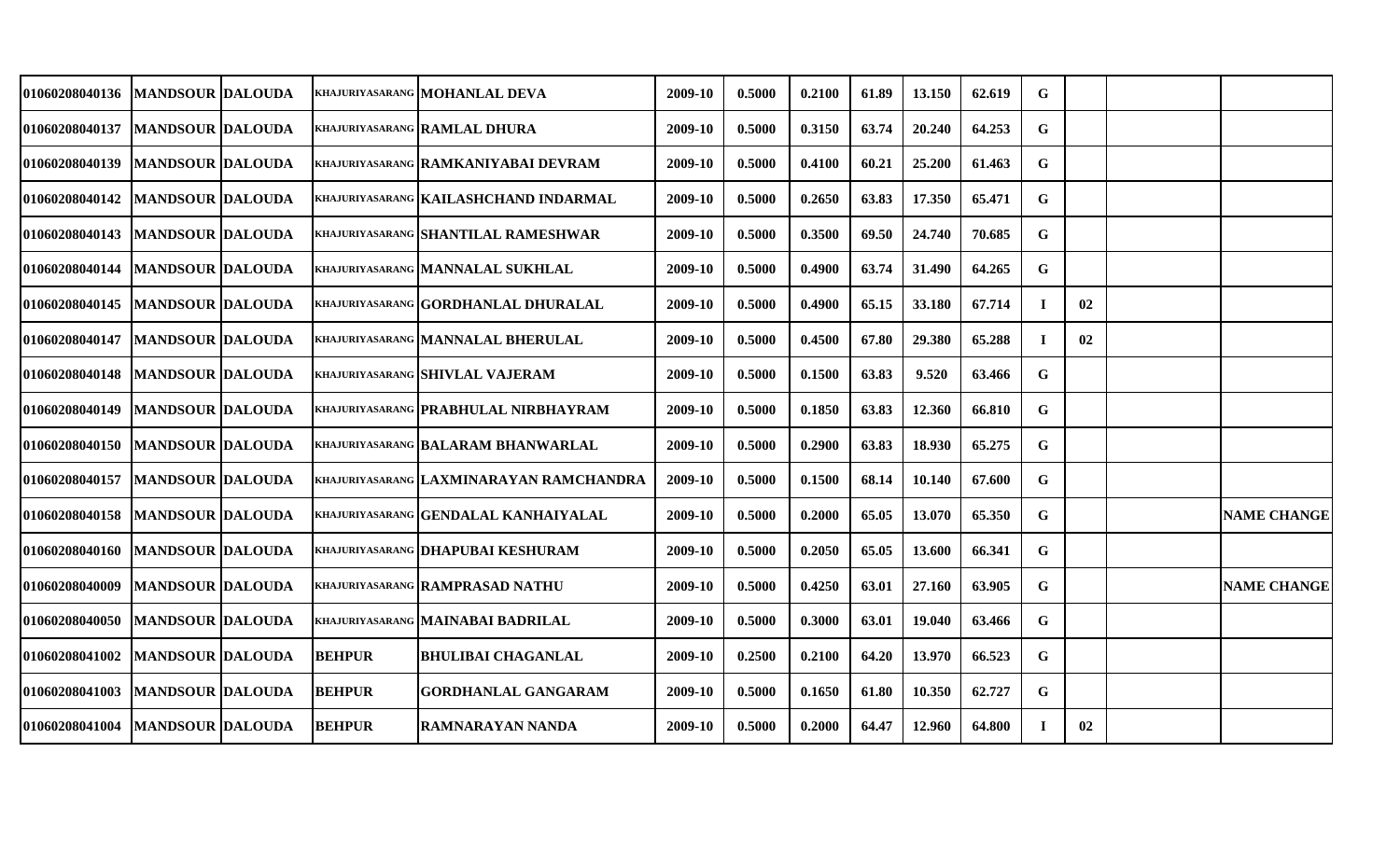| 01060208041104                    | MANDSOUR  DALOUDA       | <b>BEHPUR</b> | SAJJANBAI HAKKIRAM             | 2009-10 | 0.3500 | 0.3100 | 62.45 | 4.250  | 13.709 | G  | 04  |                |                    |
|-----------------------------------|-------------------------|---------------|--------------------------------|---------|--------|--------|-------|--------|--------|----|-----|----------------|--------------------|
| 01060208041006   MANDSOUR DALOUDA |                         | <b>BEHPUR</b> | <b>KISHANLAL GULAB</b>         | 2009-10 | 0.5000 |        |       |        |        | N  | -08 | 01030207062154 |                    |
| 01060208041010   MANDSOUR DALOUDA |                         | <b>BEHPUR</b> | <b>JAGGANATH KALU</b>          | 2009-10 | 0.3500 | 0.1900 | 66.90 | 13.380 | 70.421 | G  |     |                |                    |
| 01060208041011   MANDSOUR DALOUDA |                         | <b>BEHPUR</b> | <b>RATANLAL KACHRU</b>         | 2009-10 | 0.3500 | 0.3150 | 61.80 | 18.900 | 60.000 | G  |     |                |                    |
| 01060208041013   MANDSOUR DALOUDA |                         | <b>BEHPUR</b> | <b>MANGILAL LAXMAN</b>         | 2009-10 | 0.2500 | 0.2300 | 64.20 | 15.530 | 67.521 | G  |     |                |                    |
| 01060208041016   MANDSOUR DALOUDA |                         | <b>BEHPUR</b> | <b>MOHANSINGH BHANWARSINGH</b> | 2009-10 | 0.5000 | 0.2100 | 65.81 | 13.840 | 65.904 | G  |     |                |                    |
| <b>01060208041021</b>             | <b>MANDSOUR DALOUDA</b> | <b>BEHPUR</b> | <b>VARDICHAND NATHU</b>        | 2009-10 | 0.5000 | 0.4150 | 62.45 | 26.220 | 63.180 | G  |     |                |                    |
| 01060208041031                    | <b>MANDSOUR DALOUDA</b> | <b>BEHPUR</b> | SHANKARLAL HIRALAL             | 2009-10 | 0.2500 | 0.2150 | 64.20 | 13.090 | 60.883 | G  |     |                |                    |
| <b>01060208041042</b>             | <b>MANDSOUR DALOUDA</b> | <b>BEHPUR</b> | HEMKUWAR LAXMANSINGH           | 2009-10 | 0.5000 | 0.3750 | 63.08 | 23.110 | 61.626 | G  |     |                |                    |
| <b>01060208041044</b>             | <b>MANDSOUR DALOUDA</b> | <b>BEHPUR</b> | NANDLAL RAMSUKHIBAI            | 2009-10 | 0.5000 | 0.4450 | 62.45 | 28.460 | 63.955 | G  |     |                |                    |
| <b>01060208041050</b>             | <b>MANDSOUR DALOUDA</b> | <b>BEHPUR</b> | <b>MOHANBAI GANESHRAM</b>      | 2009-10 | 0.5000 | 0.4550 | 66.14 | 28.670 | 63.010 | Т. | 02  |                |                    |
| 01060208041053                    | <b>MANDSOUR DALOUDA</b> | <b>BEHPUR</b> | <b>KISHANLAL HIRALAL</b>       | 2009-10 | 0.5000 | 0.2450 | 63.86 | 16.030 | 65.428 | G  |     |                |                    |
| <b>01060208041055</b>             | <b>MANDSOUR DALOUDA</b> | <b>BEHPUR</b> | <b>DOLATRAM RAMRATAN</b>       | 2009-10 | 0.5000 | 0.3500 | 59.88 | 20.940 | 59.828 | G  |     |                | <b>NAME CHANGE</b> |
| 01060208041058                    | <b>MANDSOUR DALOUDA</b> | <b>BEHPUR</b> | MANGILAL HAMERIBAI             | 2009-10 | 0.5000 | 0.1700 | 64.59 | 11.530 | 67.823 | G  |     |                |                    |
| 01060208041067                    | <b>MANDSOUR DALOUDA</b> | <b>BEHPUR</b> | <b>KANKUBAI HAMERIBAI</b>      | 2009-10 | 0.5000 | 0.2150 | 61.80 | 13.910 | 64.697 | G  |     |                |                    |
| 01060208041068                    | <b>MANDSOUR DALOUDA</b> | <b>BEHPUR</b> | <b>MANGULAL RAJARAM</b>        | 2009-10 | 0.3500 | 0.1700 | 62.48 | 10.680 | 62.823 | G. |     |                |                    |
| 01060208041069                    | <b>MANDSOUR DALOUDA</b> | <b>BEHPUR</b> | <b>KESHARBAI SHANKARLAL</b>    | 2009-10 | 0.2500 | 0.2300 | 62.45 | 14.190 | 61.695 | G. |     |                |                    |
| 01060208041075                    | <b>MANDSOUR DALOUDA</b> | <b>BEHPUR</b> | <b>BAGDIRAM JAYCHAND</b>       | 2009-10 | 0.5000 | 0.2600 | 57.08 | 14.640 | 56.307 | G  |     |                |                    |
| <b>01060208041077</b>             | <b>MANDSOUR DALOUDA</b> | <b>BEHPUR</b> | NANDIBAI JAGGANATH             | 2009-10 | 0.2500 | 0.1550 | 63.50 | 10.110 | 65.225 | G  |     |                |                    |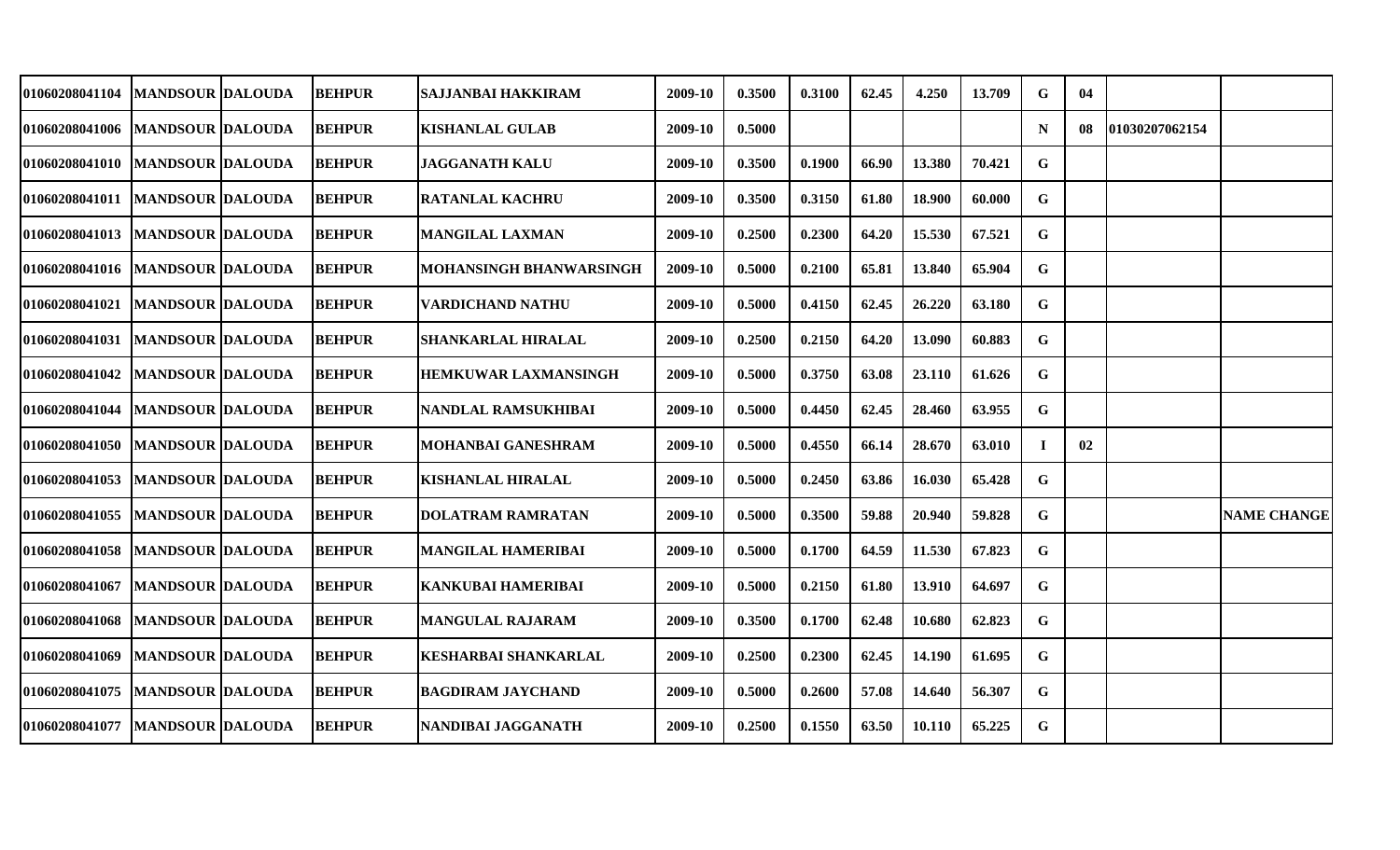| <b>01060208041078</b>             | <b>MANDSOUR DALOUDA</b>   | <b>BEHPUR</b> | <b>KESHURAM SONIBAI</b>         | 2009-10 | 0.2500 | 0.2450 | 63.50 | 15.560 | 63.510 | G |  |                    |
|-----------------------------------|---------------------------|---------------|---------------------------------|---------|--------|--------|-------|--------|--------|---|--|--------------------|
| <b>01060208041082</b>             | <b>MANDSOUR DALOUDA</b>   | <b>BEHPUR</b> | <b>TAMMA KUWAR BHAGWANSINGH</b> | 2009-10 | 0.2500 |        |       |        |        | F |  | <b>NAME CHANGE</b> |
| <b>01060208041085</b>             | <b>MANDSOUR DALOUDA</b>   | <b>BEHPUR</b> | <b>BAGDIBAI BHAGWAN</b>         | 2009-10 | 0.5000 | 0.2200 | 63.86 | 13.640 | 62.000 | G |  |                    |
| 01060208041088                    | <b>MANDSOUR DALOUDA</b>   | <b>BEHPUR</b> | <b>MOHANSINGH NATHUSINGH</b>    | 2009-10 | 0.5000 | 0.2900 | 64.20 | 18.200 | 62.758 | G |  |                    |
| 01060208041090   MANDSOUR DALOUDA |                           | <b>BEHPUR</b> | <b>RAMLAL MEGHA</b>             | 2009-10 | 0.2500 | 0.2050 | 58.65 | 11.680 | 56.975 | G |  | <b>NAME CHANGE</b> |
| <b>01060208041091</b>             | <b>MANDSOUR DALOUDA</b>   | <b>BEHPUR</b> | <b>CHAMPABAI NANURAM</b>        | 2009-10 | 0.3500 | 0.2400 | 62.45 | 15.390 | 64.125 | G |  |                    |
| 01060208041092                    | <b>MANDSOUR DALOUDA</b>   | <b>BEHPUR</b> | <b>BAGDIRAM BABRU</b>           | 2009-10 | 0.3500 | 0.2300 | 59.88 | 14.200 | 61.739 | G |  |                    |
| <b>01060208041095</b>             | <b>MANDSOUR DALOUDA</b>   | <b>BEHPUR</b> | <b>JAGHNTAH NANDA</b>           | 2009-10 | 0.5000 | 0.4300 | 58.65 | 25.600 | 59.534 | G |  |                    |
| <b>01060208041103</b>             | <b>IMANDSOUR IDALOUDA</b> | <b>BEHPUR</b> | <b>SITABAI PUNA</b>             | 2009-10 | 0.3500 | 0.1950 | 61.80 | 12.200 | 62.563 | G |  |                    |
| 01060208041107                    | <b>MANDSOUR DALOUDA</b>   | <b>BEHPUR</b> | <b>JAMUNABAI NAWAL</b>          | 2009-10 | 0.5000 | 0.3100 | 63.86 | 19.590 | 63.193 | G |  |                    |
| 01060208041108   MANDSOUR DALOUDA |                           | <b>BEHPUR</b> | TULSIBAI RAMLAL                 | 2009-10 | 0.3500 | 0.0950 | 66.90 | 6.450  | 67.894 | G |  |                    |
| 01060208041111   MANDSOUR DALOUDA |                           | <b>BEHPUR</b> | <b>BAALMUKUND SADHURAM</b>      | 2009-10 | 0.5000 | 0.2650 | 63.86 | 17.070 | 64.415 | G |  |                    |
| <b>01060208041115</b>             | <b>MANDSOUR DALOUDA</b>   | <b>BEHPUR</b> | <b>HIRALAL KALU</b>             | 2009-10 | 0.3500 | 0.2450 | 58.65 | 15.540 | 63.428 | G |  |                    |
| 01060208041118                    | <b>MANDSOUR DALOUDA</b>   | <b>BEHPUR</b> | <b>NANDRAM GANGARAM</b>         | 2009-10 | 0.2500 | 0.1000 | 64.53 | 6.940  | 69.400 | G |  |                    |
| 01060208041119                    | <b>MANDSOUR DALOUDA</b>   | <b>BEHPUR</b> | <b>BAHADURSINGH NAHARSINGH</b>  | 2009-10 | 0.5000 | 0.2650 | 62.48 | 16.730 | 63.132 | G |  |                    |
| 01060208041123                    | <b>MANDSOUR DALOUDA</b>   | <b>BEHPUR</b> | <b>VARDICHAND KANKUBAI</b>      | 2009-10 | 0.5000 | 0.2950 | 64.53 | 18.500 | 62.711 | G |  |                    |
| 01060208041127                    | <b>MANDSOUR DALOUDA</b>   | <b>BEHPUR</b> | <b>MOHANLAL RAMA TELI</b>       | 2009-10 | 0.5000 | 0.2600 | 66.90 | 16.160 | 62.153 | G |  |                    |
| 01060208041129                    | <b>MANDSOUR DALOUDA</b>   | <b>BEHPUR</b> | <b>GENDKUNWAR SHAMBHUSINGH</b>  | 2009-10 | 0.5000 | 0.2550 | 64.20 | 16.490 | 64.666 | G |  |                    |
| 01060208041138                    | <b>MANDSOUR DALOUDA</b>   | <b>BEHPUR</b> | <b>KASHIRAM KISHANLAL</b>       | 2009-10 | 0.5000 | 0.4800 | 62.48 | 29.400 | 61.250 | G |  |                    |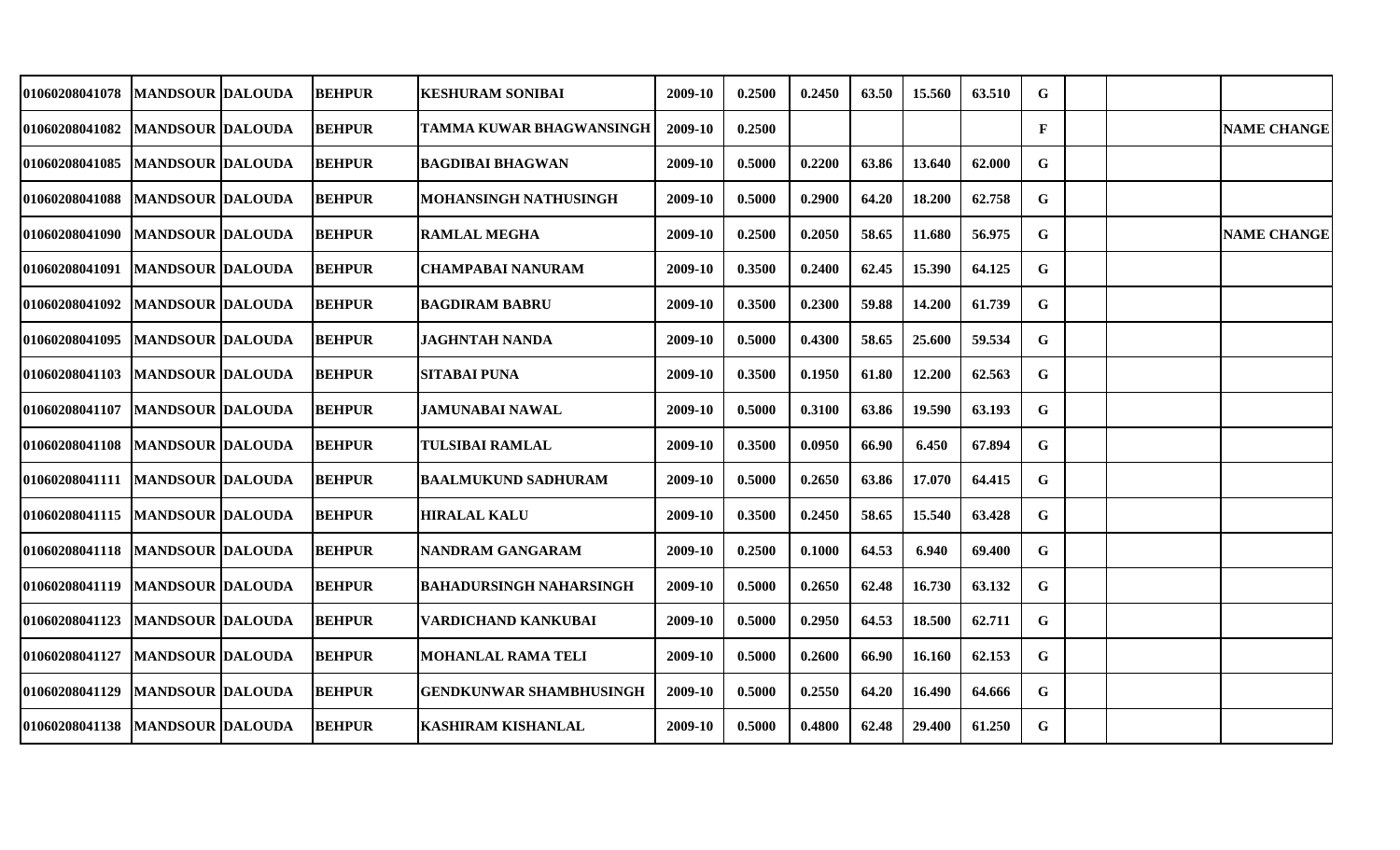|                                   |                          |                         |                                        |         |        |        |       |        |        |              |    |                | I IVAN DI LAVIJI                        |
|-----------------------------------|--------------------------|-------------------------|----------------------------------------|---------|--------|--------|-------|--------|--------|--------------|----|----------------|-----------------------------------------|
| 01060208041143                    | <b>IMANDSOUR DALOUDA</b> | <b>BEHPUR</b>           | <b>RADHESHYAM KISHAN</b>               | 2009-10 | 0.2500 | 0.2300 | 56.58 | 13.320 | 57.913 | G            |    | 01060208027041 | ARIYAKHEDA<br><b><i>LANDCOD LDM</i></b> |
| 01060208041145                    | <b>IMANDSOUR DALOUDA</b> | <b>BEHPUR</b>           | MOHANSINGH NIRBHAYSINGH                | 2009-10 | 0.5000 | 0.2850 | 58.65 | 17.990 | 63.122 | G            |    |                |                                         |
| 01060208042011                    | <b>MANDSOUR DALOUDA</b>  | LASUDIYAILLA KALU PEMA  |                                        | 2009-10 | 0.2500 | 0.2350 | 61.49 | 14.390 | 61.234 | G            |    |                | <b>NAME CHANGE</b>                      |
| <b>01060208042012</b>             | <b>MANDSOUR DALOUDA</b>  |                         | LASUDIYAILLA   MODIRAM BHUWAN          | 2009-10 | 0.5000 | 0.4050 | 65.22 | 25.740 | 63.555 | G            |    |                |                                         |
| <b>01060208042013</b>             | <b>MANDSOUR DALOUDA</b>  |                         | LASUDIYAILLA LALSINGH CHATURSINGH      | 2009-10 | 0.2500 | 0.2450 | 58.79 | 5.100  | 20.816 | G            | 04 |                |                                         |
| 01060208042015                    | <b>MANDSOUR DALOUDA</b>  |                         | LASUDIYAILLA   NAGUBAI DEVRAM          | 2009-10 | 0.5000 | 0.4650 | 64.21 | 30.460 | 65.505 | G            |    |                | <b>NAME CHANGE</b>                      |
| <b>01060208042020</b>             | <b>IMANDSOUR DALOUDA</b> | LASUDIYAILLA RATAN PEMA |                                        | 2009-10 | 0.2500 | 0.2450 | 64.21 | 16.100 | 65.714 | G            |    |                |                                         |
| 01060208042021                    | <b>MANDSOUR DALOUDA</b>  |                         | LASUDIYAILLA  SORABHKUNWAR MOHANSINGH  | 2009-10 | 0.2500 | 0.1850 | 68.31 | 12.780 | 69.081 | G            |    |                |                                         |
| 01060208042022                    | <b>IMANDSOUR DALOUDA</b> |                         | LASUDIYAILLA   GITABAI HUDIBAI         | 2009-10 | 0.5000 | 0.4850 | 64.21 | 31.950 | 65.876 | G            |    |                |                                         |
| 01060208042025                    | <b>MANDSOUR DALOUDA</b>  |                         | LASUDIYAILLA KACHRU RAMRATAN MEENA     | 2009-10 | 0.3500 | 0.1900 | 58.6  | 10.730 | 56.473 | G            |    |                |                                         |
| 01060208042027                    | <b>MANDSOUR DALOUDA</b>  |                         | LASUDIYAILLA NARAYANIBAI RAMCHANDRA    | 2009-10 | 0.2500 | 0.1500 | 61.69 | 8.860  | 59.066 | G            |    |                |                                         |
| 01060208042031  MANDSOUR  DALOUDA |                          |                         | LASUDIYAILLA RAMCHANDRA KESHURAM       | 2009-10 | 0.5000 | 0.4850 | 61.49 | 9.050  | 18.659 | G            | 04 |                |                                         |
| 01060208042034                    | <b>MANDSOUR DALOUDA</b>  |                         | LASUDIYAILLA UDAYLAL NANDIBAI          | 2009-10 | 0.2500 |        |       |        |        | F            |    |                |                                         |
| 01060208042043                    | <b>MANDSOUR DALOUDA</b>  |                         | LASUDIYAILLA SUKHIBAI RAMKISHAN        | 2009-10 | 0.2500 |        |       |        |        | $\mathbf{F}$ |    |                | <b>NAME CHANGE</b>                      |
| 01060208042051                    | <b>MANDSOUR DALOUDA</b>  |                         | LASUDIYAILLA HIRALAL PUNA              | 2009-10 | 0.2500 | 0.2100 | 46.48 | 3.710  | 17.666 | G            | 04 |                |                                         |
| 01060208042060                    | <b>MANDSOUR DALOUDA</b>  |                         | LASUDIYAILLA GANGABAI AMBARAM          | 2009-10 | 0.5000 | 0.4900 | 60.22 | 8.100  | 16.530 | G            | 04 |                |                                         |
| 01060208042070                    | <b>MANDSOUR DALOUDA</b>  |                         | LASUDIYAILLA   KANHAIYALAL BHUWAN      | 2009-10 | 0.5000 | 0.4100 | 61.49 | 25.760 | 62.829 | G            |    |                |                                         |
| 01060208042074                    | <b>MANDSOUR DALOUDA</b>  |                         | <b>LASUDIYAILLA SURESHCHAND DEVRAM</b> | 2009-10 | 0.5000 | 0.3850 | 64.21 | 24.400 | 63.376 | G            |    |                | <b>NAME CHANGE</b>                      |
| 01060208043002                    | <b>MANDSOUR DALOUDA</b>  | <b>SARSOD</b>           | <b>CHAMPALAL KESHURAM</b>              | 2009-10 | 0.5000 | 0.2800 | 62.35 | 17.470 | 62.392 | $\mathbf G$  |    |                |                                         |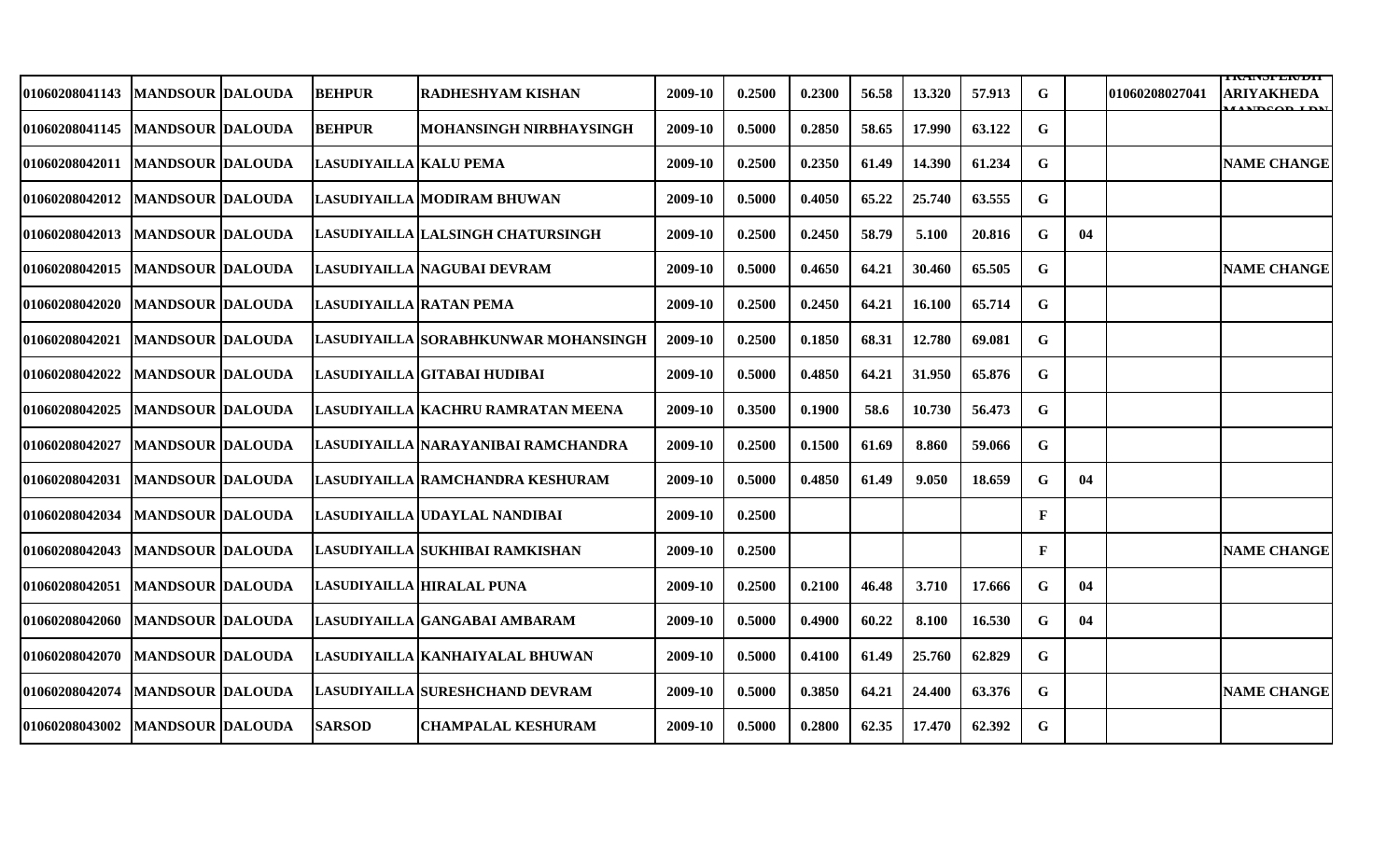| <b>01060208043004</b>             | MANDSOUR  DALOUDA       | <b>SARSOD</b> | RAMCHANDRA HIRALAL              | 2009-10 | 0.5000 | 0.3000 | 62.67 | 18.890 | 62.966 | G  |  |                    |
|-----------------------------------|-------------------------|---------------|---------------------------------|---------|--------|--------|-------|--------|--------|----|--|--------------------|
| 01060208043005                    | <b>MANDSOUR DALOUDA</b> | <b>SARSOD</b> | PRAKASHCHAND MOTILAL JAIN       | 2009-10 | 0.3500 | 0.1700 | 64.35 | 11.280 | 66.352 | G  |  |                    |
| 01060208043007                    | <b>MANDSOUR DALOUDA</b> | <b>SARSOD</b> | <b>BHERULAL BHAGIRATH</b>       | 2009-10 | 0.5000 | 0.1850 | 62.35 | 11.820 | 63.891 | G  |  |                    |
| 01060208043010   MANDSOUR DALOUDA |                         | <b>SARSOD</b> | <b>RAMCHANDRA TORIRAM</b>       | 2009-10 | 0.5000 | 0.2300 | 61.78 | 14.510 | 63.087 | G  |  |                    |
| 01060208043012   MANDSOUR DALOUDA |                         | <b>SARSOD</b> | <b>RAMPRASAD GOVINDRAM</b>      | 2009-10 | 0.5000 | 0.2500 | 65.68 | 16.650 | 66.600 | G  |  |                    |
| <b>01060208043015</b>             | <b>MANDSOUR DALOUDA</b> | <b>SARSOD</b> | BALMUKAND DHAPUBAI LAXMINARAYAN | 2009-10 | 0.2500 | 0.1050 | 64.19 | 6.980  | 66.476 | G  |  | <b>NAME CHANGE</b> |
| <b>01060208043017</b>             | <b>MANDSOUR DALOUDA</b> | <b>SARSOD</b> | KACHRIBAI MOTILAL               | 2009-10 | 0.5000 | 0.1450 | 61.77 | 8.660  | 59.724 | G  |  |                    |
| 01060208043019                    | <b>MANDSOUR DALOUDA</b> | <b>SARSOD</b> | BHAGWATILAL NAHAR               | 2009-10 | 0.2500 | 0.2050 | 64.19 | 13.710 | 66.878 | G  |  | <b>NAME CHANGE</b> |
| <b>01060208043022</b>             | <b>MANDSOUR DALOUDA</b> | <b>SARSOD</b> | <b>HIRALAL UDAYRAM</b>          | 2009-10 | 0.5000 | 0.2300 | 65.51 | 14.930 | 64.913 | G  |  |                    |
| <b>01060208043029</b>             | <b>MANDSOUR DALOUDA</b> | <b>SARSOD</b> | JAMNABAI RAMRATAN               | 2009-10 | 0.5000 | 0.0700 | 62.19 | 4.550  | 65.000 | G  |  |                    |
| <b>01060208043034</b>             | <b>MANDSOUR DALOUDA</b> | <b>SARSOD</b> | <b>HANSRAJ AMRATRAM</b>         | 2009-10 | 0.2500 | 0.2350 | 65.68 | 15.150 | 64.468 | G  |  |                    |
| 01060208043039                    | <b>MANDSOUR DALOUDA</b> | <b>SARSOD</b> | <b>HIRALAL CHAMPALAL</b>        | 2009-10 | 0.5000 | 0.2850 | 66.14 | 19.350 | 67.894 | G  |  |                    |
| <b>01060208043043</b>             | <b>MANDSOUR DALOUDA</b> | <b>SARSOD</b> | <b>GULABBAI DHURA</b>           | 2009-10 | 0.5000 | 0.4250 | 63.54 | 27.290 | 64.211 | G  |  |                    |
| <b>01060208043044</b>             | <b>MANDSOUR DALOUDA</b> | <b>SARSOD</b> | <b>GANGABAI SHRILAL</b>         | 2009-10 | 0.5000 | 0.4500 | 64.35 | 29.090 | 64.644 | G  |  |                    |
| 01060208043045                    | <b>MANDSOUR DALOUDA</b> | <b>SARSOD</b> | RAMNARAYAN BHAGWAN              | 2009-10 | 0.5000 | 0.2000 | 60.49 | 12.350 | 61.750 | G  |  |                    |
| 01060208043049                    | <b>MANDSOUR DALOUDA</b> | <b>SARSOD</b> | <b>GANGABAI RAMRATAN</b>        | 2009-10 | 0.2500 | 0.2050 | 65.68 | 13.360 | 65.170 | G. |  |                    |
| 01060208043050   MANDSOUR DALOUDA |                         | <b>SARSOD</b> | <b>MANGILAL KESHURAM</b>        | 2009-10 | 0.5000 | 0.2450 | 64.35 | 16.210 | 66.163 | G  |  |                    |
| 01060208043055                    | <b>MANDSOUR DALOUDA</b> | <b>SARSOD</b> | <b>GANGABAI KASTURCHAND</b>     | 2009-10 | 0.5000 | 0.3750 | 63.66 | 24.370 | 64.986 | G  |  |                    |
| 01060208043058                    | <b>MANDSOUR DALOUDA</b> | <b>SARSOD</b> | <b>ASHARAM KALU</b>             | 2009-10 | 0.5000 | 0.2950 | 61.52 | 18.220 | 61.762 | G  |  |                    |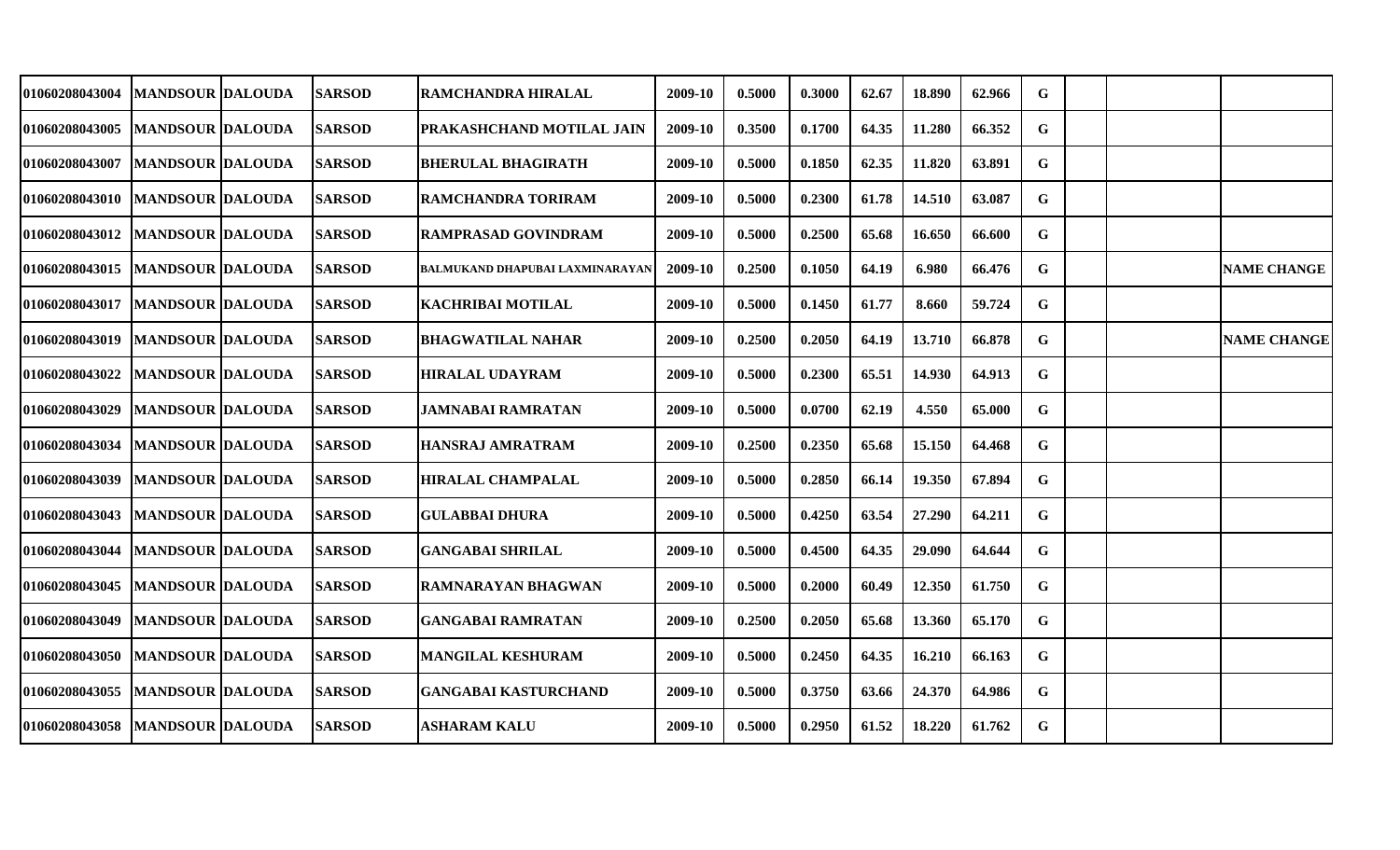| <b>01060208043063</b>             | <b>MANDSOUR DALOUDA</b> | <b>SARSOD</b> | NANDIBAI PARMANAND              | 2009-10 | 0.5000 | 0.3350 | 67.11 | 21.940 | 65.492 | G  |    |  |
|-----------------------------------|-------------------------|---------------|---------------------------------|---------|--------|--------|-------|--------|--------|----|----|--|
| 01060208043071                    | <b>MANDSOUR DALOUDA</b> | <b>SARSOD</b> | RAMCHANDRA MANGILAL             | 2009-10 | 0.5000 | 0.2300 | 64.35 | 14.640 | 63.652 | G  |    |  |
| 01060208043073                    | <b>MANDSOUR DALOUDA</b> | <b>SARSOD</b> | <b>BHUWAN LAKHMA</b>            | 2009-10 | 0.5000 | 0.3000 | 61.52 | 19.040 | 63.466 | G  |    |  |
| 01060208043080                    | <b>MANDSOUR DALOUDA</b> | <b>SARSOD</b> | <b>BASANTILAL MOTILAL</b>       | 2009-10 | 0.5000 | 0.4050 | 61.52 | 24.760 | 61.135 | G  |    |  |
| 01060208043085                    | <b>MANDSOUR DALOUDA</b> | <b>SARSOD</b> | <b>BALARAM LAXMAN</b>           | 2009-10 | 0.5000 | 0.2000 | 63.66 | 12.720 | 63.600 | G  |    |  |
| 01060208043089                    | <b>MANDSOUR DALOUDA</b> | <b>SARSOD</b> | SUNDARLAL HIRALAL               | 2009-10 | 0.5000 | 0.2600 | 67.11 | 17.300 | 66.538 | G  |    |  |
| 01060208043091                    | <b>MANDSOUR DALOUDA</b> | <b>SARSOD</b> | PARMANAND SHOBHARAM             | 2009-10 | 0.5000 | 0.4550 | 60.49 | 26.450 | 58.131 | G  |    |  |
| 01060208043092                    | <b>MANDSOUR DALOUDA</b> | <b>SARSOD</b> | KANCHANBAI DULICHAND            | 2009-10 | 0.5000 | 0.4000 | 61.52 | 24.750 | 61.875 | G  |    |  |
| 01060208043096   MANDSOUR DALOUDA |                         | <b>SARSOD</b> | <b>BALARAM CHUNNILAL</b>        | 2009-10 | 0.5000 | 0.2450 | 61.52 | 14.550 | 59.387 | G  |    |  |
| <b>01060208043097</b>             | <b>MANDSOUR DALOUDA</b> | <b>SARSOD</b> | <b>JAGDISHCHANDRA KHYALIRAM</b> | 2009-10 | 0.5000 | 0.5000 | 62.73 | 32.570 | 65.140 | G  |    |  |
| <b>01060208043107</b>             | <b>MANDSOUR DALOUDA</b> | <b>SARSOD</b> | SAJJANBAI DHANRAJ               | 2009-10 | 0.5000 | 0.1500 | 63.66 | 10.010 | 66.733 | G  | 09 |  |
| 01060208043110   MANDSOUR DALOUDA |                         | <b>SARSOD</b> | <b>SUHAGBAI ONKARLAL</b>        | 2009-10 | 0.5000 | 0.4250 | 64.35 | 24.810 | 58.376 | G  |    |  |
| 01060208043111                    | <b>MANDSOUR DALOUDA</b> | <b>SARSOD</b> | <b>ASHARAM NANDRAM</b>          | 2009-10 | 0.5000 | 0.2050 | 63.66 | 12.930 | 63.073 | G  |    |  |
| <b>01060208043113</b>             | MANDSOUR  DALOUDA       | <b>SARSOD</b> | <b>BALARAM NANDA</b>            | 2009-10 | 0.5000 | 0.3050 | 65.19 | 20.020 | 65.639 | G  |    |  |
| 01060208043115                    | <b>MANDSOUR DALOUDA</b> | <b>SARSOD</b> | <b>BALARAM RAMCHANDRA</b>       | 2009-10 | 0.5000 | 0.2000 | 61.86 | 12.590 | 62.950 | G  |    |  |
| 01060208043117                    | <b>MANDSOUR DALOUDA</b> | <b>SARSOD</b> | <b>BHANWARLAL VENIRAM</b>       | 2009-10 | 0.5000 | 0.4950 | 63.93 | 12.540 | 25.333 | G. | 04 |  |
| 01060208043118   MANDSOUR DALOUDA |                         | <b>SARSOD</b> | <b>BHERULAL PRATHVIRAJ</b>      | 2009-10 | 0.3500 | 0.3050 | 66.79 | 20.530 | 67.311 | G  |    |  |
| 01060208043119                    | <b>MANDSOUR DALOUDA</b> | <b>SARSOD</b> | <b>CHUNNILAL MATHURALAL</b>     | 2009-10 | 0.5000 | 0.1950 | 66.79 | 13.310 | 68.256 | G  |    |  |
| <b>01060208043120</b>             | <b>MANDSOUR DALOUDA</b> | <b>SARSOD</b> | <b>DEVRAM SURATRAM</b>          | 2009-10 | 0.5000 | 0.1800 | 61.86 | 11.150 | 61.944 | G  |    |  |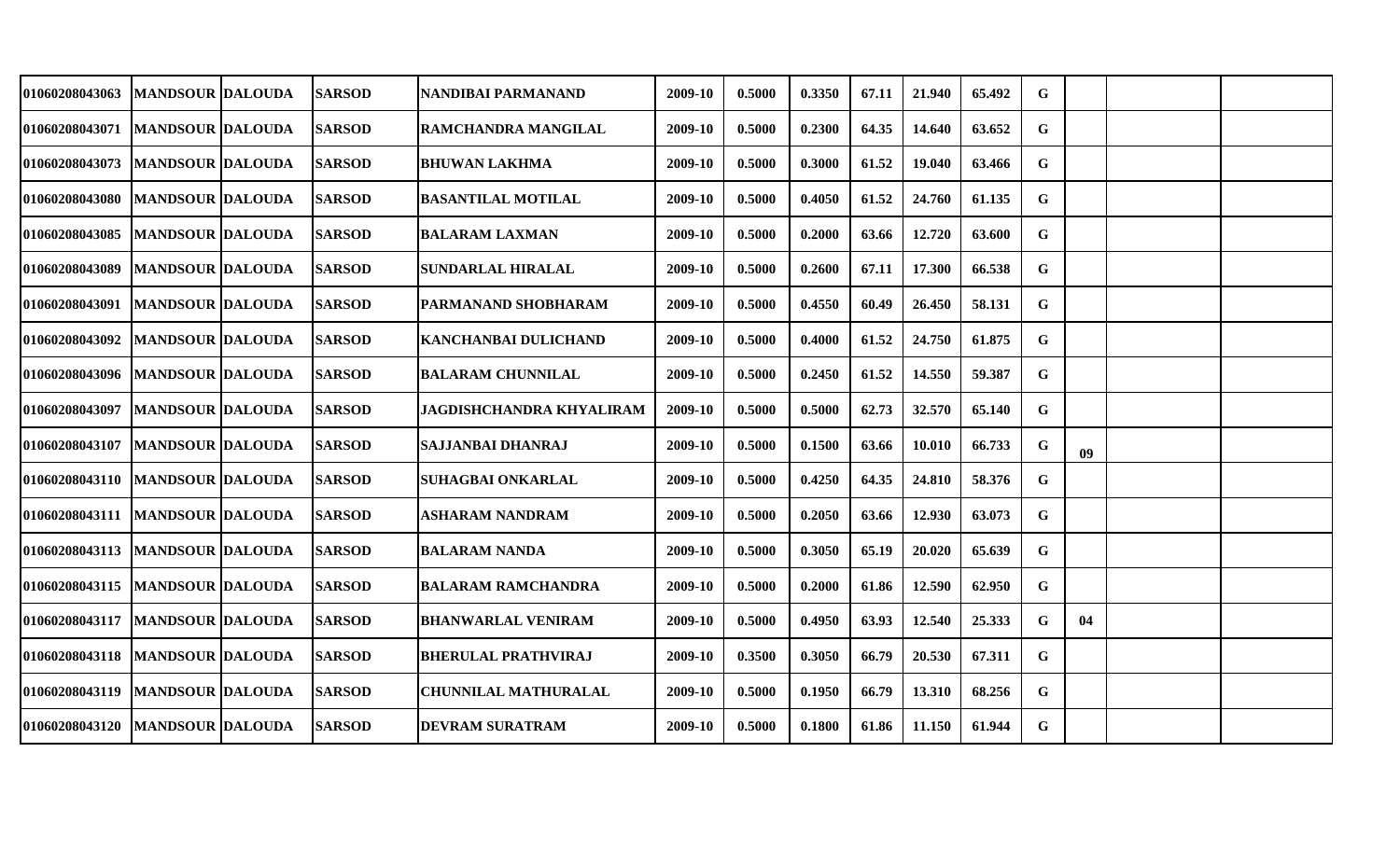| 01060208043125                    | MANDSOUR  DALOUDA       | <b>SARSOD</b> | JAGDISH RAMKISHAN                        | 2009-10 | 0.2500 | 0.1250 | 63.75 | 7.980  | 63.840 | G |  |  |
|-----------------------------------|-------------------------|---------------|------------------------------------------|---------|--------|--------|-------|--------|--------|---|--|--|
| 01060208043128                    | <b>MANDSOUR DALOUDA</b> | <b>SARSOD</b> | KAMALSINGH SAJJANSINGH                   | 2009-10 | 0.3500 | 0.3250 | 63.66 | 20.710 | 63.723 | G |  |  |
| 01060208043132                    | <b>MANDSOUR DALOUDA</b> | <b>SARSOD</b> | LAXMINARAYAN TULSIRAM                    | 2009-10 | 0.5000 | 0.1650 | 64.14 | 10.720 | 64.969 | G |  |  |
| 01060208043133                    | <b>MANDSOUR DALOUDA</b> | <b>SARSOD</b> | <b>LILABAI CHENRAM</b>                   | 2009-10 | 0.5000 | 0.1850 | 62.73 | 12.000 | 64.864 | G |  |  |
| 01060208043134                    | <b>MANDSOUR DALOUDA</b> | <b>SARSOD</b> | <b>MANGILAL RAMLAL</b>                   | 2009-10 | 0.5000 | 0.2000 | 64.43 | 13.040 | 65.200 | G |  |  |
| <b>01060208043135</b>             | <b>MANDSOUR DALOUDA</b> | <b>SARSOD</b> | <b>NANALAL BHERULAL</b>                  | 2009-10 | 0.5000 | 0.4200 | 62.73 | 26.260 | 62.523 | G |  |  |
| 01060208043137                    | <b>MANDSOUR DALOUDA</b> | <b>SARSOD</b> | PARMANAND MOTI                           | 2009-10 | 0.5000 | 0.2050 | 66.81 | 13.270 | 64.731 | G |  |  |
| 01060208043140   MANDSOUR DALOUDA |                         | <b>SARSOD</b> | RADHESHYAM CHAMPALAL                     | 2009-10 | 0.5000 | 0.2000 | 65.68 | 13.220 | 66.100 | G |  |  |
| 01060208043142   MANDSOUR DALOUDA |                         | <b>SARSOD</b> | RAMCHANDRA CHABILAL                      | 2009-10 | 0.2500 | 0.1900 | 60.49 | 11.720 | 61.684 | G |  |  |
| <b>01060208043144</b>             | <b>MANDSOUR DALOUDA</b> | <b>SARSOD</b> | RAMGOPAL GENDALAL                        | 2009-10 | 0.5000 | 0.1950 | 67.11 | 12.780 | 65.538 | G |  |  |
| 01060208043146   MANDSOUR DALOUDA |                         | <b>SARSOD</b> | <b>RAMKANHYABAI DULICHAND</b>            | 2009-10 | 0.5000 | 0.2000 | 63.66 | 13.200 | 66.000 | G |  |  |
| <b>01060208043148</b>             | <b>MANDSOUR DALOUDA</b> | <b>SARSOD</b> | <b>SHAMBHUSINGH NIRBHAYSINGH</b>         | 2009-10 | 0.5000 | 0.2250 | 66.79 | 15.130 | 67.244 | G |  |  |
| 01060208043149                    | <b>MANDSOUR DALOUDA</b> | <b>SARSOD</b> | <b>UDEYLAL BHERULAL</b>                  | 2009-10 | 0.5000 | 0.4250 | 63.66 | 26.730 | 62.894 | G |  |  |
| 01060208043151                    | MANDSOUR  DALOUDA       | <b>SARSOD</b> | JADURAM NANURAM                          | 2009-10 | 0.5000 | 0.2050 | 66.67 | 13.850 | 67.561 | G |  |  |
| 01060208044005                    | <b>MANDSOUR DALOUDA</b> |               | <b>GURADIYASHAH BHERULAL BHAGIRATH</b>   | 2009-10 | 0.5000 | 0.1050 | 68.90 | 7.350  | 70.000 | G |  |  |
| 01060208044007                    | <b>MANDSOUR DALOUDA</b> |               | <b>GURADIYASHAH DEVILAL PANNALAL</b>     | 2009-10 | 0.5000 | 0.1950 | 66.57 | 13.170 | 67.538 | G |  |  |
| 01060208044011  MANDSOUR DALOUDA  |                         |               | <b>GURADIYASHAH MANGILAL BHERULAL</b>    | 2009-10 | 0.5000 | 0.2600 | 66.57 | 16.160 | 62.153 | G |  |  |
| 01060208044013                    | <b>MANDSOUR DALOUDA</b> |               | <b>GURADIYASHAH BHUWANSINGH FUNDALAL</b> | 2009-10 | 0.5000 | 0.4250 | 68.74 | 29.400 | 69.176 | G |  |  |
| <b>01060208044017</b>             | <b>MANDSOUR DALOUDA</b> |               | <b>GURADIYASHAH MANGU NATHU</b>          | 2009-10 | 0.2500 | 0.2400 | 63.86 | 14.810 | 61.708 | G |  |  |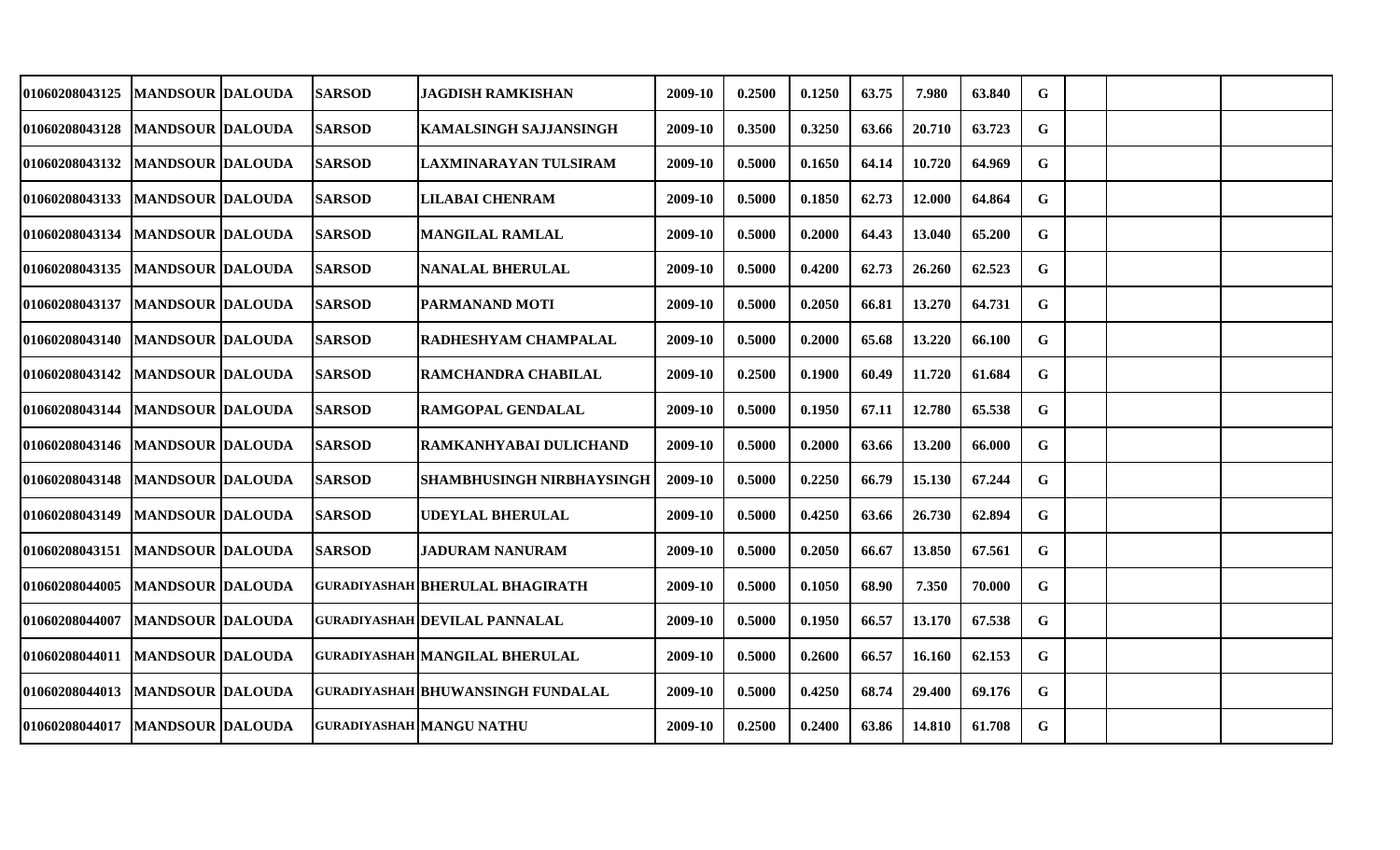| 01060208044019                    | <b>MANDSOUR DALOUDA</b>   |  | GURADIYASHAH RAMCHANDRA SHANKARLAL       | 2009-10 | 0.5000 | 0.2900 | 63.86 | 18.500 | 63.793 | G |                | <b>NAME CHANGE</b> |
|-----------------------------------|---------------------------|--|------------------------------------------|---------|--------|--------|-------|--------|--------|---|----------------|--------------------|
| 01060208044020                    | <b>MANDSOUR DALOUDA</b>   |  | <b>GURADIYASHAH BHUWANILAL BHERULAL</b>  | 2009-10 | 0.5000 | 0.1600 | 68.90 | 11.430 | 71.437 | G |                |                    |
| 01060208044021                    | <b>MANDSOUR DALOUDA</b>   |  | <b>GURADIYASHAH VAJJIBAI DEVA</b>        | 2009-10 | 0.2500 | 0.1100 | 66.57 | 7.360  | 66.909 | G |                | <b>NAME CHANGE</b> |
| 01060208044024                    | <b>MANDSOUR DALOUDA</b>   |  | <b>GURADIYASHAH RAMCHANDRA BAHGIRATH</b> | 2009-10 | 0.5000 | 0.1100 | 72.71 | 8.120  | 73.818 | G |                |                    |
| 01060208044026                    | <b>MANDSOUR DALOUDA</b>   |  | <b>GURADIYASHAH RODA DHANNA GAYRI</b>    | 2009-10 | 0.5000 | 0.4600 | 68.59 | 31.570 | 68.630 | G |                |                    |
| 01060208044027                    | <b>MANDSOUR DALOUDA</b>   |  | <b>GURADIYASHAH MANGU GAMERA</b>         | 2009-10 | 0.5000 | 0.3950 | 68.59 | 26.800 | 67.848 | G |                |                    |
| 01060208044029                    | MANDSOUR  DALOUDA         |  | GURADIYASHAH KAMLABAI BHAGATRAM          | 2009-10 | 0.5000 | 0.2050 | 68.59 | 14.210 | 69.317 | G |                |                    |
| 01060208044037                    | <b>IMANDSOUR IDALOUDA</b> |  | GURADIYASHAH SHAMBHUSINGH KARANSINGH     | 2009-10 | 0.5000 | 0.3050 | 70.53 | 21.610 | 70.852 | G |                |                    |
| 01060208044040                    | <b>MANDSOUR DALOUDA</b>   |  | <b>GURADIYASHAH BHUWAN LACHIRAM</b>      | 2009-10 | 0.2500 | 0.2550 | 67.19 | 17.420 | 68.313 | G |                |                    |
| 01060208044043   MANDSOUR DALOUDA |                           |  | <b>GURADIYASHAH RAMSUKH AMBARAM</b>      | 2009-10 | 0.5000 | 0.1200 | 68.56 | 8.300  | 69.166 | G |                |                    |
| 01060208044046   MANDSOUR DALOUDA |                           |  | <b>GURADIYASHAH NANALAL ONKARLAL</b>     | 2009-10 | 0.2500 | 0.2400 | 68.74 | 16.430 | 68.458 | G |                |                    |
| 01060208044051                    | <b>MANDSOUR DALOUDA</b>   |  | <b>GURADIYASHAH RAMNIWAS GANESHRAM</b>   | 2009-10 | 0.5000 | 0.2950 | 68.74 | 20.770 | 70.406 | G |                |                    |
| 01060208044052                    | <b>MANDSOUR DALOUDA</b>   |  | GURADIYASHAH ISHWARLAL RAMNARAYAN        | 2009-10 | 0.5000 | 0.2850 | 68.74 | 20.440 | 71.719 | G |                |                    |
| 01060208044055                    | <b>MANDSOUR DALOUDA</b>   |  | GURADIYASHAH UMMEDRAM KANHAIYALAL        | 2009-10 | 0.5000 | 0.3800 | 70.64 | 26.610 | 70.026 | G |                |                    |
| 01060208044057                    | <b>MANDSOUR DALOUDA</b>   |  | <b>GURADIYASHAH HARIRAM PYARA</b>        | 2009-10 | 0.2500 | 0.2200 | 62.26 | 14.270 | 64.863 | G |                |                    |
| 01060208044060                    | <b>MANDSOUR DALOUDA</b>   |  | <b>GURADIYASHAH DHAPUBAI KISHAN</b>      | 2009-10 | 0.5000 | 0.3150 | 68.74 | 21.840 | 69.333 | G |                |                    |
| 01060208044067                    | <b>MANDSOUR DALOUDA</b>   |  | GURADIYASHAH SHIVNARAYAN MOHAN           | 2009-10 | 0.2500 | 0.1450 | 71.46 | 10.730 | 74.000 | G | 01060319157015 |                    |
| 01060208045001                    | <b>MANDSOUR DALOUDA</b>   |  | <b>CHANDAKHEDI NANDRAM BAGDIRAM</b>      | 2009-10 | 0.5000 | 0.2750 | 64.91 | 18.010 | 65.490 | G |                |                    |
| 01060208045002                    | <b>MANDSOUR DALOUDA</b>   |  | <b>CHANDAKHEDI GOVERDHANLAL UMMEDRAM</b> | 2009-10 | 0.3500 | 0.3450 | 72.55 | 24.570 | 71.217 | G |                |                    |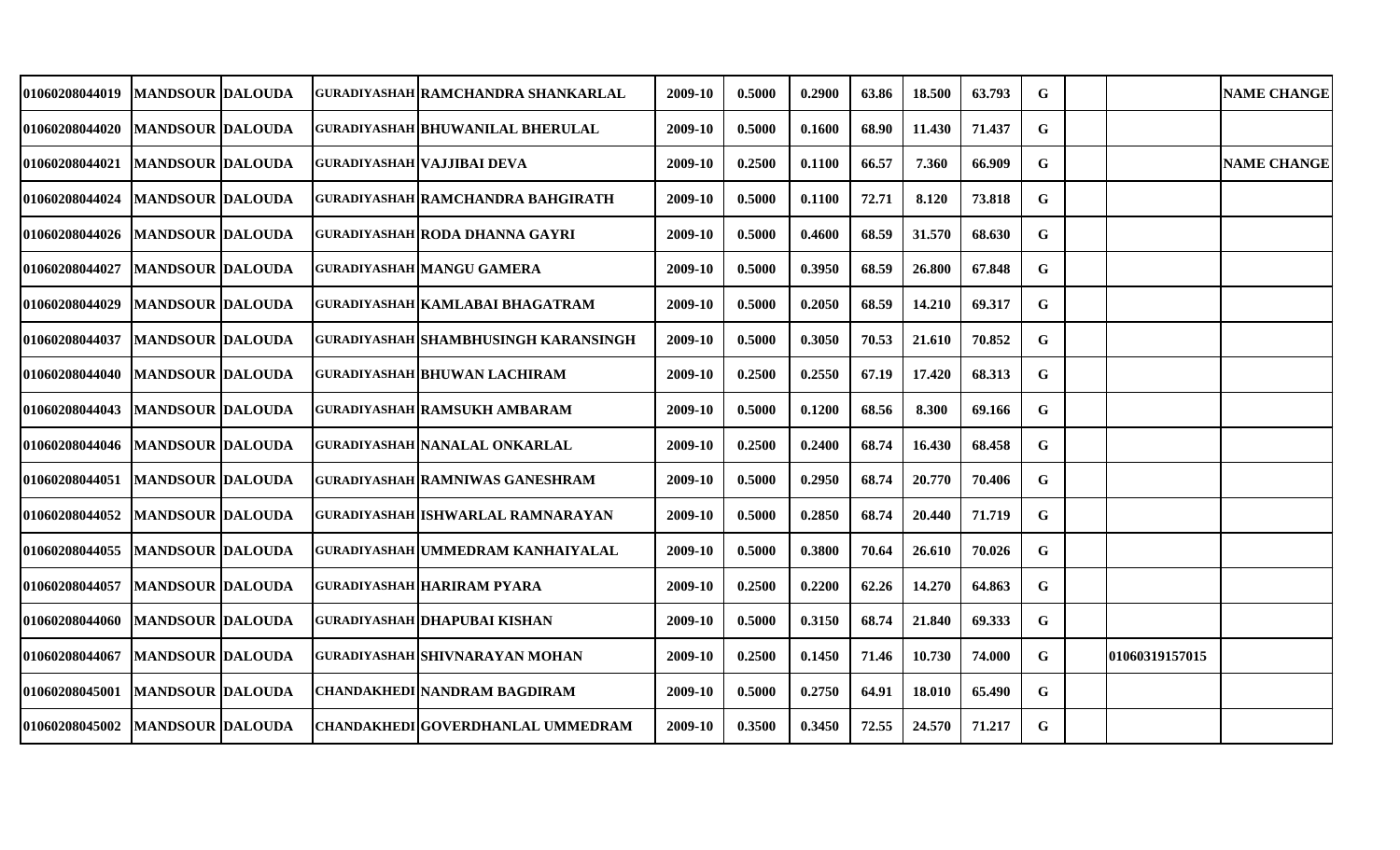| 01060208045003                    | <b>MANDSOUR DALOUDA</b> |  | CHANDAKHEDI BALMUKAND GANESHRAM            | 2009-10 | 0.3500 | 0.1650 | 65.75 | 11.060 | 67.030 | G            |    |  |
|-----------------------------------|-------------------------|--|--------------------------------------------|---------|--------|--------|-------|--------|--------|--------------|----|--|
| <b>01060208045004</b>             | <b>MANDSOUR DALOUDA</b> |  | CHANDAKHEDI BHAGATRAM RUGHNATH             | 2009-10 | 0.2500 | 0.1100 | 66.60 | 7.280  | 66.181 | G            |    |  |
| 01060208045005                    | <b>MANDSOUR DALOUDA</b> |  | <b>CHANDAKHEDI SUNDARLAL UMMEDRAM</b>      | 2009-10 | 0.5000 | 0.2950 | 66.60 | 20.810 | 70.542 | G            |    |  |
| 01060208045007   MANDSOUR DALOUDA |                         |  | <b>CHANDAKHEDI RAMSURATBAI MANGILAL</b>    | 2009-10 | 0.5000 | 0.2950 | 64.69 | 19.970 | 67.694 | G            |    |  |
| 01060208045012   MANDSOUR DALOUDA |                         |  | CHANDAKHEDI NATHULAL MADHOLAL              | 2009-10 | 0.5000 | 0.3000 | 65.75 | 18.980 | 63.266 | G            |    |  |
| <b>01060208045015</b>             | <b>MANDSOUR DALOUDA</b> |  | <b>CHANDAKHEDI RUGHNATH BHERULAL</b>       | 2009-10 | 0.5000 | 0.2050 | 63.99 | 13.010 | 63.463 | G            |    |  |
| 01060208045016   MANDSOUR DALOUDA |                         |  | CHANDAKHEDI KODARSINGH NATHU               | 2009-10 | 0.5000 | 0.1900 | 71.86 | 12.610 | 66.368 | G            |    |  |
| 01060208045018  MANDSOUR DALOUDA  |                         |  | CHANDAKHEDI KANSINGH LALSINGH              | 2009-10 | 0.5000 | 0.4100 | 62.80 | 24.030 | 58.609 | G            |    |  |
| 01060208045019                    | <b>MANDSOUR DALOUDA</b> |  | CHANDAKHEDI BAHADURSINGH MADHOSINGH        | 2009-10 | 0.5000 | 0.2800 | 66.71 | 17.340 | 61.928 | G            |    |  |
| 01060208045020   MANDSOUR DALOUDA |                         |  | <b>CHANDAKHEDI BHAGIRATH DEWA</b>          | 2009-10 | 0.5000 | 0.2950 | 66.71 | 19.370 | 65.661 | G            |    |  |
| 01060208045022                    | <b>MANDSOUR DALOUDA</b> |  | <b>CHANDAKHEDI MANGU BHANWARLAL</b>        | 2009-10 | 0.3500 | 0.1900 | 63.99 | 12.300 | 64.736 | G            |    |  |
| 01060208045023                    | <b>MANDSOUR DALOUDA</b> |  | CHANDAKHEDI JAGANNATH KISHANLAL            | 2009-10 | 0.2500 |        |       |        |        | $\mathbf{F}$ |    |  |
| <b>01060208045026</b>             | <b>MANDSOUR DALOUDA</b> |  | CHANDAKHEDI JAGDISH BHUWANJI               | 2009-10 | 0.5000 | 0.2950 | 64.69 | 17.680 | 59.932 | G            |    |  |
| <b>01060208045027</b>             | <b>MANDSOUR DALOUDA</b> |  | <b>CHANDAKHEDI DEVKARAN KISHORRAM</b>      | 2009-10 | 0.5000 | 0.3100 | 66.71 | 20.530 | 66.225 | G            |    |  |
| <b>01060208045030</b>             | <b>MANDSOUR DALOUDA</b> |  | CHANDAKHEDI BHARATRAM BHANWARLAL           | 2009-10 | 0.5000 | 0.2500 | 64.67 | 16.160 | 64.640 | G            |    |  |
| 01060208045033                    | <b>MANDSOUR DALOUDA</b> |  | CHANDAKHEDI BHARATSINGH BHERUSINGH         | 2009-10 | 0.5000 | 0.2000 | 64.37 | 12.920 | 64.600 | G            |    |  |
| 01060208045037                    | <b>MANDSOUR DALOUDA</b> |  | CHANDAKHEDI DASHRATHLAL MATHURALAL         | 2009-10 | 0.5000 | 0.1350 | 60.45 | 8.320  | 61.629 | G            |    |  |
| 01060208045039                    | <b>MANDSOUR DALOUDA</b> |  | <b>CHANDAKHEDI PRABHULAL TARACHAND</b>     | 2009-10 | 0.2500 |        |       |        |        | $\mathbf{F}$ |    |  |
| 01060208045040                    | <b>MANDSOUR DALOUDA</b> |  | <b>CHANDAKHEDI RESHAMKUNWAR NATHUSINGH</b> | 2009-10 | 0.5000 | 0.4950 | 60.45 | 27.220 | 54.989 | G            | 04 |  |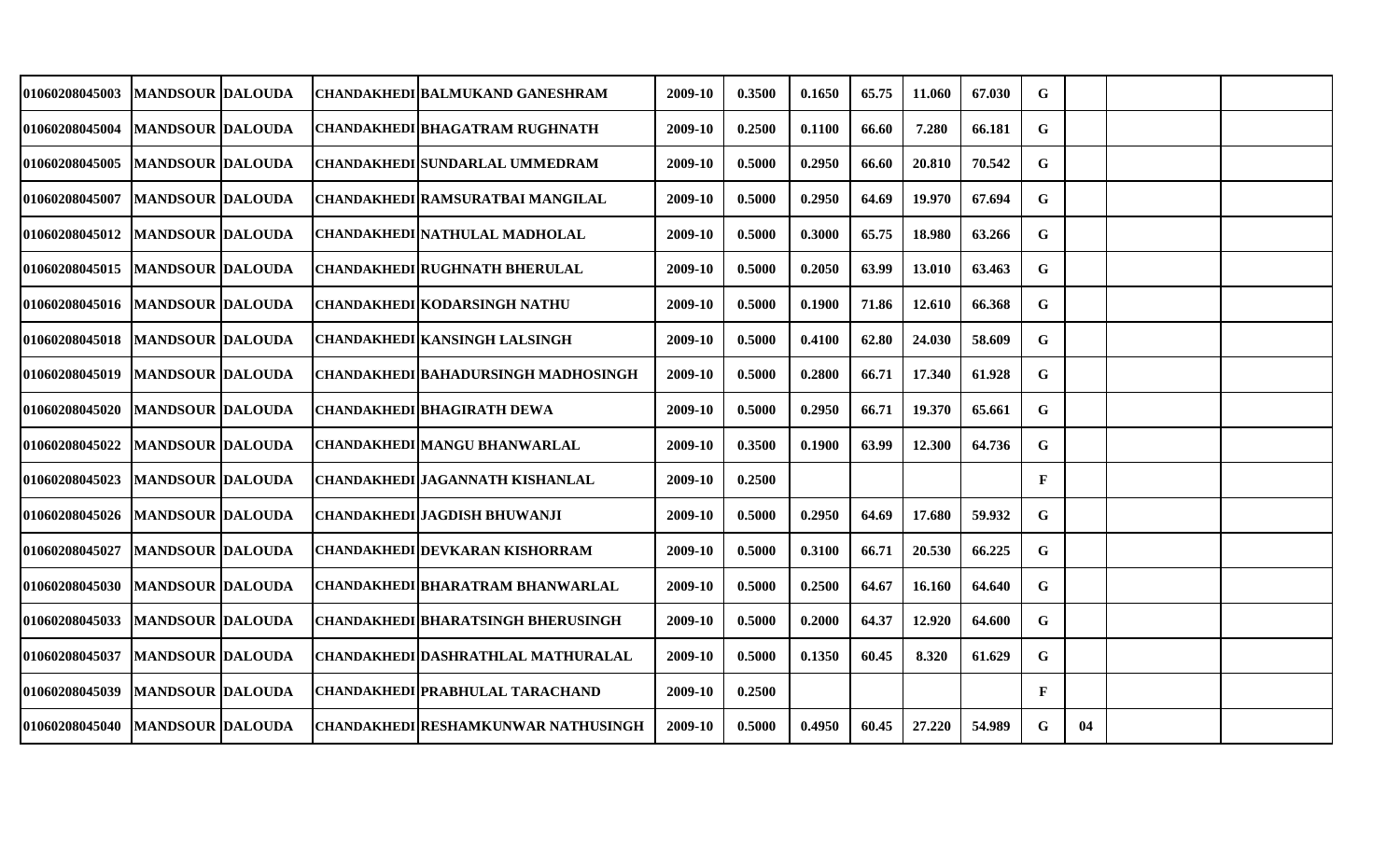| 01060208045041                    | <b>MANDSOUR DALOUDA</b> |  | CHANDAKHEDI MOHANLAL HIRALAL              | 2009-10 | 0.2500 | 0.1000 | 65.20 | 6.670  | 66.700 | G |  |                    |
|-----------------------------------|-------------------------|--|-------------------------------------------|---------|--------|--------|-------|--------|--------|---|--|--------------------|
| <b>01060208045042</b>             | <b>MANDSOUR DALOUDA</b> |  | <b>CHANDAKHEDI MANGILAL UMMEDRAM</b>      | 2009-10 | 0.5000 | 0.2000 | 65.20 | 12.830 | 64.150 | G |  |                    |
| <b>01060208045044</b>             | <b>MANDSOUR DALOUDA</b> |  | <b>CHANDAKHEDI GANGARAM KALU</b>          | 2009-10 | 0.5000 | 0.3100 | 63.76 | 19.570 | 63.129 | G |  |                    |
| 01060208045046   MANDSOUR DALOUDA |                         |  | CHANDAKHEDI GORDHANLAL MOHANLAL           | 2009-10 | 0.5000 | 0.3050 | 71.86 | 22.570 | 74.000 | G |  |                    |
| 01060208045048                    | <b>MANDSOUR DALOUDA</b> |  | CHANDAKHEDI MUNNIBAI LAXMAN               | 2009-10 | 0.5000 | 0.1950 | 64.69 | 11.760 | 60.307 | G |  |                    |
| <b>01060208045055</b>             | <b>MANDSOUR DALOUDA</b> |  | CHANDAKHEDI BHERULAL RAMA                 | 2009-10 | 0.5000 | 0.2000 | 64.37 | 11.910 | 59.550 | G |  |                    |
| <b>01060208045056</b>             | <b>MANDSOUR DALOUDA</b> |  | CHANDAKHEDI DATARSINGH VAKHTAWARSINGH     | 2009-10 | 0.3500 | 0.3350 | 66.71 | 21.000 | 62.686 | G |  |                    |
| <b>01060208045058</b>             | MANDSOUR  DALOUDA       |  | <b>CHANDAKHEDI TAKHATSINGH PADAMSINGH</b> | 2009-10 | 0.5000 | 0.2550 | 64.69 | 15.610 | 61.215 | G |  |                    |
| 01060208045061                    | <b>MANDSOUR DALOUDA</b> |  | <b>CHANDAKHEDI KANWARLAL UMMEDRAM</b>     | 2009-10 | 0.5000 | 0.3500 | 64.24 | 21.690 | 61.971 | G |  |                    |
| 01060208045063   MANDSOUR DALOUDA |                         |  | CHANDAKHEDI AMRATRAM UMMEDRAM             | 2009-10 | 0.5000 | 0.2100 | 64.91 | 13.290 | 63.285 | G |  |                    |
| <b>01060208045065</b>             | <b>MANDSOUR DALOUDA</b> |  | <b>CHANDAKHEDI BADRILAL RANCHODDAS</b>    | 2009-10 | 0.5000 | 0.2400 | 66.69 | 14.530 | 60.541 | G |  |                    |
| 01060208045067                    | <b>MANDSOUR DALOUDA</b> |  | <b>CHANDAKHEDI BISMILLABAI NAJIRKHAN</b>  | 2009-10 | 0.3500 | 0.2100 | 64.37 | 12.520 | 59.619 | G |  | <b>NAME CHANGE</b> |
| <b>01060208045070</b>             | <b>MANDSOUR DALOUDA</b> |  | CHANDAKHEDI KRISHNAKUNWAR MANSINGH        | 2009-10 | 0.5000 | 0.3400 | 62.17 | 19.310 | 56.794 | G |  |                    |
| 01060208045071                    | <b>MANDSOUR DALOUDA</b> |  | <b>CHANDAKHEDI VIKRAMSINGH NAHARSINGH</b> | 2009-10 | 0.5000 | 0.1750 | 66.69 | 10.430 | 59.600 | G |  |                    |
| 01060208045073                    | <b>MANDSOUR DALOUDA</b> |  | <b>CHANDAKHEDI SHANTILAL HIRALAL</b>      | 2009-10 | 0.5000 | 0.2900 | 64.37 | 18.010 | 62.103 | G |  |                    |
| <b>01060208045074</b>             | <b>MANDSOUR DALOUDA</b> |  | CHANDAKHEDI RAGHUVIRSINGH JUJHARSINGH     | 2009-10 | 0.5000 | 0.1250 | 66.69 | 8.230  | 65.840 | G |  |                    |
| 01060208045075                    | <b>MANDSOUR DALOUDA</b> |  | <b>CHANDAKHEDI MADANSINGH PRATAPSINGH</b> | 2009-10 | 0.2500 | 0.1000 | 65.85 | 6.210  | 62.100 | G |  |                    |
| 01060208045076   MANDSOUR DALOUDA |                         |  | <b>CHANDAKHEDI GIRDHARI HIRALAL</b>       | 2009-10 | 0.5000 | 0.2000 | 66.69 | 13.540 | 67.700 | G |  |                    |
| 01060208045077                    | <b>MANDSOUR DALOUDA</b> |  | <b>CHANDAKHEDI KARULAL BHUWAN</b>         | 2009-10 | 0.5000 | 0.2900 | 66.29 | 17.580 | 60.620 | G |  |                    |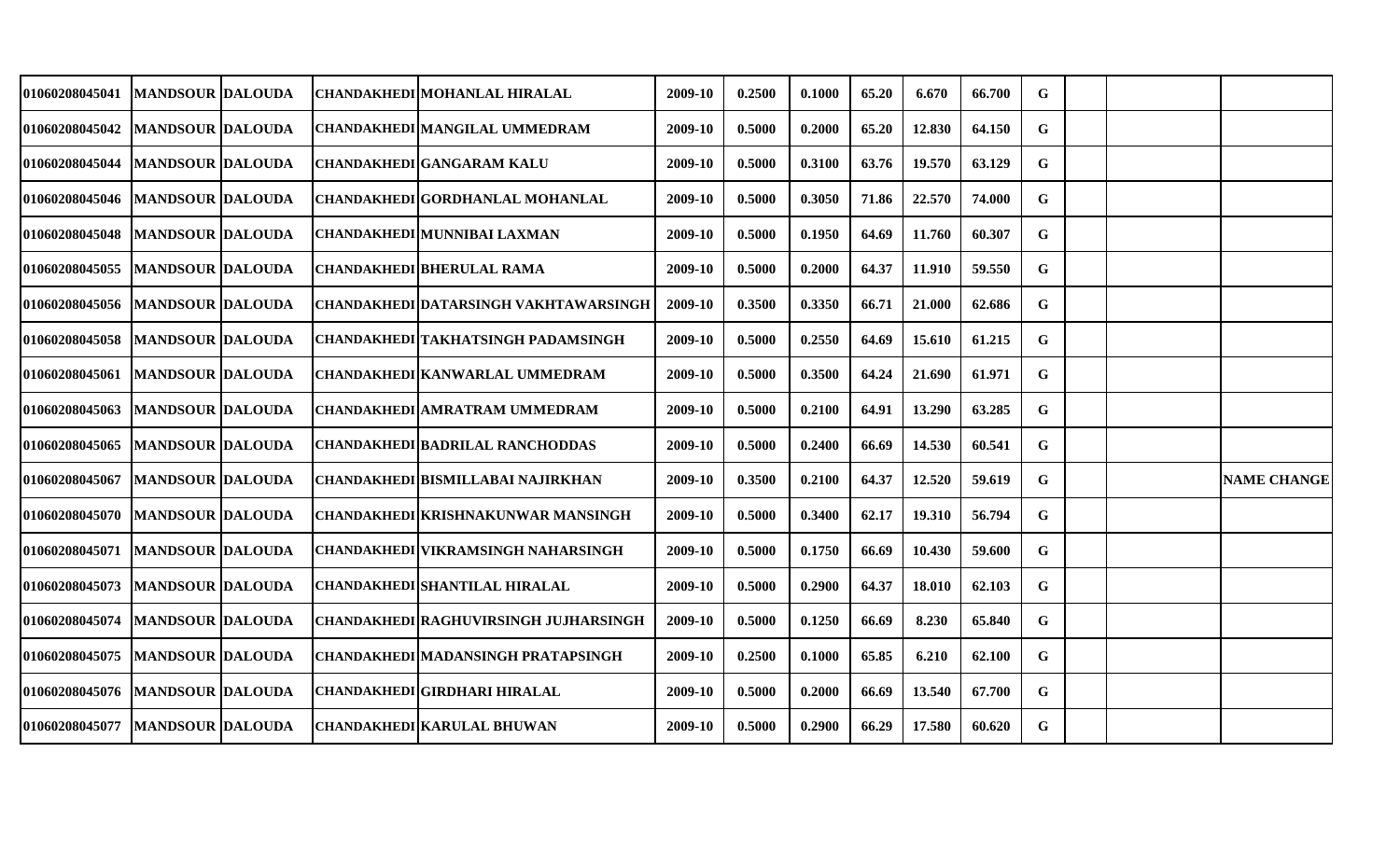| 01060208045078                    | <b>MANDSOUR DALOUDA</b>   |  | CHANDAKHEDI MOHABBATSINGH UMRAVSINGH        | 2009-10 | 0.5000 | 0.2550 | 64.29 | 15.140 | 59.372 | G           |    |                    |
|-----------------------------------|---------------------------|--|---------------------------------------------|---------|--------|--------|-------|--------|--------|-------------|----|--------------------|
| 01060208045079                    | <b>MANDSOUR DALOUDA</b>   |  | CHANDAKHEDI MOHANLAL ONKARLAL               | 2009-10 | 0.5000 | 0.2300 | 65.06 | 15.020 | 65.304 | G           |    |                    |
| 01060208045080                    | <b>MANDSOUR DALOUDA</b>   |  | CHANDAKHEDI JAYENDERSINGH KODARSINGH        | 2009-10 | 0.5000 | 0.2050 | 66.69 | 11.830 | 57.707 | G           |    |                    |
| 01060208045081                    | <b>MANDSOUR DALOUDA</b>   |  | CHANDAKHEDI VIMALAKUNWAR NAGUSINGH          | 2009-10 | 0.2500 |        |       |        |        | $\mathbf N$ | 06 | <b>NAME CHANGE</b> |
| 01060208045082                    | <b>MANDSOUR DALOUDA</b>   |  | <b>CHANDAKHEDI GAUTAMLAL PANNALAL</b>       | 2009-10 | 0.5000 | 0.2750 | 66.60 | 17.540 | 63.781 | G           |    |                    |
| 01060208045083                    | <b>MANDSOUR DALOUDA</b>   |  | <b>CHANDAKHEDI RAMDAYAL MANGILAL</b>        | 2009-10 | 0.5000 | 0.3500 | 63.25 | 21.360 | 61.028 | G           |    |                    |
| 01060208045084                    | MANDSOUR  DALOUDA         |  | CHANDAKHEDI AIMANKUNWAR JUJHARSINGH         | 2009-10 | 0.3500 | 0.2850 | 63.25 | 17.720 | 62.175 | G           |    | <b>NAME CHANGE</b> |
| 01060208045085                    | <b>IMANDSOUR IDALOUDA</b> |  | <b>CHANDAKHEDI RAJENDRASINGH GULABSINGH</b> | 2009-10 | 0.5000 | 0.2650 | 69.05 | 16.770 | 63.283 |             | 02 |                    |
| 01060208045086   MANDSOUR DALOUDA |                           |  | <b>CHANDAKHEDI SHANKARLAL RAMKARAN</b>      | 2009-10 | 0.5000 | 0.4000 | 67.77 | 26.250 | 65.625 | G           |    |                    |
| 01060208045087                    | <b>MANDSOUR DALOUDA</b>   |  | CHANDAKHEDI BHERULAL DHURALAL               | 2009-10 | 0.2500 |        |       |        |        | F           |    |                    |
| 01060208045089                    | <b>MANDSOUR DALOUDA</b>   |  | CHANDAKHEDI KAMALSINGH MANSINGH             | 2009-10 | 0.5000 | 0.4500 | 64.29 | 27.020 | 60.044 | G           |    |                    |
| 01060208045090                    | <b>MANDSOUR DALOUDA</b>   |  | <b>CHANDAKHEDI RATANLAL DEVA</b>            | 2009-10 | 0.5000 | 0.0950 | 63.25 | 5.760  | 60.631 | G           |    |                    |
| 01060208045091                    | <b>MANDSOUR DALOUDA</b>   |  | <b>CHANDAKHEDI ISHWARLAL RAMKARAN</b>       | 2009-10 | 0.5000 | 0.4450 | 65.20 | 27.990 | 62.898 | G           |    |                    |
| 01060208045092                    | <b>MANDSOUR DALOUDA</b>   |  | CHANDAKHEDI MANGUSINGH KODARSINGH           | 2009-10 | 0.5000 | 0.3900 | 71.86 | 27.360 | 70.153 | G           |    |                    |
| 01060208045093                    | <b>MANDSOUR DALOUDA</b>   |  | CHANDAKHEDI NAGUSINGH DEVISINGH             | 2009-10 | 0.5000 | 0.3500 | 64.29 | 21.930 | 62.657 | G           |    |                    |
| 01060208045094                    | <b>MANDSOUR DALOUDA</b>   |  | CHANDAKHEDI BHAGWANSINGH HARESINGH          | 2009-10 | 0.5000 | 0.3000 | 67.77 | 21.400 | 71.333 | G           |    |                    |
| 01060208045096                    | <b>MANDSOUR DALOUDA</b>   |  | <b>CHANDAKHEDI FATEHSINGH HARESINGH</b>     | 2009-10 | 0.5000 | 0.3550 | 62.17 | 22.160 | 62.422 | G           |    |                    |
| 01060208045097                    | <b>IMANDSOUR DALOUDA</b>  |  | <b>CHANDAKHEDI KARULAL NANURAM</b>          | 2009-10 | 0.3500 | 0.3500 | 65.95 | 22.880 | 65.371 | G           |    |                    |
| 01060208045098                    | <b>MANDSOUR DALOUDA</b>   |  | CHANDAKHEDI TULSIBAI BAGDIRAM               | 2009-10 | 0.3500 | 0.2600 | 62.17 | 15.690 | 60.346 | G           |    |                    |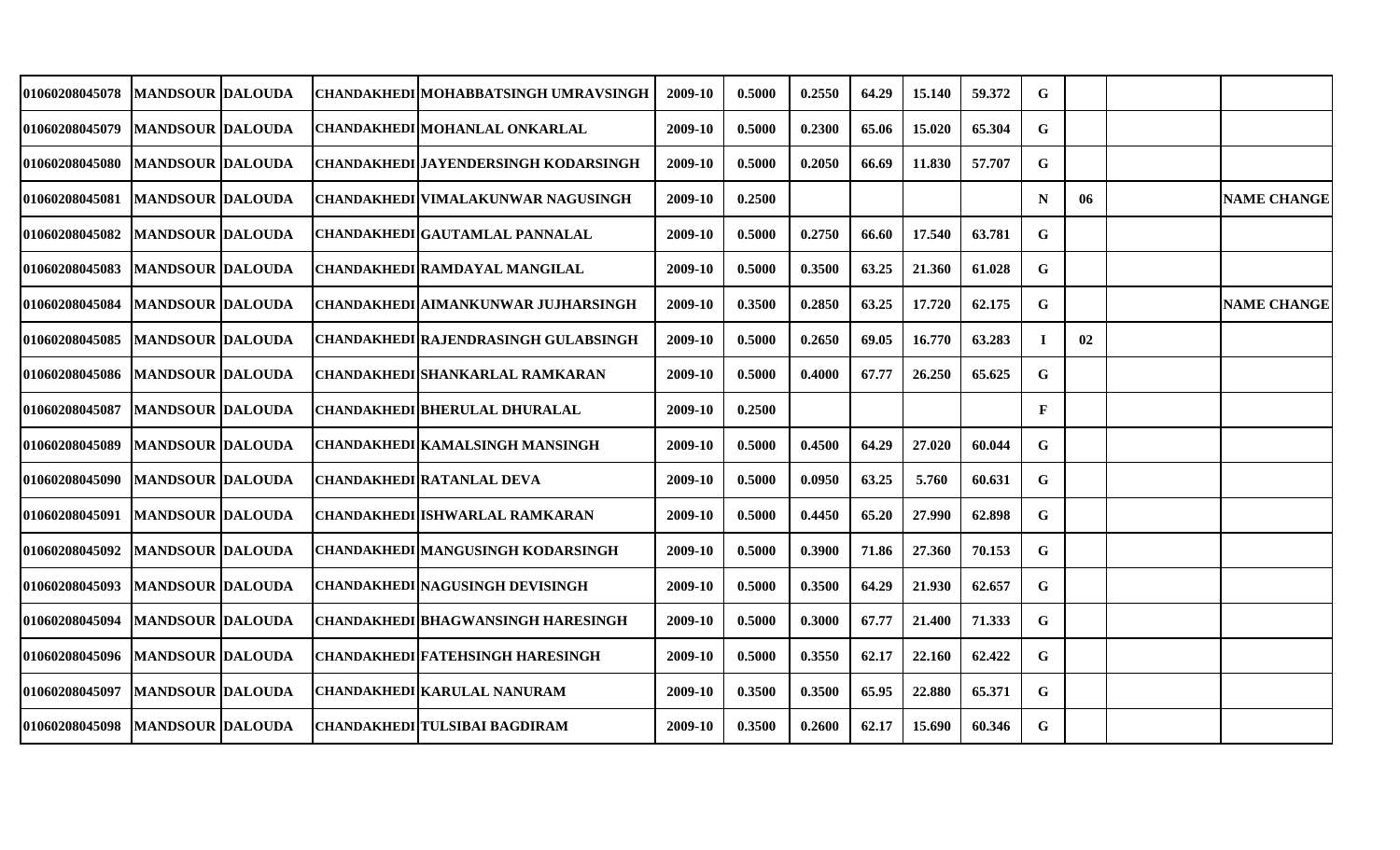| 01060208045100  MANDSOUR  DALOUDA |                          |                 | CHANDAKHEDI BHARATSINGH VAKHTAWAR     | 2009-10 | 0.5000 | 0.1000 | 64.91 | 6.190  | 61.900 | G |               |                    |
|-----------------------------------|--------------------------|-----------------|---------------------------------------|---------|--------|--------|-------|--------|--------|---|---------------|--------------------|
| 01060208045102  MANDSOUR  DALOUDA |                          |                 | CHANDAKHEDI BASANTIBAI KANWARLAL      | 2009-10 | 0.5000 | 0.2250 | 63.82 | 13.550 | 60.222 | G |               |                    |
| 01060208045103   MANDSOUR DALOUDA |                          |                 | CHANDAKHEDI BHANWARKUNWAR SHABHUSINGH | 2009-10 | 0.5000 | 0.4450 | 66.53 | 29.930 | 67.258 |   | $\mathbf{02}$ |                    |
| 01060208045105                    | <b>MANDSOUR DALOUDA</b>  |                 | <b>CHANDAKHEDI RAMESHWAR TORIRAM</b>  | 2009-10 | 0.5000 | 0.3100 | 65.20 | 20.300 | 65.483 | G |               |                    |
| 01060208045006   MANDSOUR DALOUDA |                          |                 | <b>CHANDAKHEDI BHERULAL AMBARAM</b>   | 2009-10 | 0.5000 | 0.4700 | 63.99 | 29.070 | 61.851 | G |               |                    |
| 01060208046001                    | <b>MANDSOUR DALOUDA</b>  | <b>PALASIYA</b> | <b>HAKKIRAM BHERULAL</b>              | 2009-10 | 0.5000 | 0.5000 | 62.25 | 30.810 | 61.620 | G |               |                    |
| 01060208046007                    | <b>IMANDSOUR DALOUDA</b> | <b>PALASIYA</b> | <b>DEVILAL RAMA</b>                   | 2009-10 | 0.5000 | 0.4700 | 66.55 | 31.600 | 67.234 | G |               |                    |
| 01060208046009                    | <b>MANDSOUR DALOUDA</b>  | <b>PALASIYA</b> | <b>BHAGWATILAL SAVRAM</b>             | 2009-10 | 0.5000 | 0.1000 | 63.27 | 6.840  | 68.400 | G |               | <b>NAME CHANGE</b> |
| 01060208046011 IMANDSOUR  DALOUDA |                          | <b>PALASIYA</b> | <b>DULLIBAI CHENANATH</b>             | 2009-10 | 0.5000 | 0.2900 | 64.13 | 19.380 | 66.827 | G |               |                    |
| 01060208046014   MANDSOUR DALOUDA |                          | <b>PALASIYA</b> | <b>VIKRAMKUNWAR SHANKARSINGH</b>      | 2009-10 | 0.5000 |        |       |        |        | F |               |                    |
| 01060208046016   MANDSOUR DALOUDA |                          | <b>PALASIYA</b> | <b>NARAYAN SAWARAM</b>                | 2009-10 | 0.5000 | 0.2450 | 63.27 | 15.330 | 62.571 | G |               |                    |
| 01060208046018                    | <b>MANDSOUR DALOUDA</b>  | <b>PALASIYA</b> | <b>DASHRATHSINGH HARESINGH</b>        | 2009-10 | 0.5000 | 0.3050 | 66.55 | 21.390 | 70.131 | G |               |                    |
| 01060208046021                    | <b>MANDSOUR DALOUDA</b>  | <b>PALASIYA</b> | <b>MANGILAL TULSIRAM</b>              | 2009-10 | 0.5000 | 0.1950 | 66.55 | 13.310 | 68.256 | G |               |                    |
| 01060208046025                    | <b>MANDSOUR DALOUDA</b>  | <b>PALASIYA</b> | <b>DHULSINGH CHANDANSINGH</b>         | 2009-10 | 0.5000 |        |       |        |        | F |               |                    |
| 01060208046033                    | <b>MANDSOUR DALOUDA</b>  | <b>PALASIYA</b> | NATHUSINGH BHAGWANSINGH               | 2009-10 | 0.5000 | 0.3950 | 66.55 | 26.500 | 67.088 | G |               |                    |
| 01060208046038                    | <b>MANDSOUR DALOUDA</b>  | <b>PALASIYA</b> | RAMCHANDRA MATHURALAL                 | 2009-10 | 0.5000 | 0.3400 | 66.55 | 23.090 | 67.911 | G |               |                    |
| 01060208046041                    | <b>MANDSOUR DALOUDA</b>  | <b>PALASIYA</b> | <b>HAKKIRAM KANIRAM</b>               | 2009-10 | 0.5000 | 0.3650 | 62.57 | 22.940 | 62.849 | G |               |                    |
| 01060208046050   MANDSOUR DALOUDA |                          | <b>PALASIYA</b> | <b>HARIRAM GAMERA</b>                 | 2009-10 | 0.3500 | 0.3400 | 59.87 | 20.500 | 60.294 | G |               |                    |
| 01060208046056   MANDSOUR DALOUDA |                          | <b>PALASIYA</b> | <b>UDA DHULA</b>                      | 2009-10 | 0.5000 | 0.3900 | 62.11 | 24.420 | 62.615 | G |               |                    |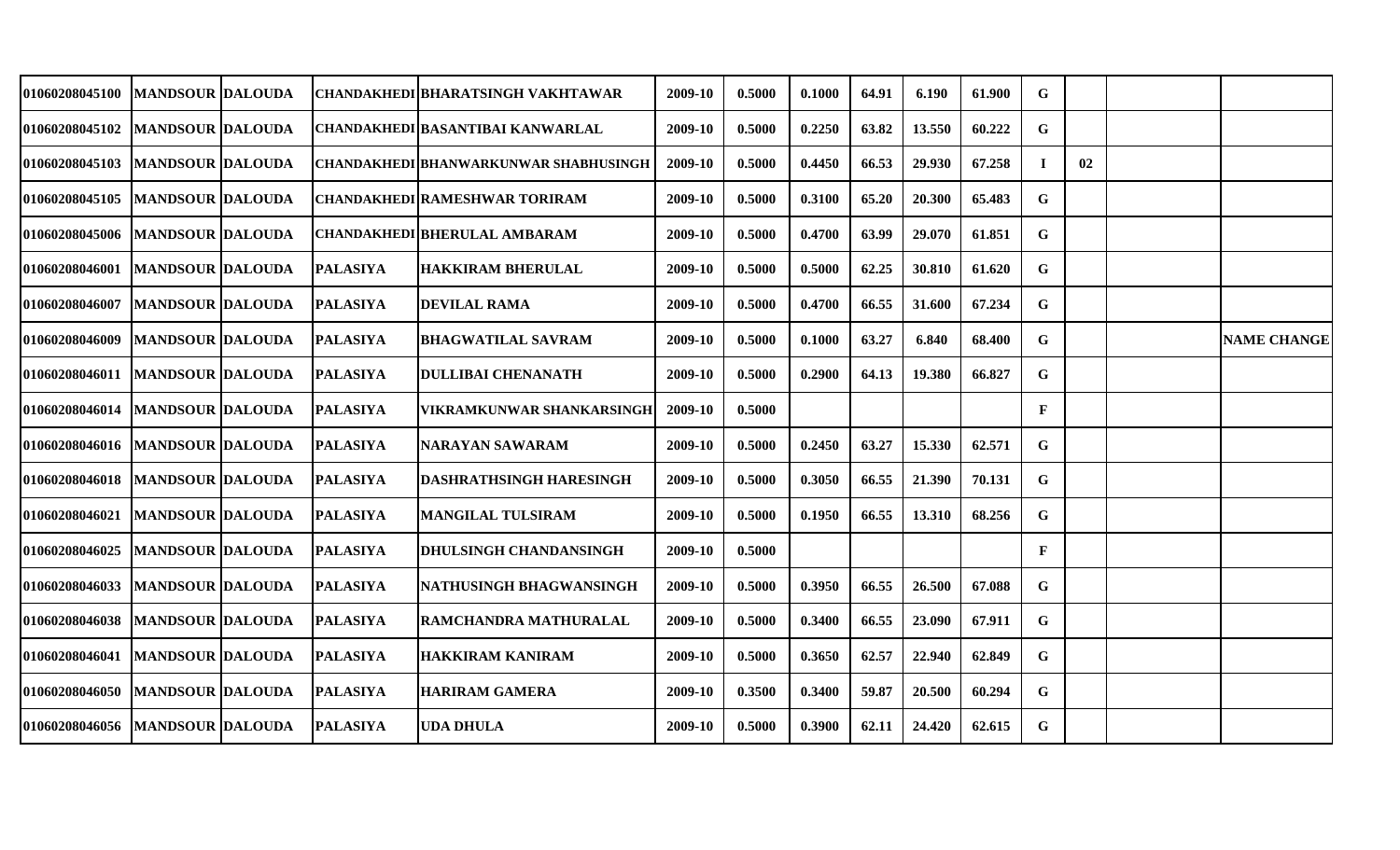| 01060208046060                    | <b>MANDSOUR DALOUDA</b>  | <b>PALASIYA</b> | PREMCHAND TIKAMCHAND           | 2009-10 | 0.5000 | 0.2200 | 65.75 | 14.020 | 63.727 | G            |    |                |                    |
|-----------------------------------|--------------------------|-----------------|--------------------------------|---------|--------|--------|-------|--------|--------|--------------|----|----------------|--------------------|
| 01060208046061                    | <b>MANDSOUR DALOUDA</b>  | <b>PALASIYA</b> | <b>RAMNATH HIRANATH</b>        | 2009-10 | 0.3500 | 0.3500 | 59.87 | 21.130 | 60.371 | G            |    |                |                    |
| 01060208046062                    | <b>MANDSOUR DALOUDA</b>  | <b>PALASIYA</b> | <b>JUJHAR CHUNNILAL</b>        | 2009-10 | 0.5000 |        |       |        |        | $\mathbf{F}$ |    |                |                    |
| 01060208046063                    | <b>MANDSOUR DALOUDA</b>  | <b>PALASIYA</b> | <b>ISHWARSINGH ARJUNSINGH</b>  | 2009-10 | 0.5000 | 0.3050 | 63.27 | 19.700 | 64.590 | G            |    |                |                    |
| 01060208046069                    | <b>MANDSOUR DALOUDA</b>  | <b>PALASIYA</b> | <b>MOHANSINGH HARESINGH</b>    | 2009-10 | 0.5000 | 0.3000 | 65.75 | 20.040 | 66.800 | $\mathbf G$  |    |                |                    |
| <b>01060208046070</b>             | <b>MANDSOUR DALOUDA</b>  | <b>PALASIYA</b> | <b>HIRA DEVA</b>               | 2009-10 | 0.3500 | 0.2900 | 60.60 | 16.810 | 57.965 | G            |    |                |                    |
| <b>01060208046071</b>             | <b>MANDSOUR DALOUDA</b>  | <b>PALASIYA</b> | <b>RADHESHYAM HAKKIRAM</b>     | 2009-10 | 0.5000 | 0.2600 | 62.57 | 16.320 | 62.769 | G            |    |                |                    |
| <b>01060208046072</b>             | <b>MANDSOUR IDALOUDA</b> | <b>PALASIYA</b> | <b>MOHANLAL SAVARAM</b>        | 2009-10 | 0.5000 | 0.2600 | 62.57 | 16.340 | 62.846 | G            |    |                |                    |
| <b>01060208046073</b>             | <b>MANDSOUR DALOUDA</b>  | <b>PALASIYA</b> | <b>RATANLAL BHERULAL</b>       | 2009-10 | 0.5000 | 0.3800 | 65.75 | 25.870 | 68.078 | G            |    |                |                    |
| <b>01060208046075</b>             | <b>MANDSOUR DALOUDA</b>  | <b>PALASIYA</b> | <b>BHANWARSINGH NATHUSINGH</b> | 2009-10 | 0.5000 | 0.4650 | 62.57 | 29.650 | 63.763 | G            |    |                |                    |
| 01060208046076   MANDSOUR DALOUDA |                          | <b>PALASIYA</b> | <b>BHERULAL KARULAL</b>        | 2009-10 | 0.5000 | 0.3000 | 62.57 | 18.950 | 63.166 | G            |    |                |                    |
| 01060208046077                    | <b>MANDSOUR DALOUDA</b>  | <b>PALASIYA</b> | <b>RATANKUNWAR BHUWANSINGH</b> | 2009-10 | 0.2500 | 0.1350 | 65.44 | 8.840  | 65.481 | G            |    |                |                    |
| <b>01060208046082</b>             | <b>MANDSOUR DALOUDA</b>  | <b>PALASIYA</b> | <b>GITABAI KANIRAM</b>         | 2009-10 | 0.2500 | 0.2300 | 63.38 | 14.640 | 63.652 | G            |    |                |                    |
| 01060208046083                    | <b>MANDSOUR DALOUDA</b>  | <b>PALASIYA</b> | <b>MANGUBAI BAGDIRAM</b>       | 2009-10 | 0.2500 | 0.2100 | 60.57 | 13.100 | 62.381 | G            |    | 01060208038110 | <b>NAME CHANGE</b> |
| 01060208047007                    | <b>MANDSOUR DALOUDA</b>  | <b>NAGRI</b>    | <b>RAMLAL GOVINDRAM</b>        | 2009-10 | 0.5000 | 0.3300 | 64.18 | 21.300 | 64.545 | G            |    |                |                    |
| 01060208047010                    | <b>MANDSOUR DALOUDA</b>  | <b>NAGRI</b>    | PRABHULAL KALURAM              | 2009-10 | 0.3500 |        |       |        |        | F            |    |                |                    |
| 01060208047022                    | <b>MANDSOUR DALOUDA</b>  | <b>NAGRI</b>    | <b>MANGILAL DEVRAM</b>         | 2009-10 | 0.2500 | 0.1950 | 58.90 | 14.510 | 74.410 | Т.           | 02 |                |                    |
| 01060208047034                    | <b>MANDSOUR DALOUDA</b>  | <b>NAGRI</b>    | <b>BAGDIRAM RUGHNATH</b>       | 2009-10 | 0.3500 | 0.3500 | 64.18 | 22.970 | 65.628 | G            |    |                |                    |
| 01060208047040                    | <b>MANDSOUR DALOUDA</b>  | <b>NAGRI</b>    | <b>DHURIBAI BHERULAL</b>       | 2009-10 | 0.3500 |        |       |        |        | F            |    |                | <b>NAME CHANGE</b> |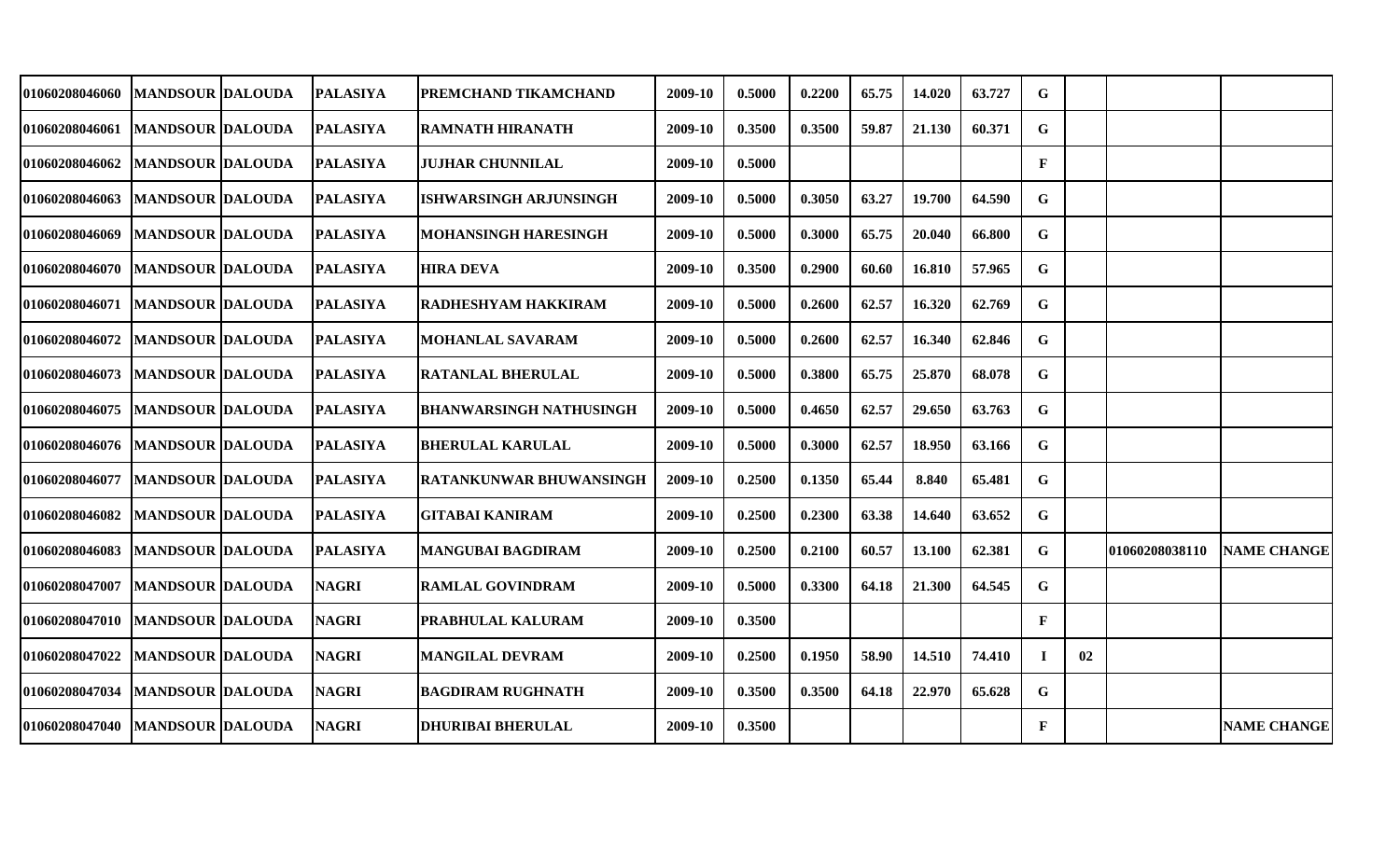| <b>01060208047042</b>               | <b>MANDSOUR DALOUDA</b>  | <b>NAGRI</b>                | <b>RAMRATAN DHANNA</b>            | 2009-10 | 0.5000 | 0.3900 | 69.52 | 26.000 | 66.666 | G  |    |                    |
|-------------------------------------|--------------------------|-----------------------------|-----------------------------------|---------|--------|--------|-------|--------|--------|----|----|--------------------|
| <b>01060208047052</b>               | <b>MANDSOUR DALOUDA</b>  | <b>NAGRI</b>                | <b>GANGABAI NIRBHAYRAM</b>        | 2009-10 | 0.5000 | 0.3000 | 69.29 | 21.760 | 72.533 | -1 | 02 |                    |
| <b>01060208047053</b>               | <b>MANDSOUR DALOUDA</b>  | <b>NAGRI</b>                | <b>MANGILAL MADHO</b>             | 2009-10 | 0.5000 | 0.1950 | 68.96 | 13.150 | 67.435 | G  |    |                    |
| <b>01060208047057</b>               | <b>MANDSOUR DALOUDA</b>  | <b>NAGRI</b>                | <b>BHAGWAN DHANNA</b>             | 2009-10 | 0.3500 | 0.2100 | 69.38 | 14.770 | 70.333 | G  |    |                    |
| 01060208047075                      | <b>MANDSOUR DALOUDA</b>  | <b>NAGRI</b>                | <b>RAMGOPAL HARIRAM</b>           | 2009-10 | 0.5000 | 0.1950 | 64.18 | 12.870 | 66.000 | G  |    |                    |
| 01060208048001                      | <b>MANDSOUR DALOUDA</b>  |                             | LAKHMAKHEDI NAGU BHERAJI          | 2009-10 | 0.5000 | 0.2950 | 63.00 | 18.120 | 61.423 | Т. | 02 |                    |
| 01060208048003                      | <b>MANDSOUR DALOUDA</b>  | <b>LAKHMAKHEDI BALU UDA</b> |                                   | 2009-10 | 0.5000 | 0.2900 | 62.85 | 16.390 | 56.517 | G  |    |                    |
| <b>01060208048004</b>               | MANDSOUR  DALOUDA        |                             | LAKHMAKHEDI   DEVRAM NIRBHAYRAM   | 2009-10 | 0.5000 | 0.2700 | 66.24 | 18.510 | 68.555 | G  |    |                    |
| 01060208048007                      | <b>IMANDSOUR DALOUDA</b> |                             | LAKHMAKHEDI RUGHNATH BHUWAN       | 2009-10 | 0.5000 | 0.1850 | 66.92 | 11.460 | 61.945 | G  |    |                    |
| 01060208048011   IMANDSOUR  DALOUDA |                          |                             | LAKHMAKHEDI SHANTIBAI KISHANDAS   | 2009-10 | 0.2500 | 0.0950 | 62.58 | 5.790  | 60.947 | G  |    | <b>NAME CHANGE</b> |
| 01060208048012   MANDSOUR DALOUDA   |                          |                             | LAKHMAKHEDI GITABAI BHERULAL      | 2009-10 | 0.5000 | 0.3250 | 62.59 | 20.640 | 63.507 | G  |    |                    |
| 01060208048017   MANDSOUR DALOUDA   |                          |                             | LAKHMAKHEDI BHERULAL BHAGGA       | 2009-10 | 0.5000 | 0.2050 | 63.83 | 13.530 | 66.000 | G  |    |                    |
| <b>01060208048019</b>               | <b>MANDSOUR DALOUDA</b>  |                             | LAKHMAKHEDI BHAGATRAM GORDHAN     | 2009-10 | 0.5000 | 0.3100 | 62.51 | 18.790 | 60.612 | G  |    |                    |
| 01060208048020                      | <b>MANDSOUR DALOUDA</b>  | LAKHMAKHEDI RAMA MODA       |                                   | 2009-10 | 0.3500 | 0.2050 | 64.83 | 13.100 | 63.902 | G  |    |                    |
| 01060208048025                      | <b>MANDSOUR DALOUDA</b>  |                             | <b>LAKHMAKHEDI BAGDIRAM NAGGA</b> | 2009-10 | 0.5000 | 0.2500 | 66.68 | 16.090 | 64.360 | G  |    |                    |
| 01060208048038                      | <b>MANDSOUR DALOUDA</b>  |                             | LAKHMAKHEDI RAMPRASAD NAGU        | 2009-10 | 0.5000 |        |       |        |        | F  |    |                    |
| 01060208048039                      | <b>MANDSOUR DALOUDA</b>  |                             | LAKHMAKHEDI SHOBHARAM AMBARAM     | 2009-10 | 0.5000 | 0.3900 | 62.44 | 23.770 | 60.948 | G  |    |                    |
| 01060208049001                      | <b>MANDSOUR DALOUDA</b>  |                             | <b>DALODASAGRA MODIRAM DEVRAM</b> | 2009-10 | 0.2500 | 0.2400 | 64.43 | 13.520 | 56.333 | G  |    |                    |
| 01060208049002                      | <b>MANDSOUR DALOUDA</b>  |                             | DALODASAGRA RAMPYARI MANGU        | 2009-10 | 0.5000 | 0.2000 | 64.39 | 13.010 | 65.050 | G  |    |                    |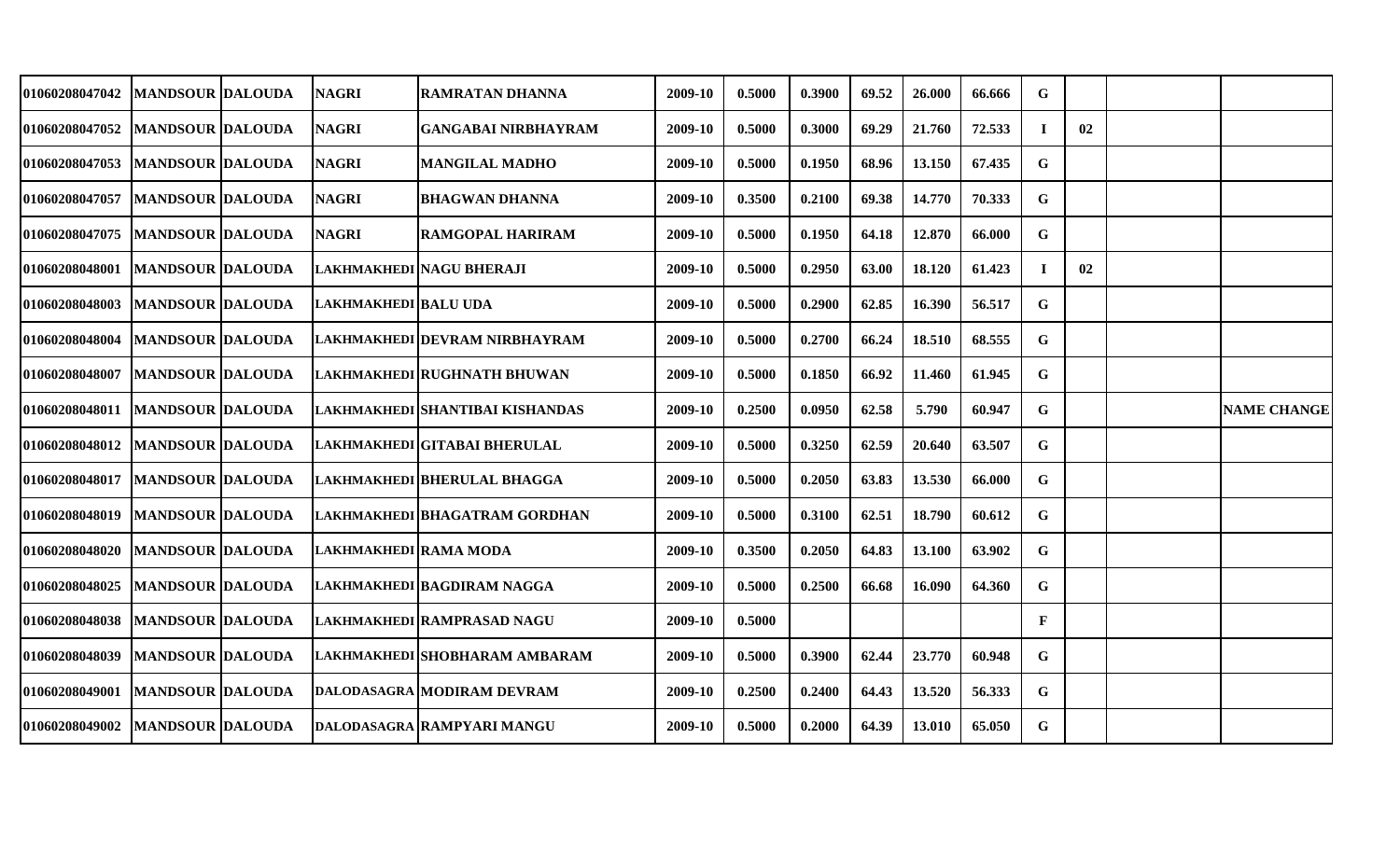| 01060208049003                    | <b>MANDSOUR DALOUDA</b>  |  | <b>DALODASAGRA RAMESHWAR JAGANNATH</b>  | 2009-10 | 0.5000 | 0.2550 | 64.39 | 16.000 | 62.745 | G            |  |                    |
|-----------------------------------|--------------------------|--|-----------------------------------------|---------|--------|--------|-------|--------|--------|--------------|--|--------------------|
| 01060208049005                    | <b>MANDSOUR DALOUDA</b>  |  | DALODASAGRA BALARAM DEVRAM              | 2009-10 | 0.5000 | 0.1850 | 63.68 | 12.800 | 69.189 | G            |  |                    |
| 01060208049006   MANDSOUR DALOUDA |                          |  | DALODASAGRA RAMCHANDRA PANNALAL         | 2009-10 | 0.5000 | 0.3650 | 64.53 | 23.890 | 65.452 | G            |  |                    |
| 01060208049007                    | <b>MANDSOUR DALOUDA</b>  |  | DALODASAGRA BHAGATRAM HIRALAL           | 2009-10 | 0.5000 | 0.1650 | 62.17 | 10.200 | 61.818 | G            |  |                    |
| 01060208049008                    | <b>MANDSOUR DALOUDA</b>  |  | DALODASAGRA BHAGATRAM NANURAM           | 2009-10 | 0.5000 | 0.2000 | 64.43 | 13.260 | 66.300 | G            |  |                    |
| 01060208049009                    | <b>MANDSOUR DALOUDA</b>  |  | DALODASAGRA   MAGNIRAM NATHURAM         | 2009-10 | 0.5000 | 0.3800 | 64.53 | 23.540 | 61.947 | $\mathbf G$  |  |                    |
| 01060208049010                    | <b>IMANDSOUR DALOUDA</b> |  | DALODASAGRA   VIMLABAI JIWAN BALU       | 2009-10 | 0.5000 | 0.1500 | 68.70 | 10.490 | 69.933 | G            |  |                    |
| <b>01060208049012</b>             | <b>MANDSOUR DALOUDA</b>  |  | <b>DALODASAGRA BHULIBAI VARDA</b>       | 2009-10 | 0.5000 | 0.2100 | 64.53 | 13.650 | 65.000 | G            |  |                    |
| 01060208049015  MANDSOUR  DALOUDA |                          |  | DALODASAGRA  BHULIBAI RAMESHWAR         | 2009-10 | 0.5000 | 0.2000 | 62.17 | 12.760 | 63.800 | G            |  |                    |
| 01060208049016   MANDSOUR DALOUDA |                          |  | DALODASAGRA   AMRATRAM BHAGIRATH        | 2009-10 | 0.5000 | 0.2050 | 63.61 | 12.550 | 61.219 | G            |  |                    |
| 01060208049017                    | <b>MANDSOUR DALOUDA</b>  |  | DALODASAGRA  BALWANTSINGH JUJHARSINGH   | 2009-10 | 0.3500 | 0.3100 | 63.61 | 19.580 | 63.161 | G            |  |                    |
| 01060208049018                    | <b>MANDSOUR DALOUDA</b>  |  | DALODASAGRA GANESHRAM JAGANNATH         | 2009-10 | 0.5000 | 0.2450 | 63.61 | 14.480 | 59.102 | G            |  |                    |
| 01060208049019                    | <b>MANDSOUR DALOUDA</b>  |  | DALODASAGRA RATANLAL DEVRAM             | 2009-10 | 0.5000 | 0.2000 | 64.85 | 13.110 | 65.550 | G            |  |                    |
| 01060208049025                    | <b>MANDSOUR DALOUDA</b>  |  | DALODASAGRA   JAGDISHCHANDRA SURATRAM   | 2009-10 | 0.5000 | 0.2000 | 62.17 | 12.870 | 64.350 | G            |  |                    |
| 01060208049026                    | <b>MANDSOUR DALOUDA</b>  |  | <b>DALODASAGRA SAHELIBAI BHUWANIRAM</b> | 2009-10 | 0.5000 | 0.2100 | 66.9  | 14.130 | 67.285 | G            |  | <b>NAME CHANGE</b> |
| 01060208049028                    | <b>MANDSOUR DALOUDA</b>  |  | DALODASAGRA OMPRAKASH LALUPARSAD        | 2009-10 | 0.3500 | 0.1000 | 64.85 | 6.210  | 62.100 | G            |  |                    |
| 01060208049033                    | <b>MANDSOUR DALOUDA</b>  |  | DALODASAGRA   LAXMINARAYAN HIRALAL      | 2009-10 | 0.5000 | 0.2400 | 64.85 | 15.340 | 63.916 | G            |  |                    |
| 01060208049035                    | <b>MANDSOUR DALOUDA</b>  |  | DALODASAGRA SITABAI BHANWARLAL          | 2009-10 | 0.5000 | 0.3000 | 67.03 | 19.360 | 64.533 | G            |  | <b>NAME CHANGE</b> |
| 01060208049036   MANDSOUR DALOUDA |                          |  | DALODASAGRA PANNALAL GANESHRAM          | 2009-10 | 0.5000 |        |       |        |        | $\mathbf{F}$ |  |                    |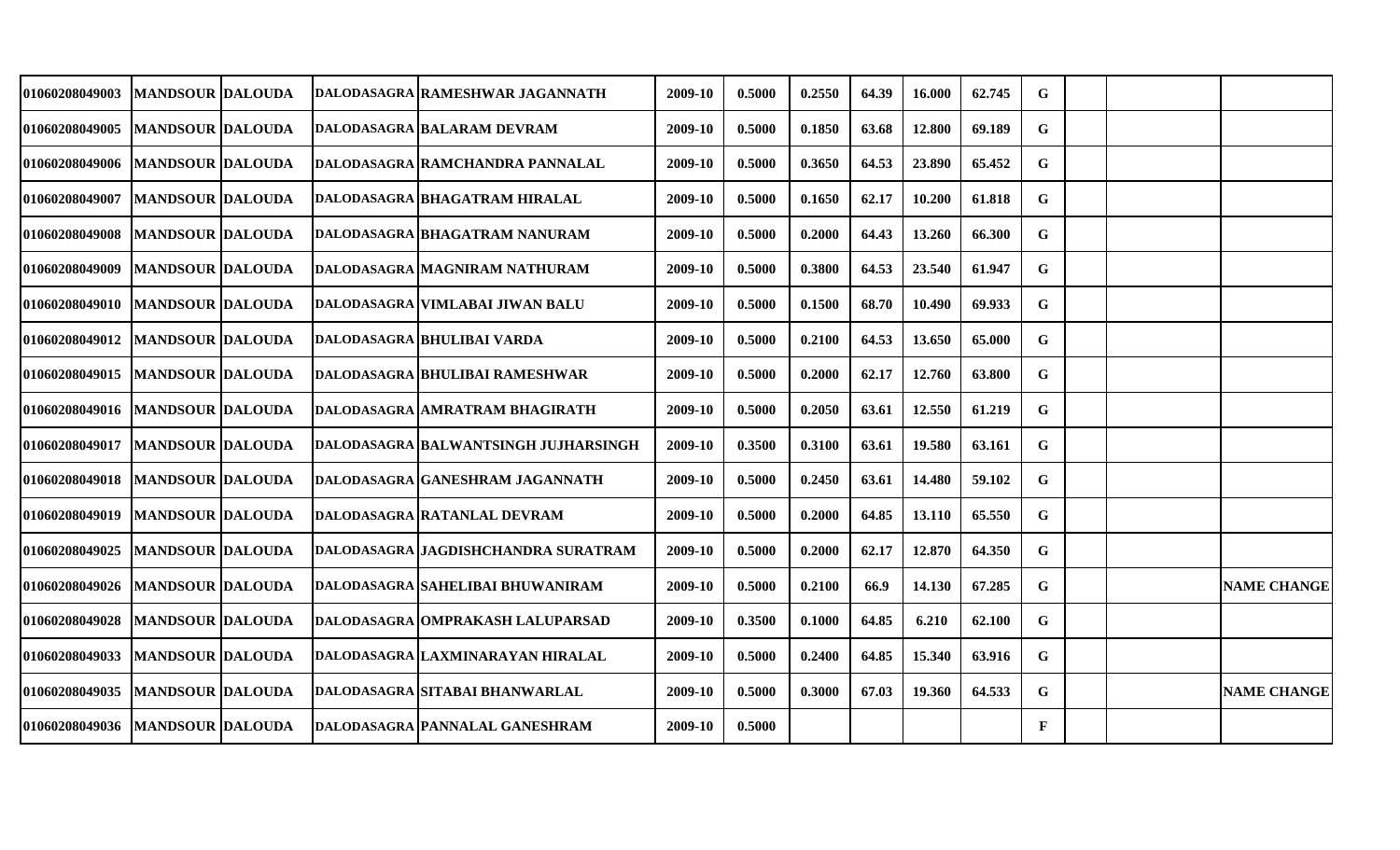| 01060208049040                      | <b>MANDSOUR  DALOUDA</b>  |  | DALODASAGRA   RADHESHYAM DHANRAJ     | 2009-10 | 0.2500 | 0.2400 | 61.27 | 14.390 | 59.958 | G           |    |                    |
|-------------------------------------|---------------------------|--|--------------------------------------|---------|--------|--------|-------|--------|--------|-------------|----|--------------------|
| 01060208049042                      | <b>MANDSOUR DALOUDA</b>   |  | DALODASAGRA BAPULAL DHANNIBAI        | 2009-10 | 0.5000 | 0.1900 | 62.17 | 12.590 | 66.263 | G           |    | <b>NAME CHANGE</b> |
| 01060208049043                      | <b>MANDSOUR DALOUDA</b>   |  | DALODASAGRA RAMESHCHANDR RADHAKISHAN | 2009-10 | 0.5000 | 0.4100 | 60.43 | 24.730 | 60.317 | G           |    |                    |
| 01060208049045                      | <b>MANDSOUR DALOUDA</b>   |  | DALODASAGRA RAMESHWAR BALARAM        | 2009-10 | 0.5000 | 0.3200 | 64.39 | 19.980 | 62.437 | G           |    |                    |
| 01060208049047                      | <b>MANDSOUR DALOUDA</b>   |  | DALODASAGRA SAMANBAI AMBARAM         | 2009-10 | 0.5000 | 0.3000 | 61.27 | 18.380 | 61.266 | G           |    | <b>NAME CHANGE</b> |
| 01060208049048                      | <b>MANDSOUR DALOUDA</b>   |  | DALODASAGRA NAGU SALAGRAM            | 2009-10 | 0.3500 | 0.1500 | 64.39 | 10.270 | 68.466 | G           |    |                    |
| 01060208049051                      | <b>MANDSOUR DALOUDA</b>   |  | DALODASAGRA JAMNABAI KACHRU          | 2009-10 | 0.5000 | 0.2950 | 62.91 | 18.680 | 63.322 | G           |    |                    |
| 01060208049052                      | <b>MANDSOUR DALOUDA</b>   |  | DALODASAGRA PANNALAL KHEMRAJ         | 2009-10 | 0.5000 | 0.2500 | 64.43 | 15.580 | 62.320 | $\mathbf G$ |    |                    |
| 01060208049054                      | <b>MANDSOUR DALOUDA</b>   |  | <b>DALODASAGRA AMRATRAM KHEEMA</b>   | 2009-10 | 0.5000 | 0.1250 | 55.29 | 4.180  | 33.440 | G           | 04 |                    |
| 01060208049061                      | <b>MANDSOUR DALOUDA</b>   |  | DALODASAGRA MANGU BHERA LUHAR        | 2009-10 | 0.5000 | 0.2200 | 66.36 | 14.710 | 66.863 | G           |    |                    |
| 01060208049069                      | <b>MANDSOUR DALOUDA</b>   |  | DALODASAGRA GENDALAL BHAGIRATH       | 2009-10 | 0.5000 | 0.1650 | 61.27 | 10.370 | 62.848 | $\mathbf G$ |    |                    |
| 01060208049071                      | <b>MANDSOUR DALOUDA</b>   |  | DALODASAGRA LAXMINARAYAN BHAGATRAM   | 2009-10 | 0.2500 | 0.1250 | 61.86 | 8.180  | 65.440 | G           |    |                    |
| 01060208049072                      | <b>MANDSOUR DALOUDA</b>   |  | DALODASAGRA AMBARAM BHUWANJI         | 2009-10 | 0.5000 | 0.1900 | 64.39 | 12.060 | 63.473 | G           |    |                    |
| 01060208049073                      | <b>MANDSOUR DALOUDA</b>   |  | <b>DALODASAGRA UDEYRAM GAUTAM</b>    | 2009-10 | 0.3500 | 0.3300 | 61.27 | 20.460 | 62.000 | G           |    |                    |
| 01060208049075                      | MANDSOUR  DALOUDA         |  | DALODASAGRA DASHRATHLAL RATANLAL     | 2009-10 | 0.2500 |        |       |        |        | $\mathbf F$ |    |                    |
| 01060208049076                      | <b>MANDSOUR DALOUDA</b>   |  | DALODASAGRA ANANDILAL PRABHULAL      | 2009-10 | 0.5000 | 0.3550 | 67.03 | 23.540 | 66.309 | G           |    |                    |
| 01060208049077                      | <b>MANDSOUR DALOUDA</b>   |  | DALODASAGRA RADHESHYAM CHUNNILAL     | 2009-10 | 0.2500 | 0.2450 | 61.86 | 16.090 | 65.673 | G           |    |                    |
| 01060208049078                      | <b> MANDSOUR  DALOUDA</b> |  | DALODASAGRA RATANLAL PANNALAL        | 2009-10 | 0.5000 | 0.4800 | 61.27 | 29.660 | 61.791 | G           |    |                    |
| 01060208049080   MANDSOUR   DALOUDA |                           |  | DALODASAGRA MOHANKUNWAR CHATARSINGH  | 2009-10 | 0.2500 | 0.2050 | 61.86 | 12.950 | 63.170 | G           |    |                    |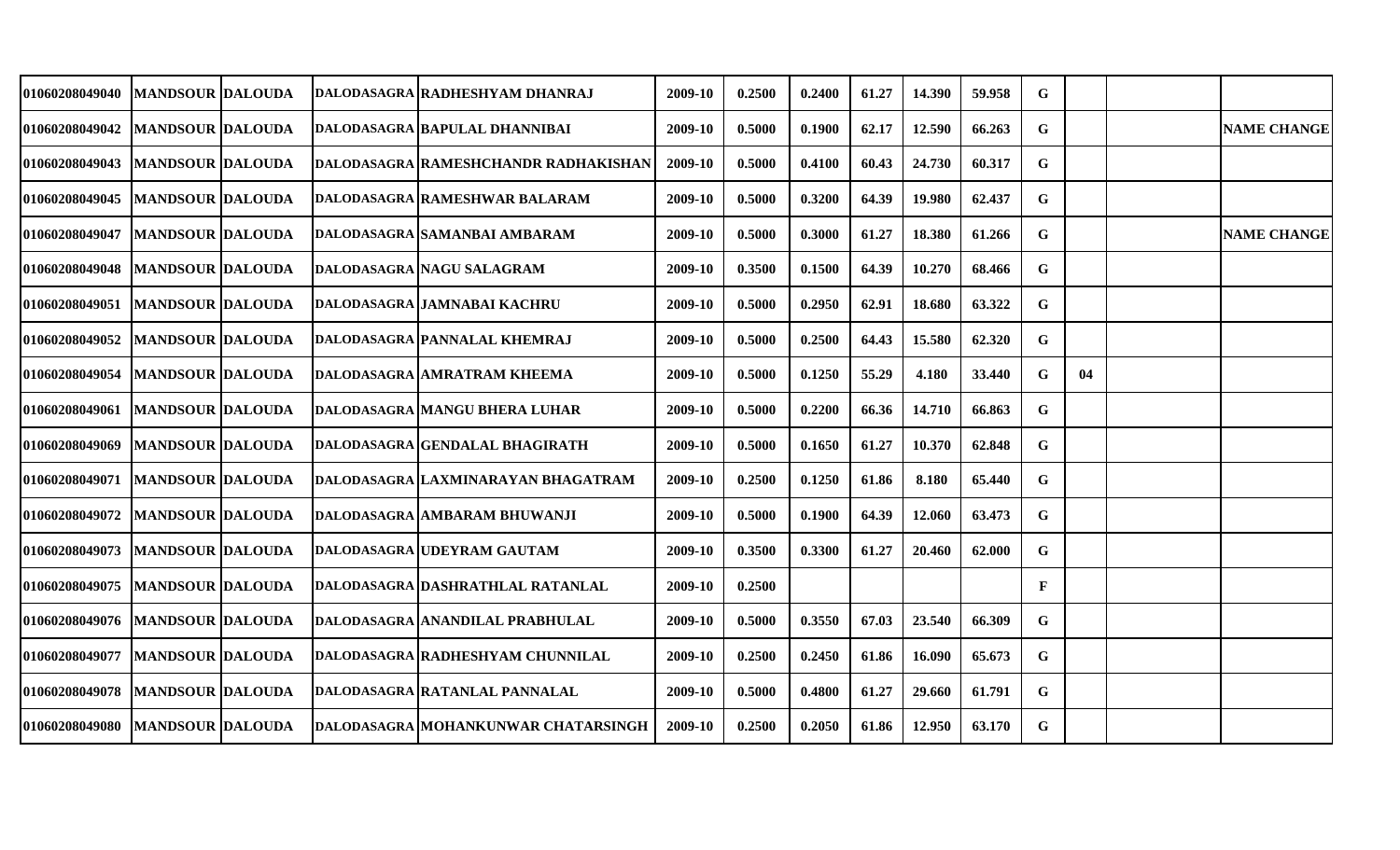|  |                                                                                                                                                                                                                                                                                                                                                                                                                                                                                                                                                          |                                                                                                                | 2009-10                                                                                                                                                                                                                                                                                                                                                                                                                                                                                           | 0.3500 | 0.2000 | 68.6  | 13.190 | 65.950 | G           |    |  |
|--|----------------------------------------------------------------------------------------------------------------------------------------------------------------------------------------------------------------------------------------------------------------------------------------------------------------------------------------------------------------------------------------------------------------------------------------------------------------------------------------------------------------------------------------------------------|----------------------------------------------------------------------------------------------------------------|---------------------------------------------------------------------------------------------------------------------------------------------------------------------------------------------------------------------------------------------------------------------------------------------------------------------------------------------------------------------------------------------------------------------------------------------------------------------------------------------------|--------|--------|-------|--------|--------|-------------|----|--|
|  |                                                                                                                                                                                                                                                                                                                                                                                                                                                                                                                                                          |                                                                                                                | 2009-10                                                                                                                                                                                                                                                                                                                                                                                                                                                                                           | 0.5000 | 0.2500 | 66.36 | 16.510 | 66.040 | G           |    |  |
|  |                                                                                                                                                                                                                                                                                                                                                                                                                                                                                                                                                          |                                                                                                                | 2009-10                                                                                                                                                                                                                                                                                                                                                                                                                                                                                           | 0.5000 | 0.2500 | 66.36 | 16.620 | 66.480 | G           |    |  |
|  |                                                                                                                                                                                                                                                                                                                                                                                                                                                                                                                                                          |                                                                                                                | 2009-10                                                                                                                                                                                                                                                                                                                                                                                                                                                                                           | 0.5000 | 0.3000 | 63.61 | 19.190 | 63.966 | G           |    |  |
|  |                                                                                                                                                                                                                                                                                                                                                                                                                                                                                                                                                          |                                                                                                                | 2009-10                                                                                                                                                                                                                                                                                                                                                                                                                                                                                           | 0.5000 | 0.2500 | 66.36 | 15.790 | 63.160 | G           |    |  |
|  |                                                                                                                                                                                                                                                                                                                                                                                                                                                                                                                                                          |                                                                                                                | 2009-10                                                                                                                                                                                                                                                                                                                                                                                                                                                                                           | 0.5000 | 0.1800 | 66.33 | 12.020 | 66.777 | $\mathbf G$ |    |  |
|  |                                                                                                                                                                                                                                                                                                                                                                                                                                                                                                                                                          |                                                                                                                | 2009-10                                                                                                                                                                                                                                                                                                                                                                                                                                                                                           | 0.5000 | 0.2000 | 63.61 | 12.880 | 64.400 | G           |    |  |
|  |                                                                                                                                                                                                                                                                                                                                                                                                                                                                                                                                                          |                                                                                                                | 2009-10                                                                                                                                                                                                                                                                                                                                                                                                                                                                                           | 0.5000 | 0.2000 | 66.81 | 13.730 | 68.650 | G           |    |  |
|  |                                                                                                                                                                                                                                                                                                                                                                                                                                                                                                                                                          |                                                                                                                | 2009-10                                                                                                                                                                                                                                                                                                                                                                                                                                                                                           | 0.5000 | 0.3050 | 64.85 | 19.730 | 64.688 | G           |    |  |
|  |                                                                                                                                                                                                                                                                                                                                                                                                                                                                                                                                                          |                                                                                                                | 2009-10                                                                                                                                                                                                                                                                                                                                                                                                                                                                                           | 0.5000 | 0.1750 | 66.81 | 11.700 | 66.857 | G           |    |  |
|  |                                                                                                                                                                                                                                                                                                                                                                                                                                                                                                                                                          |                                                                                                                | 2009-10                                                                                                                                                                                                                                                                                                                                                                                                                                                                                           | 0.2500 | 0.2200 | 64.43 | 14.610 | 66.409 | G           |    |  |
|  |                                                                                                                                                                                                                                                                                                                                                                                                                                                                                                                                                          |                                                                                                                | 2009-10                                                                                                                                                                                                                                                                                                                                                                                                                                                                                           | 0.5000 | 0.4000 | 64.85 | 25.970 | 64.925 | G           |    |  |
|  |                                                                                                                                                                                                                                                                                                                                                                                                                                                                                                                                                          |                                                                                                                | 2009-10                                                                                                                                                                                                                                                                                                                                                                                                                                                                                           | 0.5000 | 0.2000 | 67.03 | 13.260 | 66.300 | G           |    |  |
|  |                                                                                                                                                                                                                                                                                                                                                                                                                                                                                                                                                          | <b>DHAPUBAI BHERULAL</b>                                                                                       | 2009-10                                                                                                                                                                                                                                                                                                                                                                                                                                                                                           | 0.5000 | 0.3550 | 68.31 | 23.690 | 66.732 | G           |    |  |
|  |                                                                                                                                                                                                                                                                                                                                                                                                                                                                                                                                                          | NAJIRMOHAMMAD SAHIDA                                                                                           | 2009-10                                                                                                                                                                                                                                                                                                                                                                                                                                                                                           | 0.2500 | 0.2500 | 62.11 | 15.860 | 63.440 | G           |    |  |
|  |                                                                                                                                                                                                                                                                                                                                                                                                                                                                                                                                                          | VAHIDANBAI MASITA                                                                                              | 2009-10                                                                                                                                                                                                                                                                                                                                                                                                                                                                                           | 0.2500 | 0.2400 | 62.11 | 8.520  | 35.500 | G           | 04 |  |
|  |                                                                                                                                                                                                                                                                                                                                                                                                                                                                                                                                                          | NAJIRMOHAMMAD KHOJANBAI                                                                                        | 2009-10                                                                                                                                                                                                                                                                                                                                                                                                                                                                                           | 0.2500 |        |       |        |        | F           |    |  |
|  |                                                                                                                                                                                                                                                                                                                                                                                                                                                                                                                                                          | <b>TEJSINGH DATARSINGH</b>                                                                                     | 2009-10                                                                                                                                                                                                                                                                                                                                                                                                                                                                                           | 0.5000 |        |       |        |        | F           |    |  |
|  |                                                                                                                                                                                                                                                                                                                                                                                                                                                                                                                                                          |                                                                                                                | 2009-10                                                                                                                                                                                                                                                                                                                                                                                                                                                                                           | 0.2500 | 0.2500 | 65.17 | 15.920 | 63.680 | G           |    |  |
|  | <b>MANDSOUR DALOUDA</b><br><b>MANDSOUR DALOUDA</b><br><b>MANDSOUR DALOUDA</b><br>01060208049086   MANDSOUR DALOUDA<br><b>MANDSOUR DALOUDA</b><br><b>MANDSOUR DALOUDA</b><br> MANDSOUR  DALOUDA<br><b>MANDSOUR DALOUDA</b><br>01060208049096   IMANDSOUR  DALOUDA<br><b>MANDSOUR DALOUDA</b><br>01060208049098   MANDSOUR DALOUDA<br><b>MANDSOUR DALOUDA</b><br><b>MANDSOUR DALOUDA</b><br><b>MANDSOUR DALOUDA</b><br><b>MANDSOUR DALOUDA</b><br><b>MANDSOUR DALOUDA</b><br><b>MANDSOUR DALOUDA</b><br><b>MANDSOUR DALOUDA</b><br><b>MANDSOUR DALOUDA</b> | <b>KACHNARA</b><br><b>KACHNARA</b><br><b>KACHNARA</b><br><b>KACHNARA</b><br><b>KACHNARA</b><br><b>KACHNARA</b> | <b>DALODASAGRA ATMARAM BHANWARLAL</b><br>DALODASAGRA NATHULAL SAWA<br>DALODASAGRA PRABHULAL HIRALAL<br>DALODASAGRA BHERULAL BHANWARLAL<br>DALODASAGRA HIRALAL GABBA<br>DALODASAGRA KELASH JAGANNATH<br>DALODASAGRA RAMNIWAS LAKHMIRAM<br>DALODASAGRA RADHESHYAM AMBARAM<br> DALODASAGRA  BHANWARLAL NANDA<br><b>DALODASAGRA MANGILAL BHAGIRATH</b><br> DALODASAGRA  PARVATSINGH BHANWARSINGH<br>DALODASAGRA MANGILAL BIHARILAL<br>DALODASAGRA AMARCHAND BHANWARLAL<br><b>MANGILAL RAMA CHAMAR</b> |        |        |       |        |        |             |    |  |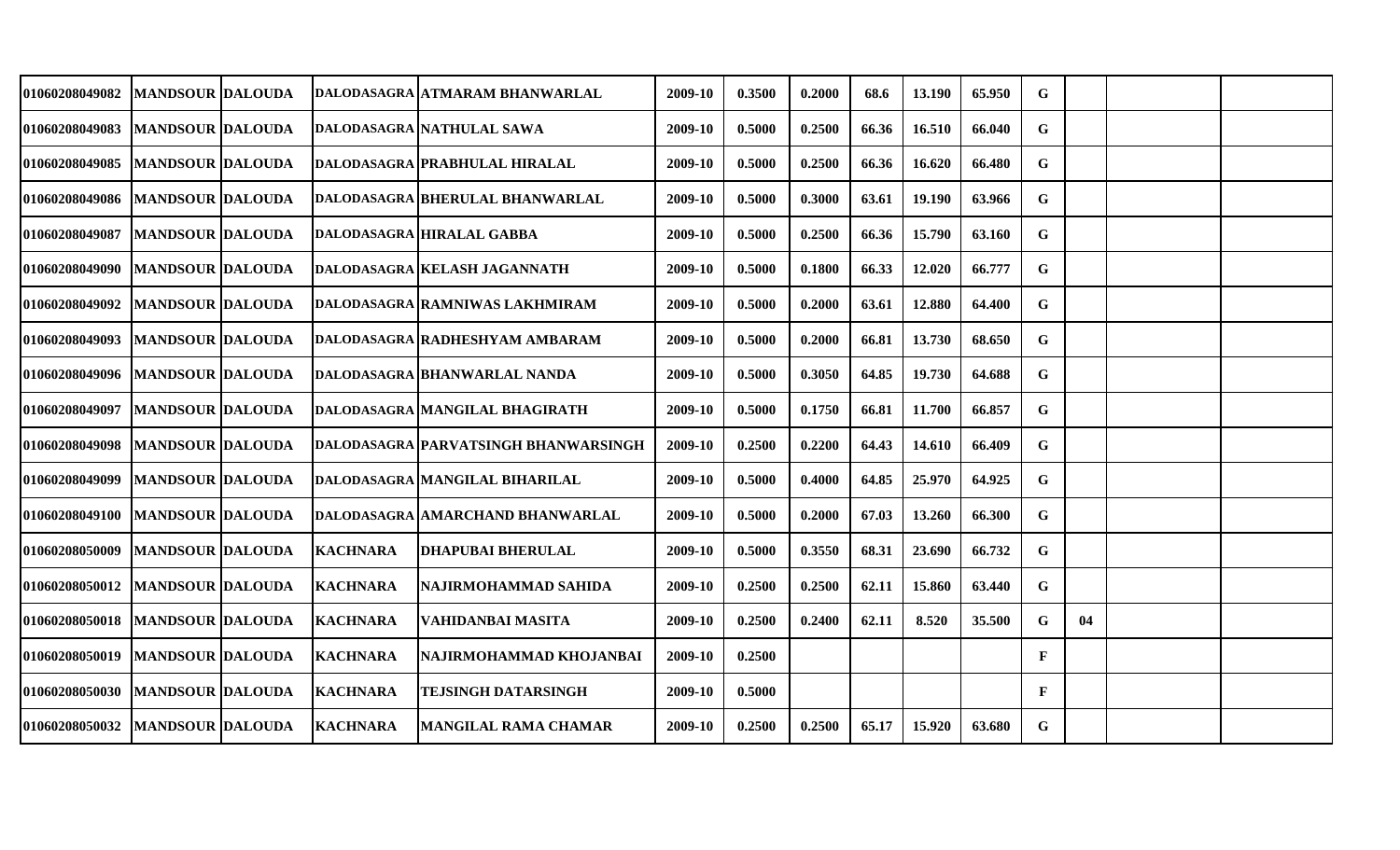| <b>01060208050035</b> | <b>MANDSOUR DALOUDA</b>   | <b>KACHNARA</b> | <b>KANCHANBAI PARBHULAL</b>  | 2009-10 | 0.2500 | 0.1250 | 69.01 | 8.980  | 71.840 | G            |    |                |                    |
|-----------------------|---------------------------|-----------------|------------------------------|---------|--------|--------|-------|--------|--------|--------------|----|----------------|--------------------|
| 01060208050038        | <b>MANDSOUR DALOUDA</b>   | <b>KACHNARA</b> | <b>FATESINGH BHERULAL</b>    | 2009-10 | 0.3500 | 0.1450 | 65.54 | 9.510  | 65.586 | G            |    |                |                    |
| <b>01060208050052</b> | <b>MANDSOUR DALOUDA</b>   | <b>KACHNARA</b> | <b>ASLAM GAFUR</b>           | 2009-10 | 0.5000 | 0.5050 | 61.69 | 30.740 | 60.871 | G            |    |                |                    |
| <b>01060208050055</b> | <b>MANDSOUR DALOUDA</b>   | <b>KACHNARA</b> | <b>KASHIRAM KISHAN</b>       | 2009-10 | 0.5000 | 0.4750 | 61.69 | 28.620 | 60.252 | G            |    |                |                    |
| 01060208050057        | <b>MANDSOUR DALOUDA</b>   | <b>KACHNARA</b> | <b>BRAJLAL KOSHALYABAI</b>   | 2009-10 | 0.5000 | 0.3100 | 68.31 | 20.400 | 65.806 | $\mathbf G$  |    |                | <b>NAME CHANGE</b> |
| <b>01060208050058</b> | <b>MANDSOUR DALOUDA</b>   | <b>KACHNARA</b> | <b>HUSSAIN AJMERI</b>        | 2009-10 | 0.5000 | 0.4950 | 67.22 | 33.580 | 67.838 | л.           | 02 |                |                    |
| <b>01060208050070</b> | <b>MANDSOUR DALOUDA</b>   | <b>KACHNARA</b> | <b>GHISIBAI BHANWARLAL</b>   | 2009-10 | 0.3500 | 0.3400 | 58.79 | 20.830 | 61.264 | G            |    |                | <b>NAME CHANGE</b> |
| <b>01060208050074</b> | <b>MANDSOUR DALOUDA</b>   | <b>KACHNARA</b> | <b>MANGUBAI JADURAM</b>      | 2009-10 | 0.2500 | 0.2500 | 60.21 | 15.790 | 63.160 | G            |    |                |                    |
| <b>01060208050075</b> | <b>IMANDSOUR IDALOUDA</b> | <b>KACHNARA</b> | IBALURAM NANURAM             | 2009-10 | 0.5000 | 0.5000 | 63.33 | 32.770 | 65.540 | G            |    |                |                    |
| 01060208050078        | <b>MANDSOUR DALOUDA</b>   | <b>KACHNARA</b> | <b>SULEMAN VALI MOHAMMAD</b> | 2009-10 | 0.2500 | 0.2400 | 65.54 | 15.430 | 64.291 | G            |    |                |                    |
| <b>01060208050081</b> | <b>MANDSOUR DALOUDA</b>   | <b>KACHNARA</b> | YAKUB GAFURKHAN              | 2009-10 | 0.5000 | 0.5100 | 58.79 | 30.840 | 60.470 | G            |    |                | <b>NAME CHANGE</b> |
| 01060208050093        | <b>MANDSOUR DALOUDA</b>   | <b>KACHNARA</b> | <b>GAJRAJSINGH NANURAM</b>   | 2009-10 | 0.2500 |        |       |        |        | F            |    |                | <b>NAME CHANGE</b> |
| <b>01060208050097</b> | <b>MANDSOUR DALOUDA</b>   | <b>KACHNARA</b> | <b>HIRALAL BHAGIRATH</b>     | 2009-10 | 0.5000 | 0.4600 | 56.18 | 26.080 | 56.695 | G            |    |                |                    |
| 01060208050109        | <b>MANDSOUR DALOUDA</b>   | <b>KACHNARA</b> | <b>SHABBIRKHA HUSSSAIN</b>   | 2009-10 | 0.5000 | 0.1150 | 61.69 | 7.400  | 64.347 | G            |    |                |                    |
| <b>01060208050110</b> | <b>MANDSOUR DALOUDA</b>   | <b>KACHNARA</b> | <b>MANGU HIRA</b>            | 2009-10 | 0.3500 |        |       |        |        | F            |    |                |                    |
| 01060208050121        | <b>MANDSOUR DALOUDA</b>   | <b>KACHNARA</b> | <b>RAMNARAYAN NANDA</b>      | 2009-10 | 0.2500 | 0.2050 | 56.26 | 5.090  | 24.829 | G.           | 04 |                |                    |
| 01060208050131        | <b>MANDSOUR DALOUDA</b>   | <b>KACHNARA</b> | <b>RATANLAL TARACHAND</b>    | 2009-10 | 0.2500 | 0.2350 | 65.17 | 16.340 | 69.531 | G            |    |                |                    |
| 01060208050132        | <b>MANDSOUR DALOUDA</b>   | <b>KACHNARA</b> | <b>SUNDARBAI PANNA</b>       | 2009-10 | 0.2500 | 0.2450 | 60.21 | 14.500 | 59.183 | G            |    |                |                    |
| 01060208050144        | <b>MANDSOUR DALOUDA</b>   | <b>KACHNARA</b> | <b>BALUSINGH NAHARSINGH</b>  | 2009-10 | 0.2500 |        |       |        |        | $\mathbf{F}$ |    | 01060316078051 |                    |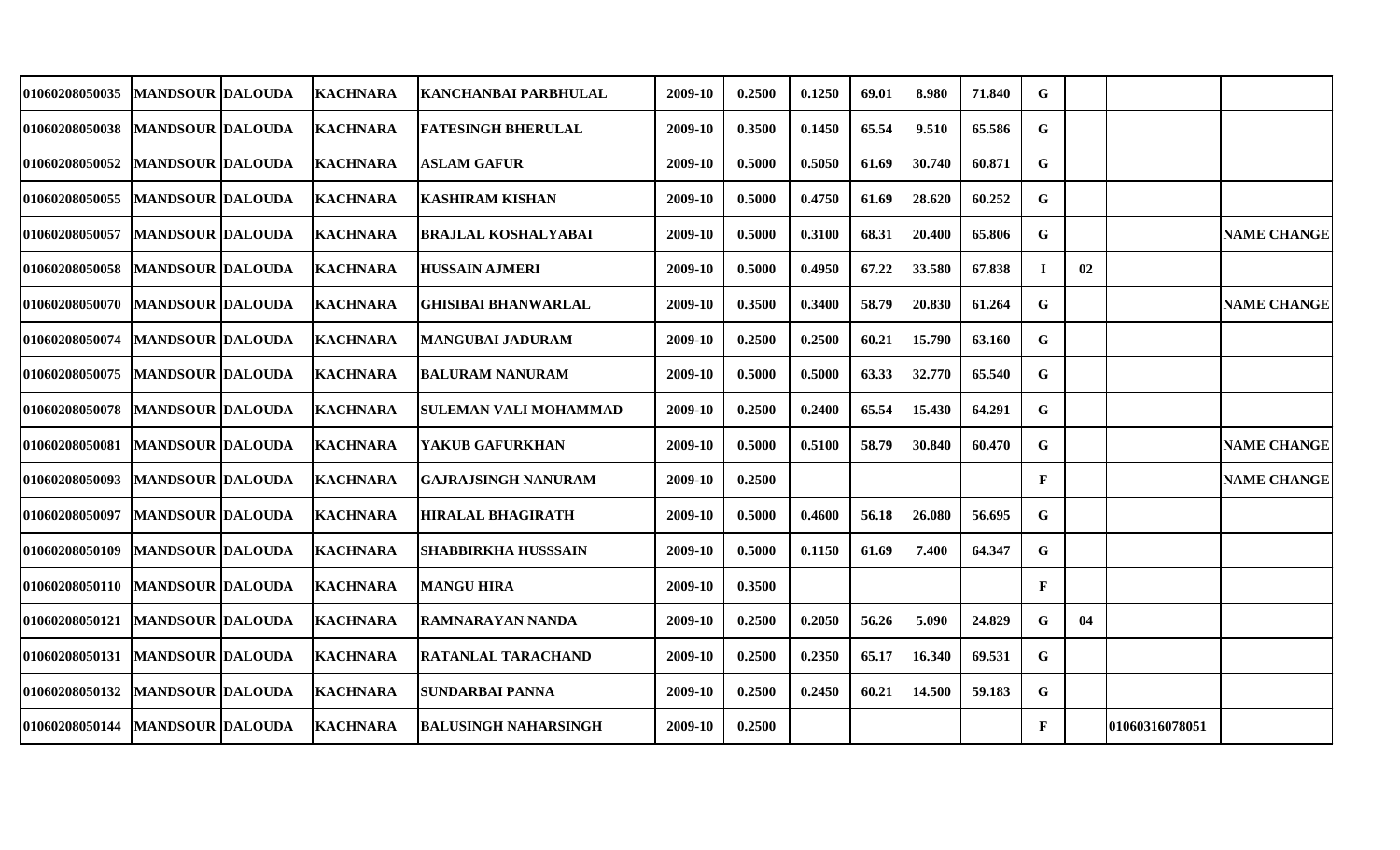| <b>01060208051001</b>               | <b>MANDSOUR DALOUDA</b>   |  | AKYAUMAHEDA ARJUNSINGH SHIVSINGH     | 2009-10 | 0.3500 | 0.1750 | 63.31 | 10.370 | 59.257 | G            |    |                    |
|-------------------------------------|---------------------------|--|--------------------------------------|---------|--------|--------|-------|--------|--------|--------------|----|--------------------|
| 01060208051003                      | <b>IMANDSOUR IDALOUDA</b> |  | AKYAUMAHEDA LAXMAN BHERA MALI        | 2009-10 | 0.2500 |        |       |        |        | $\mathbf{F}$ |    |                    |
| 01060208051005                      | <b>MANDSOUR DALOUDA</b>   |  | AKYAUMAHEDA TULSIBAI BHAGIRATH       | 2009-10 | 0.5000 | 0.2200 | 65.78 | 14.420 | 65.545 | G            |    | <b>NAME CHANGE</b> |
| 01060208051006   MANDSOUR DALOUDA   |                           |  | <b>AKYAUMAHEDA SHIVLAL BHUWAN</b>    | 2009-10 | 0.5000 | 0.2550 | 66.25 | 16.400 | 64.313 | G            |    |                    |
| 01060208051007                      | <b>MANDSOUR DALOUDA</b>   |  | <b>AKYAUMAHEDA NDIBAI NANURAM</b>    | 2009-10 | 0.5000 | 0.2600 | 67.94 | 17.160 | 66.000 |              | 02 |                    |
| 01060208051008                      | <b>IMANDSOUR IDALOUDA</b> |  | <b>AKYAUMAHEDA HIRALAL BHERA</b>     | 2009-10 | 0.2500 | 0.2100 | 62.12 | 11.980 | 57.047 | G            |    |                    |
| 01060208051009                      | <b>IMANDSOUR DALOUDA</b>  |  | <b>AKYAUMAHEDA GATTUBAI LALU</b>     | 2009-10 | 0.5000 | 0.3050 | 64.63 | 19.490 | 63.901 | G            |    |                    |
| <b>01060208051012</b>               | <b>MANDSOUR DALOUDA</b>   |  | AKYAUMAHEDA BHANWARLAL VAJERAM       | 2009-10 | 0.5000 | 0.4650 | 67.69 | 28.900 | 62.150 | G            |    |                    |
| 01060208051013  MANDSOUR  DALOUDA   |                           |  | AKYAUMAHEDA BHERULAL CHAMPALAL       | 2009-10 | 0.3500 | 0.2050 | 64.13 | 12.320 | 60.097 | G            |    |                    |
| 01060208051016   MANDSOUR   DALOUDA |                           |  | <b>AKYAUMAHEDA KACHRULAL UDA</b>     | 2009-10 | 0.5000 | 0.1400 | 65.78 | 9.070  | 64.785 | G            |    |                    |
| 01060208051017                      | <b>MANDSOUR DALOUDA</b>   |  | <b>AKYAUMAHEDA NANDLAL KHEMAJI</b>   | 2009-10 | 0.2500 | 0.1150 | 66.07 | 7.840  | 68.173 | G            |    |                    |
| 01060208051018                      | <b>MANDSOUR DALOUDA</b>   |  | AKYAUMAHEDA MUNNIBAI BALMUKUND       | 2009-10 | 0.5000 | 0.1850 | 67.37 | 12.410 | 67.081 | G            |    |                    |
| 01060208051019                      | <b>MANDSOUR DALOUDA</b>   |  | <b>AKYAUMAHEDA PRABHULAL VAJERAM</b> | 2009-10 | 0.2500 | 0.1100 | 65.59 | 6.950  | 63.181 | G            |    |                    |
| 01060208051020                      | <b>MANDSOUR DALOUDA</b>   |  | AKYAUMAHEDA NANDKISHOR ONKARLAL      | 2009-10 | 0.2500 | 0.1400 | 69.64 | 9.490  | 67.785 | G            |    |                    |
| 01060208051021                      | <b>MANDSOUR DALOUDA</b>   |  | AKYAUMAHEDA SHANKARLAL KESHURAM      | 2009-10 | 0.5000 | 0.2050 | 67.37 | 13.370 | 65.219 | G            |    |                    |
| 01060208051023                      | <b>MANDSOUR DALOUDA</b>   |  | <b>AKYAUMAHEDA BHERUDAS SALAGRAM</b> | 2009-10 | 0.5000 | 0.4050 | 67.37 | 25.780 | 63.654 | G            |    |                    |
| 01060208051024                      | <b>MANDSOUR DALOUDA</b>   |  | <b>AKYAUMAHEDA KACHRU NATHU</b>      | 2009-10 | 0.3500 | 0.2150 | 67.37 | 14.340 | 66.697 | G            |    |                    |
| 01060208051025                      | <b>MANDSOUR DALOUDA</b>   |  | AKYAUMAHEDA RUKMANBAI HARIRAM        | 2009-10 | 0.5000 | 0.1900 | 67.80 | 12.680 | 66.736 | G            |    | <b>NAME CHANGE</b> |
| 01060208051026                      | <b>MANDSOUR DALOUDA</b>   |  | <b>AKYAUMAHEDA HARIRAM JAGGA</b>     | 2009-10 | 0.5000 | 0.4350 | 64.63 | 28.890 | 66.413 | G            |    |                    |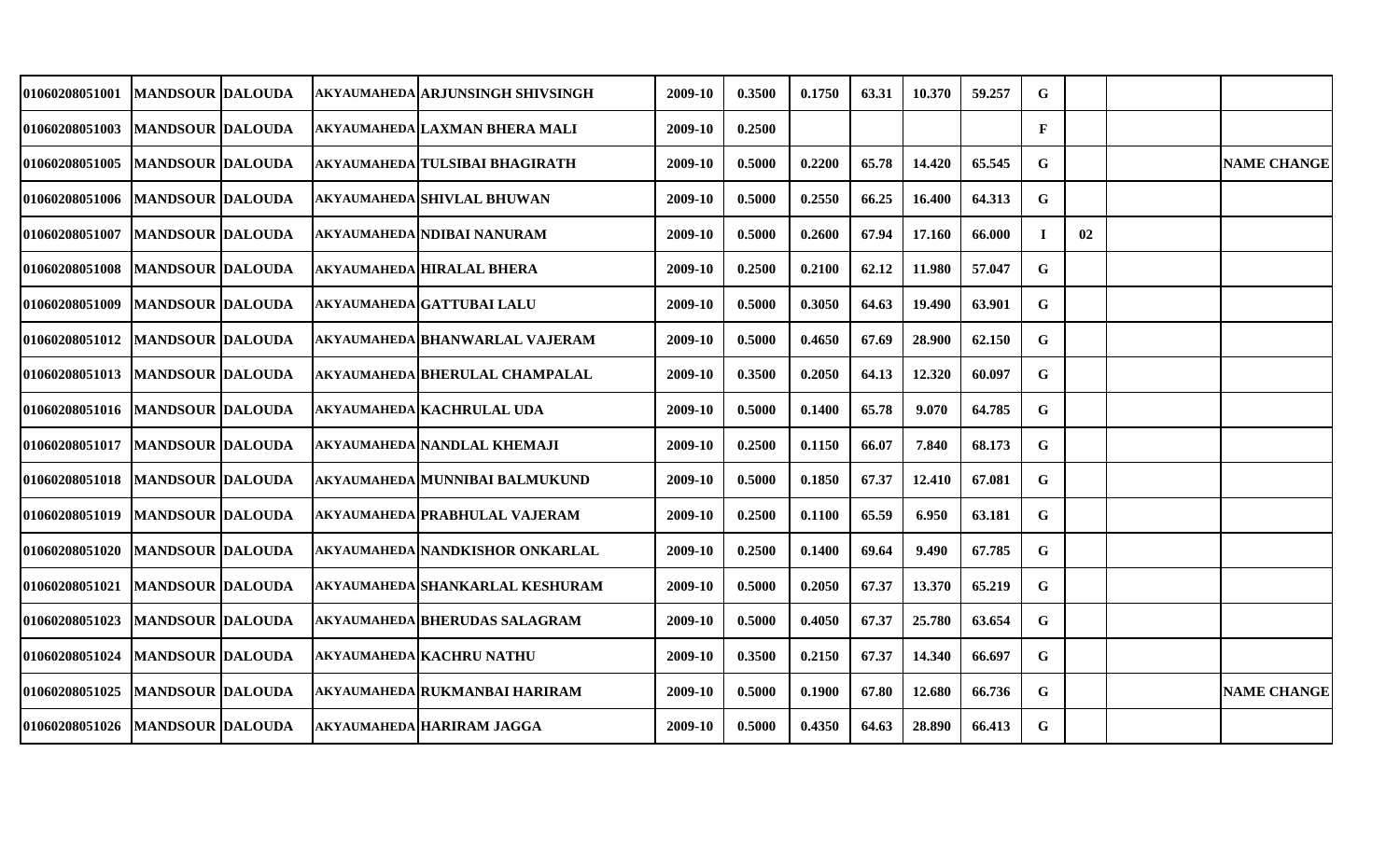|  |                                                                                                                                                                                                                                                                                                                                                                                                                                                                                                                     | 2009-10                                                                                                                                                                                                                                                                                                                                                                                                                                                                                                                                                                                                                                                                            | 0.2500 | 0.1050 | 59.78 | 5.800  | 55.238 | G           | 04 |  |
|--|---------------------------------------------------------------------------------------------------------------------------------------------------------------------------------------------------------------------------------------------------------------------------------------------------------------------------------------------------------------------------------------------------------------------------------------------------------------------------------------------------------------------|------------------------------------------------------------------------------------------------------------------------------------------------------------------------------------------------------------------------------------------------------------------------------------------------------------------------------------------------------------------------------------------------------------------------------------------------------------------------------------------------------------------------------------------------------------------------------------------------------------------------------------------------------------------------------------|--------|--------|-------|--------|--------|-------------|----|--|
|  |                                                                                                                                                                                                                                                                                                                                                                                                                                                                                                                     | 2009-10                                                                                                                                                                                                                                                                                                                                                                                                                                                                                                                                                                                                                                                                            | 0.3500 | 0.2500 | 67.80 | 16.120 | 64.480 | G           |    |  |
|  |                                                                                                                                                                                                                                                                                                                                                                                                                                                                                                                     | 2009-10                                                                                                                                                                                                                                                                                                                                                                                                                                                                                                                                                                                                                                                                            | 0.5000 | 0.2000 | 65.78 | 13.620 | 68.100 | G           |    |  |
|  |                                                                                                                                                                                                                                                                                                                                                                                                                                                                                                                     | 2009-10                                                                                                                                                                                                                                                                                                                                                                                                                                                                                                                                                                                                                                                                            | 0.5000 | 0.1450 | 72.30 | 9.880  | 68.137 | -1          | 02 |  |
|  |                                                                                                                                                                                                                                                                                                                                                                                                                                                                                                                     | 2009-10                                                                                                                                                                                                                                                                                                                                                                                                                                                                                                                                                                                                                                                                            | 0.5000 | 0.1500 | 65.78 | 9.870  | 65.800 | G           |    |  |
|  |                                                                                                                                                                                                                                                                                                                                                                                                                                                                                                                     | 2009-10                                                                                                                                                                                                                                                                                                                                                                                                                                                                                                                                                                                                                                                                            | 0.5000 | 0.1950 | 67.30 | 13.590 | 69.692 | $\mathbf G$ |    |  |
|  |                                                                                                                                                                                                                                                                                                                                                                                                                                                                                                                     | 2009-10                                                                                                                                                                                                                                                                                                                                                                                                                                                                                                                                                                                                                                                                            | 0.2500 | 0.1900 | 65.59 | 12.570 | 66.157 | G           |    |  |
|  |                                                                                                                                                                                                                                                                                                                                                                                                                                                                                                                     | 2009-10                                                                                                                                                                                                                                                                                                                                                                                                                                                                                                                                                                                                                                                                            | 0.5000 | 0.2900 | 65.06 | 19.460 | 67.103 | G           |    |  |
|  |                                                                                                                                                                                                                                                                                                                                                                                                                                                                                                                     | 2009-10                                                                                                                                                                                                                                                                                                                                                                                                                                                                                                                                                                                                                                                                            | 0.2500 | 0.1950 | 64.60 | 12.820 | 65.743 | G           |    |  |
|  |                                                                                                                                                                                                                                                                                                                                                                                                                                                                                                                     | 2009-10                                                                                                                                                                                                                                                                                                                                                                                                                                                                                                                                                                                                                                                                            | 0.5000 | 0.2050 | 66.13 | 13.290 | 64.829 | G           |    |  |
|  |                                                                                                                                                                                                                                                                                                                                                                                                                                                                                                                     | 2009-10                                                                                                                                                                                                                                                                                                                                                                                                                                                                                                                                                                                                                                                                            | 0.5000 | 0.1700 | 67.69 | 11.600 | 68.235 | G           |    |  |
|  |                                                                                                                                                                                                                                                                                                                                                                                                                                                                                                                     | 2009-10                                                                                                                                                                                                                                                                                                                                                                                                                                                                                                                                                                                                                                                                            | 0.5000 | 0.2300 | 67.80 | 14.930 | 64.913 | G           |    |  |
|  |                                                                                                                                                                                                                                                                                                                                                                                                                                                                                                                     | 2009-10                                                                                                                                                                                                                                                                                                                                                                                                                                                                                                                                                                                                                                                                            | 0.5000 | 0.4600 | 62.02 | 28.840 | 62.695 | G           |    |  |
|  |                                                                                                                                                                                                                                                                                                                                                                                                                                                                                                                     | 2009-10                                                                                                                                                                                                                                                                                                                                                                                                                                                                                                                                                                                                                                                                            | 0.3500 | 0.1950 | 64.63 | 11.500 | 58.974 | G           |    |  |
|  |                                                                                                                                                                                                                                                                                                                                                                                                                                                                                                                     | 2009-10                                                                                                                                                                                                                                                                                                                                                                                                                                                                                                                                                                                                                                                                            | 0.5000 | 0.2050 | 64.11 | 12.520 | 61.073 | G           |    |  |
|  |                                                                                                                                                                                                                                                                                                                                                                                                                                                                                                                     | 2009-10                                                                                                                                                                                                                                                                                                                                                                                                                                                                                                                                                                                                                                                                            | 0.5000 | 0.1450 | 69.64 | 9.740  | 67.172 | G           |    |  |
|  |                                                                                                                                                                                                                                                                                                                                                                                                                                                                                                                     | 2009-10                                                                                                                                                                                                                                                                                                                                                                                                                                                                                                                                                                                                                                                                            | 0.5000 | 0.3000 | 67.30 | 19.480 | 64.933 | G           |    |  |
|  |                                                                                                                                                                                                                                                                                                                                                                                                                                                                                                                     | 2009-10                                                                                                                                                                                                                                                                                                                                                                                                                                                                                                                                                                                                                                                                            | 0.5000 | 0.2300 | 67.80 | 15.000 | 65.217 | G           |    |  |
|  |                                                                                                                                                                                                                                                                                                                                                                                                                                                                                                                     | 2009-10                                                                                                                                                                                                                                                                                                                                                                                                                                                                                                                                                                                                                                                                            | 0.5000 | 0.2350 | 67.45 |        | 64.936 | G           |    |  |
|  | MANDSOUR  DALOUDA<br><b>MANDSOUR DALOUDA</b><br><b>MANDSOUR DALOUDA</b><br><b>MANDSOUR DALOUDA</b><br><b>MANDSOUR DALOUDA</b><br><b>MANDSOUR DALOUDA</b><br> MANDSOUR  DALOUDA<br><b>MANDSOUR DALOUDA</b><br><b>IMANDSOUR DALOUDA</b><br><b>MANDSOUR DALOUDA</b><br><b>MANDSOUR DALOUDA</b><br><b>MANDSOUR DALOUDA</b><br><b>MANDSOUR DALOUDA</b><br><b>MANDSOUR DALOUDA</b><br><b>MANDSOUR DALOUDA</b><br><b>MANDSOUR DALOUDA</b><br><b>MANDSOUR DALOUDA</b><br><b>MANDSOUR DALOUDA</b><br><b>MANDSOUR DALOUDA</b> | AKYAUMAHEDA KANWARLAL PARVATIBAI<br>AKYAUMAHEDA TULSIBAI VARDIBAI<br>AKYAUMAHEDA RADHAKISHAN BHAJJA<br>AKYAUMAHEDA DEUBAI MATHURALAL<br><b>AKYAUMAHEDA PARMANAND RAMA</b><br>AKYAUMAHEDA PARMANAND ONKARLAL<br>AKYAUMAHEDA DHANNIBAI UDAYRAM<br>AKYAUMAHEDA RAMCHANDRA AMBARAM<br>AKYAUMAHEDA NANDRAM NANURAM<br>AKYAUMAHEDA MOHANBAI BALURAM<br>AKYAUMAHEDA PRABHULAL SUNDARBAI<br>AKYAUMAHEDA RADHIBAI KACHRU<br>AKYAUMAHEDA BHANWARIBAI BHAIYALAL<br>AKYAUMAHEDA PRABHULAL NANDIBAI<br>AKYAUMAHEDA NANDKISHOR BHAGIRATH<br>AKYAUMAHEDA BHAGWANLAL SALAGRAM<br><b>AKYAUMAHEDA BHERUSINGH RUPSINGH</b><br><b>AKYAUMAHEDA SITARAM BHUWAN</b><br><b>AKYAUMAHEDA NANDLAL KHEMRAJ</b> |        |        |       |        | 15.260 |             |    |  |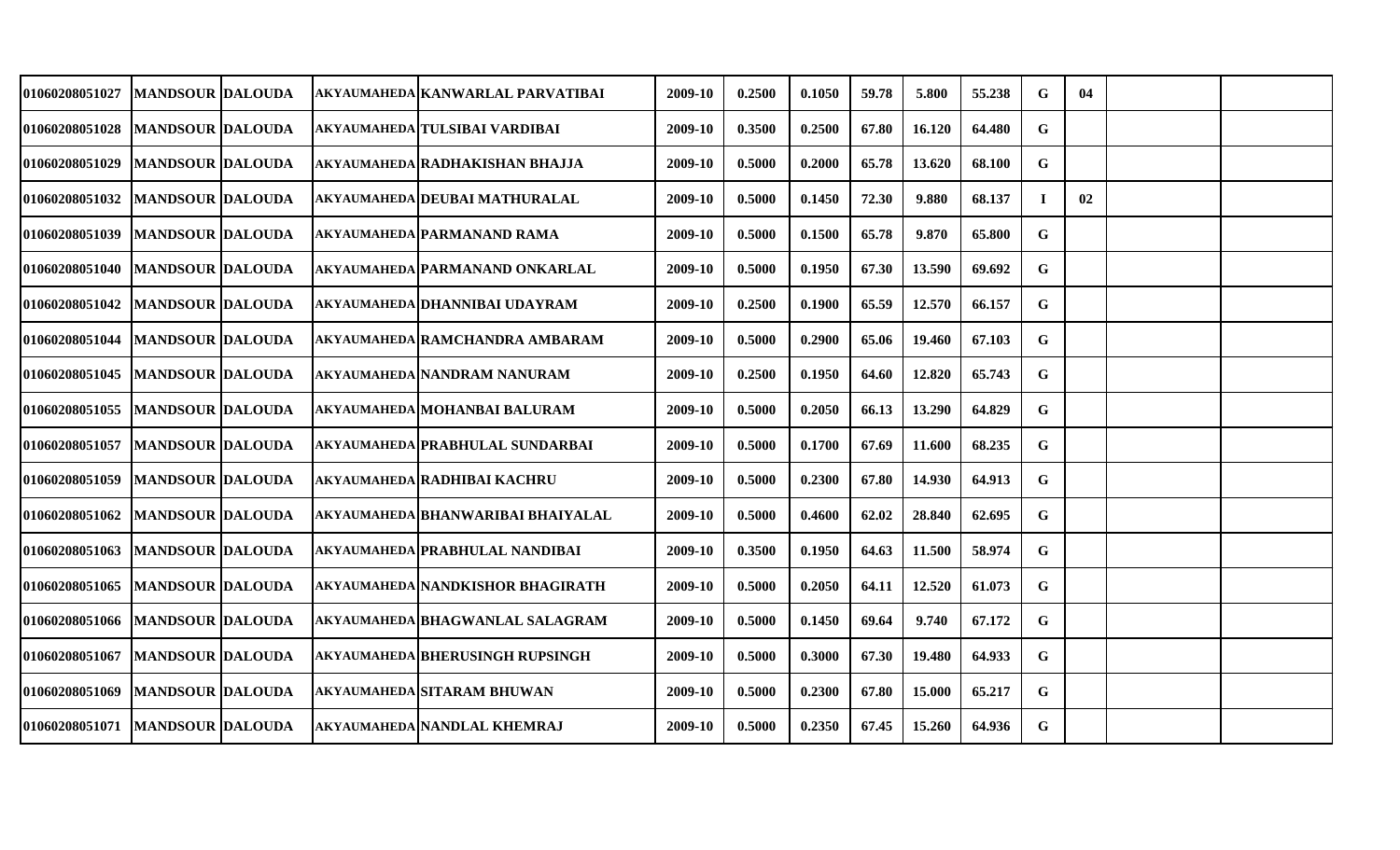| 01060208051072                    | <b>MANDSOUR DALOUDA</b>   |  | AKYAUMAHEDA DHAPUBAI RAMNARAYAN       | 2009-10 | 0.2500 | 0.2400 | 65.06 | 14.680 | 61.166 | G            |    | <b>NAME CHANGE</b> |
|-----------------------------------|---------------------------|--|---------------------------------------|---------|--------|--------|-------|--------|--------|--------------|----|--------------------|
| <b>01060208051073</b>             | <b>MANDSOUR DALOUDA</b>   |  | AKYAUMAHEDA MAGIBAI KARUJI            | 2009-10 | 0.2500 | 0.0900 | 65.59 | 5.130  | 57.000 | G            |    | <b>NAME CHANGE</b> |
| 01060208051074                    | <b>MANDSOUR DALOUDA</b>   |  | <b>AKYAUMAHEDA MAGNIRAM RAMAJI</b>    | 2009-10 | 0.5000 | 0.1950 | 68.31 | 12.640 | 64.820 | G            |    |                    |
| 01060208051082                    | <b>MANDSOUR DALOUDA</b>   |  | <b>AKYAUMAHEDA PRABHULAL KESHURAM</b> | 2009-10 | 0.2500 | 0.1100 | 64.51 | 7.610  | 69.181 | G            |    | <b>NAME CHANGE</b> |
| 01060208051088                    | <b>MANDSOUR DALOUDA</b>   |  | akyaumaheda RAMCHANDRA BHUWAN         | 2009-10 | 0.3500 | 0.2300 | 62.12 | 13.110 | 57.000 | G            |    |                    |
| <b>01060208051090</b>             | <b>MANDSOUR DALOUDA</b>   |  | AKYAUMAHEDA BHERULAL TARACHAND        | 2009-10 | 0.3500 | 0.1700 | 67.69 | 12.030 | 70.764 | G            |    |                    |
| 01060208051094                    | <b>IMANDSOUR IDALOUDA</b> |  | AKYAUMAHEDA SHANTILAL SALAGRAM        | 2009-10 | 0.5000 | 0.2400 | 68.20 | 15.380 | 64.083 | G            |    | <b>NAME CHANGE</b> |
| 01060208051096  MANDSOUR  DALOUDA |                           |  | AKYAUMAHEDA MANUKUNWAR UDEYSINGH      | 2009-10 | 0.2500 | 0.1250 | 65.59 | 7.240  | 57.920 | G            |    | <b>NAME CHANGE</b> |
| 01060208051102   MANDSOUR DALOUDA |                           |  | AKYAUMAHEDA BHAGIRATH DALURAM         | 2009-10 | 0.5000 | 0.1100 | 69.37 | 7.060  | 64.181 | G            |    |                    |
| 01060208051103                    | <b>MANDSOUR DALOUDA</b>   |  | AKYAUMAHEDA MOHANBAI GANESHRAM        | 2009-10 | 0.2500 | 0.2500 | 67.69 | 15.580 | 62.320 | G            |    |                    |
| 01060208051108   MANDSOUR DALOUDA |                           |  | AKYAUMAHEDA GITABAI NANDA             | 2009-10 | 0.2500 | 0.1000 | 62.12 | 6.100  | 61.000 | G            |    | <b>NAME CHANGE</b> |
| 01060208051109                    | <b>MANDSOUR DALOUDA</b>   |  | AKYAUMAHEDA UMRAOSINGH BAHADURSINGH   | 2009-10 | 0.5000 | 0.1900 | 67.36 | 12.960 | 68.210 | G            |    |                    |
| 01060208051110   MANDSOUR DALOUDA |                           |  | AKYAUMAHEDA BAGDIRAM TULSIRAM         | 2009-10 | 0.5000 | 0.1000 | 66.04 | 7.000  | 70.000 | G            |    |                    |
| 01060208051115                    | <b>MANDSOUR DALOUDA</b>   |  | AKYAUMAHEDA RADHKISHAN DHANNA         | 2009-10 | 0.5000 | 0.1700 | 69.14 | 11.110 | 65.352 |              | 02 |                    |
| 01060208051116  MANDSOUR DALOUDA  |                           |  | AKYAUMAHEDA SIYARAM UDAVDAS           | 2009-10 | 0.2500 |        |       |        |        | $\mathbf{F}$ |    |                    |
| 01060208051118   MANDSOUR DALOUDA |                           |  | <b>AKYAUMAHEDA KHEMRAJ BHERULAL</b>   | 2009-10 | 0.2500 | 0.1000 | 65.59 | 6.150  | 61.500 | G            |    |                    |
| 01060208051127                    | <b>MANDSOUR DALOUDA</b>   |  | AKYAUMAHEDA UDAYRAM DHANNA            | 2009-10 | 0.5000 | 0.2200 | 69.64 | 15.700 | 71.363 | G            |    |                    |
| 01060208051128                    | <b>MANDSOUR DALOUDA</b>   |  | AKYAUMAHEDA MENABAI BADRILAL          | 2009-10 | 0.2500 | 0.1500 | 65.59 | 10.230 | 68.200 | G            |    |                    |
| 01060208051132                    | <b>MANDSOUR DALOUDA</b>   |  | <b>AKYAUMAHEDA BALURAM ONKARLAL</b>   | 2009-10 | 0.5000 | 0.2900 | 63.43 | 19.010 | 65.551 | G            |    |                    |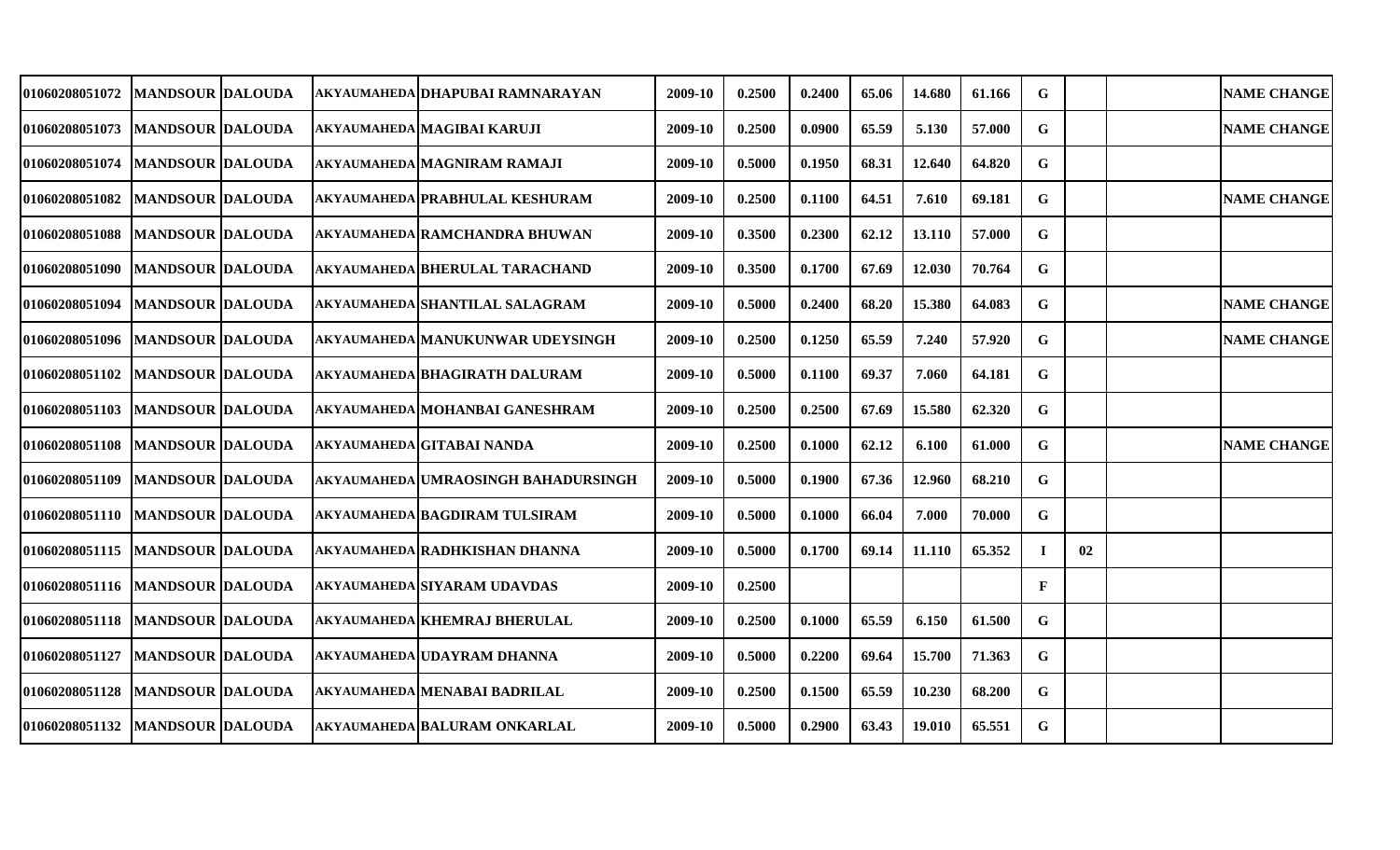| 01060208051133                    | <b>MANDSOUR DALOUDA</b>  |                |               | AKYAUMAHEDA MANSINGH GORDHANSINGH   | 2009-10 | 0.3500 | 0.2150 | 68.66 | 14.040 | 65.302 |   | 02 |                    |
|-----------------------------------|--------------------------|----------------|---------------|-------------------------------------|---------|--------|--------|-------|--------|--------|---|----|--------------------|
| 01060208051136  MANDSOUR DALOUDA  |                          |                |               | AKYAUMAHEDA KANHAIYALAL TULSIRAM    | 2009-10 | 0.3500 | 0.2400 | 62.12 | 13.690 | 57.041 | G |    | <b>NAME CHANGE</b> |
| 01060208051143  MANDSOUR DALOUDA  |                          |                |               | <b>AKYAUMAHEDA SITARAM BHERULAL</b> | 2009-10 | 0.5000 | 0.2900 | 69.89 | 19.810 | 68.310 | G |    |                    |
| <b>01060208051145</b>             | <b>MANDSOUR DALOUDA</b>  |                |               | <b>AKYAUMAHEDA PRABHULAL BHUWAN</b> | 2009-10 | 0.5000 | 0.1900 | 67.69 | 12.570 | 66.157 | G |    |                    |
| 01060208051146   MANDSOUR DALOUDA |                          |                |               | AKYAUMAHEDA RUKMANIBAI KACHRU       | 2009-10 | 0.5000 | 0.1850 | 63.43 | 11.910 | 64.378 | G |    |                    |
| <b>01060208051147</b>             | <b>MANDSOUR DALOUDA</b>  |                |               | AKYAUMAHEDA MADANSINGH GORDHANSINGH | 2009-10 | 0.5000 | 0.3750 | 65.06 | 22.990 | 61.306 | G |    |                    |
| <b>01060208051148</b>             | <b>MANDSOUR DALOUDA</b>  |                |               | AKYAUMAHEDA KUSHALBAI RUGHNATH      | 2009-10 | 0.2500 | 0.2500 | 62.12 | 14.290 | 57.160 | G |    | <b>NAME CHANGE</b> |
| <b>01060208051149</b>             | <b>MANDSOUR  DALOUDA</b> |                |               | AKYAUMAHEDA SHOBHARAM RAMA          | 2009-10 | 0.3500 | 0.2000 | 65.06 | 11.850 | 59.250 | G |    |                    |
| 01060208051151  MANDSOUR DALOUDA  |                          |                |               | AKYAUMAHEDA RAMKUNWAR JUJHARSINGH   | 2009-10 | 0.5000 | 0.2900 | 62.12 | 17.580 | 60.620 | G |    | <b>NAME CHANGE</b> |
| <b>01060208051154</b>             | <b>MANDSOUR DALOUDA</b>  |                |               | <b>AKYAUMAHEDA VENIRAM BALU</b>     | 2009-10 | 0.5000 | 0.2050 | 69.64 | 13.640 | 66.536 | G |    |                    |
| 01060208051156  MANDSOUR DALOUDA  |                          |                |               | <b>AKYAUMAHEDA KASHIRAM JIWA</b>    | 2009-10 | 0.5000 |        |       |        |        | F |    |                    |
| 01060208051157                    | <b>MANDSOUR DALOUDA</b>  |                |               | <b>AKYAUMAHEDA ONKARLAL BHERU</b>   | 2009-10 | 0.5000 | 0.2150 | 68.88 | 12.910 | 60.046 | G |    |                    |
| <b>01060208051158</b>             | <b>MANDSOUR DALOUDA</b>  |                |               | AKYAUMAHEDA GANGARAM MEDHA          | 2009-10 | 0.5000 | 0.2050 | 65.06 | 12.920 | 63.024 | G |    |                    |
| 01060208051163                    | MANDSOUR  DALOUDA        |                |               | AKYAUMAHEDA SHIVNARAYAN MOTI        | 2009-10 | 0.5000 | 0.2400 | 67.69 | 16.670 | 69.458 | G |    |                    |
| 01060208051015                    | <b>MANDSOUR DALOUDA</b>  |                |               | AKYAUMAHEDA MOTILAL RAMCHANDRA      | 2009-10 | 0.5000 | 0.2800 | 68.74 | 17.650 | 63.035 | G |    |                    |
| <b>01060315054002</b>             | <b>RATLAM</b>            | <b>SAILANA</b> | <b>KARIYA</b> | SHANKARLAL ATMARAM                  | 2009-10 | 0.2500 |        |       |        |        | F |    |                    |
| 01060315054005                    | <b>RATLAM</b>            | <b>SAILANA</b> | <b>KARIYA</b> | <b>RANCHODLAL GOBAJI</b>            | 2009-10 | 0.5000 | 0.3050 | 69.20 | 17.990 | 58.983 | G |    |                    |
| 01060315054011 RATLAM             |                          | <b>SAILANA</b> | <b>KARIYA</b> | <b>NATHURAM BHERA</b>               | 2009-10 | 0.5000 | 0.2850 | 62.05 | 17.210 | 60.385 | I | 02 |                    |
| 01060315054013                    | <b>RATLAM</b>            | <b>SAILANA</b> | <b>KARIYA</b> | <b>SHOBHARAM PUNA</b>               | 2009-10 | 0.3500 | 0.3450 | 65.70 | 20.590 | 59.681 | G |    |                    |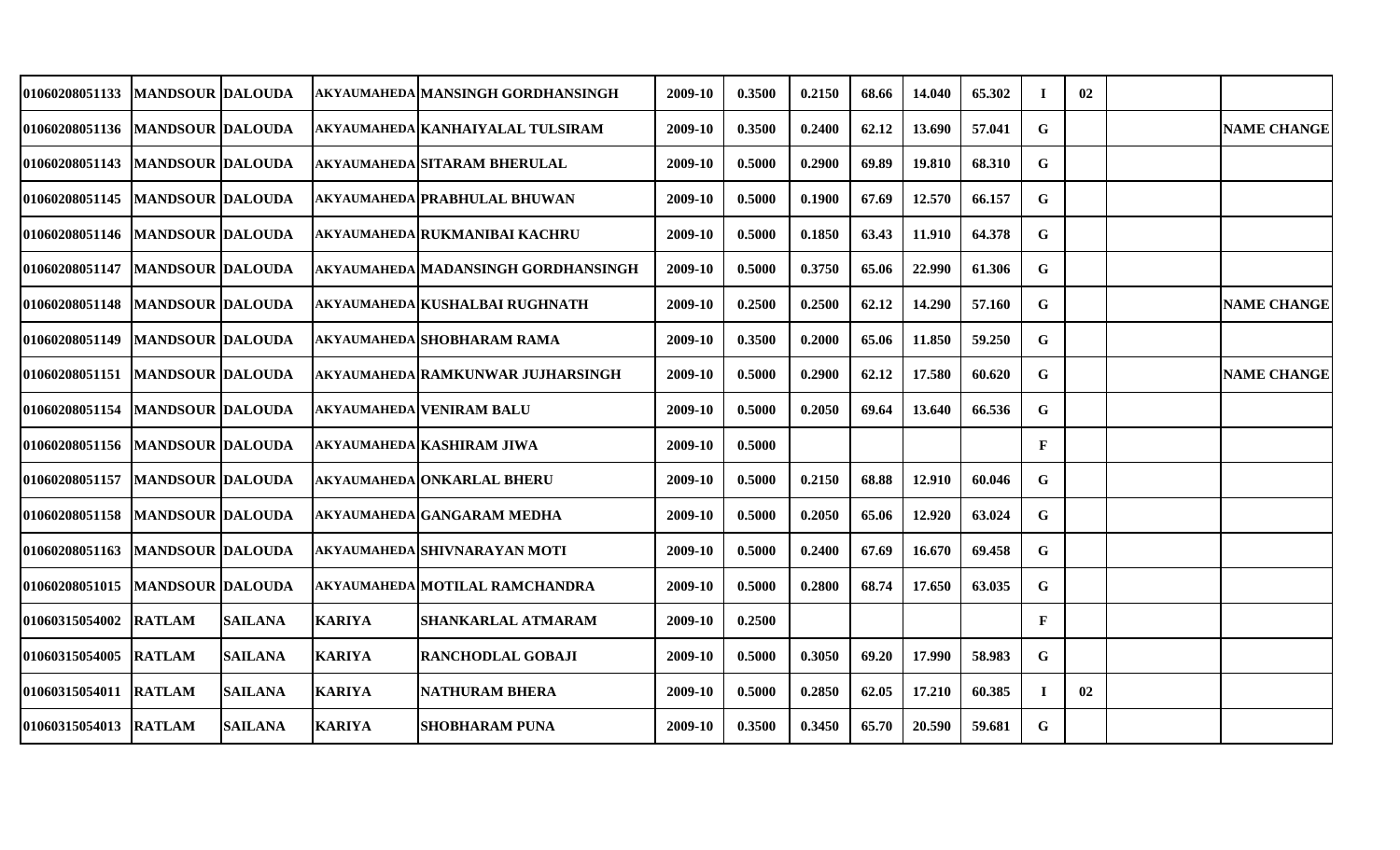| 01060315054017        | <b>RATLAM</b> | <b>SAILANA</b> | <b>KARIYA</b>  | <b>MULCHAND NAGU</b>         | 2009-10 | 0.5000 | 0.4850 | 66.02 | 29.080 | 59.958 | $\mathbf I$  | 02 |                |  |
|-----------------------|---------------|----------------|----------------|------------------------------|---------|--------|--------|-------|--------|--------|--------------|----|----------------|--|
| 01060315054025        | <b>RATLAM</b> | <b>SAILANA</b> | <b>KARIYA</b>  | SHANKARLAL DHANNAJI          | 2009-10 | 0.2500 |        |       |        |        | $\mathbf F$  |    |                |  |
| 01060315054026 RATLAM |               | <b>SAILANA</b> | <b>KARIYA</b>  | <b>LAXMAN KESHURAM</b>       | 2009-10 | 0.2500 | 0.2450 | 66.25 | 15.090 | 61.591 | G            |    |                |  |
| 01060315054031        | <b>RATLAM</b> | <b>SAILANA</b> | <b>KARIYA</b>  | <b>JAGANNATH PREAMCHANDR</b> | 2009-10 | 0.2500 | 0.2400 | 59.80 | 13.070 | 54.458 | G            | 04 |                |  |
| <b>01060315054043</b> | <b>RATLAM</b> | <b>SAILANA</b> | <b>KARIYA</b>  | RADHYSHAYAM AMBARAM          | 2009-10 | 0.2500 | 0.2450 | 60.31 | 13.100 | 53.469 | Т.           | 02 |                |  |
| <b>01060315054054</b> | <b>RATLAM</b> | <b>SAILANA</b> | <b>KARIYA</b>  | <b>RATANLAL RAMA</b>         | 2009-10 | 0.2500 |        |       |        |        | $\mathbf{F}$ |    |                |  |
| <b>01060315054062</b> | <b>RATLAM</b> | <b>SAILANA</b> | <b>KARIYA</b>  | NATHULAL AMRATRAM            | 2009-10 | 0.3500 | 0.3400 | 64.96 | 21.760 | 64.000 | G            | 01 |                |  |
| 01060315054063        | <b>RATLAM</b> | <b>SAILANA</b> | <b>KARIYA</b>  | SARDARMAL SAGARMAL           | 2009-10 | 0.2500 | 0.2450 | 66.25 | 7.710  | 31.469 | G            | 04 | 01060315052005 |  |
| 01060315056004 RATLAM |               | <b>SAILANA</b> | <b>SAILANA</b> | MANNALAL VARDICHAND          | 2009-10 | 0.3500 | 0.3350 | 57.05 | 18.220 | 54.388 | G            | 04 |                |  |
| 01060315056010 RATLAM |               | <b>SAILANA</b> | <b>SAILANA</b> | <b>JAGDISH FAKIRCHAND</b>    | 2009-10 | 0.2500 |        |       |        |        | $\mathbf{F}$ |    |                |  |
| 01060315056013 RATLAM |               | <b>SAILANA</b> | <b>SAILANA</b> | <b>RAMCHANDRA NANURAM</b>    | 2009-10 | 0.5000 | 0.3050 | 62.26 | 17.330 | 56.819 | G            |    |                |  |
| 01060315056015 RATLAM |               | <b>SAILANA</b> | <b>SAILANA</b> | <b>SALAGRAM PUNA</b>         | 2009-10 | 0.2500 |        |       |        |        | $\mathbf{F}$ |    |                |  |
| 01060315056016 RATLAM |               | <b>SAILANA</b> | <b>SAILANA</b> | <b>BHAGIRATH DHULJI</b>      | 2009-10 | 0.3500 | 0.2650 | 56.65 | 14.640 | 55.245 | G            | 04 |                |  |
| <b>01060315056017</b> | <b>RATLAM</b> | <b>SAILANA</b> | <b>SAILANA</b> | <b>BADRILAL NANDA</b>        | 2009-10 | 0.5000 |        |       |        |        | $\mathbf{F}$ |    |                |  |
| 01060315056019        | <b>RATLAM</b> | <b>SAILANA</b> | <b>SAILANA</b> | RAMESHCHAND GOVINDRAM        | 2009-10 | 0.5000 | 0.2500 | 61.74 | 14.690 | 58.760 | $\bf{I}$     | 02 |                |  |
| 01060315056022        | <b>RATLAM</b> | <b>SAILANA</b> | <b>SAILANA</b> | <b>HIRALAL BHAGWAN</b>       | 2009-10 | 0.2500 | 0.2550 | 49.38 | 12.730 | 49.921 | $\bf{I}$     | 02 |                |  |
| 01060315056023        | <b>RATLAM</b> | <b>SAILANA</b> | <b>SAILANA</b> | <b>KARURAM GOVINDRAM</b>     | 2009-10 | 0.2500 | 0.2450 | 67.02 | 15.130 | 61.755 | $\mathbf{I}$ | 02 |                |  |
| 01060315056024        | <b>RATLAM</b> | <b>SAILANA</b> | <b>SAILANA</b> | <b>DEVCHAND AMBARAM</b>      | 2009-10 | 0.5000 | 0.3750 | 60.40 | 21.160 | 56.426 | G            |    |                |  |
| 01060315056027        | <b>RATLAM</b> | <b>SAILANA</b> | <b>SAILANA</b> | RAMCHANDRA JAGANNATH         | 2009-10 | 0.2500 | 0.2300 | 56.17 | 4.160  | 18.087 | Т.           | 02 |                |  |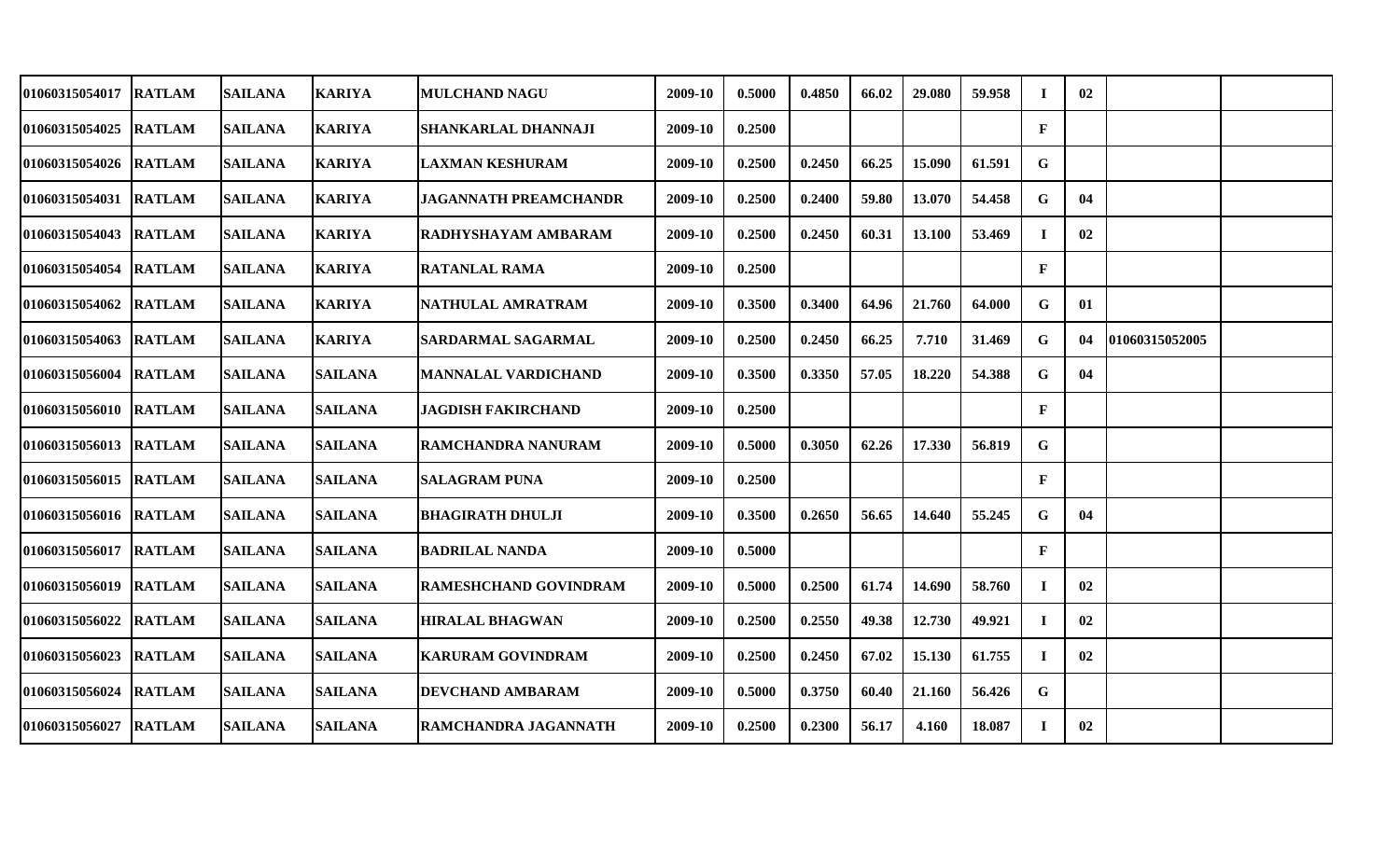| <b>01060315056040</b> | <b>RATLAM</b> | <b>SAILANA</b> | <b>SAILANA</b> | GOVINDRAM RADHU JI                  | 2009-10 | 0.2500 | 0.2200 | 61.11 | 12.200 | 55.454 | G            | 04 |                    |
|-----------------------|---------------|----------------|----------------|-------------------------------------|---------|--------|--------|-------|--------|--------|--------------|----|--------------------|
| 01060315056043        | <b>RATLAM</b> | <b>SAILANA</b> | <b>SAILANA</b> | AMRATABAI SOHANLAL                  | 2009-10 | 0.2500 |        |       |        |        | $\mathbf{F}$ |    |                    |
| 01060315056046        | <b>RATLAM</b> | <b>SAILANA</b> | <b>SAILANA</b> | <b>NANDLAL BAPULAL</b>              | 2009-10 | 0.3500 |        |       |        |        | F            |    |                    |
| 01060315056055        | <b>RATLAM</b> | <b>SAILANA</b> | <b>SAILANA</b> | <b>MANGILAL NANDA</b>               | 2009-10 | 0.2500 | 0.2400 | 66.30 | 15.820 | 65.916 | G            |    |                    |
| 01060315056064        | <b>RATLAM</b> | <b>SAILANA</b> | <b>SAILANA</b> | <b>KARULAL CHUNNILAL</b>            | 2009-10 | 0.2500 |        |       |        |        | F            |    |                    |
| 01060315056066 RATLAM |               | <b>SAILANA</b> | <b>SAILANA</b> | <b>MANGILAL KARULAL</b>             | 2009-10 | 0.2500 | 0.2400 | 45.95 | 10.170 | 42.375 | $\bf{I}$     | 02 |                    |
| 01060315056076        | <b>RATLAM</b> | <b>SAILANA</b> | <b>SAILANA</b> | <b>NANURAM GULABCHAND</b>           | 2009-10 | 0.2500 |        |       |        |        | $\mathbf{F}$ |    |                    |
| 01060315056082        | <b>RATLAM</b> | <b>SAILANA</b> | <b>SAILANA</b> | <b>KARULAL MOTILAL</b>              | 2009-10 | 0.2500 |        |       |        |        | $\mathbf{F}$ |    |                    |
| 01060315056087        | <b>RATLAM</b> | <b>SAILANA</b> | <b>SAILANA</b> | <b>PREMDAS TULSIDAS BERAGI</b>      | 2009-10 | 0.2500 |        |       |        |        | N            | 06 |                    |
| 01060315056089        | <b>RATLAM</b> | <b>SAILANA</b> | <b>SAILANA</b> | PUNAMCHAND VARDICHAND               | 2009-10 | 0.2500 | 0.2200 | 64.98 | 12.830 | 58.318 | G            |    |                    |
| 01060315056090        | <b>RATLAM</b> | <b>SAILANA</b> | <b>SAILANA</b> | <b>BHARATLAL SHOBHARAM</b>          | 2009-10 | 0.5000 | 0.5050 | 61.41 | 29.750 | 58.910 | G            |    |                    |
| 01060316064002        | <b>RATLAM</b> | <b>JAORA</b>   |                | MAMATKHEDA   NAGU BHANWARLAL MANDIR | 2009-10 | 0.5000 | 0.3700 | 68.42 | 24.290 | 65.648 | G            |    |                    |
| 01060316064004        | <b>RATLAM</b> | <b>JAORA</b>   |                | MAMATKHEDA  SOHANSINGH HATESINGH    | 2009-10 | 0.2500 | 0.2450 | 68.42 | 16.690 | 68.122 | G            |    |                    |
| 01060316064006        | <b>RATLAM</b> | <b>JAORA</b>   |                | MAMATKHEDA SITABAI NANURAM          | 2009-10 | 0.2500 | 0.2450 | 65.24 | 7.840  | 32.000 | G            | 04 |                    |
| 01060316064008        | <b>RATLAM</b> | <b>JAORA</b>   |                | MAMATKHEDA KESHURAM KAMMU           | 2009-10 | 0.5000 | 0.3550 | 62.15 | 23.090 | 65.042 | G            |    |                    |
| 01060316064012        | <b>RATLAM</b> | <b>JAORA</b>   |                | MAMATKHEDA SAJJANBAI AMRA           | 2009-10 | 0.2500 | 0.2450 | 66.94 | 10.830 | 44.204 | G            | 04 | <b>NAME CHANGE</b> |
| 01060316064016        | <b>RATLAM</b> | <b>JAORA</b>   |                | MAMATKHEDA KANWARLAL PRABHULAL      | 2009-10 | 0.5000 | 0.3550 | 65.24 | 22.940 | 64.619 | G            |    |                    |
| 01060316064027        | <b>RATLAM</b> | <b>JAORA</b>   |                | MAMATKHEDA SHANKARLAL SURATRAM      | 2009-10 | 0.5000 | 0.4100 | 70.91 | 25.540 | 62.292 | G            |    |                    |
| 01060316064032        | <b>RATLAM</b> | <b>JAORA</b>   |                | MAMATKHEDA   NAGU BHANWARLAL        | 2009-10 | 0.5000 | 0.2500 | 65.05 | 15.860 | 63.440 | G            |    |                    |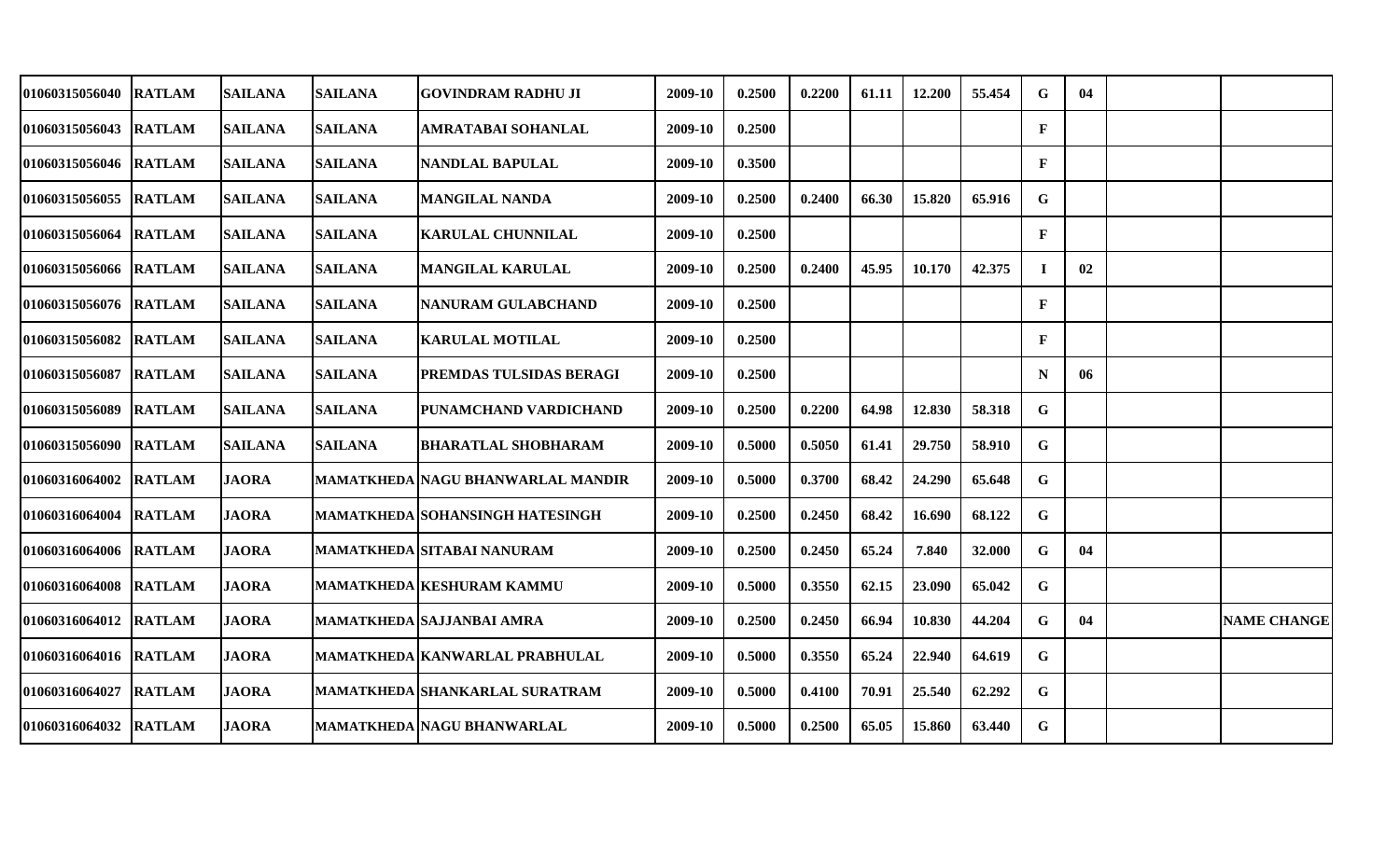| 01060316064035         | <b>RATLAM</b> | <b>JAORA</b> |                | MAMATKHEDA SHANTILAL TULSIRAM         | 2009-10 | 0.2500 | 0.1900 | 51.20 | 4.130  | 21.736 | G           | 04        |                | <b>NAME CHANGE</b>                    |
|------------------------|---------------|--------------|----------------|---------------------------------------|---------|--------|--------|-------|--------|--------|-------------|-----------|----------------|---------------------------------------|
| 01060316064040 IRATLAM |               | <b>JAORA</b> |                | MAMATKHEDA KANIRAM KACHRU             | 2009-10 | 0.2500 | 0.1900 | 54.78 | 9.630  | 50.684 | G           | 04        |                |                                       |
| 01060316064044         | <b>RATLAM</b> | <b>JAORA</b> |                | <b>MAMATKHEDA FAKIRCHAND DOLATRAM</b> | 2009-10 | 0.2500 | 0.2450 | 59.59 | 6.950  | 28.367 | G           | 04        |                |                                       |
| 01060316064052 RATLAM  |               | <b>JAORA</b> |                | <b>MAMATKHEDA MOHANLAL HIRALAL</b>    | 2009-10 | 0.5000 | 0.3500 | 68.21 | 23.220 | 66.342 | G           |           |                |                                       |
| 01060316072006 RATLAM  |               | <b>JAORA</b> | <b>DHODHAR</b> | <b>VARDIBAI MANGILAL</b>              | 2009-10 | 0.2500 | 0.1600 | 55.59 | 8.020  | 50.125 | G           | 04        |                |                                       |
| 01060316072013 RATLAM  |               | <b>JAORA</b> | <b>DHODHAR</b> | <b>BHERULAL BHUWAN</b>                | 2009-10 | 0.2500 | 0.2200 | 67.31 | 14.490 | 65.863 | $\mathbf G$ |           |                | <b>TRANSFER/BARKHEDI</b>              |
| 01060316072015 RATLAM  |               | <b>JAORA</b> | <b>DHODHAR</b> | AVANTIBAI RAMCHANDRA                  | 2009-10 | 0.2500 | 0.1650 | 63.08 | 10.060 | 60.969 | G           | <b>10</b> |                | <b>TRANSFER/BA</b><br><b>RKHEDI</b>   |
| 01060316072019 RATLAM  |               | <b>JAORA</b> | <b>DHODHAR</b> | <b>GANGARAM ASHARAM</b>               | 2009-10 | 0.3500 | 0.1950 | 57.14 | 4.820  | 24.717 | G           | 04        |                |                                       |
| 01060316072047         | <b>RATLAM</b> | <b>JAORA</b> | <b>DHODHAR</b> | CHUNNIBAI HIRALAL                     | 2009-10 | 0.2500 | 0.1900 | 65.58 | 6.430  | 33.842 | G           | 04        |                |                                       |
| 01060316072048 RATLAM  |               | <b>JAORA</b> | <b>DHODHAR</b> | <b>KANWARLAL GULAB</b>                | 2009-10 | 0.2500 | 0.2200 | 63.08 | 13.880 | 63.090 | G           | 10        |                |                                       |
| 01060316072052 RATLAM  |               | <b>JAORA</b> | <b>DHODHAR</b> | <b>RAMESHWAR GOVINDRAM</b>            | 2009-10 | 0.2500 | 0.2300 | 65.41 | 13.970 | 60.739 | G           |           | 01060316077005 | <b>ME CHANGE TRANSFER/PIPLIYAJODH</b> |
| 01060316072056 RATLAM  |               | <b>JAORA</b> | <b>DHODHAR</b> | <b>DOLATRAM NANURAM</b>               | 2009-10 | 0.3500 | 0.2400 | 55.06 | 5.990  | 24.958 | G           | 04        |                |                                       |
| 01060316073007         | <b>RATLAM</b> | <b>JAORA</b> |                | <b>MANANKHEDA SHAMUBAI RAMNARAYAN</b> | 2009-10 | 0.2500 | 0.1450 | 66.89 | 9.060  | 62.482 | $\mathbf G$ |           |                | <b>NAME CHANGE</b>                    |
| 01060316073009         | <b>RATLAM</b> | <b>JAORA</b> |                | MANANKHEDA AMBARAM BALURAM            | 2009-10 | 0.2500 | 0.1600 | 65.12 | 3.780  | 23.625 | G           | 04        |                |                                       |
| 01060316073016 RATLAM  |               | <b>JAORA</b> |                | <b>MANANKHEDA SUKHLAL RAMLAL</b>      | 2009-10 | 0.2500 | 0.1200 | 62.08 | 7.530  | 62.750 | G           |           |                |                                       |
| 01060316073017         | <b>RATLAM</b> | <b>JAORA</b> |                | MANANKHEDA BHAGIRATH KHIMA            | 2009-10 | 0.2500 | 0.2150 | 61.82 | 3.940  | 18.325 | G           | 04        |                |                                       |
| 01060316073018         | <b>RATLAM</b> | <b>JAORA</b> |                | MANANKHEDA VAJERAM SHANKARLAL         | 2009-10 | 0.3500 | 0.3650 | 63.08 | 20.600 | 56.438 | G           |           |                |                                       |
| 01060316073019         | <b>RATLAM</b> | <b>JAORA</b> |                | MANANKHEDA   BALWANTSINGH RATANSINGH  | 2009-10 | 0.2500 | 0.2150 | 66.89 | 12.960 | 60.279 | G           |           |                |                                       |
| 01060316073022         | <b>RATLAM</b> | <b>JAORA</b> |                | <b>MANANKHEDA MOHAN NAGU</b>          | 2009-10 | 0.3500 | 0.3500 | 65.76 | 21.120 | 60.342 | G           |           |                |                                       |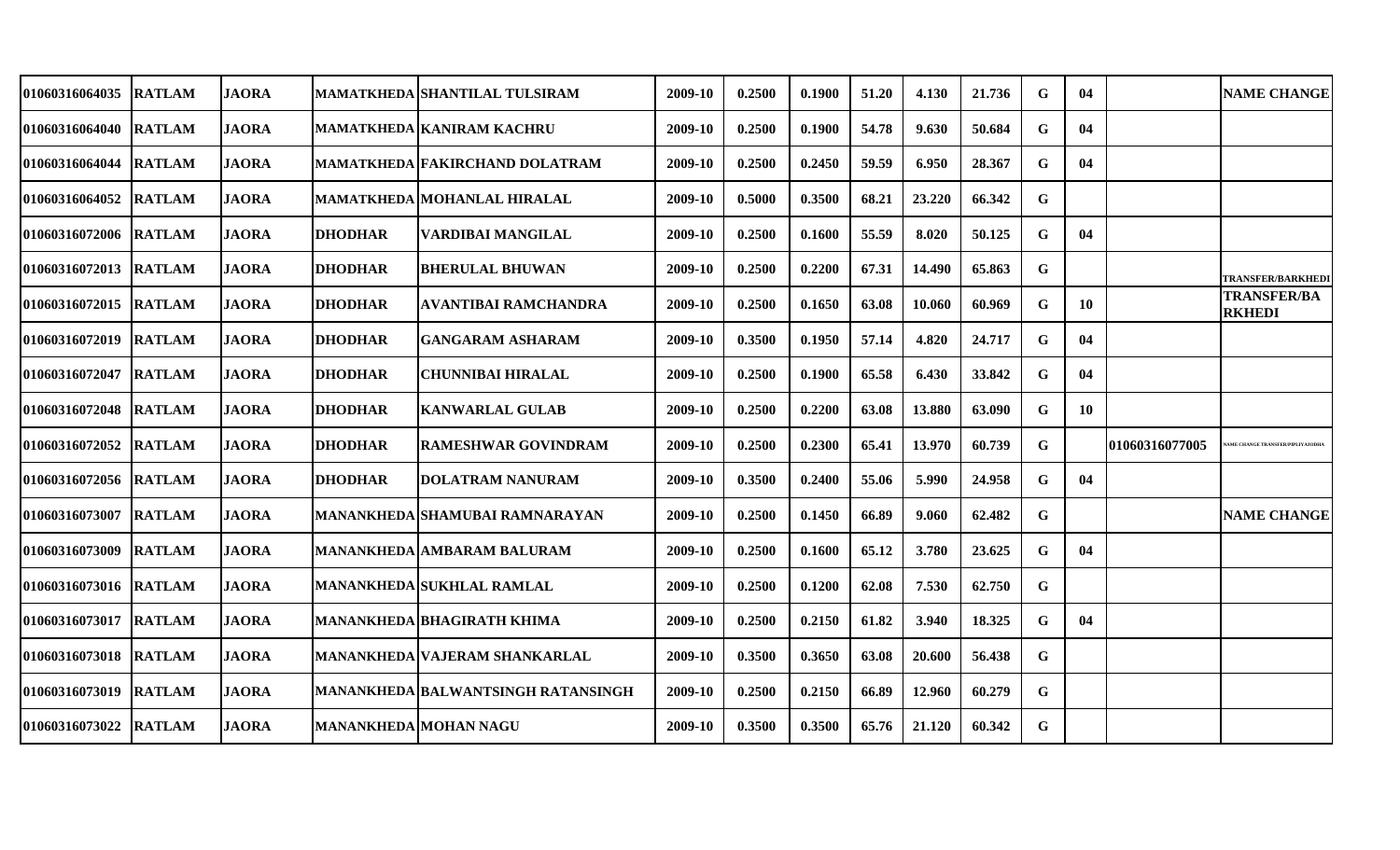| 01060316073047        | <b>RATLAM</b> | <b>JAORA</b> |               | MANANKHEDA SURAJBAI CHENRAM              | 2009-10 | 0.3500 | 0.1900 | 65.76 | 11.240 | 59.157 | G  |    |                |                    |
|-----------------------|---------------|--------------|---------------|------------------------------------------|---------|--------|--------|-------|--------|--------|----|----|----------------|--------------------|
| <b>01060316073051</b> | <b>RATLAM</b> | <b>JAORA</b> |               | MANANKHEDA NANDRAM KALURAM               | 2009-10 | 0.3500 | 0.2300 | 69.38 | 15.290 | 66.478 | G  |    |                |                    |
| 01060316073058        | <b>RATLAM</b> | <b>JAORA</b> |               | <b>MANANKHEDA MENABAI GOPAL</b>          | 2009-10 | 0.2500 |        |       |        |        | F  |    |                | <b>NAME CHANGE</b> |
| <b>01060316073059</b> | <b>RATLAM</b> | <b>JAORA</b> |               | MANANKHEDA RAMNARAYAN AMRA               | 2009-10 | 0.2500 | 0.1450 | 66.89 | 9.460  | 65.241 | G  |    |                |                    |
| <b>01060316074001</b> | <b>RATLAM</b> | <b>JAORA</b> |               | <b>PIPLIYAJODHA BALUSINGH BHERUSINGH</b> | 2009-10 | 0.3500 | 0.3400 | 59.38 | 19.370 | 56.970 | G  |    |                |                    |
| <b>01060316074002</b> | <b>RATLAM</b> | <b>JAORA</b> |               | PIPLIYAJODHA RAMCHANDRA SHOBHARAM        | 2009-10 | 0.3500 | 0.3200 | 61.57 | 18.940 | 59.187 | G  |    |                |                    |
| 01060316074008        | <b>RATLAM</b> | <b>JAORA</b> |               | PIPLIYAJODHA   DEVILAL NATHULAL          | 2009-10 | 0.5000 | 0.3750 | 62.55 | 22.810 | 60.826 | G  |    |                | <b>NAME CHANGE</b> |
| <b>01060316074012</b> | <b>RATLAM</b> | <b>JAORA</b> |               | PIPLIYAJODHA  JANIBAI KANWARLAL          | 2009-10 | 0.5000 | 0.3700 | 60.18 | 21.290 | 57.540 | G  | 09 |                |                    |
| 01060316074018 RATLAM |               | <b>JAORA</b> |               | PIPLIYAJODHA  BHANWARBAI RAJARAM         | 2009-10 | 0.5000 | 0.4450 | 60.76 | 13.200 | 29.662 | G  | 04 |                |                    |
| 01060316074020 RATLAM |               | <b>JAORA</b> |               | PIPLIYAJODHA   KAVERIBAI PAYARA          | 2009-10 | 0.5000 | 0.2500 | 61.73 | 15.890 | 63.560 | G  |    |                |                    |
| <b>01060316074032</b> | <b>RATLAM</b> | <b>JAORA</b> |               | PIPLIYAJODHA  MOHANLAL DEVRAM            | 2009-10 | 0.5000 | 0.2500 | 64.88 | 16.500 | 66.000 | G  |    |                |                    |
| 01060316074039        | <b>RATLAM</b> | <b>JAORA</b> |               | PIPLIYAJODHA LAXMIBAI NAGURAM            | 2009-10 | 0.2500 | 0.2500 | 63.31 | 16.140 | 64.560 | -1 | 02 |                |                    |
| 01060316074049        | <b>RATLAM</b> | <b>JAORA</b> |               | PIPLIYAJODHA  KAMLABAI UDERAM            | 2009-10 | 0.2500 | 0.1750 | 62.40 | 10.910 | 62.342 | G  |    |                | <b>NAME CHANGE</b> |
| 01060316074055        | <b>RATLAM</b> | <b>JAORA</b> |               | PIPLIYAJODHA OMPRAKASH RUGHNATH          | 2009-10 | 0.2500 | 0.2500 | 64.45 | 16.200 | 64.800 | G  |    |                |                    |
| 01060316074056        | <b>RATLAM</b> | <b>JAORA</b> |               | PIPLIYAJODHA RAJENDRAPRASAD DEVRAM       | 2009-10 | 0.3500 | 0.3400 | 58.41 | 19.330 | 56.852 | G  |    |                |                    |
| 01060316074074        | <b>RATLAM</b> | <b>JAORA</b> |               | PIPLIYAJODHA HIMMATRAM RADHAKISHAN       | 2009-10 | 0.2500 | 0.2300 | 59.09 | 12.860 | 55.913 | G  | 04 | 01060316078004 |                    |
| 01060316074076 RATLAM |               | <b>JAORA</b> |               | PIPLIYAJODHA SHANKARLAL KHEMRAJ          | 2009-10 | 0.3500 |        |       |        |        | F  |    |                |                    |
| 01060316074077        | <b>RATLAM</b> | <b>JAORA</b> |               | PIPLIYAJODHA  DEVRAM KISHANLAL           | 2009-10 | 0.2500 | 0.1750 | 65.45 | 12.190 | 69.657 | G  |    |                |                    |
| 01060316075004        | <b>RATLAM</b> | <b>JAORA</b> | <b>MORIYA</b> | <b>ISHWAR MOTILAL</b>                    | 2009-10 | 0.2500 | 0.2500 | 56.18 | 12.830 | 51.320 | G  | 04 |                |                    |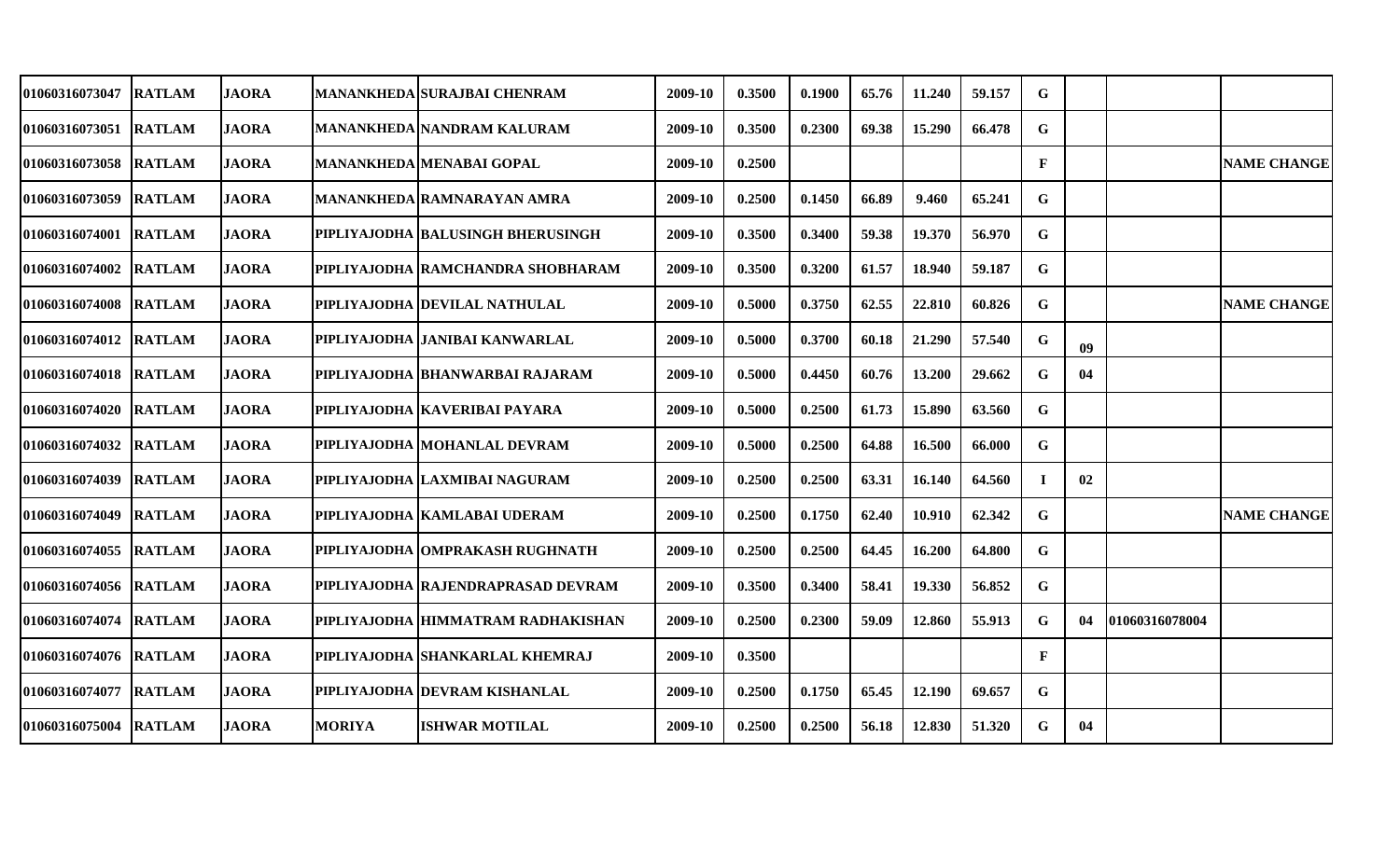| <b>01060316075008</b>  | <b>RATLAM</b> | JAORA        | <b>MORIYA</b> | <b>MISRABAI RAMLAL</b>                  | 2009-10 | 0.2500 |        |       |        |        | $\mathbf{F}$ | 08 |  |
|------------------------|---------------|--------------|---------------|-----------------------------------------|---------|--------|--------|-------|--------|--------|--------------|----|--|
| 01060316079001         | <b>RATLAM</b> | <b>JAORA</b> |               | HANUMANTIYA MANGILAL RAMNARAYAN         | 2009-10 | 0.5000 | 0.1950 | 67.77 | 14.180 | 72.717 | G            |    |  |
| <b>01060316079002</b>  | <b>RATLAM</b> | <b>JAORA</b> |               | HANUMANTIYA RAMESHWAR CHIMANLAL         | 2009-10 | 0.5000 | 0.4800 | 63.25 | 30.300 | 63.125 | G            |    |  |
| 01060316079005         | <b>RATLAM</b> | <b>JAORA</b> |               | HANUMANTIYA PYARIBAI RAMRATAN           | 2009-10 | 0.2500 | 0.1050 | 55.12 | 5.870  | 55.904 | G            | 04 |  |
| 01060316079006 RATLAM  |               | <b>JAORA</b> |               | HANUMANTIYA GITABAI KISHANLAL           | 2009-10 | 0.5000 | 0.3350 | 62.80 | 21.150 | 63.134 | G            |    |  |
| 01060316079007         | <b>RATLAM</b> | <b>JAORA</b> |               | HANUMANTIYA BADRILAL BHERULAL           | 2009-10 | 0.5000 | 0.4900 | 62.80 | 31.370 | 64.020 | $\mathbf G$  |    |  |
| 01060316079008         | <b>RATLAM</b> | <b>JAORA</b> |               | HANUMANTIYA RAMCAHANDRIBAI RAMRATAN     | 2009-10 | 0.5000 | 0.1850 | 65.92 | 13.140 | 71.027 | G            |    |  |
| 01060316079010  RATLAM |               | <b>JAORA</b> |               | HANUMANTIYA BALU GANESHRAM              | 2009-10 | 0.5000 | 0.2100 | 65.92 | 13.860 | 66.000 | G            |    |  |
| 01060316079013  RATLAM |               | <b>JAORA</b> |               | HANUMANTIYA BALARAM RAMESHWAR           | 2009-10 | 0.2500 | 0.1800 | 65.92 | 11.490 | 63.833 | G            |    |  |
| 01060316079015 RATLAM  |               | <b>JAORA</b> |               | HANUMANTIYA SAMPATBAI BAGDIRAM          | 2009-10 | 0.5000 | 0.4200 | 62.80 | 26.730 | 63.642 | G            |    |  |
| 01060316079018 RATLAM  |               | <b>JAORA</b> |               | HANUMANTIYA KESHURAM HIRA               | 2009-10 | 0.5000 | 0.4900 | 63.07 | 31.710 | 64.714 | G            |    |  |
| 01060316079019 RATLAM  |               | <b>JAORA</b> |               | HANUMANTIYA GANPATLAL RAMNARAYAN        | 2009-10 | 0.5000 | 0.4100 | 63.25 | 25.530 | 62.268 | G            |    |  |
| <b>01060316079022</b>  | <b>RATLAM</b> | <b>JAORA</b> |               | HANUMANTIYA SHRIRAM RAMKISHAN           | 2009-10 | 0.3500 | 0.3400 | 63.07 | 22.130 | 65.088 | G            |    |  |
| 01060316079023         | <b>RATLAM</b> | <b>JAORA</b> |               | HANUMANTIYA GITABAI MADHOLAL            | 2009-10 | 0.5000 | 0.4500 | 65.92 | 30.280 | 67.288 | G            |    |  |
| <b>01060316079024</b>  | <b>RATLAM</b> | <b>JAORA</b> |               | HANUMANTIYA PARVATIBAI GOVINDRAM        | 2009-10 | 0.5000 | 0.5000 | 60.45 | 30.760 | 61.520 | G            |    |  |
| 01060316079025         | <b>RATLAM</b> | <b>JAORA</b> |               | HANUMANTIYA DHANNA BHAGGA               | 2009-10 | 0.5000 | 0.4750 | 60.45 | 29.450 | 62.000 | G            |    |  |
| 01060316079029         | <b>RATLAM</b> | <b>JAORA</b> |               | HANUMANTIYA BIHARILAL BHUWANJI          | 2009-10 | 0.2500 | 0.2500 | 62.06 | 15.360 | 61.440 | G            |    |  |
| 01060316079032         | <b>RATLAM</b> | <b>JAORA</b> |               | HANUMANTIYA LAXMINARAYAN SALAGRAM       | 2009-10 | 0.2500 | 0.2400 | 65.20 | 16.980 | 70.750 | G            |    |  |
| 01060316079033         | <b>RATLAM</b> | <b>JAORA</b> |               | <b>HANUMANTIYA BALUSINGH BHERUSINGH</b> | 2009-10 | 0.2500 | 0.2400 | 60.08 | 14.510 | 60.458 | G            |    |  |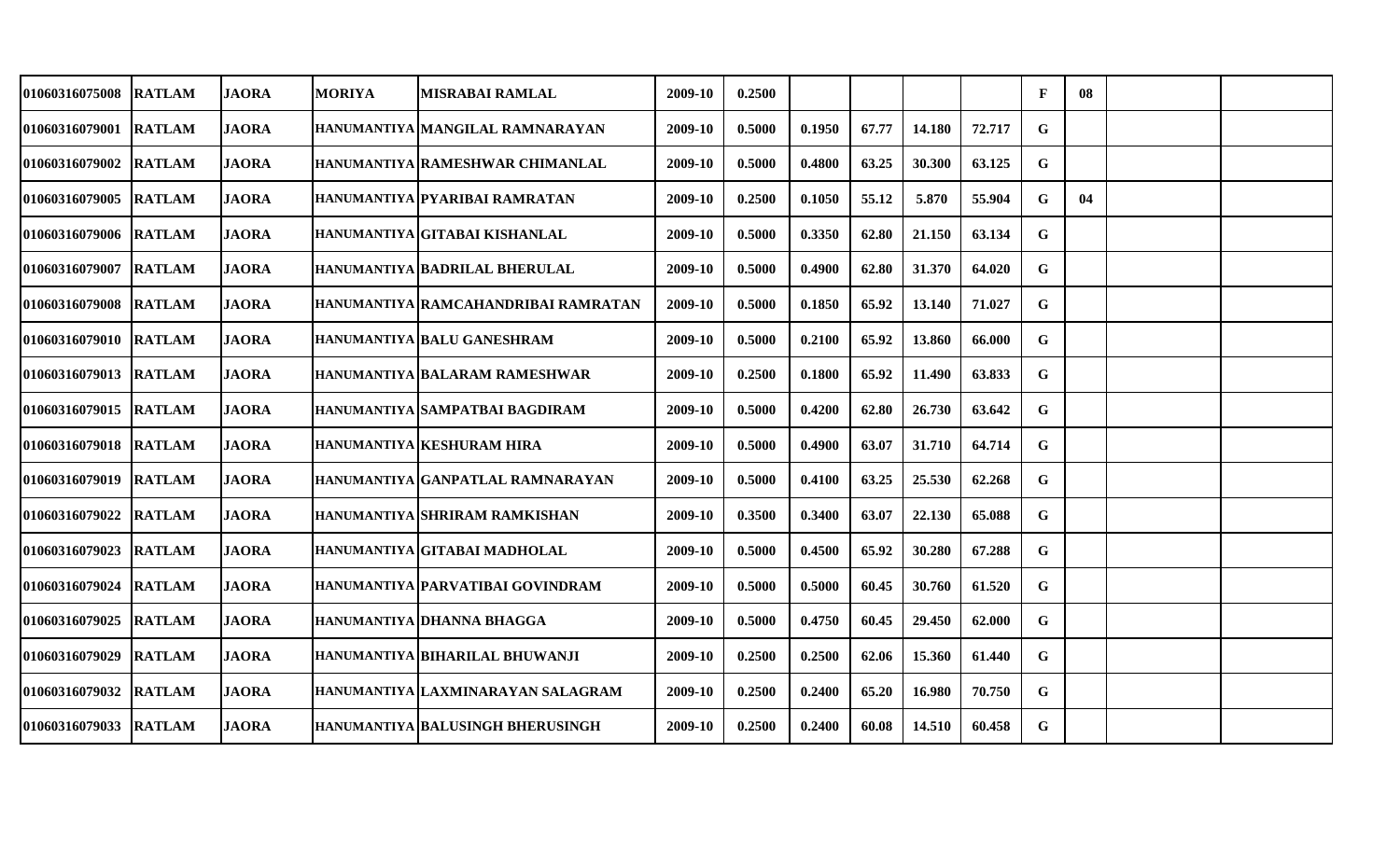| 01060316079034         | <b>RATLAM</b> | <b>JAORA</b> |                 | HANUMANTIYA ASHARAM BHERU SUTHAR | 2009-10 | 0.2500 | 0.2350 | 61.68 | 15.530 | 66.085 | G           |    |                    |
|------------------------|---------------|--------------|-----------------|----------------------------------|---------|--------|--------|-------|--------|--------|-------------|----|--------------------|
| 01060316079036  RATLAM |               | <b>JAORA</b> |                 | HANUMANTIYA BAPULAL BHAGIRATH    | 2009-10 | 0.5000 | 0.3950 | 60.45 | 24.170 | 61.189 | G           |    |                    |
| 01060316079038         | <b>RATLAM</b> | <b>JAORA</b> |                 | HANUMANTIYA BANKATLAL KISHANLAL  | 2009-10 | 0.5000 | 0.3550 | 63.07 | 22.800 | 64.225 | $\mathbf G$ |    |                    |
| 01060316079041         | <b>RATLAM</b> | <b>JAORA</b> |                 | HANUMANTIYA BALARAM GANESHRAM    | 2009-10 | 0.5000 | 0.1500 | 63.07 | 9.150  | 61.000 | G           |    |                    |
| <b>01060316079043</b>  | <b>RATLAM</b> | <b>JAORA</b> |                 | HANUMANTIYA GOPILAL BIHARILAL    | 2009-10 | 0.2500 | 0.2300 | 65.92 | 15.430 | 67.087 | G           |    |                    |
| <b>01060316082005</b>  | <b>RATLAM</b> | <b>JAORA</b> | <b>KALALIYA</b> | ISHWARLAL BHARATRAM              | 2009-10 | 0.5000 | 0.2450 | 63.08 | 15.820 | 64.571 | $\mathbf G$ |    | <b>NAME CHANGE</b> |
| 01060316082006 RATLAM  |               | <b>JAORA</b> | <b>KALALIYA</b> | <b>DEVRAM RATANLAL</b>           | 2009-10 | 0.2500 | 0.2250 | 64.84 | 14.840 | 65.955 | G           |    |                    |
| <b>01060316082014</b>  | <b>RATLAM</b> | <b>JAORA</b> | <b>KALALIYA</b> | <b>BALCHARAN TULSIRAM</b>        | 2009-10 | 0.2500 | 0.2050 | 67.18 | 14.060 | 68.585 |             | 02 |                    |
| <b>01060316082024</b>  | <b>RATLAM</b> | <b>JAORA</b> | <b>KALALIYA</b> | <b>MADHUSUDAN CHAMPALAL</b>      | 2009-10 | 0.2500 | 0.2200 | 67.94 | 15.340 | 69.727 | G           |    |                    |
| 01060316082026 RATLAM  |               | <b>JAORA</b> | <b>KALALIYA</b> | <b>BALKISHAN NIRBHAYRAM</b>      | 2009-10 | 0.5000 | 0.2250 | 65.58 | 14.970 | 66.533 | G           |    | <b>NAME CHANGE</b> |
| <b>01060316082045</b>  | <b>RATLAM</b> | <b>JAORA</b> | <b>KALALIYA</b> | <b>SHANKARLAL JAMUNABAI</b>      | 2009-10 | 0.2500 | 0.2400 | 63.08 | 15.520 | 64.666 | G           |    |                    |
| 01060316082054         | <b>RATLAM</b> | <b>JAORA</b> | <b>KALALIYA</b> | <b>RATANLAL BHOLARAM</b>         | 2009-10 | 0.2500 | 0.2300 | 56.18 | 13.230 | 57.521 | G           |    |                    |
| 01060316082068         | <b>RATLAM</b> | <b>JAORA</b> | <b>KALALIYA</b> | <b>AMBARAM NAGURAM</b>           | 2009-10 | 0.2500 |        |       |        |        | F           |    |                    |
| <b>01060316082077</b>  | <b>RATLAM</b> | <b>JAORA</b> | <b>KALALIYA</b> | <b>RATANLAL BHAGIRATH</b>        | 2009-10 | 0.2500 | 0.2300 | 59.61 | 6.720  | 29.217 | G           | 04 |                    |
| 01060316082081         | <b>RATLAM</b> | <b>JAORA</b> | <b>KALALIYA</b> | <b>BHANWARLAL NIRBHAYRAM</b>     | 2009-10 | 0.2500 | 0.2400 | 65.58 | 16.210 | 67.541 | G           |    |                    |
| <b>01060316082082</b>  | <b>RATLAM</b> | <b>JAORA</b> | <b>KALALIYA</b> | MEHBUBKHAN SARDARKHAN            | 2009-10 | 0.2500 | 0.2550 | 59.61 | 14.690 | 57.607 | G.          |    | <b>NAME CHANGE</b> |
| 01060316082089         | <b>RATLAM</b> | <b>JAORA</b> | <b>KALALIYA</b> | <b>RAMPURI MADHUPURI</b>         | 2009-10 | 0.2500 |        |       |        |        | $\mathbf F$ |    |                    |
| 01060316082091         | <b>RATLAM</b> | <b>JAORA</b> | <b>KALALIYA</b> | <b>SAVITABAI DHAPUBAI</b>        | 2009-10 | 0.3500 | 0.3500 | 59.23 | 20.490 | 58.542 | G           |    |                    |
| 01060316082096         | <b>RATLAM</b> | <b>JAORA</b> | <b>KALALIYA</b> | <b>JANIBAI BAGDIRAM</b>          | 2009-10 | 0.2500 | 0.2500 | 54.68 | 4.390  | 17.560 | G           | 04 |                    |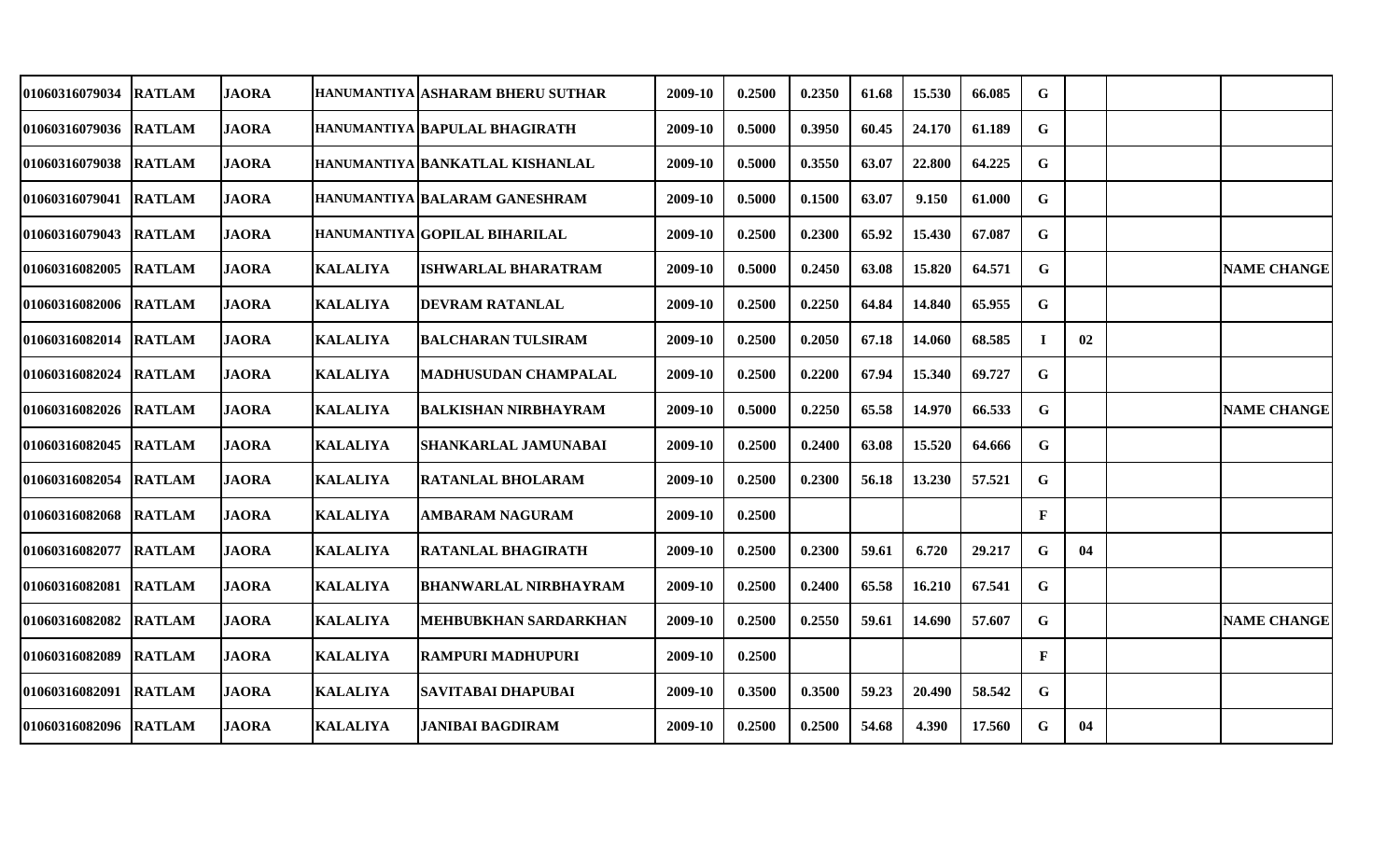| 01060316082099        | <b>RATLAM</b> | <b>JAORA</b> | <b>KALALIYA</b> | RAJENDRAKUMAR CHENRAM          | 2009-10 | 0.5000 | 0.4950 | 65.52 | 32.380 | 65.414 | G            |     |                |                    |
|-----------------------|---------------|--------------|-----------------|--------------------------------|---------|--------|--------|-------|--------|--------|--------------|-----|----------------|--------------------|
| 01060316082105 RATLAM |               | <b>JAORA</b> | <b>KALALIYA</b> | <b>SHYAMSUNDAR GITABAI</b>     | 2009-10 | 0.2500 |        |       |        |        | $\mathbf{F}$ |     |                |                    |
| 01060316082106 RATLAM |               | <b>JAORA</b> | <b>KALALIYA</b> | KACHRULAL RAMNARAYAN           | 2009-10 | 0.2500 | 0.1000 | 65.58 | 6.120  | 61.200 | G            |     |                |                    |
| 01060316082112 RATLAM |               | <b>JAORA</b> | <b>KALALIYA</b> | <b>BADRILAL BALMUKAND</b>      | 2009-10 | 0.2500 | 0.2400 | 56.18 | 4.410  | 18.375 | G            | 04  |                |                    |
| 01060316082114 RATLAM |               | <b>JAORA</b> | <b>KALALIYA</b> | <b>KANHAIYALAL HIRALAL</b>     | 2009-10 | 0.2500 | 0.1900 | 56.18 | 10.750 | 56.578 | G            |     | 01060316065002 |                    |
| 01060316082115 RATLAM |               | <b>JAORA</b> | <b>KALALIYA</b> | <b>BANOBEE SHERKHA</b>         | 2009-10 | 0.2500 |        |       |        |        | N            | -11 | 01060316083002 |                    |
| 01060316089001        | <b>RATLAM</b> | <b>JAORA</b> | <b>MEHANDI</b>  | <b>JAWAHAR NATHULAL</b>        | 2009-10 | 0.5000 | 0.1200 | 64.05 | 7.720  | 64.333 | G            |     |                |                    |
| 01060316089002        | <b>RATLAM</b> | <b>JAORA</b> | <b>MEHANDI</b>  | <b>LALSINGH DHULSINGH</b>      | 2009-10 | 0.5000 | 0.3500 | 60.12 | 21.240 | 60.685 | G            |     |                | <b>NAME CHANGE</b> |
| 01060316089004 RATLAM |               | <b>JAORA</b> | <b>MEHANDI</b>  | LAXMINARAYAN SHANTIBAI         | 2009-10 | 0.2500 | 0.1000 | 68.86 | 7.220  | 72.200 | G            |     |                |                    |
| 01060316089007        | <b>RATLAM</b> | <b>JAORA</b> | <b>MEHANDI</b>  | <b>BALU BHAGWAN</b>            | 2009-10 | 0.5000 |        |       |        |        | F            |     |                |                    |
| 01060316089008 RATLAM |               | <b>JAORA</b> | <b>MEHANDI</b>  | <b>FATESINGH GIRWARSINGH</b>   | 2009-10 | 0.2500 | 0.2200 | 61.14 | 13.390 | 60.863 | G            |     |                |                    |
| 01060316089010 RATLAM |               | <b>JAORA</b> | <b>MEHANDI</b>  | <b>BALUSINGH DULESINGH</b>     | 2009-10 | 0.5000 | 0.1950 | 64.62 | 13.030 | 66.820 | G            |     |                |                    |
| 01060316089014        | <b>RATLAM</b> | <b>JAORA</b> | <b>MEHANDI</b>  | <b>BHERUSINGH LALKUNWAR</b>    | 2009-10 | 0.5000 | 0.4750 | 56.18 | 8.540  | 17.978 | G            | 04  |                |                    |
| 01060316089017        | <b>RATLAM</b> | <b>JAORA</b> | <b>MEHANDI</b>  | <b>DULLA BHERA</b>             | 2009-10 | 0.3500 | 0.2600 | 64.62 | 15.450 | 59.423 | G            |     |                |                    |
| 01060316089019        | <b>RATLAM</b> | <b>JAORA</b> | <b>MEHANDI</b>  | <b>HIMMATSINGH NAGUSINGH</b>   | 2009-10 | 0.5000 | 0.2750 | 64.62 | 17.940 | 65.236 | G            |     |                |                    |
| 01060316089020        | <b>RATLAM</b> | <b>JAORA</b> | <b>MEHANDI</b>  | <b>NANIBAI NANDRAM</b>         | 2009-10 | 0.3500 |        |       |        |        | F            |     |                |                    |
| 01060316089022        | <b>RATLAM</b> | <b>JAORA</b> | <b>MEHANDI</b>  | <b>DUNGARSINGH BADANSINGH</b>  | 2009-10 | 0.5000 | 0.1800 | 62.46 | 11.520 | 64.000 | G            |     |                |                    |
| 01060316089023        | <b>RATLAM</b> | <b>JAORA</b> | <b>MEHANDI</b>  | <b>KELASHKUNWAR HITARSINGH</b> | 2009-10 | 0.2500 | 0.1200 | 61.14 | 7.480  | 62.333 | G            |     |                |                    |
| 01060316089024        | <b>RATLAM</b> | <b>JAORA</b> | <b>MEHANDI</b>  | <b>GOKULSINGH RAMSINGH</b>     | 2009-10 | 0.3500 | 0.2000 | 64.62 | 13.020 | 65.100 | G            |     |                |                    |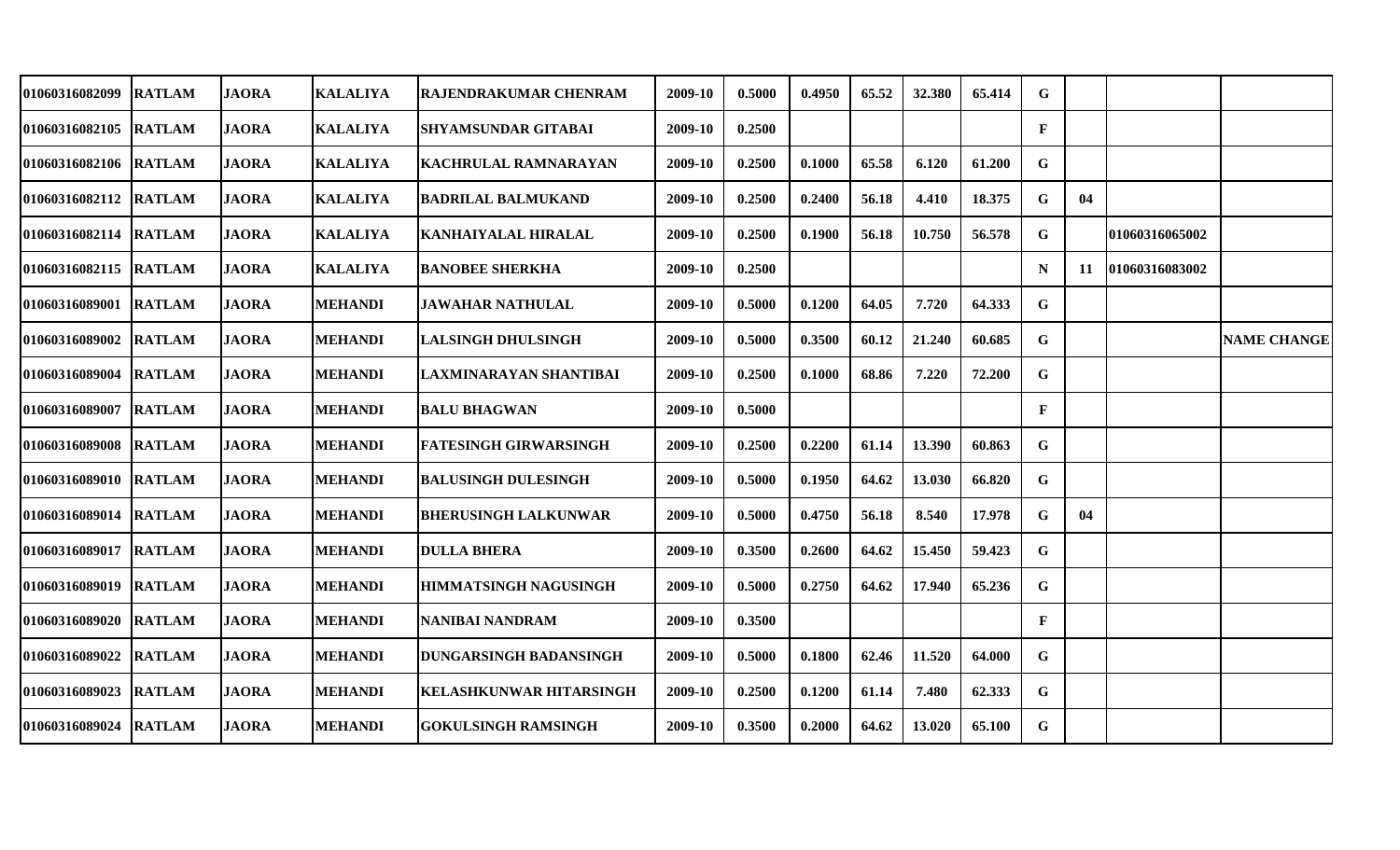| 01060316089029        | <b>RATLAM</b> | <b>JAORA</b> | <b>MEHANDI</b> | MOHANSINGH BADANSINGH            | 2009-10 | 0.5000 | 0.2450 | 62.46 | 15.350 | 62.653 | G            |    |                |                                     |
|-----------------------|---------------|--------------|----------------|----------------------------------|---------|--------|--------|-------|--------|--------|--------------|----|----------------|-------------------------------------|
| 01060316089030 RATLAM |               | <b>JAORA</b> | <b>MEHANDI</b> | <b>BHANWARKUNWAR JUJHARSINGH</b> | 2009-10 | 0.2500 | 0.2050 | 61.14 | 12.460 | 60.780 | G            |    |                | <b>NAME CHANGE</b>                  |
| 01060316089032        | <b>RATLAM</b> | <b>JAORA</b> | <b>MEHANDI</b> | RAMPRATAP RAMNARAYAN             | 2009-10 | 0.3500 | 0.1700 | 58.93 | 10.010 | 58.882 | G            |    |                |                                     |
| 01060316089033        | <b>RATLAM</b> | <b>JAORA</b> | <b>MEHANDI</b> | <b>NANDRAM GULAB</b>             | 2009-10 | 0.3500 | 0.2100 | 59.55 | 12.300 | 58.571 | G            |    |                |                                     |
| 01060316089035        | <b>RATLAM</b> | <b>JAORA</b> | <b>MEHANDI</b> | <b>SAMANTSINGH NAGUSINGH</b>     | 2009-10 | 0.5000 | 0.1950 | 64.84 | 12.880 | 66.051 | G            |    |                |                                     |
| 01060316089037        | <b>RATLAM</b> | <b>JAORA</b> | <b>MEHANDI</b> | RAJENDARSINGH NATHUSINGH         | 2009-10 | 0.2500 |        |       |        |        | $\mathbf{F}$ |    |                |                                     |
| 01060316089038        | <b>RATLAM</b> | <b>JAORA</b> | <b>MEHANDI</b> | <b>ANTARKUNWAR MADANSINGH</b>    | 2009-10 | 0.5000 | 0.3300 | 64.72 | 21.610 | 65.484 | G            |    |                | <b>NAME CHANGE</b>                  |
| 01060316089039        | <b>RATLAM</b> | <b>JAORA</b> | <b>MEHANDI</b> | <b>LAXMANSINGH RUPSINGH</b>      | 2009-10 | 0.5000 | 0.1350 | 67.33 | 9.120  | 67.555 | G            |    |                |                                     |
| 01060316089040 RATLAM |               | <b>JAORA</b> | <b>MEHANDI</b> | JASVANTSINGH DHULSINGH           | 2009-10 | 0.5000 | 0.2350 | 59.55 | 14.060 | 59.829 | G            |    |                |                                     |
| 01060316089042 RATLAM |               | <b>JAORA</b> | <b>MEHANDI</b> | <b>FUNDALAL BHANVERSINGH</b>     | 2009-10 | 0.5000 | 0.1000 | 67.33 | 6.950  | 69.500 | G            |    |                |                                     |
| 01060316089043 RATLAM |               | <b>JAORA</b> | <b>MEHANDI</b> | <b>FUNDASINGH SHIVSINGH</b>      | 2009-10 | 0.5000 |        |       |        |        | $\mathbf N$  |    | 01060316087015 |                                     |
| 01060316089044        | <b>RATLAM</b> | <b>JAORA</b> | <b>MEHANDI</b> | <b>HEMRAJ BAGDIRAM</b>           | 2009-10 | 0.2500 |        |       |        |        | F            |    | 01060316088034 | <b>TRANSFER/KA</b><br><b>NKARWA</b> |
| 01060316089046        | <b>RATLAM</b> | <b>JAORA</b> | <b>MEHANDI</b> | <b>MADHUSINGH BALUJI</b>         | 2009-10 | 0.2500 |        |       |        |        | F            |    | 01060316088041 | <b>TRANSFER/KA</b><br><b>NKARWA</b> |
| 01060316089049        | <b>RATLAM</b> | <b>JAORA</b> | <b>MEHANDI</b> | <b>KHUSHALSINGH NAVALSINGH</b>   | 2009-10 | 0.5000 | 0.4750 | 56.18 | 8.390  | 17.663 | G            | 04 |                |                                     |
| 01060316089050        | <b>RATLAM</b> | <b>JAORA</b> | <b>MEHANDI</b> | <b>RAMLAL BALU</b>               | 2009-10 | 0.2500 |        |       |        |        | F            |    | 01060316088046 | <b>TRANSFER/KA</b><br><b>NKARWA</b> |
| 01060316089051        | <b>RATLAM</b> | <b>JAORA</b> | <b>MEHANDI</b> | <b>RATAN SHANKAR</b>             | 2009-10 | 0.2500 |        |       |        |        | F            |    | 01060316090007 |                                     |
| 01060316089054        | <b>RATLAM</b> | <b>JAORA</b> | <b>MEHANDI</b> | <b>KAMLABAI MAHAVIRDAS</b>       | 2009-10 | 0.3500 |        |       |        |        | $\mathbf{F}$ | 07 |                | <b>TRANSFER/KA</b><br><b>NKARWA</b> |
| 01060316089056 RATLAM |               | <b>JAORA</b> | <b>MEHANDI</b> | <b>JUJHARSINGH ONKARSINGH</b>    | 2009-10 | 0.2500 |        |       |        |        | $\mathbf{F}$ |    | 01060316088004 | <b>TRANSFER/KANKARWA</b>            |
| 01060316089057        | <b>RATLAM</b> | <b>JAORA</b> | <b>MEHANDI</b> | <b>DURGASHANKAR BALARAM</b>      | 2009-10 | 0.3500 | 0.0550 | 64.72 | 4.280  | 77.818 | G            |    |                | <b>TRANSFER/KANKARWA</b>            |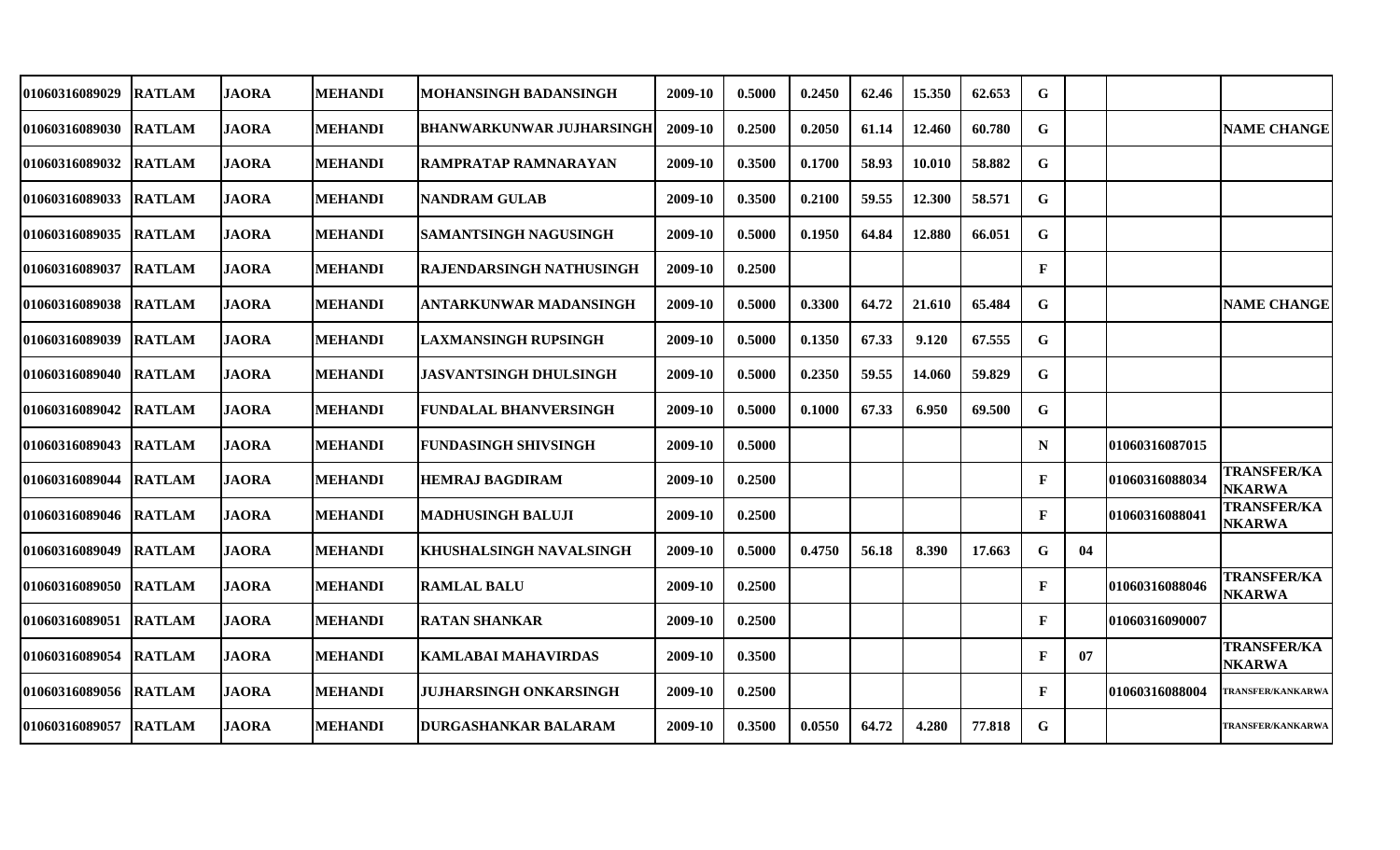| <b>01060316089058</b> | <b>RATLAM</b> | <b>JAORA</b> | <b>MEHANDI</b>            | DALPATSINGH NATHU                        | 2009-10 | 0.5000 | 0.4600 | 64.72 | 30.250 | 65.760 | G            |    |                                     |
|-----------------------|---------------|--------------|---------------------------|------------------------------------------|---------|--------|--------|-------|--------|--------|--------------|----|-------------------------------------|
| 01060316089059        | <b>RATLAM</b> | <b>JAORA</b> | <b>MEHANDI</b>            | <b>BHOPALSINGH NAWALSINGH</b>            | 2009-10 | 0.3500 | 0.2450 | 62.46 | 16.880 | 68.898 | G            |    |                                     |
| 01060316089060 RATLAM |               | <b>JAORA</b> | <b>MEHANDI</b>            | <b>BHERA NAGGA</b>                       | 2009-10 | 0.5000 | 0.3700 | 64.72 | 23.220 | 62.756 | G            |    |                                     |
| 01060316089061 RATLAM |               | <b>JAORA</b> | <b>MEHANDI</b>            | <b>BHERA BHUWAN</b>                      | 2009-10 | 0.3500 |        |       |        |        | $\mathbf{F}$ | 07 | <b>TRANSFER/KA</b><br><b>NKARWA</b> |
| 01060316089062        | <b>RATLAM</b> | <b>JAORA</b> | <b>MEHANDI</b>            | <b>BHANWARSINGH NAGUSINGH</b>            | 2009-10 | 0.5000 | 0.2050 | 60.08 | 12.570 | 61.317 | G            |    |                                     |
| 01060316089064        | <b>RATLAM</b> | <b>JAORA</b> | <b>MEHANDI</b>            | <b>BADRILAL BALARAM</b>                  | 2009-10 | 0.2500 |        |       |        |        | $\mathbf{F}$ |    | <b>TRANSFER/KANKARWA</b>            |
| 01060316089067        | <b>RATLAM</b> | <b>JAORA</b> | <b>MEHANDI</b>            | <b>BALWANTSINGH DHULSINGH</b>            | 2009-10 | 0.5000 | 0.3350 | 62.46 | 21.340 | 63.701 | G            |    |                                     |
| 01060316100001        | <b>RATLAM</b> | <b>JAORA</b> |                           | lasudiyajangli KESARPURI KALUPURI        | 2009-10 | 0.2500 | 0.1850 | 62.42 | 11.030 | 59.621 | G            |    |                                     |
| 01060316100003 RATLAM |               | <b>JAORA</b> |                           | LASUDIYAJANGLI BALWANTSINGH BHANWARSINGH | 2009-10 | 0.5000 | 0.2050 | 64.11 | 12.700 | 61.951 | G            |    |                                     |
| <b>01060316100005</b> | <b>RATLAM</b> | <b>JAORA</b> |                           | LASUDIYAJANGLI GOPALKUNWAR DHULSINGH     | 2009-10 | 0.5000 | 0.4650 | 62.02 | 27.810 | 59.806 | G            |    |                                     |
| 01060316100008        | <b>RATLAM</b> | <b>JAORA</b> |                           | LASUDIYAJANGLI LAXMIBAI SHANKARLAL       | 2009-10 | 0.5000 | 0.2900 | 64.60 | 19.760 | 68.137 | G            |    |                                     |
| 01060316100009        | <b>RATLAM</b> | <b>JAORA</b> |                           | LASUDIYAJANGLI HAMIDABEE CHOTEKHA        | 2009-10 | 0.5000 | 0.2500 | 59.25 | 5.370  | 21.480 | G            | 04 |                                     |
| <b>01060316100013</b> | <b>RATLAM</b> | <b>JAORA</b> |                           | LASUDIYAJANGLI MANGILAL FULCHAND         | 2009-10 | 0.2500 | 0.2200 | 59.28 | 12.590 | 57.227 | G            |    |                                     |
| <b>01060316100017</b> | <b>RATLAM</b> | <b>JAORA</b> |                           | lasudiyajangli RUPKUNWAR BHANWARSINGH    | 2009-10 | 0.3500 | 0.3500 | 62.02 | 21.150 | 60.428 | G            |    |                                     |
| 01060316100022        | <b>RATLAM</b> | <b>JAORA</b> |                           | LASUDIYAJANGLI MANGU VAJERAM             | 2009-10 | 0.5000 | 0.4500 | 64.11 | 28.580 | 63.511 | G            |    |                                     |
| 01060316100026 RATLAM |               | <b>JAORA</b> |                           | lasudiyajangli AMRATRAM NAGU             | 2009-10 | 0.2500 | 0.2100 | 64.26 | 13.020 | 62.000 | G            |    |                                     |
| 01060316100027        | <b>RATLAM</b> | <b>JAORA</b> | LASUDIYAJANGLI AMRU RUGGA |                                          | 2009-10 | 0.3500 | 0.3200 | 62.02 | 18.860 | 58.937 | G            |    |                                     |
| 01060316100030        | <b>RATLAM</b> | <b>JAORA</b> |                           | LASUDIYAJANGLI BHANWARLAL NANDA          | 2009-10 | 0.2500 | 0.2200 | 62.93 | 13.940 | 63.363 | G            |    |                                     |
| 01060316100031        | <b>RATLAM</b> | <b>JAORA</b> |                           | LASUDIYAJANGLI BHANWARSINGH KODARSINGH   | 2009-10 | 0.2500 | 0.2100 | 61.41 | 12.470 | 59.381 | G            |    |                                     |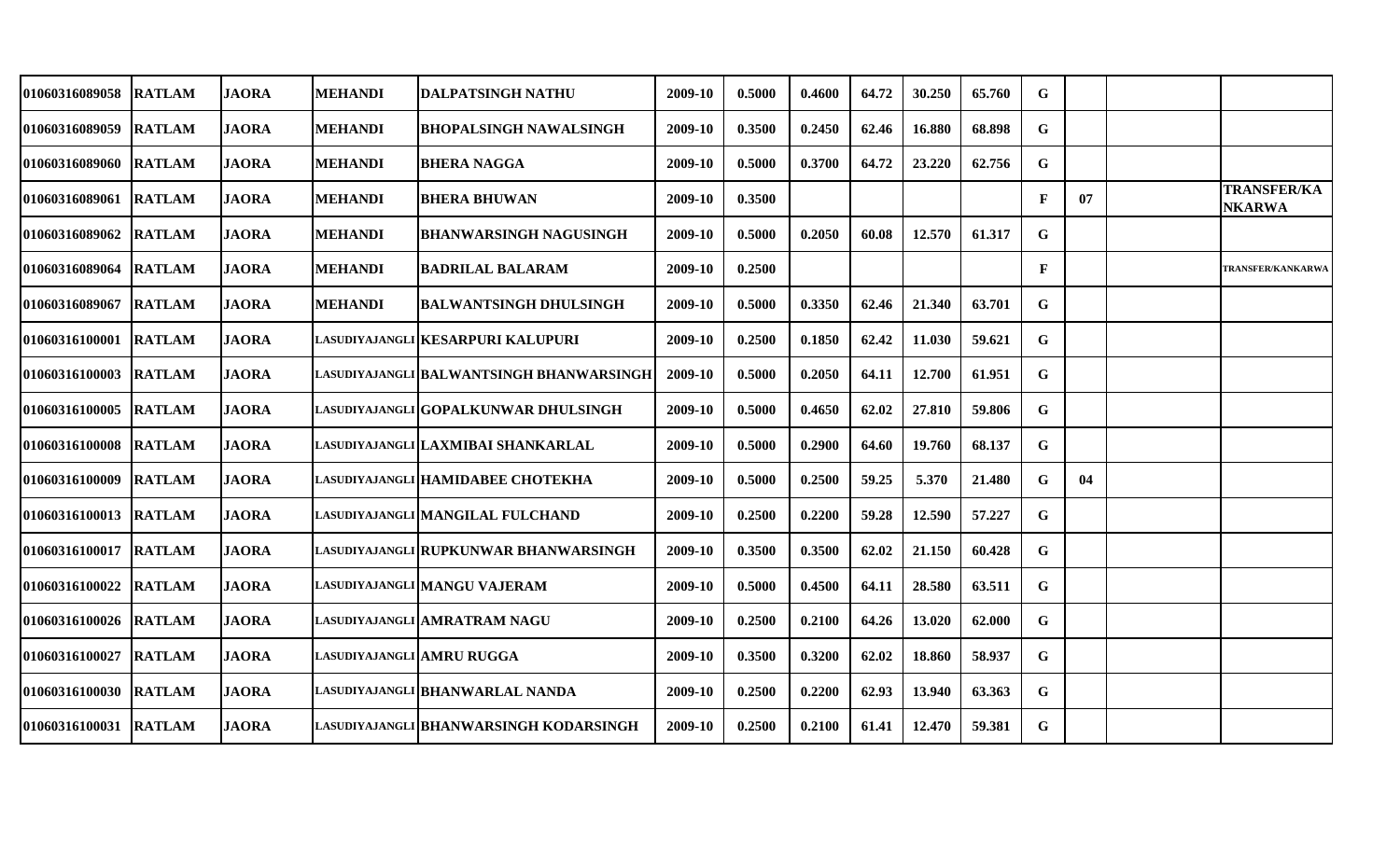| 01060316100033         | <b>RATLAM</b> | <b>JAORA</b> |                                  | LASUDIYAJANGLI CHOTEKHA UMRAVKHAN    | 2009-10 | 0.2500 | 0.2450 | 62.93 | 15.630 | 63.795 | G           |    |  |
|------------------------|---------------|--------------|----------------------------------|--------------------------------------|---------|--------|--------|-------|--------|--------|-------------|----|--|
| 01060316100036 RATLAM  |               | <b>JAORA</b> | <b>LASUDIYAJANGLI FATTU NAGU</b> |                                      | 2009-10 | 0.5000 | 0.4200 | 64.26 | 27.100 | 64.523 | G           |    |  |
| 01060316100038  RATLAM |               | <b>JAORA</b> |                                  | LASUDIYAJANGLI FUNDASINGH MODSINGH   | 2009-10 | 0.2500 | 0.2350 | 56.18 | 12.620 | 53.702 | G.          | 04 |  |
| 01060316100044 IRATLAM |               | <b>JAORA</b> |                                  | lasudiyajangli KANIRAM RUPA          | 2009-10 | 0.3500 |        |       |        |        | $\mathbf F$ |    |  |
| 01060316100048 RATLAM  |               | <b>JAORA</b> |                                  | LASUDIYAJANGLI MANGU HARIRAM         | 2009-10 | 0.3500 |        |       |        |        | $\mathbf F$ |    |  |
| 01060316100050 RATLAM  |               | <b>JAORA</b> |                                  | LASUDIYAJANGLI MANPURI SAMANDPURI    | 2009-10 | 0.2500 | 0.2350 | 64.26 | 14.820 | 63.063 | G           |    |  |
| 01060316100062         | <b>RATLAM</b> | <b>JAORA</b> |                                  | LASUDIYAJANGLI RAMNARYAN NAGURAM     | 2009-10 | 0.3500 | 0.3300 | 59.28 | 18.430 | 55.848 | G           | 04 |  |
| 01060316100064         | <b>RATLAM</b> | <b>JAORA</b> |                                  | LASUDIYAJANGLI RATANLAL VAJERAM      | 2009-10 | 0.2500 | 0.2250 | 62.13 | 14.060 | 62.488 | G           |    |  |
| 01060316100065         | <b>RATLAM</b> | <b>JAORA</b> |                                  | LASUDIYAJANGLI SALIMKHA EIDKHA       | 2009-10 | 0.2500 | 0.2350 | 48.95 | 3.480  | 14.808 | G           | 04 |  |
| 01060316100068         | <b>RATLAM</b> | <b>JAORA</b> |                                  | LASUDIYAJANGLI SHANKARLAL NATHULAL   | 2009-10 | 0.2500 | 0.2150 | 62.93 | 13.400 | 62.325 | G           |    |  |
| <b>01060316100072</b>  | <b>RATLAM</b> | <b>JAORA</b> |                                  | LASUDIYAJANGLI  <b>VISHRAM NAGGA</b> | 2009-10 | 0.5000 | 0.1350 | 64.26 | 8.740  | 64.740 | G           |    |  |
| 01060316101001 RATLAM  |               | <b>JAORA</b> | <b>HIRUKHEDI</b>                 | <b>KAMLABAI MANGU</b>                | 2009-10 | 0.3500 | 0.3400 | 58.98 | 19.720 | 58.000 | G           |    |  |
| 01060316101006  RATLAM |               | <b>JAORA</b> | <b>HIRUKHEDI</b>                 | <b>BALU KANJI</b>                    | 2009-10 | 0.5000 | 0.4900 | 61.55 | 30.120 | 61.469 | G           |    |  |
| <b>01060316101007</b>  | <b>RATLAM</b> | <b>JAORA</b> | <b>HIRUKHEDI</b>                 | <b>KISHANLAL GANPAT</b>              | 2009-10 | 0.5000 | 0.2950 | 60.24 | 17.560 | 59.525 | G           |    |  |
| 01060316101011  RATLAM |               | <b>JAORA</b> | <b>HIRUKHEDI</b>                 | <b>BHARATSINGH BHANWARSINGH</b>      | 2009-10 | 0.5000 | 0.1450 | 65.26 | 9.370  | 64.620 | G           |    |  |
| 01060316101012 RATLAM  |               | <b>JAORA</b> | <b>HIRUKHEDI</b>                 | <b>DEVRAM BHERA</b>                  | 2009-10 | 0.5000 | 0.4800 | 60.67 | 27.270 | 56.812 | G           |    |  |
| 01060316101014 RATLAM  |               | <b>JAORA</b> | <b>HIRUKHEDI</b>                 | GORDHANSINGH BHANWARSINGH            | 2009-10 | 0.3500 | 0.1350 | 62.85 | 8.870  | 65.703 | G           |    |  |
| 01060316101015 RATLAM  |               | <b>JAORA</b> | <b>HIRUKHEDI</b>                 | <b>KARUSINGH MANGUSINGH</b>          | 2009-10 | 0.3500 | 0.3100 | 60.31 | 18.570 | 59.903 | G           |    |  |
| 01060316101017 RATLAM  |               | <b>JAORA</b> | <b>HIRUKHEDI</b>                 | <b>KISHANLAL NATHU</b>               | 2009-10 | 0.5000 | 0.4800 | 64.52 | 31.790 | 66.229 | $\mathbf G$ |    |  |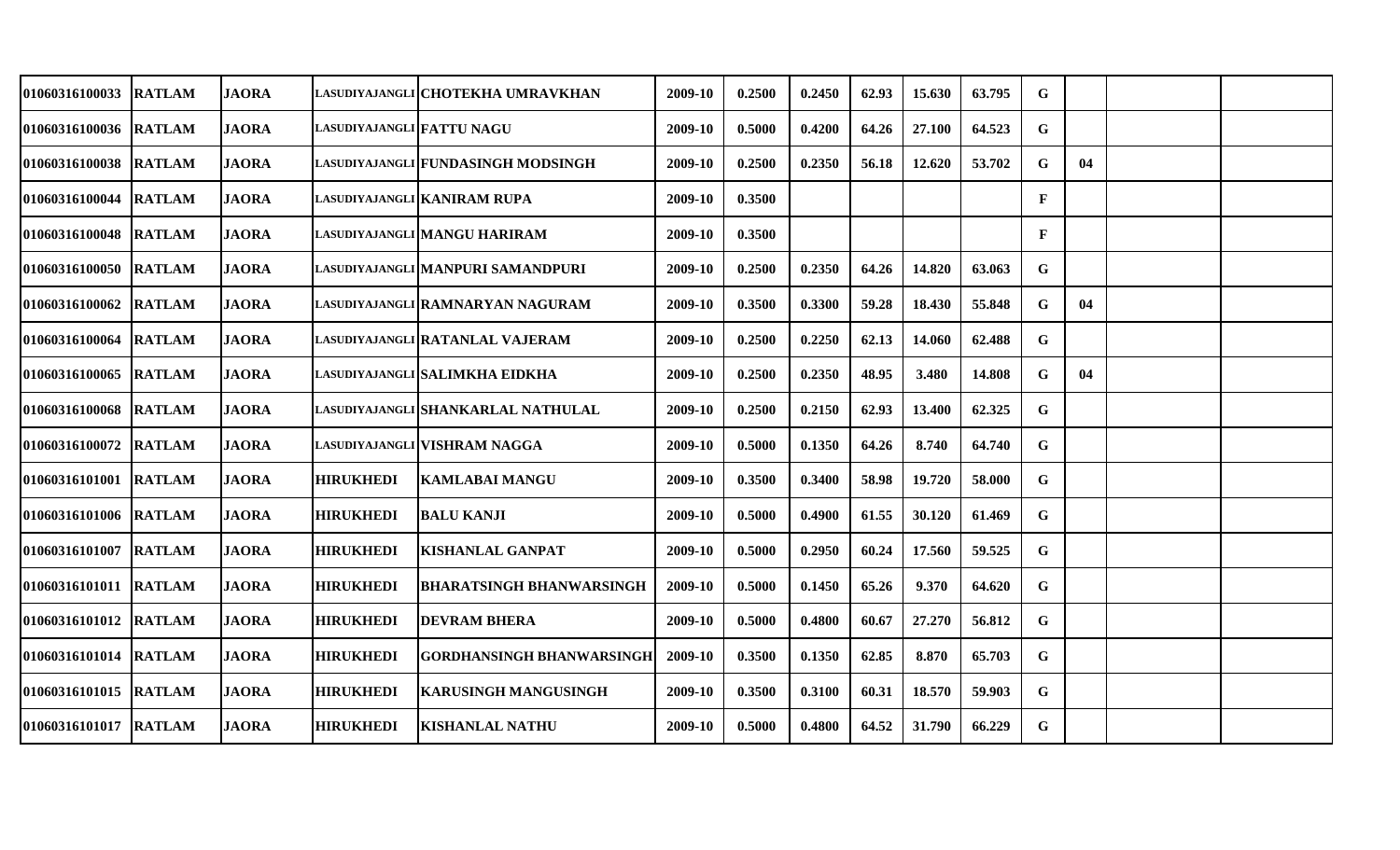| 01060316101023        | <b>RATLAM</b> | JAORA        | <b>HIRUKHEDI</b> | <b>RATANLAL CHATURBHUJ</b>      | 2009-10 | 0.5000 | 0.4900 | 58.05 | 28.170 | 57.489 | G  |    |                    |
|-----------------------|---------------|--------------|------------------|---------------------------------|---------|--------|--------|-------|--------|--------|----|----|--------------------|
| 01060316101024        | <b>RATLAM</b> | <b>JAORA</b> | <b>HIRUKHEDI</b> | SOHANSINGH KHUMANSINGH          | 2009-10 | 0.2500 | 0.2400 | 61.54 | 15.000 | 62.500 | Т. | 02 |                    |
| 01060316107002        | <b>RATLAM</b> | <b>JAORA</b> | <b>VEERPURA</b>  | <b>RAMIBAI NAGU</b>             | 2009-10 | 0.5000 | 0.4800 | 65.36 | 29.990 | 62.479 | G  |    |                    |
| 01060316107003        | <b>RATLAM</b> | <b>JAORA</b> | <b>VEERPURA</b>  | <b>HIRALAL PREMCHAND</b>        | 2009-10 | 0.5000 | 0.4050 | 66.89 | 27.210 | 67.185 | G  |    |                    |
| 01060316107004 RATLAM |               | <b>JAORA</b> | <b>VEERPURA</b>  | <b>DASHRATH SAJJANSINGH</b>     | 2009-10 | 0.3500 | 0.1500 | 63.52 | 9.590  | 63.933 | G  |    |                    |
| 01060316107006 RATLAM |               | <b>JAORA</b> | <b>VEERPURA</b>  | PARVATIBAI SHANTILAL            | 2009-10 | 0.3500 | 0.2300 | 62.14 | 13.870 | 60.304 | G  |    |                    |
| 01060316107007        | <b>RATLAM</b> | <b>JAORA</b> | <b>VEERPURA</b>  | <b>RUKMANIBAI PUNA</b>          | 2009-10 | 0.3500 | 0.3400 | 61.35 | 20.010 | 58.852 | G  |    |                    |
| 01060316107009        | <b>RATLAM</b> | <b>JAORA</b> | <b>VEERPURA</b>  | <b>MANOHARSINGH PRATAPSINGH</b> | 2009-10 | 0.3500 | 0.3400 | 59.55 | 20.730 | 60.970 | G  |    |                    |
| 01060316107011 RATLAM |               | <b>JAORA</b> | <b>VEERPURA</b>  | <b>BASANTIBAI GOVERDHAN</b>     | 2009-10 | 0.3500 | 0.3450 | 60.12 | 20.620 | 59.768 | G  |    |                    |
| 01060316107012 RATLAM |               | <b>JAORA</b> | <b>VEERPURA</b>  | PANNALAL ONKARLAL               | 2009-10 | 0.3500 | 0.2450 | 64.05 | 15.830 | 64.612 | G  |    |                    |
| 01060316107013 RATLAM |               | <b>JAORA</b> | <b>VEERPURA</b>  | <b>RAJUBAI GORDHAN</b>          | 2009-10 | 0.2500 | 0.1550 | 60.12 | 9.480  | 61.161 | G  |    | <b>NAME CHANGE</b> |
| 01060316107014 RATLAM |               | <b>JAORA</b> | <b>VEERPURA</b>  | <b>ONKAR PUNA</b>               | 2009-10 | 0.3500 | 0.2300 | 66.15 | 16.140 | 70.173 | G  |    |                    |
| 01060316107015 RATLAM |               | <b>JAORA</b> | <b>VEERPURA</b>  | VARDIBAI JAGANNATH              | 2009-10 | 0.5000 | 0.4950 | 56.94 | 12.600 | 25.454 | G  | 04 |                    |
| 01060316107016 RATLAM |               | <b>JAORA</b> | <b>VEERPURA</b>  | <b>HARIRAM BAGDIRAM</b>         | 2009-10 | 0.3500 | 0.3450 | 59.55 | 20.850 | 60.434 | G  |    |                    |
| <b>01060316107017</b> | <b>RATLAM</b> | <b>JAORA</b> | <b>VEERPURA</b>  | <b>NAGURAM NANURAM</b>          | 2009-10 | 0.2500 | 0.2400 | 66.54 | 17.080 | 71.166 | G  |    |                    |
| 01060316107018 RATLAM |               | <b>JAORA</b> | <b>VEERPURA</b>  | <b>MADANLAL GIRDHARI</b>        | 2009-10 | 0.3500 | 0.3400 | 64.05 | 22.240 | 65.411 | G. |    | <b>NAME CHANGE</b> |
| 01060316107020 RATLAM |               | <b>JAORA</b> | <b>VEERPURA</b>  | <b>BABULAL KACHRU</b>           | 2009-10 | 0.3500 | 0.1900 | 62.14 | 12.470 | 65.631 | G  |    |                    |
| 01060316107021        | <b>RATLAM</b> | <b>JAORA</b> | <b>VEERPURA</b>  | <b>BADRILAL RAMPRATAP</b>       | 2009-10 | 0.3500 | 0.2800 | 63.15 | 18.690 | 66.750 | G  |    |                    |
| 01060316107025        | <b>RATLAM</b> | <b>JAORA</b> | <b>VEERPURA</b>  | <b>BHIMSINGH RUGHNATH</b>       | 2009-10 | 0.3500 | 0.3550 | 63.15 | 24.390 | 68.704 | G  |    |                    |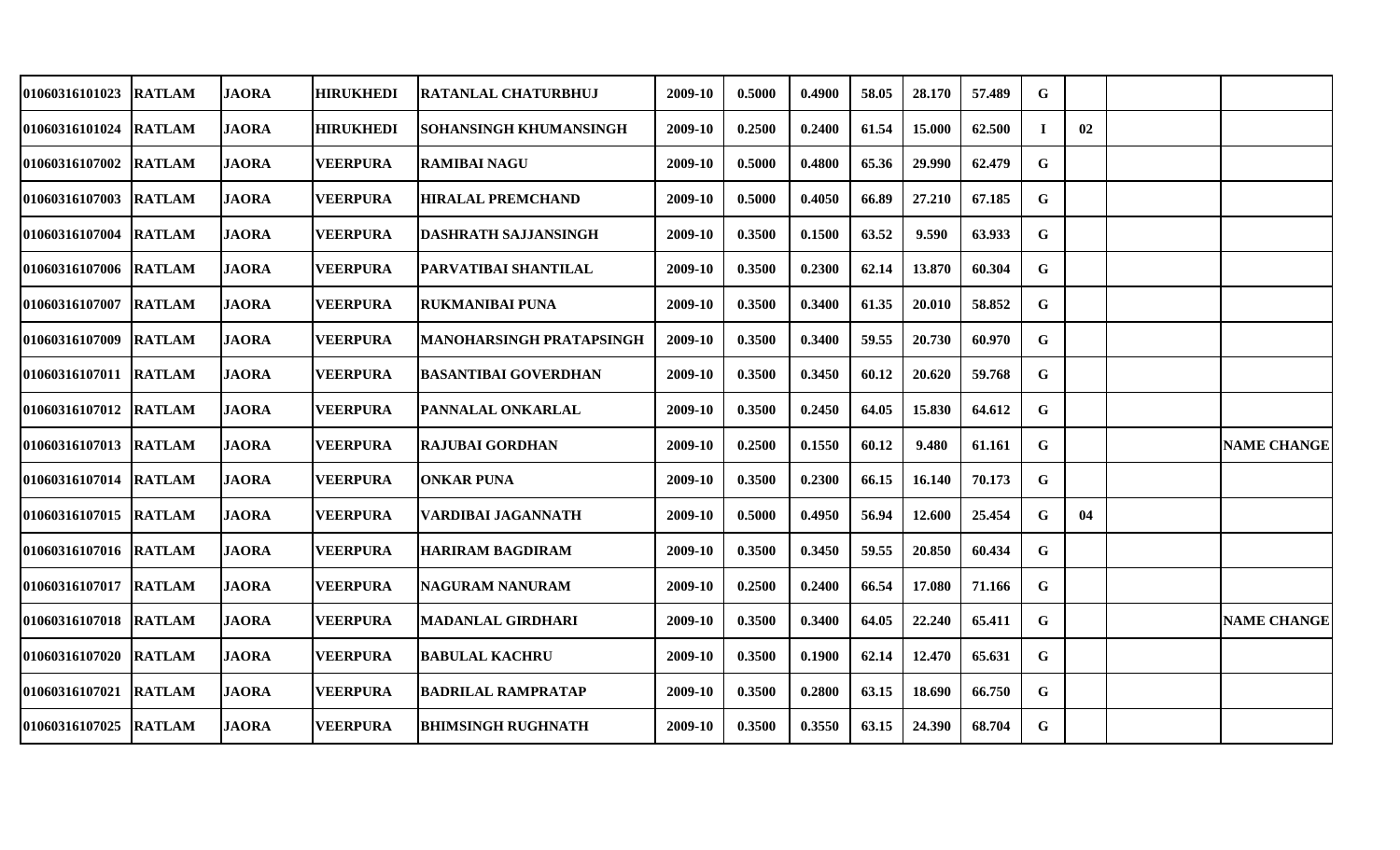| <b>01060316107028</b>  | <b>RATLAM</b> | <b>JAORA</b> | <b>VEERPURA</b> | GULABSINGH MADANSINGH       | 2009-10 | 0.3500 | 0.1950 | 62.14 | 12.430 | 63.743 | G           |    |                    |
|------------------------|---------------|--------------|-----------------|-----------------------------|---------|--------|--------|-------|--------|--------|-------------|----|--------------------|
| 01060316107030 RATLAM  |               | <b>JAORA</b> | <b>VEERPURA</b> | PRAKASHKUNWAR ISHWARSINGH   | 2009-10 | 0.5000 | 0.3050 | 63.15 | 19.120 | 62.688 | G           |    |                    |
| 01060316107031  RATLAM |               | <b>JAORA</b> | <b>VEERPURA</b> | <b>GENDKUNWAR KALUSINGH</b> | 2009-10 | 0.3500 | 0.3050 | 64.05 | 18.240 | 59.803 | G           |    |                    |
| 01060316107032 IRATLAM |               | <b>JAORA</b> | <b>VEERPURA</b> | <b>KAMALDAS BHERUDAS</b>    | 2009-10 | 0.3500 | 0.3400 | 65.18 | 22.040 | 64.823 | $\bf{I}$    | 02 |                    |
| 01060316107034         | <b>RATLAM</b> | <b>JAORA</b> | <b>VEERPURA</b> | KISHORSINGH DIWANSINGH      | 2009-10 | 0.3500 | 0.2900 | 66.15 | 19.460 | 67.103 | G           |    |                    |
| 01060316107035 RATLAM  |               | <b>JAORA</b> | <b>VEERPURA</b> | <b>MANGU MANA</b>           | 2009-10 | 0.2500 | 0.2500 | 60.12 | 15.230 | 60.920 | $\mathbf G$ |    |                    |
| 01060316107036  RATLAM |               | <b>JAORA</b> | <b>VEERPURA</b> | <b>MANGUSINGH NAGUSINGH</b> | 2009-10 | 0.3500 | 0.3300 | 59.55 | 21.250 | 64.393 | $\mathbf G$ |    |                    |
| 01060316107037         | <b>RATLAM</b> | <b>JAORA</b> | <b>VEERPURA</b> | <b>MOHANLAL NANDRAM</b>     | 2009-10 | 0.3500 | 0.3200 | 62.14 | 19.640 | 61.375 | G           |    |                    |
| 01060316107042         | <b>RATLAM</b> | <b>JAORA</b> | <b>VEERPURA</b> | <b>RAMA GANGARAM</b>        | 2009-10 | 0.3500 | 0.1600 | 63.15 | 10.220 | 63.875 | $\mathbf G$ |    |                    |
| <b>01060316107045</b>  | <b>RATLAM</b> | <b>JAORA</b> | <b>VEERPURA</b> | <b>SHAMBHUSINGH DIWAN</b>   | 2009-10 | 0.3500 | 0.3300 | 66.15 | 22.080 | 66.909 | $\mathbf G$ |    |                    |
| <b>01060316107047</b>  | <b>RATLAM</b> | <b>JAORA</b> | <b>VEERPURA</b> | <b>KARU SAWA</b>            | 2009-10 | 0.5000 | 0.2500 | 66.15 | 15.750 | 63.000 | G           |    |                    |
| 01060316108001         | <b>RATLAM</b> | <b>JAORA</b> | <b>THIKRIYA</b> | <b>GITABAI RATANLAL</b>     | 2009-10 | 0.5000 | 0.4600 | 63.62 | 30.160 | 65.565 | G           |    |                    |
| <b>01060316108002</b>  | <b>RATLAM</b> | <b>JAORA</b> | <b>THIKRIYA</b> | <b>SAWA TULSIRAM</b>        | 2009-10 | 0.2500 | 0.2350 | 62.04 | 14.340 | 61.021 | G           |    |                    |
| 01060316108004         | <b>RATLAM</b> | <b>JAORA</b> | <b>THIKRIYA</b> | SHANKARLAL SIDDHNATH        | 2009-10 | 0.3500 | 0.2200 | 63.62 | 13.570 | 61.681 | $\mathbf G$ |    |                    |
| 01060316108006 RATLAM  |               | <b>JAORA</b> | <b>THIKRIYA</b> | <b>BHAGWAN DEVA</b>         | 2009-10 | 0.3500 | 0.3500 | 58.71 | 20.410 | 58.314 | G           |    |                    |
| 01060316108007  RATLAM |               | <b>JAORA</b> | <b>THIKRIYA</b> | <b>SAMANDBAI CHANDA</b>     | 2009-10 | 0.3500 | 0.3500 | 58.83 | 20.610 | 58.885 | G           |    |                    |
| 01060316108012 RATLAM  |               | <b>JAORA</b> | <b>THIKRIYA</b> | <b>KARU RAMA</b>            | 2009-10 | 0.5000 | 0.2700 | 62.04 | 16.610 | 61.518 | G           |    |                    |
| 01060316108017 RATLAM  |               | <b>JAORA</b> | <b>THIKRIYA</b> | DIGPALSINGH DATARSINGH      | 2009-10 | 0.2500 | 0.2500 | 62.04 | 15.060 | 60.240 | $\mathbf G$ |    | <b>NAME CHANGE</b> |
| 01060316108020 RATLAM  |               | <b>JAORA</b> | <b>THIKRIYA</b> | <b>BHUWANLAL RAMAJI</b>     | 2009-10 | 0.2500 | 0.2400 | 60.60 | 14.730 | 61.375 | $\mathbf G$ |    |                    |
|                        |               |              |                 |                             |         |        |        |       |        |        |             |    |                    |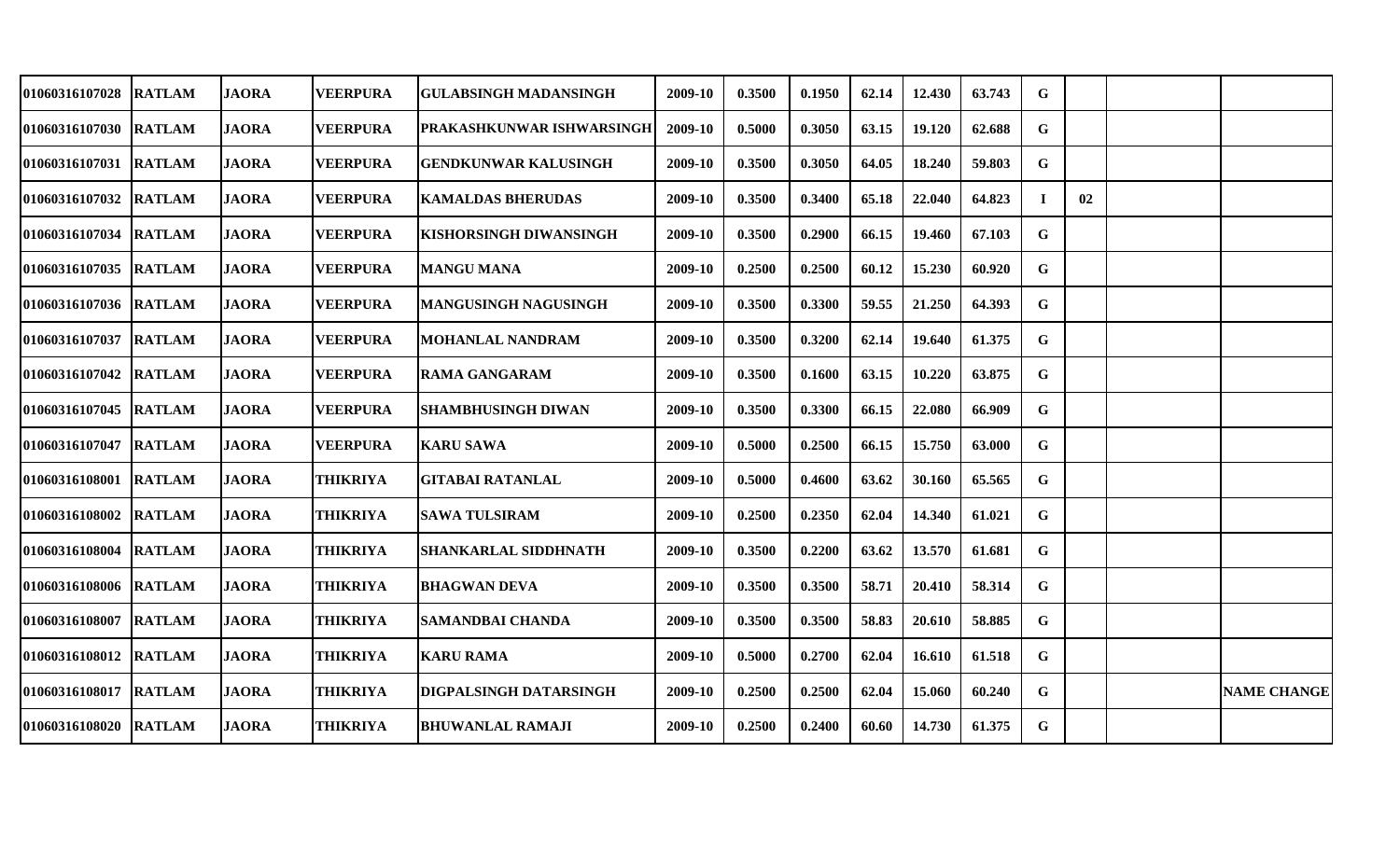| 01060316108021        | <b>RATLAM</b> | <b>JAORA</b>  | <b>THIKRIYA</b>              | <b>LILABAI KARU</b>                        | 2009-10 | 0.3500 | 0.3250 | 63.62 | 20.320 | 62.523 | G            |    |                | <b>NAME CHANGE</b> |
|-----------------------|---------------|---------------|------------------------------|--------------------------------------------|---------|--------|--------|-------|--------|--------|--------------|----|----------------|--------------------|
| 01060316108023 RATLAM |               | <b>JAORA</b>  | <b>THIKRIYA</b>              | <b>KISHANLAL MOTILAL</b>                   | 2009-10 | 0.5000 | 0.4900 | 60.60 | 30.330 | 61.897 | G            |    |                |                    |
| 01060316108026 RATLAM |               | <b>JAORA</b>  | <b>THIKRIYA</b>              | <b>MANGUBAI AMRA</b>                       | 2009-10 | 0.5000 | 0.3600 | 63.62 | 22.780 | 63.277 | G            |    |                |                    |
| 01060316108027        | <b>RATLAM</b> | <b>JAORA</b>  | <b>THIKRIYA</b>              | <b>MANOHARSINGH BHERUSINGH</b>             | 2009-10 | 0.2500 | 0.2100 | 64.37 | 12.880 | 61.333 | G            |    |                |                    |
| 01060316108028        | <b>RATLAM</b> | <b>JAORA</b>  | <b>THIKRIYA</b>              | MOHANSINGH RATANSINGH                      | 2009-10 | 0.5000 | 0.1900 | 62.04 | 12.640 | 66.526 | G            |    |                |                    |
| <b>01060316108029</b> | <b>RATLAM</b> | <b>JAORA</b>  | <b>THIKRIYA</b>              | <b>NANDRAM NAGU</b>                        | 2009-10 | 0.3500 | 0.2850 | 63.63 | 18.460 | 64.771 | л.           | 02 |                |                    |
| 01060316108030        | <b>RATLAM</b> | <b>JAORA</b>  | <b>THIKRIYA</b>              | <b>RAMALAL NATHU</b>                       | 2009-10 | 0.2500 | 0.2600 | 55.85 | 5.430  | 20.884 | G            | 04 |                |                    |
| 01060316108008 RATLAM |               | <b>JAORA</b>  | <b>THIKRIYA</b>              | MUNNALAL RAMCHANDRA                        | 2009-10 | 0.5000 | 0.2450 | 63.62 | 15.940 | 65.061 | G            |    |                |                    |
| 01060316108035 RATLAM |               | <b>JAORA</b>  | <b>THIKRIYA</b>              | NAGIBAI BHANWARLAL                         | 2009-10 | 0.2500 |        |       |        |        | $\mathbf{F}$ |    | 01060316109002 |                    |
| 01060317132004 RATLAM |               | <b>RATLAM</b> |                              | KANDARWASA BAGDIBAI BADRILAL               | 2009-10 | 0.3500 | 0.2750 | 62.25 | 17.090 | 62.145 | G            |    |                |                    |
| 01060317132005 RATLAM |               | <b>RATLAM</b> |                              | KANDARWASA MADHOLAL MOTILAL                | 2009-10 | 0.2500 | 0.1700 | 62.05 | 10.970 | 64.529 | G            |    |                |                    |
| 01060317132006 RATLAM |               | <b>RATLAM</b> |                              | KANDARWASA MANOHARSINGH FATEHSINGH         | 2009-10 | 0.2500 | 0.2400 | 61.88 | 15.050 | 62.708 | $\mathbf G$  |    |                |                    |
| 01060317132007        | <b>RATLAM</b> | <b>RATLAM</b> |                              | <b>KANDARWASA BADRILAL NANDRAM</b>         | 2009-10 | 0.2500 | 0.1650 | 59.55 | 9.450  | 57.272 | G            |    |                |                    |
| 01060317132010        | <b>RATLAM</b> | <b>RATLAM</b> |                              | <b>KANDARWASA BABUDAS LALDAS</b>           | 2009-10 | 0.3500 | 0.3150 | 63.16 | 19.510 | 61.936 | G            |    |                |                    |
| 01060317132012 RATLAM |               | <b>RATLAM</b> |                              | KANDARWASA LAXMANSINGH JUJHARSINGH         | 2009-10 | 0.5000 | 0.4250 | 64.77 | 28.060 | 66.023 |              | 02 |                |                    |
| 01060317132013 RATLAM |               | <b>RATLAM</b> |                              | KANDARWASA MUKESH RAMNARAYAN               | 2009-10 | 0.5000 | 0.1450 | 63.82 | 9.760  | 67.310 | G            |    |                |                    |
| 01060317132020        | <b>RATLAM</b> | <b>RATLAM</b> |                              | KANDARWASA AJABKUNWAR NATHUSINGH           | 2009-10 | 0.2500 | 0.1500 | 63.67 | 9.740  | 64.933 | G            |    |                |                    |
| 01060317132024        | <b>RATLAM</b> | <b>RATLAM</b> | <b>KANDARWASA BALU NANDA</b> |                                            | 2009-10 | 0.5000 | 0.3500 | 58.21 | 20.430 | 58.371 | G            |    |                |                    |
| 01060317132025        | <b>RATLAM</b> | <b>RATLAM</b> |                              | <b>KANDARWASA BHAGWANSINGH BHADURSINGH</b> | 2009-10 | 0.5000 | 0.3500 | 59.79 | 20.000 | 57.142 | G            |    |                |                    |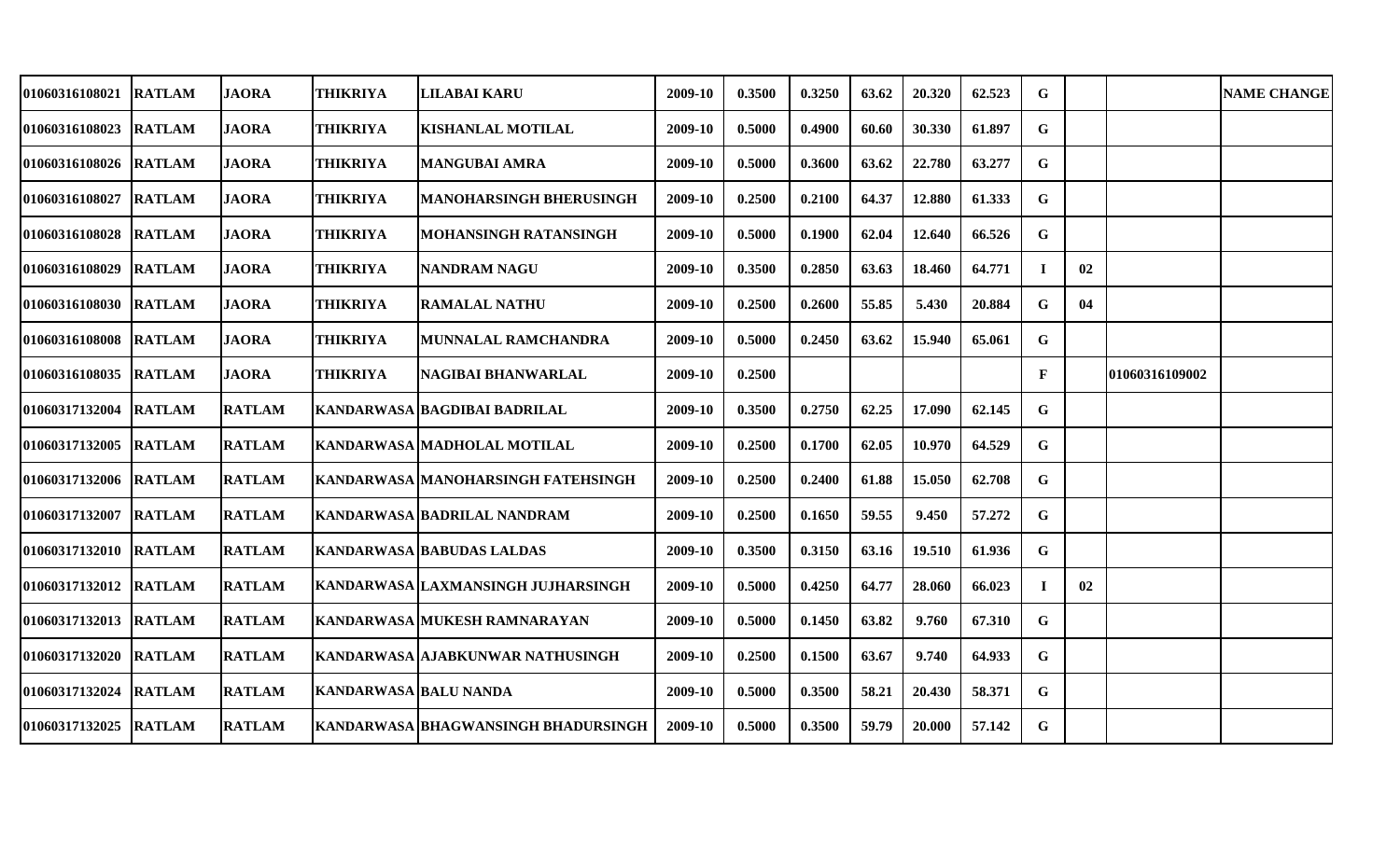| 01060317132027        | <b>RATLAM</b> | <b>RATLAM</b> |                | KANDARWASA   DURGASHANKAR ANOKHILAL | 2009-10 | 0.5000 |        |       |        |        | $\mathbf{F}$ |    |  |
|-----------------------|---------------|---------------|----------------|-------------------------------------|---------|--------|--------|-------|--------|--------|--------------|----|--|
| 01060317132032        | <b>RATLAM</b> | <b>RATLAM</b> |                | KANDARWASA JAGDISH MANGILAL         | 2009-10 | 0.5000 | 0.4300 | 59.55 | 26.750 | 62.209 | G            |    |  |
| 01060317132033 RATLAM |               | <b>RATLAM</b> |                | KANDARWASA KARUDAS KAMALDAS         | 2009-10 | 0.5000 | 0.4950 | 59.79 | 30.150 | 60.909 | G            |    |  |
| 01060317132035 RATLAM |               | <b>RATLAM</b> |                | KANDARWASA DATARSINGH LALSINGH      | 2009-10 | 0.5000 |        |       |        |        | $\mathbf{F}$ |    |  |
| 01060317132036 RATLAM |               | <b>RATLAM</b> |                | KANDARWASA MADANLAL NAGUJI          | 2009-10 | 0.3500 | 0.3300 | 64.10 | 20.720 | 62.787 | G            |    |  |
| <b>01060317132037</b> | <b>RATLAM</b> | <b>RATLAM</b> |                | KANDARWASA MANGILAL NANDRAM         | 2009-10 | 0.5000 |        |       |        |        | $\mathbf{F}$ |    |  |
| 01060317132038 RATLAM |               | <b>RATLAM</b> |                | KANDARWASA MOTILAL NANDRAM          | 2009-10 | 0.5000 | 0.4150 | 66.28 | 28.380 | 68.385 | G            |    |  |
| 01060317132040 RATLAM |               | <b>RATLAM</b> |                | KANDARWASA PRAHLADSINGH BHERUSINGH  | 2009-10 | 0.5000 | 0.3950 | 59.79 | 24.030 | 60.835 | G            |    |  |
| 01060317132041 RATLAM |               | <b>RATLAM</b> |                | KANDARWASA PRITAMLAL ANOKHILAL      | 2009-10 | 0.5000 | 0.2900 | 61.25 | 17.120 | 59.034 | G            |    |  |
| 01060317132042 RATLAM |               | <b>RATLAM</b> |                | KANDARWASA RADHESHYAM DHULDAS       | 2009-10 | 0.2500 | 0.2500 | 61.88 | 15.930 | 63.720 | G            |    |  |
| 01060317132043 RATLAM |               | <b>RATLAM</b> |                | KANDARWASA KESHARBAI RAGHUVIRDAS    | 2009-10 | 0.2500 | 0.2150 | 63.67 | 14.000 | 65.116 | G            |    |  |
| <b>01060317132047</b> | <b>RATLAM</b> | <b>RATLAM</b> |                | KANDARWASA RUGHNATH BADRILAL        | 2009-10 | 0.5000 | 0.3000 | 64.56 | 19.560 | 65.200 | G            |    |  |
| 01060317134003        | <b>RATLAM</b> | <b>RATLAM</b> | <b>PALDUNA</b> | <b>BHAGWATILAL BAGDIRAM</b>         | 2009-10 | 0.2500 | 0.2050 | 61.25 | 12.730 | 62.097 | G            |    |  |
| 01060317134006        | <b>RATLAM</b> | <b>RATLAM</b> | <b>PALDUNA</b> | <b>NARENDRA MOTILAL</b>             | 2009-10 | 0.3500 | 0.1350 | 67.60 | 9.460  | 70.074 | G            |    |  |
| 01060317134008 RATLAM |               | <b>RATLAM</b> | <b>PALDUNA</b> | <b>GITABAI MOTILAL</b>              | 2009-10 | 0.3500 | 0.2500 | 55.31 | 5.660  | 22.640 | G            | 04 |  |
| 01060317134013 RATLAM |               | <b>RATLAM</b> | <b>PALDUNA</b> | <b>GULABBAI GULABCHAND</b>          | 2009-10 | 0.3500 | 0.3300 | 65.36 | 22.020 | 66.727 | G            |    |  |
| 01060317134018 RATLAM |               | <b>RATLAM</b> | <b>PALDUNA</b> | <b>BABULAL INDARMAL</b>             | 2009-10 | 0.3500 |        |       |        |        | N            |    |  |
| 01060317134019        | <b>RATLAM</b> | <b>RATLAM</b> | <b>PALDUNA</b> | <b>MULCHAND BHAGIRATH</b>           | 2009-10 | 0.3500 | 0.0850 | 68.48 | 5.570  | 65.529 | G            |    |  |
| 01060317134023 RATLAM |               | <b>RATLAM</b> | <b>PALDUNA</b> | <b>BADRI OMKAR</b>                  | 2009-10 | 0.3500 | 0.1500 | 62.93 | 9.820  | 65.466 | G            |    |  |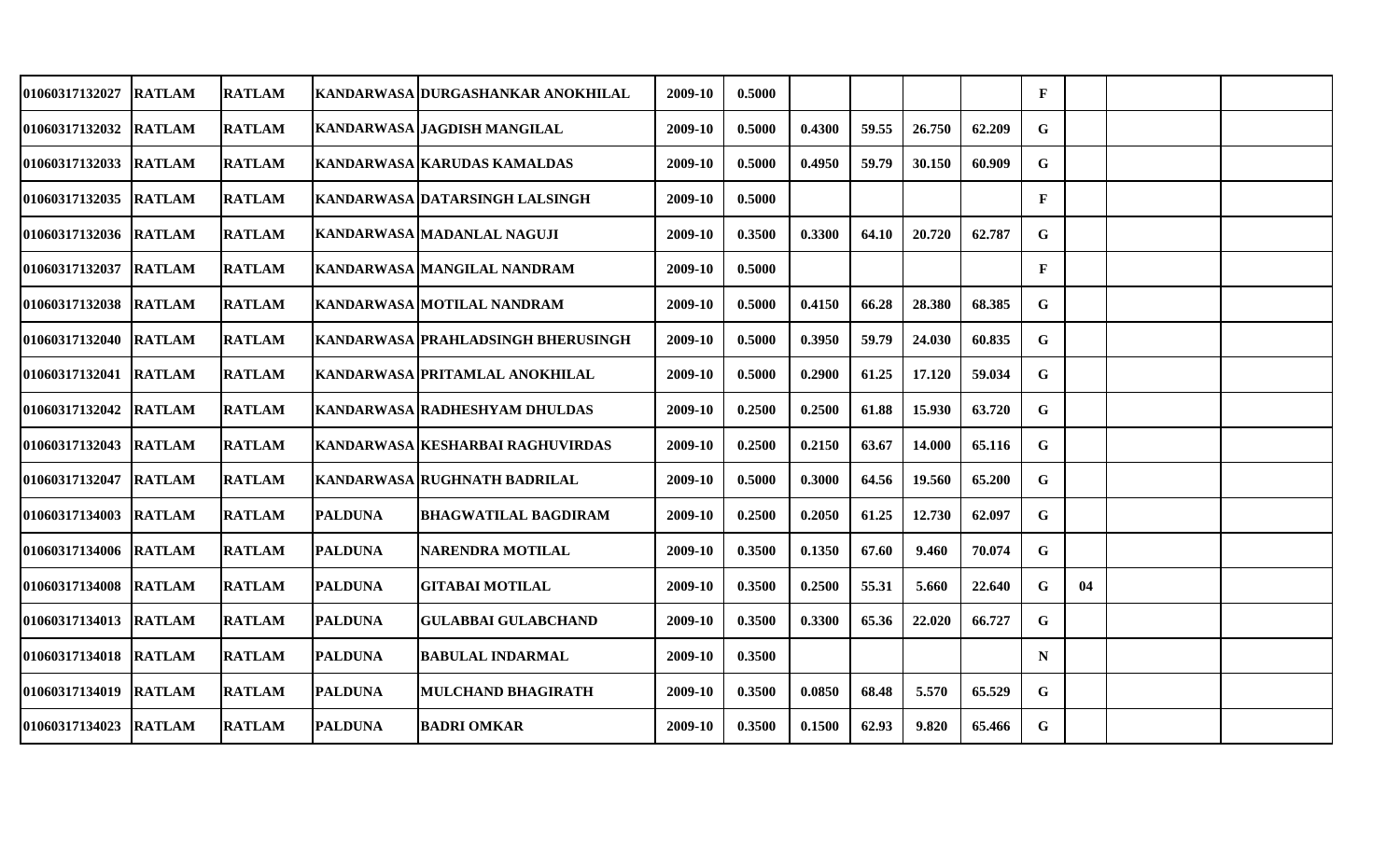| 01060317134032        | <b>RATLAM</b> | <b>RATLAM</b> | <b>PALDUNA</b> | <b>HIRALAL TULSIRAM</b>          | 2009-10 | 0.5000 | 0.4400 | 65.36 | 29.490 | 67.022 | G            |    |                |  |
|-----------------------|---------------|---------------|----------------|----------------------------------|---------|--------|--------|-------|--------|--------|--------------|----|----------------|--|
| 01060317134034        | <b>RATLAM</b> | <b>RATLAM</b> | <b>PALDUNA</b> | <b>HIRABAI GHANSHYAM</b>         | 2009-10 | 0.5000 |        |       |        |        | $\mathbf{F}$ |    |                |  |
| 01060317134035 RATLAM |               | <b>RATLAM</b> | <b>PALDUNA</b> | <b>JAGDISH RANCHOD KUNDAWAR</b>  | 2009-10 | 0.3500 |        |       |        |        | N            |    |                |  |
| 01060317134036 RATLAM |               | <b>RATLAM</b> | <b>PALDUNA</b> | <b>RATANLAL JAGANNATH</b>        | 2009-10 | 0.3500 |        |       |        |        | $\mathbf{F}$ |    |                |  |
| 01060317134039 RATLAM |               | <b>RATLAM</b> | <b>PALDUNA</b> | <b>KHIMA NANDA</b>               | 2009-10 | 0.2500 | 0.2400 | 59.55 | 14.530 | 60.541 | G            |    |                |  |
| 01060317134040 RATLAM |               | <b>RATLAM</b> | <b>PALDUNA</b> | RAMNARAYAN BAGDIRAM              | 2009-10 | 0.3500 | 0.3400 | 65.15 | 22.810 | 67.088 | G            |    |                |  |
| 01060317134050 RATLAM |               | <b>RATLAM</b> | <b>PALDUNA</b> | <b>MANGILAL RUPA</b>             | 2009-10 | 0.3500 | 0.1050 | 65.15 | 7.280  | 69.333 | G            |    |                |  |
| 01060317134051 RATLAM |               | <b>RATLAM</b> | <b>PALDUNA</b> | <b>BHAGIRATH HUKKA</b>           | 2009-10 | 0.5000 | 0.1500 | 62.93 | 9.540  | 63.600 | G            |    |                |  |
| 01060317134053 RATLAM |               | <b>RATLAM</b> | <b>PALDUNA</b> | <b>BHERU BAGDIRAM (DHARIYAR)</b> | 2009-10 | 0.3500 | 0.0950 | 65.15 | 6.740  | 70.947 | G            |    |                |  |
| 01060317134055 RATLAM |               | <b>RATLAM</b> | <b>PALDUNA</b> | <b>RAMKISHAN SHOBHARAM</b>       | 2009-10 | 0.2500 |        |       |        |        | $\mathbf{F}$ |    |                |  |
| 01060317134062 RATLAM |               | <b>RATLAM</b> | <b>PALDUNA</b> | <b>SHANKARLAL BHERULAL</b>       | 2009-10 | 0.3500 | 0.1550 | 65.15 | 9.770  | 63.032 | G            |    |                |  |
| 01060317134063 RATLAM |               | <b>RATLAM</b> | <b>PALDUNA</b> | NATHIBAI AMRATRAM                | 2009-10 | 0.5000 |        |       |        |        | $\mathbf{F}$ |    |                |  |
| 01060317134065        | <b>RATLAM</b> | <b>RATLAM</b> | <b>PALDUNA</b> | <b>RAMCHANDRA JAGANNATH</b>      | 2009-10 | 0.5000 |        |       |        |        | $\mathbf{F}$ |    |                |  |
| 01060317134073        | <b>RATLAM</b> | <b>RATLAM</b> | <b>PALDUNA</b> | <b>RAMESHWAR NANDAJI</b>         | 2009-10 | 0.3500 |        |       |        |        | $\mathbf{F}$ |    |                |  |
| 01060317134075 RATLAM |               | <b>RATLAM</b> | <b>PALDUNA</b> | <b>RAMESHWAR HEMRAJ</b>          | 2009-10 | 0.2500 |        |       |        |        | N            | 06 |                |  |
| 01060317134077 RATLAM |               | <b>RATLAM</b> | <b>PALDUNA</b> | <b>RAMLAL GIRDHARI</b>           | 2009-10 | 0.3500 | 0.2000 | 65.36 | 6.250  | 31.250 | G            | 04 |                |  |
| 01060317134079 RATLAM |               | <b>RATLAM</b> | <b>PALDUNA</b> | RAMCHANDRA BAGDIRAM              | 2009-10 | 0.3500 | 0.1500 | 61.25 | 9.280  | 61.866 | G            |    |                |  |
| 01060317134081        | <b>RATLAM</b> | <b>RATLAM</b> | <b>PALDUNA</b> | <b>ONKARLAL MANA</b>             | 2009-10 | 0.2500 |        |       |        |        | $\mathbf{F}$ |    |                |  |
| 01060317134085        | <b>RATLAM</b> | <b>RATLAM</b> | <b>PALDUNA</b> | PANNALAL NANDAJI                 | 2009-10 | 0.2500 |        |       |        |        | $\mathbf{F}$ |    | 01060317133035 |  |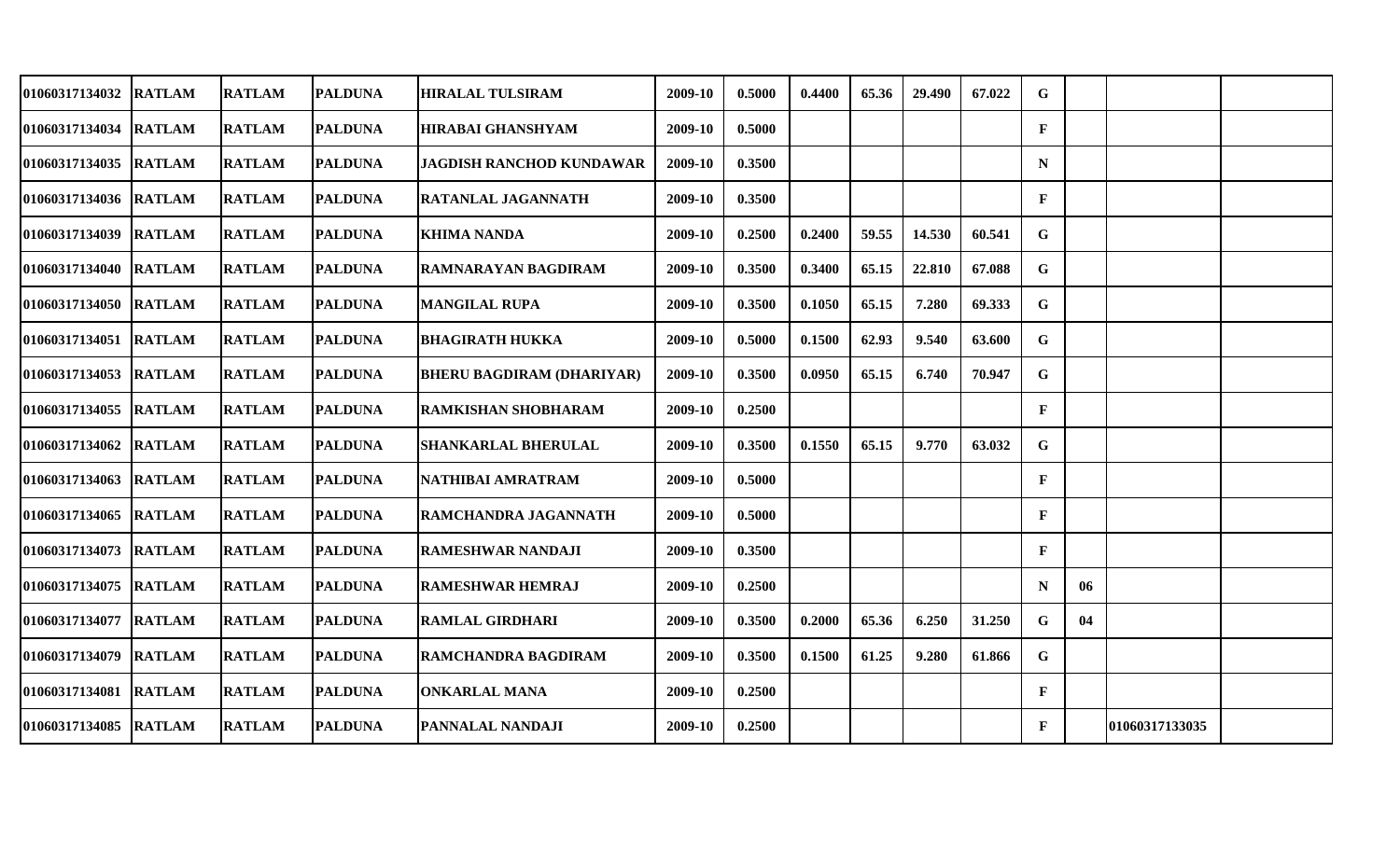| 01060317134086        | <b>RATLAM</b> | <b>RATLAM</b> | <b>PALDUNA</b> | <b>KAILASH RAMA</b>         | 2009-10 | 0.5000 |        |       |        |        | N            |    |                | <b>NAME CHANGE</b> |
|-----------------------|---------------|---------------|----------------|-----------------------------|---------|--------|--------|-------|--------|--------|--------------|----|----------------|--------------------|
| 01060317134088        | <b>RATLAM</b> | <b>RATLAM</b> | <b>PALDUNA</b> | ATMARAM RATANLAL            | 2009-10 | 0.2500 |        |       |        |        | N            | 11 | 01060317142001 |                    |
| 01060317134089        | <b>RATLAM</b> | <b>RATLAM</b> | <b>PALDUNA</b> | <b>BADRILAL DAYARAM</b>     | 2009-10 | 0.2500 |        |       |        |        | N            | 11 | 01060317133017 |                    |
| 01060317134091        | <b>RATLAM</b> | <b>RATLAM</b> | <b>PALDUNA</b> | <b>DHANNA HEMRAJ</b>        | 2009-10 | 0.2500 | 0.1950 | 61.25 | 12.240 | 62.769 | G            |    |                |                    |
| 01060317134092        | <b>RATLAM</b> | <b>RATLAM</b> | <b>PALDUNA</b> | <b>KESARBAI MANGILAL</b>    | 2009-10 | 0.2500 | 0.1450 | 53.92 | 3.890  | 26.827 | $\mathbf G$  | 04 |                |                    |
| 01060317134094        | <b>RATLAM</b> | <b>RATLAM</b> | <b>PALDUNA</b> | <b>KANHAIYALAL MANIRAM</b>  | 2009-10 | 0.2500 | 0.2500 | 61.25 | 6.350  | 25.400 | G            | 04 | 01060319171005 |                    |
| 01060317144003        | <b>RATLAM</b> | <b>RATLAM</b> | <b>BADODA</b>  | <b>SUNDARBAI JANKILAL</b>   | 2009-10 | 0.5000 | 0.2800 | 64.83 | 18.010 | 64.321 | $\mathbf G$  |    |                |                    |
| 01060317144005        | <b>RATLAM</b> | <b>RATLAM</b> | <b>BADODA</b>  | <b>PREMNARAYAN KALURAM</b>  | 2009-10 | 0.3500 | 0.2250 | 65.83 | 14.060 | 62.488 | $\mathbf G$  |    |                |                    |
| 01060317144006        | <b>RATLAM</b> | <b>RATLAM</b> | <b>BADODA</b>  | <b>LAXMAN PRATHIVRAJ</b>    | 2009-10 | 0.5000 | 0.2400 | 63.58 | 16.790 | 69.958 | $\mathbf G$  |    |                |                    |
| 01060317144008        | <b>RATLAM</b> | <b>RATLAM</b> | <b>BADODA</b>  | <b>RAJENDRA BHAGIRATH</b>   | 2009-10 | 0.5000 | 0.2100 | 63.05 | 14.300 | 68.095 | G            |    |                |                    |
| 01060317144012        | <b>RATLAM</b> | <b>RATLAM</b> | <b>BADODA</b>  | <b>RAMESHWAR LAXMAN</b>     | 2009-10 | 0.5000 | 0.1950 | 64.70 | 13.120 | 67.282 | G            |    |                |                    |
| 01060317144014        | <b>RATLAM</b> | <b>RATLAM</b> | <b>BADODA</b>  | <b>BHANWARLAL PREMCHAND</b> | 2009-10 | 0.2500 | 0.1600 | 62.25 | 9.910  | 61.937 | $\mathbf G$  |    |                |                    |
| 01060317144015        | <b>RATLAM</b> | <b>RATLAM</b> | <b>BADODA</b>  | <b>ISHWARLAL MANGILAL</b>   | 2009-10 | 0.2500 | 0.2000 | 62.25 | 12.540 | 62.700 | $\mathbf G$  |    |                |                    |
| 01060317144016        | <b>RATLAM</b> | <b>RATLAM</b> | <b>BADODA</b>  | <b>BHAGIRATH KACHRU</b>     | 2009-10 | 0.2500 | 0.2400 | 58.12 | 14.100 | 58.750 | G            |    |                |                    |
| 01060317144017        | <b>RATLAM</b> | <b>RATLAM</b> | <b>BADODA</b>  | <b>DHANNIBAI KACHRU</b>     | 2009-10 | 0.5000 | 0.5000 | 62.79 | 33.820 | 67.640 | $\mathbf G$  |    |                |                    |
| 01060317144018        | <b>RATLAM</b> | <b>RATLAM</b> | <b>BADODA</b>  | RAMACHANDRA JAGANNATH       | 2009-10 | 0.3500 |        |       |        |        | $\mathbf{F}$ |    |                |                    |
| 01060317144021 RATLAM |               | <b>RATLAM</b> | <b>BADODA</b>  | <b>MANGU BAGDIRAM</b>       | 2009-10 | 0.2500 | 0.1750 | 63.58 | 11.790 | 67.371 | G            |    |                | <b>NAME CHANGE</b> |
| 01060317144025        | <b>RATLAM</b> | <b>RATLAM</b> | <b>BADODA</b>  | <b>GANGABAI RAMLAL</b>      | 2009-10 | 0.2500 | 0.1600 | 67.32 | 11.550 | 72.187 | G            |    |                | <b>NAME CHANGE</b> |
| 01060317144026        | <b>RATLAM</b> | <b>RATLAM</b> | <b>BADODA</b>  | <b>BABULAL HASTIMAL</b>     | 2009-10 | 0.2500 | 0.1800 | 58.51 | 11.890 | 66.055 | $\mathbf G$  |    |                |                    |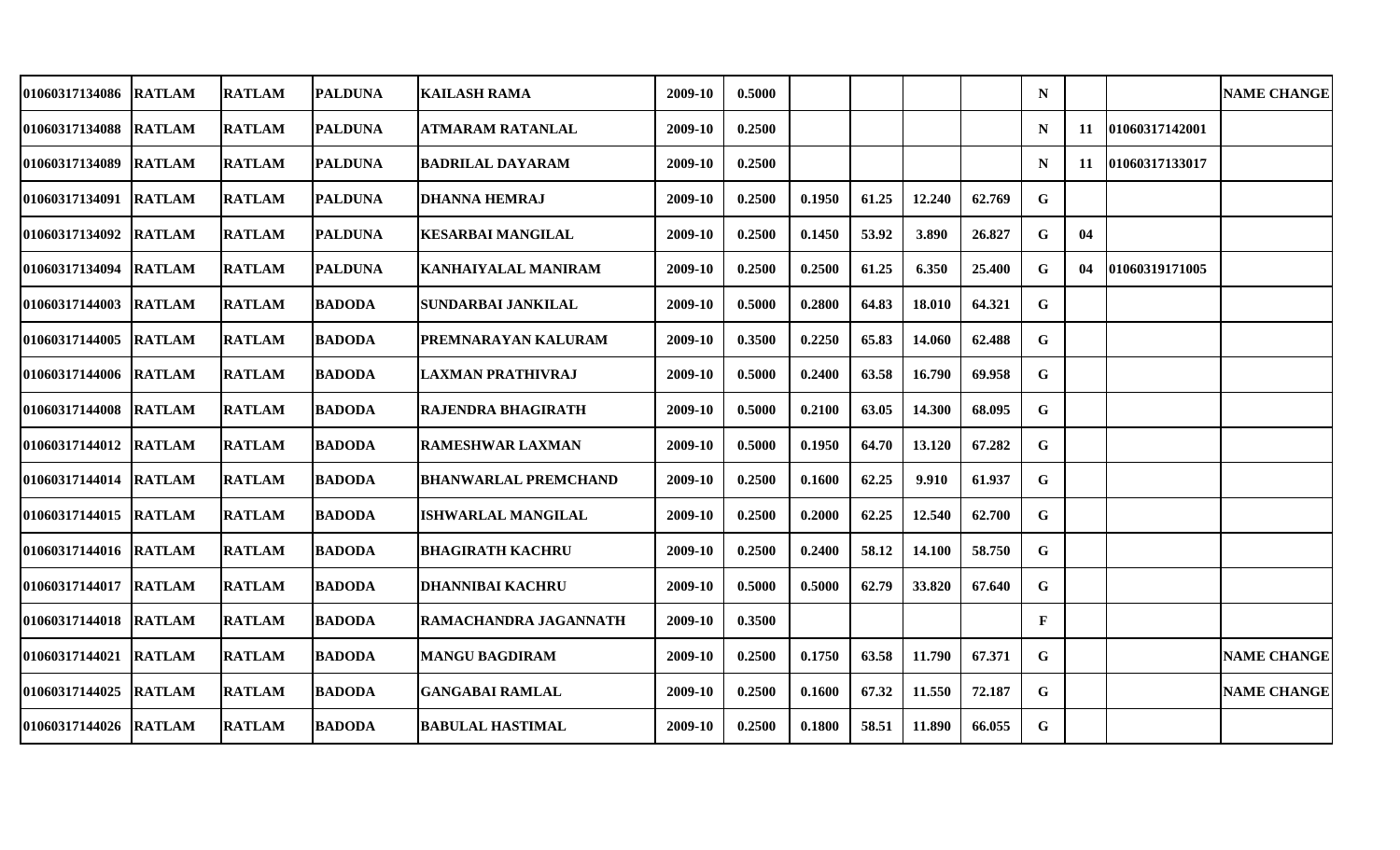| 01060317144034        | <b>RATLAM</b> | <b>IRATLAM</b> | <b>BADODA</b>    | <b>HIRALAL GAMER</b>        | 2009-10 | 0.3500 | 0.3400 | 61.91 | 22.150 | 65.145 | G            |    |                |                    |
|-----------------------|---------------|----------------|------------------|-----------------------------|---------|--------|--------|-------|--------|--------|--------------|----|----------------|--------------------|
| 01060317144041        | <b>RATLAM</b> | <b>RATLAM</b>  | <b>BADODA</b>    | <b>AVANTIBAI ONKARLAL</b>   | 2009-10 | 0.3500 | 0.3000 | 63.58 | 19.000 | 63.333 | G            |    |                |                    |
| 01060317144043        | <b>RATLAM</b> | <b>RATLAM</b>  | <b>BADODA</b>    | <b>LALSINGH SWARUPSINGH</b> | 2009-10 | 0.3500 | 0.3350 | 62.25 | 20.920 | 62.447 | $\mathbf G$  |    |                |                    |
| <b>01060317144044</b> | <b>RATLAM</b> | <b>RATLAM</b>  | <b>BADODA</b>    | <b>MOHANLAL DHULJI</b>      | 2009-10 | 0.2500 | 0.2450 | 62.25 | 15.610 | 63.714 | G            |    | 01060317132016 |                    |
| 01060317145002        | <b>RATLAM</b> | <b>RATLAM</b>  | <b>BODINA</b>    | <b>KAMLABAI AMBARAM</b>     | 2009-10 | 0.3500 | 0.3400 | 64.96 | 19.120 | 56.235 | G            |    |                |                    |
| 01060317145005        | <b>RATLAM</b> | <b>RATLAM</b>  | <b>BODINA</b>    | <b>RAMESHWAR MOTIRAM</b>    | 2009-10 | 0.2500 |        |       |        |        | $\mathbf{F}$ |    |                |                    |
| 01060317145006 RATLAM |               | <b>RATLAM</b>  | <b>BODINA</b>    | <b>SHOBHARAM NATHU RAM</b>  | 2009-10 | 0.3500 |        |       |        |        | $\mathbf{F}$ |    |                |                    |
| 01060317145011        | <b>RATLAM</b> | <b>RATLAM</b>  | <b>BODINA</b>    | <b>SAMRATHMAL SAITANMAL</b> | 2009-10 | 0.2500 |        |       |        |        | $\mathbf{F}$ |    |                |                    |
| 01060317145064        | <b>RATLAM</b> | <b>RATLAM</b>  | <b>BODINA</b>    | <b>SUSHILABAI RAMLAL</b>    | 2009-10 | 0.2500 |        |       |        |        | $\mathbf{F}$ |    |                | <b>NAME CHANGE</b> |
| 01060317145027        | <b>RATLAM</b> | <b>RATLAM</b>  | <b>BODINA</b>    | <b>RAMA GOBA NANURAM</b>    | 2009-10 | 0.2500 | 0.2150 | 60.14 | 11.550 | 53.720 | G            | 04 |                |                    |
| 01060317145031        | <b>RATLAM</b> | <b>RATLAM</b>  | <b>BODINA</b>    | <b>DHANNA NANURAM</b>       | 2009-10 | 0.2500 | 0.2300 | 60.14 | 14.180 | 61.652 | G            |    |                |                    |
| 01060317145032        | <b>RATLAM</b> | <b>RATLAM</b>  | <b>BODINA</b>    | VIMALCHAND SHETANMAL        | 2009-10 | 0.2500 |        |       |        |        | $\mathbf{F}$ |    |                |                    |
| 01060317145046        | <b>RATLAM</b> | <b>RATLAM</b>  | <b>BODINA</b>    | ISHWARLAL TARACHAND (KODAR) | 2009-10 | 0.5000 | 0.4600 | 64.96 | 27.940 | 60.739 | G            |    |                |                    |
| 01060317145047        | <b>RATLAM</b> | <b>RATLAM</b>  | <b>BODINA</b>    | <b>KAMLABAI RATANLAL</b>    | 2009-10 | 0.2500 |        |       |        |        | $\mathbf F$  |    |                |                    |
| 01060317145053        | <b>RATLAM</b> | <b>RATLAM</b>  | <b>BODINA</b>    | <b>LALCHAND RAMESHWAR</b>   | 2009-10 | 0.2500 |        |       |        |        | $\mathbf{F}$ |    |                |                    |
| 01060317145055        | <b>RATLAM</b> | <b>RATLAM</b>  | <b>BODINA</b>    | TAMMUBAI NATHULAL           | 2009-10 | 0.3500 | 0.2000 | 62.77 | 11.300 | 56.500 | $\mathbf I$  | 02 |                |                    |
| 01060317145057        | <b>RATLAM</b> | <b>RATLAM</b>  | <b>BODINA</b>    | PUNAMCHAND TARACHAND        | 2009-10 | 0.3500 | 0.2100 | 65.54 | 12.560 | 59.809 | $\bf{I}$     | 02 |                |                    |
| 01060317145063        | <b>RATLAM</b> | <b>RATLAM</b>  | <b>BODINA</b>    | <b>RAMNARAYAN DUNGA</b>     | 2009-10 | 0.2500 |        |       |        |        | $\mathbf{F}$ |    |                |                    |
| 01060319148003        | <b>RATLAM</b> | <b>PIPLODA</b> | <b>BHATKHEDA</b> | <b>MANGILAL HIRA</b>        | 2009-10 | 0.5000 | 0.2050 | 61.86 | 13.140 | 64.097 | $\mathbf G$  |    |                |                    |
|                       |               |                |                  |                             |         |        |        |       |        |        |              |    |                |                    |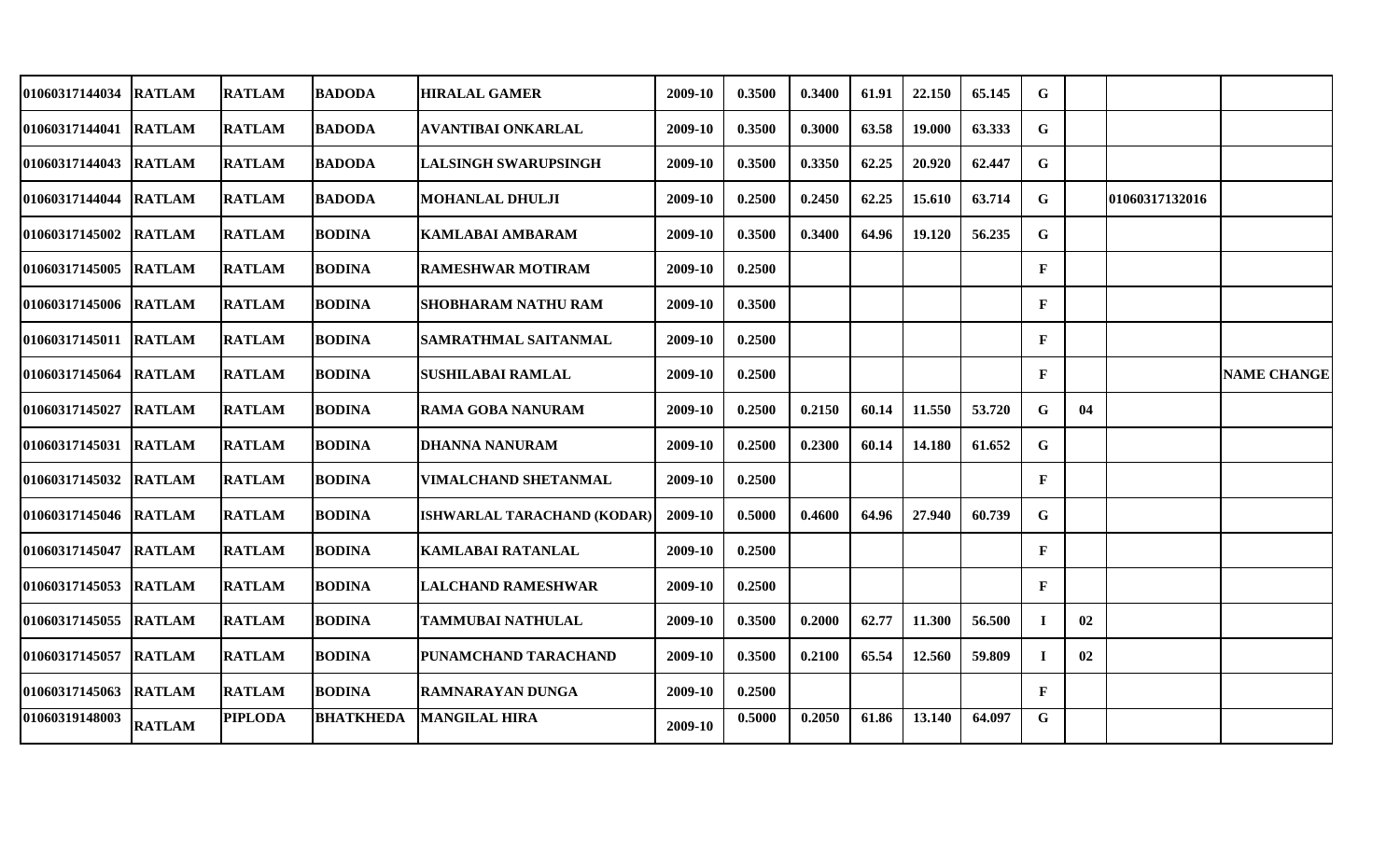| 01060319148005        | <b>RATLAM</b> | <b>PIPLODA</b> | <b>BHATKHEDA</b> | <b>VAJERAM NATHA</b>            | 2009-10 | 0.5000 | 0.1850 | 62.36 | 11.110 | 60.054 | G              |    |                    |
|-----------------------|---------------|----------------|------------------|---------------------------------|---------|--------|--------|-------|--------|--------|----------------|----|--------------------|
| 01060319148008        | <b>RATLAM</b> | <b>PIPLODA</b> | <b>BHATKHEDA</b> | <b>BAGDIBAI BAGDIRAM</b>        | 2009-10 | 0.5000 | 0.2500 | 64.98 | 16.560 | 66.240 | G              |    |                    |
| 01060319148011        | <b>RATLAM</b> | <b>PIPLODA</b> | <b>BHATKHEDA</b> | <b>KANCHANBAI RATANLAL</b>      | 2009-10 | 0.3500 | 0.1850 | 64.57 | 12.040 | 65.081 | $\mathbf G$    |    |                    |
| 01060319148013        | <b>RATLAM</b> | <b>PIPLODA</b> | <b>BHATKHEDA</b> | <b>BASANTIBAI UMMEDBAI</b>      | 2009-10 | 0.5000 | 0.2950 | 62.82 | 18.770 | 63.627 | G              |    |                    |
| 01060319148015        | <b>RATLAM</b> | <b>PIPLODA</b> | <b>BHATKHEDA</b> | <b>KAMLABAI DEVRAM</b>          | 2009-10 | 0.2500 | 0.2500 | 64.96 | 16.330 | 65.320 | $\mathbf G$    |    |                    |
| 01060319148020        | <b>RATLAM</b> | <b>PIPLODA</b> | <b>BHATKHEDA</b> | RAMCHANDRA MAGANIRAM            | 2009-10 | 0.5000 | 0.2550 | 64.57 | 16.540 | 64.862 | $\mathbf G$    |    |                    |
| 01060319148021        | <b>RATLAM</b> | <b>PIPLODA</b> | <b>BHATKHEDA</b> | <b>KALU KESHURAM</b>            | 2009-10 | 0.5000 | 0.2100 | 62.17 | 13.100 | 62.381 | $\mathbf G$    |    |                    |
| 01060319148024        | <b>RATLAM</b> | <b>PIPLODA</b> | <b>BHATKHEDA</b> | <b>GANGABAI DHULICHAND</b>      | 2009-10 | 0.3500 | 0.1500 | 62.17 | 9.490  | 63.266 | $\mathbf G$    |    |                    |
| 01060319148032        | <b>RATLAM</b> | <b>PIPLODA</b> | <b>BHATKHEDA</b> | <b>DEVRAM GULAB</b>             | 2009-10 | 0.5000 | 0.4050 | 64.57 | 27.170 | 67.086 | $\mathbf G$    |    |                    |
| 01060319148034        | <b>RATLAM</b> | <b>PIPLODA</b> | <b>BHATKHEDA</b> | <b>MANGILAL SHOBHARAM</b>       | 2009-10 | 0.5000 | 0.3600 | 64.33 | 23.200 | 64.444 | $\mathbf G$    |    |                    |
| 01060319148035        | <b>RATLAM</b> | <b>PIPLODA</b> | <b>BHATKHEDA</b> | <b>RANCHHOD KALU</b>            | 2009-10 | 0.5000 | 0.2050 | 61.83 | 12.620 | 61.560 | $\overline{G}$ |    |                    |
| 01060319148036        | <b>RATLAM</b> | <b>PIPLODA</b> | <b>BHATKHEDA</b> | <b>GITABAI PREMCHAND</b>        | 2009-10 | 0.5000 | 0.1600 | 64.57 | 10.420 | 65.125 | $\mathbf G$    |    |                    |
| 01060319148043        | <b>RATLAM</b> | <b>PIPLODA</b> | <b>BHATKHEDA</b> | <b>RAMESHWAR AMRATRAM</b>       | 2009-10 | 0.2500 | 0.1850 | 65.81 | 12.210 | 66.000 | $\mathbf I$    | 02 |                    |
| 01060319148045        | <b>RATLAM</b> | <b>PIPLODA</b> | <b>BHATKHEDA</b> | <b>NARSINGH GANESHRAM</b>       | 2009-10 | 0.5000 | 0.1950 | 60.40 | 11.910 | 61.076 | $\mathbf G$    |    |                    |
| 01060319148052        | <b>RATLAM</b> | <b>PIPLODA</b> | <b>BHATKHEDA</b> | <b>KELASH GANGABAI</b>          | 2009-10 | 0.5000 | 0.4750 | 64.57 | 30.670 | 64.568 | G              |    |                    |
| 01060319150001        | <b>RATLAM</b> | <b>PIPLODA</b> |                  | RICHADEVDA SHOBHARAM RAMCHANDRA | 2009-10 | 0.5000 | 0.4050 | 56.65 | 23.830 | 58.839 | G              |    |                    |
| 01060319150002 RATLAM |               | <b>PIPLODA</b> |                  | RICHADEVDA SUGANBAI KACHRU      | 2009-10 | 0.5000 | 0.2950 | 61.75 | 18.800 | 63.728 | G              |    | <b>NAME CHANGE</b> |
| 01060319150004        | <b>RATLAM</b> | <b>PIPLODA</b> |                  | RICHADEVDA GITABAI VENIRAM      | 2009-10 | 0.2500 | 0.2300 | 58.65 | 13.720 | 59.652 | $\mathbf G$    |    |                    |
| 01060319150005        | <b>RATLAM</b> | <b>PIPLODA</b> |                  | RICHADEVDA RAMRATAN KESHURAM    | 2009-10 | 0.5000 | 0.2000 | 61.75 | 13.160 | 65.800 | $\mathbf G$    |    |                    |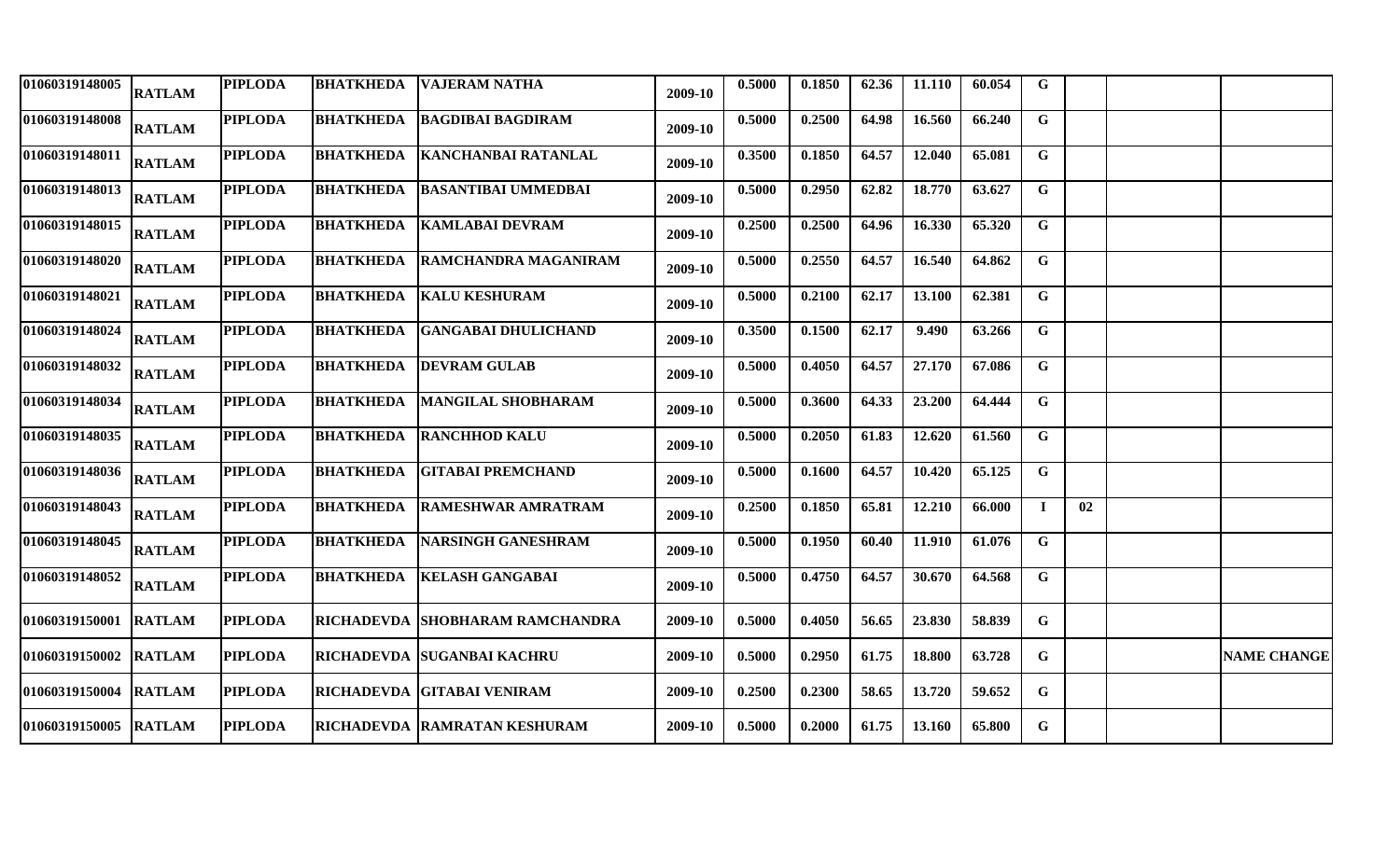| 01060319150009        | <b>RATLAM</b> | <b>PIPLODA</b> |                   | RICHADEVDA   DOLATRAM GAMER          | 2009-10 | 0.5000 | 0.4150 | 56.65 | 24.390 | 58.771 | G  |    |                 |                    |
|-----------------------|---------------|----------------|-------------------|--------------------------------------|---------|--------|--------|-------|--------|--------|----|----|-----------------|--------------------|
| 01060319150011 RATLAM |               | <b>PIPLODA</b> |                   | RICHADEVDA RAMKUNWARBAI BALUSINGH    | 2009-10 | 0.5000 | 0.4400 | 59.88 | 26.990 | 61.340 | G  |    |                 |                    |
| 01060319150012 RATLAM |               | <b>PIPLODA</b> |                   | RICHADEVDA   BASANTILAL KESHURAM     | 2009-10 | 0.3500 | 0.1150 | 64.79 | 8.010  | 69.652 | G  |    |                 |                    |
| 01060319150013 RATLAM |               | <b>PIPLODA</b> |                   | RICHADEVDA RAMNARAYAN RAMCHANDRA     | 2009-10 | 0.5000 | 0.2900 | 59.86 | 17.860 | 61.586 | G  |    |                 |                    |
| 01060319150017 RATLAM |               | <b>PIPLODA</b> |                   | RICHADEVDA GITABAI NANDA             | 2009-10 | 0.5000 | 0.2850 | 59.86 | 17.680 | 62.035 | G  |    |                 |                    |
| <b>01060319150031</b> | <b>RATLAM</b> | <b>PIPLODA</b> |                   | RICHADEVDA BHAGIRATH GAUTAM          | 2009-10 | 0.5000 | 0.3700 | 61.75 | 23.810 | 64.351 | G  |    |                 |                    |
| <b>01060319150035</b> | <b>RATLAM</b> | <b>PIPLODA</b> | RICHADEVDA        | <b>IMANGILAL LALCHAND</b>            | 2009-10 | 0.5000 | 0.4850 | 61.75 | 29.880 | 61.608 | G  |    |                 |                    |
| 01060319150039        | <b>RATLAM</b> | <b>PIPLODA</b> |                   | RICHADEVDA BHERULAL NANDAJI          | 2009-10 | 0.3500 | 0.2550 | 61.75 | 15.900 | 62.352 | G  |    |                 |                    |
| 01060319150040 RATLAM |               | <b>PIPLODA</b> |                   | RICHADEVDA   NANDRAM RAMCHAND SUTHAR | 2009-10 | 0.5000 | 0.2500 | 59.86 | 16.090 | 64.360 | G  |    |                 |                    |
| 01060319150041 RATLAM |               | <b>PIPLODA</b> |                   | RICHADEVDA   KARU HARIRAM            | 2009-10 | 0.5000 | 0.4050 | 59.86 | 24.450 | 60.370 | G  |    |                 |                    |
| 01060319150046 RATLAM |               | <b>PIPLODA</b> |                   | RICHADEVDA GOVINDRAM RAMCHANDRA      | 2009-10 | 0.5000 | 0.4550 | 59.88 | 28.020 | 61.582 | G  |    |                 |                    |
| <b>01060319150047</b> | <b>RATLAM</b> | <b>PIPLODA</b> |                   | RICHADEVDA JASVANTSINGH RAMSINGH     | 2009-10 | 0.5000 | 0.2100 | 59.88 | 13.250 | 63.095 | G  |    |                 |                    |
| <b>01060319150051</b> | <b>RATLAM</b> | <b>PIPLODA</b> |                   | RICHADEVDA   BALARAM MADHOJI         | 2009-10 | 0.2500 | 0.1750 | 60.89 | 11.340 | 64.800 | G  |    |                 |                    |
| <b>01060319150052</b> | <b>RATLAM</b> | <b>PIPLODA</b> | <b>RICHADEVDA</b> | <b>DEUBAI RAGHUNATH</b>              | 2009-10 | 0.2500 | 0.2000 | 56.65 | 11.650 | 58.250 | G  |    |                 | <b>NAME CHANGE</b> |
| 01060319150056 RATLAM |               | <b>PIPLODA</b> | <b>RICHADEVDA</b> | <b>GOPALKUNWAR SAJJANSINGH</b>       | 2009-10 | 0.2500 | 0.2500 | 54.54 | 13.120 | 52.480 | Т. | 02 |                 |                    |
| 01060319150058 RATLAM |               | <b>PIPLODA</b> | <b>RICHADEVDA</b> | JAGGANATH BHAGATRAM                  | 2009-10 | 0.2500 | 0.2600 | 56.35 | 15.130 | 58.192 | G  |    | 101060316082119 |                    |
| 01060319151001        | <b>RATLAM</b> | <b>PIPLODA</b> | <b>RANAYRA</b>    | <b>KESHURAM RATANLAL</b>             | 2009-10 | 0.5000 | 0.5050 | 62.52 | 32.200 | 63.762 | G  |    |                 |                    |
| 01060319151002        | <b>RATLAM</b> | <b>PIPLODA</b> | <b>RANAYRA</b>    | <b>KANCHANBAI PRABHULAL</b>          | 2009-10 | 0.5000 | 0.5000 | 58.17 | 29.510 | 59.020 | G  |    |                 |                    |
| 01060319151004        | <b>RATLAM</b> | <b>PIPLODA</b> | <b>RANAYRA</b>    | <b>KANWARLAL RATANLAL</b>            | 2009-10 | 0.5000 | 0.3200 | 58.17 | 19.810 | 61.906 | G  |    |                 |                    |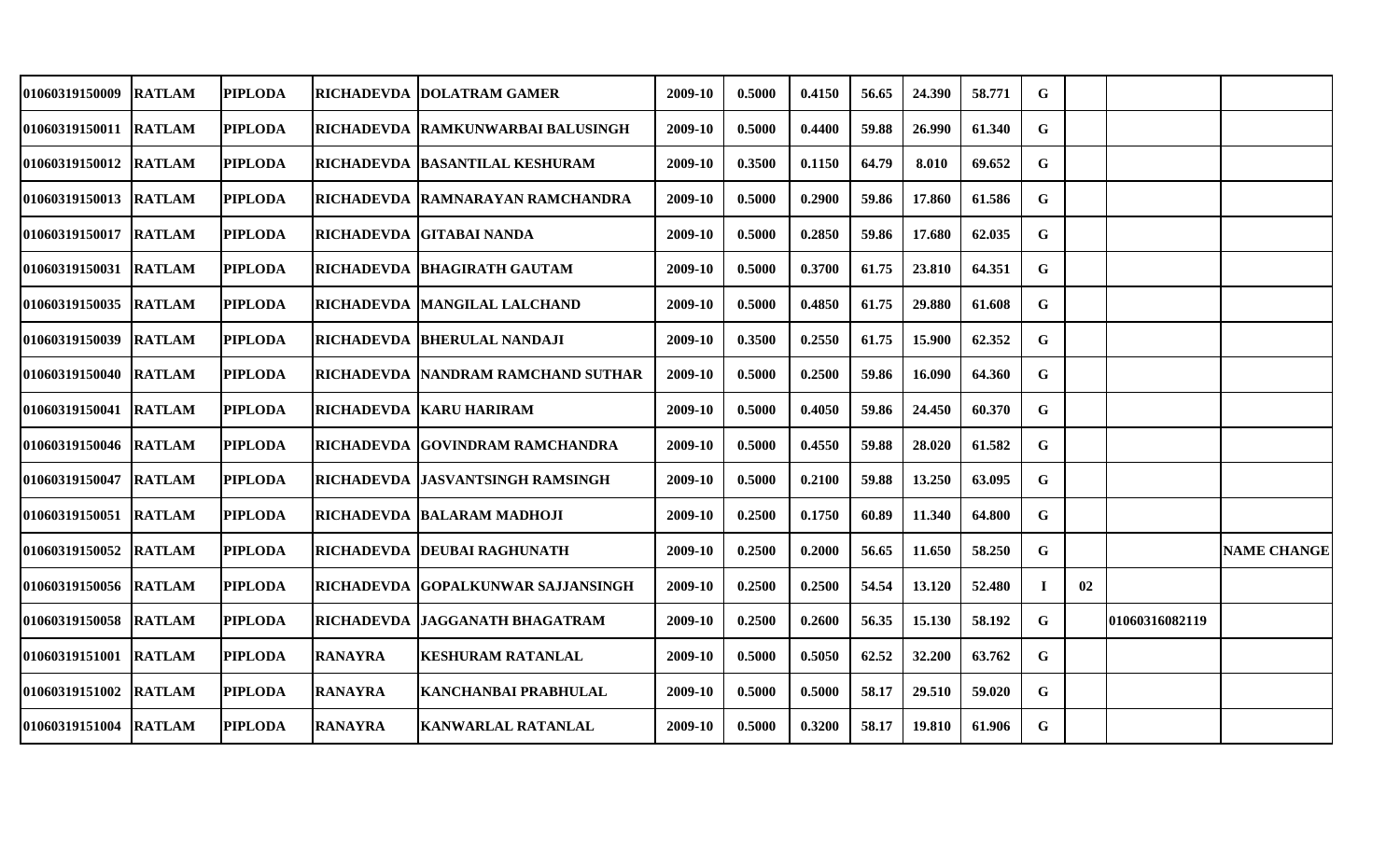| 01060319151005        | <b>RATLAM</b> | <b>PIPLODA</b> | <b>RANAYRA</b> | SHATANAND RAMPRATAP               | 2009-10 | 0.3500 | 0.2300 | 69.35 | 16.130 | 70.130 | G |  |                    |
|-----------------------|---------------|----------------|----------------|-----------------------------------|---------|--------|--------|-------|--------|--------|---|--|--------------------|
| 01060319151006 RATLAM |               | <b>PIPLODA</b> | <b>RANAYRA</b> | SAVITRIBAI BHAGWAN                | 2009-10 | 0.5000 | 0.5050 | 62.52 | 32.120 | 63.604 | G |  |                    |
| 01060319151008 RATLAM |               | <b>PIPLODA</b> | <b>RANAYRA</b> | HANSRAJ SUKHRAM                   | 2009-10 | 0.5000 | 0.3950 | 63.23 | 26.690 | 67.569 | G |  |                    |
| 01060319151009        | <b>RATLAM</b> | <b>PIPLODA</b> | <b>RANAYRA</b> | RAMCHANDRA SHANKAR LAL            | 2009-10 | 0.5000 | 0.2650 | 66.33 | 18.070 | 68.188 | G |  |                    |
| 01060319151018 RATLAM |               | <b>PIPLODA</b> | <b>RANAYRA</b> | <b>CHAGANLAL SHIVRAM</b>          | 2009-10 | 0.5000 | 0.2500 | 63.23 | 16.160 | 64.640 | G |  |                    |
| <b>01060319151024</b> | <b>RATLAM</b> | <b>PIPLODA</b> | <b>RANAYRA</b> | LALKUNWAR KESHARSINGH             | 2009-10 | 0.2500 | 0.2500 | 62.89 | 16.920 | 67.680 | G |  |                    |
| 01060319151026 RATLAM |               | <b>PIPLODA</b> | <b>RANAYRA</b> | KASTURIBAI GANESHRAM              | 2009-10 | 0.5000 | 0.1800 | 63.23 | 11.630 | 64.611 | G |  |                    |
| <b>01060319151032</b> | <b>RATLAM</b> | <b>PIPLODA</b> | <b>RANAYRA</b> | PAWANKUNWAR BHANWARSINGH          | 2009-10 | 0.5000 | 0.3850 | 58.16 | 23.550 | 61.168 | G |  |                    |
| 01060319151033 RATLAM |               | <b>PIPLODA</b> | <b>RANAYRA</b> | <b>GANGABAI GOPAL</b>             | 2009-10 | 0.5000 | 0.5050 | 68.54 | 33.340 | 66.019 | G |  |                    |
| 01060319151040 RATLAM |               | <b>PIPLODA</b> | <b>RANAYRA</b> | <b>RAJARAM NANDRAM</b>            | 2009-10 | 0.5000 | 0.4050 | 63.01 | 28.170 | 69.555 | G |  |                    |
| 01060319151043 RATLAM |               | <b>PIPLODA</b> | <b>RANAYRA</b> | <b>BAGDIRAM ONKARLAL</b>          | 2009-10 | 0.5000 | 0.4950 | 63.01 | 31.980 | 64.606 | G |  |                    |
| <b>01060319151045</b> | <b>RATLAM</b> | <b>PIPLODA</b> | <b>RANAYRA</b> | <b>BADAMBAI RAJARAM</b>           | 2009-10 | 0.2500 | 0.2450 | 65.67 | 16.260 | 66.367 | G |  |                    |
| 01060319151048        | <b>RATLAM</b> | <b>PIPLODA</b> | <b>RANAYRA</b> | <b>JITENDRAKUMAR GAURISHANKER</b> | 2009-10 | 0.5000 | 0.3800 | 63.01 | 24.370 | 64.131 | G |  |                    |
| <b>01060319151050</b> | <b>RATLAM</b> | <b>PIPLODA</b> | <b>RANAYRA</b> | RAMKANYABAI DURGA                 | 2009-10 | 0.5000 | 0.2200 | 63.11 | 13.990 | 63.590 | G |  | <b>NAME CHANGE</b> |
| 01060319151054        | <b>RATLAM</b> | <b>PIPLODA</b> | <b>RANAYRA</b> | <b>BHERULAL NANURAM</b>           | 2009-10 | 0.3500 | 0.2950 | 58.16 | 17.320 | 58.711 | G |  |                    |
| 01060319151055        | <b>RATLAM</b> | <b>PIPLODA</b> | <b>RANAYRA</b> | SHANTILAL MANGALPRASAD            | 2009-10 | 0.5000 | 0.3000 | 62.78 | 18.960 | 63.200 | G |  |                    |
| 01060319151056 RATLAM |               | <b>PIPLODA</b> | <b>RANAYRA</b> | <b>VENIRAM AMBARAM</b>            | 2009-10 | 0.5000 | 0.2050 | 62.78 | 13.050 | 63.658 | G |  |                    |
| 01060319151058        | <b>RATLAM</b> | <b>PIPLODA</b> | <b>RANAYRA</b> | <b>DASAHRATH SHOBHARAM</b>        | 2009-10 | 0.5000 | 0.2100 | 66.39 | 14.370 | 68.428 | G |  |                    |
| 01060319151067        | <b>RATLAM</b> | <b>PIPLODA</b> | <b>RANAYRA</b> | <b>HIRA NATHU</b>                 | 2009-10 | 0.5000 | 0.2000 | 66.33 | 13.500 | 67.500 | G |  |                    |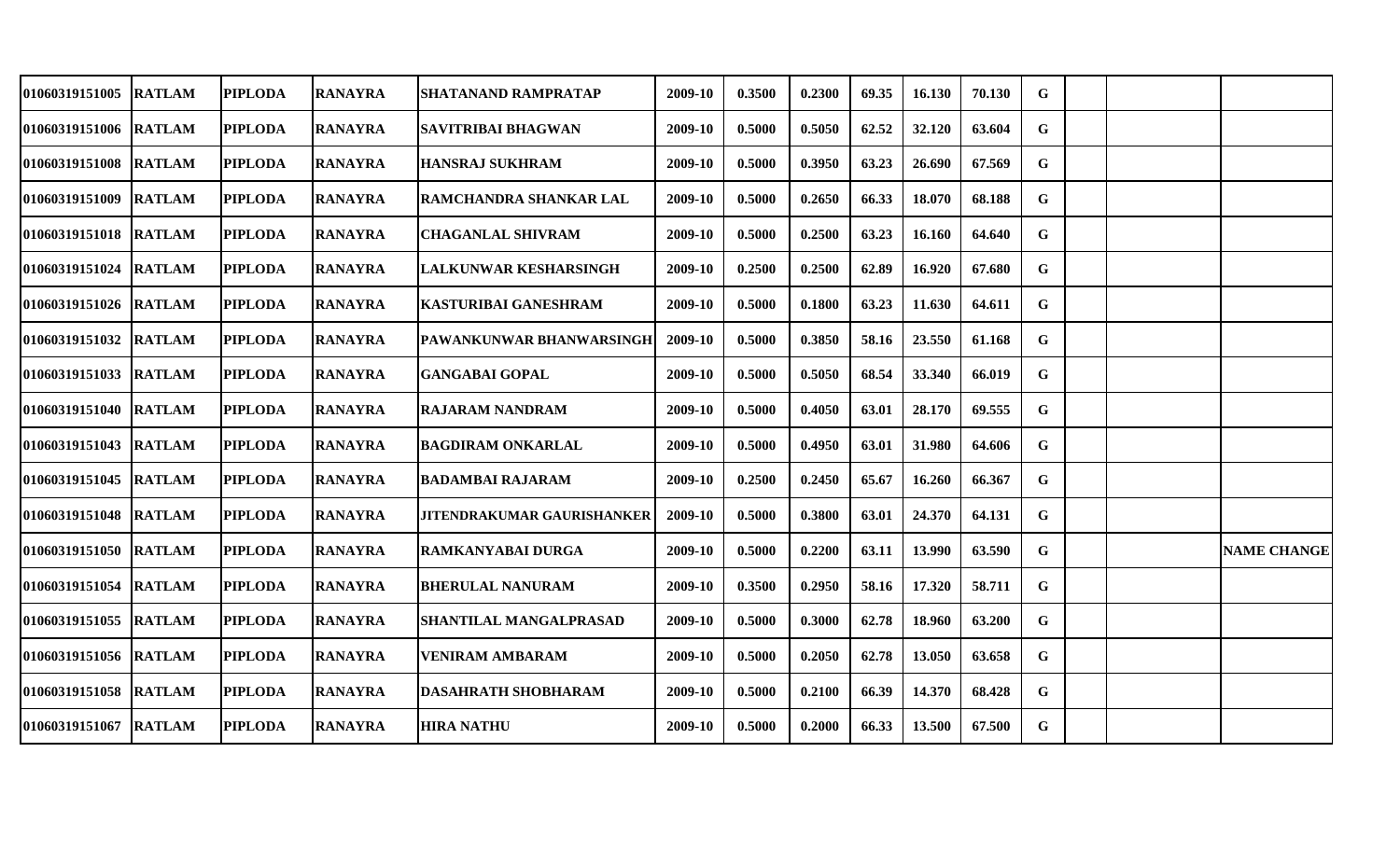| <b>01060319151070</b>  | <b>RATLAM</b> | <b>PIPLODA</b> | <b>RANAYRA</b> | SHRIRAM GAMERIBAI            | 2009-10 | 0.5000 | 0.5000 | 58.16 | 30.980 | 61.960 | G |    |                    |
|------------------------|---------------|----------------|----------------|------------------------------|---------|--------|--------|-------|--------|--------|---|----|--------------------|
| 01060319151072 RATLAM  |               | <b>PIPLODA</b> | <b>RANAYRA</b> | <b>RAMESHWAR SHANKERLAL</b>  | 2009-10 | 0.5000 | 0.3900 | 62.89 | 25.480 | 65.333 | G |    | <b>NAME CHANGE</b> |
| <b>01060319151077</b>  | <b>RATLAM</b> | <b>PIPLODA</b> | <b>RANAYRA</b> | <b>LAXMINARAYAN BHERULAL</b> | 2009-10 | 0.5000 | 0.5100 | 48.91 | 7.140  | 14.000 | G | 04 |                    |
| <b>01060319151081</b>  | <b>RATLAM</b> | <b>PIPLODA</b> | <b>RANAYRA</b> | <b>VARDIBAI NATHU</b>        | 2009-10 | 0.5000 | 0.5050 | 58.69 | 32.660 | 64.673 | G |    |                    |
| 01060319151084         | <b>RATLAM</b> | <b>PIPLODA</b> | <b>RANAYRA</b> | <b>NAGULAL DHURAJI</b>       | 2009-10 | 0.3500 | 0.2450 | 67.58 | 16.350 | 66.734 | G |    |                    |
| 01060319151092         | <b>RATLAM</b> | <b>PIPLODA</b> | <b>RANAYRA</b> | <b>RADHESHYAM BAGDIBAI</b>   | 2009-10 | 0.5000 | 0.2950 | 64.92 | 19.310 | 65.457 | G |    |                    |
| 01060319151094         | <b>RATLAM</b> | <b>PIPLODA</b> | <b>RANAYRA</b> | <b>BABULAL KHEMRAJ</b>       | 2009-10 | 0.5000 | 0.5000 | 47.85 | 9.800  | 19.600 | G | 04 |                    |
| 01060319151099         | <b>RATLAM</b> | <b>PIPLODA</b> | <b>RANAYRA</b> | <b>BAGDIRAM FULCHAND</b>     | 2009-10 | 0.3500 | 0.2000 | 62.89 | 12.980 | 64.900 | G |    |                    |
| 01060319151108  RATLAM |               | <b>PIPLODA</b> | <b>RANAYRA</b> | DASHRATH CHUNNILAL           | 2009-10 | 0.2500 | 0.2150 | 65.09 | 13.490 | 62.744 | G |    |                    |
| 01060319151109 RATLAM  |               | <b>PIPLODA</b> | <b>RANAYRA</b> | <b>DASHRATH KHEMRAJ</b>      | 2009-10 | 0.3500 | 0.1500 | 60.84 | 9.600  | 64.000 | G |    |                    |
| 01060319151110 RATLAM  |               | <b>PIPLODA</b> | <b>RANAYRA</b> | IDAYARAM KAMLASHANKER        | 2009-10 | 0.5000 | 0.2550 | 60.84 | 16.340 | 64.078 | G |    |                    |
| 01060319151114 RATLAM  |               | <b>PIPLODA</b> | <b>RANAYRA</b> | <b>GANESHRAM HIRALAL</b>     | 2009-10 | 0.5000 | 0.4550 | 56.55 | 26.450 | 58.131 | G |    |                    |
| 01060319151115 RATLAM  |               | <b>PIPLODA</b> | <b>RANAYRA</b> | <b>GANESHRAM NATHUJI</b>     | 2009-10 | 0.5000 | 0.3450 | 65.67 | 22.980 | 66.608 | G |    |                    |
| 01060319151118         | <b>RATLAM</b> | <b>PIPLODA</b> | <b>RANAYRA</b> | <b>GOPAL MOHANLAL</b>        | 2009-10 | 0.5000 | 0.2100 | 67.58 | 14.320 | 68.190 | G |    |                    |
| 01060319151120 RATLAM  |               | <b>PIPLODA</b> | <b>RANAYRA</b> | <b>GUMANSINGH CHENSINGH</b>  | 2009-10 | 0.5000 | 0.2850 | 64.62 | 18.890 | 66.280 | G |    |                    |
| 01060319151121         | <b>RATLAM</b> | <b>PIPLODA</b> | <b>RANAYRA</b> | <b>HUKMICHAND SHANKERLAL</b> | 2009-10 | 0.5000 | 0.5100 | 62.03 | 33.320 | 65.333 | G |    |                    |
| 01060319151122 RATLAM  |               | <b>PIPLODA</b> | <b>RANAYRA</b> | <b>ISHWARLAL CHUNNILAL</b>   | 2009-10 | 0.5000 | 0.4750 | 62.03 | 29.150 | 61.368 | G |    |                    |
| 01060319151124         | <b>RATLAM</b> | <b>PIPLODA</b> | <b>RANAYRA</b> | <b>JAGDISH NAGULAL</b>       | 2009-10 | 0.3500 | 0.2000 | 64.43 | 13.520 | 67.600 | G |    |                    |
| 01060319151128         | <b>RATLAM</b> | <b>PIPLODA</b> | <b>RANAYRA</b> | <b>KANWARLAL PARTHA</b>      | 2009-10 | 0.2500 | 0.1000 | 65.67 | 7.160  | 71.600 | G |    |                    |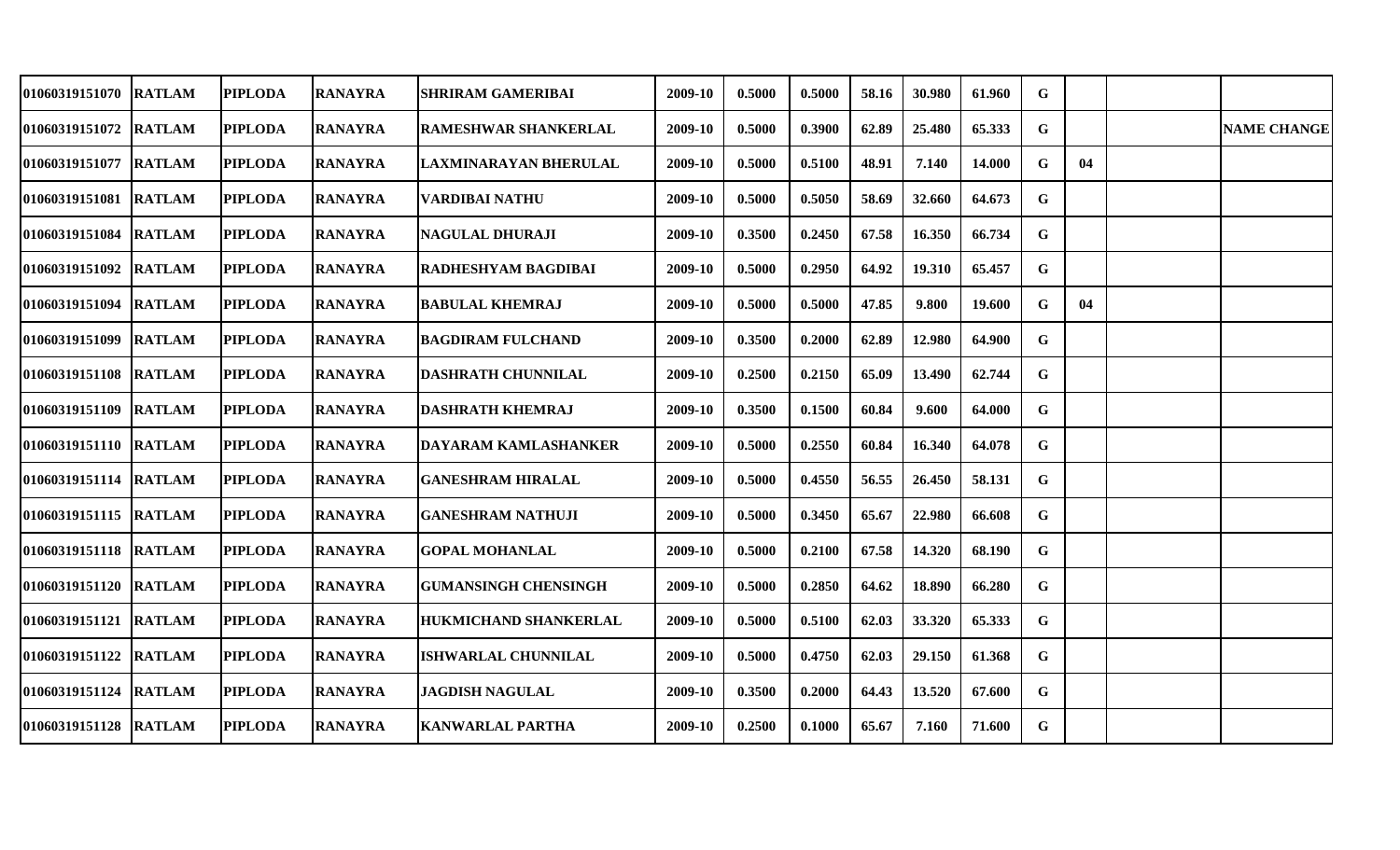| 01060319151129        | <b>RATLAM</b> | <b>PIPLODA</b> | <b>RANAYRA</b>  | KRISHANVALLABH HARIRAM                       | 2009-10 | 0.2500 | 0.1350 | 55.87 | 7.410  | 54.888 | G            | 04 |                |                    |
|-----------------------|---------------|----------------|-----------------|----------------------------------------------|---------|--------|--------|-------|--------|--------|--------------|----|----------------|--------------------|
| 01060319151131 RATLAM |               | <b>PIPLODA</b> | <b>RANAYRA</b>  | LAXMINARAYAN KESHURAM                        | 2009-10 | 0.5000 | 0.2000 | 65.02 | 13.170 | 65.850 | G            |    |                |                    |
| 01060319151132 RATLAM |               | <b>PIPLODA</b> | <b>RANAYRA</b>  | LILABAI HARIRAM                              | 2009-10 | 0.3500 | 0.2400 | 62.89 | 15.370 | 64.041 | G            |    |                |                    |
| 01060319151133 RATLAM |               | <b>PIPLODA</b> | <b>RANAYRA</b>  | MANGALPRASAD RADHAKISHAN                     | 2009-10 | 0.2500 |        |       |        |        | $\mathbf{F}$ |    |                |                    |
| 01060319151138 RATLAM |               | <b>PIPLODA</b> | <b>RANAYRA</b>  | NAVALSINGH NATHUSINGH                        | 2009-10 | 0.5000 | 0.3000 | 62.03 | 19.100 | 63.666 | G            |    |                |                    |
| 01060319151139 RATLAM |               | <b>PIPLODA</b> | <b>RANAYRA</b>  | PRAKASH RAMESHWAR                            | 2009-10 | 0.5000 | 0.4500 | 63.28 | 27.090 | 60.200 | G            |    |                |                    |
| 01060319151141 RATLAM |               | <b>PIPLODA</b> | <b>RANAYRA</b>  | PURALAL GANGARAM                             | 2009-10 | 0.2500 | 0.1000 | 61.02 | 6.710  | 67.100 | G            |    | 01060316083005 |                    |
| <b>01060319151144</b> | <b>RATLAM</b> | <b>PIPLODA</b> | <b>RANAYRA</b>  | RADHESHYAM NATHULAL                          | 2009-10 | 0.5000 | 0.4850 | 55.58 | 9.650  | 19.896 | G            | 04 |                |                    |
| 01060319151145 RATLAM |               | <b>PIPLODA</b> | <b>RANAYRA</b>  | RAJENDRAKUMAR KESARIMAL                      | 2009-10 | 0.5000 | 0.2950 | 60.48 | 18.680 | 63.322 | Т.           | 02 |                |                    |
| 01060319151146 RATLAM |               | <b>PIPLODA</b> | <b>RANAYRA</b>  | RAJESH UMASHANKAR                            | 2009-10 | 0.5000 | 0.2450 | 64.18 | 15.940 | 65.061 | Т.           | 02 |                |                    |
| 01060319151148 RATLAM |               | <b>PIPLODA</b> | <b>RANAYRA</b>  | RAMCHANDRA ALIES CHANDRASHEKHAR LAXMINARAYAN | 2009-10 | 0.5000 | 0.1950 | 62.95 | 12.330 | 63.230 | G            |    |                |                    |
| 01060319151150 RATLAM |               | <b>PIPLODA</b> | <b>RANAYRA</b>  | <b>RAMDAYAL NATHULAL</b>                     | 2009-10 | 0.5000 | 0.2050 | 64.38 | 13.360 | 65.170 | G            |    |                |                    |
| 01060319151152        | <b>RATLAM</b> | <b>PIPLODA</b> | <b>RANAYRA</b>  | RAMESHCHAND NATHULAL                         | 2009-10 | 0.5000 | 0.2700 | 64.62 | 17.500 | 64.814 | G            |    |                |                    |
| 01060319151159        | <b>RATLAM</b> | <b>PIPLODA</b> | <b>RANAYRA</b>  | RUPSINGH NATHUSINGH                          | 2009-10 | 0.2500 | 0.2100 | 62.89 | 12.770 | 60.809 | G            |    |                |                    |
| 01060319151165        | <b>RATLAM</b> | <b>PIPLODA</b> | <b>RANAYRA</b>  | <b>SHANTIBAI NAGULAL</b>                     | 2009-10 | 0.3500 | 0.2600 | 55.58 | 14.780 | 56.846 | G            |    |                | <b>NAME CHANGE</b> |
| 01060319151173 RATLAM |               | <b>PIPLODA</b> | <b>RANAYRA</b>  | VISHNUPRASAD KAMLASHNAKAR                    | 2009-10 | 0.2500 | 0.2450 | 63.40 | 16.430 | 67.061 | G            |    |                |                    |
| 01060319151095        | <b>RATLAM</b> | <b>PIPLODA</b> | <b>RANAYRA</b>  | <b>SAMPATBAI BABULAL</b>                     | 2009-10 | 0.5000 | 0.4100 | 60.84 | 27.100 | 66.097 | G            |    |                |                    |
| 01060319151027        | <b>RATLAM</b> | <b>PIPLODA</b> | <b>RANAYRA</b>  | <b>SHIVNARAYAN TORIRAM</b>                   | 2009-10 | 0.5000 | 0.4650 | 58.17 | 27.460 | 59.052 | G            |    |                |                    |
| 01060319152030 RATLAM |               | <b>PIPLODA</b> | <b>PINGRALA</b> | <b>BAGDIRAM PANNA</b>                        | 2009-10 | 0.2500 | 0.1950 | 67.94 | 13.470 | 69.076 | G            |    |                |                    |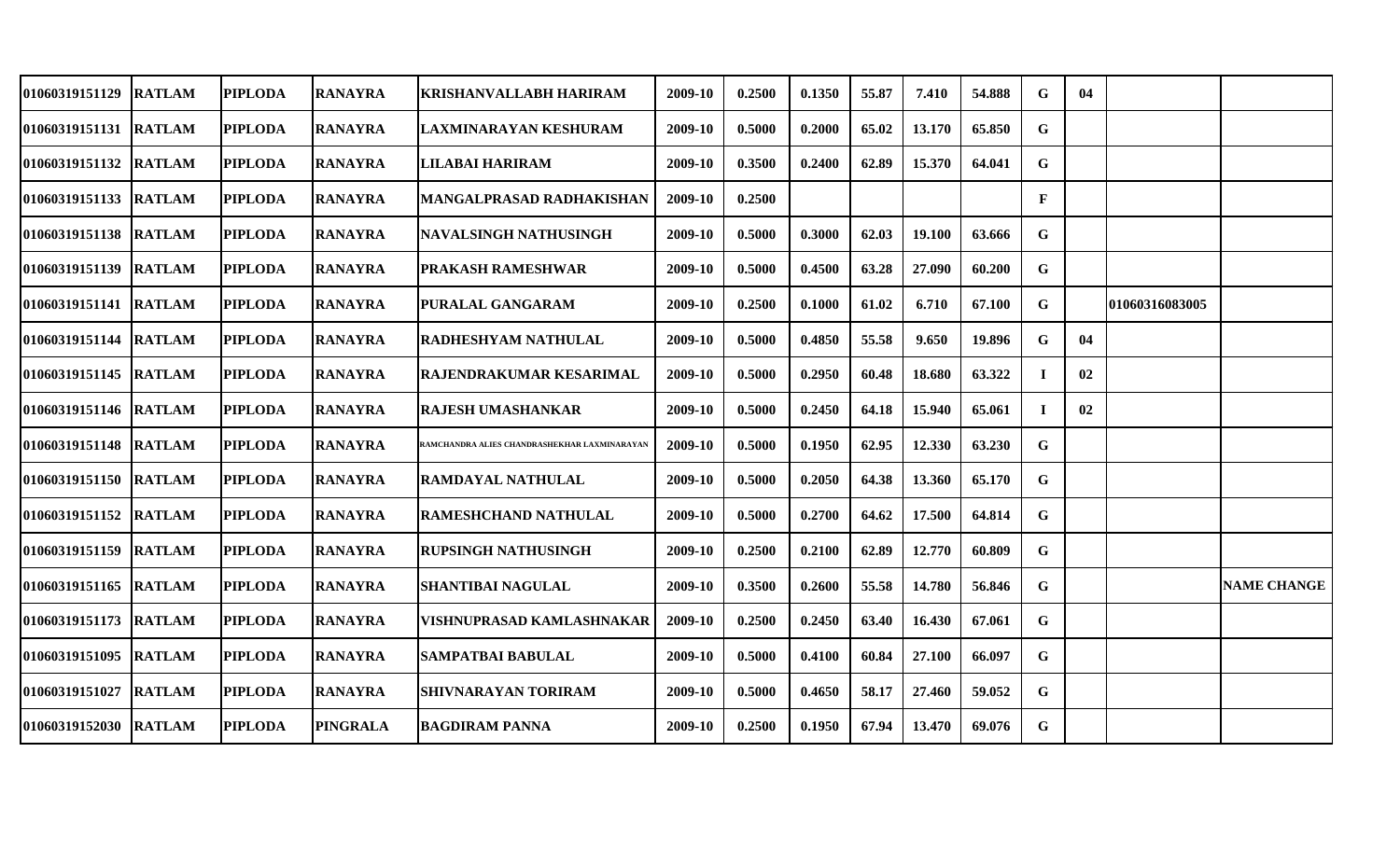| 01060319152031        | <b>RATLAM</b> | <b>PIPLODA</b> | <b>PINGRALA</b> | DURGABAI SHANKARLAL         | 2009-10 | 0.2500 | 0.2350 | 64.08 | 14.910 | 63.446 | G           |    | <b>NAME CHANGE</b> |
|-----------------------|---------------|----------------|-----------------|-----------------------------|---------|--------|--------|-------|--------|--------|-------------|----|--------------------|
| 01060319152035        | <b>RATLAM</b> | <b>PIPLODA</b> | <b>PINGRALA</b> | <b>CHAMPALAL ONKARLAL</b>   | 2009-10 | 0.2500 | 0.2300 | 64.84 | 15.240 | 66.260 | G           |    |                    |
| 01060319152042        | <b>RATLAM</b> | <b>PIPLODA</b> | <b>PINGRALA</b> | <b>BALU SAWA</b>            | 2009-10 | 0.3500 | 0.3350 | 63.27 | 20.240 | 60.417 | G           |    |                    |
| 01060319152060 RATLAM |               | <b>PIPLODA</b> | <b>PINGRALA</b> | <b>BHERULAL GANESHRAM</b>   | 2009-10 | 0.2500 | 0.1700 | 63.27 | 11.200 | 65.882 | G           |    |                    |
| 01060319152063 RATLAM |               | <b>PIPLODA</b> | <b>PINGRALA</b> | SITABAI VARDICHAND          | 2009-10 | 0.2500 | 0.1100 | 58.02 | 6.870  | 62.454 | G           |    |                    |
| 01060319152069        | <b>RATLAM</b> | <b>PIPLODA</b> | <b>PINGRALA</b> | PRABHULAL NANURAM           | 2009-10 | 0.2500 | 0.1100 | 59.61 | 6.060  | 55.090 | G           | 04 |                    |
| 01060319153003        | <b>RATLAM</b> | <b>PIPLODA</b> | <b>BARKHEDI</b> | AMRITLAL GANPATLAL          | 2009-10 | 0.5000 | 0.4850 | 61.09 | 30.280 | 62.432 | G           |    |                    |
| 01060319153008        | <b>RATLAM</b> | <b>PIPLODA</b> | <b>BARKHEDI</b> | <b>INDARSINGH MOHSINGH</b>  | 2009-10 | 0.2500 | 0.2300 | 60.64 | 13.760 | 59.826 | $\mathbf G$ |    |                    |
| 01060319153009        | <b>RATLAM</b> | <b>PIPLODA</b> | <b>BARKHEDI</b> | <b>SAGU LAXMAN</b>          | 2009-10 | 0.2500 | 0.2550 | 63.24 | 16.390 | 64.274 | $\bf{I}$    | 02 |                    |
| <b>01060319153011</b> | <b>RATLAM</b> | <b>PIPLODA</b> | <b>BARKHEDI</b> | <b>KANHAIYALAL BAGDIRAM</b> | 2009-10 | 0.5000 | 0.4950 | 61.75 | 31.540 | 63.717 | G           |    |                    |
| 01060319153013        | <b>RATLAM</b> | <b>PIPLODA</b> | <b>BARKHEDI</b> | <b>RAMCHANDRA RUPAJI</b>    | 2009-10 | 0.2500 | 0.1550 | 61.86 | 9.730  | 62.774 | G           |    |                    |
| 01060319153022        | <b>RATLAM</b> | <b>PIPLODA</b> | <b>BARKHEDI</b> | <b>HANSRAJ NATHU</b>        | 2009-10 | 0.2500 |        |       |        |        | F           |    |                    |
| 01060319153040        | <b>RATLAM</b> | <b>PIPLODA</b> | <b>BARKHEDI</b> | <b>BHANWARLAL DOLATRAM</b>  | 2009-10 | 0.2500 | 0.1100 | 53.88 | 5.720  | 52.000 | G           | 04 |                    |
| 01060319153044        | <b>RATLAM</b> | <b>PIPLODA</b> | <b>BARKHEDI</b> | <b>BHERULAL BABRU</b>       | 2009-10 | 0.5000 | 0.4950 | 65.26 | 32.380 | 65.414 | $\bf{I}$    | 02 |                    |
| 01060319153052        | <b>RATLAM</b> | <b>PIPLODA</b> | <b>BARKHEDI</b> | <b>RAMLAL LAXMAN</b>        | 2009-10 | 0.5000 | 0.4400 | 60.50 | 26.790 | 60.886 | G           |    |                    |
| 01060319153053        | <b>RATLAM</b> | <b>PIPLODA</b> | <b>BARKHEDI</b> | <b>BHERULAL NANDAJI</b>     | 2009-10 | 0.2500 | 0.2300 | 61.86 | 14.260 | 62.000 | $\mathbf G$ |    |                    |
| 01060319153054        | <b>RATLAM</b> | <b>PIPLODA</b> | <b>BARKHEDI</b> | <b>MANGILAL BHERULAL</b>    | 2009-10 | 0.5000 | 0.3950 | 69.12 | 27.490 | 69.594 | $\bf{I}$    | 02 |                    |
| 01060319153055 RATLAM |               | <b>PIPLODA</b> | <b>BARKHEDI</b> | <b>MANGILAL HARIRAM</b>     | 2009-10 | 0.5000 | 0.4950 | 60.50 | 29.770 | 60.141 | G           |    | <b>NAME CHANGE</b> |
| 01060319153057 RATLAM |               | <b>PIPLODA</b> | <b>BARKHEDI</b> | <b>RAMCHANDRA MODIRAM</b>   | 2009-10 | 0.2500 | 0.2250 | 62.27 | 14.360 | 63.822 | G           |    |                    |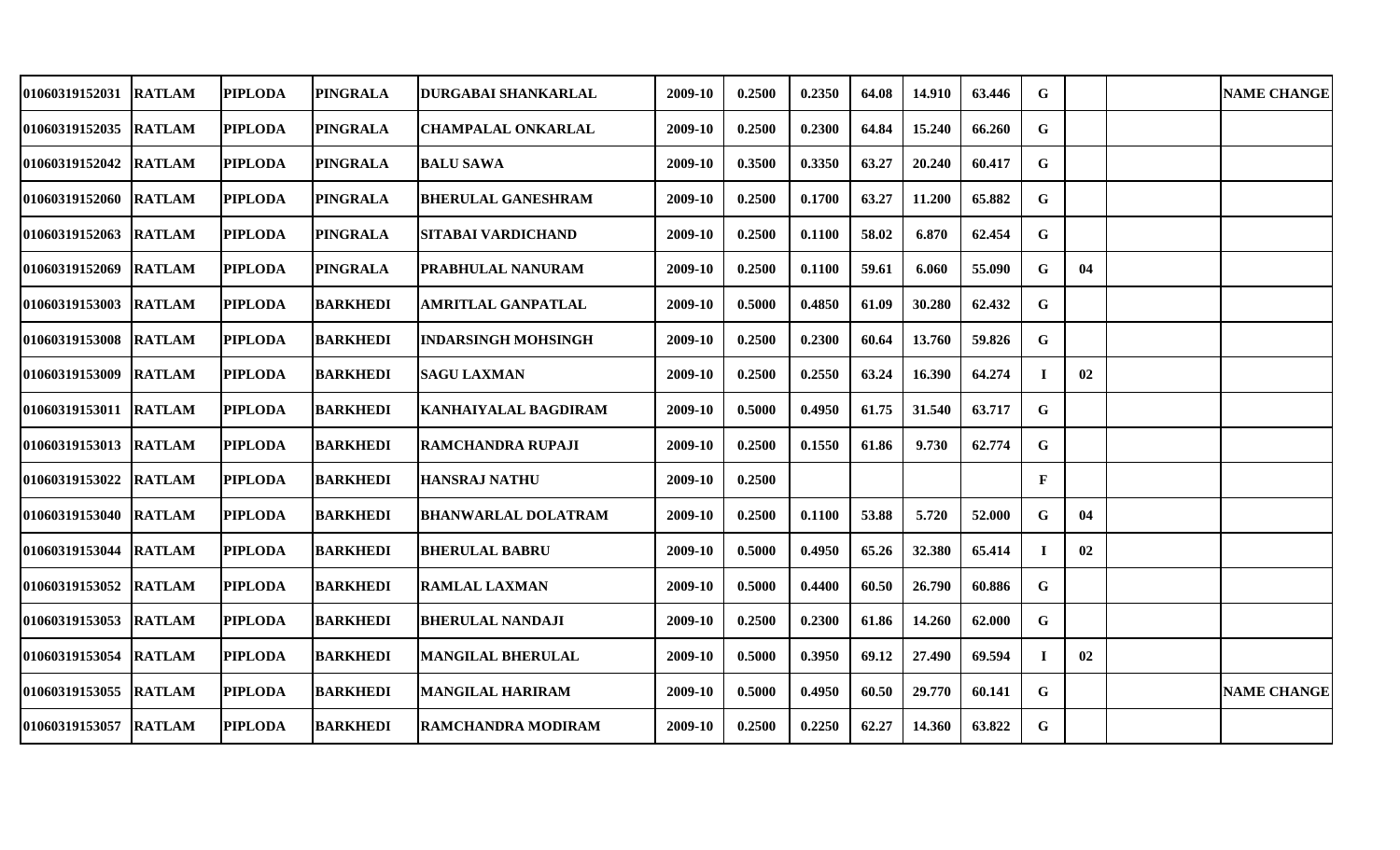| 01060319153061        | <b>RATLAM</b> | <b>PIPLODA</b> | <b>BARKHEDI</b> | <b>BABRU KACHRU</b>          | 2009-10 | 0.2500 | 0.2400 | 62.47 | 14.680 | 61.166 | G            |    |  |
|-----------------------|---------------|----------------|-----------------|------------------------------|---------|--------|--------|-------|--------|--------|--------------|----|--|
| 01060319153064        | <b>RATLAM</b> | <b>PIPLODA</b> | <b>BARKHEDI</b> | <b>BADRILAL GOVINDRAM</b>    | 2009-10 | 0.5000 | 0.5000 | 60.71 | 30.600 | 61.200 | G            | 06 |  |
| 01060319153065        | <b>RATLAM</b> | <b>PIPLODA</b> | <b>BARKHEDI</b> | <b>BHAGATRAM NANDRAM</b>     | 2009-10 | 0.3500 | 0.1950 | 55.96 | 10.810 | 55.435 | G            | 04 |  |
| 01060319153067        | <b>RATLAM</b> | <b>PIPLODA</b> | <b>BARKHEDI</b> | <b>BHAGIRATH BHERULAL</b>    | 2009-10 | 0.5000 | 0.4950 | 66.80 | 33.380 | 67.434 | $\bf I$      | 02 |  |
| 01060319153071 RATLAM |               | <b>PIPLODA</b> | <b>BARKHEDI</b> | <b>BHERULAL RAMRATAN</b>     | 2009-10 | 0.2500 |        |       |        |        | $\mathbf{F}$ |    |  |
| 01060319153073 RATLAM |               | <b>PIPLODA</b> | <b>BARKHEDI</b> | DINESHKUMAR AMRATLAL         | 2009-10 | 0.2500 | 0.2600 | 61.86 | 16.220 | 62.384 | G            |    |  |
| 01060319153076 RATLAM |               | <b>PIPLODA</b> | <b>BARKHEDI</b> | <b>GORISHANKAR BALMUKAND</b> | 2009-10 | 0.5000 | 0.3550 | 60.20 | 22.080 | 62.197 | G            |    |  |
| <b>01060319153082</b> | <b>RATLAM</b> | <b>PIPLODA</b> | <b>BARKHEDI</b> | <b>JAGDISH KANHAIYALAL</b>   | 2009-10 | 0.5000 | 0.3000 | 63.56 | 19.100 | 63.666 | G            |    |  |
| 01060319153087 RATLAM |               | <b>PIPLODA</b> | <b>BARKHEDI</b> | <b>MANGILAL NATHULAL</b>     | 2009-10 | 0.5000 | 0.1950 | 59.34 | 11.670 | 59.846 | Т.           | 02 |  |
| 01060319153089 RATLAM |               | <b>PIPLODA</b> | <b>BARKHEDI</b> | <b>NANDRAM MODIRAM</b>       | 2009-10 | 0.5000 | 0.4400 | 65.75 | 29.310 | 66.613 | G            |    |  |
| 01060319153090 RATLAM |               | <b>PIPLODA</b> | <b>BARKHEDI</b> | NARAYAN GANPATLAL            | 2009-10 | 0.5000 | 0.5050 | 60.64 | 31.100 | 61.584 | G            |    |  |
| 01060319153091        | <b>RATLAM</b> | <b>PIPLODA</b> | <b>BARKHEDI</b> | <b>NATHULAL DALLA</b>        | 2009-10 | 0.2500 | 0.2150 | 55.96 | 11.300 | 52.558 | G            | 04 |  |
| 01060319153097        | <b>RATLAM</b> | <b>PIPLODA</b> | <b>BARKHEDI</b> | <b>SHANKERLAL MODIRAM</b>    | 2009-10 | 0.2500 | 0.2200 | 62.27 | 13.900 | 63.181 | G            |    |  |
| 01060319153099        | <b>RATLAM</b> | <b>PIPLODA</b> | <b>BARKHEDI</b> | SHIVNARAYAN GANPATLAL        | 2009-10 | 0.5000 | 0.4750 | 62.27 | 29.800 | 62.736 | G            |    |  |
| 01060319153104        | <b>RATLAM</b> | <b>PIPLODA</b> | <b>BARKHEDI</b> | <b>GORDHANLAL GANPATLAL</b>  | 2009-10 | 0.5000 | 0.5000 | 60.50 | 30.330 | 60.660 | G            |    |  |
| 01060319154002        | <b>RATLAM</b> | <b>PIPLODA</b> | <b>JADWASA</b>  | <b>MANGILAL BABRU</b>        | 2009-10 | 0.2500 |        |       |        |        | $\mathbf{F}$ |    |  |
| 01060319154004        | <b>RATLAM</b> | <b>PIPLODA</b> | <b>JADWASA</b>  | <b>HARIRAM UDA</b>           | 2009-10 | 0.5000 | 0.2850 | 62.47 | 17.400 | 61.052 | G            |    |  |
| 01060319154008        | <b>RATLAM</b> | <b>PIPLODA</b> | <b>JADWASA</b>  | <b>GITABAI SHANKARLAL</b>    | 2009-10 | 0.5000 | 0.3800 | 62.47 | 23.890 | 62.868 | G            |    |  |
| 01060319154010 RATLAM |               | <b>PIPLODA</b> | <b>JADWASA</b>  | <b>RUGHANATH BABRU</b>       | 2009-10 | 0.2500 | 0.2050 | 63.99 | 12.970 | 63.268 | G            |    |  |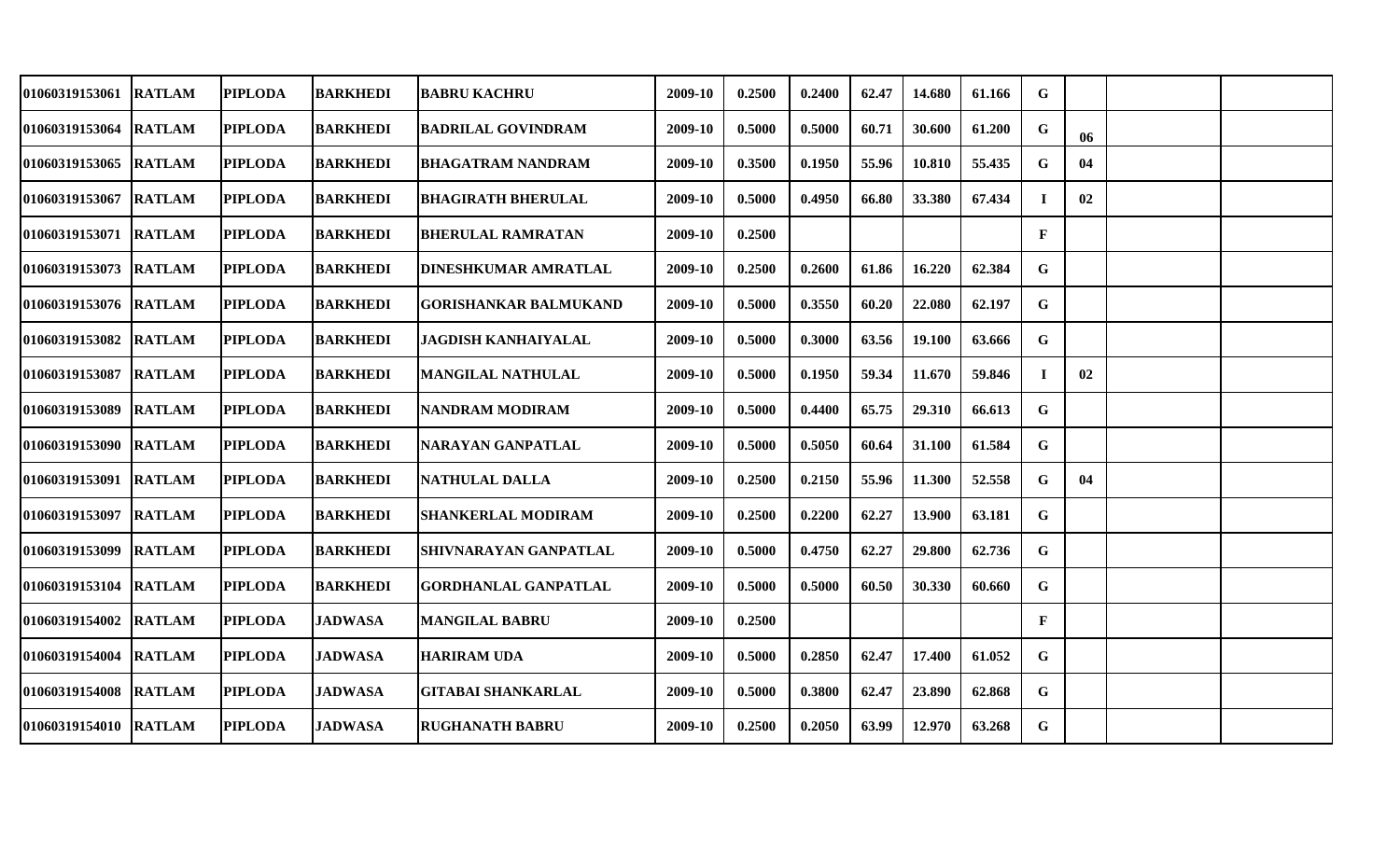| 01060319154013        | <b>RATLAM</b> | <b>PIPLODA</b> | JADWASA        | <b>RATANBAI PUNA</b>        | 2009-10 | 0.2500 | 0.2400 | 60.84 | 13.280 | 55.333 | G.           | 04 |                    |
|-----------------------|---------------|----------------|----------------|-----------------------------|---------|--------|--------|-------|--------|--------|--------------|----|--------------------|
| 01060319154027        | <b>RATLAM</b> | <b>PIPLODA</b> | <b>JADWASA</b> | PARMANAND RAMCHANDRA        | 2009-10 | 0.5000 | 0.3050 | 62.27 | 18.890 | 61.934 | G            |    |                    |
| 01060319154030 RATLAM |               | <b>PIPLODA</b> | <b>JADWASA</b> | LAXMINARAYAN ONKARLAL       | 2009-10 | 0.2500 | 0.2150 | 62.20 | 13.710 | 63.767 | G            | 08 |                    |
| 01060319154034        | <b>RATLAM</b> | <b>PIPLODA</b> | <b>JADWASA</b> | <b>BHANWARLAL BAGDIRAM</b>  | 2009-10 | 0.5000 | 0.2300 | 63.69 | 14.720 | 64.000 | $\bf I$      | 02 |                    |
| 01060319154035        | <b>RATLAM</b> | <b>PIPLODA</b> | <b>JADWASA</b> | <b>DEVRAM NANURAM</b>       | 2009-10 | 0.2500 | 0.1400 | 62.80 | 9.060  | 64.714 | G            |    |                    |
| 01060319154036 RATLAM |               | <b>PIPLODA</b> | <b>JADWASA</b> | SHOBARAM NANDRAM            | 2009-10 | 0.2500 | 0.1500 | 66.18 | 10.310 | 68.733 | G            |    |                    |
| <b>01060319154043</b> | <b>RATLAM</b> | <b>PIPLODA</b> | <b>JADWASA</b> | <b>CHUNNILAL MANNA</b>      | 2009-10 | 0.3500 |        |       |        |        | $\mathbf{F}$ |    |                    |
| <b>01060319154045</b> | <b>RATLAM</b> | <b>PIPLODA</b> | <b>JADWASA</b> | <b>SHOBHARAM ONKARLAL</b>   | 2009-10 | 0.5000 | 0.4900 | 62.16 | 29.530 | 60.265 | T.           | 02 |                    |
| 01060319154049 RATLAM |               | <b>PIPLODA</b> | <b>JADWASA</b> | <b>SITABAI HARIRAM</b>      | 2009-10 | 0.3500 | 0.3400 | 62.20 | 19.680 | 57.882 | G            |    |                    |
| 01060319154051 RATLAM |               | <b>PIPLODA</b> | <b>JADWASA</b> | <b>MANGUDAS GANESHDAS</b>   | 2009-10 | 0.5000 | 0.2100 | 60.72 | 12.730 | 60.619 | Т.           | 02 |                    |
| 01060319154058        | <b>RATLAM</b> | <b>PIPLODA</b> | <b>JADWASA</b> | <b>RADHIBAI BALARAM</b>     | 2009-10 | 0.5000 | 0.2000 | 59.68 | 11.830 | 59.150 | $\bf I$      | 02 |                    |
| 01060319154061        | <b>RATLAM</b> | <b>PIPLODA</b> | <b>JADWASA</b> | SURENDRAPALSINGH DOLATSINGH | 2009-10 | 0.5000 | 0.4300 | 61.75 | 26.160 | 60.837 | Т.           | 02 |                    |
| 01060319154065        | <b>RATLAM</b> | <b>PIPLODA</b> | <b>JADWASA</b> | <b>SITABAI DEVJI</b>        | 2009-10 | 0.5000 | 0.3000 | 62.67 | 19.110 | 63.700 | G            |    |                    |
| 01060319154075        | <b>RATLAM</b> | <b>PIPLODA</b> | <b>JADWASA</b> | AYODHYABAI RAMESHWAR        | 2009-10 | 0.5000 | 0.3400 | 61.56 | 21.530 | 63.323 | G            |    |                    |
| 01060319154069        | <b>RATLAM</b> | <b>PIPLODA</b> | <b>JADWASA</b> | <b>JAGDISH ONKARLAL</b>     | 2009-10 | 0.5000 | 0.2450 | 62.20 | 15.770 | 64.367 | G            | 08 |                    |
| 01060319154085        | <b>RATLAM</b> | <b>PIPLODA</b> | <b>JADWASA</b> | <b>MANGUBAI RAMCHANDRA</b>  | 2009-10 | 0.2500 |        |       |        |        | $\mathbf{F}$ |    | <b>NAME CHANGE</b> |
| 01060319154086 RATLAM |               | <b>PIPLODA</b> | <b>JADWASA</b> | <b>RAJARAM NANDRAM</b>      | 2009-10 | 0.5000 | 0.2600 | 62.27 | 16.280 | 62.615 | G            |    |                    |
| 01060319154091        | <b>RATLAM</b> | <b>PIPLODA</b> | <b>JADWASA</b> | PUSHKARLAL GOPALCHAND       | 2009-10 | 0.5000 | 0.2850 | 62.67 | 17.890 | 62.771 | G            |    |                    |
| 01060319154092        | <b>RATLAM</b> | <b>PIPLODA</b> | <b>JADWASA</b> | PRABHULAL HARIKISHAN        | 2009-10 | 0.3500 | 0.3000 | 62.20 | 17.840 | 59.466 | G            |    |                    |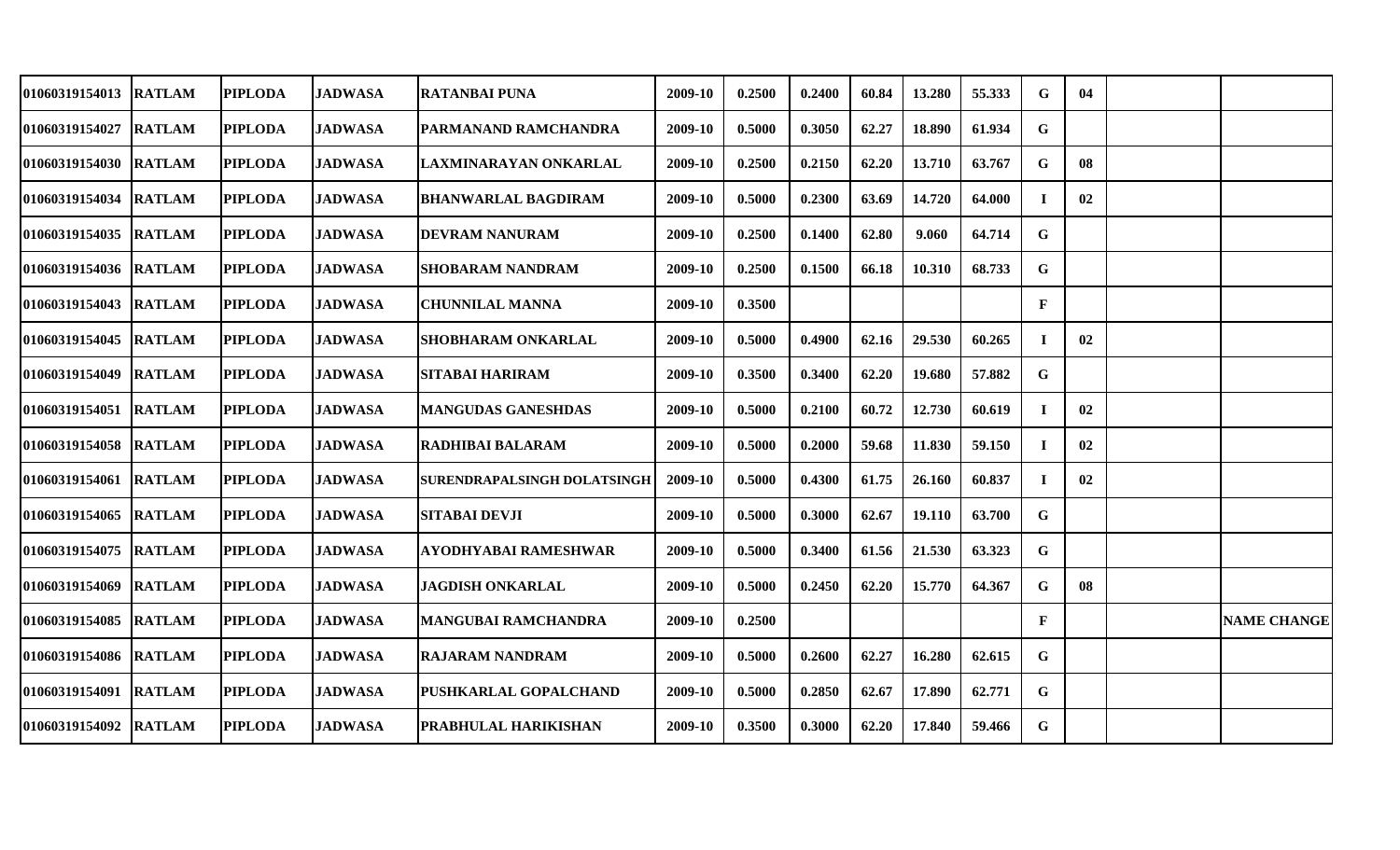| <b>01060319154094</b> | <b>RATLAM</b> | <b>PIPLODA</b> | <b>JADWASA</b> | NARAYANLAL BALARAM              | 2009-10 | 0.2500 | 0.2000 | 61.88 | 12.630 | 63.150 | $\mathbf I$ | 02 |                    |
|-----------------------|---------------|----------------|----------------|---------------------------------|---------|--------|--------|-------|--------|--------|-------------|----|--------------------|
| 01060319154111 RATLAM |               | <b>PIPLODA</b> | <b>JADWASA</b> | <b>ISHWARLAL BALARAM</b>        | 2009-10 | 0.5000 | 0.2000 | 63.49 | 13.670 | 68.350 | G           |    |                    |
| 01060319154114 RATLAM |               | <b>PIPLODA</b> | <b>JADWASA</b> | <b>HIRALAL BHERA</b>            | 2009-10 | 0.5000 | 0.4800 | 65.75 | 29.310 | 61.062 | G           |    |                    |
| 01060319154117 RATLAM |               | <b>PIPLODA</b> | <b>JADWASA</b> | <b>GOPALSINGH PRAHLADSINGH</b>  | 2009-10 | 0.5000 | 0.4800 | 62.12 | 29.780 | 62.041 | G           |    |                    |
| 01060319154122 RATLAM |               | <b>PIPLODA</b> | <b>JADWASA</b> | <b>GAJRAJSINGH RAMSINGH</b>     | 2009-10 | 0.5000 | 0.2000 | 62.11 | 12.480 | 62.400 | G           |    |                    |
| 01060319154133 RATLAM |               | <b>PIPLODA</b> | <b>JADWASA</b> | <b>BALUSINGH RAGHUNATHSINGH</b> | 2009-10 | 0.2500 | 0.2100 | 60.18 | 5.390  | 25.666 | G           | 04 |                    |
| <b>01060319155001</b> | <b>RATLAM</b> | <b>PIPLODA</b> | <b>BARGAD</b>  | RAMNARAYAN KANHAIYALAL          | 2009-10 | 0.5000 | 0.1900 | 59.87 | 12.400 | 65.263 | G           |    |                    |
| 01060319155003        | <b>RATLAM</b> | <b>PIPLODA</b> | <b>BARGAD</b>  | DROPATIBAI GHANSHYAM            | 2009-10 | 0.5000 | 0.1700 | 65.75 | 11.820 | 69.529 | G           |    | <b>NAME CHANGE</b> |
| 01060319155005 RATLAM |               | <b>PIPLODA</b> | <b>BARGAD</b>  | CHIMANLAL KANHAIYALAL           | 2009-10 | 0.5000 | 0.1900 | 63.38 | 12.970 | 68.263 | G           |    |                    |
| 01060319155006 RATLAM |               | <b>PIPLODA</b> | <b>BARGAD</b>  | DHULCHAND GANESHRAM             | 2009-10 | 0.5000 | 0.1950 | 65.64 | 12.560 | 64.410 | G           |    |                    |
| 01060319155007        | <b>RATLAM</b> | <b>PIPLODA</b> | <b>BARGAD</b>  | <b>KANIRAM BHERAJI</b>          | 2009-10 | 0.5000 | 0.4000 | 65.64 | 26.620 | 66.550 | G           |    |                    |
| 01060319155008 RATLAM |               | <b>PIPLODA</b> | <b>BARGAD</b>  | <b>AMBARAM PUNA</b>             | 2009-10 | 0.5000 | 0.2300 | 65.64 | 15.560 | 67.652 | G           |    |                    |
| <b>01060319155009</b> | <b>RATLAM</b> | <b>PIPLODA</b> | <b>BARGAD</b>  | <b>RADHESHYAM MANGU</b>         | 2009-10 | 0.5000 | 0.1950 | 62.19 | 12.160 | 62.358 | G           |    |                    |
| <b>01060319155010</b> | <b>RATLAM</b> | <b>PIPLODA</b> | <b>BARGAD</b>  | <b>GYANSINGH BHANWARKUNWAR</b>  | 2009-10 | 0.5000 | 0.2950 | 63.38 | 19.230 | 65.186 | G           |    |                    |
| 01060319155011 RATLAM |               | <b>PIPLODA</b> | <b>BARGAD</b>  | <b>RAMLAL GULAB</b>             | 2009-10 | 0.5000 | 0.3950 | 64.61 | 25.870 | 65.493 | G           |    |                    |
| 01060319155013 RATLAM |               | <b>PIPLODA</b> | <b>BARGAD</b>  | <b>BALMUKUND HIRALAL</b>        | 2009-10 | 0.2500 | 0.2000 | 62.56 | 13.490 | 67.450 | G           |    | <b>NAME CHANGE</b> |
| 01060319155014 RATLAM |               | <b>PIPLODA</b> | <b>BARGAD</b>  | KAMLABAI VARDICHAND             | 2009-10 | 0.5000 | 0.1700 | 63.38 | 10.860 | 63.882 | G.          |    |                    |
| 01060319155016 RATLAM |               | <b>PIPLODA</b> | <b>BARGAD</b>  | <b>BHAGWATILAL CHIMANLAL</b>    | 2009-10 | 0.5000 | 0.0950 | 63.38 | 6.460  | 68.000 | G           |    | <b>NAME CHANGE</b> |
| 01060319155020        | <b>RATLAM</b> | <b>PIPLODA</b> | <b>BARGAD</b>  | <b>DURGABAI RAMNARAYAN</b>      | 2009-10 | 0.2500 | 0.2500 | 64.24 | 16.140 | 64.560 | G           |    | <b>NAME CHANGE</b> |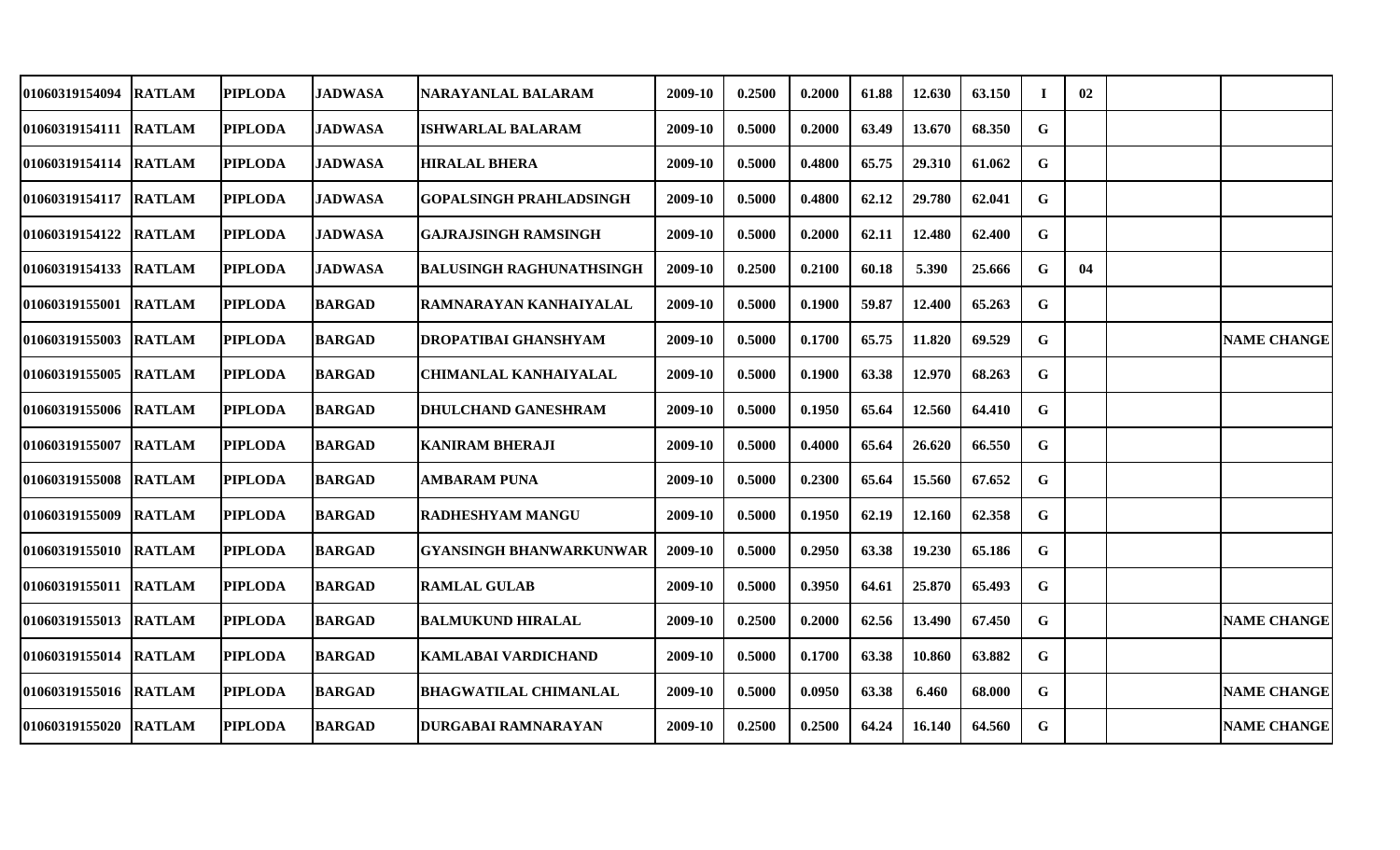| 01060319155021        | <b>RATLAM</b> | <b>PIPLODA</b> | <b>BARGAD</b> | <b>BAGDIRAM BHOLA</b>      | 2009-10 | 0.5000 | 0.1500 | 59.87 | 9.340  | 62.266 | G |  |                    |
|-----------------------|---------------|----------------|---------------|----------------------------|---------|--------|--------|-------|--------|--------|---|--|--------------------|
| 01060319155022        | <b>RATLAM</b> | <b>PIPLODA</b> | <b>BARGAD</b> | <b>RAMLAL BABRU</b>        | 2009-10 | 0.5000 | 0.3250 | 65.64 | 21.800 | 67.076 | G |  |                    |
| 01060319155023        | <b>RATLAM</b> | <b>PIPLODA</b> | <b>BARGAD</b> | <b>KESHURAM NANURAM</b>    | 2009-10 | 0.5000 | 0.2650 | 62.74 | 17.230 | 65.018 | G |  |                    |
| 01060319155024        | <b>RATLAM</b> | <b>PIPLODA</b> | <b>BARGAD</b> | <b>BADRILAL CHIMANLAL</b>  | 2009-10 | 0.5000 | 0.2450 | 62.74 | 15.970 | 65.183 | G |  |                    |
| 01060319155025        | <b>RATLAM</b> | <b>PIPLODA</b> | <b>BARGAD</b> | <b>MANGUBAI JAGANNATH</b>  | 2009-10 | 0.5000 | 0.2700 | 59.87 | 16.460 | 60.962 | G |  |                    |
| 01060319155027        | <b>RATLAM</b> | <b>PIPLODA</b> | <b>BARGAD</b> | <b>BAGDIRAM RAMA</b>       | 2009-10 | 0.5000 | 0.1400 | 62.74 | 8.900  | 63.571 | G |  |                    |
| <b>01060319155028</b> | <b>RATLAM</b> | <b>PIPLODA</b> | <b>BARGAD</b> | <b>KANHAIYALAL DHURA</b>   | 2009-10 | 0.5000 | 0.1550 | 59.87 | 9.190  | 59.290 | G |  |                    |
| <b>01060319155029</b> | <b>RATLAM</b> | <b>PIPLODA</b> | <b>BARGAD</b> | <b>SHANKARLAL NANDRAM</b>  | 2009-10 | 0.2500 | 0.1600 | 61.64 | 10.040 | 62.750 | G |  |                    |
| 01060319155030 RATLAM |               | <b>PIPLODA</b> | <b>BARGAD</b> | PRATAPBAI RAMA             | 2009-10 | 0.2500 | 0.2450 | 60.30 | 15.140 | 61.795 | G |  |                    |
| 01060319155031 RATLAM |               | <b>PIPLODA</b> | <b>BARGAD</b> | <b>HARIRAM KANIRAM</b>     | 2009-10 | 0.5000 | 0.3900 | 59.82 | 23.790 | 61.000 | G |  |                    |
| 01060319155032        | <b>RATLAM</b> | <b>PIPLODA</b> | <b>BARGAD</b> | <b>BALU DHURA</b>          | 2009-10 | 0.2500 | 0.2250 | 64.82 | 15.000 | 66.666 | G |  |                    |
| 01060319155033        | <b>RATLAM</b> | <b>PIPLODA</b> | <b>BARGAD</b> | <b>SAMANDBAI BHERULAL</b>  | 2009-10 | 0.5000 | 0.1550 | 59.82 | 9.350  | 60.322 | G |  |                    |
| 01060319155034        | <b>RATLAM</b> | <b>PIPLODA</b> | <b>BARGAD</b> | RAMKUNWARBAI RAMLAL        | 2009-10 | 0.5000 | 0.2100 | 64.61 | 13.820 | 65.809 | G |  |                    |
| 01060319155035        | <b>RATLAM</b> | <b>PIPLODA</b> | <b>BARGAD</b> | SHANKARLAL CHATURBHUJ      | 2009-10 | 0.5000 | 0.4000 | 60.80 | 25.370 | 63.425 | G |  | <b>NAME CHANGE</b> |
| 01060319155037        | <b>RATLAM</b> | <b>PIPLODA</b> | <b>BARGAD</b> | SATYANARAYAN SHIVRAM       | 2009-10 | 0.5000 | 0.4900 | 59.82 | 29.390 | 59.979 | G |  | <b>NAME CHANGE</b> |
| 01060319155039        | <b>RATLAM</b> | <b>PIPLODA</b> | <b>BARGAD</b> | <b>BHULIBAI BHERULAL</b>   | 2009-10 | 0.2500 | 0.1500 | 60.30 | 9.160  | 61.066 | G |  |                    |
| 01060319155040 RATLAM |               | <b>PIPLODA</b> | <b>BARGAD</b> | <b>RAMESHWAR VANIRAM</b>   | 2009-10 | 0.5000 | 0.2350 | 59.82 | 15.040 | 64.000 | G |  |                    |
| 01060319155041        | <b>RATLAM</b> | <b>PIPLODA</b> | <b>BARGAD</b> | <b>SURAJBAI UMASHANKAR</b> | 2009-10 | 0.5000 | 0.1300 | 65.64 | 8.610  | 66.230 | G |  |                    |
| 01060319155043        | <b>RATLAM</b> | <b>PIPLODA</b> | <b>BARGAD</b> | <b>MANGILAL PUNA</b>       | 2009-10 | 0.5000 | 0.4000 | 65.75 | 26.710 | 66.775 | G |  |                    |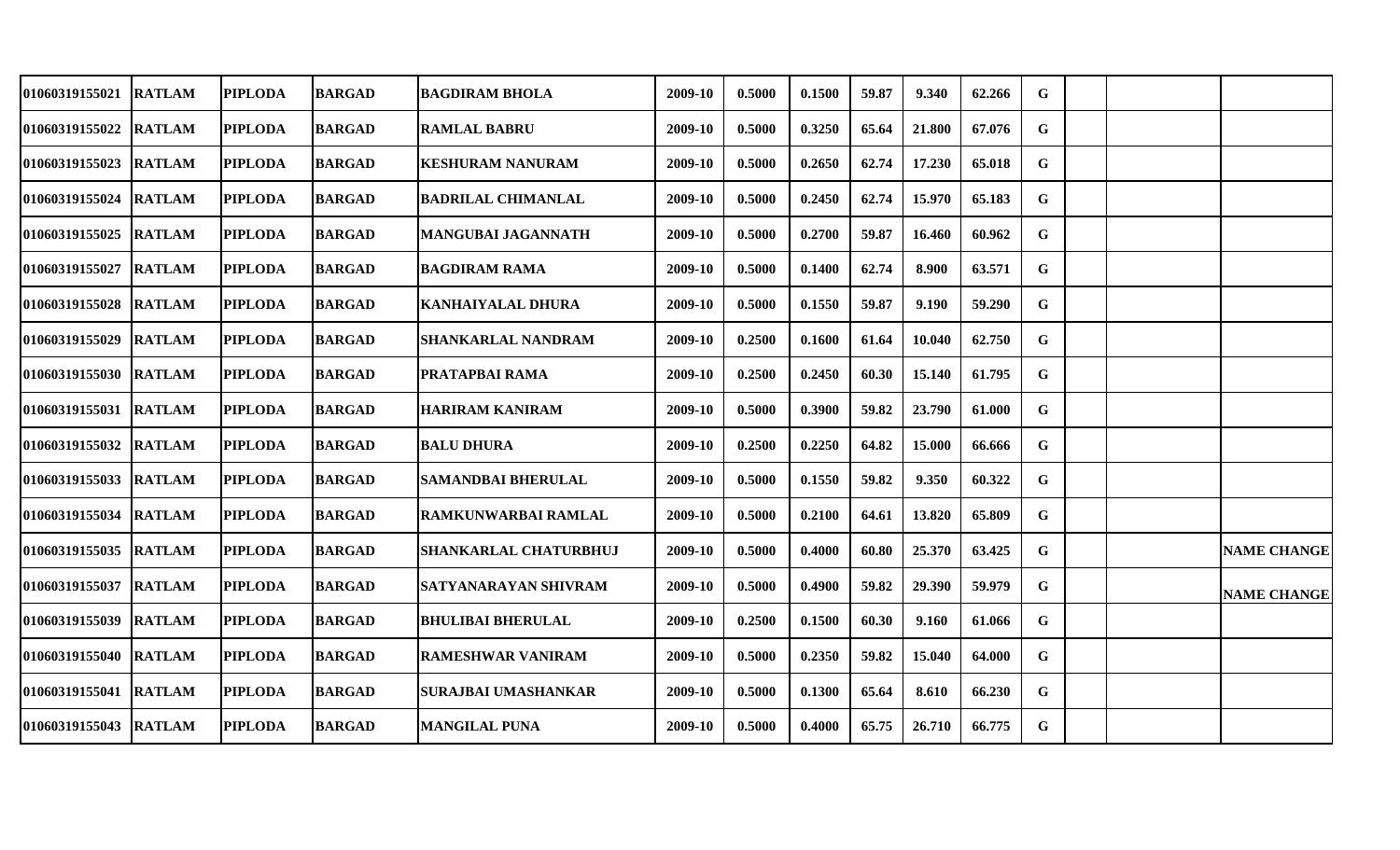| 01060319155046        | <b>RATLAM</b> | <b>PIPLODA</b> | <b>BARGAD</b> | BAGDIRAM NANURAM                | 2009-10 | 0.2500 | 0.1200 | 46.69 | 5.860  | 48.833 | G           | 04 |                    |
|-----------------------|---------------|----------------|---------------|---------------------------------|---------|--------|--------|-------|--------|--------|-------------|----|--------------------|
| 01060319155048        | <b>RATLAM</b> | <b>PIPLODA</b> | <b>BARGAD</b> | <b>BHUWAN GITABAI</b>           | 2009-10 | 0.5000 | 0.2450 | 69.86 | 18.070 | 73.755 | $\mathbf G$ |    |                    |
| 01060319155049        | <b>RATLAM</b> | <b>PIPLODA</b> | <b>BARGAD</b> | <b>SHARDABAI GITABAI</b>        | 2009-10 | 0.2500 | 0.1600 | 64.90 | 10.420 | 65.125 | $\mathbf G$ |    |                    |
| 01060319155050        | <b>RATLAM</b> | <b>PIPLODA</b> | <b>BARGAD</b> | <b>NATHIBAI BHERULAL</b>        | 2009-10 | 0.3500 | 0.2150 | 63.89 | 14.190 | 66.000 | $\mathbf G$ |    |                    |
| 01060319155051 RATLAM |               | <b>PIPLODA</b> | <b>BARGAD</b> | <b>UMMEDRAM HARIRAM</b>         | 2009-10 | 0.5000 | 0.2750 | 60.37 | 17.250 | 62.727 | G           |    |                    |
| 01060319155054        | <b>RATLAM</b> | <b>PIPLODA</b> | <b>BARGAD</b> | <b>NANURAM KESHURAM</b>         | 2009-10 | 0.5000 | 0.2350 | 60.37 | 14.930 | 63.531 | G           |    |                    |
| 01060319155055        | <b>RATLAM</b> | <b>PIPLODA</b> | <b>BARGAD</b> | <b>MANGILAL MATA DARIVAVBAI</b> | 2009-10 | 0.5000 | 0.3850 | 65.75 | 28.440 | 73.870 | $\mathbf G$ |    |                    |
| 01060319155057        | <b>RATLAM</b> | <b>PIPLODA</b> | <b>BARGAD</b> | <b>SAYABKUNWAR KAMALSINGH</b>   | 2009-10 | 0.2500 | 0.1200 | 62.62 | 7.680  | 64.000 | G           |    | <b>NAME CHANGE</b> |
| 01060319155058        | <b>RATLAM</b> | <b>PIPLODA</b> | <b>BARGAD</b> | <b>CHIMANLAL PUNA</b>           | 2009-10 | 0.5000 | 0.3050 | 62.62 | 19.260 | 63.147 | G           |    |                    |
| 01060319155059        | <b>RATLAM</b> | <b>PIPLODA</b> | <b>BARGAD</b> | <b>RAMLAL KANIRAM</b>           | 2009-10 | 0.5000 | 0.3500 | 65.75 | 23.070 | 65.914 | $\mathbf G$ |    |                    |
| 01060319155060        | <b>RATLAM</b> | <b>PIPLODA</b> | <b>BARGAD</b> | <b>KANHAIYALAL GANESHRAM</b>    | 2009-10 | 0.5000 | 0.2850 | 62.62 | 18.140 | 63.649 | G           |    |                    |
| 01060319155061        | <b>RATLAM</b> | <b>PIPLODA</b> | <b>BARGAD</b> | <b>MOHAN ONKAR</b>              | 2009-10 | 0.5000 | 0.2000 | 65.75 | 13.270 | 66.350 | G           |    |                    |
| 01060319155063        | <b>RATLAM</b> | <b>PIPLODA</b> | <b>BARGAD</b> | <b>MANGILAL RAMKARAN</b>        | 2009-10 | 0.2500 | 0.1450 | 60.30 | 9.770  | 67.379 | G           |    | <b>NAME CHANGE</b> |
| 01060319155064        | <b>RATLAM</b> | <b>PIPLODA</b> | <b>BARGAD</b> | <b>GANESHRAM KALURAM</b>        | 2009-10 | 0.5000 | 0.2650 | 62.62 | 16.870 | 63.660 | G           |    |                    |
| 01060319155065        | <b>RATLAM</b> | <b>PIPLODA</b> | <b>BARGAD</b> | <b>DEVRAM NARSINGH</b>          | 2009-10 | 0.2500 | 0.1450 | 64.02 | 9.520  | 65.655 | $\mathbf G$ |    |                    |
| 01060319155066        | <b>RATLAM</b> | <b>PIPLODA</b> | <b>BARGAD</b> | <b>KALURAM SHRIRAM</b>          | 2009-10 | 0.5000 | 0.1650 | 62.74 | 10.800 | 65.454 | G           |    |                    |
| 01060319155067        | <b>RATLAM</b> | <b>PIPLODA</b> | <b>BARGAD</b> | <b>NANURAM KALU</b>             | 2009-10 | 0.5000 | 0.2300 | 62.62 | 14.750 | 64.130 | G           |    |                    |
| 01060319155071 RATLAM |               | <b>PIPLODA</b> | <b>BARGAD</b> | <b>BALARAM PANNA</b>            | 2009-10 | 0.5000 | 0.1950 | 60.37 | 12.450 | 63.846 | G           |    |                    |
| 01060319155073        | <b>RATLAM</b> | <b>PIPLODA</b> | <b>BARGAD</b> | <b>MANGILAL MAGNIRAM</b>        | 2009-10 | 0.5000 | 0.2600 | 57.48 | 15.680 | 60.307 | $\mathbf G$ |    |                    |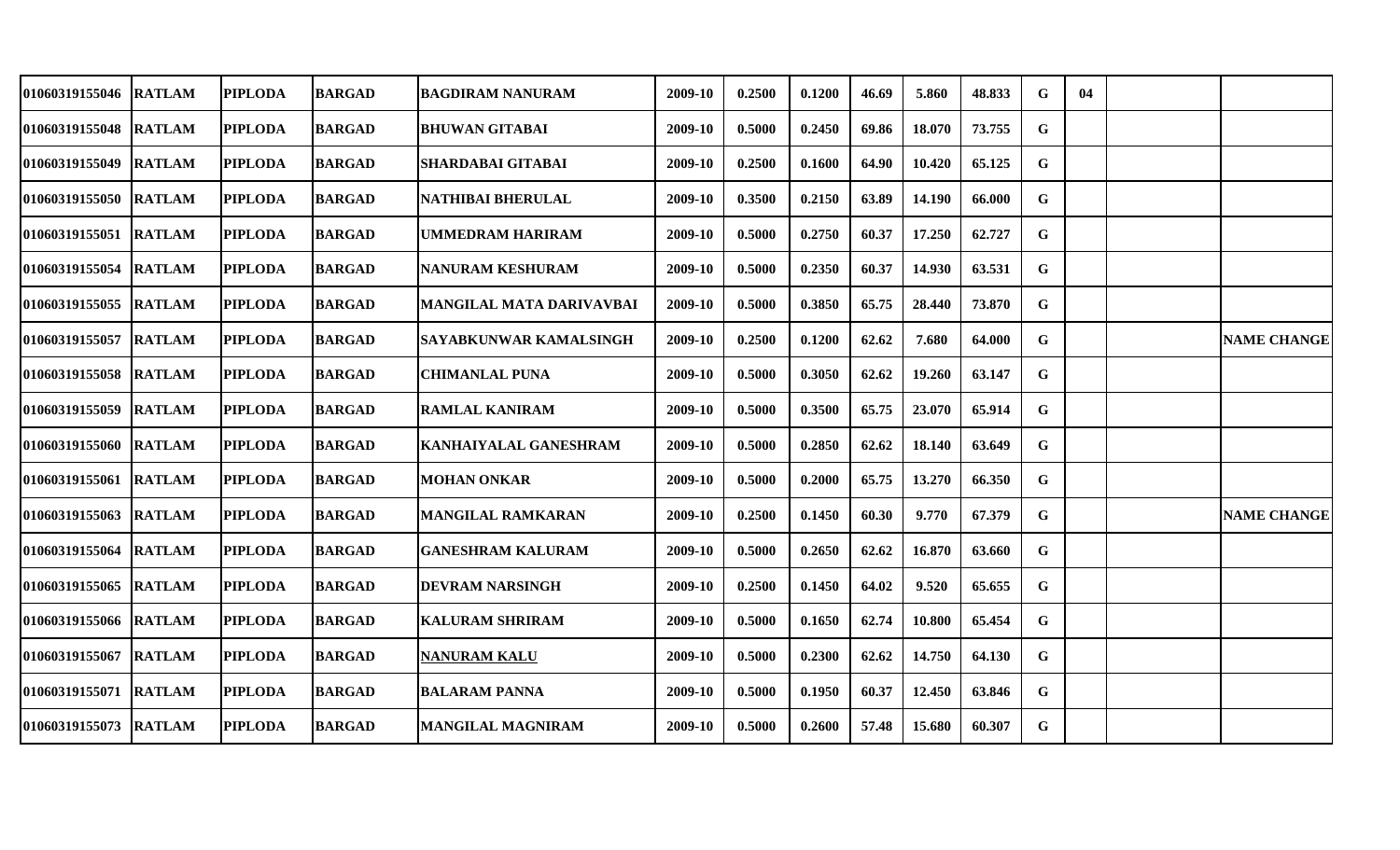| 01060319155076        | <b>RATLAM</b> | <b>PIPLODA</b> | BARGAD        | NANURAM MATA BALIBAI             | 2009-10 | 0.5000 | 0.2500 | 63.82 | 16.100 | 64.400 | G |                 |  |
|-----------------------|---------------|----------------|---------------|----------------------------------|---------|--------|--------|-------|--------|--------|---|-----------------|--|
| 01060319155077 RATLAM |               | <b>PIPLODA</b> | <b>BARGAD</b> | <b>BALARAM HIRALAL</b>           | 2009-10 | 0.5000 | 0.1550 | 63.82 | 10.200 | 65.806 | G |                 |  |
| 01060319155080 RATLAM |               | <b>PIPLODA</b> | <b>BARGAD</b> | <b>JAGANNATH BHERULAL</b>        | 2009-10 | 0.5000 | 0.1650 | 64.02 | 11.260 | 68.242 | G |                 |  |
| 01060319155081 RATLAM |               | <b>PIPLODA</b> | <b>BARGAD</b> | <b>GOVERDHAN DOLAJI</b>          | 2009-10 | 0.2500 | 0.2050 | 67.04 | 13.600 | 66.341 | G | 101060317118001 |  |
| 01060319155082        | <b>RATLAM</b> | <b>PIPLODA</b> | <b>BARGAD</b> | <b>KELASHCHANDRA KANHAIYALAL</b> | 2009-10 | 0.5000 | 0.1950 | 62.56 | 12.600 | 64.615 | G |                 |  |
| <b>01060319155083</b> | <b>RATLAM</b> | <b>PIPLODA</b> | <b>BARGAD</b> | <b>GOVERDHANSINGH DEVISINGH</b>  | 2009-10 | 0.3500 | 0.1050 | 64.90 | 7.120  | 67.809 | G |                 |  |
| <b>01060319155084</b> | <b>RATLAM</b> | <b>PIPLODA</b> | <b>BARGAD</b> | <b>MOTILAL OMKARLAL</b>          | 2009-10 | 0.5000 | 0.2450 | 69.34 | 18.340 | 74.857 | G |                 |  |
| <b>01060319155085</b> | <b>RATLAM</b> | <b>PIPLODA</b> | <b>BARGAD</b> | RADHESHYAM KANHAIYALAL           | 2009-10 | 0.3500 | 0.1950 | 62.56 | 13.100 | 67.179 | G |                 |  |
| 01060319155086 RATLAM |               | <b>PIPLODA</b> | <b>BARGAD</b> | <b>MANAKLAL BHANWARLAL</b>       | 2009-10 | 0.5000 | 0.3950 | 64.02 | 25.120 | 63.594 | G |                 |  |
| 01060319155087        | <b>RATLAM</b> | <b>PIPLODA</b> | <b>BARGAD</b> | <b>AHMEDKHAN SHAKURKAHN</b>      | 2009-10 | 0.2500 | 0.0950 | 59.18 | 5.680  | 59.789 | G | 01060319164001  |  |
| <b>01060319155089</b> | <b>RATLAM</b> | <b>PIPLODA</b> | <b>BARGAD</b> | <b>AMBARAM BHERULAL</b>          | 2009-10 | 0.5000 | 0.2250 | 64.90 | 15.970 | 70.977 | G |                 |  |
| 01060319155090        | <b>RATLAM</b> | <b>PIPLODA</b> | <b>BARGAD</b> | AYODHIYABAI BHANWARLAL           | 2009-10 | 0.5000 | 0.2500 | 62.56 | 15.870 | 63.480 | G |                 |  |
| 01060319155091        | <b>RATLAM</b> | <b>PIPLODA</b> | <b>BARGAD</b> | <b>BALARAM BHERULAL</b>          | 2009-10 | 0.5000 | 0.1550 | 64.02 | 10.430 | 67.290 | G |                 |  |
| 01060319155092        | <b>RATLAM</b> | <b>PIPLODA</b> | <b>BARGAD</b> | <b>BHANWARLAL OKARLAL</b>        | 2009-10 | 0.5000 | 0.2450 | 60.67 | 15.130 | 61.755 | G |                 |  |
| 01060319155093        | <b>RATLAM</b> | <b>PIPLODA</b> | <b>BARGAD</b> | <b>GANESHRAM NADAR</b>           | 2009-10 | 0.3500 | 0.1250 | 62.56 | 7.850  | 62.800 | G |                 |  |
| 01060319155095        | <b>RATLAM</b> | <b>PIPLODA</b> | <b>BARGAD</b> | <b>GATTUBAI ONKARLAL</b>         | 2009-10 | 0.2500 | 0.0950 | 62.22 | 6.220  | 65.473 | G | 01060316065011  |  |
| 01060319155096 RATLAM |               | <b>PIPLODA</b> | <b>BARGAD</b> | <b>JAGANNATH BAGDIRAM</b>        | 2009-10 | 0.2500 | 0.0850 | 63.78 | 5.560  | 65.411 | G | 01060317127024  |  |
| 01060319155097        | <b>RATLAM</b> | <b>PIPLODA</b> | <b>BARGAD</b> | <b>KAILASH SHYAMSUNDAR</b>       | 2009-10 | 0.5000 | 0.2050 | 60.56 | 12.470 | 60.829 | G |                 |  |
| 01060319155099        | <b>RATLAM</b> | <b>PIPLODA</b> | <b>BARGAD</b> | <b>KODARLAL BAGDIRAM</b>         | 2009-10 | 0.5000 | 0.3800 | 63.82 | 25.730 | 67.710 | G |                 |  |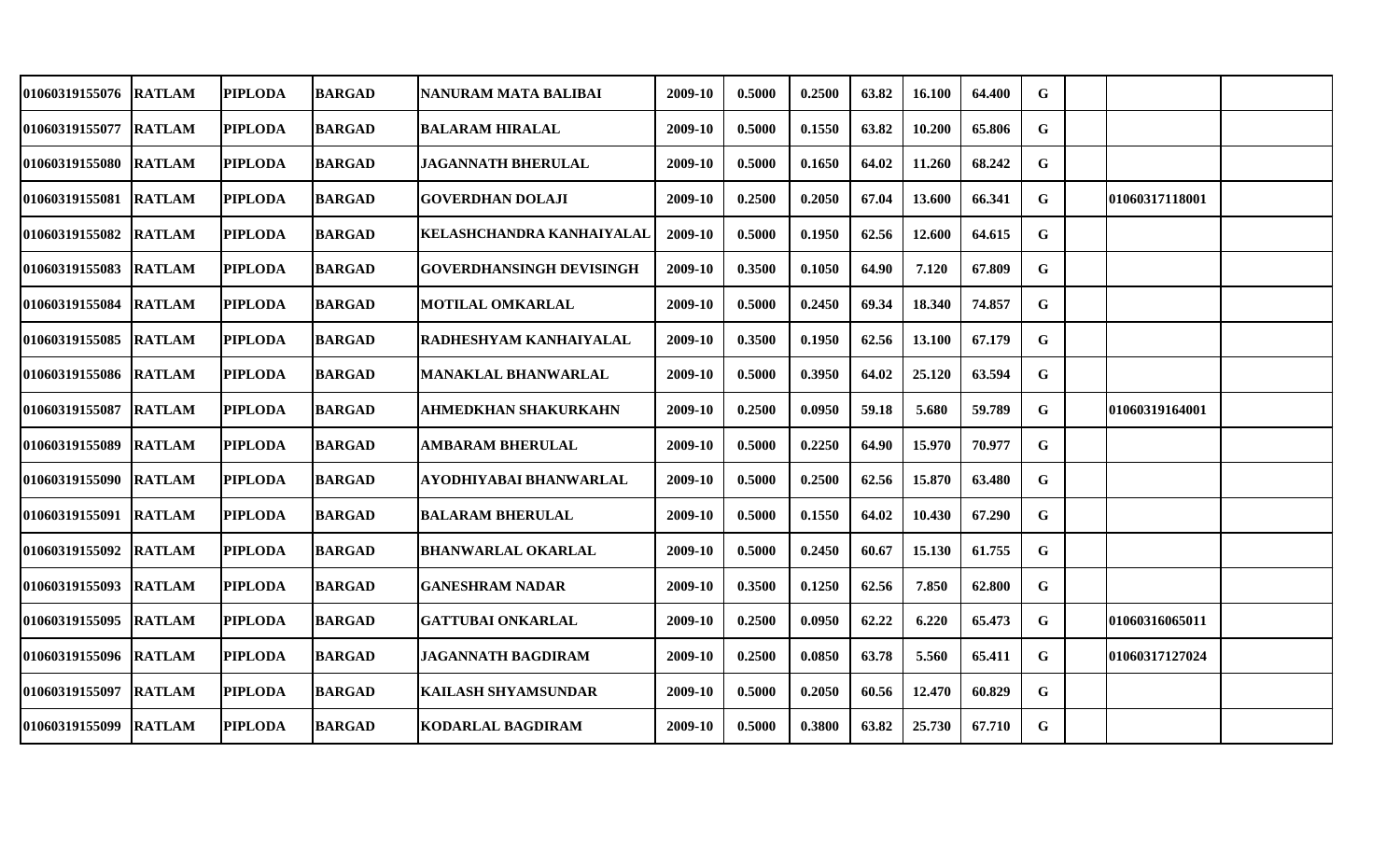| 01060319155101        | <b>RATLAM</b> | <b>PIPLODA</b> | <b>BARGAD</b>   | LAXMINARAYAN UMMEDRAM     | 2009-10 | 0.5000 | 0.2000 | 63.82 | 12.980 | 64.900 | G |  |                    |
|-----------------------|---------------|----------------|-----------------|---------------------------|---------|--------|--------|-------|--------|--------|---|--|--------------------|
| 01060319155106 RATLAM |               | <b>PIPLODA</b> | <b>BARGAD</b>   | PRATHVIRAJ RAMA           | 2009-10 | 0.5000 | 0.1000 | 60.37 | 6.100  | 61.000 | G |  |                    |
| 01060319155107 RATLAM |               | <b>PIPLODA</b> | <b>BARGAD</b>   | <b>RAMESHWAR BHERULAL</b> | 2009-10 | 0.2500 | 0.1900 | 64.90 | 13.330 | 70.157 | G |  |                    |
| 01060319155108 RATLAM |               | <b>PIPLODA</b> | <b>BARGAD</b>   | <b>RAMLAL KALUJI</b>      | 2009-10 | 0.2500 | 0.1500 | 65.08 | 10.030 | 66.866 | G |  |                    |
| 01060319155110 RATLAM |               | <b>PIPLODA</b> | <b>BARGAD</b>   | <b>RAMLAL NANDAJI</b>     | 2009-10 | 0.5000 | 0.2000 | 64.02 | 12.910 | 64.550 | G |  |                    |
| 01060319155111 RATLAM |               | <b>PIPLODA</b> | <b>BARGAD</b>   | <b>RATANLAL GULAB</b>     | 2009-10 | 0.5000 | 0.2150 | 63.82 | 14.890 | 69.255 | G |  |                    |
| 01060319155115 RATLAM |               | <b>PIPLODA</b> | <b>BARGAD</b>   | <b>SITABAI KESHURAM</b>   | 2009-10 | 0.2500 | 0.1600 | 62.36 | 10.290 | 64.312 | G |  |                    |
| 01060319156003        | <b>RATLAM</b> | <b>PIPLODA</b> | <b>UPARWADA</b> | RAMNARAYAN BAGDIRAM       | 2009-10 | 0.2500 | 0.2550 | 58.15 | 14.990 | 58.784 | G |  |                    |
| 01060319156004 RATLAM |               | <b>PIPLODA</b> | <b>UPARWADA</b> | <b>BASANTILAL HIRALAL</b> | 2009-10 | 0.5000 | 0.5000 | 63.47 | 30.610 | 61.220 | G |  |                    |
| 01060319156006 RATLAM |               | <b>PIPLODA</b> | <b>UPARWADA</b> | <b>AMBARAM CHIMANLAL</b>  | 2009-10 | 0.3500 | 0.1450 | 63.47 | 9.880  | 68.137 | G |  |                    |
| 01060319156010 RATLAM |               | <b>PIPLODA</b> | <b>UPARWADA</b> | <b>NANDRAM KESHURAM</b>   | 2009-10 | 0.2500 | 0.1350 | 58.39 | 7.880  | 58.370 | G |  |                    |
| 01060319156011 RATLAM |               | <b>PIPLODA</b> | <b>UPARWADA</b> | <b>BABULAL NAGU</b>       | 2009-10 | 0.5000 | 0.3700 | 65.33 | 24.410 | 65.972 | G |  |                    |
| 01060319156021        | <b>RATLAM</b> | <b>PIPLODA</b> | <b>UPARWADA</b> | <b>MANGU BHAGIRATH</b>    | 2009-10 | 0.5000 | 0.4500 | 58.52 | 26.880 | 59.733 | G |  |                    |
| 01060319156022        | <b>RATLAM</b> | <b>PIPLODA</b> | <b>UPARWADA</b> | <b>BADRILAL KISHANLAL</b> | 2009-10 | 0.5000 | 0.4100 | 58.52 | 24.060 | 58.682 | G |  |                    |
| 01060319156023        | <b>RATLAM</b> | <b>PIPLODA</b> | <b>UPARWADA</b> | <b>RAJIBAI NANDRAM</b>    | 2009-10 | 0.2500 | 0.2450 | 58.39 | 14.210 | 58.000 | G |  |                    |
| 01060319156026 RATLAM |               | <b>PIPLODA</b> | <b>UPARWADA</b> | <b>MANGU NANDA</b>        | 2009-10 | 0.5000 | 0.5050 | 58.39 | 29.040 | 57.505 | G |  |                    |
| 01060319156029        | <b>RATLAM</b> | <b>PIPLODA</b> | <b>UPARWADA</b> | <b>MOHANLAL BAGDIRAM</b>  | 2009-10 | 0.3500 | 0.1200 | 65.33 | 7.830  | 65.250 | G |  |                    |
| 01060319156030        | <b>RATLAM</b> | <b>PIPLODA</b> | <b>UPARWADA</b> | LACHCHHIRAM CHUNNILAL     | 2009-10 | 0.2500 | 0.2500 | 66.33 | 16.790 | 67.160 | G |  |                    |
| 01060319156036 RATLAM |               | <b>PIPLODA</b> | <b>UPARWADA</b> | <b>GITABAI CHOGALAL</b>   | 2009-10 | 0.5000 | 0.2500 | 58.15 | 14.800 | 59.200 | G |  | <b>NAME CHANGE</b> |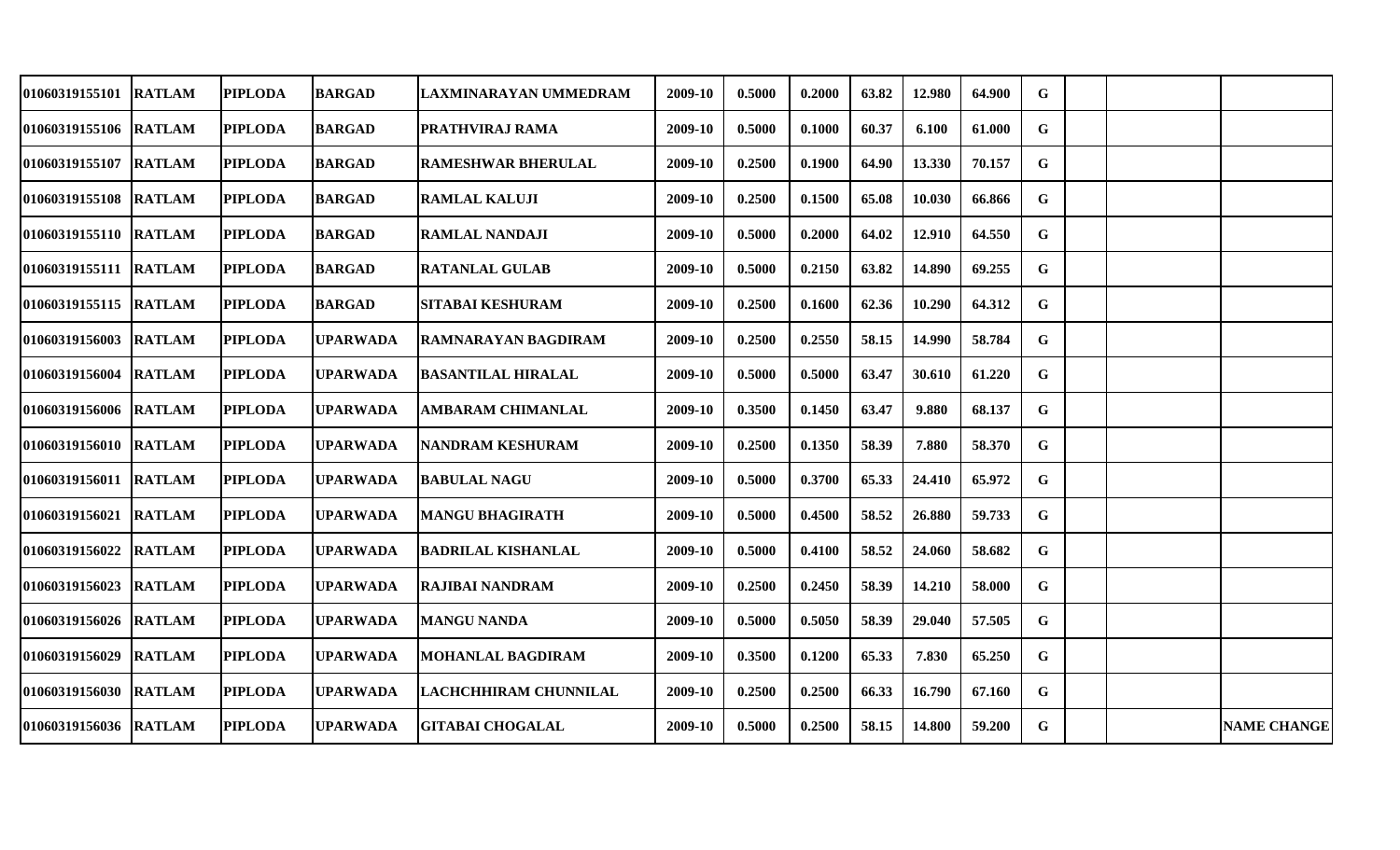| 01060319156037        | <b>RATLAM</b> | <b>PIPLODA</b> | <b>UPARWADA</b> | <b>HARIRAM BAGDIRAM</b>             | 2009-10 | 0.5000 | 0.2450 | 63.47 | 13.510 | 55.142 | G        | 04 |                |                    |
|-----------------------|---------------|----------------|-----------------|-------------------------------------|---------|--------|--------|-------|--------|--------|----------|----|----------------|--------------------|
| 01060319156040 RATLAM |               | <b>PIPLODA</b> | <b>UPARWADA</b> | RAMESHCHANDRA RADHAKISHAN           | 2009-10 | 0.3500 | 0.2950 | 58.52 | 17.060 | 57.830 | G        |    |                |                    |
| 01060319156042        | <b>RATLAM</b> | <b>PIPLODA</b> | <b>UPARWADA</b> | SHANKARLAL CHIMANLAL                | 2009-10 | 0.5000 | 0.2500 | 64.26 | 16.330 | 65.320 | G        |    |                |                    |
| 01060319156045        | <b>RATLAM</b> | <b>PIPLODA</b> | <b>UPARWADA</b> | MOHANLAL CHUNNILAL                  | 2009-10 | 0.2500 | 0.1600 | 62.52 | 10.420 | 65.125 | G        |    |                |                    |
| 01060319156046 RATLAM |               | <b>PIPLODA</b> | <b>UPARWADA</b> | <b>CHAMPALAL CHUNNILAL</b>          | 2009-10 | 0.5000 | 0.4900 | 63.23 | 31.330 | 63.938 | G        |    |                |                    |
| 01060319156049        | <b>RATLAM</b> | <b>PIPLODA</b> | <b>UPARWADA</b> | <b>GOPAL RUPA</b>                   | 2009-10 | 0.2500 | 0.2350 | 63.23 | 15.620 | 66.468 | G        |    |                |                    |
| <b>01060319156051</b> | <b>RATLAM</b> | <b>PIPLODA</b> | <b>UPARWADA</b> | PAYARIBAI BHERU                     | 2009-10 | 0.5000 | 0.4850 | 63.23 | 29.290 | 60.391 | G        |    |                |                    |
| <b>01060319156053</b> | <b>RATLAM</b> | <b>PIPLODA</b> | <b>UPARWADA</b> | VIDHYABAI RAMESHWAR                 | 2009-10 | 0.2500 | 0.2500 | 69.35 | 18.350 | 73.400 | G        |    |                |                    |
| 01060319156055 RATLAM |               | <b>PIPLODA</b> | <b>UPARWADA</b> | RAMESHWAR HIRALAL                   | 2009-10 | 0.3500 | 0.3450 | 65.44 | 22.220 | 64.405 | G        |    |                |                    |
| 01060319156060 RATLAM |               | <b>PIPLODA</b> | <b>UPARWADA</b> | <b>AMBARAM HIRALAL</b>              | 2009-10 | 0.2500 | 0.2150 | 68.35 | 14.840 | 69.023 | G        |    |                |                    |
| 01060319156062        | <b>RATLAM</b> | <b>PIPLODA</b> | <b>UPARWADA</b> | <b>LALSINGH KESHARSINGH</b>         | 2009-10 | 0.2500 | 0.2500 | 58.15 | 14.590 | 58.360 | G        |    |                | <b>NAME CHANGE</b> |
| 01060319156063        | <b>RATLAM</b> | <b>PIPLODA</b> | <b>UPARWADA</b> | <b>BHANWARLAL MANGILAL</b>          | 2009-10 | 0.2500 | 0.2500 | 62.71 | 15.770 | 63.080 | Т.       | 02 |                |                    |
| 01060319156065        | <b>RATLAM</b> | <b>PIPLODA</b> | <b>UPARWADA</b> | <b>GANESHRAM DEVRAM</b>             | 2009-10 | 0.2500 | 0.2500 | 63.14 | 15.810 | 63.240 | G        |    | 01060319159001 |                    |
| 01060319156066        | <b>RATLAM</b> | <b>PIPLODA</b> | <b>UPARWADA</b> | <b>KALURAM NANDA</b>                | 2009-10 | 0.5000 | 0.1500 | 64.26 | 9.350  | 62.333 | G        |    |                |                    |
| 01060319156067        | <b>RATLAM</b> | <b>PIPLODA</b> | <b>UPARWADA</b> | <b>KESHARBAI NATHU</b>              | 2009-10 | 0.5000 | 0.2950 | 65.26 | 19.910 | 67.491 | T.       | 02 |                |                    |
| 01060319156069        | <b>RATLAM</b> | <b>PIPLODA</b> | <b>UPARWADA</b> | <b>RANCHOD DHANNA</b>               | 2009-10 | 0.5000 | 0.3200 | 64.26 | 20.740 | 64.812 | G        |    |                |                    |
| 01060319173002        | <b>RATLAM</b> | <b>PIPLODA</b> |                 | <b>BADAYLAMATA KESHURAM BHAGGA</b>  | 2009-10 | 0.3500 | 0.1950 | 65.70 | 13.05  | 66.923 | G        |    |                |                    |
| 01060319173003        | <b>RATLAM</b> | <b>PIPLODA</b> |                 | <b>BADAYLAMATA GOPAL NANURAM</b>    | 2009-10 | 0.5000 | 0.4950 | 63.84 | 29.73  | 60.060 | $\bf{I}$ | 02 |                |                    |
| 01060319173004        | <b>RATLAM</b> | <b>PIPLODA</b> |                 | <b>BADAYLAMATA SHAMBHULAL DHURA</b> | 2009-10 | 0.3500 | 0.3500 | 65.44 | 24.64  | 70.400 | G        |    |                |                    |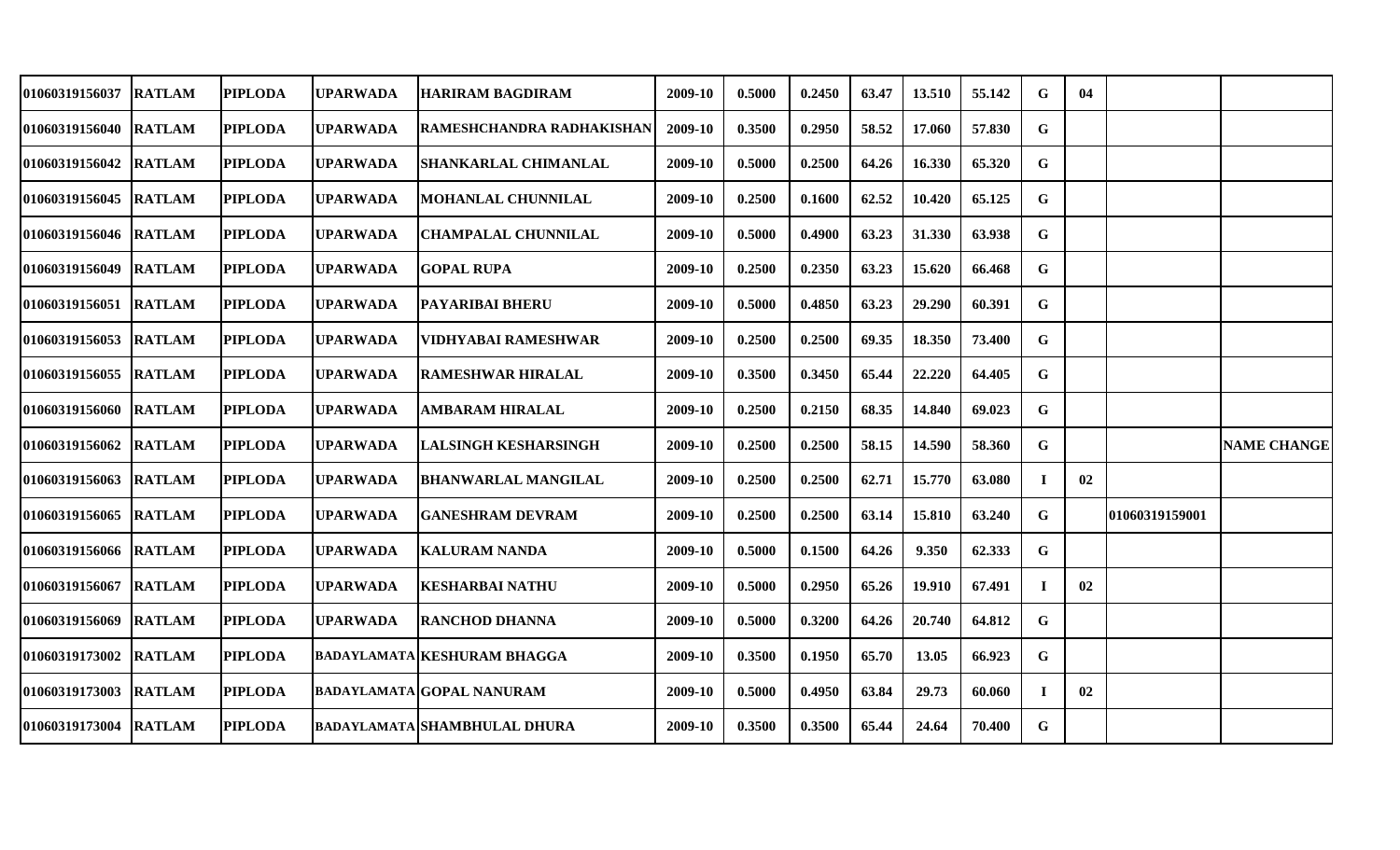| 01060319173008         | <b>RATLAM</b> | <b>PIPLODA</b> | BADAYLAMATA NANDRAM NATHU              | 2009-10 | 0.2500 | 0.2500 | 65.87 | 16.95  | 67.800 |              | 02 |                |                    |
|------------------------|---------------|----------------|----------------------------------------|---------|--------|--------|-------|--------|--------|--------------|----|----------------|--------------------|
| 01060319173010 RATLAM  |               | <b>PIPLODA</b> | BADAYLAMATA  NANDRAM BHAGIRATH         | 2009-10 | 0.3500 | 0.3450 | 64.67 | 23.84  | 69.101 | G            |    |                |                    |
| 01060319173012 RATLAM  |               | <b>PIPLODA</b> | <b>BADAYLAMATA MAGANIBAI RAMAJI</b>    | 2009-10 | 0.2500 |        |       |        |        | F            |    |                |                    |
| 01060319173013 RATLAM  |               | <b>PIPLODA</b> | <b>BADAYLAMATA SHANKARLAL BHUWAN</b>   | 2009-10 | 0.3500 | 0.3550 | 65.42 | 21.78  | 61.352 | G            |    |                |                    |
| <b>01060319173014</b>  | <b>RATLAM</b> | <b>PIPLODA</b> | <b>BADAYLAMATA BADRILAL LAXMAN</b>     | 2009-10 | 0.5000 | 0.1450 | 66.61 | 9.67   | 66.689 | T            | 02 |                |                    |
| 01060319173015 RATLAM  |               | <b>PIPLODA</b> | <b>BADAYLAMATA KAMLABAI RAJENDRA</b>   | 2009-10 | 0.2500 |        |       |        |        | $\mathbf{F}$ |    |                | <b>NAME CHANGE</b> |
| 01060319173016 IRATLAM |               | <b>PIPLODA</b> | BADAYLAMATA DEVRAM ONKARLAL            | 2009-10 | 0.3500 | 0.1650 | 60.14 | 9.92   | 60.121 | G            |    |                |                    |
| 01060319173017 RATLAM  |               | <b>PIPLODA</b> | <b>BADAYLAMATA SHOBHARAM BHUWAN</b>    | 2009-10 | 0.2500 | 0.2500 | 63.31 | 14.74  | 58.960 | G            |    |                |                    |
| 01060319173025 RATLAM  |               | <b>PIPLODA</b> | <b>BADAYLAMATA BHAGIRATH PURAJI</b>    | 2009-10 | 0.2500 |        |       |        |        | $\mathbf{F}$ |    |                |                    |
| 01060319173027 RATLAM  |               | <b>PIPLODA</b> | <b>BADAYLAMATA BAGDIRAM ONKARJI</b>    | 2009-10 | 0.5000 | 0.5000 | 60.14 | 29.84  | 59.680 | G            |    |                |                    |
| 01060319173030 RATLAM  |               | <b>PIPLODA</b> | <b>BADAYLAMATA AMBARAM HAKKA</b>       | 2009-10 | 0.2500 | 0.2050 | 61.67 | 11.81  | 57.609 | $\bf{I}$     | 02 |                |                    |
| 01060319173033 RATLAM  |               | <b>PIPLODA</b> | <b>BADAYLAMATA BALARAM BHUWAN</b>      | 2009-10 | 0.5000 | 0.2550 | 62.88 | 15.33  | 60.117 | 1            | 02 |                |                    |
| <b>01060319173035</b>  | <b>RATLAM</b> | <b>PIPLODA</b> | <b>BADAYLAMATA HIRALAL CHUNNILAL</b>   | 2009-10 | 0.2500 |        |       |        |        | N            | 06 |                |                    |
| 01060319173039         | <b>RATLAM</b> | <b>PIPLODA</b> | BADAYLAMATA MOHANLAL KALUJI            | 2009-10 | 0.3500 |        |       |        |        | F            | 06 |                |                    |
| 01060319173040 RATLAM  |               | <b>PIPLODA</b> | <b>BADAYLAMATA NATHURAM GANGARAM</b>   | 2009-10 | 0.2500 |        |       |        |        | ${\bf F}$    |    | 01060319162018 |                    |
| <b>01060319173041</b>  | <b>RATLAM</b> | <b>PIPLODA</b> | BADAYLAMATA SAGA KALURAM               | 2009-10 | 0.2500 |        |       |        |        | $\mathbf{F}$ |    | 01060319162017 |                    |
| 01060319176002         | <b>RATLAM</b> | <b>PIPLODA</b> | <b>HARIYAKHEDA KALURAM DEVRAM</b>      | 2009-10 | 0.5000 | 0.3750 | 62.11 | 20.230 | 53.946 | G            | 04 |                |                    |
| 01060319176003         | <b>RATLAM</b> | <b>PIPLODA</b> | <b>HARIYAKHEDA ARJUNSINGH RAMSINGH</b> | 2009-10 | 0.2500 | 0.1200 | 69.10 | 8.040  | 67.000 | G            |    |                |                    |
| 01060319176006 RATLAM  |               | <b>PIPLODA</b> | <b>HARIYAKHEDA NARAYAN KACHRU</b>      | 2009-10 | 0.2500 | 0.2450 | 53.97 | 8.300  | 33.877 | G            | 04 |                |                    |